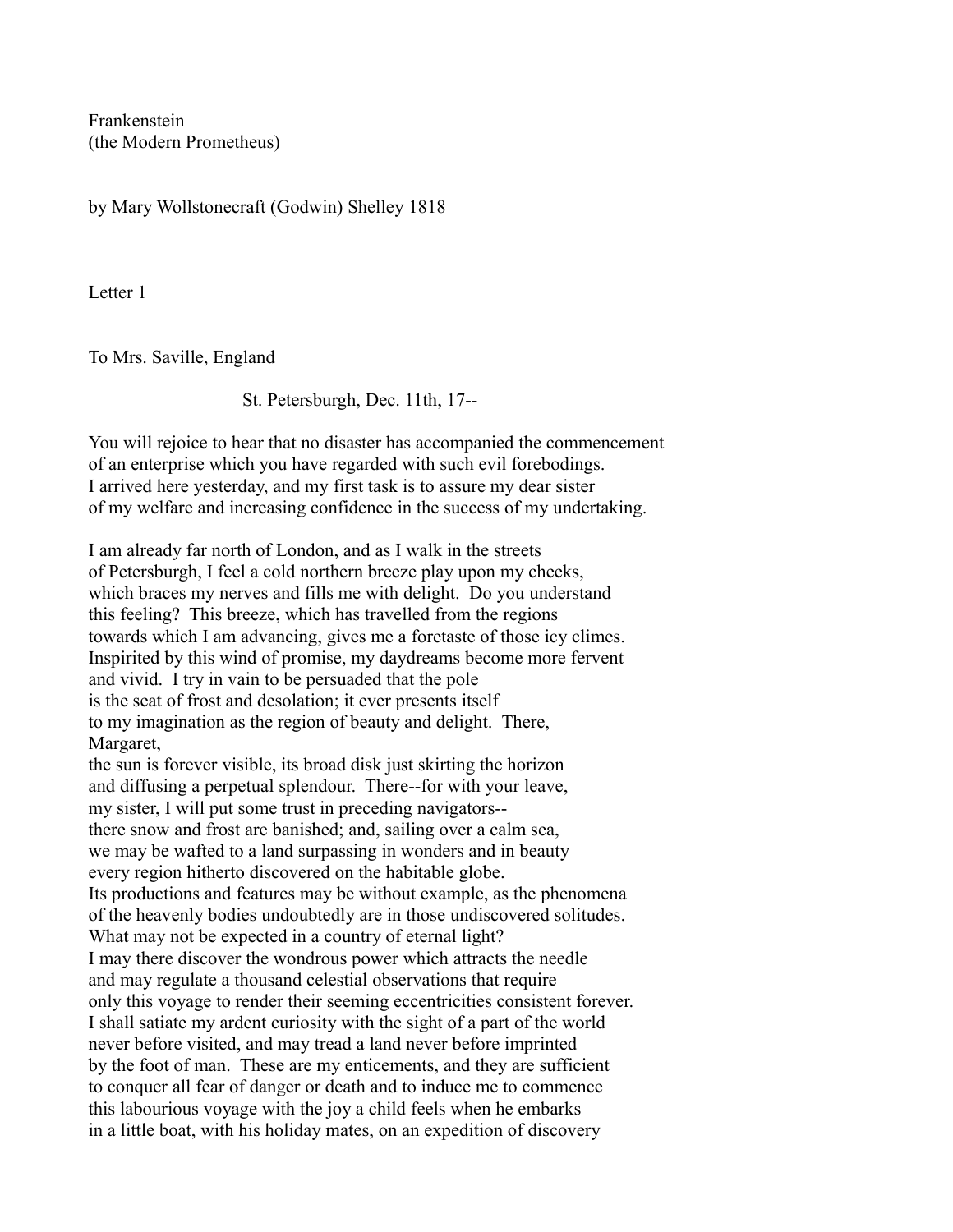up his native river. But supposing all these conjectures to be false, you cannot contest the inestimable benefit which I shall confer on all mankind, to the last generation, by discovering a passage near the pole to those countries, to reach which at present so many months are requisite; or by ascertaining the secret of the magnet, which, if at all possible, can only be effected by an undertaking such as mine.

These reflections have dispelled the agitation with which I began my letter, and I feel my heart glow with an enthusiasm which elevates me to heaven, for nothing contributes so much to tranquillize the mind as a steady purpose--a point on which the soul may fix its intellectual eye. This expedition has been the favourite dream of my early years. I have read with ardour the accounts of the various voyages which have been made in the prospect of arriving at the North Pacific Ocean through the seas which surround the pole. You may remember that a history of all the voyages made for purposes of discovery composed the whole of our good Uncle Thomas' library. My education was neglected, yet I was passionately fond of reading. These volumes were my study day and night, and my familiarity with them increased that regret which I had felt, as a child, on learning that my father's dying injunction had forbidden my uncle to allow me to embark in a seafaring life.

These visions faded when I perused, for the first time, those poets whose effusions entranced my soul and lifted it to heaven. I also became a poet and for one year lived in a paradise of my own creation; I imagined that I also might obtain a niche in the temple where the names of Homer and Shakespeare are consecrated. You are well acquainted with my failure and how heavily I bore the disappointment. But just at that time I inherited the fortune of my cousin, and my thoughts were turned into the channel of their earlier bent.

Six years have passed since I resolved on my present undertaking. I can, even now, remember the hour from which I dedicated myself to this great enterprise. I commenced by inuring my body to hardship. I accompanied the whale-fishers on several expeditions to the North Sea; I voluntarily endured cold, famine, thirst, and want of sleep; I often worked harder than the common sailors during the day and devoted my nights to the study of mathematics, the theory of medicine, and those branches of physical science from which a naval adventurer might derive the greatest practical advantage. Twice I actually hired myself as an under-mate in a Greenland whaler, and acquitted myself to admiration. I must own I felt a little proud when my captain offered me the second dignity in the vessel and entreated me to remain with the greatest earnestness, so valuable did he consider my services.

And now, dear Margaret, do I not deserve to accomplish some great purpose? My life might have been passed in ease and luxury,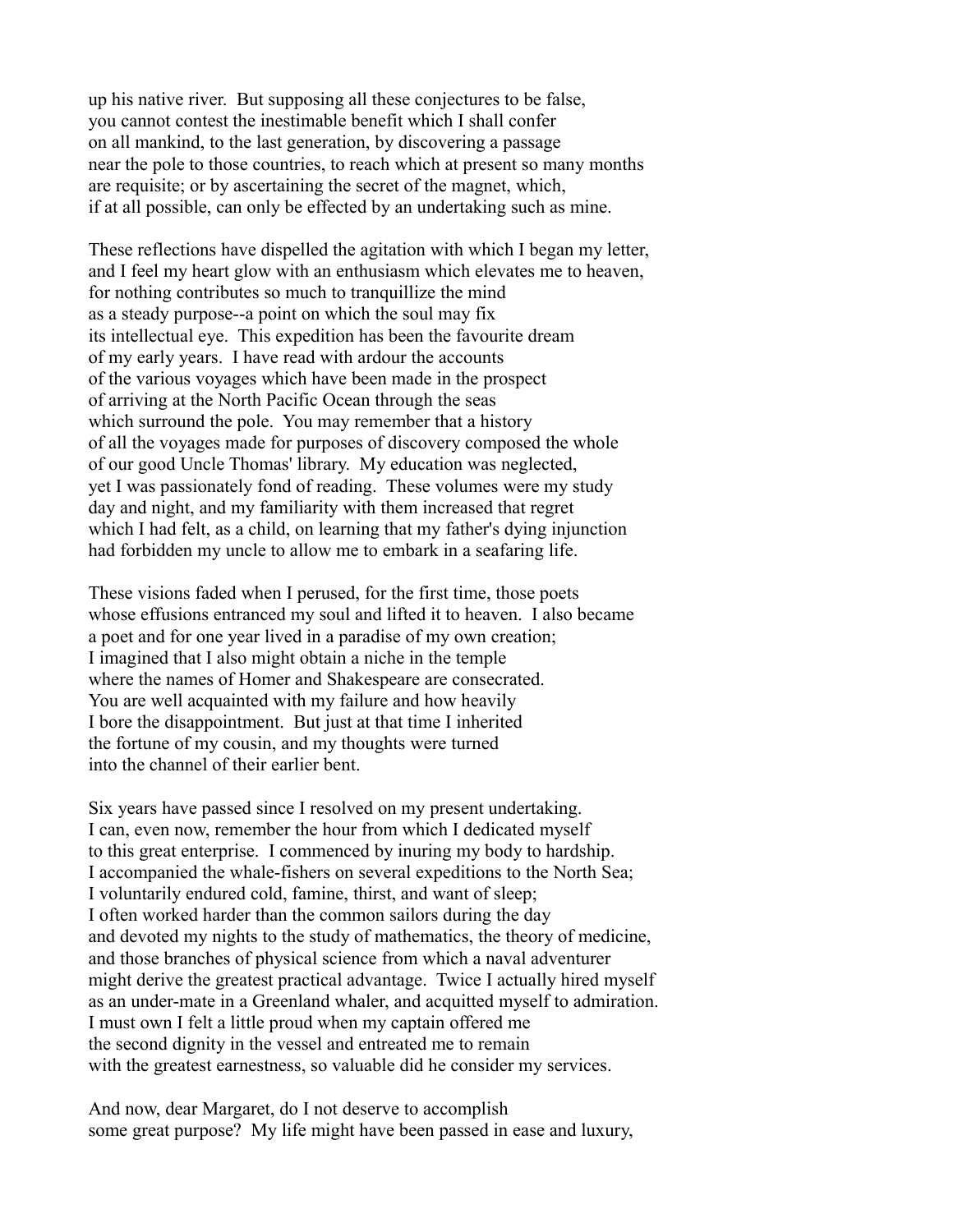but I preferred glory to every enticement that wealth placed in my path. Oh, that some encouraging voice would answer in the affirmative! My courage and my resolution is firm; but my hopes fluctuate, and my spirits are often depressed. I am about to proceed on a long and difficult voyage, the emergencies of which will demand all my fortitude: I am required not only to raise the spirits of others, but sometimes to sustain my own, when theirs are failing.

This is the most favourable period for travelling in Russia. They fly quickly over the snow in their sledges; the motion is pleasant, and, in my opinion, far more agreeable than that of an English stagecoach. The cold is not excessive, if you are wrapped in furs- a dress which I have already adopted, for there is a great difference between walking the deck and remaining seated motionless for hours, when no exercise prevents the blood from actually freezing in your veins. I have no ambition to lose my life on the post-road between St. Petersburgh and Archangel.

I shall depart for the latter town in a fortnight or three weeks; and my intention is to hire a ship there, which can easily be done by paying the insurance for the owner, and to engage as many sailors as I think necessary among those who are accustomed to the whale-fishing. I do not intend to sail until the month of June; and when shall I return? Ah, dear sister, how can I answer this question? If I succeed, many, many months, perhaps years, will pass before you and I may meet. If I fail, you will see me again soon, or never.

Farewell, my dear, excellent Margaret. Heaven shower down blessings on you, and save me, that I may again and again testify my gratitude for all your love and kindness.

> Your affectionate brother, R. Walton

Letter 2

To Mrs. Saville, England

Archangel, 28th March, 17--

How slowly the time passes here, encompassed as I am by frost and snow! Yet a second step is taken towards my enterprise. I have hired a vessel and am occupied in collecting my sailors; those whom I have already engaged appear to be men on whom I can depend and are certainly possessed of dauntless courage.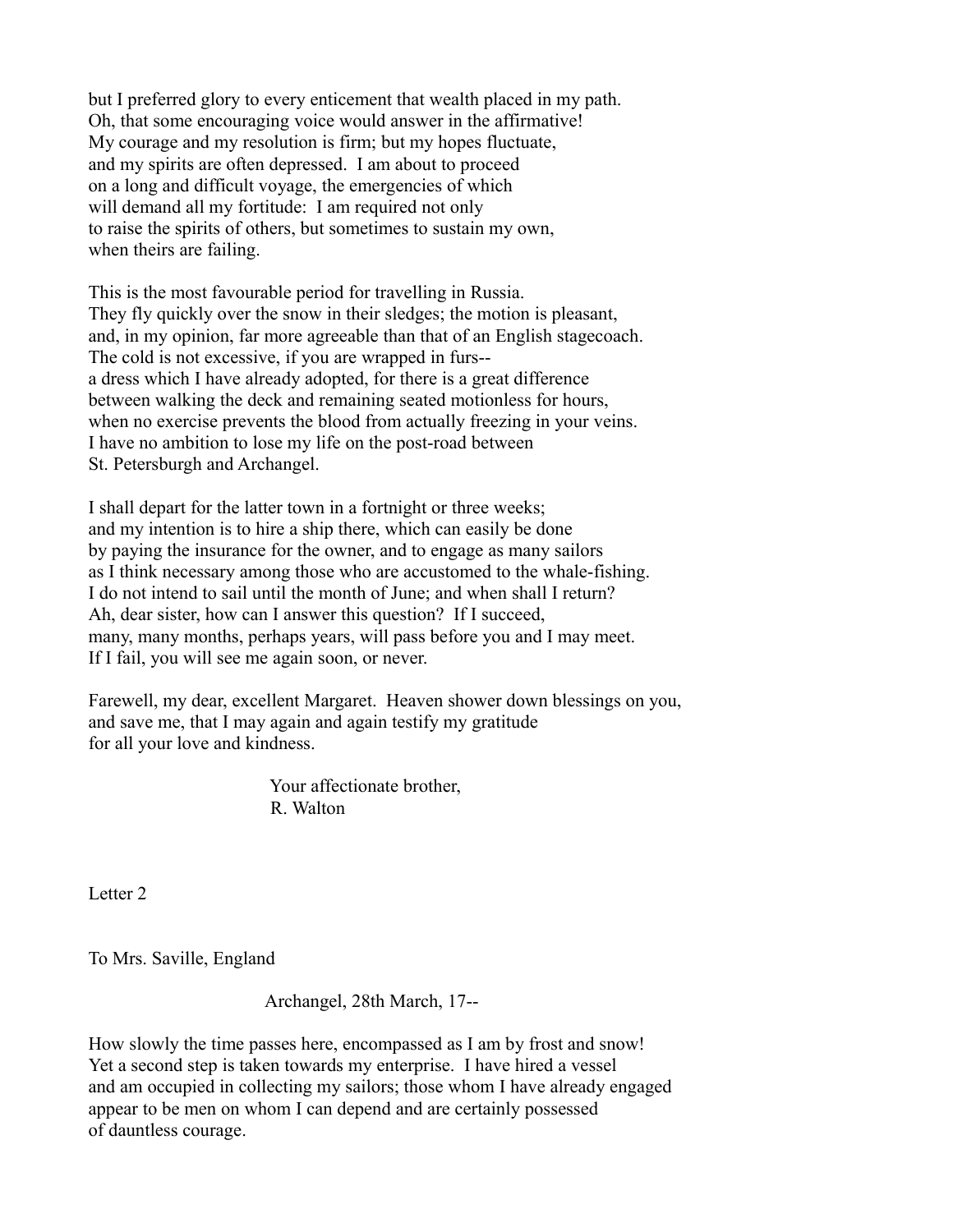But I have one want which I have never yet been able to satisfy, and the absence of the object of which I now feel as a most severe evil. I have no friend, Margaret: when I am glowing with the enthusiasm of success, there will be none to participate my joy; if I am assailed by disappointment, no one will endeavour to sustain me in dejection. I shall commit my thoughts to paper, it is true; but that is a poor medium for the communication of feeling. I desire the company of a man who could sympathize with me, whose eyes would reply to mine. You may deem me romantic, my dear sister, but I bitterly feel the want of a friend. I have no one near me, gentle yet courageous, possessed of a cultivated as well as of a capacious mind, whose tastes are like my own, to approve or amend my plans. How would such a friend repair the faults of your poor brother! I am too ardent in execution and too impatient of difficulties. But it is a still greater evil to me that I am self-educated: for the first fourteen years of my life I ran wild on a common and read nothing but our Uncle Thomas' books of voyages. At that age I became acquainted with the celebrated poets of our own country; but it was only when it had ceased to be in my power to derive its most important benefits from such a conviction that I perceived the necessity of becoming acquainted with more languages than that of my native country. Now I am twenty-eight and am in reality more illiterate than many schoolboys of fifteen. It is true that I have thought more and that my daydreams are more extended and magnificent, but they want (as the painters call it) \*keeping\*; and I greatly need a friend who would have sense enough not to despise me as romantic, and affection enough for me to endeavour to regulate my mind.

Well, these are useless complaints; I shall certainly find no friend on the wide ocean, nor even here in Archangel, among merchants and seamen. Yet some feelings, unallied to the dross of human nature, beat even in these rugged bosoms. My lieutenant, for instance, is a man of wonderful courage and enterprise; he is madly desirous of glory, or rather, to word my phrase more characteristically, of advancement in his profession. He is an Englishman, and in the midst of national and professional prejudices, unsoftened by cultivation, retains some of the noblest endowments of humanity. I first became acquainted with him on board a whale vessel; finding that he was unemployed in this city, I easily engaged him to assist in my enterprise.

The master is a person of an excellent disposition and is remarkable in the ship for his gentleness and the mildness of his discipline. This circumstance, added to his well-known integrity and dauntless courage, made me very desirous to engage him. A youth passed in solitude, my best years spent under your gentle and feminine fosterage, has so refined the groundwork of my character that I cannot overcome an intense distaste to the usual brutality exercised on board ship: I have never believed it to be necessary, and when I heard of a mariner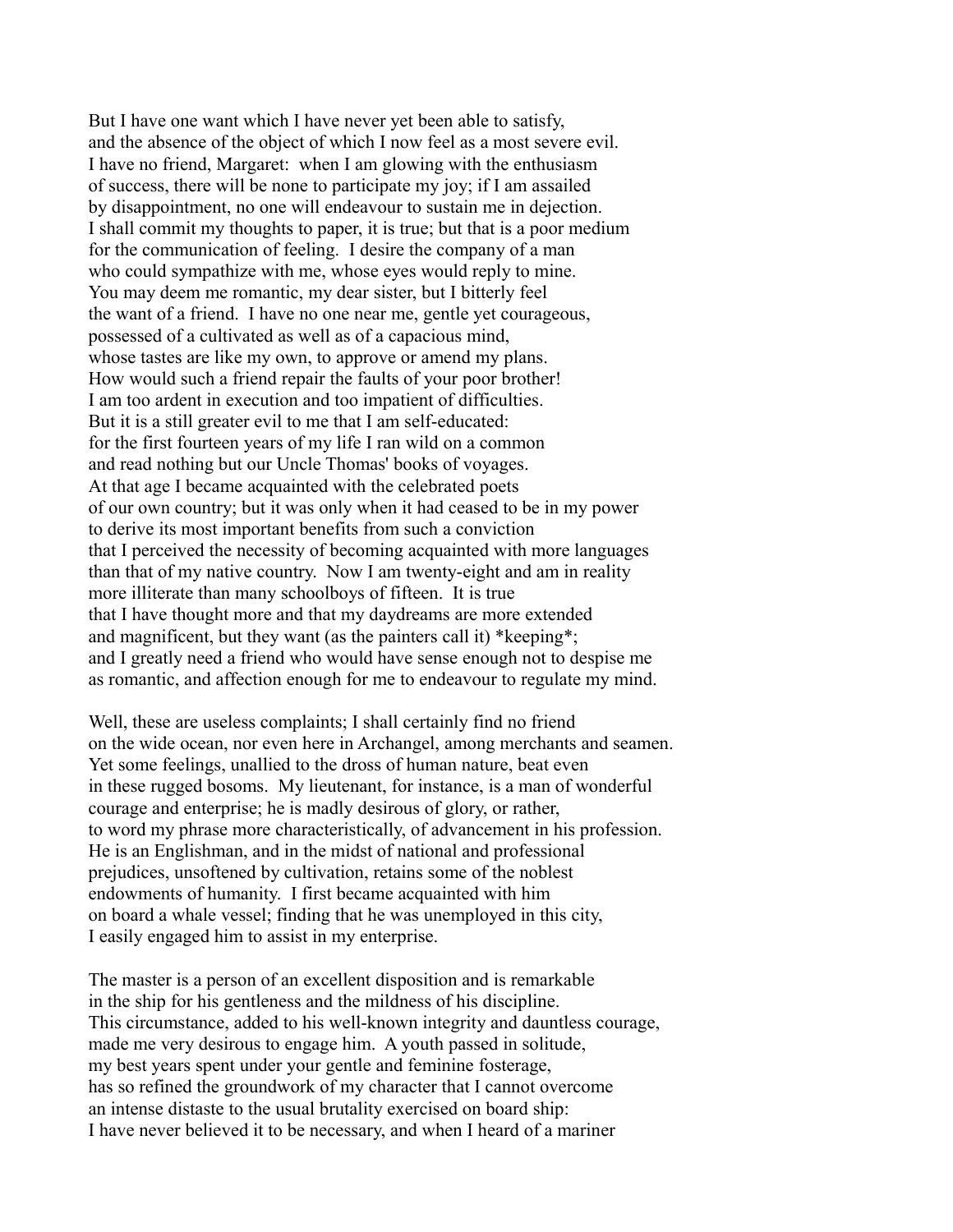equally noted for his kindliness of heart and the respect and obedience paid to him by his crew, I felt myself peculiarly fortunate in being able to secure his services. I heard of him first in rather a romantic manner, from a lady who owes to him the happiness of her life. This, briefly, is his story. Some years ago he loved a young Russian lady of moderate fortune, and having amassed a considerable sum in prize-money, the father of the girl consented to the match. He saw his mistress once before the destined ceremony; but she was bathed in tears, and throwing herself at his feet, entreated him to spare her, confessing at the same time that she loved another, but that he was poor, and that her father would never consent to the union. My generous friend reassured the suppliant, and on being informed of the name of her lover, instantly abandoned his pursuit. He had already bought a farm with his money, on which he had designed to pass the remainder of his life; but he bestowed the whole on his rival, together with the remains of his prize-money to purchase stock, and then himself solicited the young woman's father to consent to her marriage with her lover. But the old man decidedly refused, thinking himself bound in honour to my friend, who, when he found the father inexorable, quitted his country, nor returned until he heard that his former mistress was married according to her inclinations. "What a noble fellow!" you will exclaim. He is so; but then he is wholly uneducated: he is as silent as a Turk, and a kind of ignorant carelessness attends him, which, while it renders his conduct the more astonishing, detracts from the interest and sympathy which otherwise he would command.

Yet do not suppose, because I complain a little or because I can conceive a consolation for my toils which I may never know, that I am wavering in my resolutions. Those are as fixed as fate, and my voyage is only now delayed until the weather shall permit my embarkation. The winter has been dreadfully severe, but the spring promises well, and it is considered as a remarkably early season, so that perhaps I may sail sooner than I expected. I shall do nothing rashly: you know me sufficiently to confide in my prudence and considerateness whenever the safety of others is committed to my care.

I cannot describe to you my sensations on the near prospect of my undertaking. It is impossible to communicate to you a conception of the trembling sensation, half pleasurable and half fearful, with which I am preparing to depart. I am going to unexplored regions, to "the land of mist and snow," but I shall kill no albatross; therefore do not be alarmed for my safety or if I should come back to you as worn and woeful as the "Ancient Mariner." You will smile at my allusion, but I will disclose a secret. I have often attributed my attachment to, my passionate enthusiasm for, the dangerous mysteries of ocean to that production of the most imaginative of modern poets. There is something at work in my soul which I do not understand. I am practically industrious--painstaking, a workman to execute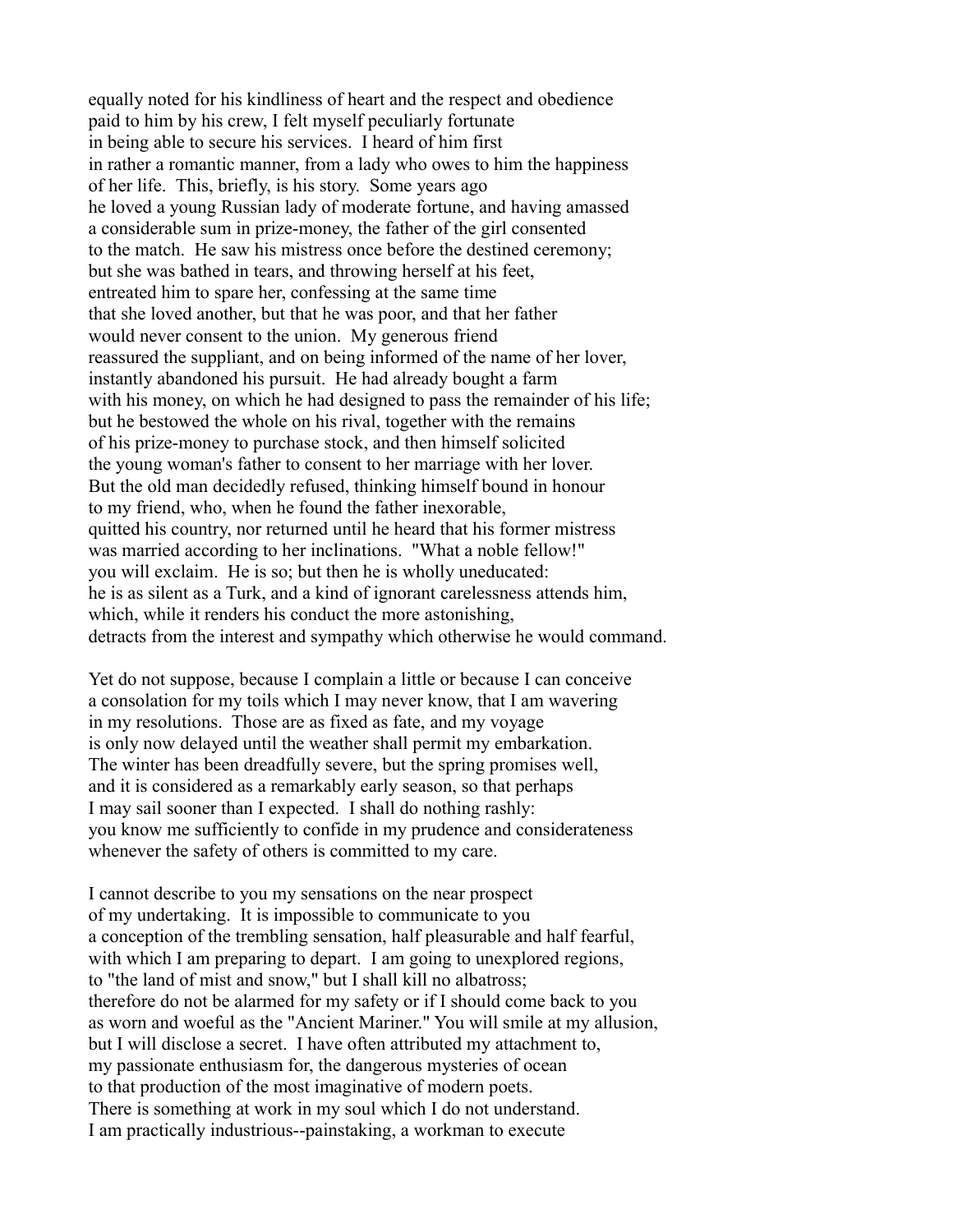with perseverance and labour--but besides this there is a love for the marvellous, a belief in the marvellous, intertwined in all my projects, which hurries me out of the common pathways of men, even to the wild sea and unvisited regions I am about to explore.

But to return to dearer considerations. Shall I meet you again, after having traversed immense seas, and returned by the most southern cape of Africa or America? I dare not expect such success, yet I cannot bear to look on the reverse of the picture. Continue for the present to write to me by every opportunity: I may receive your letters on some occasions when I need them most to support my spirits. I love you very tenderly. Remember me with affection, should you never hear from me again.

> Your affectionate brother, Robert Walton

Letter 3

To Mrs. Saville, England

July 7th, 17--

My dear Sister,

I write a few lines in haste to say that I am safe- and well advanced on my voyage. This letter will reach England by a merchantman now on its homeward voyage from Archangel; more fortunate than I, who may not see my native land, perhaps, for many years. I am, however, in good spirits: my men are bold and apparently firm of purpose, nor do the floating sheets of ice that continually pass us, indicating the dangers of the region towards which we are advancing, appear to dismay them. We have already reached a very high latitude; but it is the height of summer, and although not so warm as in England, the southern gales, which blow us speedily towards those shores which I so ardently desire to attain, breathe a degree of renovating warmth which I had not expected.

No incidents have hitherto befallen us that would make a figure in a letter. One or two stiff gales and the springing of a leak are accidents which experienced navigators scarcely remember to record, and I shall be well content if nothing worse happen to us during our voyage.

Adieu, my dear Margaret. Be assured that for my own sake, as well as yours, I will not rashly encounter danger.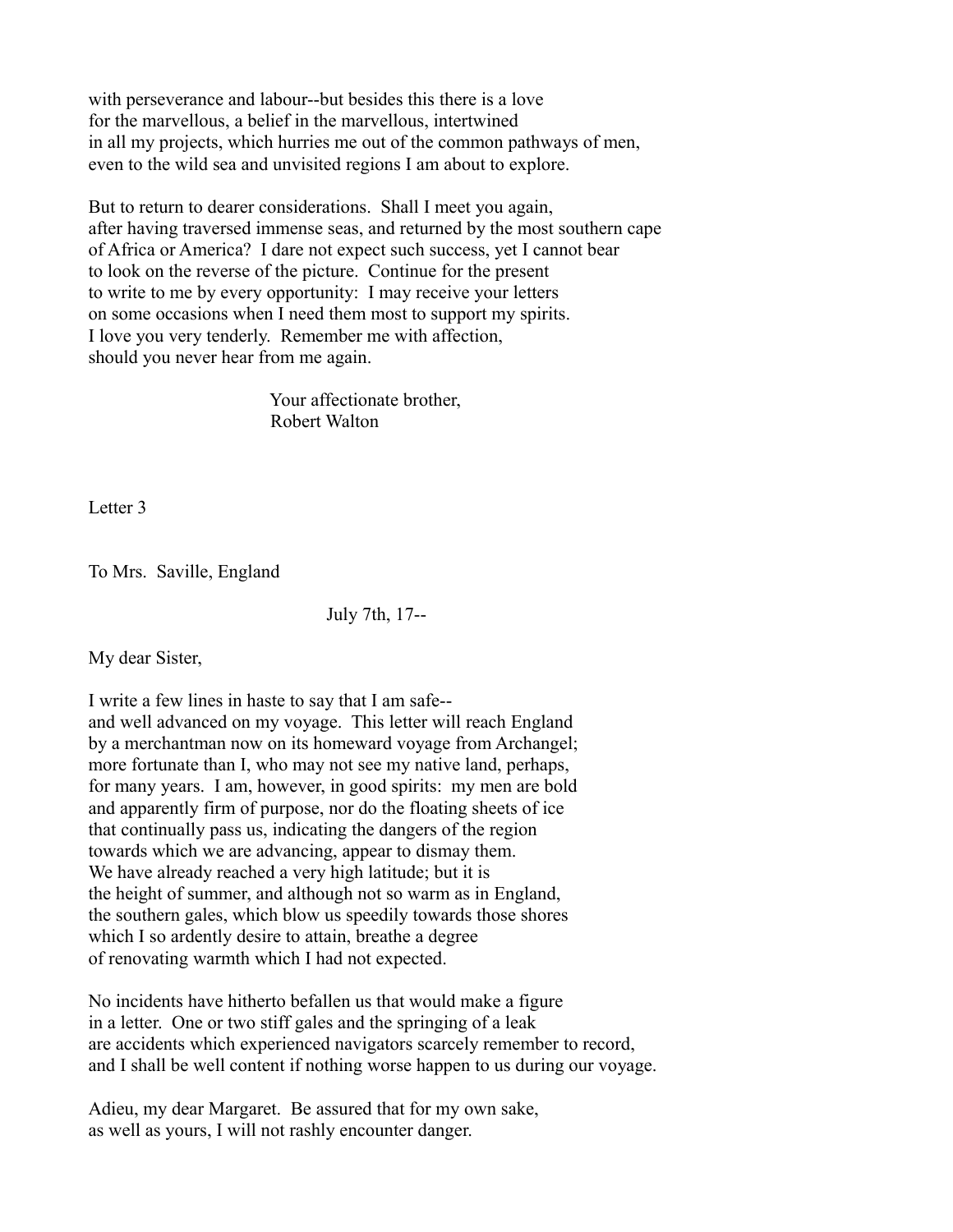I will be cool, persevering, and prudent.

But success \*shall\* crown my endeavours. Wherefore not? Thus far I have gone, tracing a secure way over the pathless seas, the very stars themselves being witnesses and testimonies of my triumph. Why not still proceed over the untamed yet obedient element? What can stop the determined heart and resolved will of man?

My swelling heart involuntarily pours itself out thus. But I must finish. Heaven bless my beloved sister!

R.W.

Letter 4

To Mrs. Saville, England

August 5th, 17--

So strange an accident has happened to us that I cannot forbear recording it, although it is very probable that you will see me before these papers can come into your possession.

Last Monday (July 31st) we were nearly surrounded by ice, which closed in the ship on all sides, scarcely leaving her the sea-room in which she floated. Our situation was somewhat dangerous, especially as we were compassed round by a very thick fog. We accordingly lay to, hoping that some change would take place in the atmosphere and weather.

About two o'clock the mist cleared away, and we beheld, stretched out in every direction, vast and irregular plains of ice, which seemed to have no end. Some of my comrades groaned, and my own mind began to grow watchful with anxious thoughts, when a strange sight suddenly attracted our attention and diverted our solicitude from our own situation. We perceived a low carriage, fixed on a sledge and drawn by dogs, pass on towards the north, at the distance of half a mile; a being which had the shape of a man, but apparently of gigantic stature, sat in the sledge and guided the dogs. We watched the rapid progress of the traveller with our telescopes until he was lost among the distant inequalities of the ice.

This appearance excited our unqualified wonder. We were, as we believed,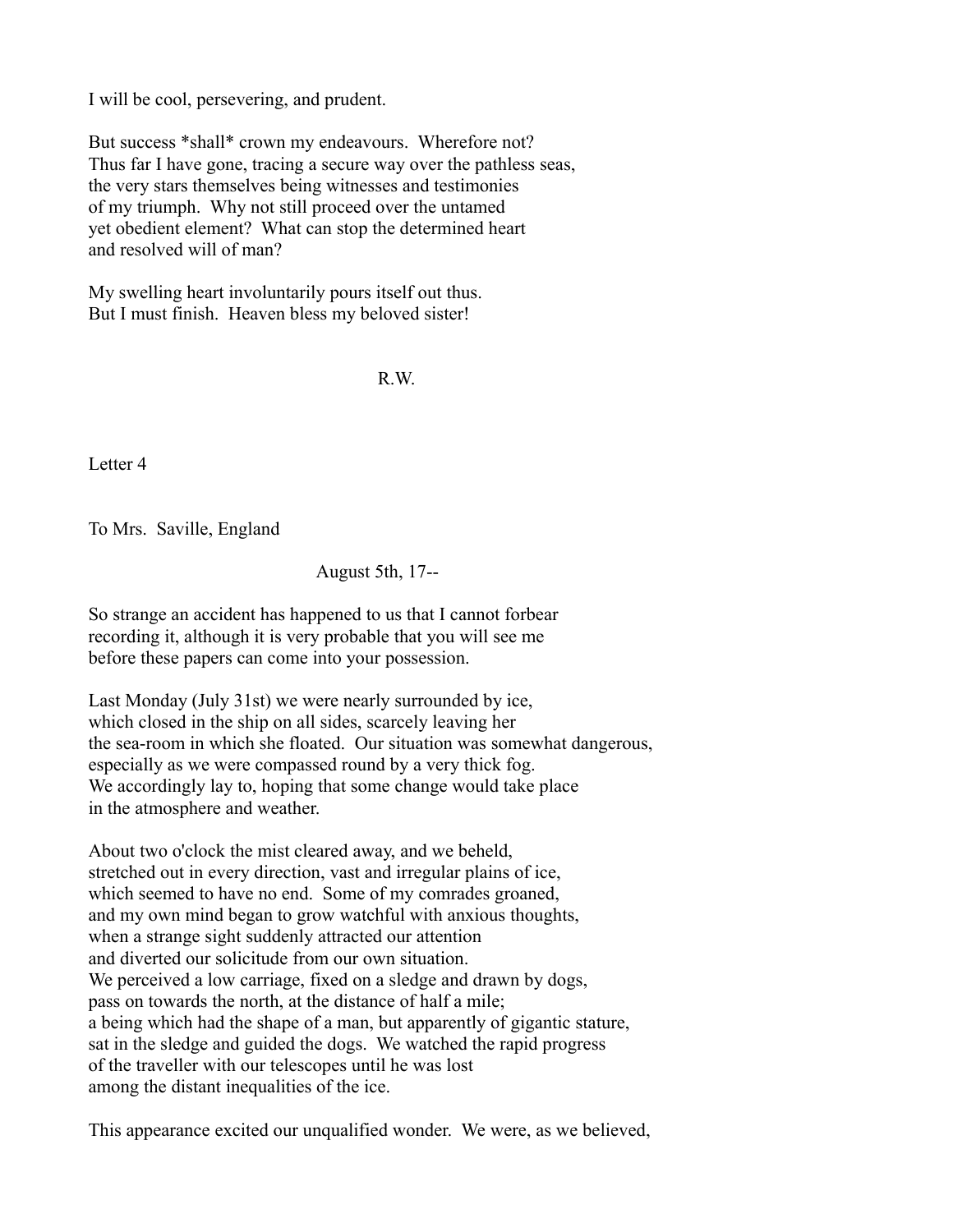many hundred miles from any land; but this apparition seemed to denote that it was not, in reality, so distant as we had supposed. Shut in, however, by ice, it was impossible to follow his track, which we had observed with the greatest attention.

About two hours after this occurrence we heard the ground sea, and before night the ice broke and freed our ship. We, however, lay to until the morning, fearing to encounter in the dark those large loose masses which float about after the breaking up of the ice. I profited of this time to rest for a few hours.

In the morning, however, as soon as it was light, I went upon deck and found all the sailors busy on one side of the vessel, apparently talking to someone in the sea. It was, in fact, a sledge, like that we had seen before, which had drifted towards us in the night on a large fragment of ice. Only one dog remained alive; but there was a human being within it whom the sailors were persuading to enter the vessel. He was not, as the other traveller seemed to be, a savage inhabitant of some undiscovered island, but a European. When I appeared on deck the master said, "Here is our captain, and he will not allow you to perish on the open sea."

On perceiving me, the stranger addressed me in English, although with a foreign accent. "Before I come on board your vessel," said he, "will you have the kindness to inform me whither you are bound?"

You may conceive my astonishment on hearing such a question addressed to me from a man on the brink of destruction and to whom I should have supposed that my vessel would have been a resource which he would not have exchanged for the most precious wealth the earth can afford. I replied, however, that we were on a voyage of discovery towards the northern pole.

Upon hearing this he appeared satisfied and consented to come on board. Good God! Margaret, if you had seen the man who thus capitulated for his safety, your surprise would have been boundless. His limbs were nearly frozen, and his body dreadfully emaciated by fatigue and suffering. I never saw a man in so wretched a condition. We attempted to carry him into the cabin, but as soon as he had quitted the fresh air he fainted. We accordingly brought him back to the deck and restored him to animation by rubbing him with brandy and forcing him to swallow a small quantity. As soon as he showed signs of life we wrapped him up in blankets and placed him near the chimney of the kitchen stove. By slow degrees he recovered and ate a little soup, which restored him wonderfully.

Two days passed in this manner before he was able to speak, and I often feared that his sufferings had deprived him of understanding. When he had in some measure recovered, I removed him to my own cabin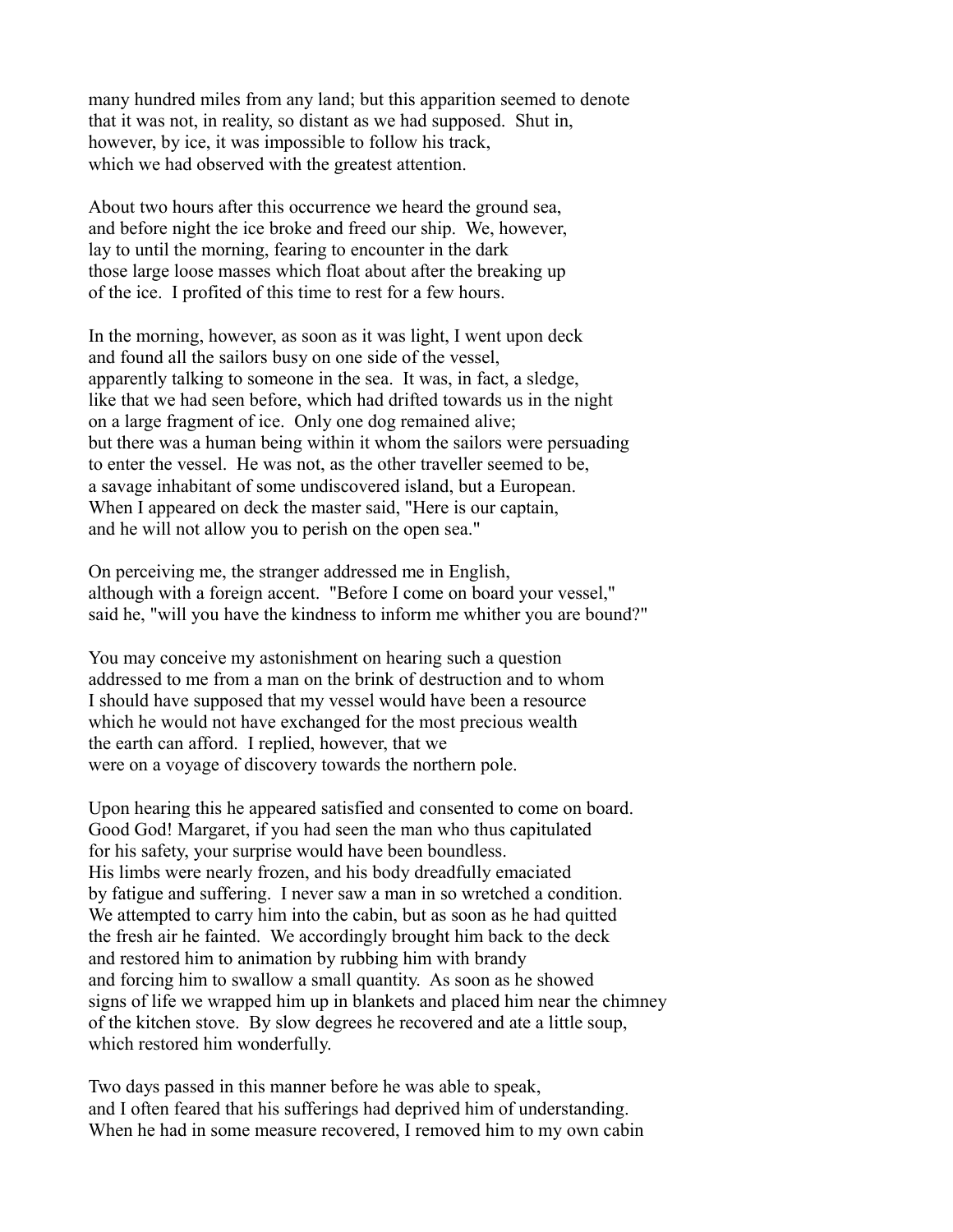and attended on him as much as my duty would permit. I never saw a more interesting creature: his eyes have generally an expression of wildness, and even madness, but there are moments when, if anyone performs an act of kindness towards him or does him the most trifling service, his whole countenance is lighted up, as it were, with a beam of benevolence and sweetness that I never saw equalled. But he is generally melancholy and despairing, and sometimes he gnashes his teeth, as if impatient of the weight of woes that oppresses him.

When my guest was a little recovered I had great trouble to keep off the men, who wished to ask him a thousand questions; but I would not allow him to be tormented by their idle curiosity, in a state of body and mind whose restoration evidently depended upon entire repose. Once, however, the lieutenant asked why he had come so far upon the ice in so strange a vehicle.

His countenance instantly assumed an aspect of the deepest gloom, and he replied, "To seek one who fled from me."

"And did the man whom you pursued travel in the same fashion?"

"Yes."

"Then I fancy we have seen him, for the day before we picked you up we saw some dogs drawing a sledge, with a man in it, across the ice."

This aroused the stranger's attention, and he asked a multitude of questions concerning the route which the demon, as he called him, had pursued. Soon after, when he was alone with me, he said, "I have, doubtless, excited your curiosity, as well as that of these good people; but you are too considerate to make inquiries."

"Certainly; it would indeed be very impertinent and inhuman of me to trouble you with any inquisitiveness of mine."

"And yet you rescued me from a strange and perilous situation; you have benevolently restored me to life."

Soon after this he inquired if I thought that the breaking up of the ice had destroyed the other sledge. I replied that I could not answer with any degree of certainty, for the ice had not broken until near midnight, and the traveller might have arrived at a place of safety before that time; but of this I could not judge.

From this time a new spirit of life animated the decaying frame of the stranger. He manifested the greatest eagerness to be upon deck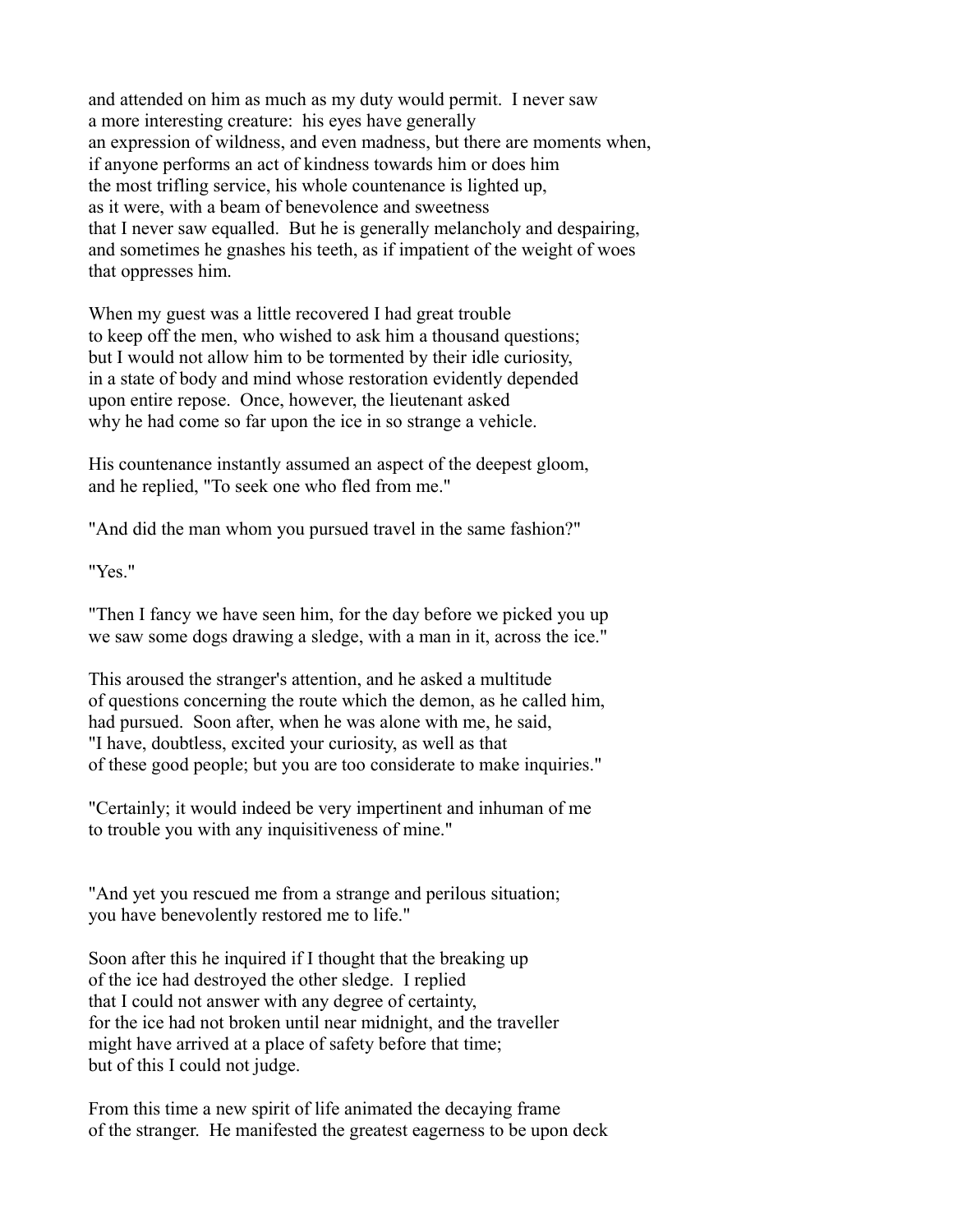to watch for the sledge which had before appeared; but I have persuaded him to remain in the cabin, for he is far too weak to sustain the rawness of the atmosphere. I have promised that someone should watch for him and give him instant notice if any new object should appear in sight.

Such is my journal of what relates to this strange occurrence up to the present day. The stranger has gradually improved in health but is very silent and appears uneasy when anyone except myself enters his cabin. Yet his manners are so conciliating and gentle that the sailors are all interested in him, although they have had very little communication with him. For my own part, I begin to love him as a brother, and his constant and deep grief fills me with sympathy and compassion. He must have been a noble creature in his better days, being even now in wreck so attractive and amiable.

I said in one of my letters, my dear Margaret, that I should find no friend on the wide ocean; yet I have found a man who, before his spirit had been broken by misery, I should have been happy to have possessed as the brother of my heart.

I shall continue my journal concerning the stranger at intervals, should I have any fresh incidents to record.

August 13th, 17--

My affection for my guest increases every day. He excites at once my admiration and my pity to an astonishing degree. How can I see so noble a creature destroyed by misery without feeling the most poignant grief? He is so gentle, yet so wise; his mind is so cultivated, and when he speaks, although his words are culled with the choicest art, yet they flow with rapidity and unparalleled eloquence.

He is now much recovered from his illness and is continually on the deck, apparently watching for the sledge that preceded his own. Yet, although unhappy, he is not so utterly occupied by his own misery but that he interests himself deeply in the projects of others. He has frequently conversed with me on mine, which I have communicated to him without disguise. He entered attentively into all my arguments in favour of my eventual success and into every minute detail of the measures I had taken to secure it. I was easily led by the sympathy which he evinced to use the language of my heart, to give utterance to the burning ardour of my soul, and to say, with all the fervour that warmed me, how gladly I would sacrifice my fortune, my existence, my every hope, to the furtherance of my enterprise. One man's life or death were but a small price to pay for the acquirement of the knowledge which I sought, for the dominion I should acquire and transmit over the elemental foes of our race. As I spoke,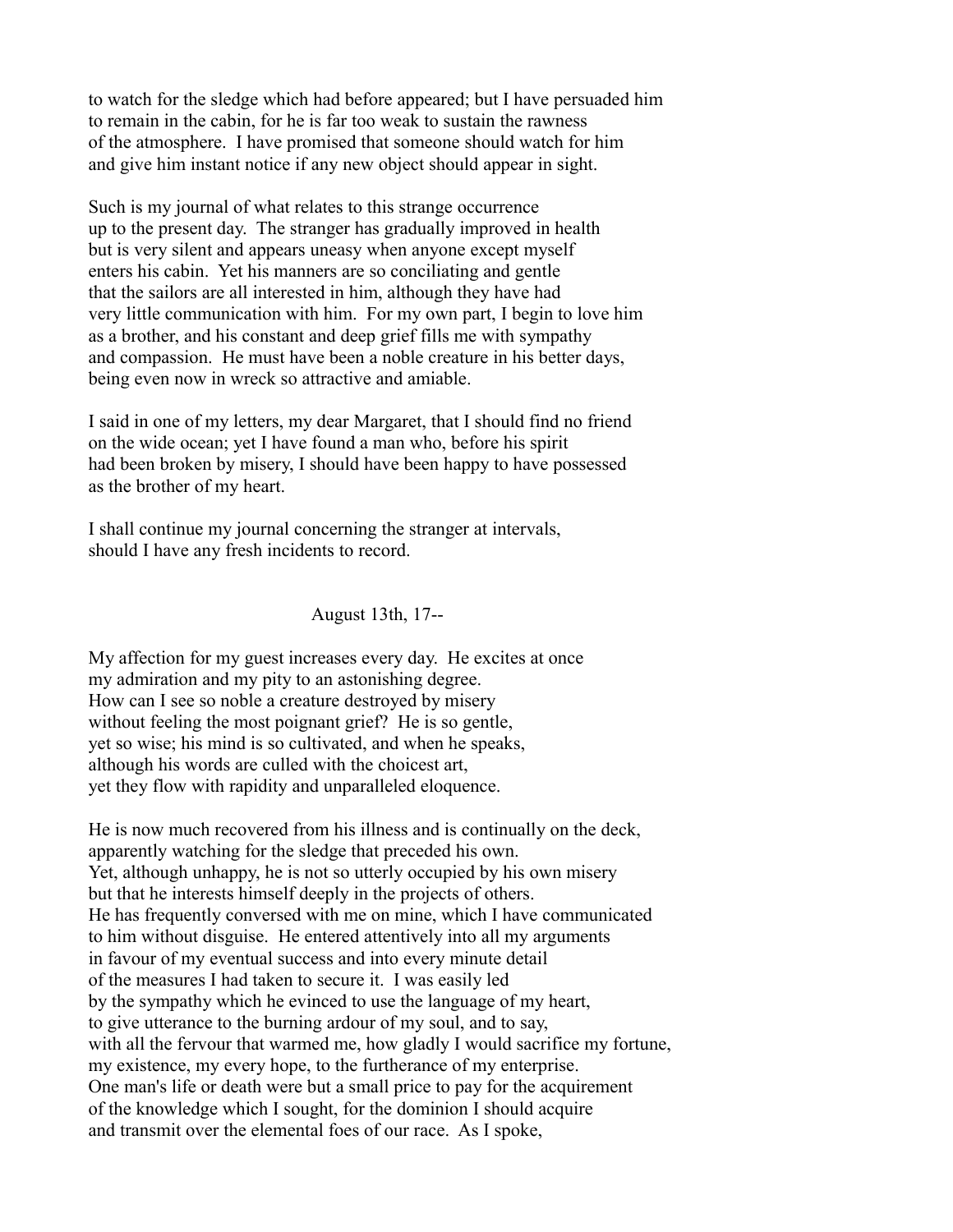a dark gloom spread over my listener's countenance. At first I perceived that he tried to suppress his emotion; he placed his hands before his eyes, and my voice quivered and failed me as I beheld tears trickle fast from between his fingers; a groan burst from his heaving breast. I paused; at length he spoke, in broken accents: "Unhappy man! Do you share my madness? Have you drunk also of the intoxicating draught? Hear me; let me reveal my tale, and you will dash the cup from your lips!"

Such words, you may imagine, strongly excited my curiosity; but the paroxysm of grief that had seized the stranger overcame his weakened powers, and many hours of repose and tranquil conversation were necessary to restore his composure.

Having conquered the violence of his feelings, he appeared to despise himself for being the slave of passion; and quelling the dark tyranny of despair, he led me again to converse concerning myself personally. He asked me the history of my earlier years. The tale was quickly told, but it awakened various trains of reflection. I spoke of my desire of finding a friend, of my thirst for a more intimate sympathy with a fellow mind than had ever fallen to my lot, and expressed my conviction that a man could boast of little happiness who did not enjoy this blessing.

"I agree with you," replied the stranger; "we are unfashioned creatures, but half made up, if one wiser, better, dearer than ourselves- such a friend ought to be--do not lend his aid to perfectionate our weak and faulty natures. I once had a friend, the most noble of human creatures, and am entitled, therefore, to judge respecting friendship. You have hope, and the world before you, and have no cause for despair. But I--I have lost everything and cannot begin life anew."

As he said this his countenance became expressive of a calm, settled grief that touched me to the heart. But he was silent and presently retired to his cabin.

Even broken in spirit as he is, no one can feel more deeply than he does the beauties of nature. The starry sky, the sea, and every sight afforded by these wonderful regions seem still to have the power of elevating his soul from earth. Such a man has a double existence: he may suffer misery and be overwhelmed by disappointments, yet when he has retired into himself, he will be like a celestial spirit that has a halo around him, within whose circle no grief or folly ventures.

Will you smile at the enthusiasm I express concerning this divine wanderer? You would not if you saw him. You have been tutored and refined by books and retirement from the world, and you are therefore somewhat fastidious; but this only renders you the more fit to appreciate the extraordinary merits of this wonderful man.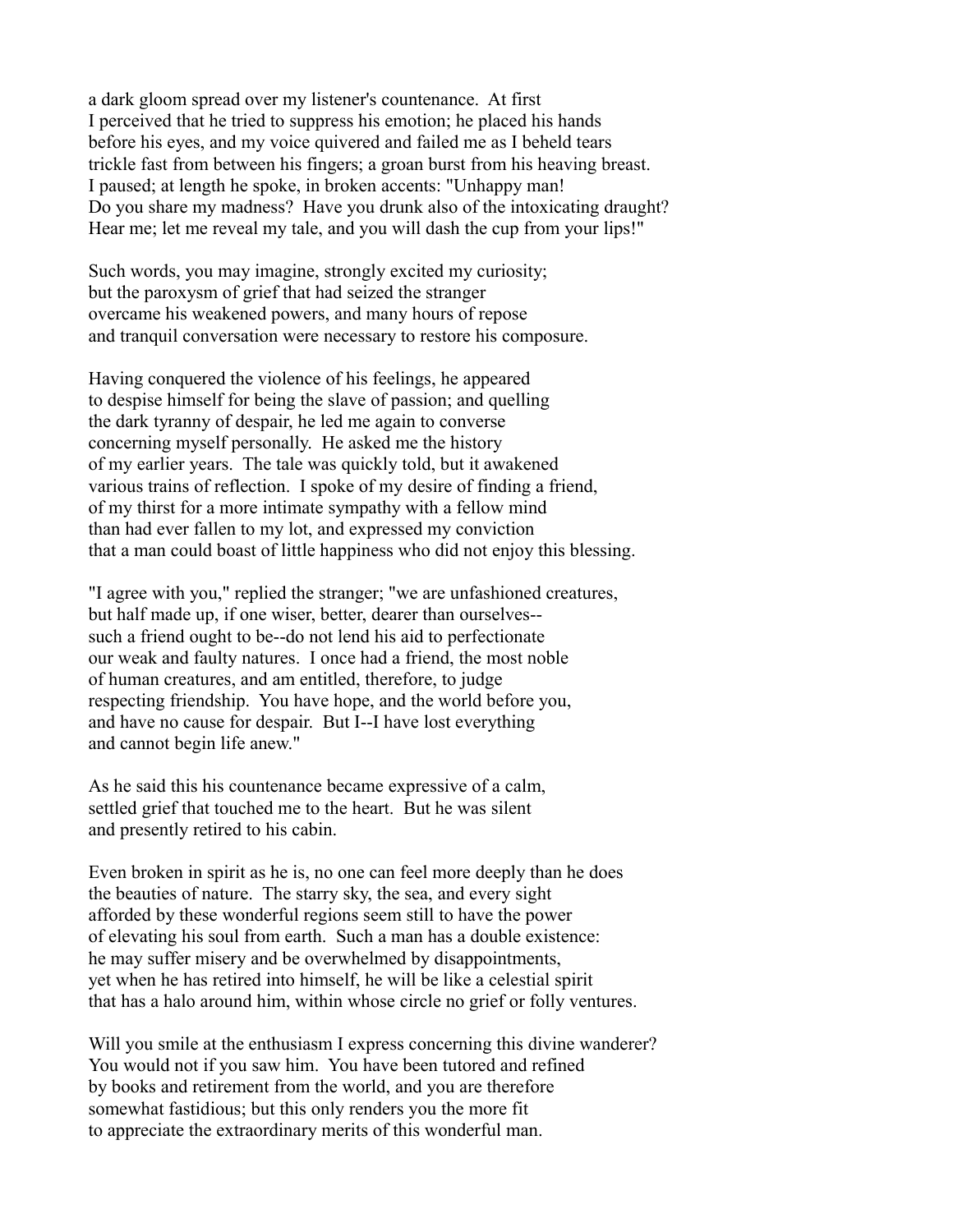Sometimes I have endeavoured to discover what quality it is which he possesses that elevates him so immeasurably above any other person I ever knew. I believe it to be an intuitive discernment, a quick but never-failing power of judgment, a penetration into the causes of things, unequalled for clearness and precision; add to this a facility of expression and a voice whose varied intonations are soul-subduing music.

## August 19, 17--

Yesterday the stranger said to me, "You may easily perceive, Captain Walton, that I have suffered great and unparalleled misfortunes. I had determined at one time that the memory of these evils should die with me, but you have won me to alter my determination. You seek for knowledge and wisdom, as I once did; and I ardently hope that the gratification of your wishes may not be a serpent to sting you, as mine has been. I do not know that the relation of my disasters will be useful to you; yet, when I reflect that you are pursuing the same course, exposing yourself to the same dangers which have rendered me what I am, I imagine that you may deduce an apt moral from my tale, one that may direct you if you succeed in your undertaking and console you in case of failure. Prepare to hear of occurrences which are usually deemed marvellous. Were we among the tamer scenes of nature I might fear to encounter your unbelief, perhaps your ridicule; but many things will appear possible in these wild and mysterious regions which would provoke the laughter of those unacquainted with the ever-varied powers of nature; nor can I doubt but that my tale conveys in its series internal evidence of the truth of the events of which it is composed."

You may easily imagine that I was much gratified by the offered communication, yet I could not endure that he should renew his grief by a recital of his misfortunes. I felt the greatest eagerness to hear the promised narrative, partly from curiosity and partly from a strong desire to ameliorate his fate if it were in my power. I expressed these feelings in my answer.

"I thank you," he replied, "for your sympathy, but it is useless; my fate is nearly fulfilled. I wait but for one event, and then I shall repose in peace. I understand your feeling," continued he, perceiving that I wished to interrupt him; "but you are mistaken, my friend, if thus you will allow me to name you; nothing can alter my destiny; listen to my history, and you will perceive how irrevocably it is determined."

He then told me that he would commence his narrative the next day when I should be at leisure. This promise drew from me the warmest thanks. I have resolved every night, when I am not imperatively occupied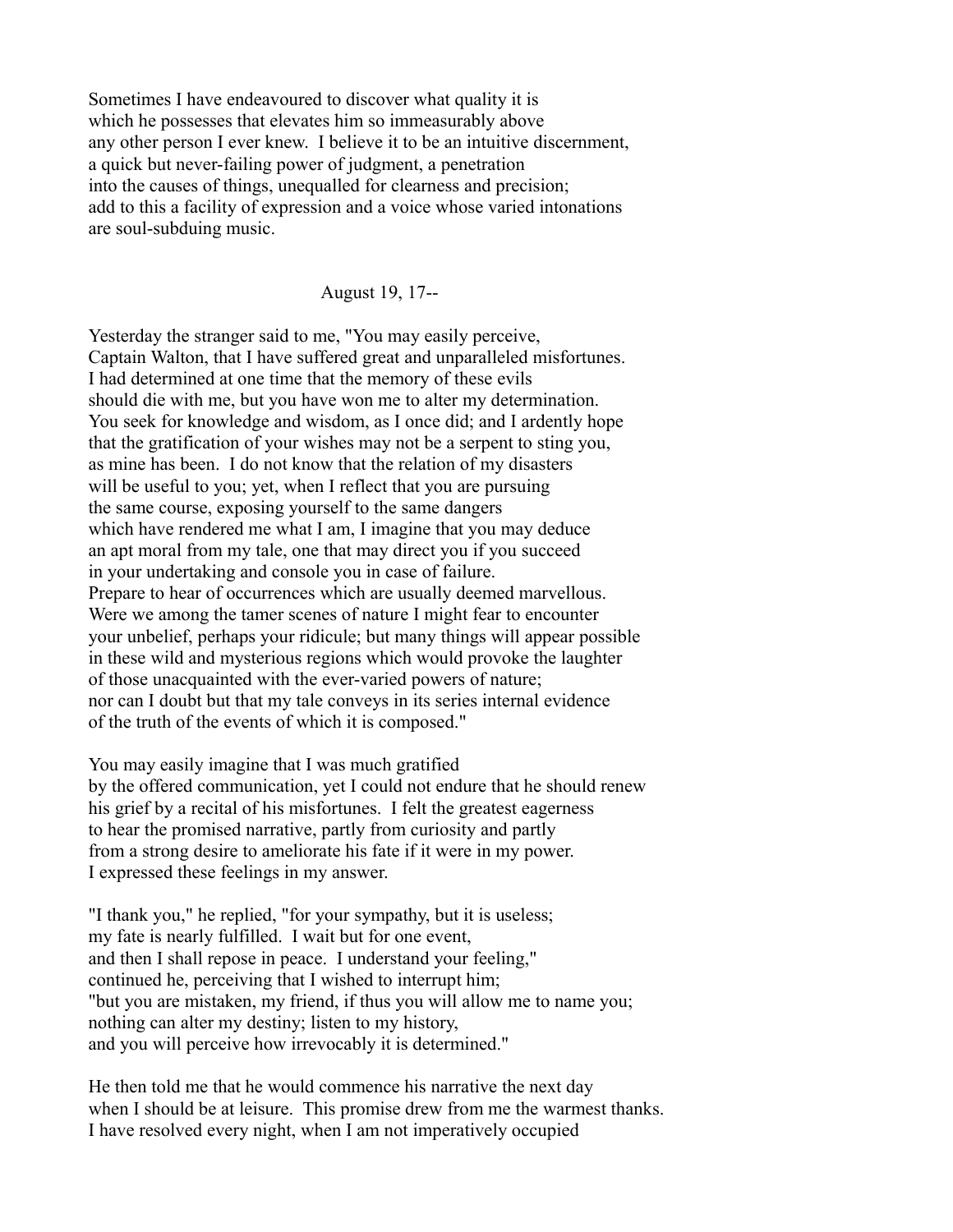by my duties, to record, as nearly as possible in his own words, what he has related during the day. If I should be engaged, I will at least make notes. This manuscript will doubtless afford you the greatest pleasure; but to me, who know him and who hear it from his own lips--with what interest and sympathy shall I read it in some future day! Even now, as I commence my task, his full-toned voice swells in my ears; his lustrous eyes dwell on me with all their melancholy sweetness; I see his thin hand raised in animation, while the lineaments of his face are irradiated by the soul within. Strange and harrowing must be his story, frightful the storm which embraced the gallant vessel on its course and wrecked it--thus!

Chapter 1

I am by birth a Genevese, and my family is one of the most distinguished of that republic. My ancestors had been for many years counsellors and syndics, and my father had filled several public situations with honour and reputation. He was respected by all who knew him for his integrity and indefatigable attention to public business. He passed his younger days perpetually occupied by the affairs of his country; a variety of circumstances had prevented his marrying early, nor was it until the decline of life that he became a husband and the father of a family.

As the circumstances of his marriage illustrate his character, I cannot refrain from relating them. One of his most intimate friends was a merchant who, from a flourishing state, fell, through numerous mischances, into poverty. This man, whose name was Beaufort, was of a proud and unbending disposition and could not bear to live in poverty and oblivion in the same country where he had formerly been distinguished for his rank and magnificence. Having paid his debts, therefore, in the most honourable manner, he retreated with his daughter to the town of Lucerne, where he lived unknown and in wretchedness. My father loved Beaufort with the truest friendship and was deeply grieved by his retreat in these unfortunate circumstances. He bitterly deplored the false pride which led his friend to a conduct so little worthy of the affection that united them. He lost no time in endeavouring to seek him out, with the hope of persuading him to begin the world again through his credit and assistance.

Beaufort had taken effectual measures to conceal himself, and it was ten months before my father discovered his abode. Overjoyed at this discovery, he hastened to the house, which was situated in a mean street near the Reuss.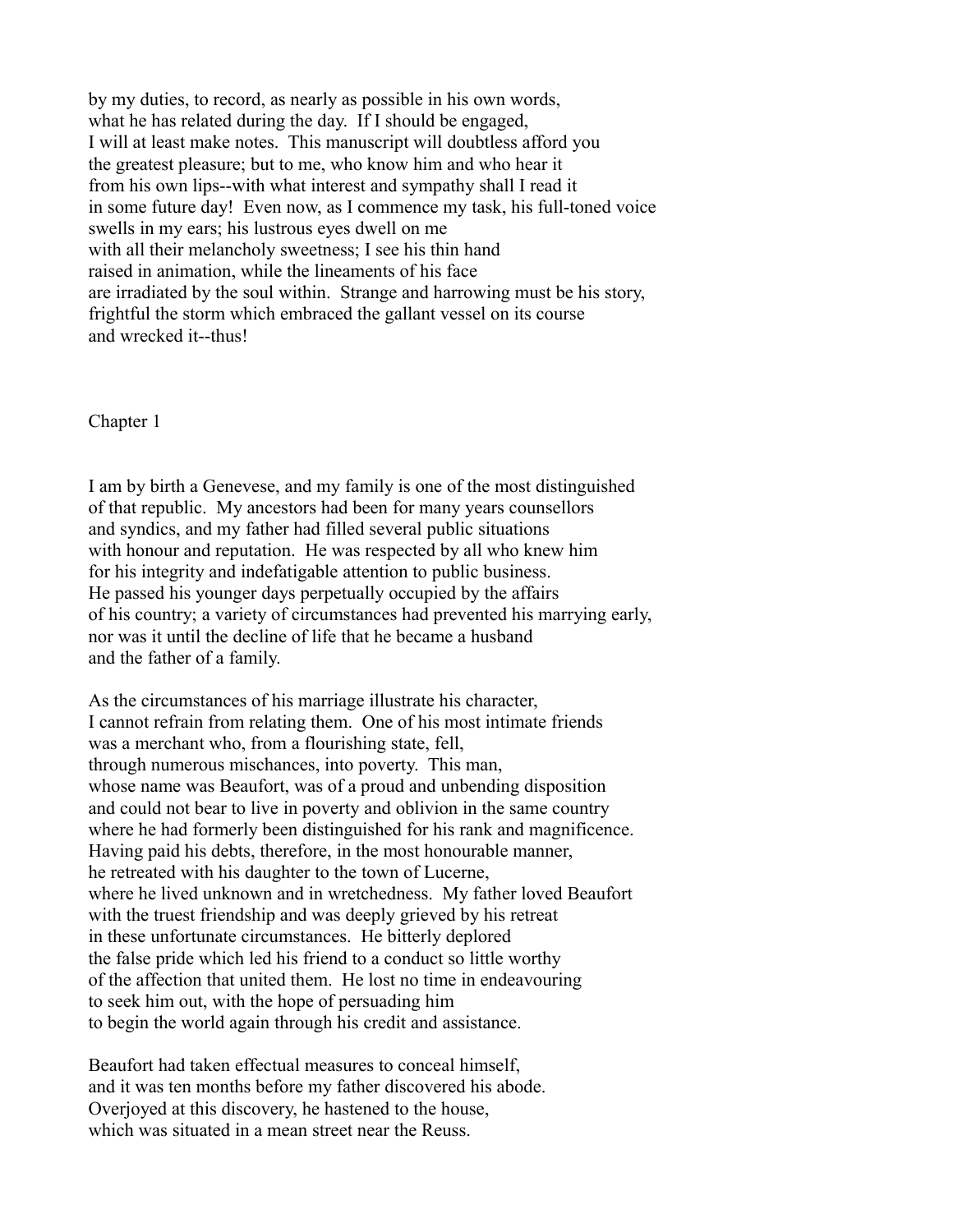But when he entered, misery and despair alone welcomed him. Beaufort had saved but a very small sum of money from the wreck of his fortunes, but it was sufficient to provide him with sustenance for some months, and in the meantime he hoped to procure some respectable employment in a merchant's house. The interval was, consequently, spent in inaction; his grief only became more deep and rankling when he had leisure for reflection, and at length it took so fast hold of his mind that at the end of three months he lay on a bed of sickness, incapable of any exertion.

His daughter attended him with the greatest tenderness, but she saw with despair that their little fund was rapidly decreasing and that there was no other prospect of support. But Caroline Beaufort possessed a mind of an uncommon mould, and her courage rose to support her in her adversity. She procured plain work; she plaited straw and by various means contrived to earn a pittance scarcely sufficient to support life.

Several months passed in this manner. Her father grew worse; her time was more entirely occupied in attending him; her means of subsistence decreased; and in the tenth month her father died in her arms, leaving her an orphan and a beggar. This last blow overcame her, and she knelt by Beaufort's coffin weeping bitterly, when my father entered the chamber. He came like a protecting spirit to the poor girl, who committed herself to his care; and after the interment of his friend he conducted her to Geneva and placed her under the protection of a relation. Two years after this event Caroline became his wife.

There was a considerable difference between the ages of my parents, but this circumstance seemed to unite them only closer in bonds of devoted affection. There was a sense of justice in my father's upright mind which rendered it necessary that he should approve highly to love strongly. Perhaps during former years he had suffered from the late-discovered unworthiness of one beloved and so was disposed to set a greater value on tried worth. There was a show of gratitude and worship in his attachment to my mother, differing wholly from the doting fondness of age, for it was inspired by reverence for her virtues and a desire to be the means of, in some degree, recompensing her for the sorrows she had endured, but which gave inexpressible grace to his behaviour to her. Everything was made to yield to her wishes and her convenience. He strove to shelter her, as a fair exotic is sheltered by the gardener, from every rougher wind and to surround her with all that could tend to excite pleasurable emotion in her soft and benevolent mind. Her health, and even the tranquillity of her hitherto constant spirit, had been shaken by what she had gone through. During the two years that had elapsed previous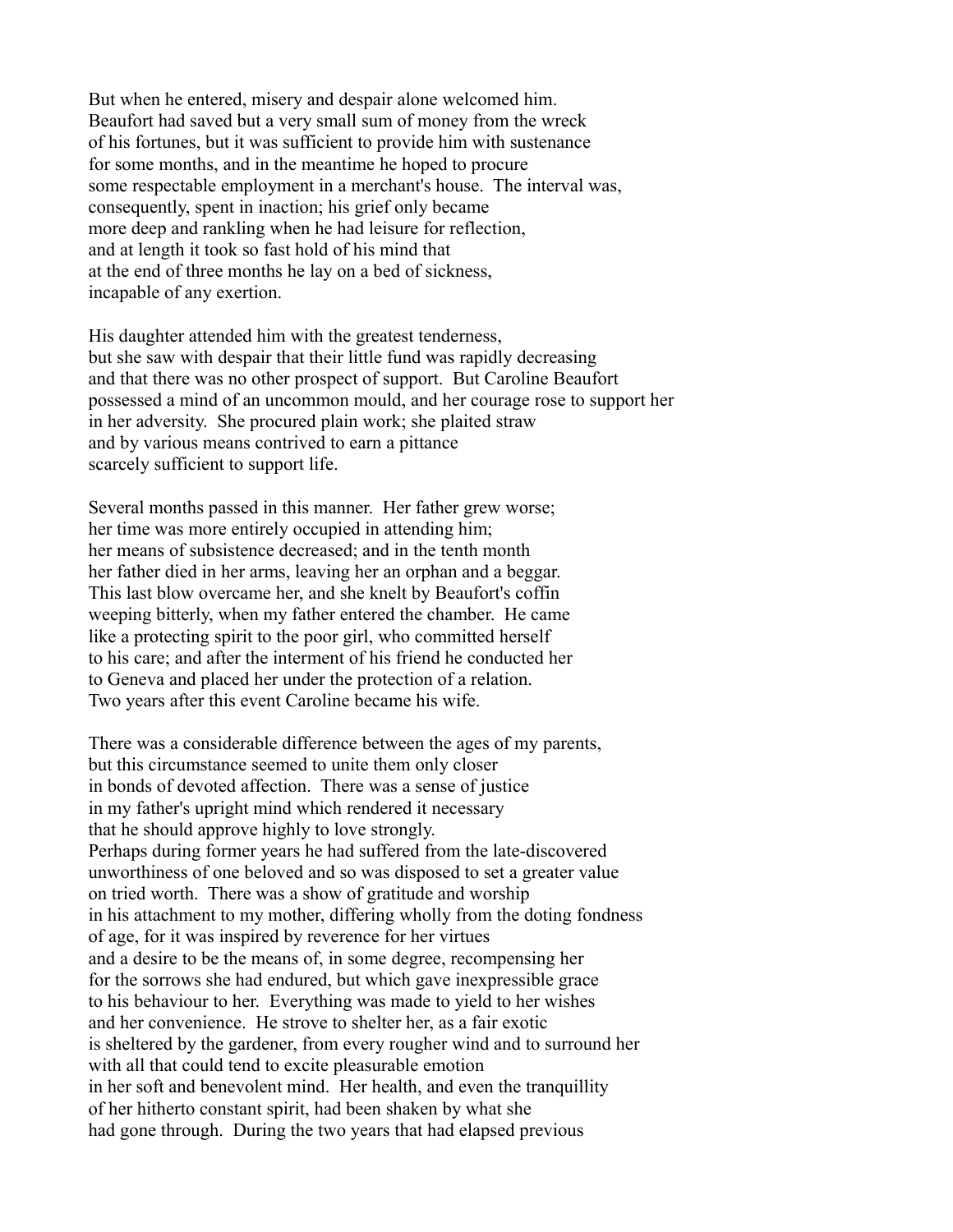to their marriage my father had gradually relinquished all his public functions; and immediately after their union they sought the pleasant climate of Italy, and the change of scene and interest attendant on a tour through that land of wonders, as a restorative for her weakened frame.

From Italy they visited Germany and France. I, their eldest child, was born at Naples, and as an infant accompanied them in their rambles. I remained for several years their only child. Much as they were attached to each other, they seemed to draw inexhaustible stores of affection from a very mine of love to bestow them upon me. My mother's tender caresses and my father's smile of benevolent pleasure while regarding me are my first recollections. I was their plaything and their idol, and something better--their child, the innocent and helpless creature bestowed on them by heaven, whom to bring up to good, and whose future lot it was in their hands to direct to happiness or misery, according as they fulfilled their duties towards me. With this deep consciousness of what they owed towards the being to which they had given life, added to the active spirit of tenderness that animated both, it may be imagined that while during every hour of my infant life I received a lesson of patience, of charity, and of self-control, I was so guided by a silken cord that all seemed but one train of enjoyment to me.

For a long time I was their only care. My mother had much desired to have a daughter, but I continued their single offspring. When I was about five years old, while making an excursion beyond the frontiers of Italy, they passed a week on the shores of the Lake of Como. Their benevolent disposition often made them enter the cottages of the poor. This, to my mother, was more than a duty; it was a necessity, a passion--remembering what she had suffered, and how she had been relieved--for her to act in her turn the guardian angel to the afflicted. During one of their walks a poor cot in the foldings of a vale attracted their notice as being singularly disconsolate, while the number of half-clothed children gathered about it spoke of penury in its worst shape. One day, when my father had gone by himself to Milan, my mother, accompanied by me, visited this abode. She found a peasant and his wife, hard working, bent down by care and labour, distributing a scanty meal to five hungry babes. Among these there was one which attracted my mother far above all the rest. She appeared of a different stock. The four others were dark-eyed, hardy little vagrants; this child was thin and very fair. Her hair was the brightest living gold, and despite the poverty of her clothing, seemed to set a crown of distinction on her head. Her brow was clear and ample, her blue eyes cloudless, and her lips and the moulding of her face so expressive of sensibility and sweetness that none could behold her without looking on her as of a distinct species, a being heaven-sent, and bearing a celestial stamp in all her features.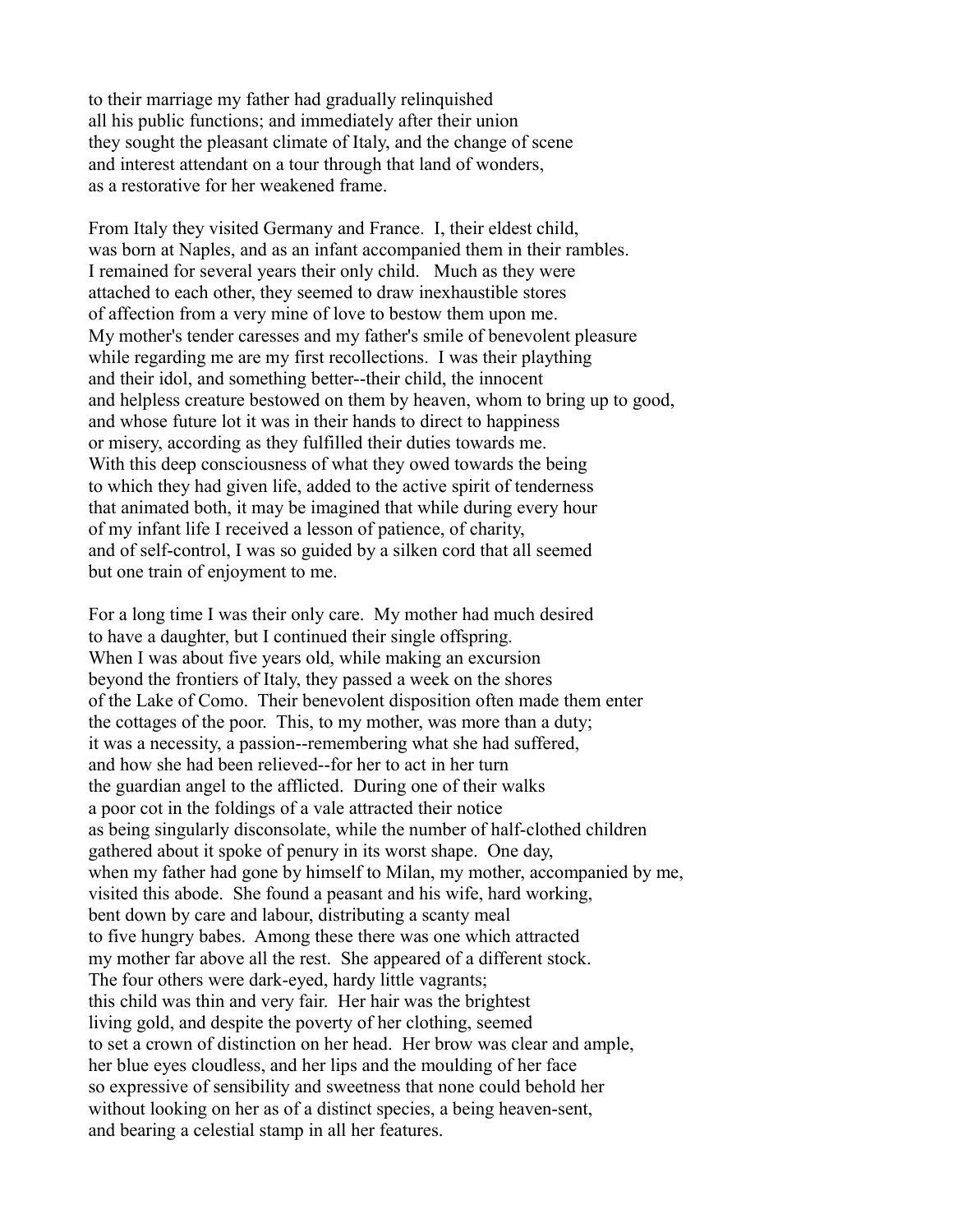The peasant woman, perceiving that my mother fixed eyes of wonder and admiration on this lovely girl, eagerly communicated her history. She was not her child, but the daughter of a Milanese nobleman. Her mother was a German and had died on giving her birth. The infant had been placed with these good people to nurse: they were better off then. They had not been long married, and their eldest child was but just born. The father of their charge was one of those Italians nursed in the memory of the antique glory of Italy--one among the \*schiavi ognor frementi\*, who exerted himself to obtain the liberty of his country. He became the victim of its weakness. Whether he had died or still lingered in the dungeons of Austria was not known. His property was confiscated; his child became an orphan and a beggar. She continued with her foster parents and bloomed in their rude abode, fairer than a garden rose among dark-leaved brambles.

When my father returned from Milan, he found playing with me in the hall of our villa a child fairer than pictured cherub- a creature who seemed to shed radiance from her looks and whose form and motions were lighter than the chamois of the hills. The apparition was soon explained. With his permission my mother prevailed on her rustic guardians to yield their charge to her. They were fond of the sweet orphan. Her presence had seemed a blessing to them, but it would be unfair to her to keep her in poverty and want when Providence afforded her such powerful protection. They consulted their village priest, and the result was that Elizabeth Lavenza became the inmate of my parents' house- my more than sister--the beautiful and adored companion of all my occupations and my pleasures.

Everyone loved Elizabeth. The passionate and almost reverential attachment with which all regarded her became, while I shared it, my pride and my delight. On the evening previous to her being brought to my home, my mother had said playfully, "I have a pretty present for my Victor- tomorrow he shall have it." And when, on the morrow, she presented Elizabeth to me as her promised gift, I, with childish seriousness, interpreted her words literally and looked upon Elizabeth as mine--mine to protect, love, and cherish. All praises bestowed on her I received as made to a possession of my own. We called each other familiarly by the name of cousin. No word, no expression could body forth the kind of relation in which she stood to me--my more than sister, since till death she was to be mine only.

Chapter 2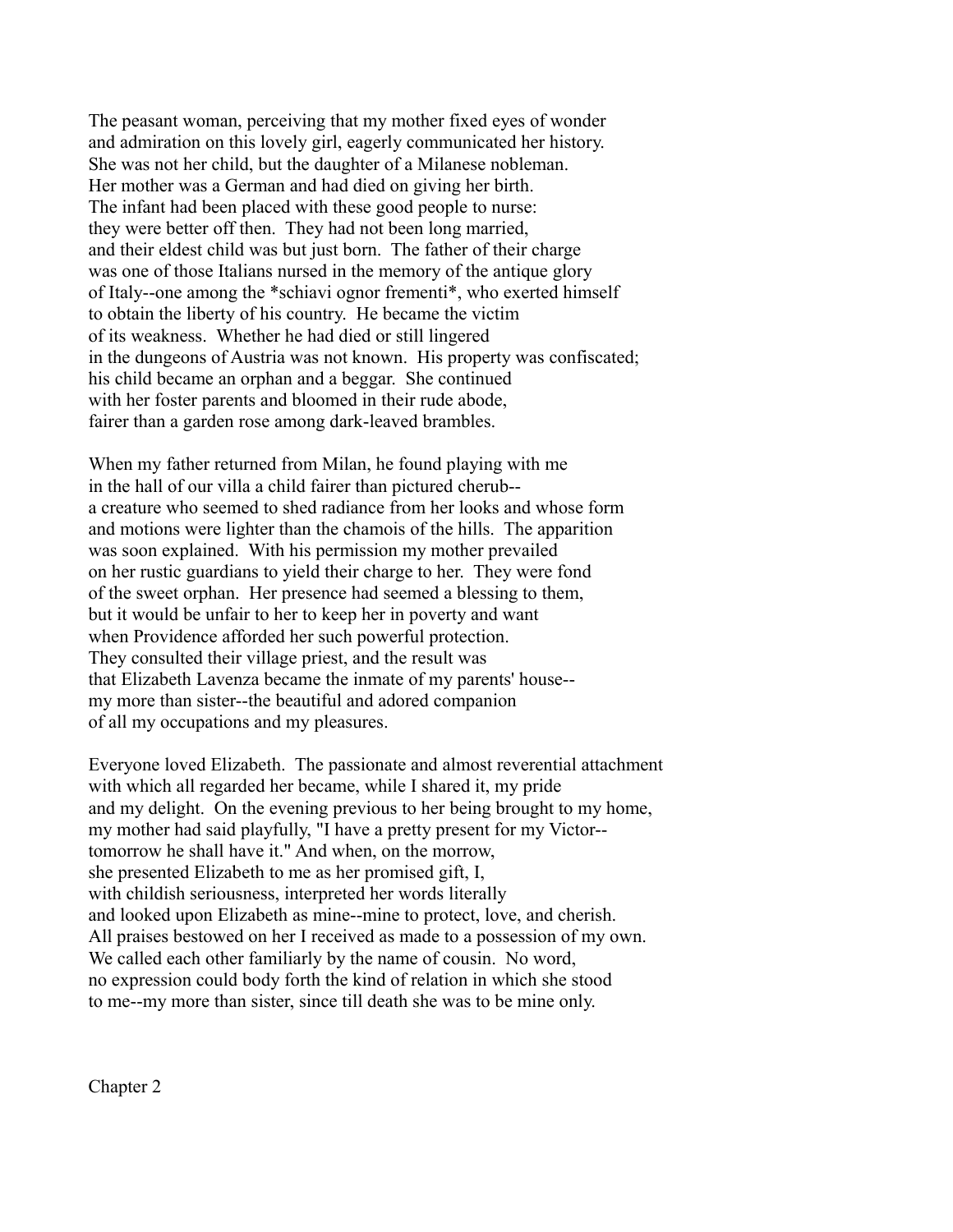We were brought up together; there was not quite a year difference in our ages. I need not say that we were strangers to any species of disunion or dispute. Harmony was the soul of our companionship, and the diversity and contrast that subsisted in our characters drew us nearer together. Elizabeth was of a calmer and more concentrated disposition; but, with all my ardour, I was capable of a more intense application and was more deeply smitten with the thirst for knowledge. She busied herself with following the aerial creations of the poets; and in the majestic and wondrous scenes which surrounded our Swiss home--the sublime shapes of the mountains, the changes of the seasons, tempest and calm, the silence of winter, and the life and turbulence of our Alpine summers--she found ample scope for admiration and delight. While my companion contemplated with a serious and satisfied spirit the magnificent appearances of things, I delighted in investigating their causes. The world was to me a secret which I desired to divine. Curiosity, earnest research to learn the hidden laws of nature, gladness akin to rapture, as they were unfolded to me, are among the earliest sensations I can remember.

On the birth of a second son, my junior by seven years, my parents gave up entirely their wandering life and fixed themselves in their native country. We possessed a house in Geneva, and a campagne on Belrive, the eastern shore of the lake, at the distance of rather more than a league from the city. We resided principally in the latter, and the lives of my parents were passed in considerable seclusion. It was my temper to avoid a crowd and to attach myself fervently to a few. I was indifferent, therefore, to my school-fellows in general; but I united myself in the bonds of the closest friendship to one among them. Henry Clerval was the son of a merchant of Geneva. He was a boy of singular talent and fancy. He loved enterprise, hardship, and even danger for its own sake. He was deeply read in books of chivalry and romance. He composed heroic songs and began to write many a tale of enchantment and knightly adventure. He tried to make us act plays and to enter into masquerades, in which the characters were drawn from the heroes of Roncesvalles, of the Round Table of King Arthur, and the chivalrous train who shed their blood to redeem the holy sepulchre from the hands of the infidels.

No human being could have passed a happier childhood than myself. My parents were possessed by the very spirit of kindness and indulgence. We felt that they were not the tyrants to rule our lot according to their caprice, but the agents and creators of all the many delights which we enjoyed. When I mingled with other families I distinctly discerned how peculiarly fortunate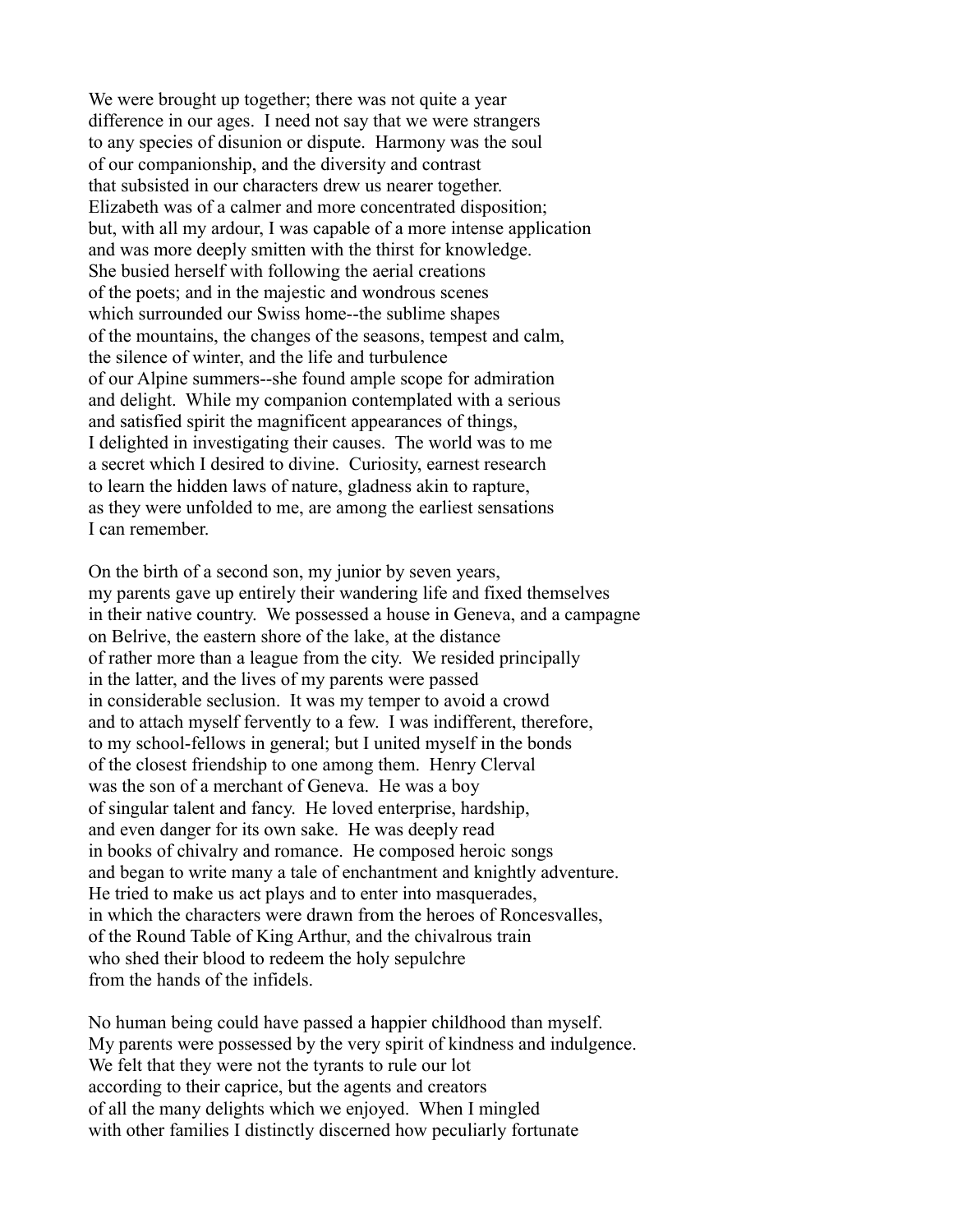my lot was, and gratitude assisted the development of filial love.

My temper was sometimes violent, and my passions vehement; but by some law in my temperature they were turned not towards childish pursuits but to an eager desire to learn, and not to learn all things indiscriminately. I confess that neither the structure of languages, nor the code of governments, nor the politics of various states possessed attractions for me. It was the secrets of heaven and earth that I desired to learn; and whether it was the outward substance of things or the inner spirit of nature and the mysterious soul of man that occupied me, still my inquiries were directed to the metaphysical, or in its highest sense, the physical secrets of the world.

Meanwhile Clerval occupied himself, so to speak, with the moral relations of things. The busy stage of life, the virtues of heroes, and the actions of men were his theme; and his hope and his dream was to become one among those whose names are recorded in story as the gallant and adventurous benefactors of our species. The saintly soul of Elizabeth shone like a shrine-dedicated lamp in our peaceful home. Her sympathy was ours; her smile, her soft voice, the sweet glance of her celestial eyes, were ever there to bless and animate us. She was the living spirit of love to soften and attract; I might have become sullen in my study, through the ardour of my nature, but that she was there to subdue me to a semblance of her own gentleness. And Clerval--could aught ill entrench on the noble spirit of Clerval? Yet he might not have been so perfectly humane, so thoughtful in his generosity, so full of kindness and tenderness amidst his passion for adventurous exploit, had she not unfolded to him the real loveliness of beneficence and made the doing good the end and aim of his soaring ambition.

I feel exquisite pleasure in dwelling on the recollections of childhood, before misfortune had tainted my mind and changed its bright visions of extensive usefulness into gloomy and narrow reflections upon self. Besides, in drawing the picture of my early days, I also record those events which led, by insensible steps, to my after tale of misery, for when I would account to myself for the birth of that passion which afterward ruled my destiny I find it arise, like a mountain river, from ignoble and almost forgotten sources; but, swelling as it proceeded, it became the torrent which, in its course, has swept away all my hopes and joys. Natural philosophy is the genius that has regulated my fate; I desire, therefore, in this narration, to state those facts which led to my predilection for that science. When I was thirteen years of age we all went on a party of pleasure to the baths near Thonon; the inclemency of the weather obliged us to remain a day confined to the inn. In this house I chanced to find a volume of the works of Cornelius Agrippa.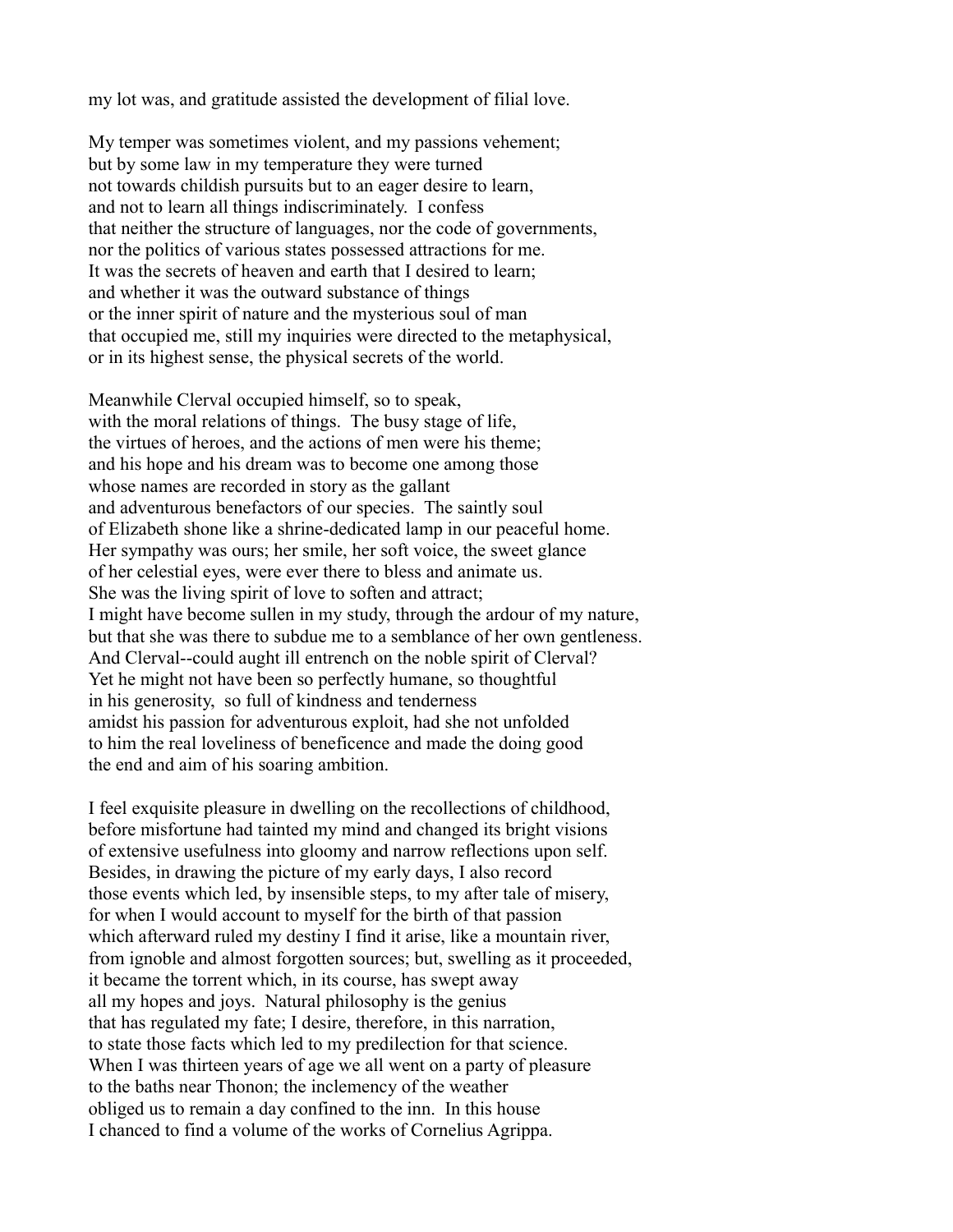I opened it with apathy; the theory which he attempts to demonstrate and the wonderful facts which he relates soon changed this feeling into enthusiasm. A new light seemed to dawn upon my mind, and bounding with joy, I communicated my discovery to my father. My father looked carelessly at the title page of my book and said, "Ah! Cornelius Agrippa! My dear Victor, do not waste your time upon this; it is sad trash."

If, instead of this remark, my father had taken the pains to explain to me that the principles of Agrippa had been entirely exploded and that a modern system of science had been introduced which possessed much greater powers than the ancient, because the powers of the latter were chimerical, while those of the former were real and practical, under such circumstances I should certainly have thrown Agrippa aside and have contented my imagination, warmed as it was, by returning with greater ardour to my former studies. It is even possible that the train of my ideas would never have received the fatal impulse that led to my ruin. But the cursory glance my father had taken of my volume by no means assured me that he was acquainted with its contents, and I continued to read with the greatest avidity. When I returned home my first care was to procure the whole works of this author, and afterwards of Paracelsus and Albertus Magnus. I read and studied the wild fancies of these writers with delight; they appeared to me treasures known to few besides myself. I have described myself as always having been imbued with a fervent longing to penetrate the secrets of nature. In spite of the intense labour and wonderful discoveries of modern philosophers, I always came from my studies discontented and unsatisfied. Sir Isaac Newton is said to have avowed that he felt like a child picking up shells beside the great and unexplored ocean of truth. Those of his successors in each branch of natural philosophy with whom I was acquainted appeared even to my boy's apprehensions as tyros engaged in the same pursuit.

The untaught peasant beheld the elements around him and was acquainted with their practical uses. The most learned philosopher knew little more. He had partially unveiled the face of Nature, but her immortal lineaments were still a wonder and a mystery. He might dissect, anatomize, and give names; but, not to speak of a final cause, causes in their secondary and tertiary grades were utterly unknown to him. I had gazed upon the fortifications and impediments that seemed to keep human beings from entering the citadel of nature, and rashly and ignorantly I had repined.

But here were books, and here were men who had penetrated deeper and knew more. I took their word for all that they averred,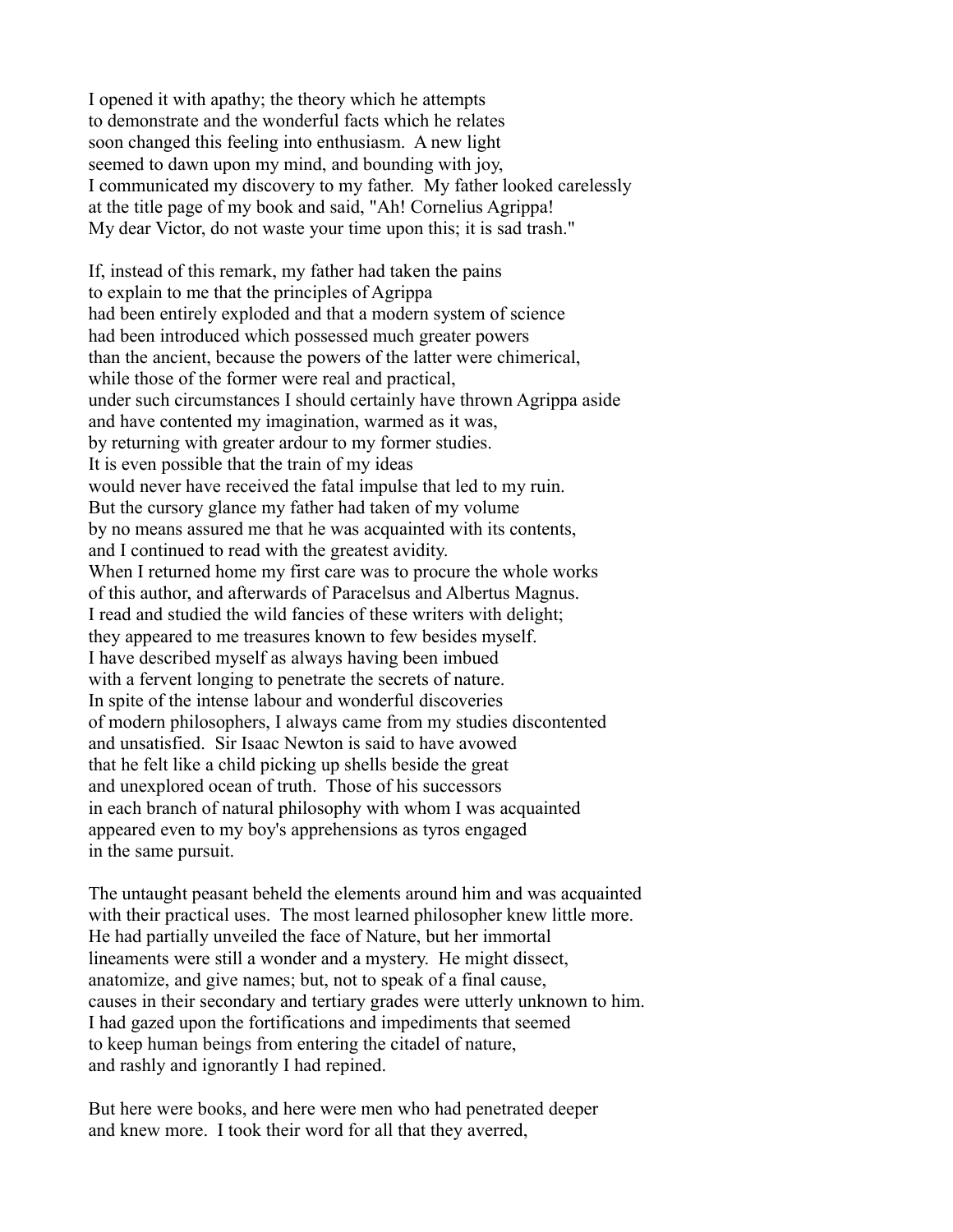and I became their disciple. It may appear strange that such should arise in the eighteenth century; but while I followed the routine of education in the schools of Geneva, I was, to a great degree, self-taught with regard to my favourite studies. My father was not scientific, and I was left to struggle with a child's blindness, added to a student's thirst for knowledge. Under the guidance of my new preceptors I entered with the greatest diligence into the search of the philosopher's stone and the elixir of life; but the latter soon obtained my undivided attention. Wealth was an inferior object, but what glory would attend the discovery if I could banish disease from the human frame and render man invulnerable to any but a violent death! Nor were these my only visions. The raising of ghosts or devils was a promise liberally accorded by my favourite authors, the fulfillment of which I most eagerly sought; and if my incantations were always unsuccessful, I attributed the failure rather to my own inexperience and mistake than to a want of skill or fidelity in my instructors. And thus for a time I was occupied by exploded systems, mingling, like an unadept, a thousand contradictory theories and floundering desperately in a very slough of multifarious knowledge, guided by an ardent imagination and childish reasoning, till an accident again changed the current of my ideas. When I was about fifteen years old we had retired to our house near Belrive, when we witnessed a most violent and terrible thunderstorm. It advanced from behind the mountains of Jura, and the thunder burst at once with frightful loudness from various quarters of the heavens. I remained, while the storm lasted, watching its progress with curiosity and delight. As I stood at the door, on a sudden I beheld a stream of fire issue from an old and beautiful oak which stood about twenty yards from our house; and so soon as the dazzling light vanished, the oak had disappeared, and nothing remained but a blasted stump. When we visited it the next morning, we found the tree shattered in a singular manner. It was not splintered by the shock, but entirely reduced to thin ribbons of wood. I never beheld anything so utterly destroyed.

Before this I was not unacquainted with the more obvious laws of electricity. On this occasion a man of great research in natural philosophy was with us, and excited by this catastrophe, he entered on the explanation of a theory which he had formed on the subject of electricity and galvanism, which was at once new and astonishing to me. All that he said threw greatly into the shade Cornelius Agrippa, Albertus Magnus, and Paracelsus, the lords of my imagination; but by some fatality the overthrow of these men disinclined me to pursue my accustomed studies. It seemed to me as if nothing would or could ever be known. All that had so long engaged my attention suddenly grew despicable. By one of those caprices of the mind which we are perhaps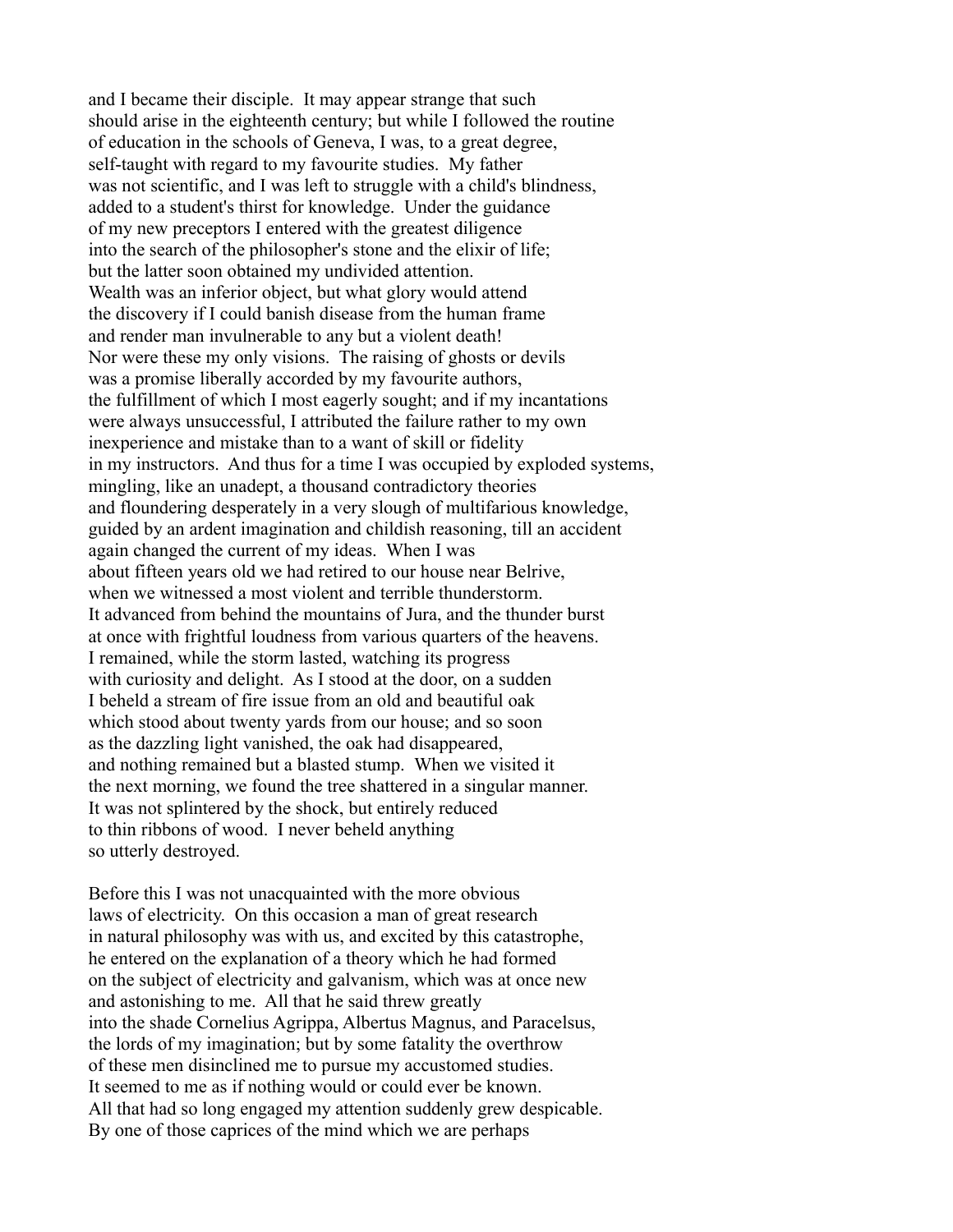most subject to in early youth, I at once gave up my former occupations, set down natural history and all its progeny as a deformed and abortive creation, and entertained the greatest disdain for a would-be science which could never even step within the threshold of real knowledge. In this mood of mind I betook myself to the mathematics and the branches of study appertaining to that science as being built upon secure foundations, and so worthy of my consideration.

Thus strangely are our souls constructed, and by such slight ligaments are we bound to prosperity or ruin. When I look back, it seems to me as if this almost miraculous change of inclination and will was the immediate suggestion of the guardian angel of my life--the last effort made by the spirit of preservation to avert the storm that was even then hanging in the stars and ready to envelop me. Her victory was announced by an unusual tranquillity and gladness of soul which followed the relinquishing of my ancient and latterly tormenting studies. It was thus that I was to be taught to associate evil with their prosecution, happiness with their disregard.

It was a strong effort of the spirit of good, but it was ineffectual. Destiny was too potent, and her immutable laws had decreed my utter and terrible destruction.

Chapter 3

When I had attained the age of seventeen my parents resolved that I should become a student at the university of Ingolstadt. I had hitherto attended the schools of Geneva, but my father thought it necessary for the completion of my education that I should be made acquainted with other customs than those of my native country. My departure was therefore fixed at an early date, but before the day resolved upon could arrive, the first misfortune of my life occurred--an omen, as it were, of my future misery. Elizabeth had caught the scarlet fever; her illness was severe, and she was in the greatest danger. During her illness many arguments had been urged to persuade my mother to refrain from attending upon her. She had at first yielded to our entreaties, but when she heard that the life of her favourite was menaced, she could no longer control her anxiety. She attended her sickbed; her watchful attentions triumphed over the malignity of the distemper--Elizabeth was saved, but the consequences of this imprudence were fatal to her preserver. On the third day my mother sickened; her fever was accompanied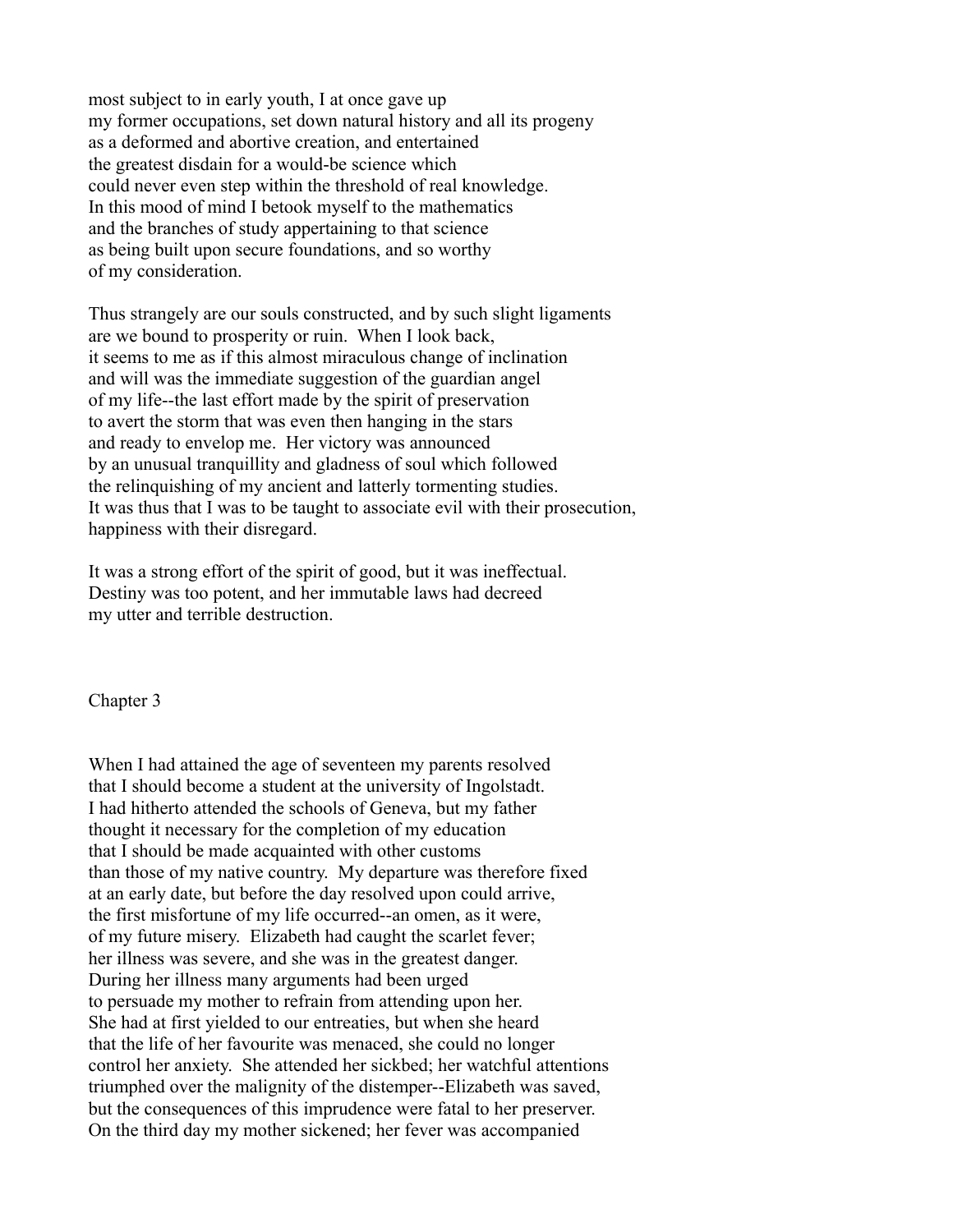by the most alarming symptoms, and the looks of her medical attendants prognosticated the worst event. On her deathbed the fortitude and benignity of this best of women did not desert her. She joined the hands of Elizabeth and myself. "My children," she said, "my firmest hopes of future happiness were placed on the prospect of your union. This expectation will now be the consolation of your father. Elizabeth, my love, you must supply my place to my younger children. Alas! I regret that I am taken from you; and, happy and beloved as I have been, is it not hard to quit you all? But these are not thoughts befitting me; I will endeavour to resign myself cheerfully to death and will indulge a hope of meeting you in another world."

She died calmly, and her countenance expressed affection even in death. I need not describe the feelings of those whose dearest ties are rent by that most irreparable evil, the void that presents itself to the soul, and the despair that is exhibited on the countenance. It is so long before the mind can persuade itself that she whom we saw every day and whose very existence appeared a part of our own can have departed forever--that the brightness of a beloved eye can have been extinguished and the sound of a voice so familiar and dear to the ear can be hushed, never more to be heard. These are the reflections of the first days; but when the lapse of time proves the reality of the evil, then the actual bitterness of grief commences. Yet from whom has not that rude hand rent away some dear connection? And why should I describe a sorrow which all have felt, and must feel? The time at length arrives when grief is rather an indulgence than a necessity; and the smile that plays upon the lips, although it may be deemed a sacrilege, is not banished. My mother was dead, but we had still duties which we ought to perform; we must continue our course with the rest and learn to think ourselves fortunate whilst one remains whom the spoiler has not seized. My departure for Ingolstadt, which had been deferred by these events, was now again determined upon. I obtained from my father a respite of some weeks. It appeared to me sacrilege so soon to leave the repose, akin to death, of the house of mourning and to rush into the thick of life. I was new to sorrow, but it did not the less alarm me. I was unwilling to quit the sight of those that remained to me, and above all, I desired to see my sweet Elizabeth in some degree consoled.

She indeed veiled her grief and strove to act the comforter to us all. She looked steadily on life and assumed its duties with courage and zeal. She devoted herself to those whom she had been taught to call her uncle and cousins. Never was she so enchanting as at this time, when she recalled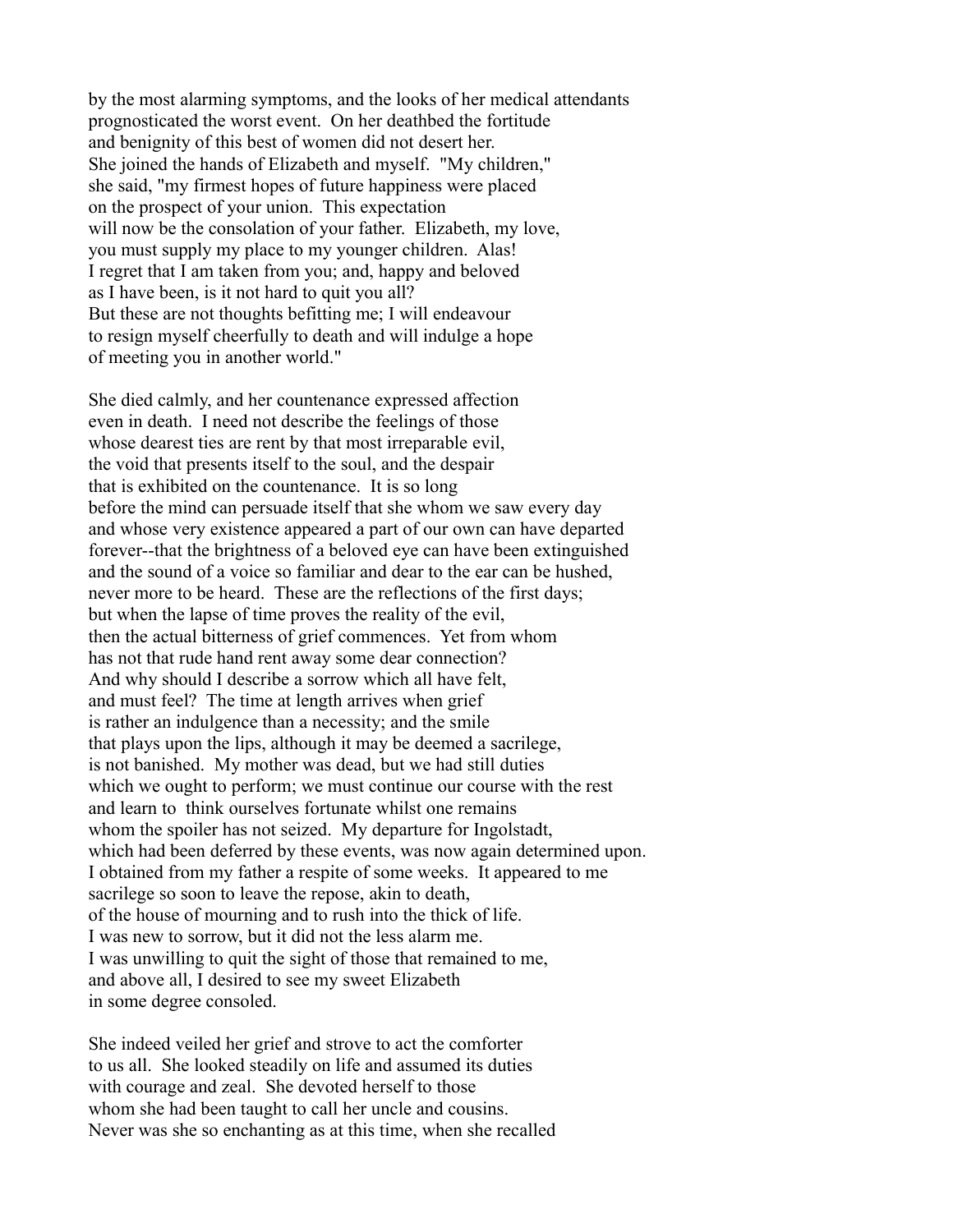the sunshine of her smiles and spent them upon us. She forgot even her own regret in her endeavours to make us forget.

The day of my departure at length arrived. Clerval spent the last evening with us. He had endeavoured to persuade his father to permit him to accompany me and to become my fellow student, but in vain. His father was a narrow-minded trader and saw idleness and ruin in the aspirations and ambition of his son. Henry deeply felt the misfortune of being debarred from a liberal education. He said little, but when he spoke I read in his kindling eye and in his animated glance a restrained but firm resolve not to be chained to the miserable details of commerce.

We sat late. We could not tear ourselves away from each other nor persuade ourselves to say the word "Farewell!" It was said, and we retired under the pretence of seeking repose, each fancying that the other was deceived; but when at morning's dawn I descended to the carriage which was to convey me away, they were all there--my father again to bless me, Clerval to press my hand once more, my Elizabeth to renew her entreaties that I would write often and to bestow the last feminine attentions on her playmate and friend.

I threw myself into the chaise that was to convey me away and indulged in the most melancholy reflections. I, who had ever been surrounded by amiable companions, continually engaged in endeavouring to bestow mutual pleasure--I was now alone. In the university whither I was going I must form my own friends and be my own protector. My life had hitherto been remarkably secluded and domestic, and this had given me invincible repugnance to new countenances. I loved my brothers, Elizabeth, and Clerval; these were "old familiar faces," but I believed myself totally unfitted for the company of strangers. Such were my reflections as I commenced my journey; but as I proceeded, my spirits and hopes rose. I ardently desired the acquisition of knowledge. I had often, when at home, thought it hard to remain during my youth cooped up in one place and had longed to enter the world and take my station among other human beings. Now my desires were complied with, and it would, indeed, have been folly to repent.

I had sufficient leisure for these and many other reflections during my journey to Ingolstadt, which was long and fatiguing. At length the high white steeple of the town met my eyes. I alighted and was conducted to my solitary apartment to spend the evening as I pleased.

The next morning I delivered my letters of introduction and paid a visit to some of the principal professors.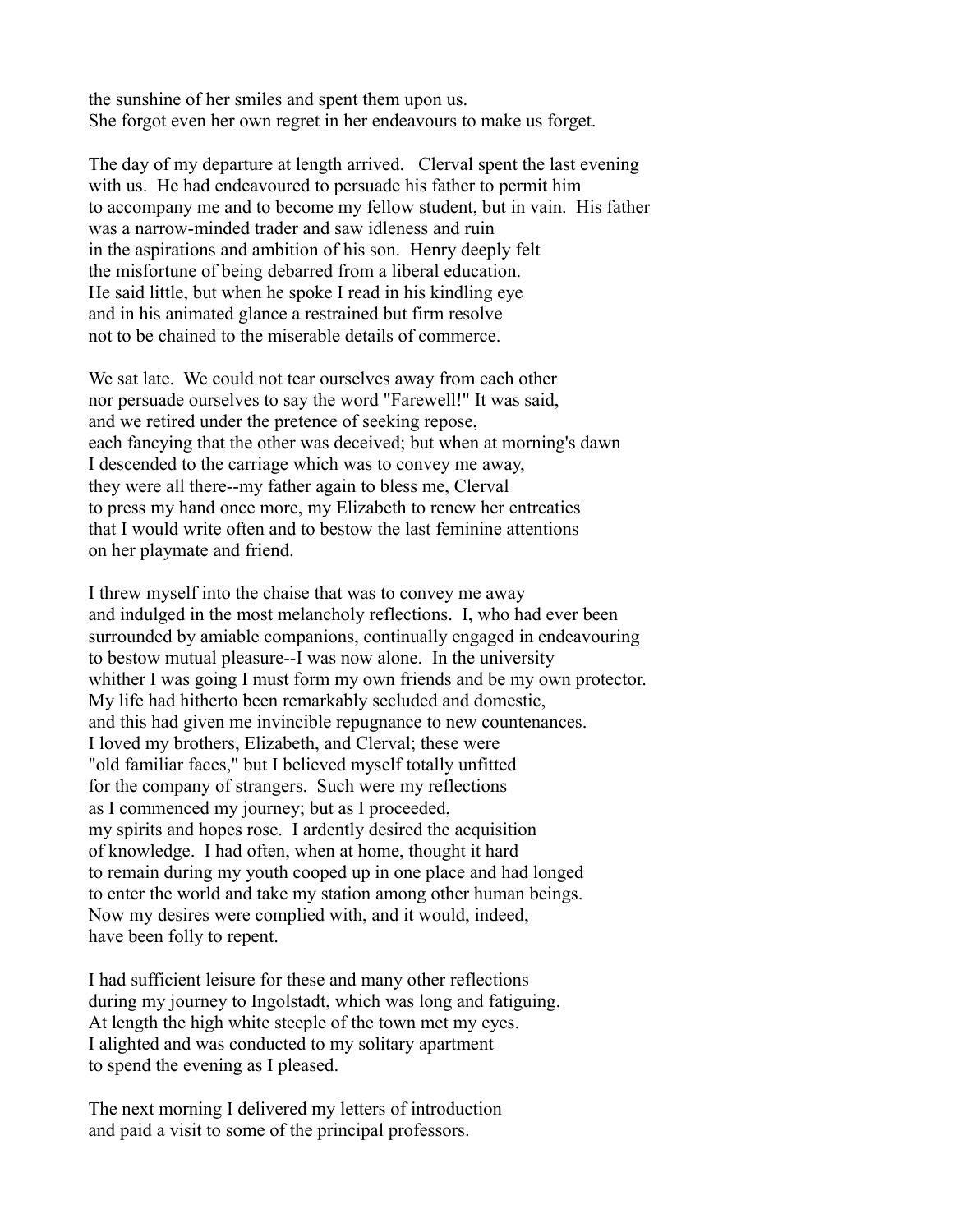Chance--or rather the evil influence, the Angel of Destruction, which asserted omnipotent sway over me from the moment I turned my reluctant steps from my father's door--led me first to M. Krempe, professor of natural philosophy. He was an uncouth man, but deeply imbued in the secrets of his science. He asked me several questions concerning my progress in the different branches of science appertaining to natural philosophy. I replied carelessly, and partly in contempt, mentioned the names of my alchemists as the principal authors I had studied. The professor stared. "Have you," he said, "really spent your time in studying such nonsense?"

I replied in the affirmative. "Every minute," continued M. Krempe with warmth, "every instant that you have wasted on those books is utterly and entirely lost. You have burdened your memory with exploded systems and useless names. Good God! In what desert land have you lived, where no one was kind enough to inform you that these fancies which you have so greedily imbibed are a thousand years old and as musty as they are ancient? I little expected, in this enlightened and scientific age, to find a disciple of Albertus Magnus and Paracelsus. My dear sir, you must begin your studies entirely anew."

So saying, he stepped aside and wrote down a list of several books treating of natural philosophy which he desired me to procure, and dismissed me after mentioning that in the beginning of the following week he intended to commence a course of lectures upon natural philosophy in its general relations, and that M. Waldman, a fellow professor, would lecture upon chemistry the alternate days that he omitted.

I returned home not disappointed, for I have said that I had long considered those authors useless whom the professor reprobated; but I returned not at all the more inclined to recur to these studies in any shape. M. Krempe was a little squat man with a gruff voice and a repulsive countenance; the teacher, therefore, did not prepossess me in favour of his pursuits. In rather a too philosophical and connected a strain, perhaps, I have given an account of the conclusions I had come to concerning them in my early years. As a child I had not been content with the results promised by the modern professors of natural science. With a confusion of ideas only to be accounted for by my extreme youth and my want of a guide on such matters, I had retrod the steps of knowledge along the paths of time and exchanged the discoveries of recent inquirers for the dreams of forgotten alchemists. Besides, I had a contempt for the uses of modern natural philosophy. It was very different when the masters of the science sought immortality and power; such views, although futile, were grand; but now the scene was changed. The ambition of the inquirer seemed to limit itself to the annihilation of those visions on which my interest in science was chiefly founded.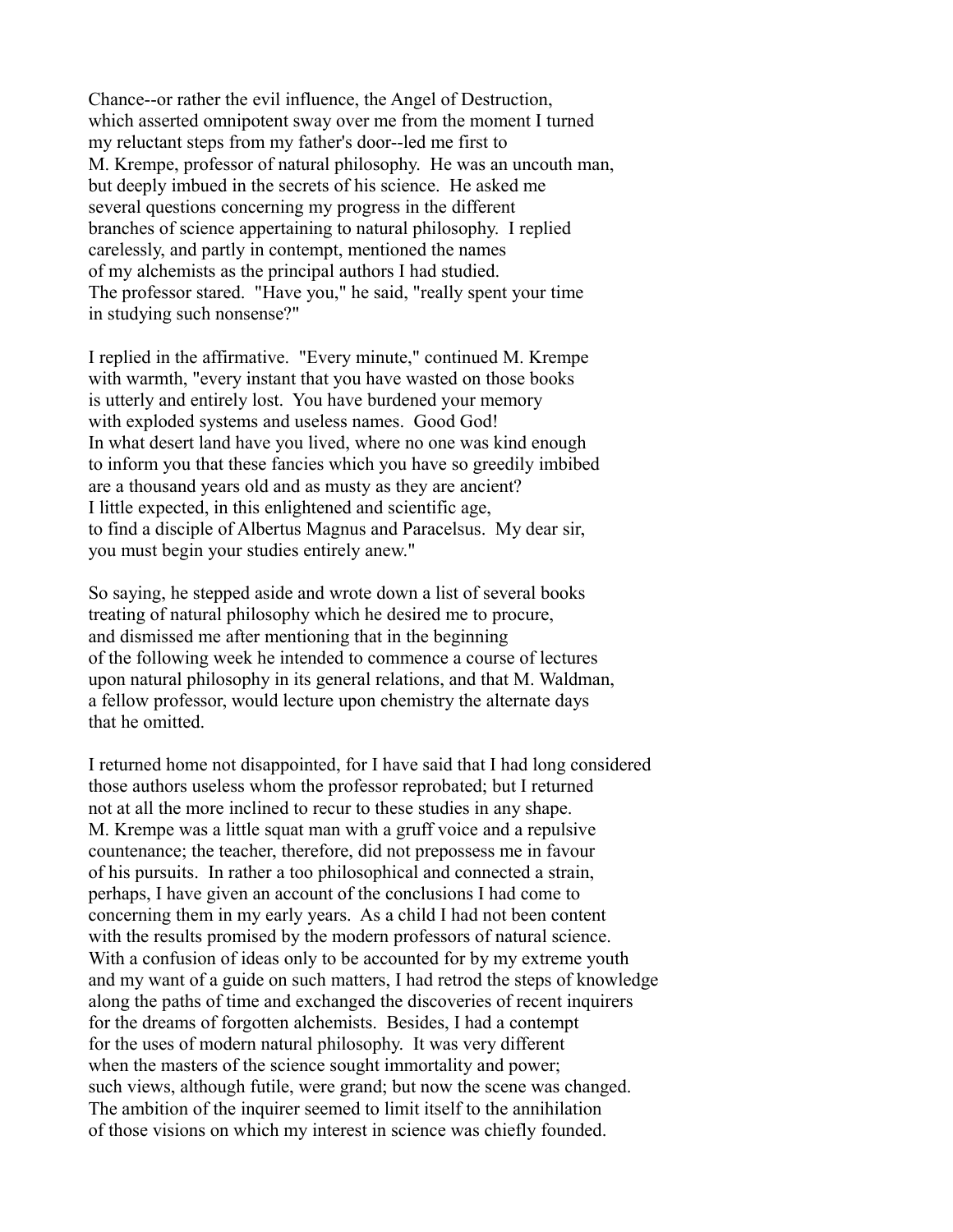I was required to exchange chimeras of boundless grandeur for realities of little worth.

Such were my reflections during the first two or three days of my residence at Ingolstadt, which were chiefly spent in becoming acquainted with the localities and the principal residents in my new abode. But as the ensuing week commenced, I thought of the information which M. Krempe had given me concerning the lectures. And although I could not consent to go and hear that little conceited fellow deliver sentences out of a pulpit, I recollected what he had said of M. Waldman, whom I had never seen, as he had hitherto been out of town.

Partly from curiosity and partly from idleness, I went into the lecturing room, which M. Waldman entered shortly after. This professor was very unlike his colleague. He appeared about fifty years of age, but with an aspect expressive of the greatest benevolence; a few grey hairs covered his temples, but those at the back of his head were nearly black. His person was short but remarkably erect and his voice the sweetest I had ever heard. He began his lecture by a recapitulation of the history of chemistry and the various improvements made by different men of learning, pronouncing with fervour the names of the most distinguished discoverers. He then took a cursory view of the present state of the science and explained many of its elementary terms. After having made a few preparatory experiments, he concluded with a panegyric upon modern chemistry, the terms of which I shall never forget: "The ancient teachers of this science," said he, "promised impossibilities and performed nothing. The modern masters promise very little; they know that metals cannot be transmuted and that the elixir of life is a chimera but these philosophers, whose hands seem only made to dabble in dirt, and their eyes to pore over the microscope or crucible, have indeed performed miracles. They penetrate into the recesses of nature and show how she works in her hiding-places. They ascend into the heavens; they have discovered how the blood circulates, and the nature of the air we breathe. They have acquired new and almost unlimited powers; they can command the thunders of heaven, mimic the earthquake, and even mock the invisible world with its own shadows."

Such were the professor's words--rather let me say such the words of the fate--enounced to destroy me. As he went on I felt as if my soul were grappling with a palpable enemy; one by one the various keys were touched which formed the mechanism of my being; chord after chord was sounded, and soon my mind was filled with one thought, one conception, one purpose. So much has been done, exclaimed the soul of Frankenstein--more, far more, will I achieve; treading in the steps already marked, I will pioneer a new way, explore unknown powers, and unfold to the world the deepest mysteries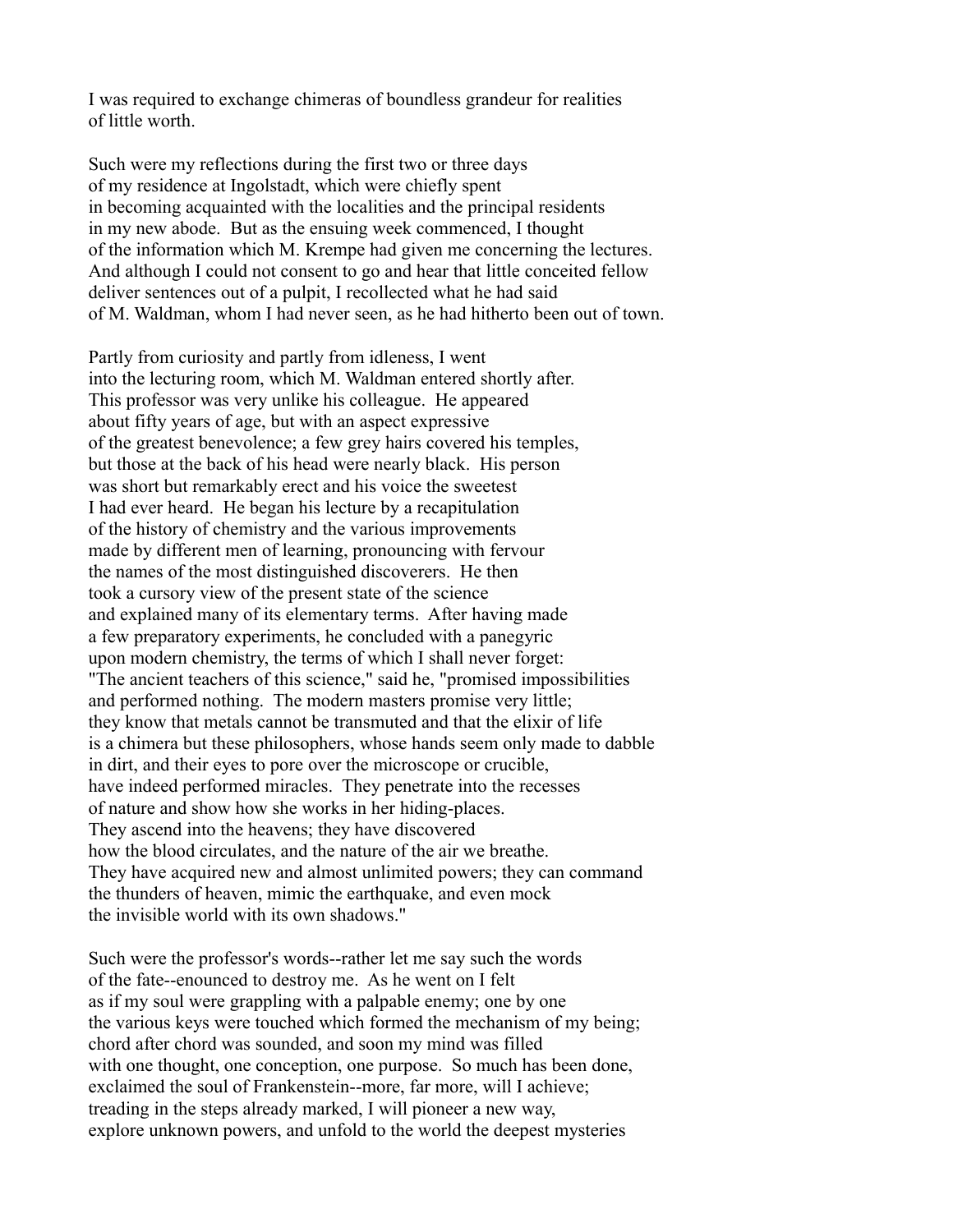## of creation.

I closed not my eyes that night. My internal being was in a state of insurrection and turmoil; I felt that order would thence arise, but I had no power to produce it. By degrees, after the morning's dawn, sleep came. I awoke, and my yesternight's thoughts were as a dream. There only remained a resolution to return to my ancient studies and to devote myself to a science for which I believed myself to possess a natural talent. On the same day I paid M. Waldman a visit. His manners in private were even more mild and attractive than in public, for there was a certain dignity in his mien during his lecture which in his own house was replaced by the greatest affability and kindness. I gave him pretty nearly the same account of my former pursuits as I had given to his fellow professor. He heard with attention the little narration concerning my studies and smiled at the names of Cornelius Agrippa and Paracelsus, but without the contempt that M. Krempe had exhibited. He said that "These were men to whose indefatigable zeal modern philosophers were indebted for most of the foundations of their knowledge. They had left to us, as an easier task, to give new names and arrange in connected classifications the facts which they in a great degree had been the instruments of bringing to light. The labours of men of genius, however erroneously directed, scarcely ever fail in ultimately turning to the solid advantage of mankind." I listened to his statement, which was delivered without any presumption or affectation, and then added that his lecture had removed my prejudices against modern chemists; I expressed myself in measured terms, with the modesty and deference due from a youth to his instructor, without letting escape (inexperience in life would have made me ashamed) any of the enthusiasm which stimulated my intended labours. I requested his advice concerning the books I ought to procure.

"I am happy," said M. Waldman, "to have gained a disciple; and if your application equals your ability, I have no doubt of your success. Chemistry is that branch of natural philosophy in which the greatest improvements have been and may be made; it is on that account that I have made it my peculiar study; but at the same time, I have not neglected the other branches of science. A man would make but a very sorry chemist if he attended to that department of human knowledge alone. If your wish is to become really a man of science and not merely a petty experimentalist, I should advise you to apply to every branch of natural philosophy, including mathematics." He then took me into his laboratory and explained to me the uses of his various machines, instructing me as to what I ought to procure and promising me the use of his own when I should have advanced far enough in the science not to derange their mechanism. He also gave me the list of books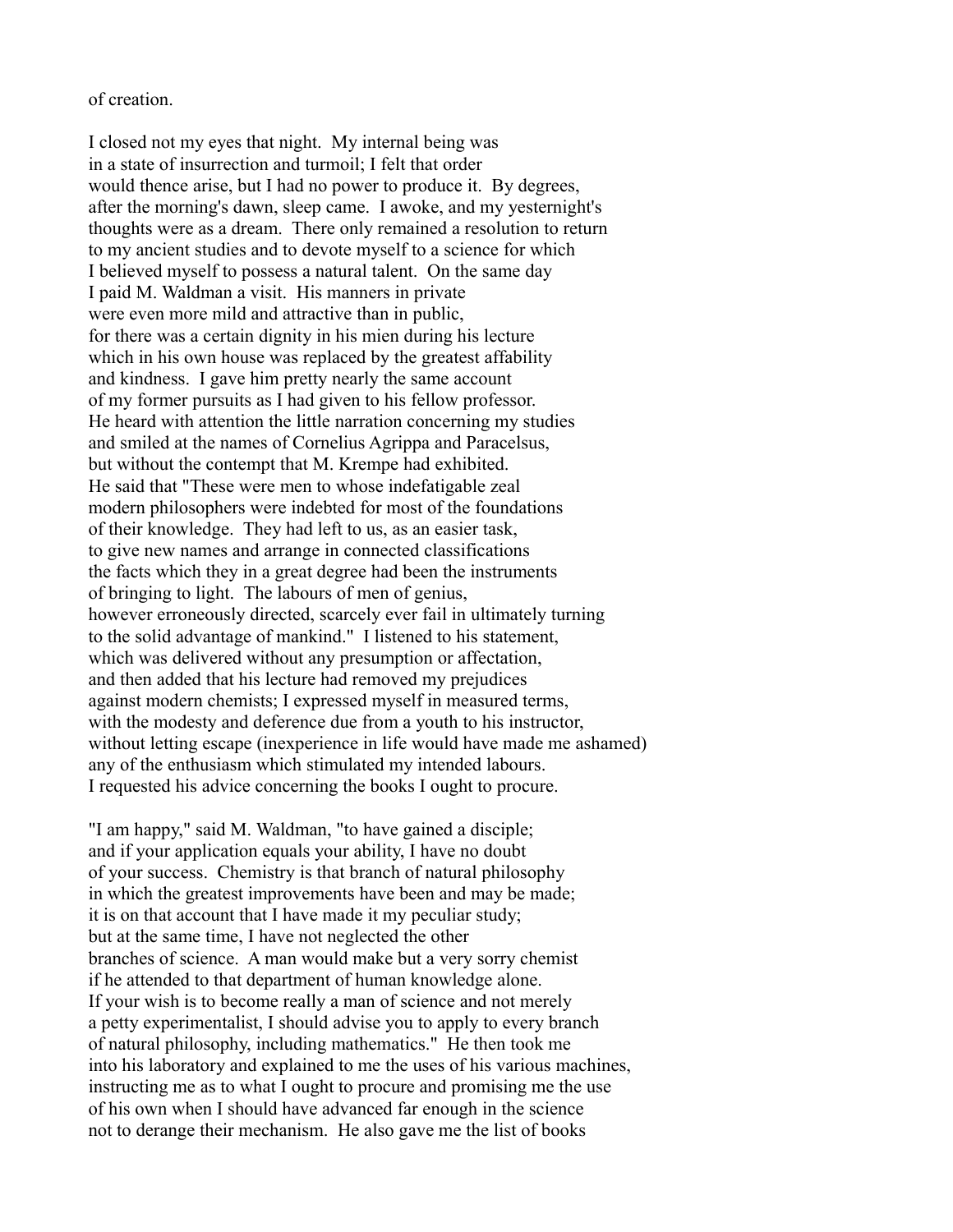which I had requested, and I took my leave.

Thus ended a day memorable to me; it decided my future destiny.

## Chapter 4

From this day natural philosophy, and particularly chemistry, in the most comprehensive sense of the term, became nearly my sole occupation. I read with ardour those works, so full of genius and discrimination, which modern inquirers have written on these subjects. I attended the lectures and cultivated the acquaintance of the men of science of the university, and I found even in M. Krempe a great deal of sound sense and real information, combined, it is true, with a repulsive physiognomy and manners, but not on that account the less valuable. In M. Waldman I found a true friend. His gentleness was never tinged by dogmatism, and his instructions were given with an air of frankness and good nature that banished every idea of pedantry. In a thousand ways he smoothed for me the path of knowledge and made the most abstruse inquiries clear and facile to my apprehension. My application was at first fluctuating and uncertain; it gained strength as I proceeded and soon became so ardent and eager that the stars often disappeared in the light of morning whilst I was yet engaged in my laboratory.

As I applied so closely, it may be easily conceived that my progress was rapid. My ardour was indeed the astonishment of the students, and my proficiency that of the masters. Professor Krempe often asked me, with a sly smile, how Cornelius Agrippa went on, whilst M. Waldman expressed the most heartfelt exultation in my progress. Two years passed in this manner, during which I paid no visit to Geneva, but was engaged, heart and soul, in the pursuit of some discoveries which I hoped to make. None but those who have experienced them can conceive of the enticements of science. In other studies you go as far as others have gone before you, and there is nothing more to know; but in a scientific pursuit there is continual food for discovery and wonder. A mind of moderate capacity which closely pursues one study must infallibly arrive at great proficiency in that study; and I, who continually sought the attainment of one object of pursuit and was solely wrapped up in this, improved so rapidly that at the end of two years I made some discoveries in the improvement of some chemical instruments, which procured me great esteem and admiration at the university. When I had arrived at this point and had become as well acquainted with the theory and practice of natural philosophy as depended on the lessons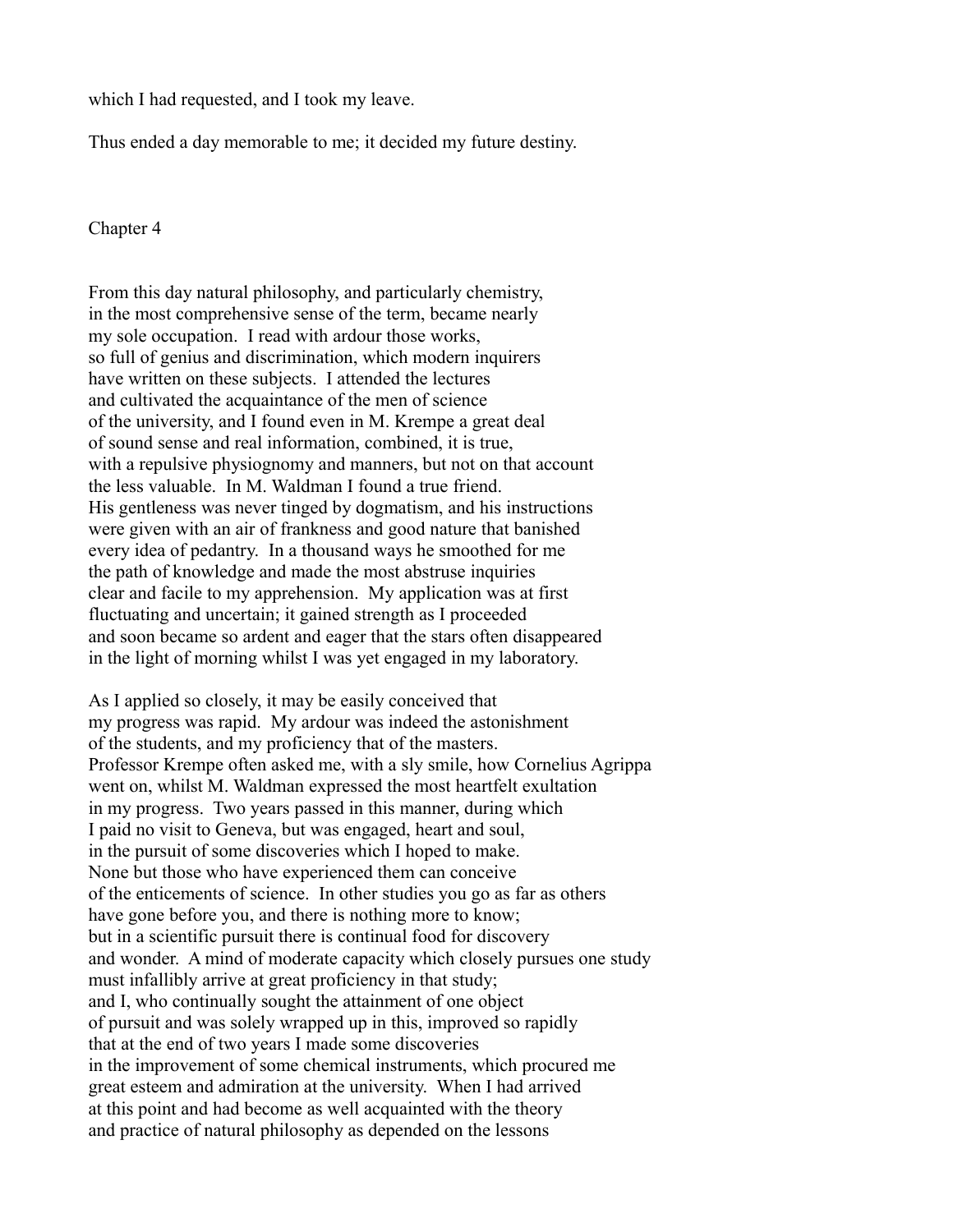of any of the professors at Ingolstadt, my residence there being no longer conducive to my improvements, I thought of returning to my friends and my native town, when an incident happened that protracted my stay.

One of the phenomena which had peculiarly attracted my attention was the structure of the human frame, and, indeed, any animal endued with life. Whence, I often asked myself, did the principle of life proceed? It was a bold question, and one which has ever been considered as a mystery; yet with how many things are we upon the brink of becoming acquainted, if cowardice or carelessness did not restrain our inquiries. I revolved these circumstances in my mind and determined thenceforth to apply myself more particularly to those branches of natural philosophy which relate to physiology. Unless I had been animated by an almost supernatural enthusiasm, my application to this study would have been irksome and almost intolerable. To examine the causes of life, we must first have recourse to death. I became acquainted with the science of anatomy, but this was not sufficient; I must also observe the natural decay and corruption of the human body. In my education my father had taken the greatest precautions that my mind should be impressed with no supernatural horrors. I do not ever remember to have trembled at a tale of superstition or to have feared the apparition of a spirit. Darkness had no effect upon my fancy, and a churchyard was to me merely the receptacle of bodies deprived of life, which, from being the seat of beauty and strength, had become food for the worm. Now I was led to examine the cause and progress of this decay and forced to spend days and nights in vaults and charnel-houses. My attention was fixed upon every object the most insupportable to the delicacy of the human feelings. I saw how the fine form of man was degraded and wasted; I beheld the corruption of death succeed to the blooming cheek of life; I saw how the worm inherited the wonders of the eye and brain. I paused, examining and analysing all the minutiae of causation, as exemplified in the change from life to death, and death to life, until from the midst of this darkness a sudden light broke in upon me--a light so brilliant and wondrous, yet so simple, that while I became dizzy with the immensity of the prospect which it illustrated, I was surprised that among so many men of genius who had directed their inquiries towards the same science, that I alone should be reserved to discover so astonishing a secret.

Remember, I am not recording the vision of a madman. The sun does not more certainly shine in the heavens than that which I now affirm is true. Some miracle might have produced it, yet the stages of the discovery were distinct and probable. After days and nights of incredible labour and fatigue, I succeeded in discovering the cause of generation and life; nay, more, I became myself capable of bestowing animation upon lifeless matter.

The astonishment which I had at first experienced on this discovery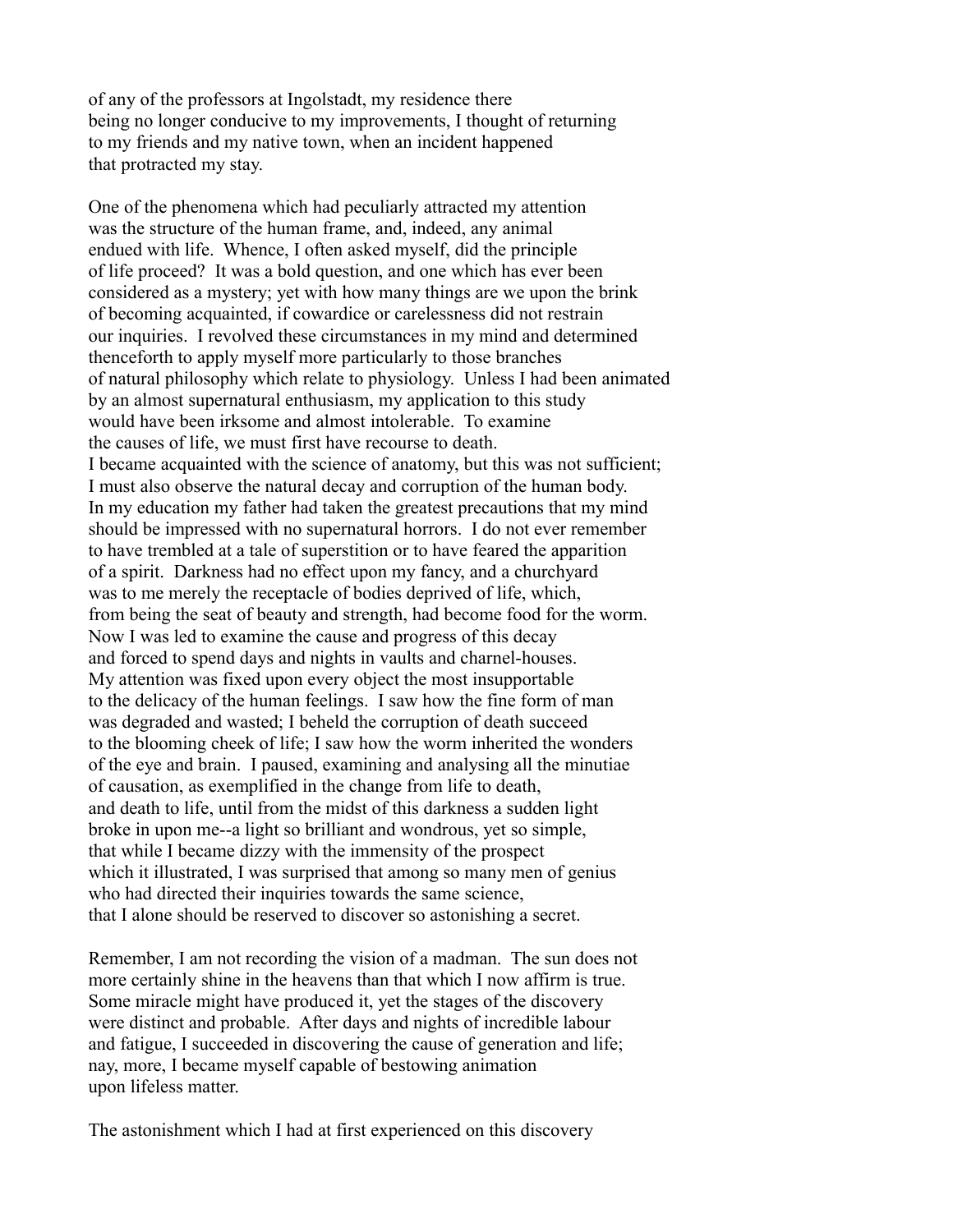soon gave place to delight and rapture. After so much time spent in painful labour, to arrive at once at the summit of my desires was the most gratifying consummation of my toils. But this discovery was so great and overwhelming that all the steps by which I had been progressively led to it were obliterated, and I beheld only the result. What had been the study and desire of the wisest men since the creation of the world was now within my grasp. Not that, like a magic scene, it all opened upon me at once: the information I had obtained was of a nature rather to direct my endeavours so soon as I should point them towards the object of my search than to exhibit that object already accomplished. I was like the Arabian who had been buried with the dead and found a passage to life, aided only by one glimmering and seemingly ineffectual light.

I see by your eagerness and the wonder and hope which your eyes express, my friend, that you expect to be informed of the secret with which I am acquainted; that cannot be; listen patiently until the end of my story, and you will easily perceive why I am reserved upon that subject. I will not lead you on, unguarded and ardent as I then was, to your destruction and infallible misery. Learn from me, if not by my precepts, at least by my example, how dangerous is the acquirement of knowledge and how much happier that man is who believes his native town to be the world, than he who aspires to become greater than his nature will allow.

When I found so astonishing a power placed within my hands, I hesitated a long time concerning the manner in which I should employ it. Although I possessed the capacity of bestowing animation, yet to prepare a frame for the reception of it, with all its intricacies of fibres, muscles, and veins, still remained a work of inconceivable difficulty and labour. I doubted at first whether I should attempt the creation of a being like myself, or one of simpler organization; but my imagination was too much exalted by my first success to permit me to doubt of my ability to give life to an animal as complete and wonderful as man. The materials at present within my command hardly appeared adequate to so arduous an undertaking, but I doubted not that I should ultimately succeed. I prepared myself for a multitude of reverses; my operations might be incessantly baffled, and at last my work be imperfect, yet when I considered the improvement which every day takes place in science and mechanics, I was encouraged to hope my present attempts would at least lay the foundations of future success. Nor could I consider the magnitude and complexity of my plan as any argument of its impracticability. It was with these feelings that I began the creation of a human being. As the minuteness of the parts formed a great hindrance to my speed, I resolved, contrary to my first intention, to make the being of a gigantic stature, that is to say, about eight feet in height, and proportionably large. After having formed this determination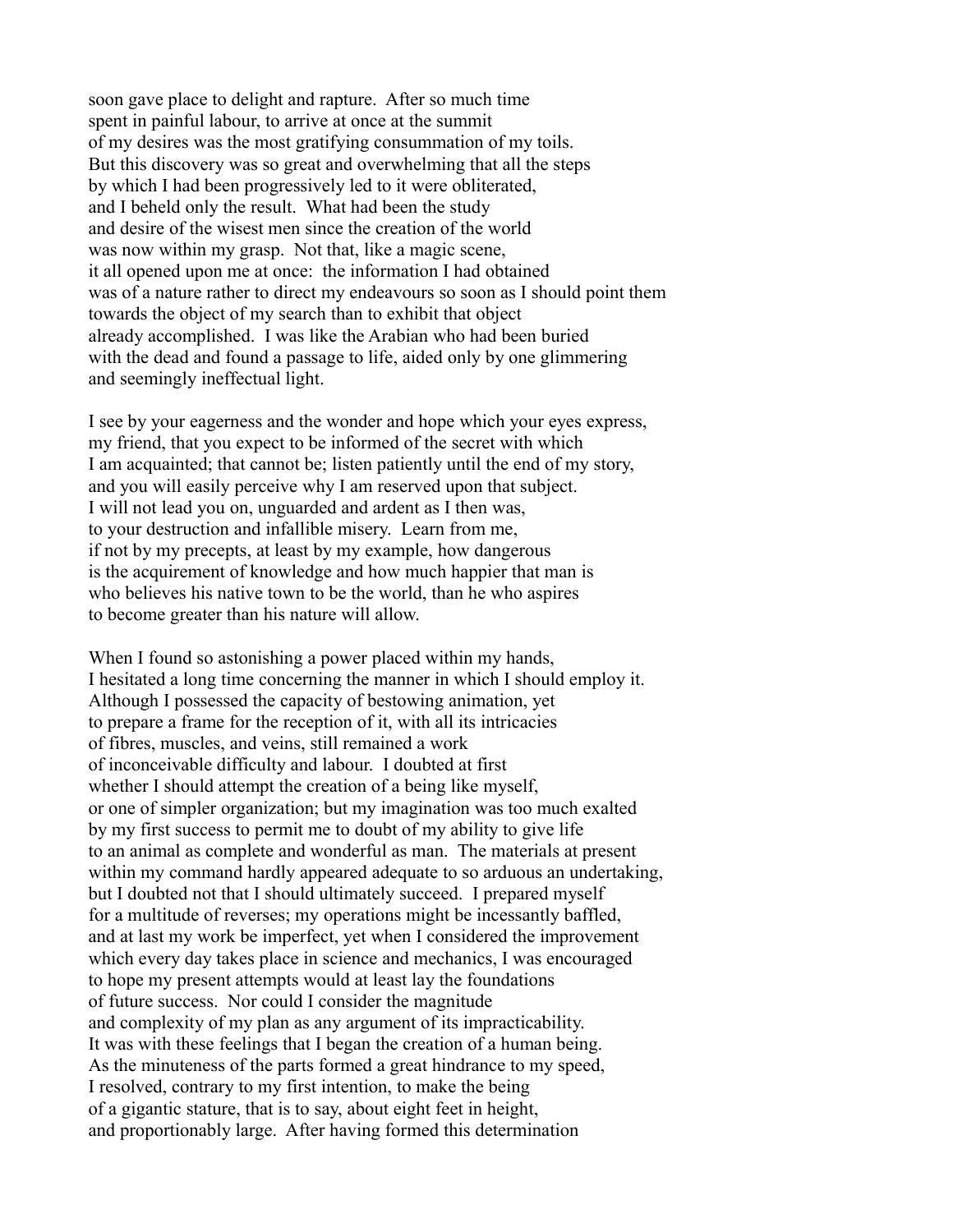and having spent some months in successfully collecting and arranging my materials, I began.

No one can conceive the variety of feelings which bore me onwards, like a hurricane, in the first enthusiasm of success. Life and death appeared to me ideal bounds, which I should first break through, and pour a torrent of light into our dark world. A new species would bless me as its creator and source; many happy and excellent natures would owe their being to me. No father could claim the gratitude of his child so completely as I should deserve theirs. Pursuing these reflections, I thought that if I could bestow animation upon lifeless matter, I might in process of time (although I now found it impossible) renew life where death had apparently devoted the body to corruption.

These thoughts supported my spirits, while I pursued my undertaking with unremitting ardour. My cheek had grown pale with study, and my person had become emaciated with confinement. Sometimes, on the very brink of certainty, I failed; yet still I clung to the hope which the next day or the next hour might realize. One secret which I alone possessed was the hope to which I had dedicated myself; and the moon gazed on my midnight labours, while, with unrelaxed and breathless eagerness, I pursued nature to her hiding-places. Who shall conceive the horrors of my secret toil as I dabbled among the unhallowed damps of the grave or tortured the living animal to animate the lifeless clay? My limbs now tremble, and my eyes swim with the remembrance; but then a resistless and almost frantic impulse urged me forward; I seemed to have lost all soul or sensation but for this one pursuit. It was indeed but a passing trance, that only made me feel with renewed acuteness so soon as, the unnatural stimulus ceasing to operate, I had returned to my old habits. I collected bones from charnel-houses and disturbed, with profane fingers, the tremendous secrets of the human frame. In a solitary chamber, or rather cell, at the top of the house, and separated from all the other apartments by a gallery and staircase, I kept my workshop of filthy creation; my eyeballs were starting from their sockets in attending to the details of my employment. The dissecting room and the slaughter-house furnished many of my materials; and often did my human nature turn with loathing from my occupation, whilst, still urged on by an eagerness which perpetually increased, I brought my work near to a conclusion.

The summer months passed while I was thus engaged, heart and soul, in one pursuit. It was a most beautiful season; never did the fields bestow a more plentiful harvest or the vines yield a more luxuriant vintage, but my eyes were insensible to the charms of nature. And the same feelings which made me neglect the scenes around me caused me also to forget those friends who were so many miles absent, and whom I had not seen for so long a time. I knew my silence disquieted them, and I well remembered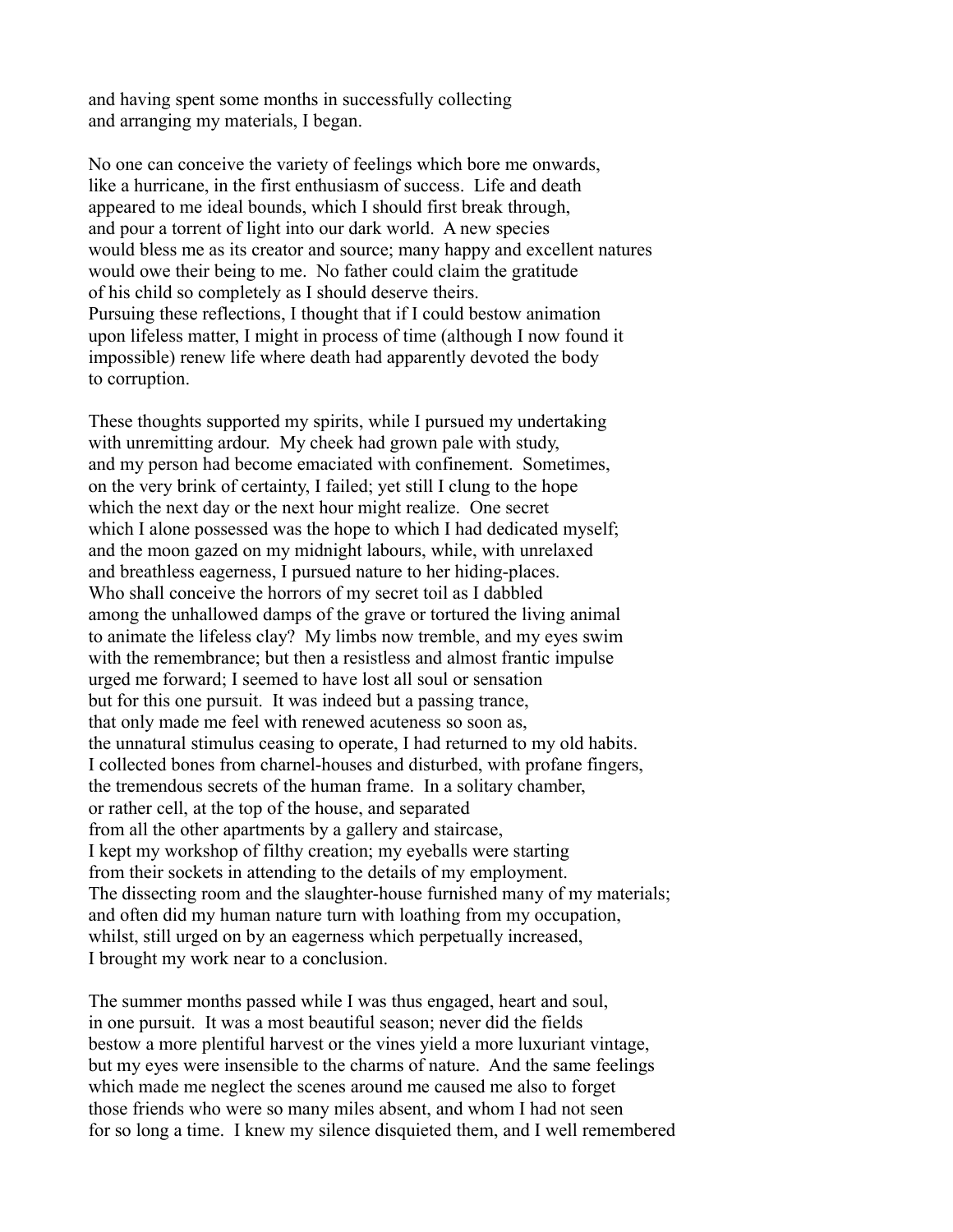the words of my father: "I know that while you are pleased with yourself you will think of us with affection, and we shall hear regularly from you. You must pardon me if I regard any interruption in your correspondence as a proof that your other duties are equally neglected."

I knew well therefore what would be my father's feelings, but I could not tear my thoughts from my employment, loathsome in itself, but which had taken an irresistible hold of my imagination. I wished, as it were, to procrastinate all that related to my feelings of affection until the great object, which swallowed up every habit of my nature, should be completed.

I then thought that my father would be unjust if he ascribed my neglect to vice or faultiness on my part, but I am now convinced that he was justified in conceiving that I should not be altogether free from blame. A human being in perfection ought always to preserve a calm and peaceful mind and never to allow passion or a transitory desire to disturb his tranquillity. I do not think that the pursuit of knowledge is an exception to this rule. If the study to which you apply yourself has a tendency to weaken your affections and to destroy your taste for those simple pleasures in which no alloy can possibly mix, then that study is certainly unlawful, that is to say, not befitting the human mind. If this rule were always observed; if no man allowed any pursuit whatsoever to interfere with the tranquillity of his domestic affections, Greece had not been enslaved, Caesar would have spared his country, America would have been discovered more gradually, and the empires of Mexico and Peru had not been destroyed.

But I forget that I am moralizing in the most interesting part of my tale, and your looks remind me to proceed. My father made no reproach in his letters and only took notice of my science by inquiring into my occupations more particularly than before. Winter, spring, and summer passed away during my labours; but I did not watch the blossom or the expanding leaves--sights which before always yielded me supreme delight--so deeply was I engrossed in my occupation. The leaves of that year had withered before my work drew near to a close, and now every day showed me more plainly how well I had succeeded. But my enthusiasm was checked by my anxiety, and I appeared rather like one doomed by slavery to toil in the mines, or any other unwholesome trade than an artist occupied by his favourite employment. Every night I was oppressed by a slow fever, and I became nervous to a most painful degree; the fall of a leaf startled me, and I shunned my fellow creatures as if I had been guilty of a crime. Sometimes I grew alarmed at the wreck I perceived that I had become; the energy of my purpose alone sustained me: my labours would soon end, and I believed that exercise and amusement would then drive away incipient disease; and I promised myself both of these when my creation should be complete.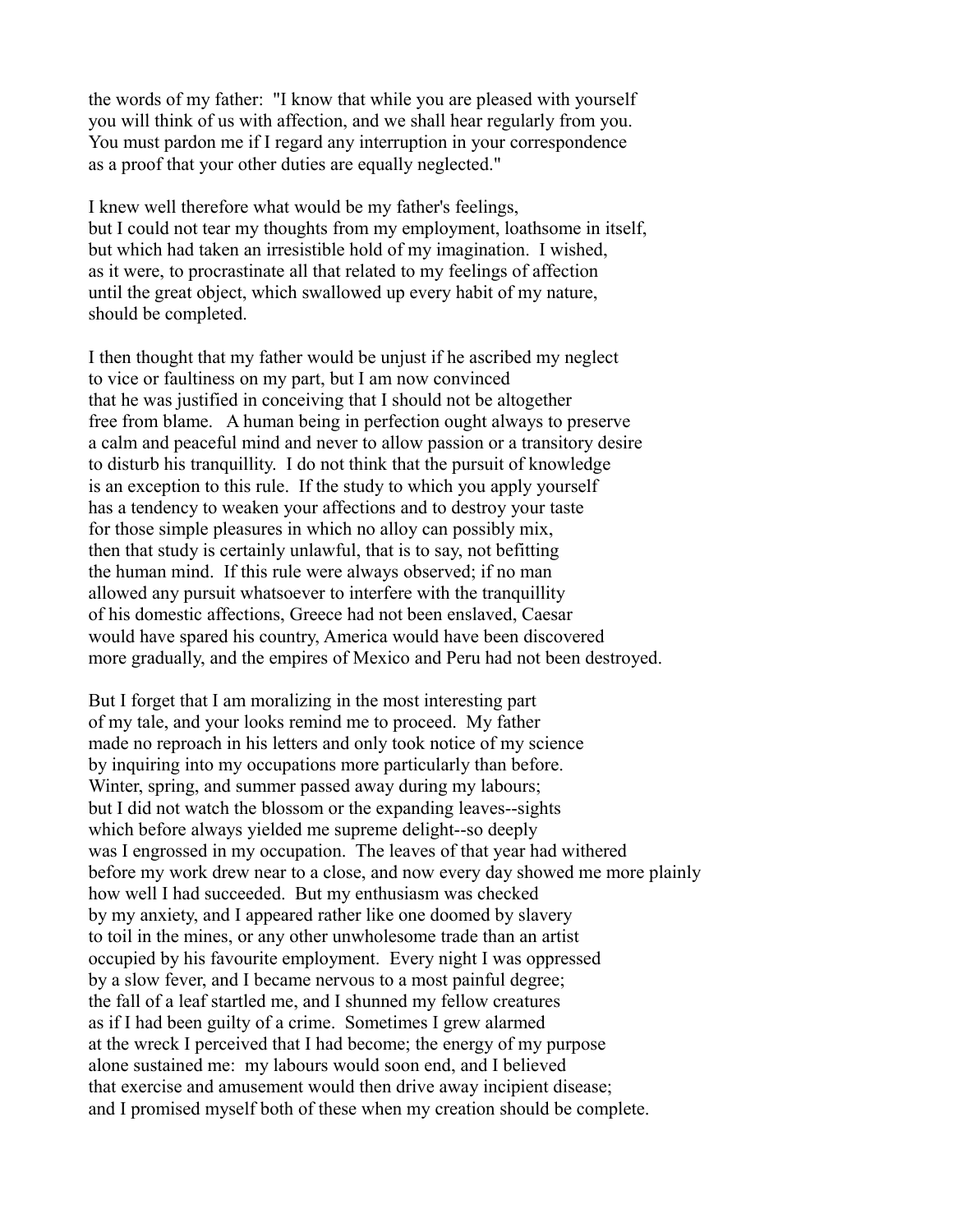## Chapter 5

It was on a dreary night of November that I beheld the accomplishment of my toils. With an anxiety that almost amounted to agony, I collected the instruments of life around me, that I might infuse a spark of being into the lifeless thing that lay at my feet. It was already one in the morning; the rain pattered dismally against the panes, and my candle was nearly burnt out, when, by the glimmer of the half-extinguished light, I saw the dull yellow eye of the creature open; it breathed hard, and a convulsive motion agitated its limbs.

How can I describe my emotions at this catastrophe, or how delineate the wretch whom with such infinite pains and care I had endeavoured to form? His limbs were in proportion, and I had selected his features as beautiful. Beautiful! Great God! His yellow skin scarcely covered the work of muscles and arteries beneath; his hair was of a lustrous black, and flowing; his teeth of a pearly whiteness; but these luxuriances only formed a more horrid contrast with his watery eyes, that seemed almost of the same colour as the dun-white sockets in which they were set, his shrivelled complexion and straight black lips.

The different accidents of life are not so changeable as the feelings of human nature. I had worked hard for nearly two years, for the sole purpose of infusing life into an inanimate body. For this I had deprived myself of rest and health. I had desired it with an ardour that far exceeded moderation; but now that I had finished, the beauty of the dream vanished, and breathless horror and disgust filled my heart. Unable to endure the aspect of the being I had created, I rushed out of the room and continued a long time traversing my bed-chamber, unable to compose my mind to sleep. At length lassitude succeeded to the tumult I had before endured, and I threw myself on the bed in my clothes, endeavouring to seek a few moments of forgetfulness. But it was in vain; I slept, indeed, but I was disturbed by the wildest dreams. I thought I saw Elizabeth, in the bloom of health, walking in the streets of Ingolstadt. Delighted and surprised, I embraced her, but as I imprinted the first kiss on her lips, they became livid with the hue of death; her features appeared to change, and I thought that I held the corpse of my dead mother in my arms; a shroud enveloped her form, and I saw the grave-worms crawling in the folds of the flannel. I started from my sleep with horror; a cold dew covered my forehead, my teeth chattered, and every limb became convulsed; when, by the dim and yellow light of the moon, as it forced its way through the window shutters, I beheld the wretch- the miserable monster whom I had created. He held up the curtain of the bed; and his eyes, if eyes they may be called, were fixed on me.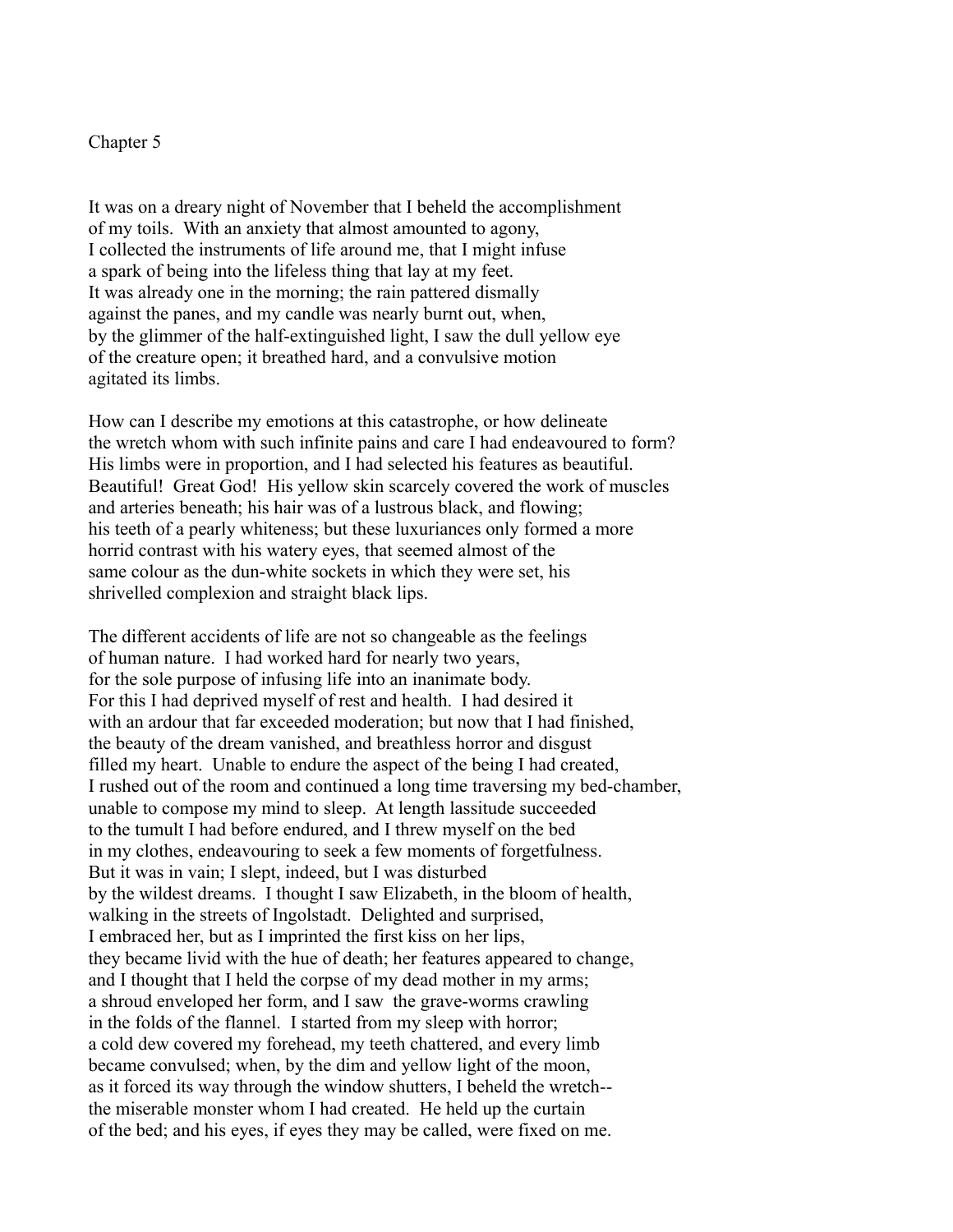His jaws opened, and he muttered some inarticulate sounds, while a grin wrinkled his cheeks. He might have spoken, but I did not hear; one hand was stretched out, seemingly to detain me, but I escaped and rushed downstairs. I took refuge in the courtyard belonging to the house which I inhabited, where I remained during the rest of the night, walking up and down in the greatest agitation, listening attentively, catching and fearing each sound as if it were to announce the approach of the demoniacal corpse to which I had so miserably given life.

Oh! No mortal could support the horror of that countenance. A mummy again endued with animation could not be so hideous as that wretch. I had gazed on him while unfinished; he was ugly then, but when those muscles and joints were rendered capable of motion, it became a thing such as even Dante could not have conceived.

I passed the night wretchedly. Sometimes my pulse beat so quickly and hardly that I felt the palpitation of every artery; at others, I nearly sank to the ground through languor and extreme weakness. Mingled with this horror, I felt the bitterness of disappointment; dreams that had been my food and pleasant rest for so long a space were now become a hell to me; and the change was so rapid, the overthrow so complete!

Morning, dismal and wet, at length dawned and discovered to my sleepless and aching eyes the church of Ingolstadt, its white steeple and clock, which indicated the sixth hour. The porter opened the gates of the court, which had that night been my asylum, and I issued into the streets, pacing them with quick steps, as if I sought to avoid the wretch whom I feared every turning of the street would present to my view. I did not dare return to the apartment which I inhabited, but felt impelled to hurry on, although drenched by the rain which poured from a black and comfortless sky.

I continued walking in this manner for some time, endeavouring by bodily exercise to ease the load that weighed upon my mind. I traversed the streets without any clear conception of where I was or what I was doing. My heart palpitated in the sickness of fear, and I hurried on with irregular steps, not daring to look about me:

 Like one who, on a lonely road, Doth walk in fear and dread, And, having once turned round, walks on, And turns no more his head; Because he knows a frightful fiend Doth close behind him tread.

[Coleridge's "Ancient Mariner."]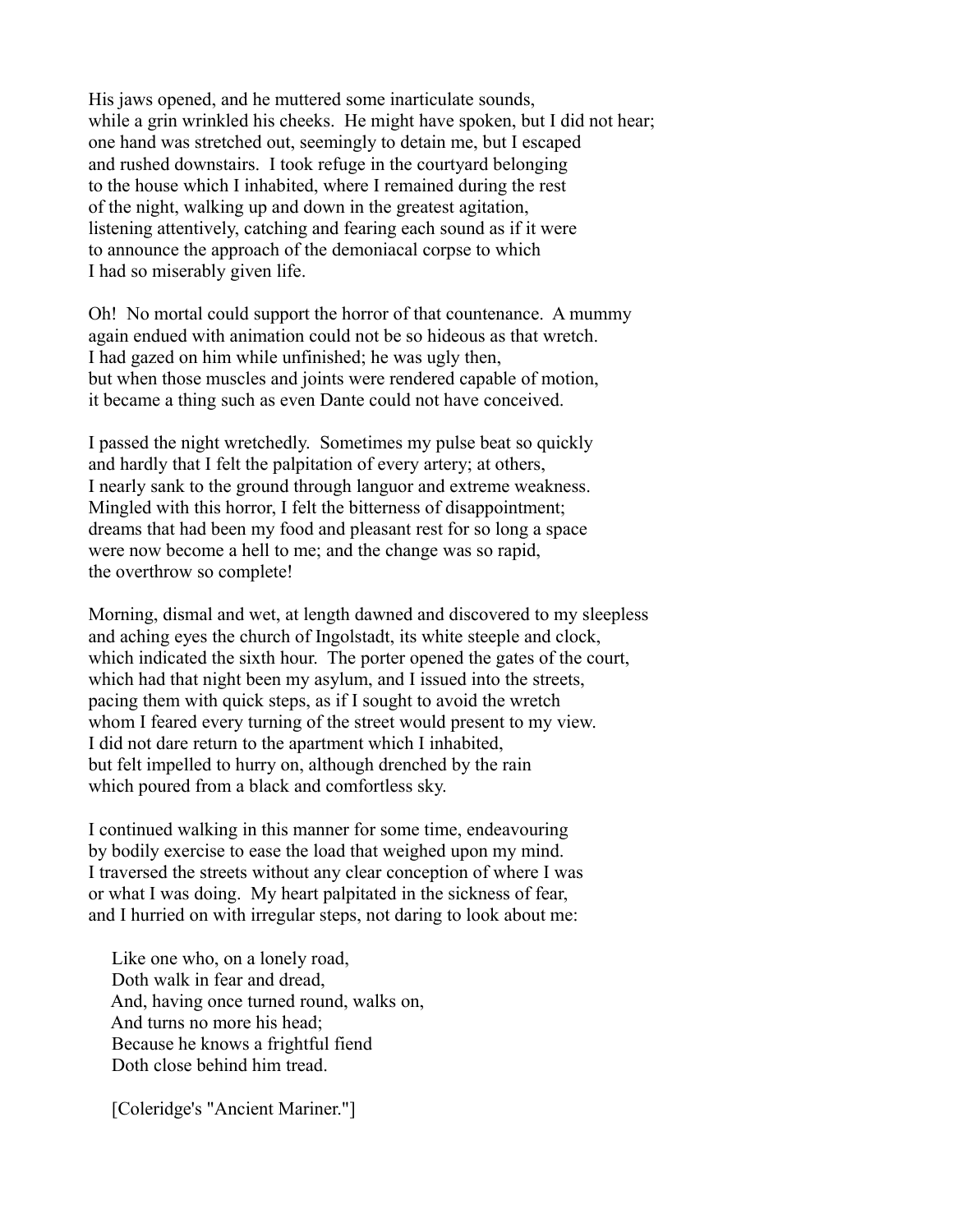Continuing thus, I came at length opposite to the inn at which the various diligences and carriages usually stopped. Here I paused, I knew not why; but I remained some minutes with my eyes fixed on a coach that was coming towards me from the other end of the street. As it drew nearer I observed that it was the Swiss diligence; it stopped just where I was standing, and on the door being opened, I perceived Henry Clerval, who, on seeing me, instantly sprung out. "My dear Frankenstein," exclaimed he, "how glad I am to see you! How fortunate that you should be here at the very moment of my alighting!"

Nothing could equal my delight on seeing Clerval; his presence brought back to my thoughts my father, Elizabeth, and all those scenes of home so dear to my recollection. I grasped his hand, and in a moment forgot my horror and misfortune; I felt suddenly, and for the first time during many months, calm and serene joy. I welcomed my friend, therefore, in the most cordial manner, and we walked towards my college. Clerval continued talking for some time about our mutual friends and his own good fortune in being permitted to come to Ingolstadt. "You may easily believe," said he, "how great was the difficulty to persuade my father that all necessary knowledge was not comprised in the noble art of bookkeeping; and, indeed, I believe I left him incredulous to the last, for his constant answer to my unwearied entreaties was the same as that of the Dutch schoolmaster in \*The Vicar of Wakefield\*: `I have ten thousand florins a year without Greek, I eat heartily without Greek.' But his affection for me at length overcame his dislike of learning, and he has permitted me to undertake a voyage of discovery to the land of knowledge."

"It gives me the greatest delight to see you; but tell me how you left my father, brothers, and Elizabeth."

"Very well, and very happy, only a little uneasy that they hear from you so seldom. By the by, I mean to lecture you a little upon their account myself. But, my dear Frankenstein," continued he, stopping short and gazing full in my face, "I did not before remark how very ill you appear; so thin and pale; you look as if you had been watching for several nights."

"You have guessed right; I have lately been so deeply engaged in one occupation that I have not allowed myself sufficient rest, as you see; but I hope, I sincerely hope, that all these employments are now at an end and that I am at length free."

I trembled excessively; I could not endure to think of, and far less to allude to, the occurrences of the preceding night. I walked with a quick pace, and we soon arrived at my college. I then reflected, and the thought made me shiver, that the creature whom I had left in my apartment might still be there, alive and walking about.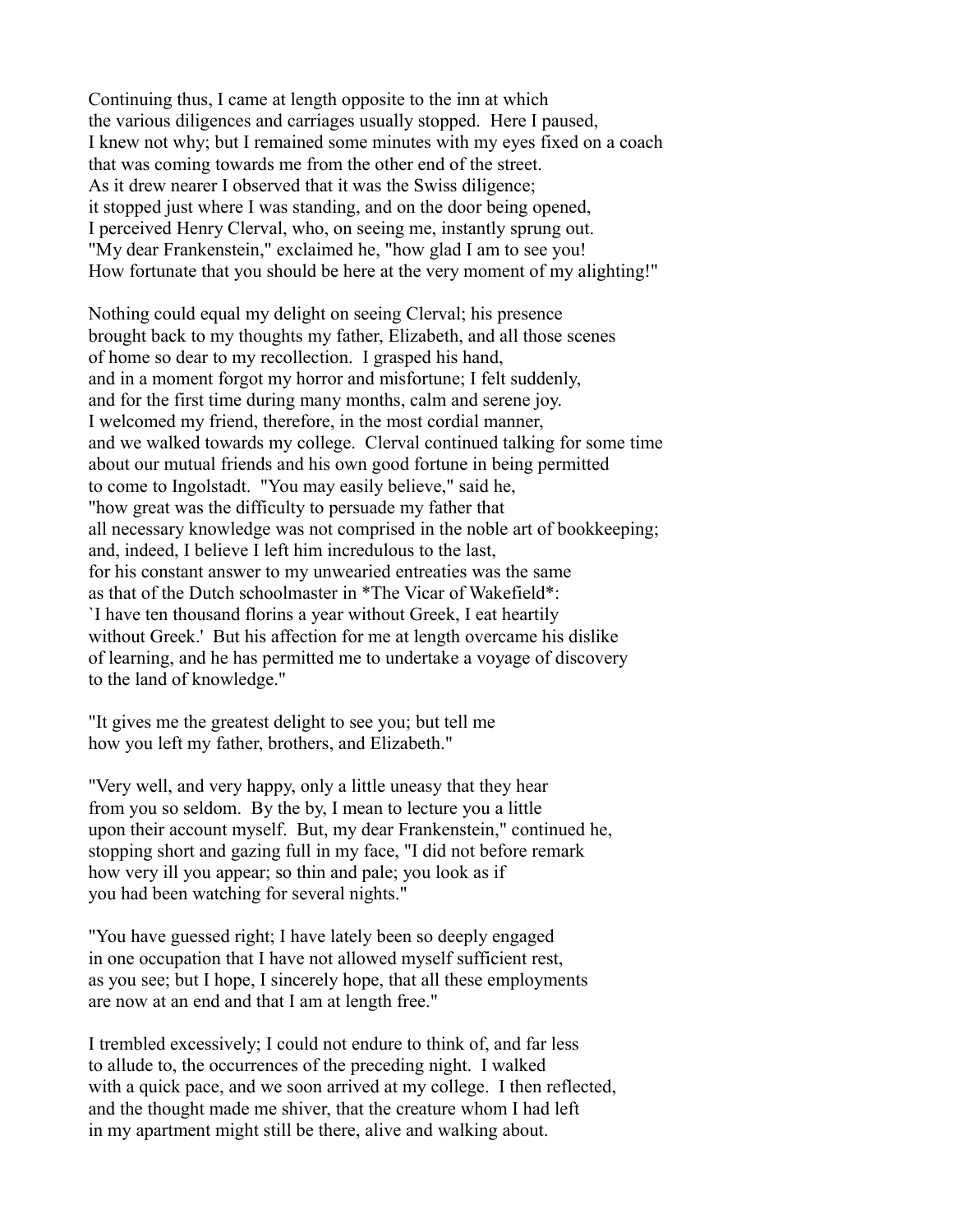I dreaded to behold this monster, but I feared still more that Henry should see him. Entreating him, therefore, to remain a few minutes at the bottom of the stairs, I darted up towards my own room. My hand was already on the lock of the door before I recollected myself. I then paused, and a cold shivering came over me. I threw the door forcibly open, as children are accustomed to do when they expect a spectre to stand in waiting for them on the other side; but nothing appeared. I stepped fearfully in: the apartment was empty, and my bedroom was also freed from its hideous guest. I could hardly believe that so great a good fortune could have befallen me, but when I became assured that my enemy had indeed fled, I clapped my hands for joy and ran down to Clerval.

We ascended into my room, and the servant presently brought breakfast; but I was unable to contain myself. It was not joy only that possessed me; I felt my flesh tingle with excess of sensitiveness, and my pulse beat rapidly. I was unable to remain for a single instant in the same place; I jumped over the chairs, clapped my hands, and laughed aloud. Clerval at first attributed my unusual spirits to joy on his arrival, but when he observed me more attentively, he saw a wildness in my eyes for which he could not account, and my loud, unrestrained, heartless laughter frightened and astonished him.

"My dear Victor," cried he, "what, for God's sake, is the matter? Do not laugh in that manner. How ill you are! What is the cause of all this?"

"Do not ask me," cried I, putting my hands before my eyes, for I thought I saw the dreaded spectre glide into the room; "\*he\* can tell. Oh, save me! Save me!" I imagined that the monster seized me; I struggled furiously and fell down in a fit.

Poor Clerval! What must have been his feelings? A meeting, which he anticipated with such joy, so strangely turned to bitterness. But I was not the witness of his grief, for I was lifeless and did not recover my senses for a long, long time.

This was the commencement of a nervous fever which confined me for several months. During all that time Henry was my only nurse. I afterwards learned that, knowing my father's advanced age and unfitness for so long a journey, and how wretched my sickness would make Elizabeth, he spared them this grief by concealing the extent of my disorder. He knew that I could not have a more kind and attentive nurse than himself; and, firm in the hope he felt of my recovery, he did not doubt that, instead of doing harm, he performed the kindest action that he could towards them.

But I was in reality very ill, and surely nothing but the unbounded and unremitting attentions of my friend could have restored me to life.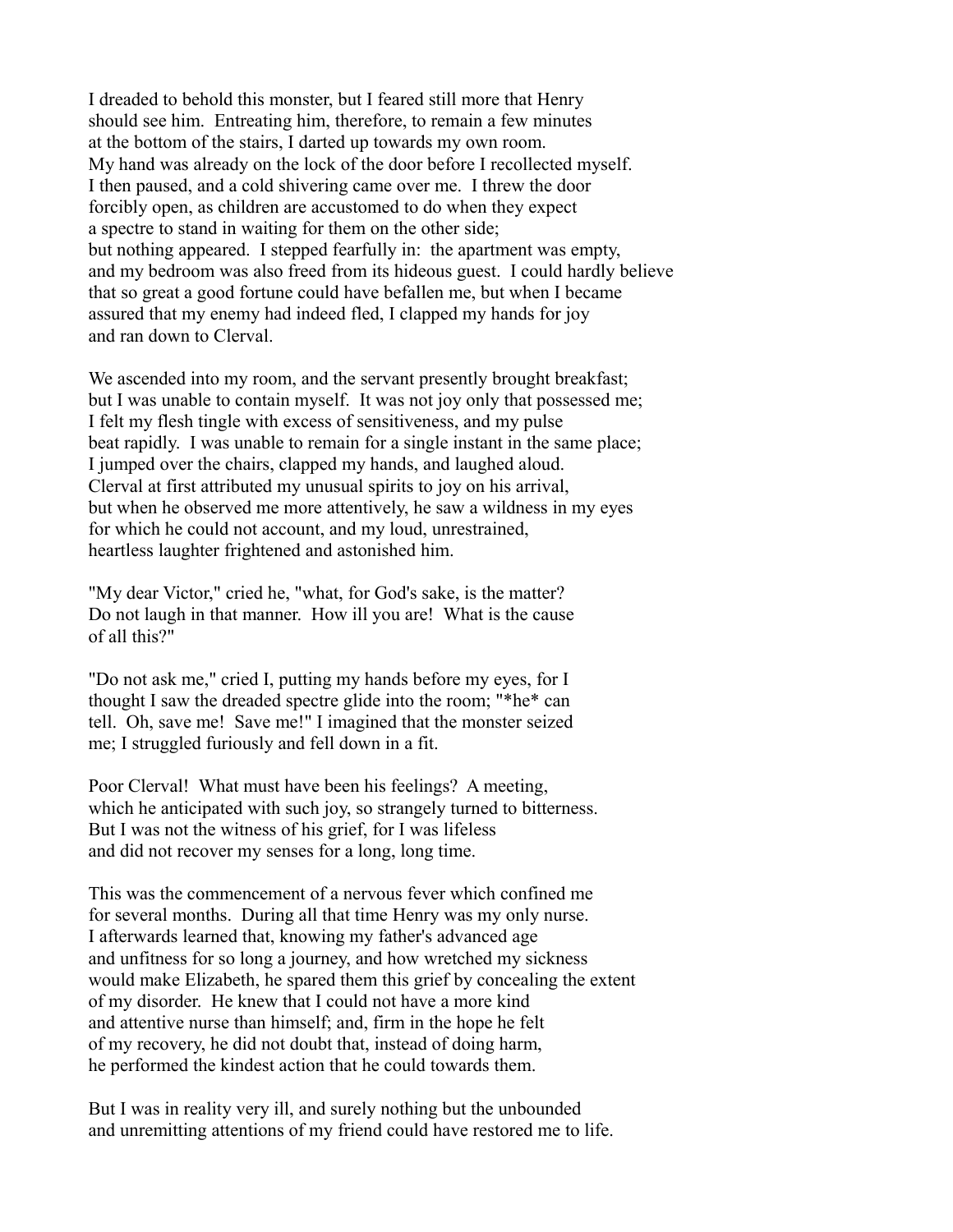The form of the monster on whom I had bestowed existence was forever before my eyes, and I raved incessantly concerning him. Doubtless my words surprised Henry; he at first believed them to be the wanderings of my disturbed imagination, but the pertinacity with which I continually recurred to the same subject persuaded him that my disorder indeed owed its origin to some uncommon and terrible event.

By very slow degrees, and with frequent relapses that alarmed and grieved my friend, I recovered. I remember the first time I became capable of observing outward objects with any kind of pleasure, I perceived that the fallen leaves had disappeared and that the young buds were shooting forth from the trees that shaded my window. It was a divine spring, and the season contributed greatly to my convalescence. I felt also sentiments of joy and affection revive in my bosom; my gloom disappeared, and in a short time I became as cheerful as before I was attacked by the fatal passion.

"Dearest Clerval," exclaimed I, "how kind, how very good you are to me. This whole winter, instead of being spent in study, as you promised yourself, has been consumed in my sick room. How shall I ever repay you? I feel the greatest remorse for the disappointment of which I have been the occasion, but you will forgive me."

"You will repay me entirely if you do not discompose yourself, but get well as fast as you can; and since you appear in such good spirits, I may speak to you on one subject, may I not?"

I trembled. One subject! What could it be? Could he allude to an object on whom I dared not even think?

"Compose yourself," said Clerval, who observed my change of colour, "I will not mention it if it agitates you; but your father and cousin would be very happy if they received a letter from you in your own handwriting. They hardly know how ill you have been and are uneasy at your long silence."

"Is that all, my dear Henry? How could you suppose that my first thought would not fly towards those dear, dear friends whom I love and who are so deserving of my love?"

"If this is your present temper, my friend, you will perhaps be glad to see a letter that has been lying here some days for you; it is from your cousin, I believe."

Chapter 6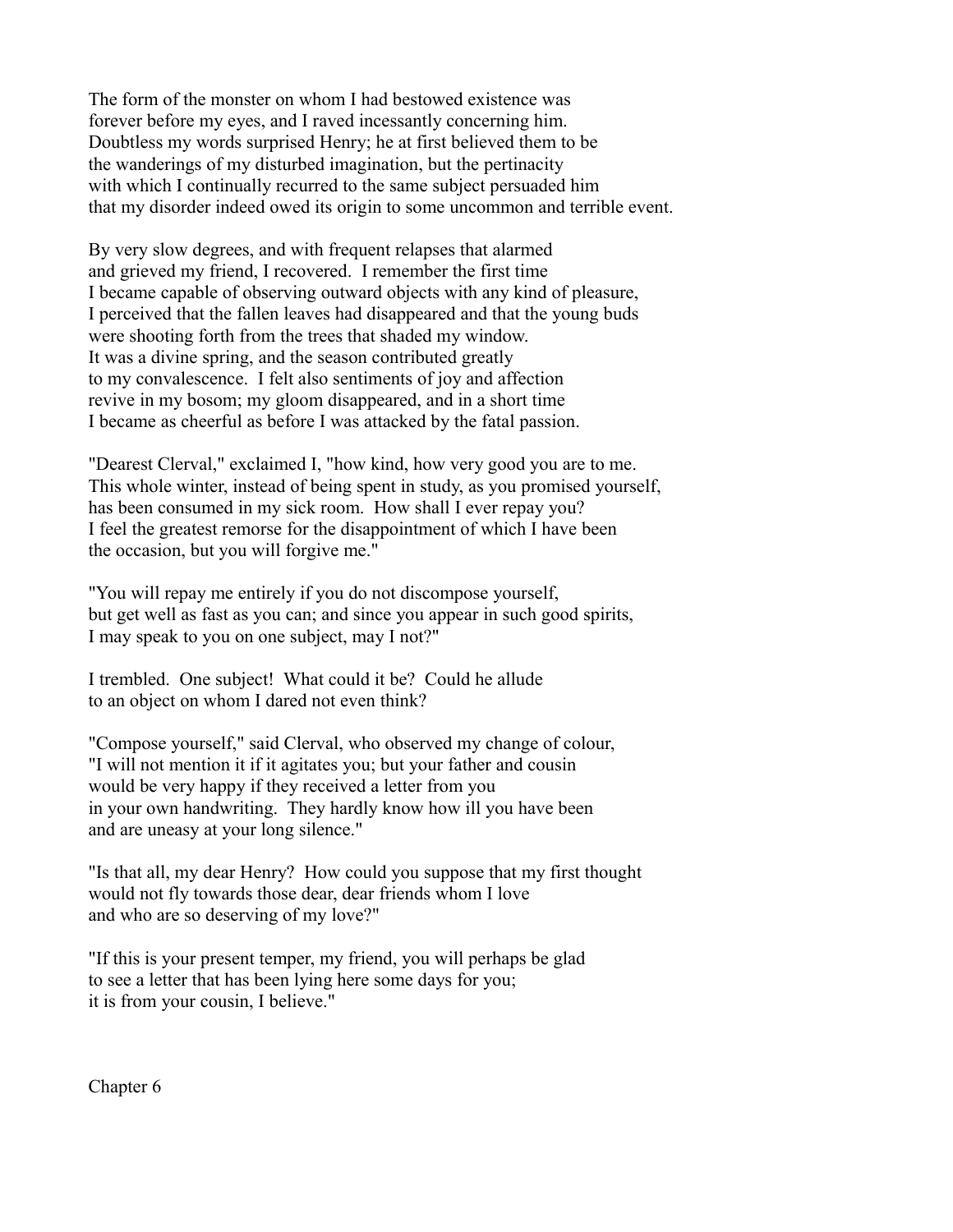Clerval then put the following letter into my hands. It was from my own Elizabeth:

My dearest Cousin,

 You have been ill, very ill, and even the constant letters of dear kind Henry are not sufficient to reassure me on your account. You are forbidden to write--to hold a pen; yet one word from you, dear Victor, is necessary to calm our apprehensions. For a long time I have thought that each post would bring this line, and my persuasions have restrained my uncle from undertaking a journey to Ingolstadt. I have prevented his encountering the inconveniences and perhaps dangers of so long a journey, yet how often have I regretted not being able to perform it myself! I figure to myself that the task of attending on your sickbed has devolved on some mercenary old nurse, who could never guess your wishes nor minister to them with the care and affection of your poor cousin. Yet that is over now: Clerval writes that indeed you are getting better. I eagerly hope that you will confirm this intelligence soon in your own handwriting.

 Get well--and return to us. You will find a happy, cheerful home and friends who love you dearly. Your father's health is vigorous, and he asks but to see you, but to be assured that you are well; and not a care will ever cloud his benevolent countenance. How pleased you would be to remark the improvement of our Ernest! He is now sixteen and full of activity and spirit. He is desirous to be a true Swiss and to enter into foreign service, but we cannot part with him, at least until his elder brother return to us. My uncle is not pleased with the idea of a military career in a distant country, but Ernest never had your powers of application. He looks upon study as an odious fetter; his time is spent in the open air, climbing the hills or rowing on the lake. I fear that he will become an idler unless we yield the point and permit him to enter on the profession which he has selected.

 Little alteration, except the growth of our dear children, has taken place since you left us. The blue lake and snow-clad mountains--they never change; and I think our placid home and our contented hearts are regulated by the same immutable laws. My trifling occupations take up my time and amuse me, and I am rewarded for any exertions by seeing none but happy, kind faces around me. Since you left us, but one change has taken place in our little household. Do you remember on what occasion Justine Moritz entered our family? Probably you do not; I will relate her history, therefore, in a few words. Madame Moritz, her mother, was a widow with four children, of whom Justine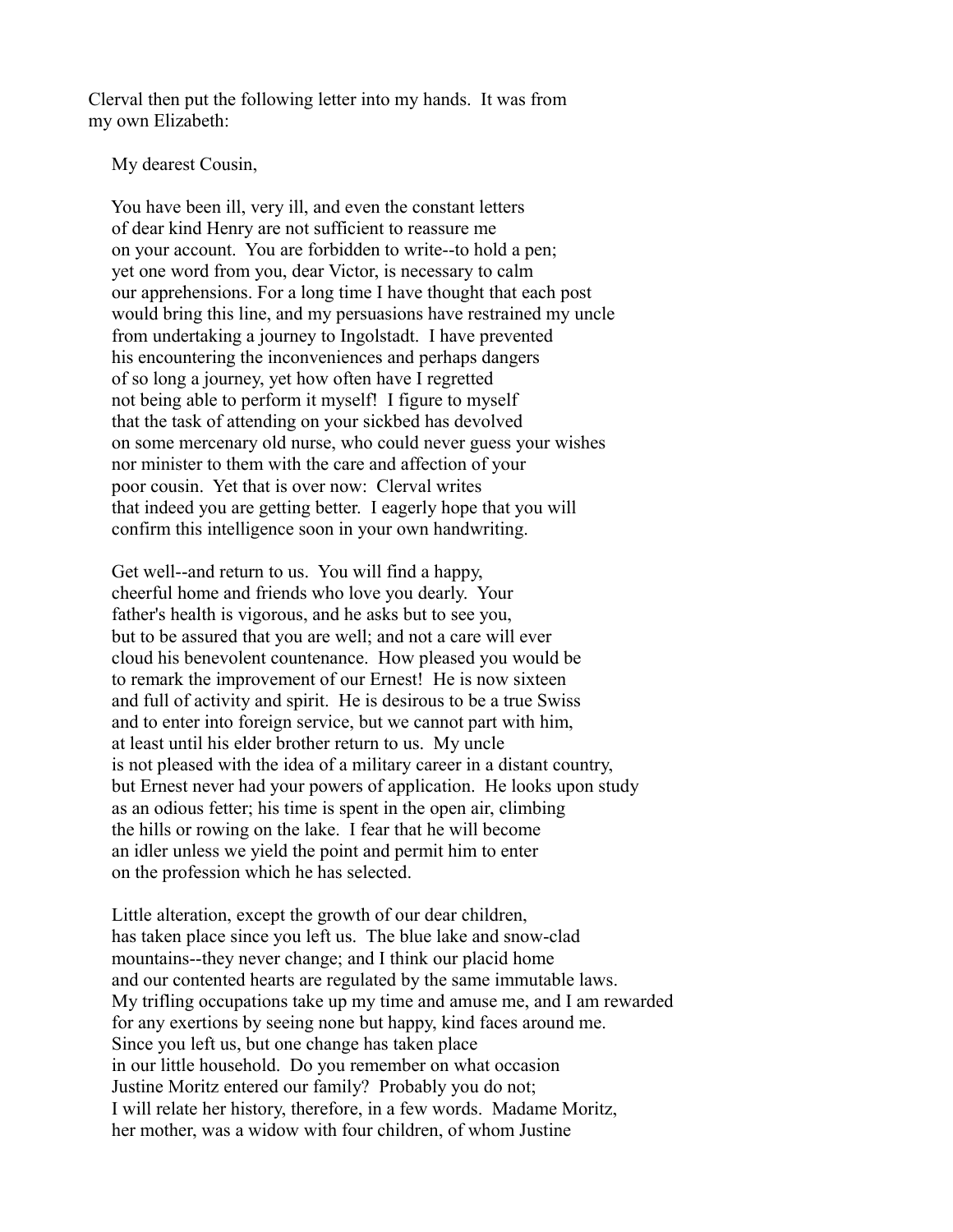was the third. This girl had always been the favourite of her father, but through a strange perversity, her mother could not endure her, and after the death of M. Moritz, treated her very ill. My aunt observed this, and when Justine was twelve years of age, prevailed on her mother to allow her to live at our house. The republican institutions of our country have produced simpler and happier manners than those which prevail in the great monarchies that surround it. Hence there is less distinction between the several classes of its inhabitants; and the lower orders, being neither so poor nor so despised, their manners are more refined and moral. A servant in Geneva does not mean the same thing as a servant in France and England. Justine, thus received in our family, learned the duties of a servant, a condition which, in our fortunate country, does not include the idea of ignorance and a sacrifice of the dignity of a human being.

 Justine, you may remember, was a great favourite of yours; and I recollect you once remarked that if you were in an ill humour, one glance from Justine could dissipate it, for the same reason that Ariosto gives concerning the beauty of Angelica--she looked so frank-hearted and happy. My aunt conceived a great attachment for her, by which she was induced to give her an education superior to that which she had at first intended. This benefit was fully repaid; Justine was the most grateful little creature in the world: I do not mean that she made any professions; I never heard one pass her lips, but you could see by her eyes that she almost adored her protectress. Although her disposition was gay and in many respects inconsiderate, yet she paid the greatest attention to every gesture of my aunt. She thought her the model of all excellence and endeavoured to imitate her phraseology and manners, so that even now she often reminds me of her.

 When my dearest aunt died every one was too much occupied in their own grief to notice poor Justine, who had attended her during her illness with the most anxious affection. Poor Justine was very ill; but other trials were reserved for her.

 One by one, her brothers and sister died; and her mother, with the exception of her neglected daughter, was left childless. The conscience of the woman was troubled; she began to think that the deaths of her favourites was a judgment from heaven to chastise her partiality. She was a Roman Catholic; and I believe her confessor confirmed the idea which she had conceived. Accordingly, a few months after your departure for Ingolstadt, Justine was called home by her repentant mother. Poor girl! She wept when she quitted our house; she was much altered since the death of my aunt; grief had given softness and a winning mildness to her manners which had before been remarkable for vivacity. Nor was her residence at her mother's house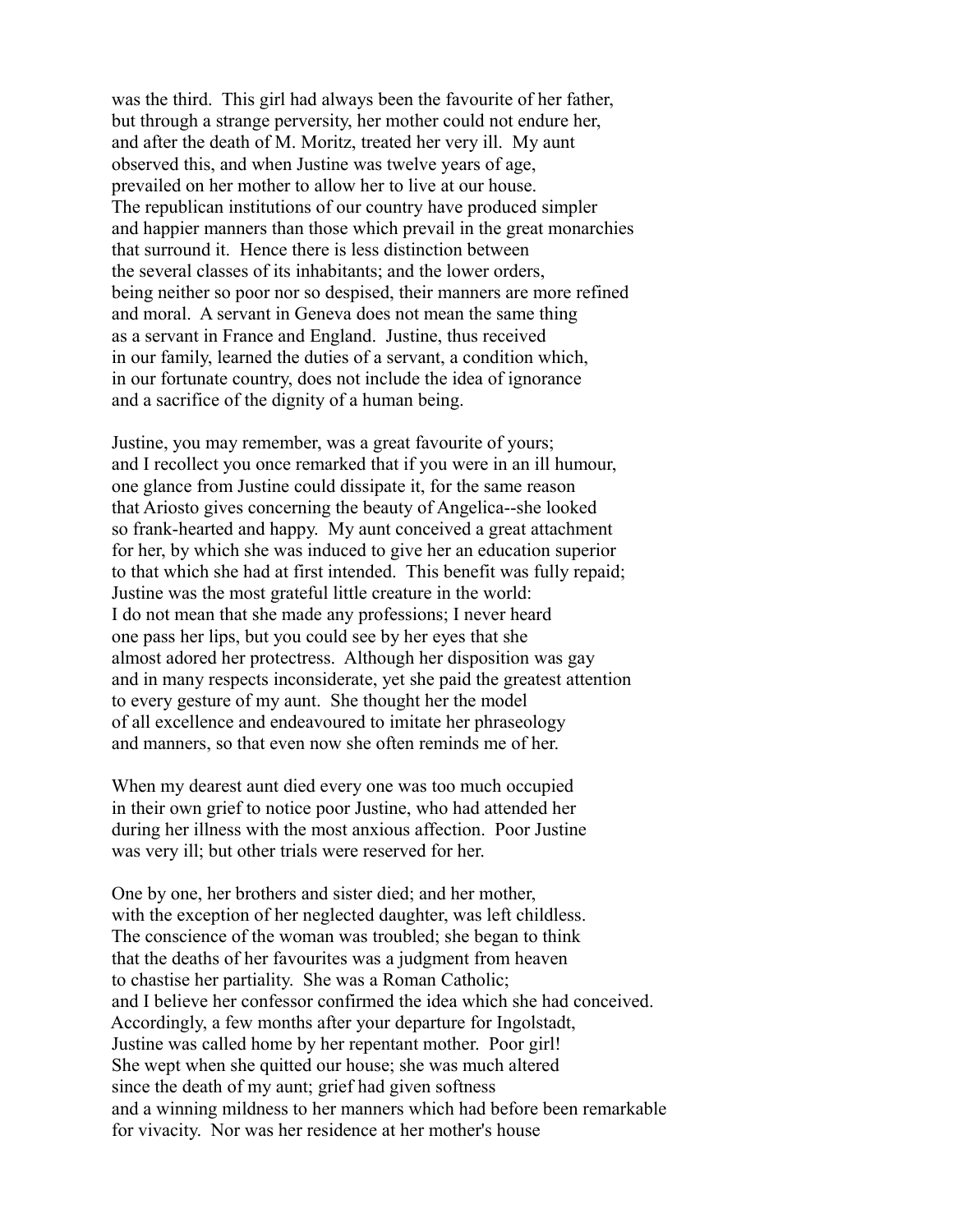of a nature to restore her gaiety. The poor woman was very vacillating in her repentance. She sometimes begged Justine to forgive her unkindness but much oftener accused her of having caused the deaths of her brothers and sister. Perpetual fretting at length threw Madame Moritz into a decline, which at first increased her irritability, but she is now at peace for ever. She died on the first approach of cold weather, at the beginning of this last winter. Justine has returned to us, and I assure you I love her tenderly. She is very clever and gentle and extremely pretty; as I mentioned before, her mien and her expressions continually remind me of my dear aunt.

 I must say also a few words to you, my dear cousin, of little darling William. I wish you could see him; he is very tall of his age, with sweet laughing blue eyes, dark eyelashes, and curling hair. When he smiles, two little dimples appear on each cheek, which are rosy with health. He has already had one or two little \*wives\*, but Louisa Biron is his favourite, a pretty little girl of five years of age.

 Now, dear Victor, I dare say you wish to be indulged in a little gossip concerning the good people of Geneva. The pretty Miss Mansfield has already received the congratulatory visits on her approaching marriage with a young Englishman, John Melbourne, Esq. Her ugly sister, Manon, married M. Duvillard, the rich banker, last autumn. Your favourite schoolfellow, Louis Manoir, has suffered several misfortunes since the departure of Clerval from Geneva. But he has already recovered his spirits, and is reported to be on the point of marrying a very lively, pretty Frenchwoman, Madame Tavernier. She is a widow, and much older than Manoir, but she is very much admired and a favourite with everybody.

 I have written myself into better spirits, dear cousin; but my anxiety returns upon me as I conclude. Write, dearest Victor--one line--one word will be a blessing to us. Ten thousand thanks to Henry for his kindness, his affection, and his many letters; we are sincerely grateful. Adieu! My cousin, take care of yourself, and, I entreat you, write!

## Elizabeth Lavenza

Geneva, March 18th, 17--

"Dear, dear Elizabeth!" I exclaimed when I had read her letter. "I will write instantly and relieve them from the anxiety they must feel." I wrote, and this exertion greatly fatigued me; but my convalescence had commenced, and proceeded regularly. In another fortnight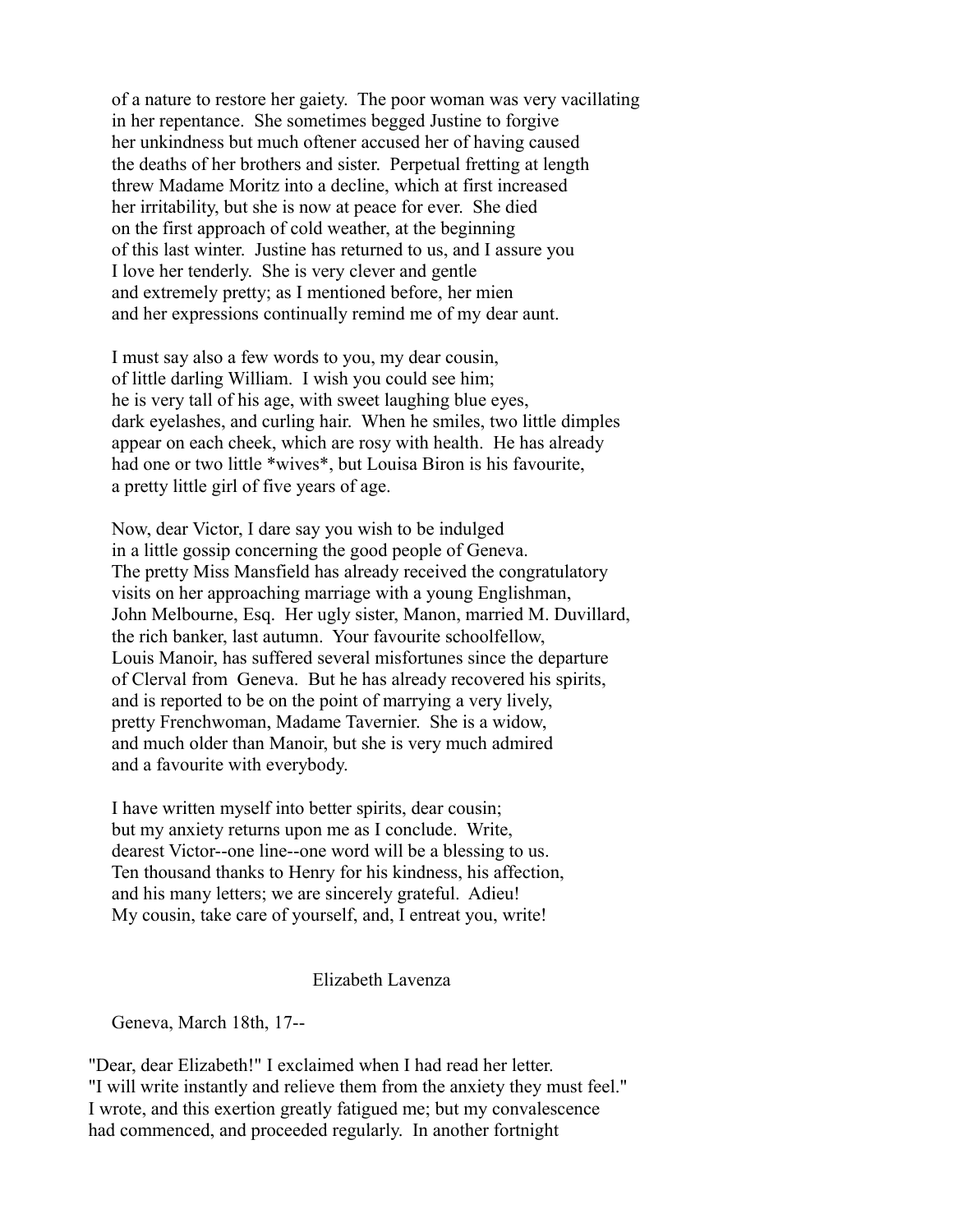I was able to leave my chamber.

One of my first duties on my recovery was to introduce Clerval to the several professors of the university. In doing this, I underwent a kind of rough usage, ill befitting the wounds that my mind had sustained. Ever since the fatal night, the end of my labours, and the beginning of my misfortunes, I had conceived a violent antipathy even to the name of natural philosophy. When I was otherwise quite restored to health, the sight of a chemical instrument would renew all the agony of my nervous symptoms. Henry saw this, and had removed all my apparatus from my view. He had also changed my apartment, for he perceived that I had acquired a dislike for the room which had previously been my laboratory. But these cares of Clerval were made of no avail when I visited the professors. M. Waldman inflicted torture when he praised, with kindness and warmth, the astonishing progress I had made in the sciences. He soon perceived that I disliked the subject, but not guessing the real cause, he attributed my feelings to modesty and changed the subject from my improvement to the science itself, with a desire, as I evidently saw, of drawing me out. What could I do? He meant to please, and he tormented me. I felt as if he had placed carefully, one by one, in my view those instruments which were to be afterwards used in putting me to a slow and cruel death. I writhed under his words yet dared not exhibit the pain I felt. Clerval, whose eyes and feelings were always quick in discerning the sensations of others, declined the subject, alleging, in excuse, his total ignorance; and the conversation took a more general turn. I thanked my friend from my heart, but I did not speak. I saw plainly that he was surprised, but he never attempted to draw my secret from me; and although I loved him with a mixture of affection and reverence that knew no bounds, yet I could never persuade myself to confide to him that event which was so often present to my recollection but which I feared the detail to another would only impress more deeply.

M. Krempe was not equally docile; and in my condition at that time, of almost insupportable sensitiveness, his harsh, blunt encomiums gave me even more pain than the benevolent approbation of M. Waldman. "D--n the fellow!" cried he. "Why, M. Clerval, I assure you he has outstripped us all. Ay, stare if you please; but it is nevertheless true. A youngster who, but a few years ago, believed in Cornelius Agrippa as firmly as in the Gospel, has now set himself at the head of the university; and if he is not soon pulled down, we shall all be out of countenance. Ay, ay," continued he, observing my face expressive of suffering, "M. Frankenstein is modest, an excellent quality in a young man. Young men should be diffident of themselves, you know, M. Clerval; I was myself when young; but that wears out in a very short time."

M. Krempe had now commenced a eulogy on himself, which happily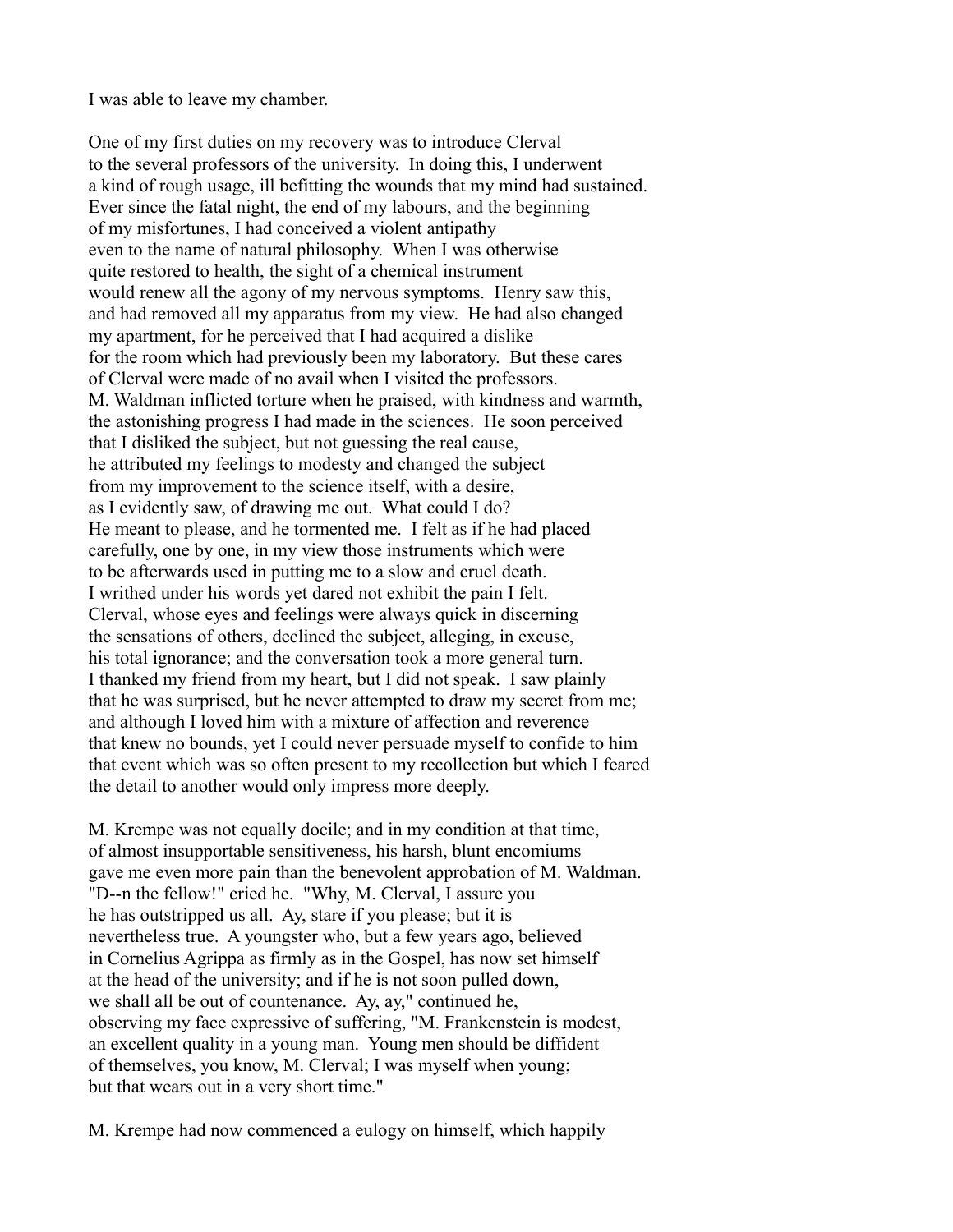turned the conversation from a subject that was so annoying to me.

Clerval had never sympathized in my tastes for natural science, and his literary pursuits differed wholly from those which had occupied me. He came to the university with the design of making himself complete master of the Oriental languages, as thus he should open a field for the plan of life he had marked out for himself. Resolved to pursue no inglorious career, he turned his eyes towards the East as affording scope for his spirit of enterprise. The Persian, Arabic, and Sanskrit languages engaged his attention, and I was easily induced to enter on the same studies. Idleness had ever been irksome to me, and now that I wished to fly from reflection and hated my former studies, I felt great relief in being the fellow pupil with my friend, and found not only instruction but consolation in the works of the Orientalists. I did not, like him, attempt a critical knowledge of their dialects, for I did not contemplate making any other use of them than temporary amusement. I read merely to understand their meaning, and they well repaid my labours. Their melancholy is soothing, and their joy elevating, to a degree I never experienced in studying the authors of any other country. When you read their writings, life appears to consist in a warm sun and a garden of roses, in the smiles and frowns of a fair enemy, and the fire that consumes your own heart. How different from the manly and heroical poetry of Greece and Rome!

Summer passed away in these occupations, and my return to Geneva was fixed for the latter end of autumn; but being delayed by several accidents, winter and snow arrived, the roads were deemed impassable, and my journey was retarded until the ensuing spring. I felt this delay very bitterly, for I longed to see my native town and my beloved friends. My return had only been delayed so long from an unwillingness to leave Clerval in a strange place before he had become acquainted with any of its inhabitants. The winter, however, was spent cheerfully, and although the spring was uncommonly late, when it came its beauty compensated for its dilatoriness.

The month of May had already commenced, and I expected the letter daily which was to fix the date of my departure, when Henry proposed a pedestrian tour in the environs of Ingolstadt, that I might bid a personal farewell to the country I had so long inhabited. I acceded with pleasure to this proposition: I was fond of exercise, and Clerval had always been my favourite companion in the rambles of this nature that I had taken among the scenes of my native country.

We passed a fortnight in these perambulations; my health and spirits had long been restored, and they gained additional strength from the salubrious air I breathed, the natural incidents of our progress,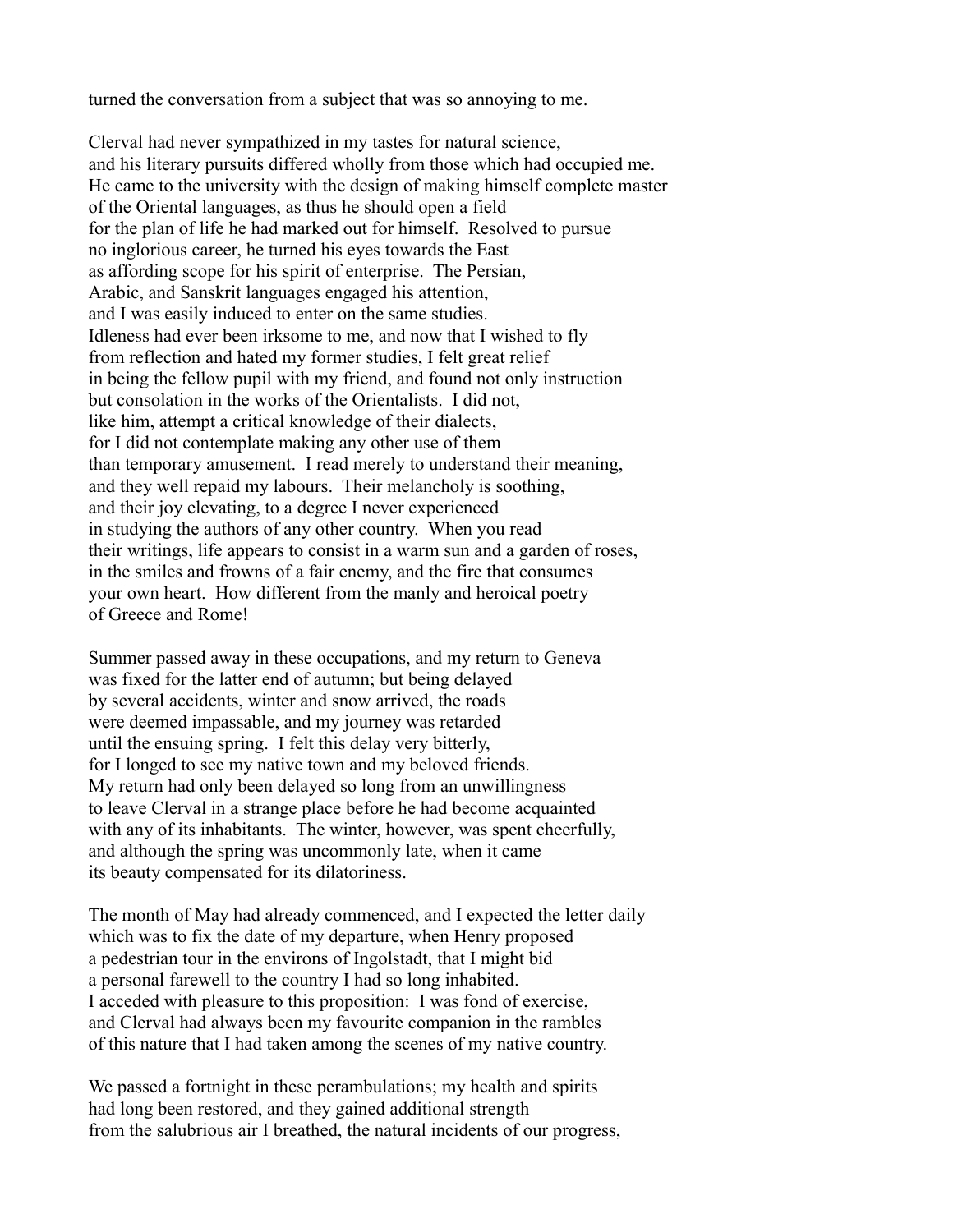and the conversation of my friend. Study had before secluded me from the intercourse of my fellow creatures and rendered me unsocial, but Clerval called forth the better feelings of my heart; he again taught me to love the aspect of nature and the cheerful faces of children. Excellent friend! How sincerely did you love me and endeavour to elevate my mind until it was on a level with your own! A selfish pursuit had cramped and narrowed me until your gentleness and affection warmed and opened my senses; I became the same happy creature who, a few years ago, loved and beloved by all, had no sorrow or care. When happy, inanimate nature had the power of bestowing on me the most delightful sensations. A serene sky and verdant fields filled me with ecstasy. The present season was indeed divine; the flowers of spring bloomed in the hedges, while those of summer were already in bud. I was undisturbed by thoughts which during the preceding year had pressed upon me, notwithstanding my endeavours to throw them off, with an invincible burden.

Henry rejoiced in my gaiety and sincerely sympathized in my feelings; he exerted himself to amuse me, while he expressed the sensations that filled his soul. The resources of his mind on this occasion were truly astonishing; his conversation was full of imagination, and very often, in imitation of the Persian and Arabic writers, he invented tales of wonderful fancy and passion. At other times he repeated my favourite poems or drew me out into arguments, which he supported with great ingenuity.

We returned to our college on a Sunday afternoon; the peasants were dancing, and everyone we met appeared gay and happy. My own spirits were high, and I bounded along with feelings of unbridled joy and hilarity.

Chapter 7

On my return, I found the following letter from my father:--

"My dear Victor,

 "You have probably waited impatiently for a letter to fix the date of your return to us; and I was at first tempted to write only a few lines, merely mentioning the day on which I should expect you. But that would be a cruel kindness, and I dare not do it. What would be your surprise, my son, when you expected a happy and glad welcome, to behold, on the contrary, tears and wretchedness? And how, Victor, can I relate our misfortune? Absence cannot have rendered you callous to our joys and griefs; and how shall I inflict pain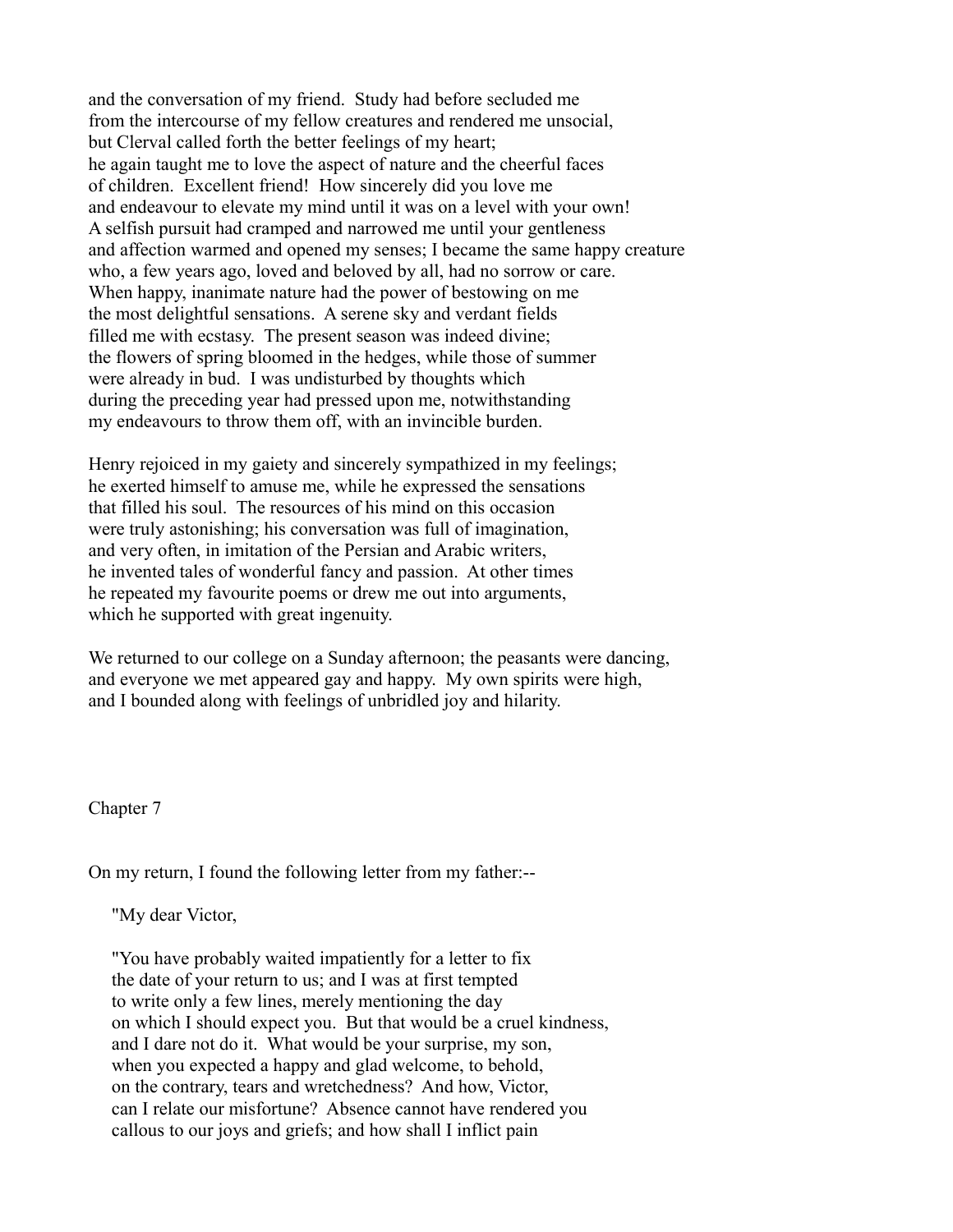on my long absent son? I wish to prepare you for the woeful news, but I know it is impossible; even now your eye skims over the page to seek the words which are to convey to you the horrible tidings.

 William is dead!--that sweet child, whose smiles delighted and warmed my heart, who was so gentle, yet so gay! Victor, he is murdered! I will not attempt to console you; but will simply relate the circumstances of the transaction.

 Last Thursday (May 7th), I, my niece, and your two brothers, went to walk in Plainpalais. The evening was warm and serene, and we prolonged our walk farther than usual. It was already dusk before we thought of returning; and then we discovered that William and Ernest, who had gone on before, were not to be found. We accordingly rested on a seat until they should return. Presently Ernest came, and enquired if we had seen his brother; he said, that he had been playing with him, that William had run away to hide himself, and that he vainly sought for him, and afterwards waited for a long time, but that he did not return.

 This account rather alarmed us, and we continued to search for him until night fell, when Elizabeth conjectured that he might have returned to the house. He was not there. We returned again, with torches; for I could not rest, when I thought that my sweet boy had lost himself, and was exposed to all the damps and dews of night; Elizabeth also suffered extreme anguish. About five in the morning I discovered my lovely boy, whom the night before I had seen blooming and active in health, stretched on the grass livid and motionless; the print of the murder's finger was on his neck.

 He was conveyed home, and the anguish that was visible in my countenance betrayed the secret to Elizabeth. She was very earnest to see the corpse. At first I attempted to prevent her; but she persisted, and entering the room where it lay, hastily examined the neck of the victim, and clasping her hands exclaimed, "O God! I have murdered my darling child!"

 She fainted, and was restored with extreme difficulty. When she again lived, it was only to weep and sigh. She told me, that that same evening William had teased her to let him wear a very valuable miniature that she possessed of your mother. This picture is gone, and was doubtless the temptation which urged the murdered to the deed. We have no trace of him at present, although our exertions to discover him are unremitted; but they will not restore my beloved William!

 Come, dearest Victor; you alone can console Elizabeth. She weeps continually, and accuses herself unjustly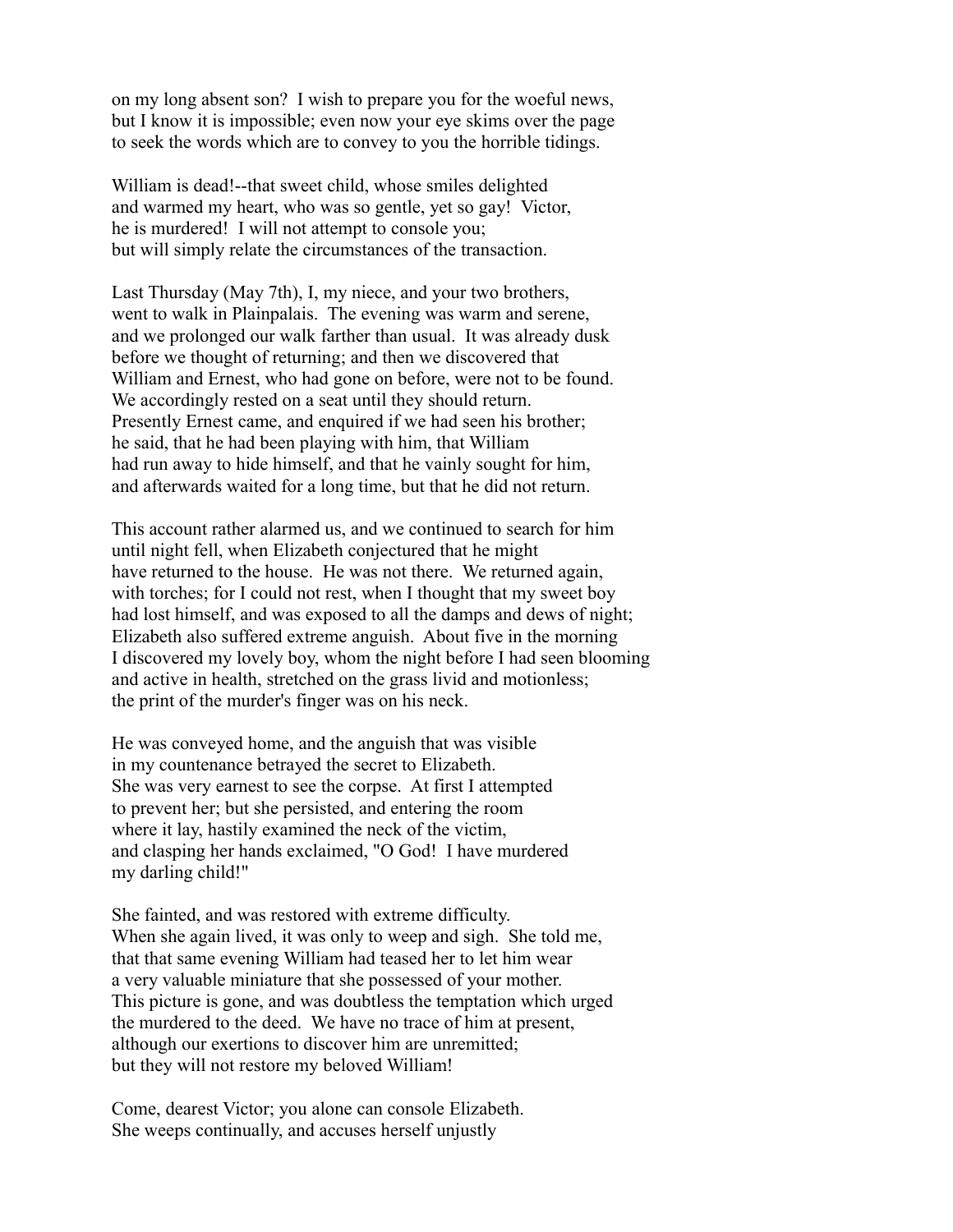as the cause of his death; her words pierce my heart. We are all unhappy; but will not that be an additional motive for you, my son, to return and be our comforter? Your dear mother! Alas, Victor! I now say, Thank God she did not live to witness the cruel, miserable death of her youngest darling!

 Come, Victor; not brooding thoughts of vengeance against the assassin, but with feelings of peace and gentleness, that will heal, instead of festering, the wounds of our minds. Enter the house of mourning, my friend, but with kindness and affection for those who love you, and not with hatred for your enemies.

> Your affectionate and afflicted father, Alphonse Frankenstein.

Geneva, May 12th, 17--.

Clerval, who had watched my countenance as I read this letter, was surprised to observe the despair that succeeded the joy I at first expressed on receiving new from my friends. I threw the letter on the table, and covered my face with my hands.

"My dear Frankenstein," exclaimed Henry, when he perceived me weep with bitterness, "are you always to be unhappy? My dear friend, what has happened?"

I motioned him to take up the letter, while I walked up and down the room in the extremest agitation. Tears also gushed from the eyes of Clerval, as he read the account of my misfortune.

"I can offer you no consolation, my friend," said he; "your disaster is irreparable. What do you intend to do?"

"To go instantly to Geneva: come with me, Henry, to order the horses."

During our walk, Clerval endeavoured to say a few words of consolation; he could only express his heartfelt sympathy. "Poor William!" said he, dear lovely child, he now sleeps with his angel mother! Who that had seen him bright and joyous in his young beauty, but must weep over his untimely loss! To die so miserably; to feel the murderer's grasp! How much more a murderer that could destroy radiant innocence! Poor little fellow! one only consolation have we; his friends mourn and weep, but he is at rest. The pang is over, his sufferings are at an end for ever. A sod covers his gentle form, and he knows no pain. He can no longer be a subject for pity; we must reserve that for his miserable survivors."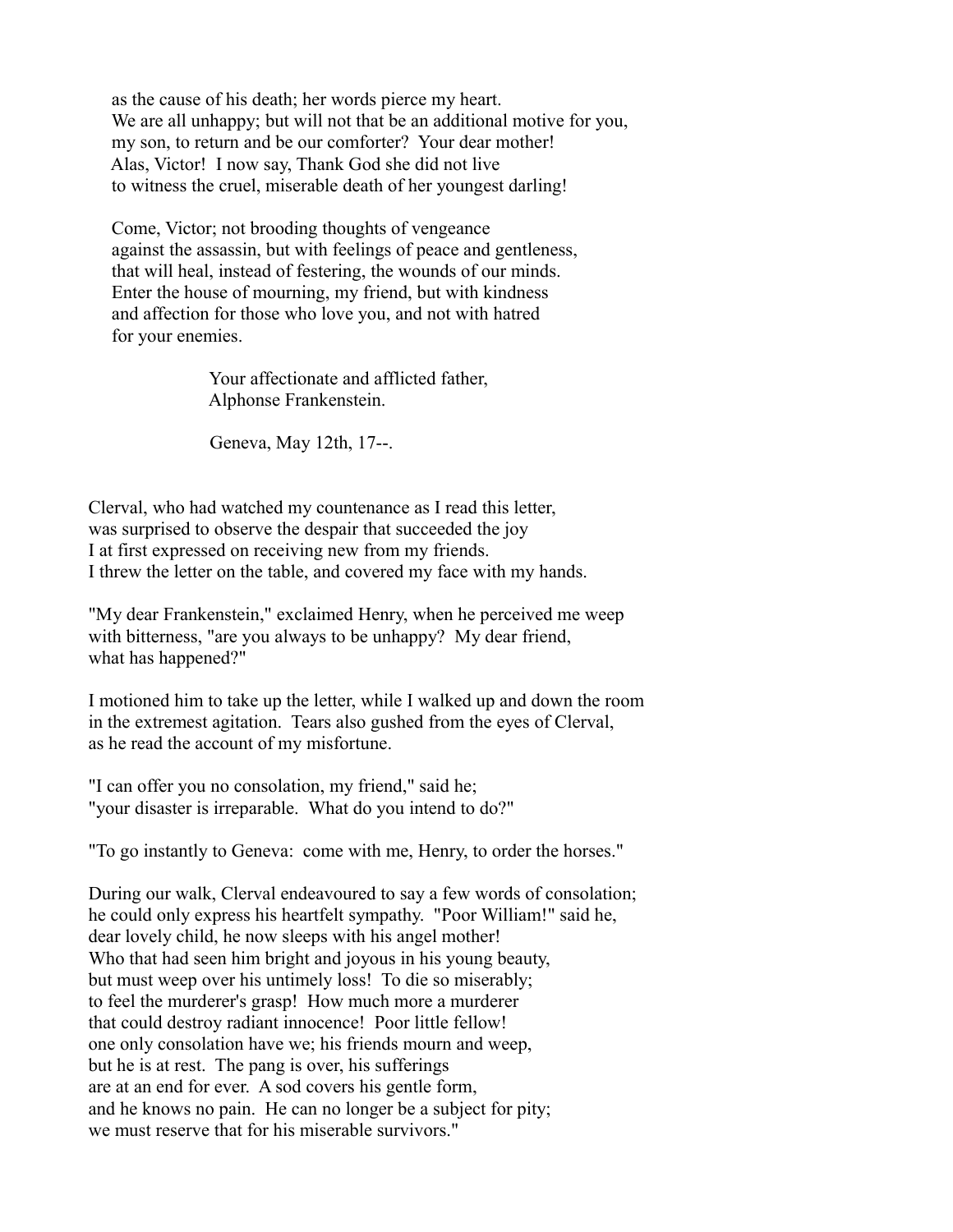Clerval spoke thus as we hurried through the streets; the words impressed themselves on my mind and I remembered them afterwards in solitude. But now, as soon as the horses arrived, I hurried into a cabriolet, and bade farewell to my friend.

My journey was very melancholy. At first I wished to hurry on, for I longed to console and sympathise with my loved and sorrowing friends; but when I drew near my native town, I slackened my progress. I could hardly sustain the multitude of feelings that crowded into my mind. I passed through scenes familiar to my youth, but which I had not seen for nearly six years. How altered every thing might be during that time! One sudden and desolating change had taken place; but a thousand little circumstances might have by degrees worked other alterations, which, although they were done more tranquilly, might not be the less decisive. Fear overcame me; I dared no advance, dreading a thousand nameless evils that made me tremble, although I was unable to define them.

I remained two days at Lausanne, in this painful state of mind. I contemplated the lake: the waters were placid; all around was calm; and the snowy mountains, `the palaces of nature,' were not changed. By degrees the calm and heavenly scene restored me, and I continued my journey towards Geneva.

The road ran by the side of the lake, which became narrower as I approached my native town. I discovered more distinctly the black sides of Jura, and the bright summit of Mont Blanc. I wept like a child. "Dear mountains! my own beautiful lake! how do you welcome your wanderer? Your summits are clear; the sky and lake are blue and placid. Is this to prognosticate peace, or to mock at my unhappiness?"

I fear, my friend, that I shall render myself tedious by dwelling on these preliminary circumstances; but they were days of comparative happiness, and I think of them with pleasure. My country, my beloved country! who but a native can tell the delight I took in again beholding thy streams, thy mountains, and, more than all, thy lovely lake!

Yet, as I drew nearer home, grief and fear again overcame me. Night also closed around; and when I could hardly see the dark mountains, I felt still more gloomily. The picture appeared a vast and dim scene of evil, and I foresaw obscurely that I was destined to become the most wretched of human beings. Alas! I prophesied truly, and failed only in one single circumstance, that in all the misery I imagined and dreaded, I did not conceive the hundredth part of the anguish I was destined to endure.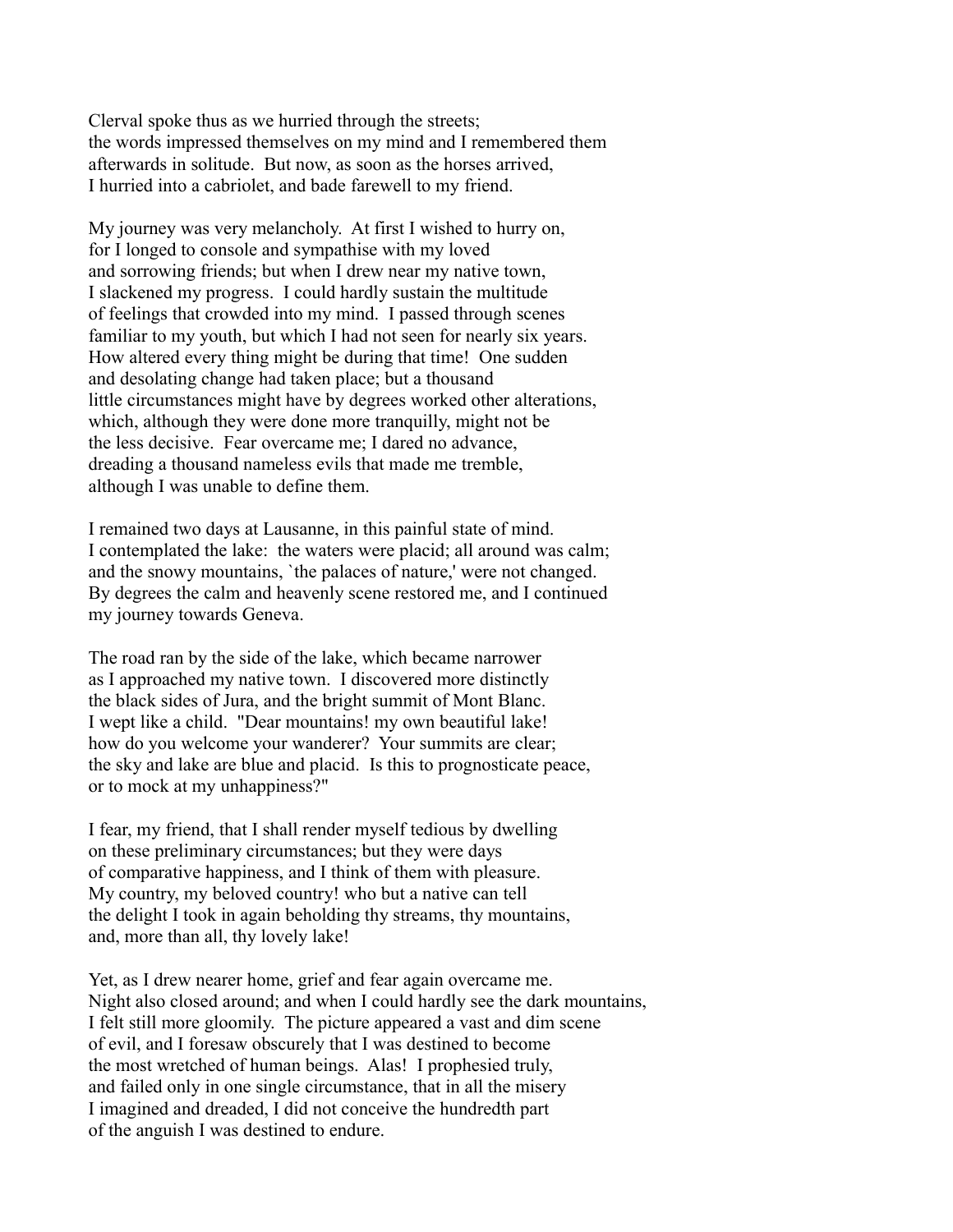It was completely dark when I arrived in the environs of Geneva; the gates of the town were already shut; and I was obliged to pass the night at Secheron, a village at the distance of half a league from the city. The sky was serene; and, as I was unable to rest, I resolved to visit the spot where my poor William had been murdered. As I could not pass through the town, I was obliged to cross the lake in a boat to arrive at Plainpalais. During this short voyage I saw the lightning playing on the summit of Mont Blanc in the most beautiful figures. The storm appeared to approach rapidly, and, on landing, I ascended a low hill, that I might observe its progress. It advanced; the heavens were clouded, and I soon felt the rain coming slowly in large drops, but its violence quickly increased.

I quitted my seat, and walked on, although the darkness and storm increased every minute, and the thunder burst with a terrific crash over my head. It was echoed from Saleve, the Juras, and the Alps of Savoy; vivid flashes of lightning dazzled my eyes, illuminating the lake, making it appear like a vast sheet of fire; then for an instant every thing seemed of a pitchy darkness, until the eye recovered itself from the preceding flash. The storm, as is often the case in Switzerland, appeared at once in various parts of the heavens. The most violent storm hung exactly north of the town, over the part of the lake which lies between the promontory of Belrive and the village of Copet. Another storm enlightened Jura with faint flashes; and another darkened and sometimes disclosed the Mole, a peaked mountain to the east of the lake.

While I watched the tempest, so beautiful yet terrific, I wandered on with a hasty step. This noble war in the sky elevated my spirits; I clasped my hands, and exclaimed aloud, "William, dear angel! this is thy funeral, this thy dirge!" As I said these words, I perceived in the gloom a figure which stole from behind a clump of trees near me; I stood fixed, gazing intently: I could not be mistaken. A flash of lightning illuminated the object, and discovered its shape plainly to me; its gigantic stature, and the deformity of its aspect, more hideous than belongs to humanity, instantly informed me that it was the wretch, the filthy daemon, to whom I had given life. What did he there? Could he be (I shuddered at the conception) the murderer of my brother? No sooner did that idea cross my imagination, than I became convinced of its truth; my teeth chattered, and I was forced to lean against a tree for support. The figure passed me quickly, and I lost it in the gloom. Nothing in human shape could have destroyed the fair child. He was the murderer! I could not doubt it. The mere presence of the idea was an irresistible proof of the fact. I thought of pursuing the devil; but it would have been in vain, for another flash discovered him to me hanging among the rocks of the nearly perpendicular ascent of Mont Saleve, a hill that bounds Plainpalais on the south. He soon reached the summit,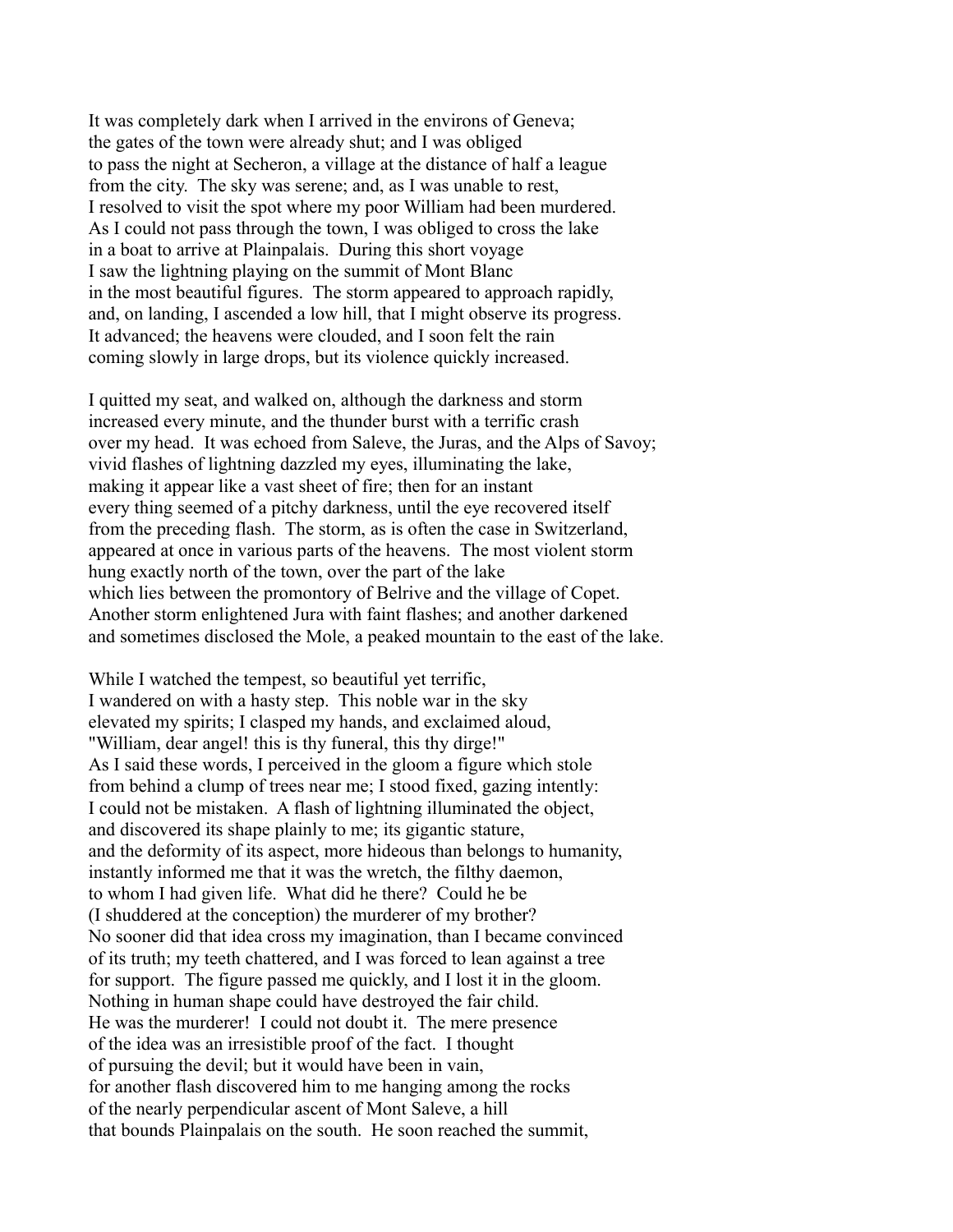and disappeared.

I remained motionless. The thunder ceased; but the rain still continued, and the scene was enveloped in an impenetrable darkness. I resolved in my minds the events which I had until now sought to forget: the whole train of my progress toward the creation; the appearance of the works of my own hands at my bedside; its departure. Two years had now nearly elapsed since the night on which he first received life; and was this his first crime? Alas! I had turned loose into the world a depraved wretch, whose delight was in carnage and misery; had he not murdered my brother?

No one can conceive the anguish I suffered during the remainder of the night, which I spent, cold and wet, in the open air. But I did not feel the inconvenience of the weather; my imagination was busy in scenes of evil and despair. I considered the being whom I had cast among mankind, and endowed with the will and power to effect purposes of horror, such as the deed which he had now done, nearly in the light of my own vampire, my own spirit let loose from the grave, and forced to destroy all that was dear to me.

Day dawned; and I directed my steps towards the town. The gates were open, and I hastened to my father's house. My first thought was to discoverer what I knew of the murderer, and cause instant pursuit to be made. But I paused when I reflected on the story that I had to tell. A being whom I myself had formed, and endued with life, had met me at midnight among the precipices of an inaccessible mountain. I remembered also the nervous fever with which I had been seized just at the time that I dated my creation, and which would give an air of delirium to a tale otherwise so utterly improbable. I well knew that if any other had communicated such a relation to me, I should have looked upon it as the ravings of insanity. Besides, the strange nature of the animal would elude all pursuit, even if I were so far credited as to persuade my relatives to commence it. And then of what use would be pursuit? Who could arrest a creature capable of scaling the overhanging sides of Mont Saleve? These reflections determined me, and I resolved to remain silent.

It was about five in the morning when I entered my father's house. I told the servants not to disturb the family, and went into the library to attend their usual hour of rising.

Six years had elapsed, passed in a dream but for one indelible trace, and I stood in the same place where I had last embraced my father before my departure for Ingolstadt. Beloved and venerable parent! He still remained to me. I gazed on the picture of my mother, which stood over the mantel-piece. It was an historical subject, painted at my father's desire, and represented Caroline Beaufort in an agony of despair, kneeling by the coffin of her dead father.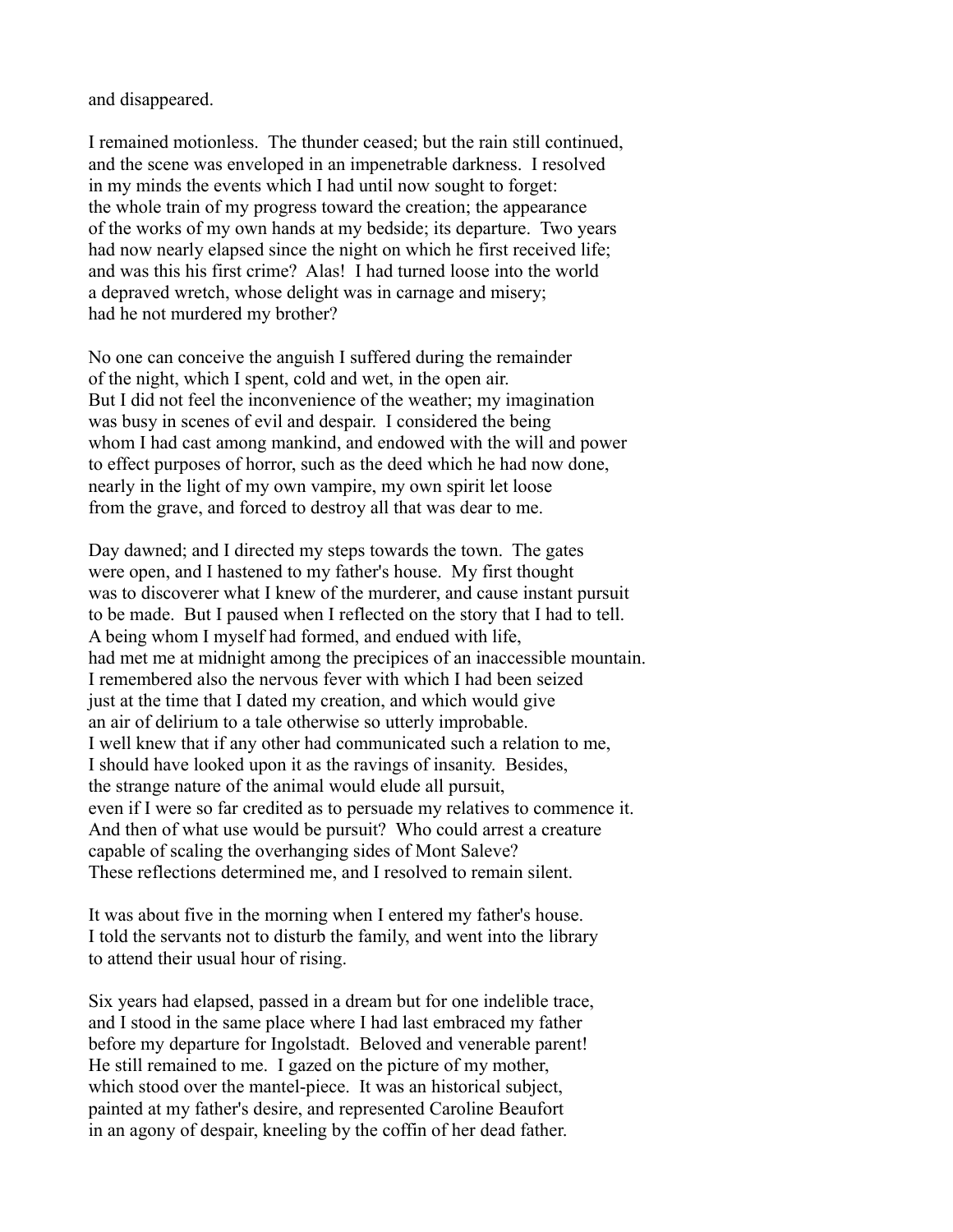Her garb was rustic, and her cheek pale; but there was an air of dignity and beauty, that hardly permitted the sentiment of pity. Below this picture was a miniature of William; and my tears flowed when I looked upon it. While I was thus engaged, Ernest entered: he had heard me arrive, and hastened to welcome me: "Welcome, my dearest Victor," said he. "Ah! I wish you had come three months ago, and then you would have found us all joyous and delighted. You come to us now to share a misery which nothing can alleviate; yet your presence will, I hope, revive our father, who seems sinking under his misfortune; and your persuasions will induce poor Elizabeth to cease her vain and tormenting self-accusations.--Poor William! he was our darling and our pride!"

Tears, unrestrained, fell from my brother's eyes; a sense of mortal agony crept over my frame. Before, I had only imagined the wretchedness of my desolated home; the reality came on me as a new, and a not less terrible, disaster. I tried to calm Ernest; I enquired more minutely concerning my father, and her I named my cousin.

"She most of all," said Ernest, "requires consolation; she accused herself of having caused the death of my brother, and that made her very wretched. But since the murderer has been discovered--"

"The murderer discovered! Good God! how can that be? who could attempt to pursue him? It is impossible; one might as well try to overtake the winds, or confine a mountain-stream with a straw. I saw him too; he was free last night!"

"I do not know what you mean," replied my brother, in accents of wonder, "but to us the discovery we have made completes our misery. No one would believe it at first; and even now Elizabeth will not be convinced, notwithstanding all the evidence. Indeed, who would credit that Justine Moritz, who was so amiable, and fond of all the family, could suddenly become so capable of so frightful, so appalling a crime?"

"Justine Moritz! Poor, poor girl, is she the accused? But it is wrongfully; every one knows that; no one believes it, surely, Ernest?"

"No one did at first; but several circumstances came out, that have almost forced conviction upon us; and her own behaviour has been so confused, as to add to the evidence of facts a weight that, I fear, leaves no hope for doubt. But she will be tried to-day, and you will then hear all."

He then related that, the morning on which the murder of poor William had been discovered, Justine had been taken ill, and confined to her bed for several days. During this interval, one of the servants,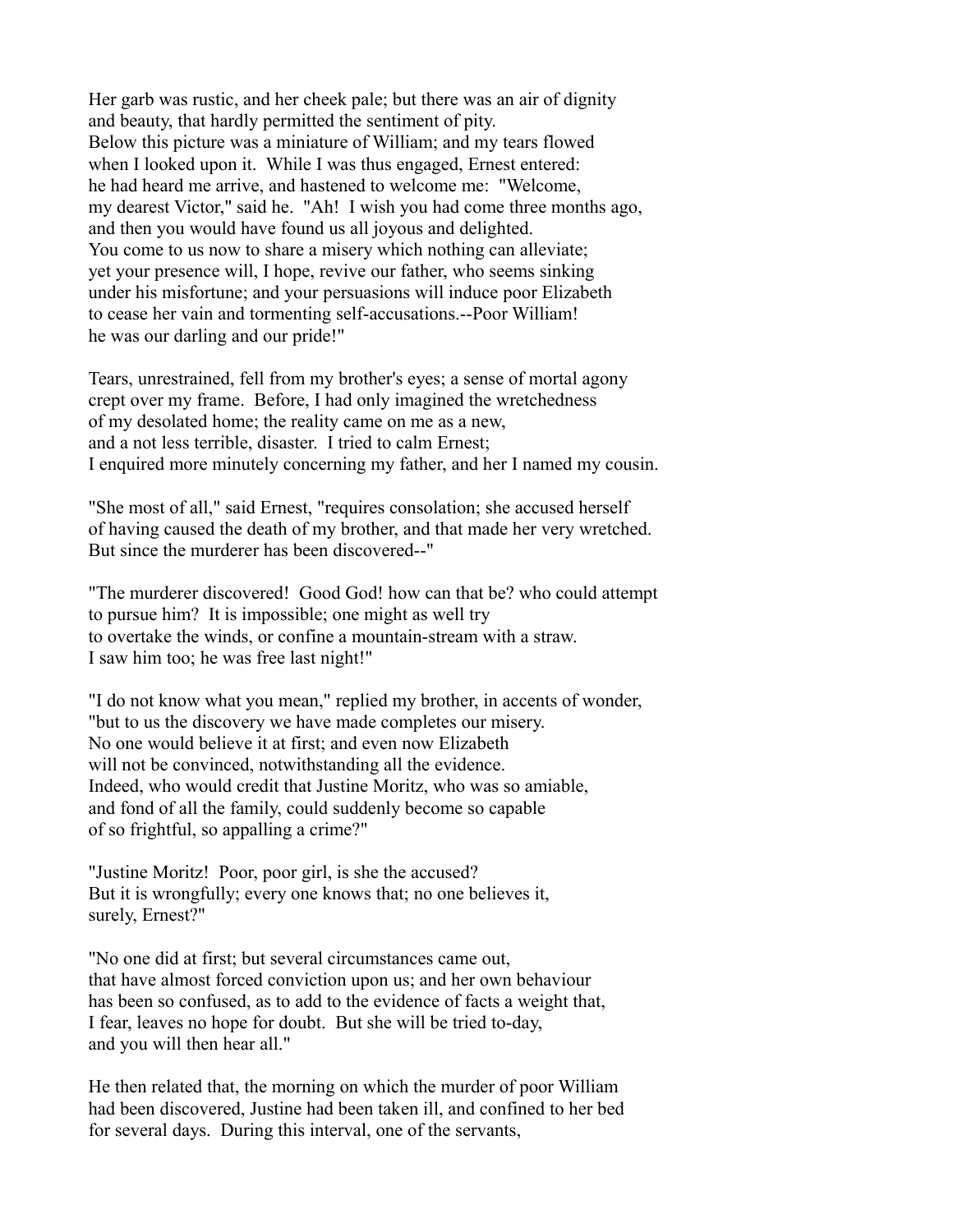happening to examine the apparel she had worn on the night of the murder, had discovered in her pocket the picture of my mother, which had been judged to be the temptation of the murderer. The servant instantly showed it to one of the others, who, without saying a word to any of the family, went to a magistrate; and, upon their deposition, Justine was apprehended. On being charged with the fact, the poor girl confirmed the suspicion in a great measure by her extreme confusion of manner. This was a strange tale, but it did not shake my faith; and I replied earnestly, "You are all mistaken; I know the murderer. Justine, poor, good Justine, is innocent."

At that instant my father entered. I saw unhappiness deeply impressed on his countenance, but he endeavoured to welcome me cheerfully; and, after we had exchanged our mournful greeting, would have introduced some other topic than that of our disaster, had not Ernest exclaimed, "Good God, papa! Victor says that he knows who was the murderer of poor William."

"We do also, unfortunately," replied my father, "for indeed I had rather have been for ever ignorant than have discovered so much depravity and ungratitude in one I valued so highly."

"My dear father, you are mistaken; Justine is innocent."

"If she is, God forbid that she should suffer as guilty. She is to be tried to-day, and I hope, I sincerely hope, that she will be acquitted."

This speech calmed me. I was firmly convinced in my own mind that Justine, and indeed every human being, was guiltless of this murder. I had no fear, therefore, that any circumstantial evidence could be brought forward strong enough to convict her. My tale was not one to announce publicly; its astounding horror would be looked upon as madness by the vulgar. Did any one indeed exist, except I, the creator, who would believe, unless his senses convinced him, in the existence of the living monument of presumption and rash ignorance which I had let loose upon the world?

We were soon joined by Elizabeth. Time had altered her since I last beheld her; it had endowed her with loveliness surpassing the beauty of her childish years. There was the same candour, the same vivacity, but it was allied to an expression more full of sensibility and intellect. She welcomed me with the greatest affection. "Your arrival, my dear cousin," said she, "fills me with hope. You perhaps will find some means to justify my poor guiltless Justine. Alas! who is safe, if she be convicted of crime? I rely on her innocence as certainly as I do upon my own. Our misfortune is doubly hard to us;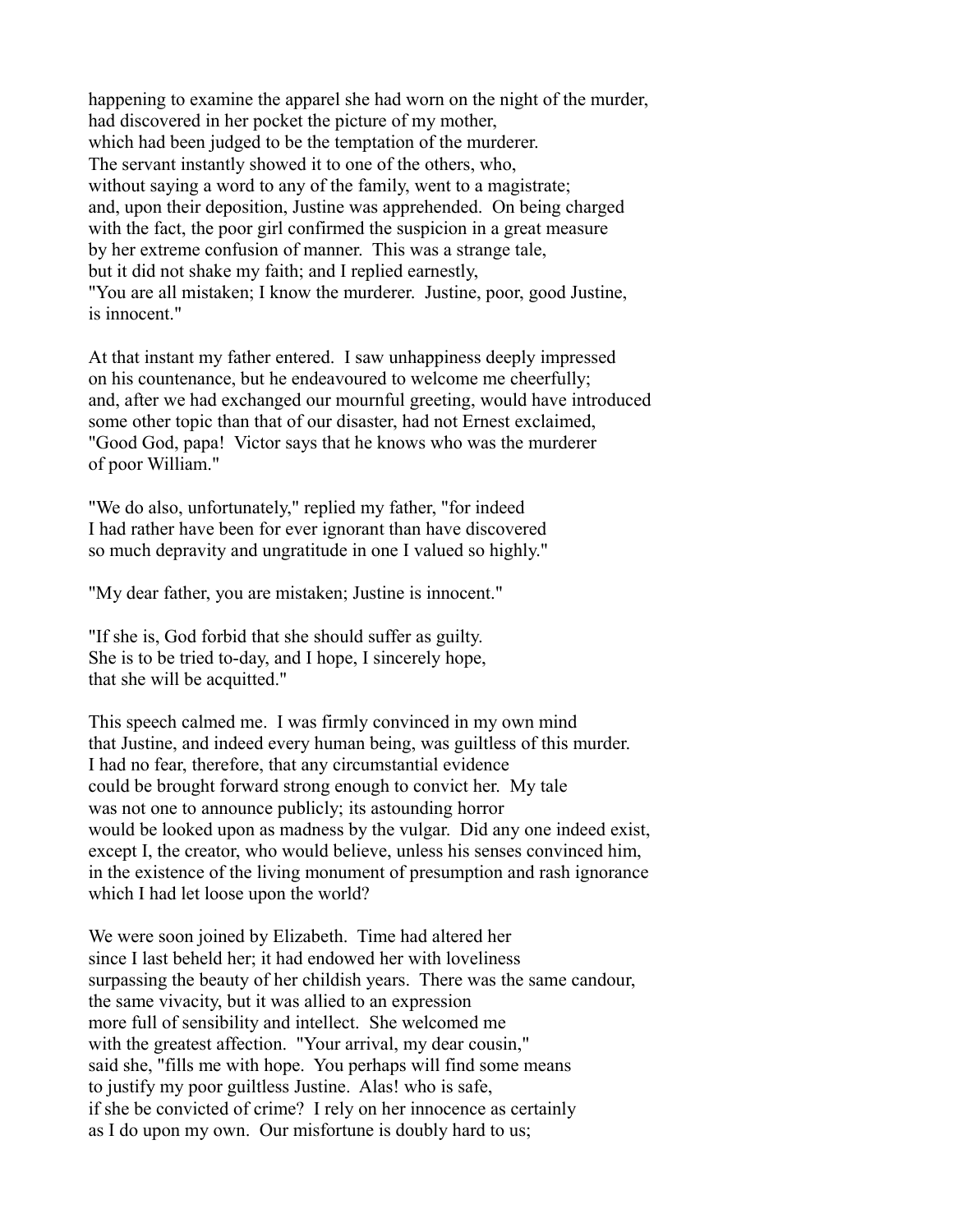we have not only lost that lovely darling boy, but this poor girl, whom I sincerely love, is to be torn away by even a worse fate. If she is condemned, I never shall know joy more. But she will not, I am sure she will not; and then I shall be happy again, even after the sad death of my little William."

"She is innocent, my Elizabeth," said I, "and that shall be proved; fear nothing, but let your spirits be cheered by the assurance of her acquittal."

"How kind and generous you are! every one else believes in her guilt, and that made me wretched, for I knew that it was impossible: and to see every one else prejudiced in so deadly a manner rendered me hopeless and despairing." She wept.

"Dearest niece," said my father, "dry your tears. If she is, as you believe, innocent, rely on the justice of our laws, and the activity with which I shall prevent the slightest shadow of partiality."

Chapter 8

We passed a few sad hours until eleven o'clock, when the trial was to commence. My father and the rest of the family being obliged to attend as witnesses, I accompanied them to the court. During the whole of this wretched mockery of justice I suffered living torture. It was to be decided whether the result of my curiosity and lawless devices would cause the death of two of my fellow beings: one a smiling babe full of innocence and joy, the other far more dreadfully murdered, with every aggravation of infamy that could make the murder memorable in horror. Justine also was a girl of merit and possessed qualities which promised to render her life happy; now all was to be obliterated in an ignominious grave, and I the cause! A thousand times rather would I have confessed myself guilty of the crime ascribed to Justine, but I was absent when it was committed, and such a declaration would have been considered as the ravings of a madman and would not have exculpated her who suffered through me.

The appearance of Justine was calm. She was dressed in mourning, and her countenance, always engaging, was rendered, by the solemnity of her feelings, exquisitely beautiful. Yet she appeared confident in innocence and did not tremble, although gazed on and execrated by thousands, for all the kindness which her beauty might otherwise have excited was obliterated in the minds of the spectators by the imagination of the enormity she was supposed to have committed. She was tranquil, yet her tranquillity was evidently constrained;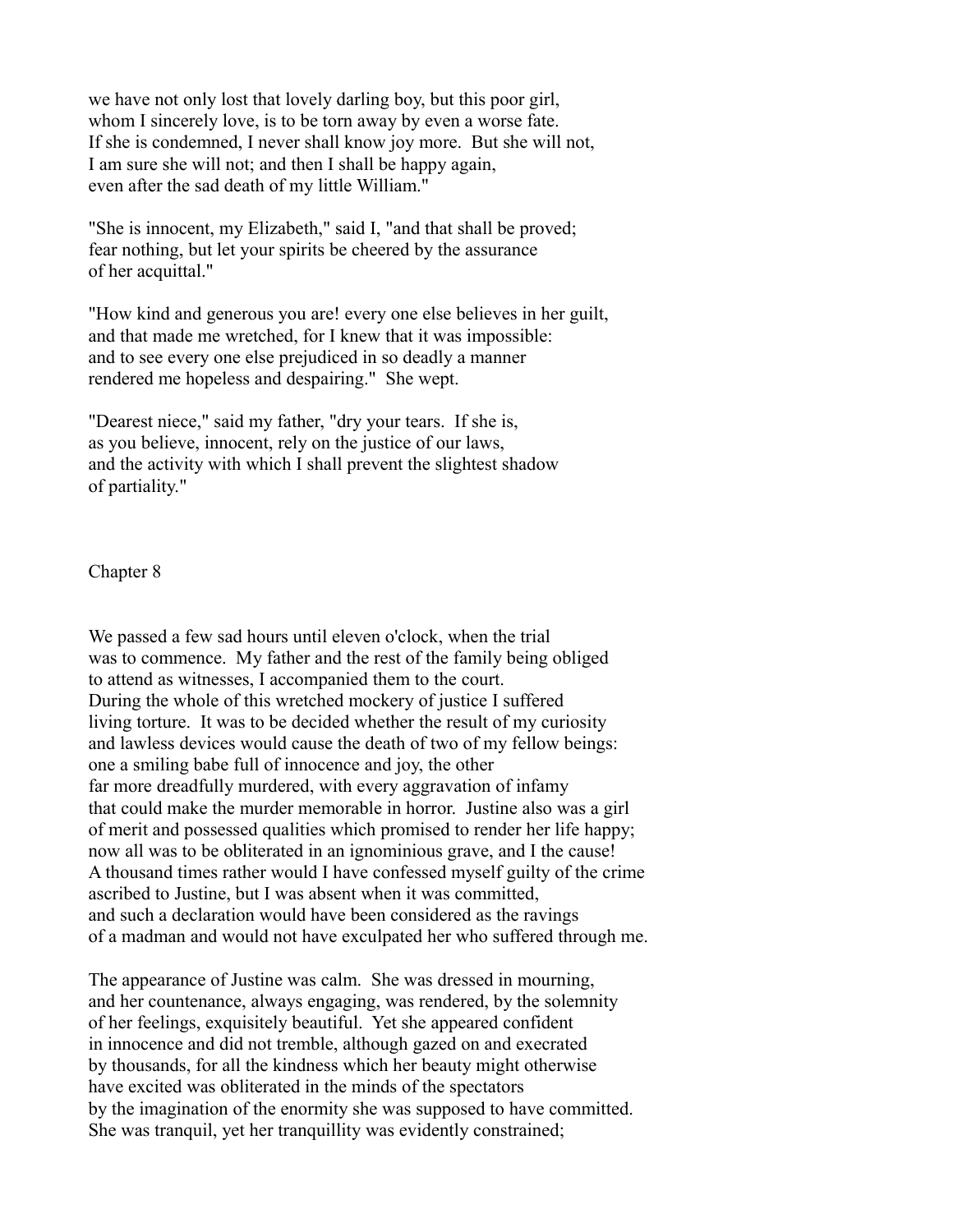and as her confusion had before been adduced as a proof of her guilt, she worked up her mind to an appearance of courage. When she entered the court she threw her eyes round it and quickly discovered where we were seated. A tear seemed to dim her eye when she saw us, but she quickly recovered herself, and a look of sorrowful affection seemed to attest her utter guiltlessness.

The trial began, and after the advocate against her had stated the charge, several witnesses were called. Several strange facts combined against her, which might have staggered anyone who had not such proof of her innocence as I had. She had been out the whole of the night on which the murder had been committed and towards morning had been perceived by a market-woman not far from the spot where the body of the murdered child had been afterwards found. The woman asked her what she did there, but she looked very strangely and only returned a confused and unintelligible answer. She returned to the house about eight o'clock, and when one inquired where she had passed the night, she replied that she had been looking for the child and demanded earnestly if anything had been heard concerning him. When shown the body, she fell into violent hysterics and kept her bed for several days. The picture was then produced which the servant had found in her pocket; and when Elizabeth, in a faltering voice, proved that it was the same which, an hour before the child had been missed, she had placed round his neck, a murmur of horror and indignation filled the court.

Justine was called on for her defence. As the trial had proceeded, her countenance had altered. Surprise, horror, and misery were strongly expressed. Sometimes she struggled with her tears, but when she was desired to plead, she collected her powers and spoke in an audible although variable voice.

"God knows," she said, "how entirely I am innocent. But I do not pretend that my protestations should acquit me; I rest my innocence on a plain and simple explanation of the facts which have been adduced against me, and I hope the character I have always borne will incline my judges to a favourable interpretation where any circumstance appears doubtful or suspicious."

She then related that, by the permission of Elizabeth, she had passed the evening of the night on which the murder had been committed at the house of an aunt at Chene, a village situated at about a league from Geneva. On her return, at about nine o'clock, she met a man who asked her if she had seen anything of the child who was lost. She was alarmed by this account and passed several hours in looking for him, when the gates of Geneva were shut, and she was forced to remain several hours of the night in a barn belonging to a cottage, being unwilling to call up the inhabitants, to whom she was well known. Most of the night she spent here watching; towards morning she believed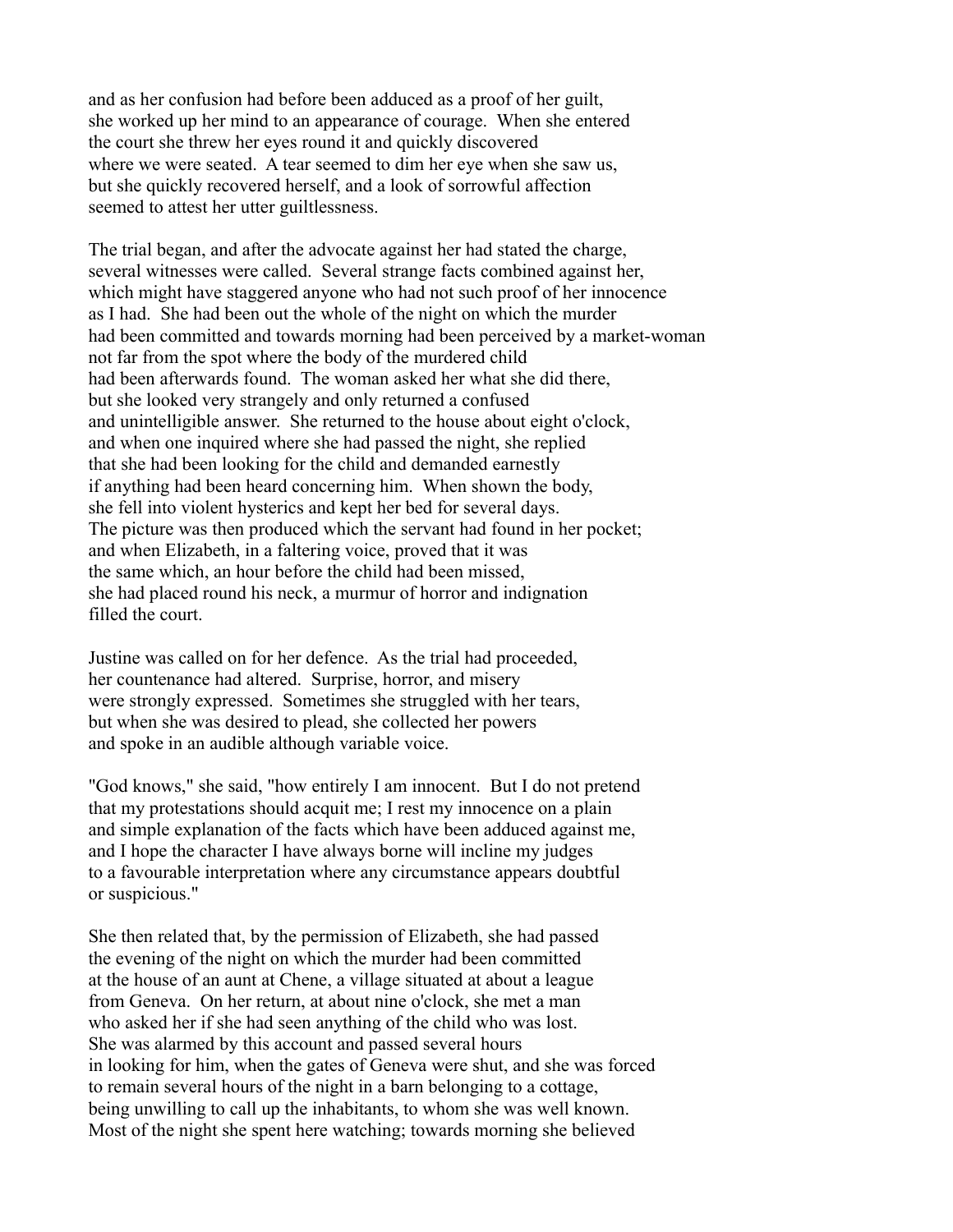that she slept for a few minutes; some steps disturbed her, and she awoke. It was dawn, and she quitted her asylum, that she might again endeavour to find my brother. If she had gone near the spot where his body lay, it was without her knowledge. That she had been bewildered when questioned by the market-woman was not surprising, since she had passed a sleepless night and the fate of poor William was yet uncertain. Concerning the picture she could give no account.

"I know," continued the unhappy victim, "how heavily and fatally this one circumstance weighs against me, but I have no power of explaining it; and when I have expressed my utter ignorance, I am only left to conjecture concerning the probabilities by which it might have been placed in my pocket. But here also I am checked. I believe that I have no enemy on earth, and none surely would have been so wicked as to destroy me wantonly. Did the murderer place it there? I know of no opportunity afforded him for so doing; or, if I had, why should he have stolen the jewel, to part with it again so soon?

"I commit my cause to the justice of my judges, yet I see no room for hope. I beg permission to have a few witnesses examined concerning my character, and if their testimony shall not overweigh my supposed guilt, I must be condemned, although I would pledge my salvation on my innocence."

Several witnesses were called who had known her for many years, and they spoke well of her; but fear and hatred of the crime of which they supposed her guilty rendered them timorous and unwilling to come forward. Elizabeth saw even this last resource, her excellent dispositions and irreproachable conduct, about to fail the accused, when, although violently agitated, she desired permission to address the court.

"I am," said she, "the cousin of the unhappy child who was murdered, or rather his sister, for I was educated by and have lived with his parents ever since and even long before his birth. It may therefore be judged indecent in me to come forward on this occasion, but when I see a fellow creature about to perish through the cowardice of her pretended friends, I wish to be allowed to speak, that I may say what I know of her character. I am well acquainted with the accused. I have lived in the same house with her, at one time for five and at another for nearly two years. During all that period she appeared to me the most amiable and benevolent of human creatures. She nursed Madame Frankenstein, my aunt, in her last illness, with the greatest affection and care and afterwards attended her own mother during a tedious illness, in a manner that excited the admiration of all who knew her, after which she again lived in my uncle's house, where she was beloved by all the family. She was warmly attached to the child who is now dead and acted towards him like a most affectionate mother. For my own part, I do not hesitate to say that, notwithstanding all the evidence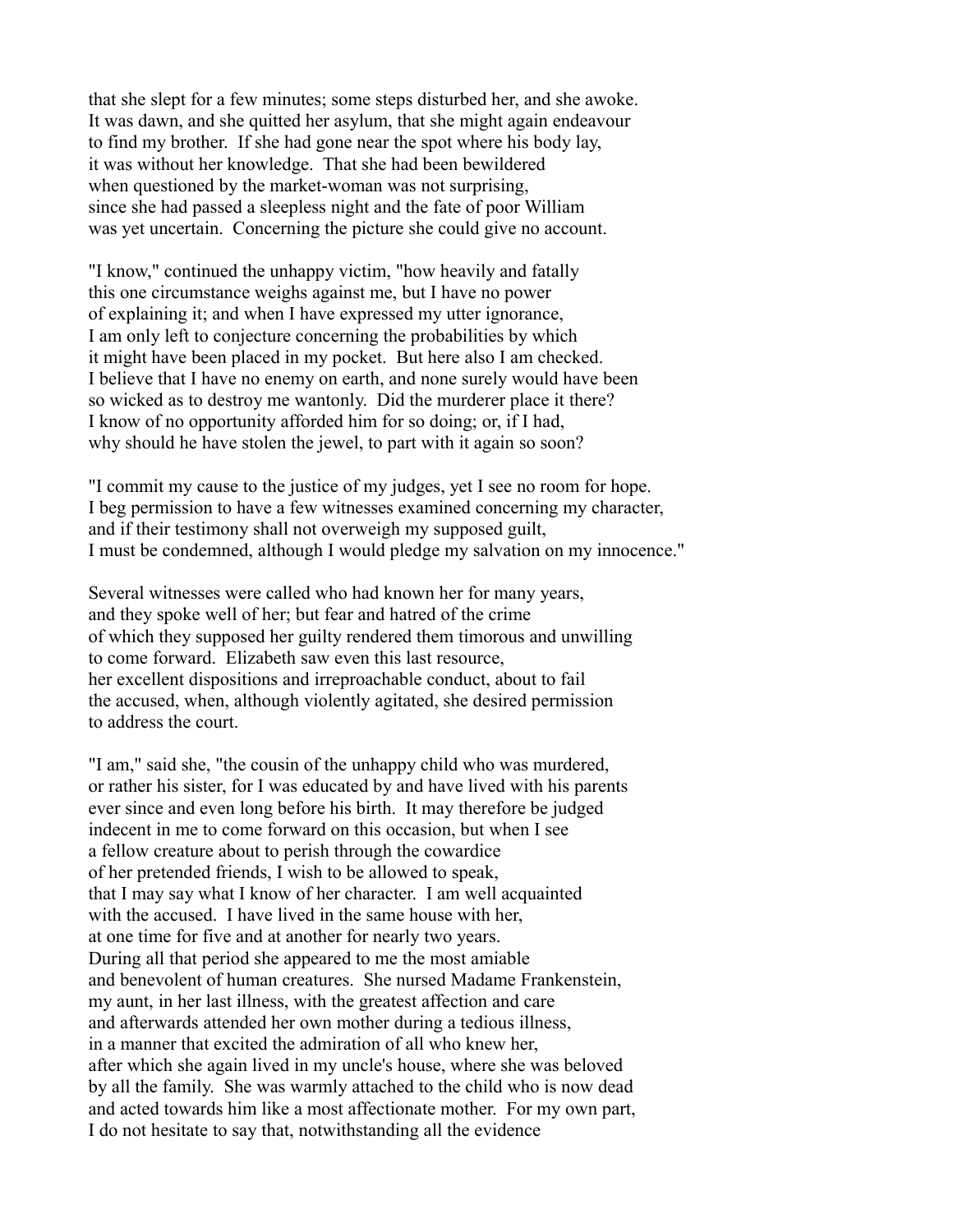produced against her, I believe and rely on her perfect innocence. She had no temptation for such an action; as to the bauble on which the chief proof rests, if she had earnestly desired it, I should have willingly given it to her, so much do I esteem and value her."

A murmur of approbation followed Elizabeth's simple and powerful appeal, but it was excited by her generous interference, and not in favour of poor Justine, on whom the public indignation was turned with renewed violence, charging her with the blackest ingratitude. She herself wept as Elizabeth spoke, but she did not answer. My own agitation and anguish was extreme during the whole trial. I believed in her innocence; I knew it. Could the demon who had (I did not for a minute doubt) murdered my brother also in his hellish sport have betrayed the innocent to death and ignominy? I could not sustain the horror of my situation, and when I perceived that the popular voice and the countenances of the judges had already condemned my unhappy victim, I rushed out of the court in agony. The tortures of the accused did not equal mine; she was sustained by innocence, but the fangs of remorse tore my bosom and would not forgo their hold.

I passed a night of unmingled wretchedness. In the morning I went to the court; my lips and throat were parched. I dared not ask the fatal question, but I was known, and the officer guessed the cause of my visit. The ballots had been thrown; they were all black, and Justine was condemned.

I cannot pretend to describe what I then felt. I had before experienced sensations of horror, and I have endeavoured to bestow upon them adequate expressions, but words cannot convey an idea of the heart-sickening despair that I then endured. The person to whom I addressed myself added that Justine had already confessed her guilt. "That evidence," he observed, "was hardly required in so glaring a case, but I am glad of it, and, indeed, none of our judges like to condemn a criminal upon circumstantial evidence, be it ever so decisive."

This was strange and unexpected intelligence; what could it mean? Had my eyes deceived me? And was I really as mad as the whole world would believe me to be if I disclosed the object of my suspicions? I hastened to return home, and Elizabeth eagerly demanded the result.

"My cousin," replied I, "it is decided as you may have expected; all judges had rather that ten innocent should suffer than that one guilty should escape. But she has confessed."

This was a dire blow to poor Elizabeth, who had relied with firmness upon Justine's innocence. "Alas!" said she. "How shall I ever again believe in human goodness? Justine, whom I loved and esteemed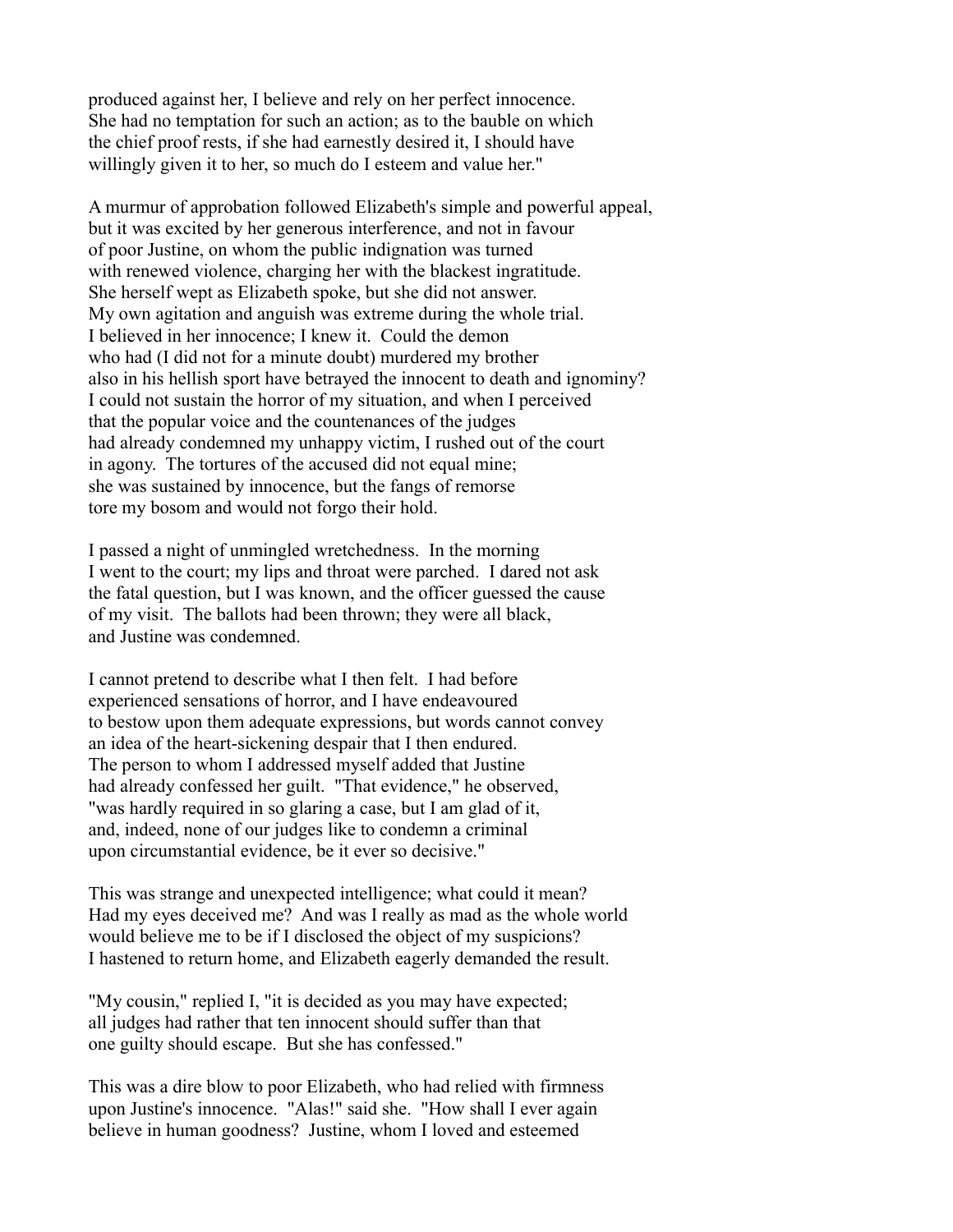as my sister, how could she put on those smiles of innocence only to betray? Her mild eyes seemed incapable of any severity or guile, and yet she has committed a murder."

Soon after we heard that the poor victim had expressed a desire to see my cousin. My father wished her not to go but said that he left it to her own judgment and feelings to decide. "Yes," said Elizabeth, "I will go, although she is guilty; and you, Victor, shall accompany me; I cannot go alone." The idea of this visit was torture to me, yet I could not refuse.

We entered the gloomy prison chamber and beheld Justine sitting on some straw at the farther end; her hands were manacled, and her head rested on her knees. She rose on seeing us enter; and when we were left alone with her, she threw herself at the feet of Elizabeth, weeping bitterly. My cousin wept also.

"Oh, Justine!" said she. "Why did you rob me of my last consolation? I relied on your innocence, and although I was then very wretched, I was not so miserable as I am now."

"And do you also believe that I am so very, very wicked? Do you also join with my enemies to crush me, to condemn me as a murderer?" Her voice was suffocated with sobs.

"Rise, my poor girl," said Elizabeth; "why do you kneel, if you are innocent? I am not one of your enemies, I believed you guiltless, notwithstanding every evidence, until I heard that you had yourself declared your guilt. That report, you say, is false; and be assured, dear Justine, that nothing can shake my confidence in you for a moment, but your own confession."

"I did confess, but I confessed a lie. I confessed, that I might obtain absolution; but now that falsehood lies heavier at my heart than all my other sins. The God of heaven forgive me! Ever since I was condemned, my confessor has besieged me; he threatened and menaced, until I almost began to think that I was the monster that he said I was. He threatened excommunication and hell fire in my last moments if I continued obdurate. Dear lady, I had none to support me; all looked on me as a wretch doomed to ignominy and perdition. What could I do? In an evil hour I subscribed to a lie; and now only am I truly miserable."

She paused, weeping, and then continued, "I thought with horror, my sweet lady, that you should believe your Justine, whom your blessed aunt had so highly honoured, and whom you loved, was a creature capable of a crime which none but the devil himself could have perpetrated. Dear William! dearest blessed child!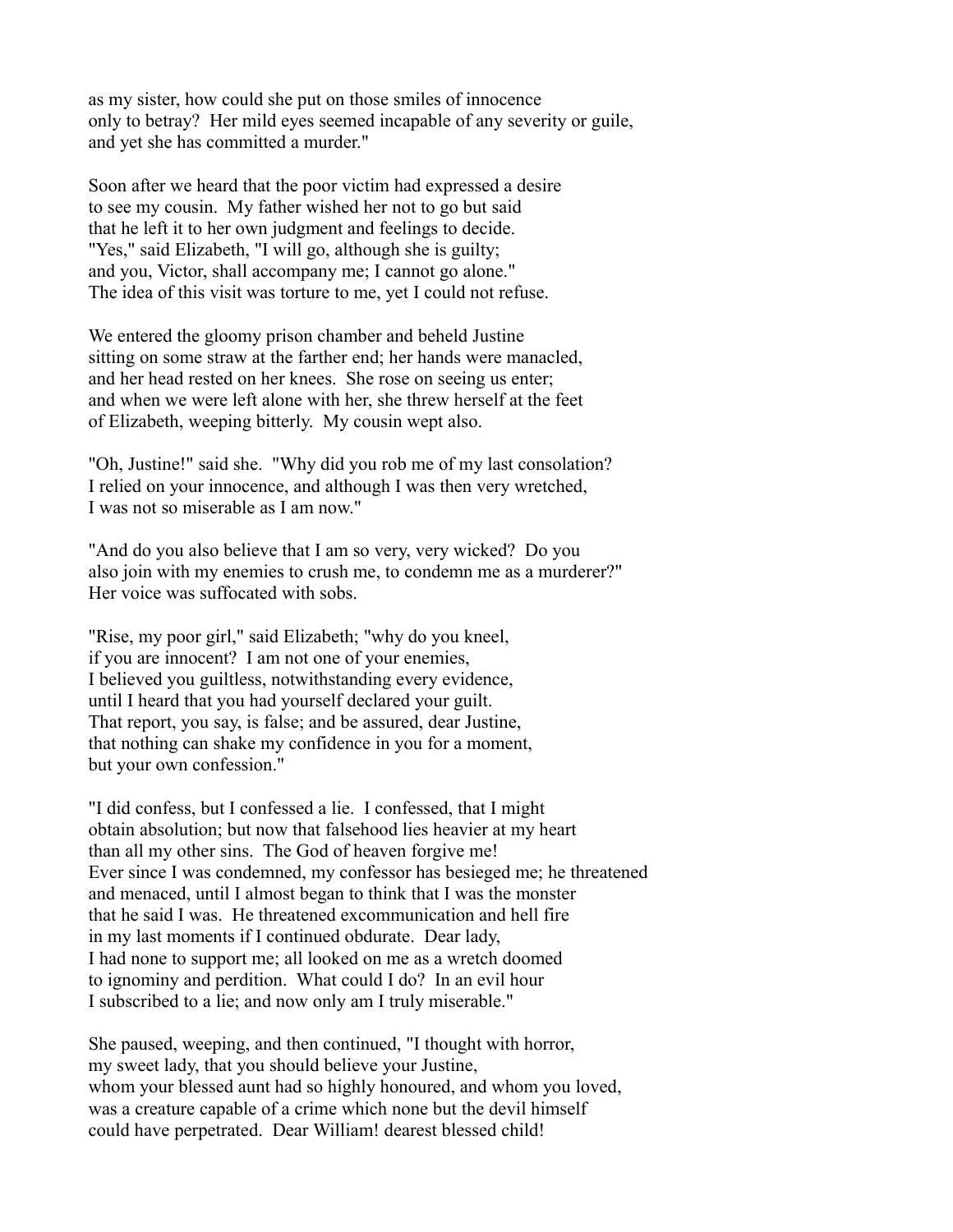I soon shall see you again in heaven, where we shall all he happy; and that consoles me, going as I am to suffer ignominy and death."

"Oh, Justine! Forgive me for having for one moment distrusted you. Why did you confess? But do not mourn, dear girl. Do not fear. I will proclaim, I will prove your innocence. I will melt the stony hearts of your enemies by my tears and prayers. You shall not die! You, my playfellow, my companion, my sister, perish on the scaffold! No! No! I never could survive so horrible a misfortune."

Justine shook her head mournfully. "I do not fear to die," she said; "that pang is past. God raises my weakness and gives me courage to endure the worst. I leave a sad and bitter world; and if you remember me and think of me as of one unjustly condemned, I am resigned to the fate awaiting me. Learn from me, dear lady, to submit in patience to the will of heaven!"

During this conversation I had retired to a corner of the prison room, where I could conceal the horrid anguish that possessed me. Despair! Who dared talk of that? The poor victim, who on the morrow was to pass the awful boundary between life and death, felt not, as I did, such deep and bitter agony. I gnashed my teeth and ground them together, uttering a groan that came from my inmost soul. Justine started. When she saw who it was, she approached me and said, "Dear sir, you are very kind to visit me; you, I hope, do not believe that I am guilty?"

I could not answer. "No, Justine," said Elizabeth; "he is more convinced of your innocence than I was, for even when he heard that you had confessed, he did not credit it."

"I truly thank him. In these last moments I feel the sincerest gratitude towards those who think of me with kindness. How sweet is the affection of others to such a wretch as I am! It removes more than half my misfortune, and I feel as if I could die in peace now that my innocence is acknowledged by you, dear lady, and your cousin."

Thus the poor sufferer tried to comfort others and herself. She indeed gained the resignation she desired. But I, the true murderer, felt the never-dying worm alive in my bosom, which allowed of no hope or consolation. Elizabeth also wept and was unhappy, but hers also was the misery of innocence, which, like a cloud that passes over the fair moon, for a while hides but cannot tarnish its brightness. Anguish and despair had penetrated into the core of my heart; I bore a hell within me which nothing could extinguish. We stayed several hours with Justine, and it was with great difficulty that Elizabeth could tear herself away. "I wish," cried she, "that I were to die with you; I cannot live in this world of misery."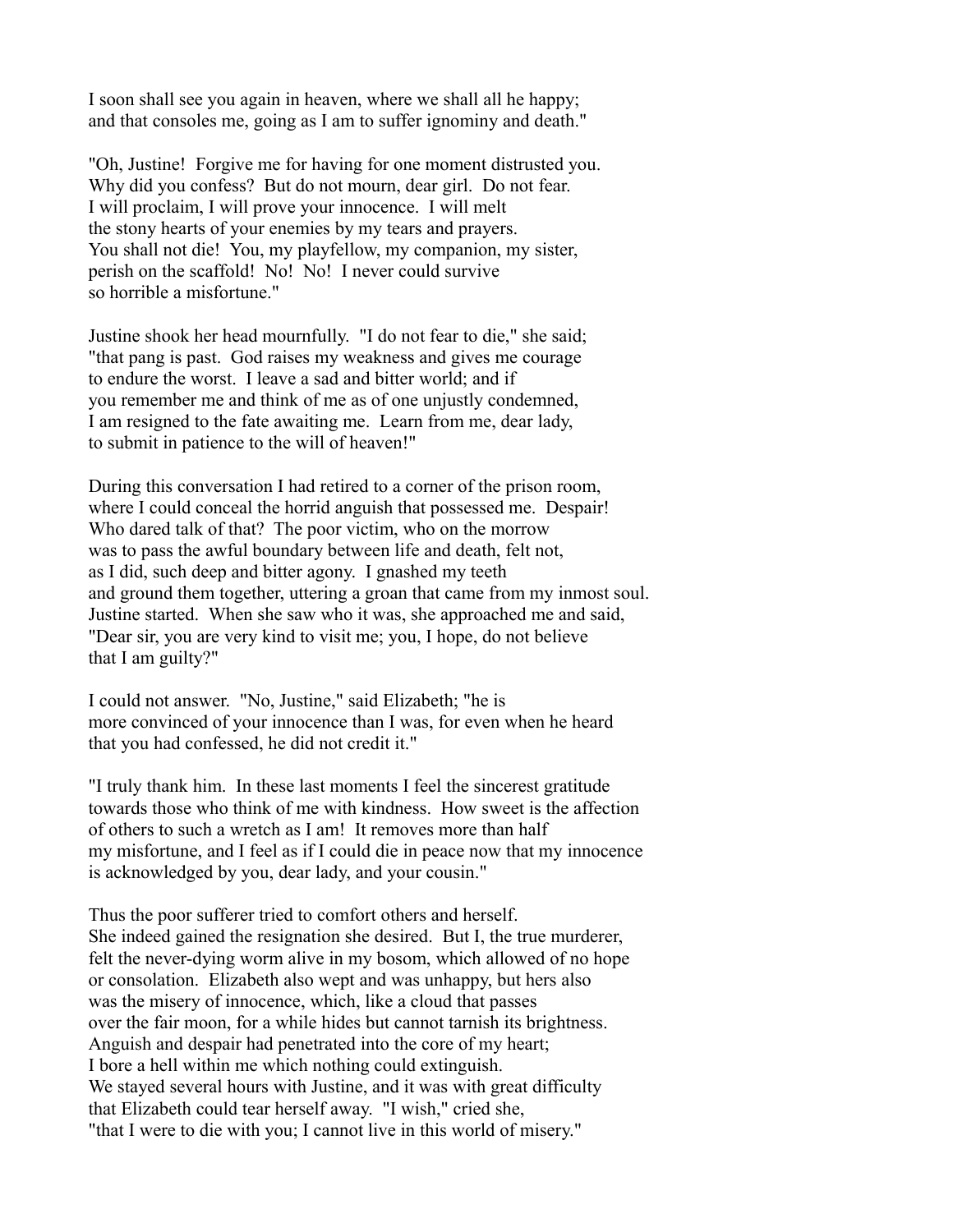Justine assumed an air of cheerfulness, while she with difficulty repressed her bitter tears. She embraced Elizabeth and said in a voice of half-suppressed emotion, "Farewell, sweet lady, dearest Elizabeth, my beloved and only friend; may heaven, in its bounty, bless and preserve you; may this be the last misfortune that you will ever suffer! Live, and be happy, and make others so."

And on the morrow Justine died. Elizabeth's heart-rending eloquence failed to move the judges from their settled conviction in the criminality of the saintly sufferer. My passionate and indignant appeals were lost upon them. And when I received their cold answers and heard the harsh, unfeeling reasoning of these men, my purposed avowal died away on my lips. Thus I might proclaim myself a madman, but not revoke the sentence passed upon my wretched victim. She perished on the scaffold as a murderess!

From the tortures of my own heart, I turned to contemplate the deep and voiceless grief of my Elizabeth. This also was my doing! And my father's woe, and the desolation of that late so smiling home all was the work of my thrice-accursed hands! Ye weep, unhappy ones, but these are not your last tears! Again shall you raise the funeral wail, and the sound of your lamentations shall again and again be heard! Frankenstein, your son, your kinsman, your early, much-loved friend; he who would spend each vital drop of blood for your sakes, who has no thought nor sense of joy except as it is mirrored also in your dear countenances, who would fill the air with blessings and spend his life in serving you- he bids you weep, to shed countless tears; happy beyond his hopes, if thus inexorable fate be satisfied, and if the destruction pause before the peace of the grave have succeeded to your sad torments!

Thus spoke my prophetic soul, as, torn by remorse, horror, and despair, I beheld those I loved spend vain sorrow upon the graves of William and Justine, the first hapless victims to my unhallowed arts.

Chapter 9

Nothing is more painful to the human mind than, after the feelings have been worked up by a quick succession of events, the dead calmness of inaction and certainty which follows and deprives the soul both of hope and fear. Justine died, she rested, and I was alive. The blood flowed freely in my veins, but a weight of despair and remorse pressed on my heart which nothing could remove. Sleep fled from my eyes; I wandered like an evil spirit, for I had committed deeds of mischief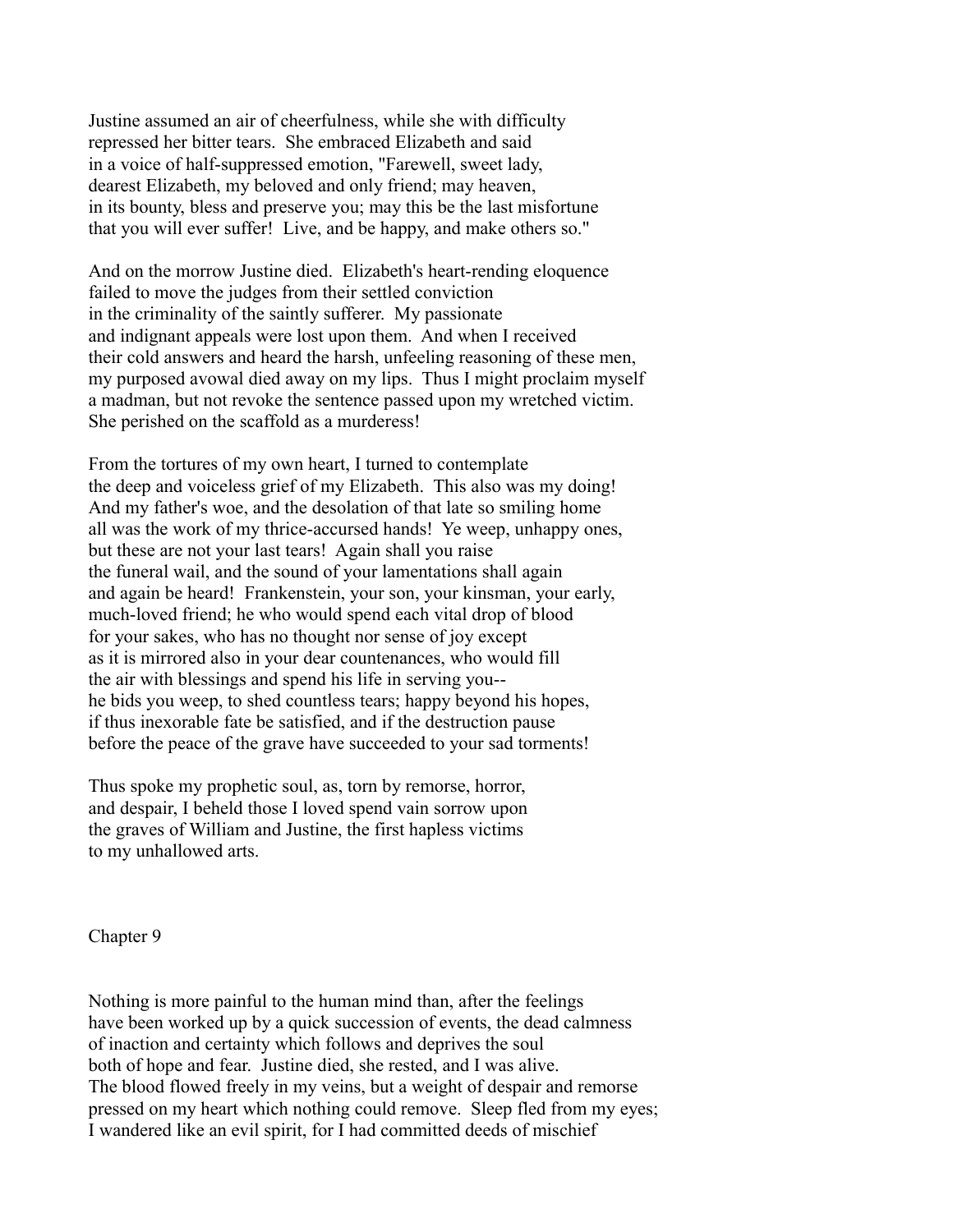beyond description horrible, and more, much more (I persuaded myself) was yet behind. Yet my heart overflowed with kindness and the love of virtue. I had begun life with benevolent intentions and thirsted for the moment when I should put them in practice and make myself useful to my fellow beings. Now all was blasted; instead of that serenity of conscience which allowed me to look back upon the past with self-satisfaction, and from thence to gather promise of new hopes, I was seized by remorse and the sense of guilt, which hurried me away to a hell of intense tortures such as no language can describe.

This state of mind preyed upon my health, which had perhaps never entirely recovered from the first shock it had sustained. I shunned the face of man; all sound of joy or complacency was torture to me; solitude was my only consolation--deep, dark, deathlike solitude.

My father observed with pain the alteration perceptible in my disposition and habits and endeavoured by arguments deduced from the feelings of his serene conscience and guiltless life to inspire me with fortitude and awaken in me the courage to dispel the dark cloud which brooded over me. "Do you think, Victor," said he, "that I do not suffer also? No one could love a child more than I loved your brother"--tears came into his eyes as he spoke-- "but is it not a duty to the survivors that we should refrain from augmenting their unhappiness by an appearance of immoderate grief? It is also a duty owed to yourself, for excessive sorrow prevents improvement or enjoyment, or even the discharge of daily usefulness, without which no man is fit for society."

This advice, although good, was totally inapplicable to my case; I should have been the first to hide my grief and console my friends if remorse had not mingled its bitterness, and terror its alarm, with my other sensations. Now I could only answer my father with a look of despair and endeavour to hide myself from his view.

About this time we retired to our house at Belrive. This change was particularly agreeable to me. The shutting of the gates regularly at ten o'clock and the impossibility of remaining on the lake after that hour had rendered our residence within the walls of Geneva very irksome to me. I was now free. Often, after the rest of the family had retired for the night, I took the boat and passed many hours upon the water. Sometimes, with my sails set, I was carried by the wind; and sometimes, after rowing into the middle of the lake, I left the boat to pursue its own course and gave way to my own miserable reflections. I was often tempted, when all was at peace around me, and I the only unquiet thing that wandered restless in a scene so beautiful and heavenly--if I except some bat, or the frogs, whose harsh and interrupted croaking was heard only when I approached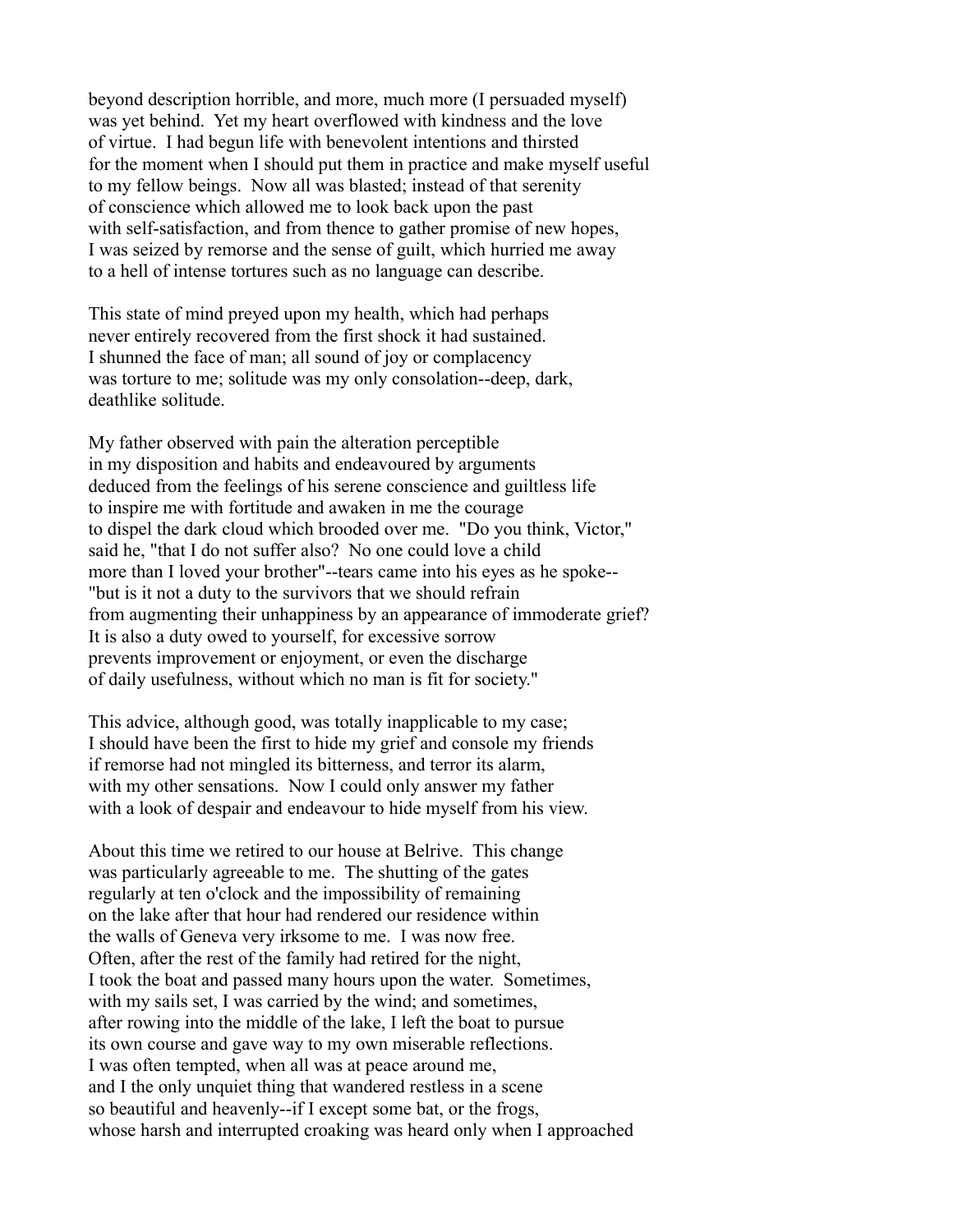the shore--often, I say, I was tempted to plunge into the silent lake, that the waters might close over me and my calamities forever. But I was restrained, when I thought of the heroic and suffering Elizabeth, whom I tenderly loved, and whose existence was bound up in mine. I thought also of my father and surviving brother; should I by my base desertion leave them exposed and unprotected to the malice of the fiend whom I had let loose among them?

At these moments I wept bitterly and wished that peace would revisit my mind only that I might afford them consolation and happiness. But that could not be. Remorse extinguished every hope. I had been the author of unalterable evils, and I lived in daily fear lest the monster whom I had created should perpetrate some new wickedness. I had an obscure feeling that all was not over and that he would still commit some signal crime, which by its enormity should almost efface the recollection of the past. There was always scope for fear so long as anything I loved remained behind. My abhorrence of this fiend cannot be conceived. When I thought of him I gnashed my teeth, my eyes became inflamed, and I ardently wished to extinguish that life which I had so thoughtlessly bestowed. When I reflected on his crimes and malice, my hatred and revenge burst all bounds of moderation. I would have made a pilgrimage to the highest peak of the Andes, could I when there have precipitated him to their base. I wished to see him again, that I might wreak the utmost extent of abhorrence on his head and avenge the deaths of William and Justine. Our house was the house of mourning. My father's health was deeply shaken by the horror of the recent events. Elizabeth was sad and desponding; she no longer took delight in her ordinary occupations; all pleasure seemed to her sacrilege toward the dead; eternal woe and tears she then thought was the just tribute she should pay to innocence so blasted and destroyed. She was no longer that happy creature who in earlier youth wandered with me on the banks of the lake and talked with ecstasy of our future prospects. The first of those sorrows which are sent to wean us from the earth had visited her, and its dimming influence quenched her dearest smiles.

"When I reflect, my dear cousin," said she, "on the miserable death of Justine Moritz, I no longer see the world and its works as they before appeared to me. Before, I looked upon the accounts of vice and injustice that I read in books or heard from others as tales of ancient days or imaginary evils; at least they were remote and more familiar to reason than to the imagination; but now misery has come home, and men appear to me as monsters thirsting for each other's blood. Yet I am certainly unjust. Everybody believed that poor girl to be guilty; and if she could have committed the crime for which she suffered, assuredly she would have been the most depraved of human creatures. For the sake of a few jewels, to have murdered the son of her benefactor and friend, a child whom she had nursed from its birth, and appeared to love as if it had been her own! I could not consent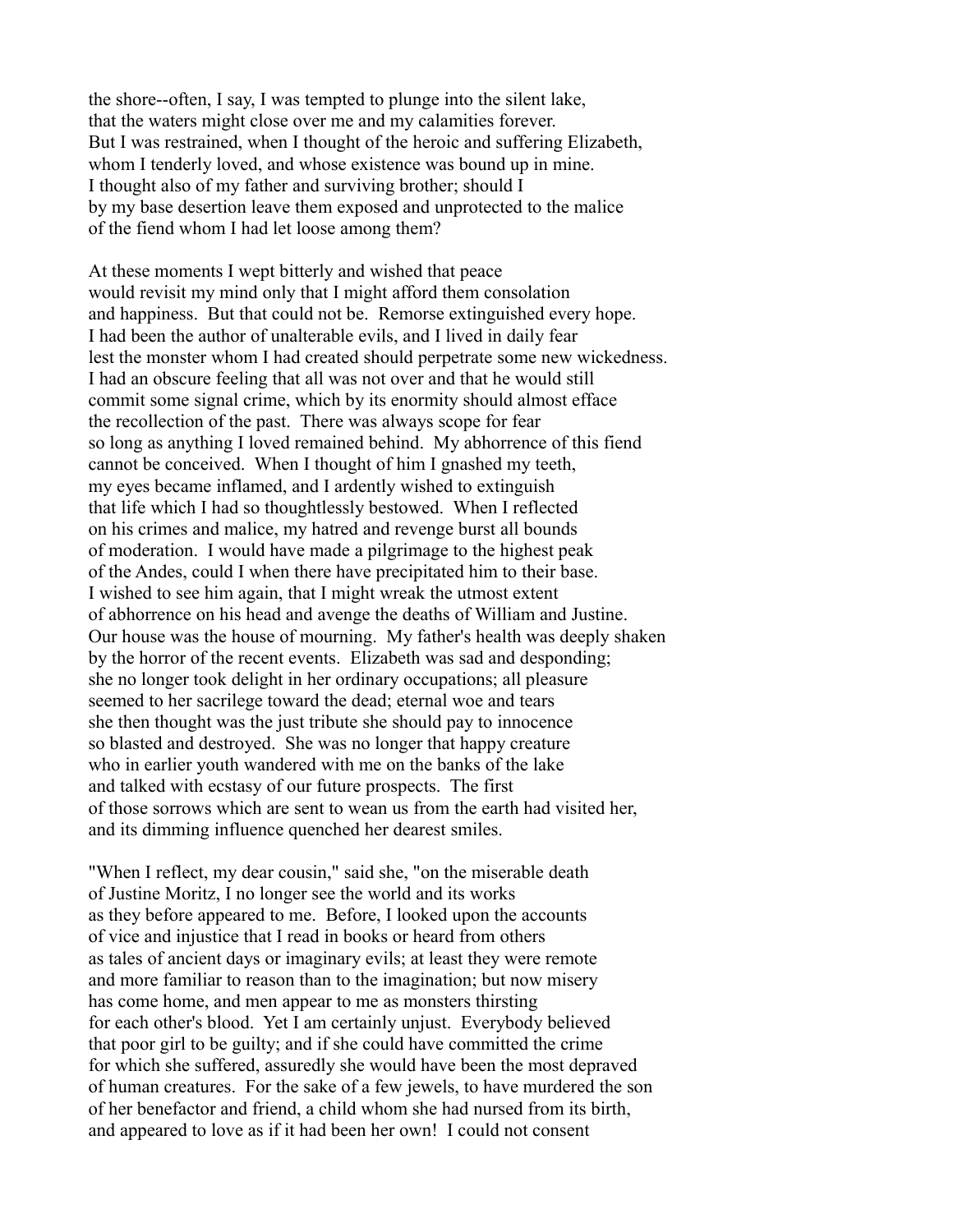to the death of any human being, but certainly I should have thought such a creature unfit to remain in the society of men. But she was innocent. I know, I feel she was innocent; you are of the same opinion, and that confirms me. Alas! Victor, when falsehood can look so like the truth, who can assure themselves of certain happiness? I feel as if I were walking on the edge of a precipice, towards which thousands are crowding and endeavouring to plunge me into the abyss. William and Justine were assassinated, and the murderer escapes; he walks about the world free, and perhaps respected. But even if I were condemned to suffer on the scaffold for the same crimes, I would not change places with such a wretch."

I listened to this discourse with the extremest agony. I, not in deed, but in effect, was the true murderer. Elizabeth read my anguish in my countenance, and kindly taking my hand, said, "My dearest friend, you must calm yourself. These events have affected me, God knows how deeply; but I am not so wretched as you are. There is an expression of despair, and sometimes of revenge, in your countenance that makes me tremble. Dear Victor, banish these dark passions. Remember the friends around you, who centre all their hopes in you. Have we lost the power of rendering you happy? Ah! While we love, while we are true to each other, here in this land of peace and beauty, your native country, we may reap every tranquil blessing- what can disturb our peace?"

And could not such words from her whom I fondly prized before every other gift of fortune suffice to chase away the fiend that lurked in my heart? Even as she spoke I drew near to her, as if in terror, lest at that very moment the destroyer had been near to rob me of her.

Thus not the tenderness of friendship, nor the beauty of earth, nor of heaven, could redeem my soul from woe; the very accents of love were ineffectual. I was encompassed by a cloud which no beneficial influence could penetrate. The wounded deer dragging its fainting limbs to some untrodden brake, there to gaze upon the arrow which had pierced it, and to die, was but a type of me.

Sometimes I could cope with the sullen despair that overwhelmed me, but sometimes the whirlwind passions of my soul drove me to seek, by bodily exercise and by change of place, some relief from my intolerable sensations. It was during an access of this kind that I suddenly left my home, and bending my steps towards the near Alpine valleys, sought in the magnificence, the eternity of such scenes, to forget myself and my ephemeral, because human, sorrows. My wanderings were directed towards the valley of Chamounix. I had visited it frequently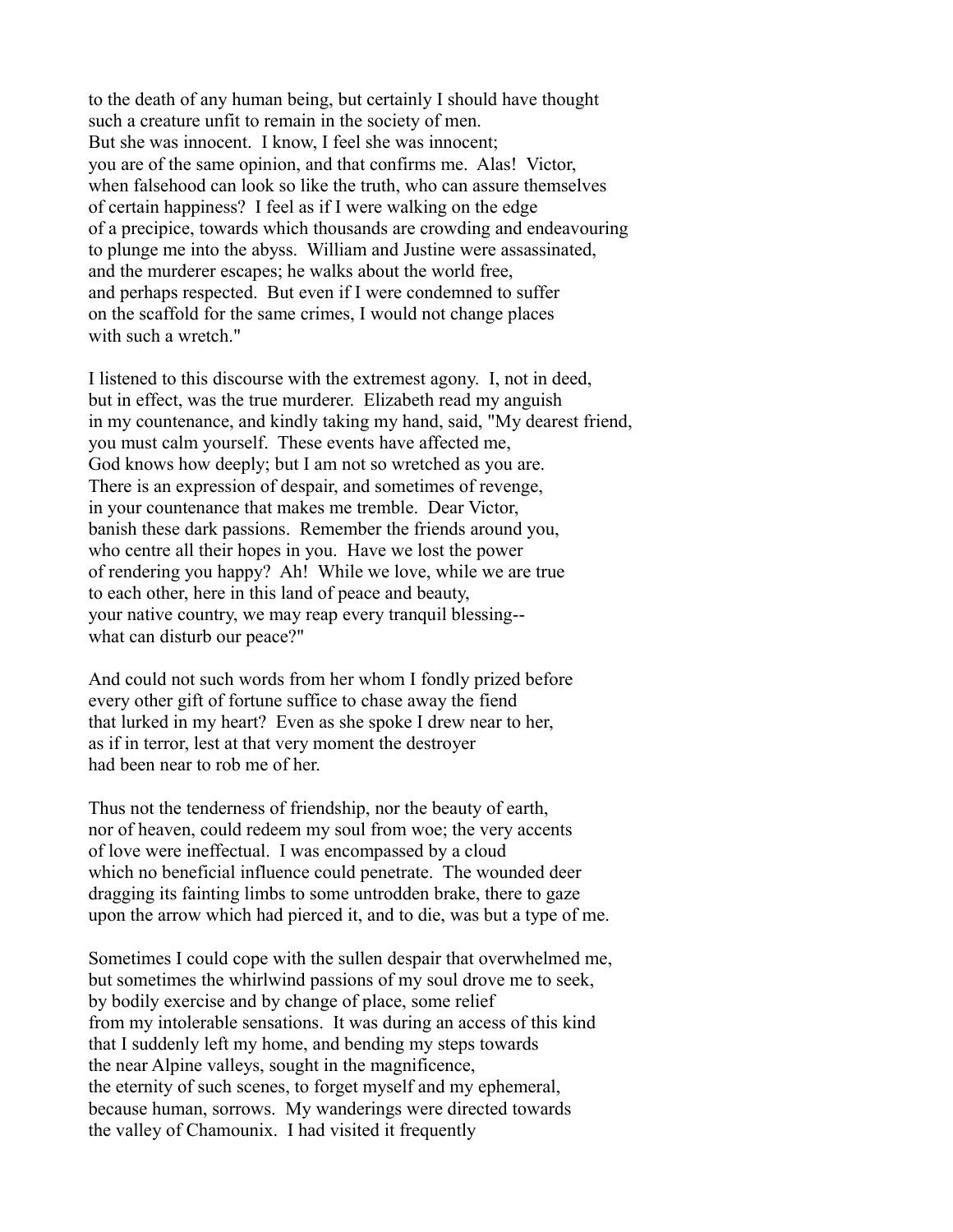during my boyhood. Six years had passed since then: I was a wreck, but nought had changed in those savage and enduring scenes.

I performed the first part of my journey on horseback. I afterwards hired a mule, as the more sure-footed and least liable to receive injury on these rugged roads. The weather was fine; it was about the middle of the month of August, nearly two months after the death of Justine, that miserable epoch from which I dated all my woe. The weight upon my spirit was sensibly lightened as I plunged yet deeper in the ravine of Arve. The immense mountains and precipices that overhung me on every side, the sound of the river raging among the rocks, and the dashing of the waterfalls around spoke of a power mighty as Omnipotence--and I ceased to fear or to bend before any being less almighty than that which had created and ruled the elements, here displayed in their most terrific guise. Still, as I ascended higher, the valley assumed a more magnificent and astonishing character. Ruined castles hanging on the precipices of piny mountains, the impetuous Arve, and cottages every here and there peeping forth from among the trees formed a scene of singular beauty. But it was augmented and rendered sublime by the mighty Alps, whose white and shining pyramids and domes towered above all, as belonging to another earth, the habitations of another race of beings.

I passed the bridge of Pelissier, where the ravine, which the river forms, opened before me, and I began to ascend the mountain that overhangs it. Soon after, I entered the valley of Chamounix. This valley is more wonderful and sublime, but not so beautiful and picturesque as that of Servox, through which I had just passed. The high and snowy mountains were its immediate boundaries, but I saw no more ruined castles and fertile fields. Immense glaciers approached the road; I heard the rumbling thunder of the falling avalanche and marked the smoke of its passage. Mont Blanc, the supreme and magnificent Mont Blanc, raised itself from the surrounding aiguilles, and its tremendous dome overlooked the valley.

A tingling long-lost sense of pleasure often came across me during this journey. Some turn in the road, some new object suddenly perceived and recognized, reminded me of days gone by, and were associated with the lighthearted gaiety of boyhood. The very winds whispered in soothing accents, and maternal Nature bade me weep no more. Then again the kindly influence ceased to act-- I found myself fettered again to grief and indulging in all the misery of reflection. Then I spurred on my animal, striving so to forget the world, my fears, and more than all, myself--or, in a more desperate fashion, I alighted and threw myself on the grass, weighed down by horror and despair.

At length I arrived at the village of Chamounix. Exhaustion succeeded to the extreme fatigue both of body and of mind which I had endured.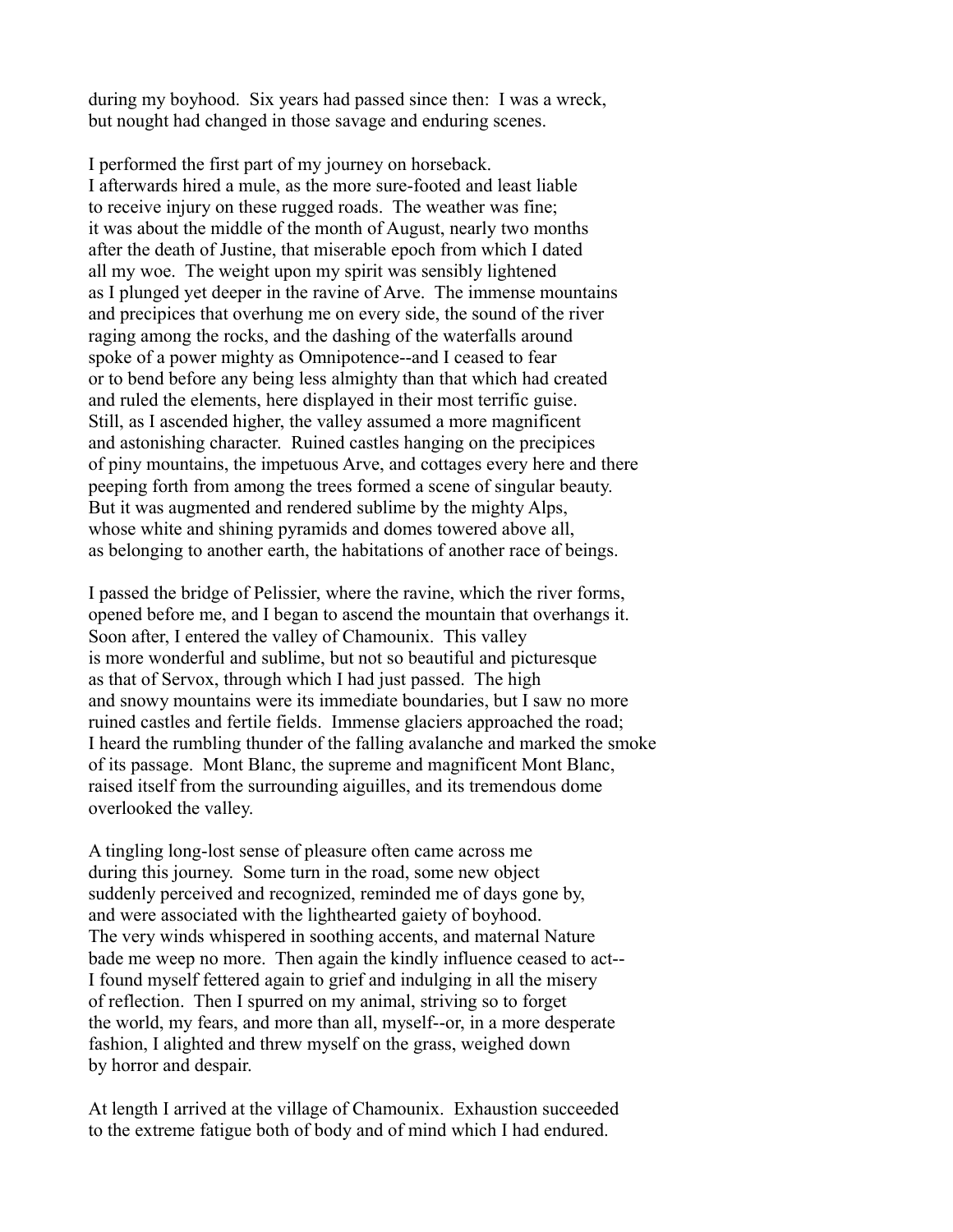For a short space of time I remained at the window watching the pallid lightnings that played above Mont Blanc and listening to the rushing of the Arve, which pursued its noisy way beneath. The same lulling sounds acted as a lullaby to my too keen sensations; when I placed my head upon my pillow, sleep crept over me; I felt it as it came and blessed the giver of oblivion.

Chapter 10

I spent the following day roaming through the valley. I stood beside the sources of the Arveiron, which take their rise in a glacier, that with slow pace is advancing down from the summit of the hills to barricade the valley. The abrupt sides of vast mountains were before me; the icy wall of the glacier overhung me; a few shattered pines were scattered around; and the solemn silence of this glorious presence-chamber of imperial nature was broken only by the brawling waves or the fall of some vast fragment, the thunder sound of the avalanche or the cracking, reverberated along the mountains, of the accumulated ice, which, through the silent working of immutable laws, was ever and anon rent and torn, as if it had been but a plaything in their hands. These sublime and magnificent scenes afforded me the greatest consolation that I was capable of receiving. They elevated me from all littleness of feeling, and although they did not remove my grief, they subdued and tranquillized it. In some degree, also, they diverted my mind from the thoughts over which it had brooded for the last month. I retired to rest at night; my slumbers, as it were, waited on and ministered to by the assemblance of grand shapes which I had contemplated during the day. They congregated round me; the unstained snowy mountaintop, the glittering pinnacle, the pine woods, and ragged bare ravine, the eagle, soaring amidst the clouds- they all gathered round me and bade me be at peace.

Where had they fled when the next morning I awoke? All of soulinspiriting fled with sleep, and dark melancholy clouded every thought. The rain was pouring in torrents, and thick mists hid the summits of the mountains, so that I even saw not the faces of those mighty friends. Still I would penetrate their misty veil and seek them in their cloudy retreats. What were rain and storm to me? My mule was brought to the door, and I resolved to ascend to the summit of Montanvert. I remembered the effect that the view of the tremendous and ever-moving glacier had produced upon my mind when I first saw it. It had then filled me with a sublime ecstasy that gave wings to the soul and allowed it to soar from the obscure world to light and joy. The sight of the awful and majestic in nature had indeed always the effect of solemnizing my mind and causing me to forget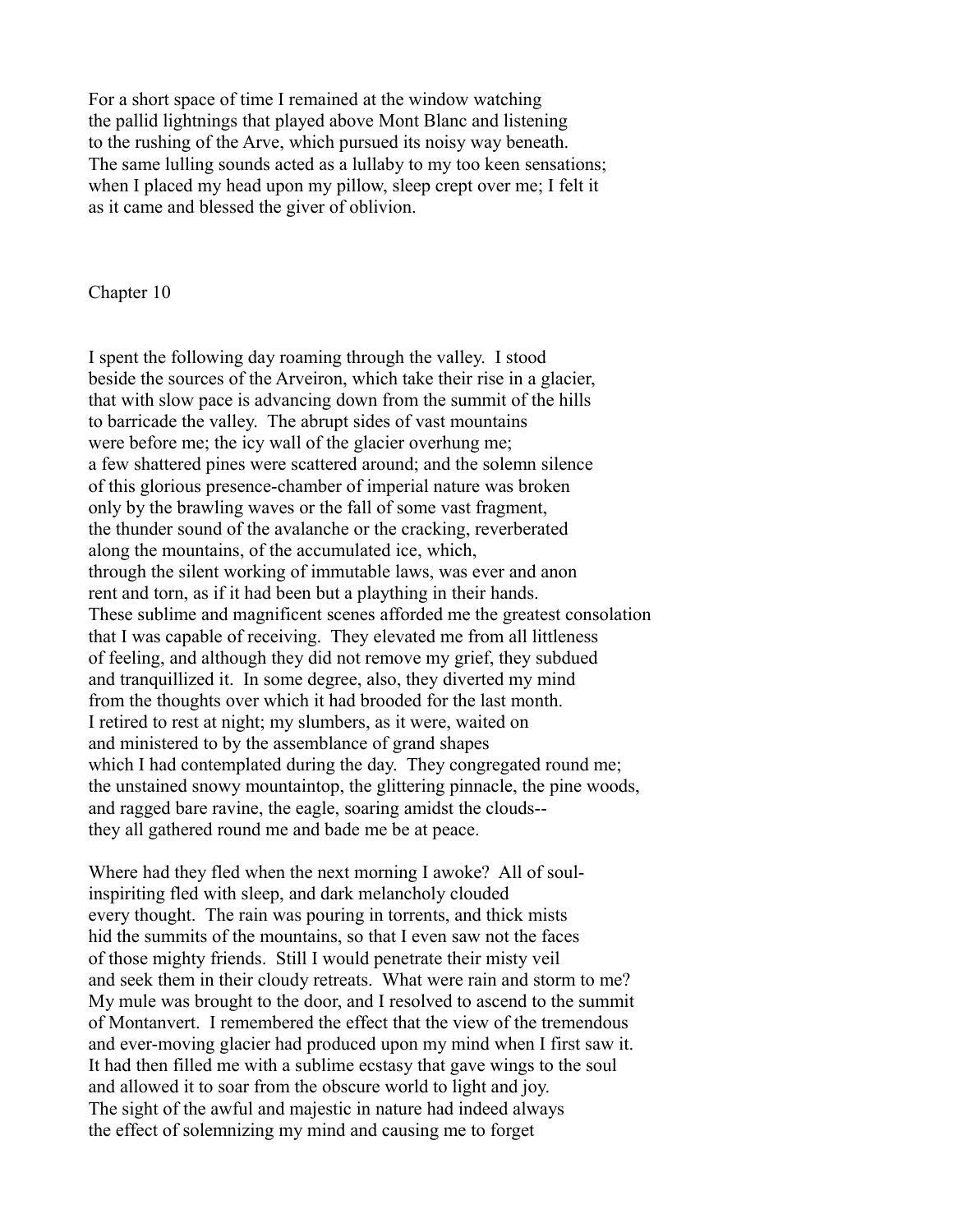the passing cares of life. I determined to go without a guide, for I was well acquainted with the path, and the presence of another would destroy the solitary grandeur of the scene.

The ascent is precipitous, but the path is cut into continual and short windings, which enable you to surmount the perpendicularity of the mountain. It is a scene terrifically desolate. In a thousand spots the traces of the winter avalanche may be perceived, where trees lie broken and strewed on the ground, some entirely destroyed, others bent, leaning upon the jutting rocks of the mountain or transversely upon other trees. The path, as you ascend nigher, is intersected by ravines of snow, down which stones continually roll from above; one of them is particularly dangerous, as the slightest sound, such as even speaking in a loud voice, produces a concussion of air sufficient to draw destruction upon the head of the speaker. The pines are not tall or luxuriant, but they are sombre and add an air of severity to the scene. I looked on the valley beneath; vast mists were rising from the rivers which ran through it and curling in thick wreaths around the opposite mountains, whose summits were hid in the uniform clouds, while rain poured from the dark sky and added to the melancholy impression I received from the objects around me. Alas! Why does man boast of sensibilities superior to those apparent in the brute; it only renders them more necessary beings. If our impulses were confined to hunger, thirst, and desire, we might be nearly free; but now we are moved by every wind that blows and a chance word or scene that that word may convey to us.

We rest; a dream has power to poison sleep. We rise; one wand'ring thought pollutes the day. We feel, conceive, or reason; laugh or weep, Embrace fond woe, or cast our cares away; It is the same: for, be it joy or sorrow, The path of its departure still is free. Man's yesterday may ne'er be like his morrow; Nought may endure but mutability!

It was nearly noon when I arrived at the top of the ascent. For some time I sat upon the rock that overlooks the sea of ice. A mist covered both that and the surrounding mountains. Presently a breeze dissipated the cloud, and I descended upon the glacier. The surface is very uneven, rising like the waves of a troubled sea, descending low, and interspersed by rifts that sink deep. The field of ice is almost a league in width, but I spent nearly two hours in crossing it. The opposite mountain is a bare perpendicular rock. From the side where I now stood Montanvert was exactly opposite, at the distance of a league; and above it rose Mont Blanc, in awful majesty. I remained in a recess of the rock,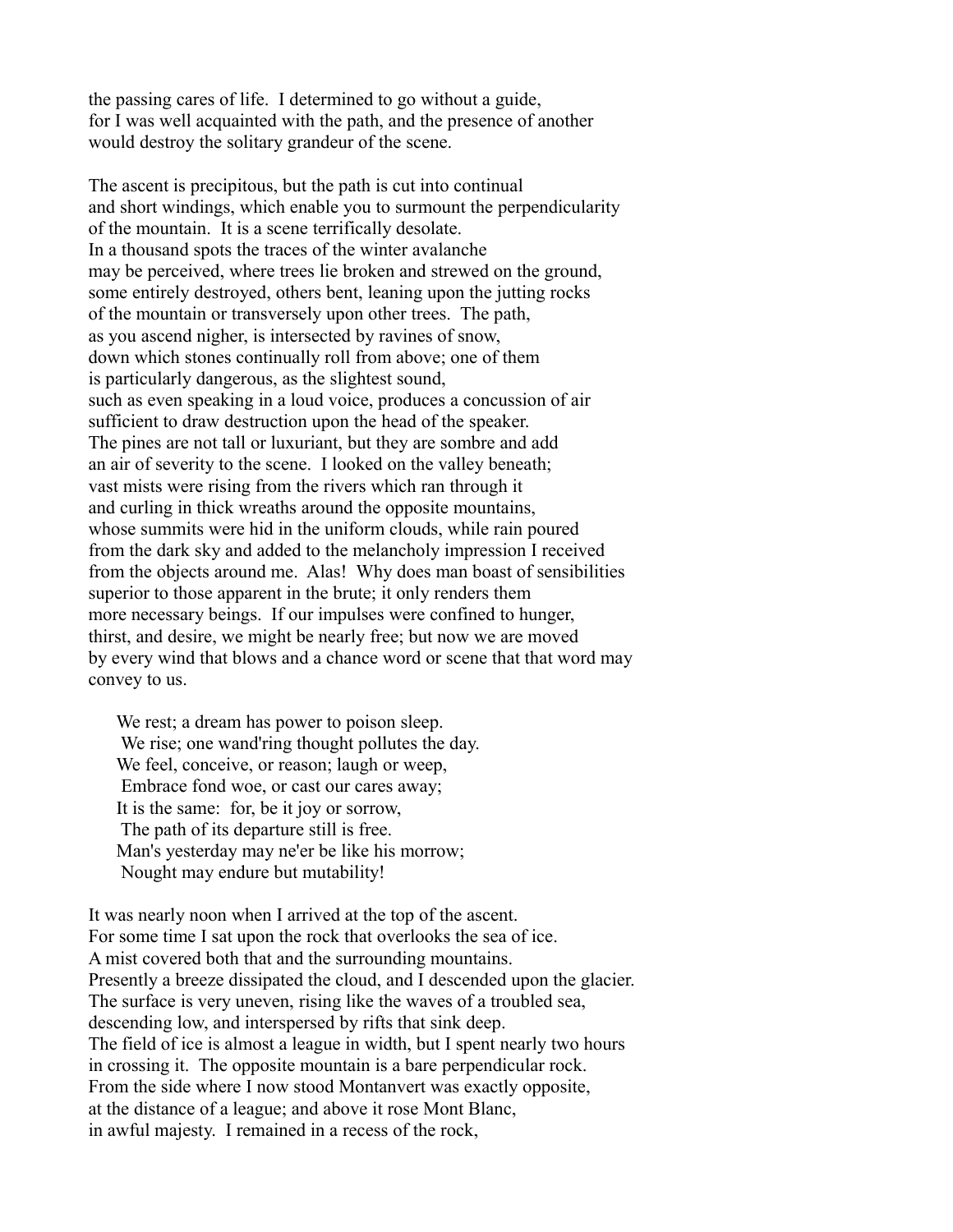gazing on this wonderful and stupendous scene. The sea, or rather the vast river of ice, wound among its dependent mountains, whose aerial summits hung over its recesses. Their icy and glittering peaks shone in the sunlight over the clouds. My heart, which was before sorrowful, now swelled with something like joy; I exclaimed, "Wandering spirits, if indeed ye wander, and do not rest in your narrow beds, allow me this faint happiness, or take me, as your companion, away from the joys of life."

As I said this I suddenly beheld the figure of a man, at some distance, advancing towards me with superhuman speed. He bounded over the crevices in the ice, among which I had walked with caution; his stature, also, as he approached, seemed to exceed that of man. I was troubled; a mist came over my eyes, and I felt a faintness seize me, but I was quickly restored by the cold gale of the mountains. I perceived, as the shape came nearer (sight tremendous and abhorred!) that it was the wretch whom I had created. I trembled with rage and horror, resolving to wait his approach and then close with him in mortal combat. He approached; his countenance bespoke bitter anguish, combined with disdain and malignity, while its unearthly ugliness rendered it almost too horrible for human eyes. But I scarcely observed this; rage and hatred had at first deprived me of utterance, and I recovered only to overwhelm him with words expressive of furious detestation and contempt.

"Devil," I exclaimed, "do you dare approach me? And do not you fear the fierce vengeance of my arm wreaked on your miserable head? Begone, vile insect! Or rather, stay, that I may trample you to dust! And, oh! That I could, with the extinction of your miserable existence, restore those victims whom you have so diabolically murdered!"

"I expected this reception," said the daemon. "All men hate the wretched; how, then, must I be hated, who am miserable beyond all living things! Yet you, my creator, detest and spurn me, thy creature, to whom thou art bound by ties only dissoluble by the annihilation of one of us. You purpose to kill me. How dare you sport thus with life? Do your duty towards me, and I will do mine towards you and the rest of mankind. If you will comply with my conditions, I will leave them and you at peace; but if you refuse, I will glut the maw of death, until it be satiated with the blood of your remaining friends."

"Abhorred monster! Fiend that thou art! The tortures of hell are too mild a vengeance for thy crimes. Wretched devil! You reproach me with your creation, come on, then, that I may extinguish the spark which I so negligently bestowed."

My rage was without bounds; I sprang on him, impelled by all the feelings which can arm one being against the existence of another.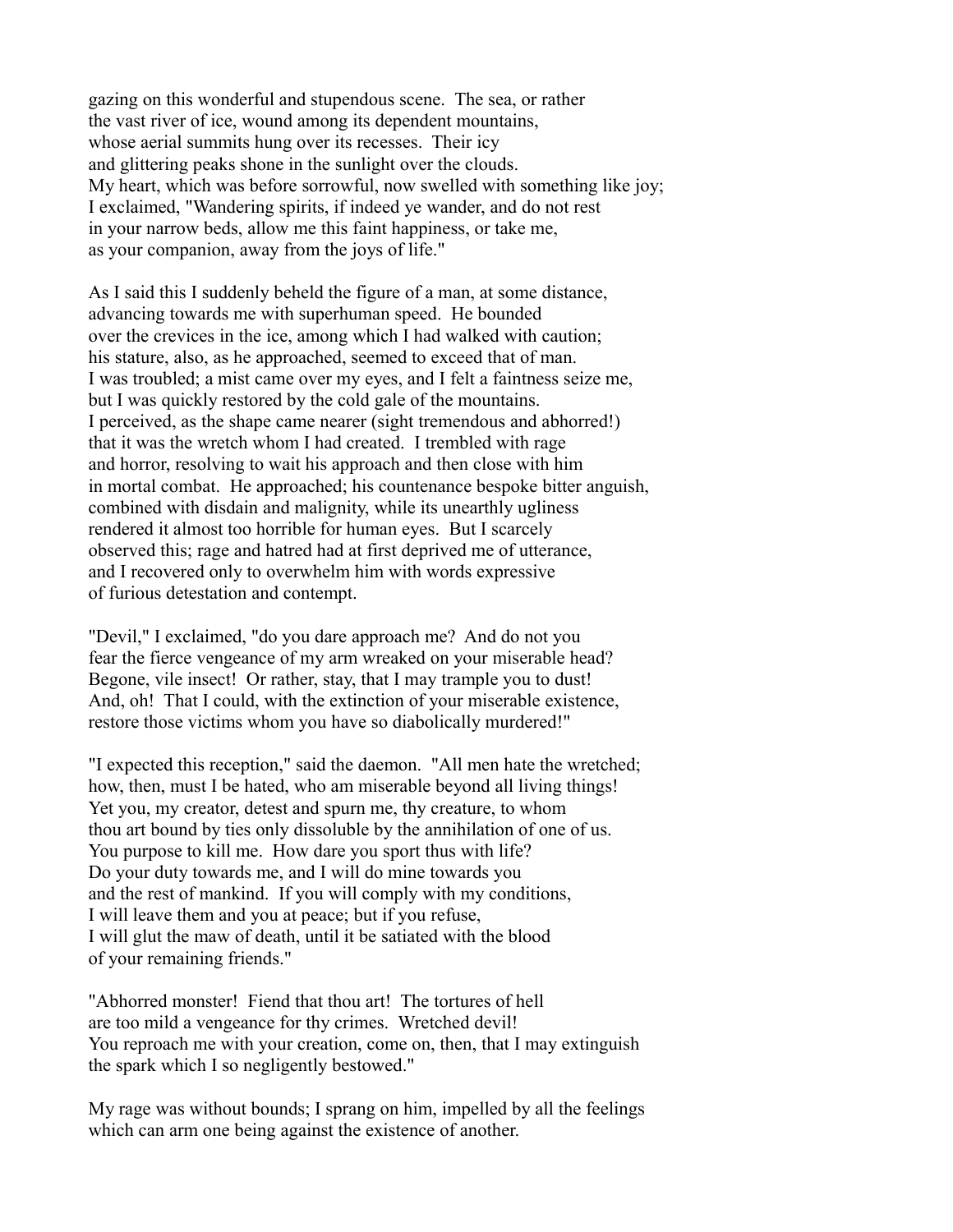He easily eluded me and said--

"Be calm! I entreat you to hear me before you give vent to your hatred on my devoted head. Have I not suffered enough, that you seek to increase my misery? Life, although it may only be an accumulation of anguish, is dear to me, and I will defend it. Remember, thou hast made me more powerful than thyself; my height is superior to thine, my joints more supple. But I will not be tempted to set myself in opposition to thee. I am thy creature, and I will be even mild and docile to my natural lord and king if thou wilt also perform thy part, the which thou owest me. Oh, Frankenstein, be not equitable to every other and trample upon me alone, to whom thy justice, and even thy clemency and affection, is most due. Remember that I am thy creature; I ought to be thy Adam, but I am rather the fallen angel, whom thou drivest from joy for no misdeed. Everywhere I see bliss, from which I alone am irrevocably excluded. I was benevolent and good; misery made me a fiend. Make me happy, and I shall again be virtuous."

"Begone! I will not hear you. There can be no community between you and me; we are enemies. Begone, or let us try our strength in a fight, in which one must fall."

"How can I move thee? Will no entreaties cause thee to turn a favourable eye upon thy creature, who implores thy goodness and compassion? Believe me, Frankenstein, I was benevolent; my soul glowed with love and humanity; but am I not alone, miserably alone? You, my creator, abhor me; what hope can I gather from your fellow creatures, who owe me nothing? They spurn and hate me. The desert mountains and dreary glaciers are my refuge. I have wandered here many days; the caves of ice, which I only do not fear, are a dwelling to me, and the only one which man does not grudge. These bleak skies I hail, for they are kinder to me than your fellow beings. If the multitude of mankind knew of my existence, they would do as you do, and arm themselves for my destruction. Shall I not then hate them who abhor me? I will keep no terms with my enemies. I am miserable, and they shall share my wretchedness. Yet it is in your power to recompense me, and deliver them from an evil which it only remains for you to make so great, that not only you and your family, but thousands of others, shall be swallowed up in the whirlwinds of its rage. Let your compassion be moved, and do not disdain me. Listen to my tale; when you have heard that, abandon or commiserate me, as you shall judge that I deserve. But hear me. The guilty are allowed, by human laws, bloody as they are, to speak in their own defence before they are condemned. Listen to me, Frankenstein. You accuse me of murder, and yet you would, with a satisfied conscience, destroy your own creature. Oh, praise the eternal justice of man!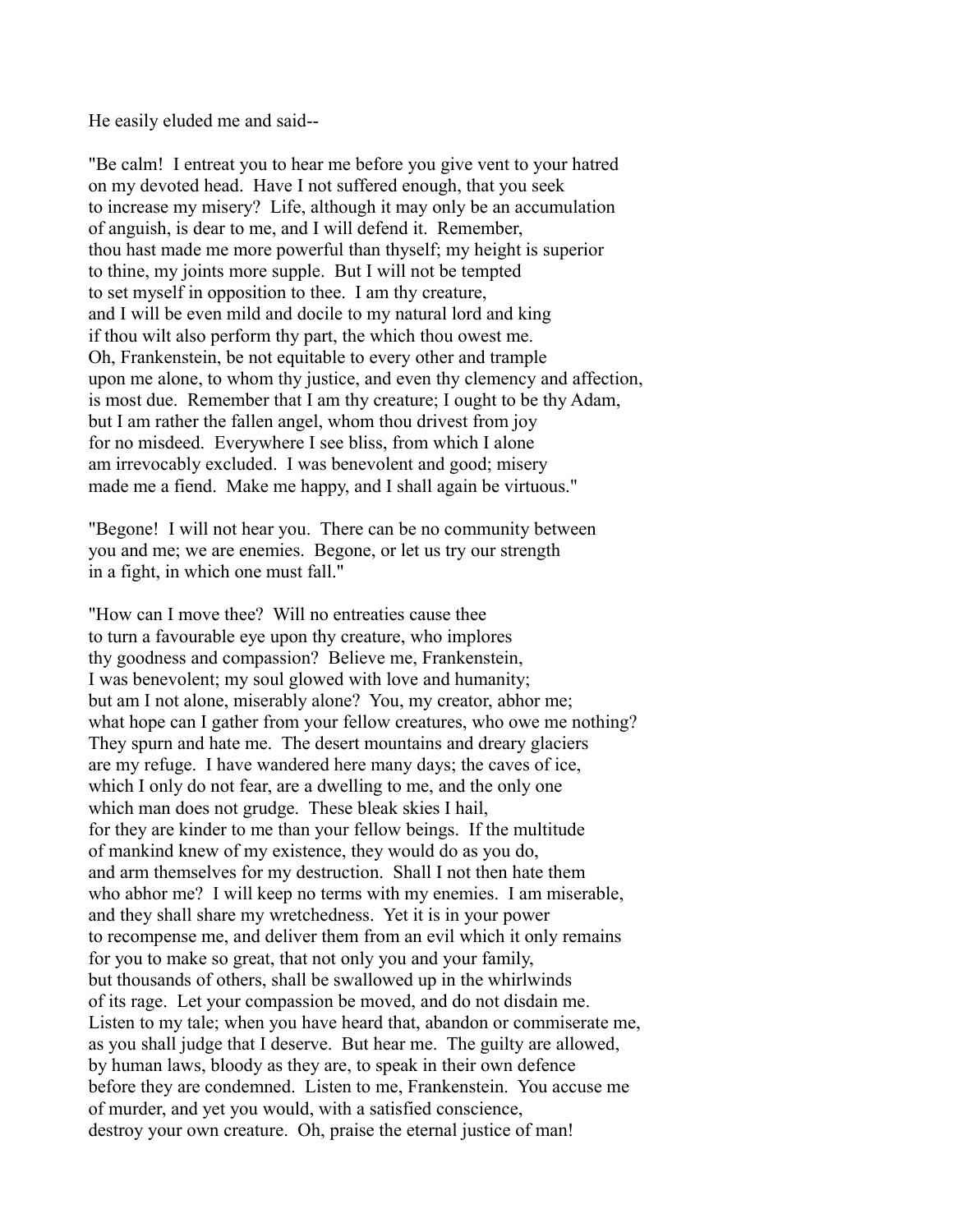Yet I ask you not to spare me; listen to me, and then, if you can, and if you will, destroy the work of your hands."

"Why do you call to my remembrance," I rejoined, "circumstances of which I shudder to reflect, that I have been the miserable origin and author? Cursed be the day, abhorred devil, in which you first saw light! Cursed (although I curse myself) be the hands that formed you! You have made me wretched beyond expression. You have left me no power to consider whether I am just to you or not. Begone! Relieve me from the sight of your detested form."

"Thus I relieve thee, my creator," he said, and placed his hated hands before my eyes, which I flung from me with violence; "thus I take from thee a sight which you abhor. Still thou canst listen to me and grant me thy compassion. By the virtues that I once possessed, I demand this from you. Hear my tale; it is long and strange, and the temperature of this place is not fitting to your fine sensations; come to the hut upon the mountain. The sun is yet high in the heavens; before it descends to hide itself behind your snowy precipices and illuminate another world, you will have heard my story and can decide. On you it rests, whether I quit forever the neighbourhood of man and lead a harmless life, or become the scourge of your fellow creatures and the author of your own speedy ruin."

As he said this he led the way across the ice; I followed. My heart was full, and I did not answer him, but as I proceeded, I weighed the various arguments that he had used and determined at least to listen to his tale. I was partly urged by curiosity, and compassion confirmed my resolution. I had hitherto supposed him to be the murderer of my brother, and I eagerly sought a confirmation or denial of this opinion. For the first time, also, I felt what the duties of a creator towards his creature were, and that I ought to render him happy before I complained of his wickedness. These motives urged me to comply with his demand. We crossed the ice, therefore, and ascended the opposite rock. The air was cold, and the rain again began to descend; we entered the hut, the fiend with an air of exultation, I with a heavy heart and depressed spirits. But I consented to listen, and seating myself by the fire which my odious companion had lighted, he thus began his tale.

Chapter 11

"It is with considerable difficulty that I remember the original era of my being; all the events of that period appear confused and indistinct. A strange multiplicity of sensations seized me, and I saw, felt, heard, and smelt at the same time; and it was, indeed, a long time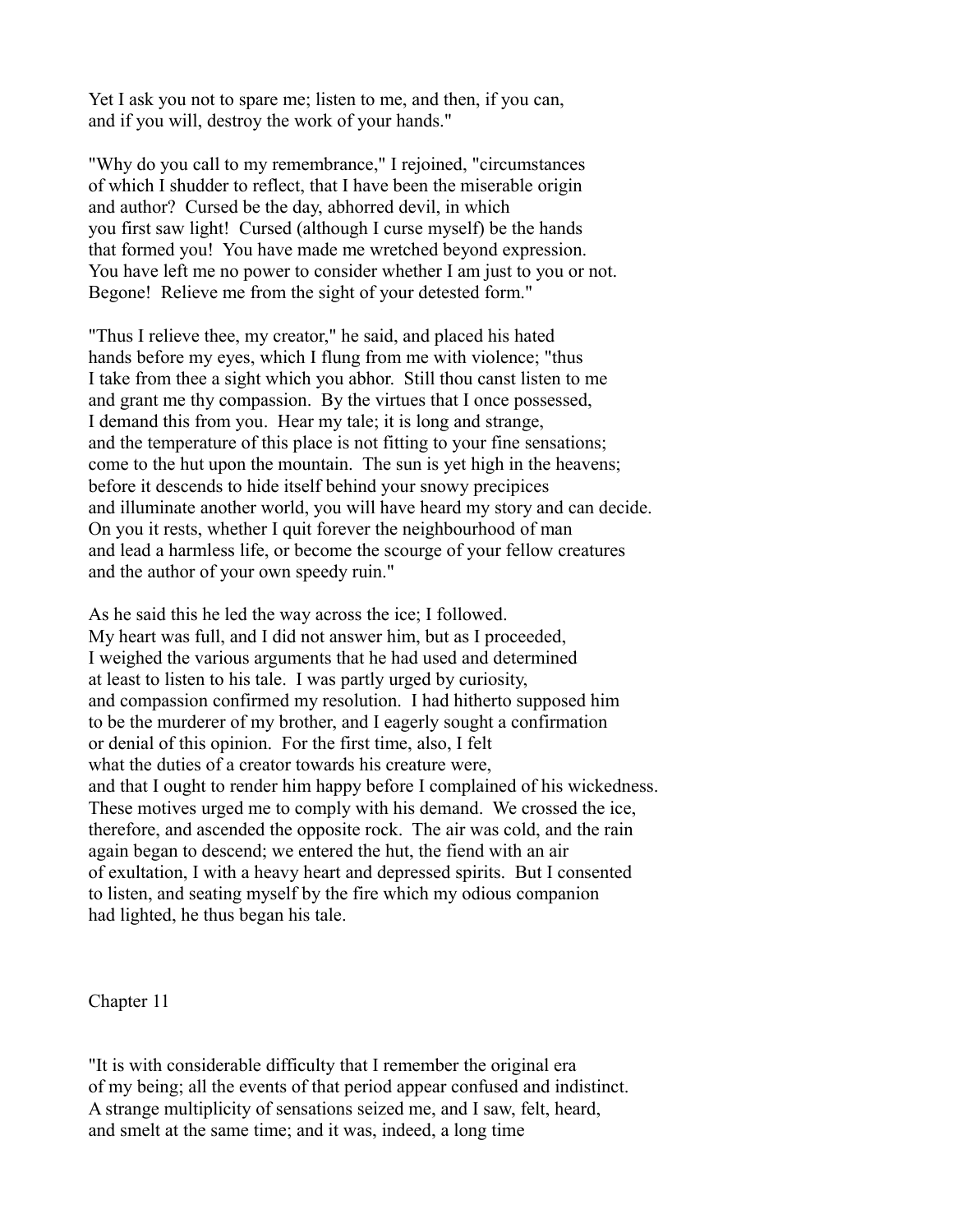before I learned to distinguish between the operations of my various senses. By degrees, I remember, a stronger light pressed upon my nerves, so that I was obliged to shut my eyes. Darkness then came over me and troubled me, but hardly had I felt this when, by opening my eyes, as I now suppose, the light poured in upon me again. I walked and, I believe, descended, but I presently found a great alteration in my sensations. Before, dark and opaque bodies had surrounded me, impervious to my touch or sight; but I now found that I could wander on at liberty, with no obstacles which I could not either surmount or avoid. The light became more and more oppressive to me, and the heat wearying me as I walked, I sought a place where I could receive shade. This was the forest near Ingolstadt; and here I lay by the side of a brook resting from my fatigue, until I felt tormented by hunger and thirst. This roused me from my nearly dormant state, and I ate some berries which I found hanging on the trees or lying on the ground. I slaked my thirst at the brook, and then lying down, was overcome by sleep.

"It was dark when I awoke; I felt cold also, and half frightened, as it were, instinctively, finding myself so desolate. Before I had quitted your apartment, on a sensation of cold, I had covered myself with some clothes, but these were insufficient to secure me from the dews of night. I was a poor, helpless, miserable wretch; I knew, and could distinguish, nothing; but feeling pain invade me on all sides, I sat down and wept.

"Soon a gentle light stole over the heavens and gave me a sensation of pleasure. I started up and beheld a radiant form rise from among the trees.\* [\*The moon] I gazed with a kind of wonder. It moved slowly, but it enlightened my path, and I again went out in search of berries. I was still cold when under one of the trees I found a huge cloak, with which I covered myself, and sat down upon the ground. No distinct ideas occupied my mind; all was confused. I felt light, and hunger, and thirst, and darkness; innumerable sounds rang in my ears, and on all sides various scents saluted me; the only object that I could distinguish was the bright moon, and I fixed my eyes on that with pleasure.

"Several changes of day and night passed, and the orb of night had greatly lessened, when I began to distinguish my sensations from each other. I gradually saw plainly the clear stream that supplied me with drink and the trees that shaded me with their foliage. I was delighted when I first discovered that a pleasant sound, which often saluted my ears, proceeded from the throats of the little winged animals who had often intercepted the light from my eyes. I began also to observe, with greater accuracy, the forms that surrounded me and to perceive the boundaries of the radiant roof of light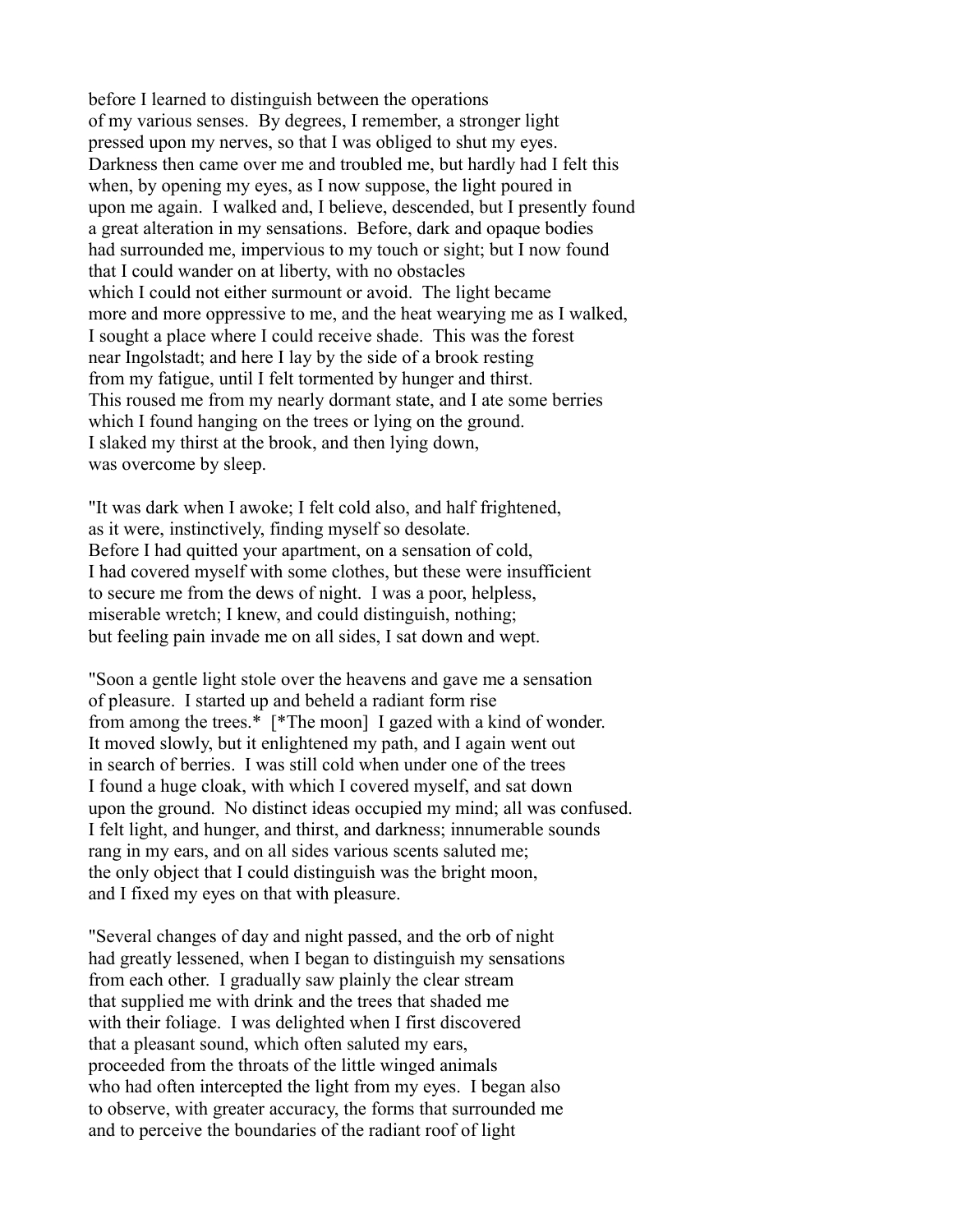which canopied me. Sometimes I tried to imitate the pleasant songs of the birds but was unable. Sometimes I wished to express my sensations in my own mode, but the uncouth and inarticulate sounds which broke from me frightened me into silence again.

"The moon had disappeared from the night, and again, with a lessened form, showed itself, while I still remained in the forest. My sensations had by this time become distinct, and my mind received every day additional ideas. My eyes became accustomed to the light and to perceive objects in their right forms; I distinguished the insect from the herb, and by degrees, one herb from another. I found that the sparrow uttered none but harsh notes, whilst those of the blackbird and thrush were sweet and enticing.

"One day, when I was oppressed by cold, I found a fire which had been left by some wandering beggars, and was overcome with delight at the warmth I experienced from it. In my joy I thrust my hand into the live embers, but quickly drew it out again with a cry of pain. How strange, I thought, that the same cause should produce such opposite effects! I examined the materials of the fire, and to my joy found it to be composed of wood. I quickly collected some branches, but they were wet and would not burn. I was pained at this and sat still watching the operation of the fire. The wet wood which I had placed near the heat dried and itself became inflamed. I reflected on this, and by touching the various branches, I discovered the cause and busied myself in collecting a great quantity of wood, that I might dry it and have a plentiful supply of fire. When night came on and brought sleep with it, I was in the greatest fear lest my fire should be extinguished. I covered it carefully with dry wood and leaves and placed wet branches upon it; and then, spreading my cloak, I lay on the ground and sank into sleep.

"It was morning when I awoke, and my first care was to visit the fire. I uncovered it, and a gentle breeze quickly fanned it into a flame. I observed this also and contrived a fan of branches, which roused the embers when they were nearly extinguished. When night came again I found, with pleasure, that the fire gave light as well as heat and that the discovery of this element was useful to me in my food, for I found some of the offals that the travellers had left had been roasted, and tasted much more savoury than the berries I gathered from the trees. I tried, therefore, to dress my food in the same manner, placing it on the live embers. I found that the berries were spoiled by this operation, and the nuts and roots much improved.

"Food, however, became scarce, and I often spent the whole day searching in vain for a few acorns to assuage the pangs of hunger. When I found this, I resolved to quit the place that I had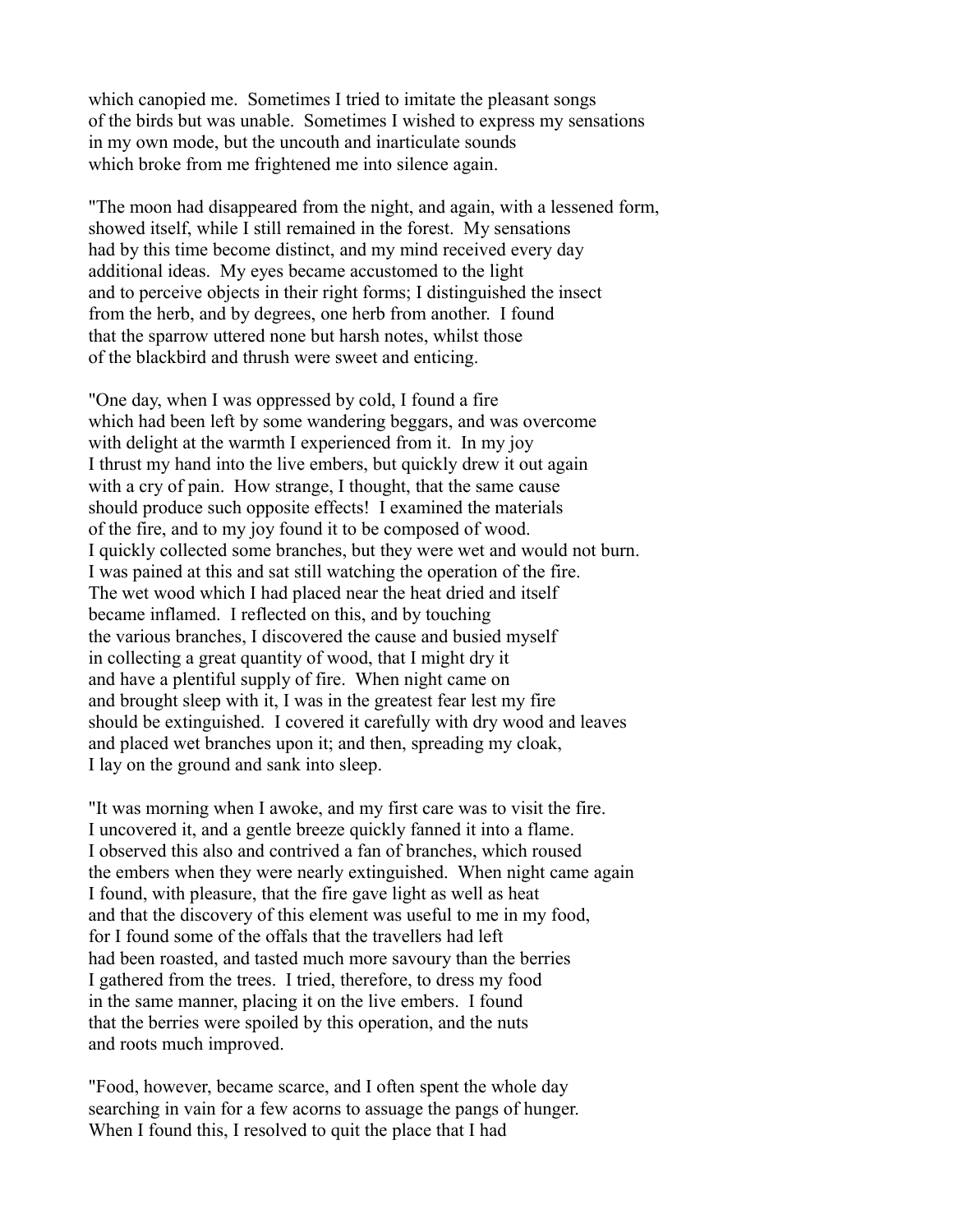hitherto inhabited, to seek for one where the few wants I experienced would be more easily satisfied. In this emigration I exceedingly lamented the loss of the fire which I had obtained through accident and knew not how to reproduce it. I gave several hours to the serious consideration of this difficulty, but I was obliged to relinquish all attempt to supply it, and wrapping myself up in my cloak, I struck across the wood towards the setting sun. I passed three days in these rambles and at length discovered the open country. A great fall of snow had taken place the night before, and the fields were of one uniform white; the appearance was disconsolate, and I found my feet chilled by the cold damp substance that covered the ground.

"It was about seven in the morning, and I longed to obtain food and shelter; at length I perceived a small hut, on a rising ground, which had doubtless been built for the convenience of some shepherd. This was a new sight to me, and I examined the structure with great curiosity. Finding the door open, I entered. An old man sat in it, near a fire, over which he was preparing his breakfast. He turned on hearing a noise, and perceiving me, shrieked loudly, and quitting the hut, ran across the fields with a speed of which his debilitated form hardly appeared capable. His appearance, different from any I had ever before seen, and his flight somewhat surprised me. But I was enchanted by the appearance of the hut; here the snow and rain could not penetrate; the ground was dry; and it presented to me then as exquisite and divine a retreat as Pandemonium appeared to the demons of hell after their sufferings in the lake of fire. I greedily devoured the remnants of the shepherd's breakfast, which consisted of bread, cheese, milk, and wine; the latter, however, I did not like. Then, overcome by fatigue, I lay down among some straw and fell asleep.

"It was noon when I awoke, and allured by the warmth of the sun, which shone brightly on the white ground, I determined to recommence my travels; and, depositing the remains of the peasant's breakfast in a wallet I found, I proceeded across the fields for several hours, until at sunset I arrived at a village. How miraculous did this appear! the huts, the neater cottages, and stately houses engaged my admiration by turns. The vegetables in the gardens, the milk and cheese that I saw placed at the windows of some of the cottages, allured my appetite. One of the best of these I entered, but I had hardly placed my foot within the door before the children shrieked, and one of the women fainted. The whole village was roused; some fled, some attacked me, until, grievously bruised by stones and many other kinds of missile weapons, I escaped to the open country and fearfully took refuge in a low hovel, quite bare, and making a wretched appearance after the palaces I had beheld in the village. This hovel however, joined a cottage of a neat and pleasant appearance, but after my late dearly bought experience,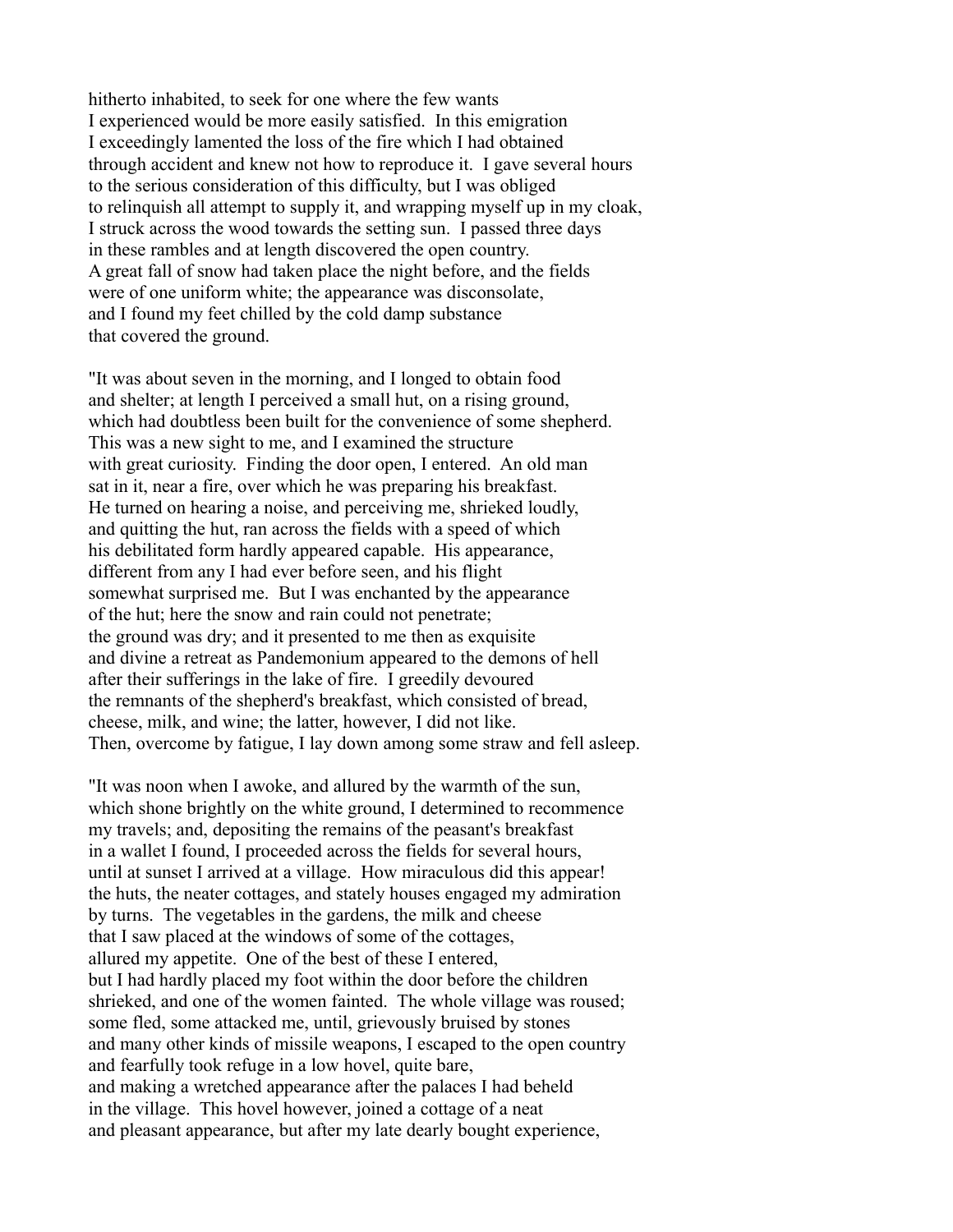I dared not enter it. My place of refuge was constructed of wood, but so low that I could with difficulty sit upright in it. No wood, however, was placed on the earth, which formed the floor, but it was dry; and although the wind entered it by innumerable chinks, I found it an agreeable asylum from the snow and rain.

"Here, then, I retreated and lay down happy to have found a shelter, however miserable, from the inclemency of the season, and still more from the barbarity of man. As soon as morning dawned I crept from my kennel, that I might view the adjacent cottage and discover if I could remain in the habitation I had found. It was situated against the back of the cottage and surrounded on the sides which were exposed by a pig sty and a clear pool of water. One part was open, and by that I had crept in; but now I covered every crevice by which I might be perceived with stones and wood, yet in such a manner that I might move them on occasion to pass out; all the light I enjoyed came through the sty, and that was sufficient for me.

"Having thus arranged my dwelling and carpeted it with clean straw, I retired, for I saw the figure of a man at a distance, and I remembered too well my treatment the night before to trust myself in his power. I had first, however, provided for my sustenance for that day by a loaf of coarse bread, which I purloined, and a cup with which I could drink more conveniently than from my hand of the pure water which flowed by my retreat. The floor was a little raised, so that it was kept perfectly dry, and by its vicinity to the chimney of the cottage it was tolerably warm.

"Being thus provided, I resolved to reside in this hovel until something should occur which might alter my determination. It was indeed a paradise compared to the bleak forest, my former residence, the rain-dropping branches, and dank earth. I ate my breakfast with pleasure and was about to remove a plank to procure myself a little water when I heard a step, and looking through a small chink, I beheld a young creature, with a pail on her head, passing before my hovel. The girl was young and of gentle demeanour, unlike what I have since found cottagers and farmhouse servants to be. Yet she was meanly dressed, a coarse blue petticoat and a linen jacket being her only garb; her fair hair was plaited but not adorned: she looked patient yet sad. I lost sight of her, and in about a quarter of an hour she returned bearing the pail, which was now partly filled with milk. As she walked along, seemingly incommoded by the burden, a young man met her, whose countenance expressed a deeper despondence. Uttering a few sounds with an air of melancholy, he took the pail from her head and bore it to the cottage himself. She followed, and they disappeared. Presently I saw the young man again, with some tools in his hand, cross the field behind the cottage;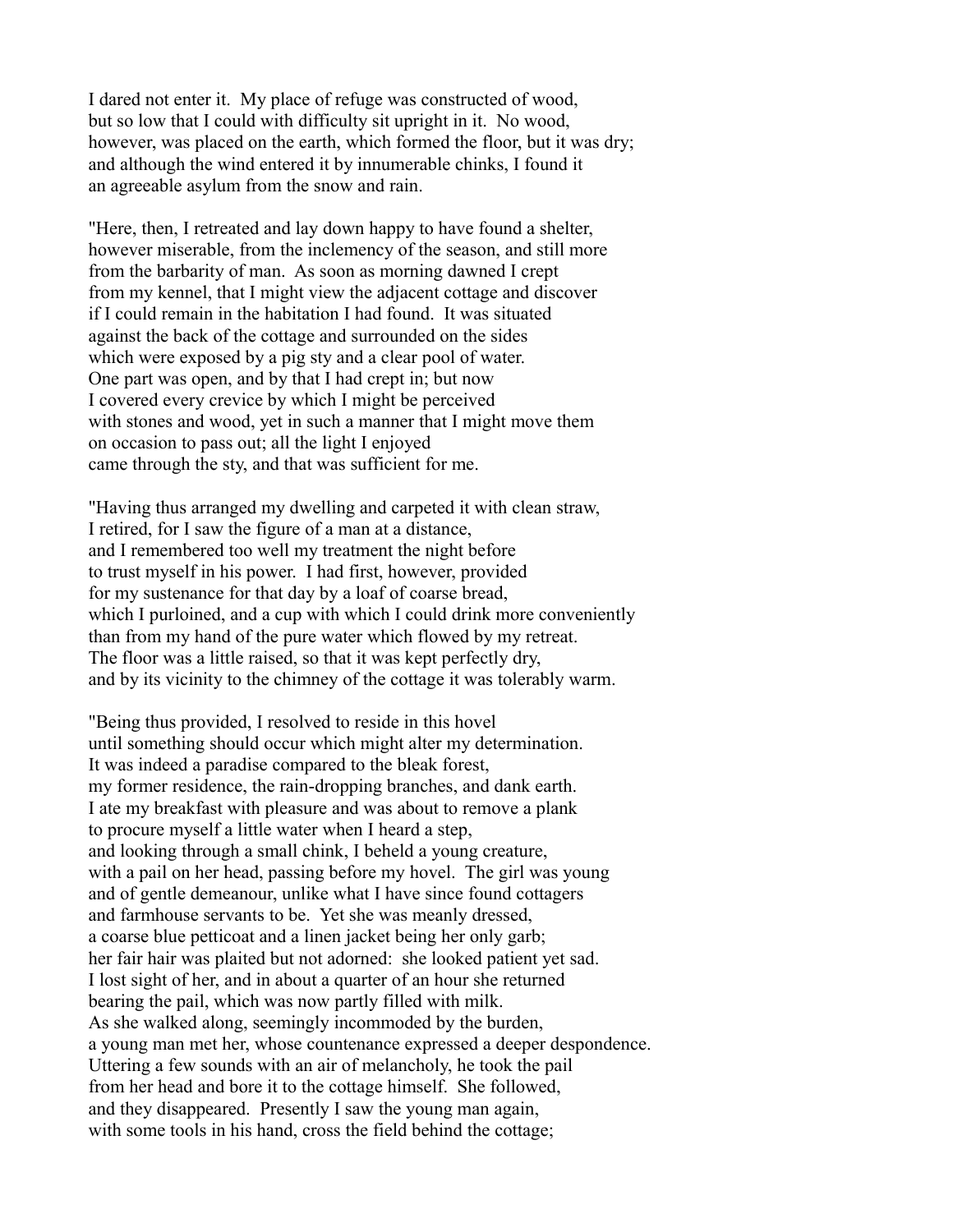and the girl was also busied, sometimes in the house and sometimes in the yard.

"On examining my dwelling, I found that one of the windows of the cottage had formerly occupied a part of it, but the panes had been filled up with wood. In one of these was a small and almost imperceptible chink through which the eye could just penetrate. Through this crevice a small room was visible, whitewashed and clean but very bare of furniture. In one corner, near a small fire, sat an old man, leaning his head on his hands in a disconsolate attitude. The young girl was occupied in arranging the cottage; but presently she took something out of a drawer, which employed her hands, and she sat down beside the old man, who, taking up an instrument, began to play and to produce sounds sweeter than the voice of the thrush or the nightingale. It was a lovely sight, even to me, poor wretch who had never beheld aught beautiful before. The silver hair and benevolent countenance of the aged cottager won my reverence, while the gentle manners of the girl enticed my love. He played a sweet mournful air which I perceived drew tears from the eyes of his amiable companion, of which the old man took no notice, until she sobbed audibly; he then pronounced a few sounds, and the fair creature, leaving her work, knelt at his feet. He raised her and smiled with such kindness and affection that I felt sensations of a peculiar and overpowering nature; they were a mixture of pain and pleasure, such as I had never before experienced, either from hunger or cold, warmth or food; and I withdrew from the window, unable to bear these emotions.

"Soon after this the young man returned, bearing on his shoulders a load of wood. The girl met him at the door, helped to relieve him of his burden, and taking some of the fuel into the cottage, placed it on the fire; then she and the youth went apart into a nook of the cottage, and he showed her a large loaf and a piece of cheese. She seemed pleased and went into the garden for some roots and plants, which she placed in water, and then upon the fire. She afterwards continued her work, whilst the young man went into the garden and appeared busily employed in digging and pulling up roots. After he had been employed thus about an hour, the young woman joined him and they entered the cottage together.

"The old man had, in the meantime, been pensive, but on the appearance of his companions he assumed a more cheerful air, and they sat down to eat. The meal was quickly dispatched. The young woman was again occupied in arranging the cottage, the old man walked before the cottage in the sun for a few minutes, leaning on the arm of the youth. Nothing could exceed in beauty the contrast between these two excellent creatures. One was old, with silver hairs and a countenance beaming with benevolence and love;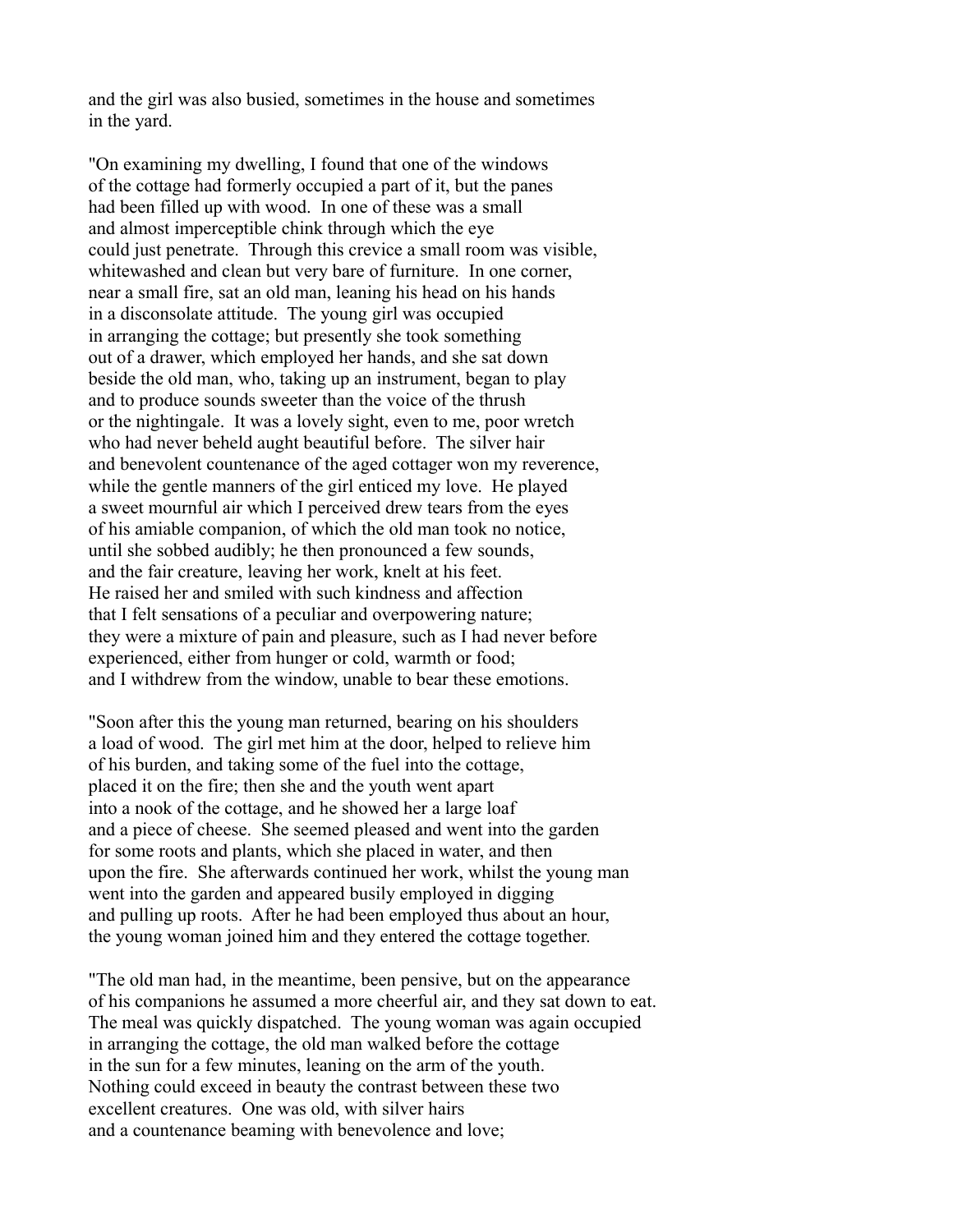the younger was slight and graceful in his figure, and his features were moulded with the finest symmetry, yet his eyes and attitude expressed the utmost sadness and despondency. The old man returned to the cottage, and the youth, with tools different from those he had used in the morning, directed his steps across the fields.

"Night quickly shut in, but to my extreme wonder, I found that the cottagers had a means of prolonging light by the use of tapers, and was delighted to find that the setting of the sun did not put an end to the pleasure I experienced in watching my human neighbours. In the evening the young girl and her companion were employed in various occupations which I did not understand; and the old man again took up the instrument which produced the divine sounds that had enchanted me in the morning. So soon as he had finished, the youth began, not to play, but to utter sounds that were monotonous, and neither resembling the harmony of the old man's instrument nor the songs of the birds; I since found that he read aloud, but at that time I knew nothing of the science of words or letters.

"The family, after having been thus occupied for a short time, extinguished their lights and retired, as I conjectured, to rest."

Chapter 12

"I lay on my straw, but I could not sleep. I thought of the occurrences of the day. What chiefly struck me was the gentle manners of these people, and I longed to join them, but dared not. I remembered too well the treatment I had suffered the night before from the barbarous villagers, and resolved, whatever course of conduct I might hereafter think it right to pursue, that for the present I would remain quietly in my hovel, watching and endeavouring to discover the motives which influenced their actions.

"The cottagers arose the next morning before the sun. The young woman arranged the cottage and prepared the food, and the youth departed after the first meal.

"This day was passed in the same routine as that which preceded it. The young man was constantly employed out of doors, and the girl in various laborious occupations within. The old man, whom I soon perceived to be blind, employed his leisure hours on his instrument or in contemplation. Nothing could exceed the love and respect which the younger cottagers exhibited towards their venerable companion. They performed towards him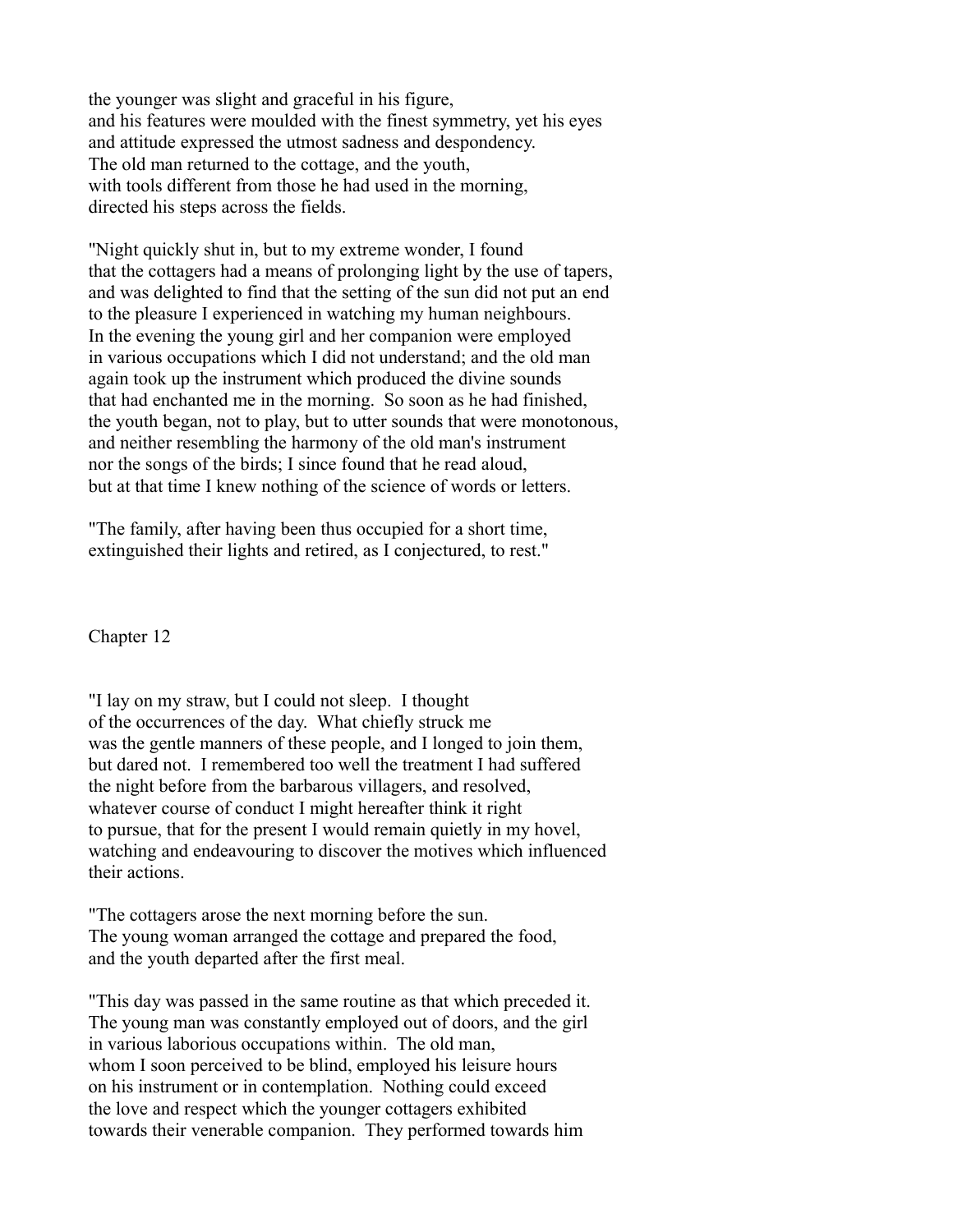every little office of affection and duty with gentleness, and he rewarded them by his benevolent smiles.

"They were not entirely happy. The young man and his companion often went apart and appeared to weep. I saw no cause for their unhappiness, but I was deeply affected by it. If such lovely creatures were miserable, it was less strange that I, an imperfect and solitary being, should be wretched. Yet why were these gentle beings unhappy? They possessed a delightful house (for such it was in my eyes) and every luxury; they had a fire to warm them when chill and delicious viands when hungry; they were dressed in excellent clothes; and, still more, they enjoyed one another's company and speech, interchanging each day looks of affection and kindness. What did their tears imply? Did they really express pain? I was at first unable to solve these questions, but perpetual attention and time explained to me many appearances which were at first enigmatic.

"A considerable period elapsed before I discovered one of the causes of the uneasiness of this amiable family: it was poverty, and they suffered that evil in a very distressing degree. Their nourishment consisted entirely of the vegetables of their garden and the milk of one cow, which gave very little during the winter, when its masters could scarcely procure food to support it. They often, I believe, suffered the pangs of hunger very poignantly, especially the two younger cottagers, for several times they placed food before the old man when they reserved none for themselves.

"This trait of kindness moved me sensibly. I had been accustomed, during the night, to steal a part of their store for my own consumption, but when I found that in doing this I inflicted pain on the cottagers, I abstained and satisfied myself with berries, nuts, and roots which I gathered from a neighbouring wood.

"I discovered also another means through which I was enabled to assist their labours. I found that the youth spent a great part of each day in collecting wood for the family fire, and during the night I often took his tools, the use of which I quickly discovered, and brought home firing sufficient for the consumption of several days.

"I remember, the first time that I did this, the young woman, when she opened the door in the morning, appeared greatly astonished on seeing a great pile of wood on the outside. She uttered some words in a loud voice, and the youth joined her, who also expressed surprise. I observed, with pleasure, that he did not go to the forest that day, but spent it in repairing the cottage and cultivating the garden.

"By degrees I made a discovery of still greater moment. I found that these people possessed a method of communicating their experience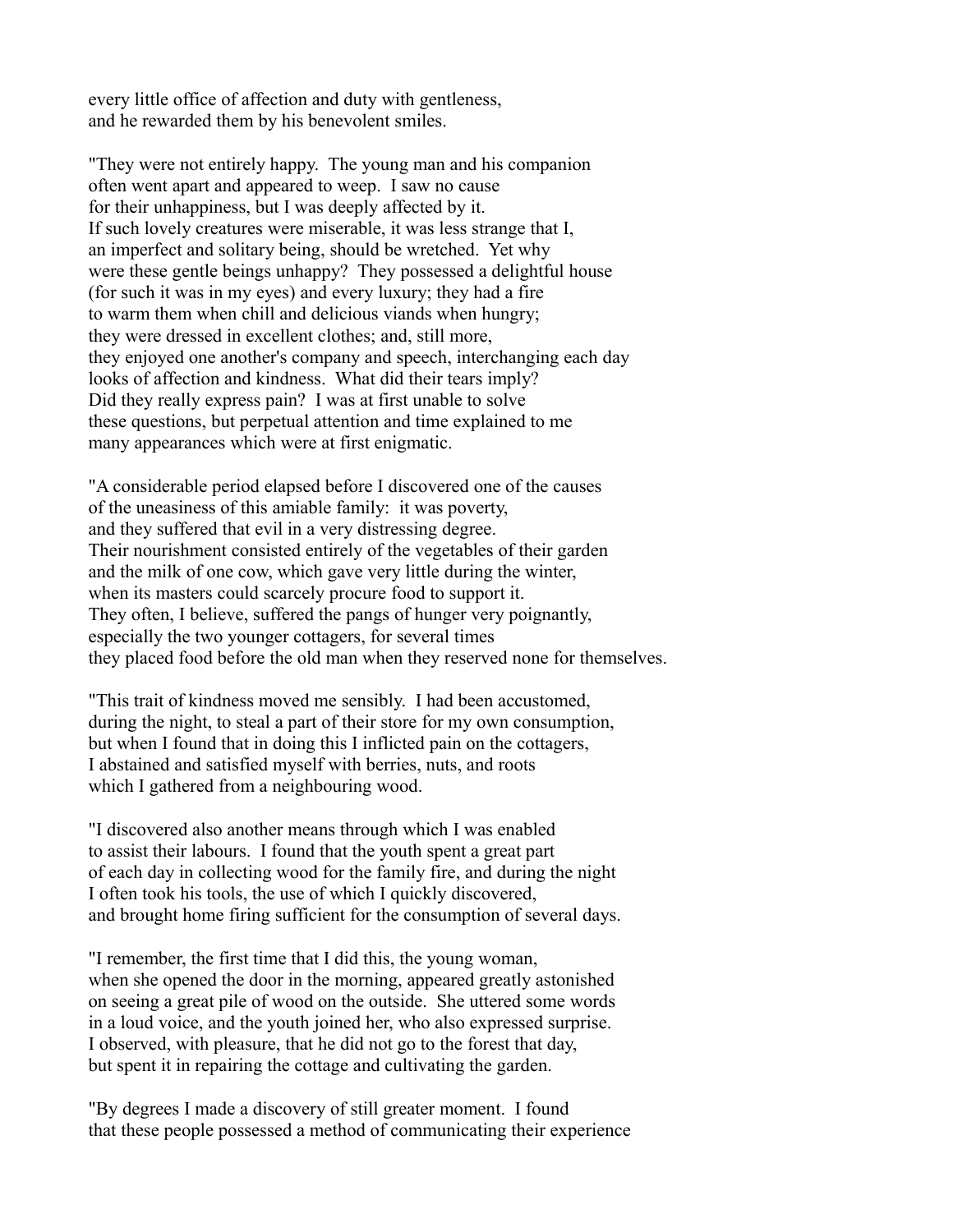and feelings to one another by articulate sounds. I perceived that the words they spoke sometimes produced pleasure or pain, smiles or sadness, in the minds and countenances of the hearers. This was indeed a godlike science, and I ardently desired to become acquainted with it. But I was baffled in every attempt I made for this purpose. Their pronunciation was quick, and the words they uttered, not having any apparent connection with visible objects. I was unable to discover any clue by which I could unravel the mystery of their reference. By great application, however, and after having remained during the space of several revolutions of the moon in my hovel, I discovered the names that were given to some of the most familiar objects of discourse; I learned and applied the words, `fire,' `milk,' `bread,' and `wood.' I learned also the names of the cottagers themselves. The youth and his companion had each of them several names, but the old man had only one, which was `father.' The girl was called `sister' or `Agatha,' and the youth `Felix,' `brother,' or `son.' I cannot describe the delight I felt when I learned the ideas appropriated to each of these sounds and was able to pronounce them. I distinguished several other words without being able as yet to understand or apply them, such as `good,' `dearest,' unhappy.

"I spent the winter in this manner. The gentle manners and beauty of the cottagers greatly endeared them to me; when they were unhappy, I felt depressed; when they rejoiced, I sympathized in their joys. I saw few human beings besides them, and if any other happened to enter the cottage, their harsh manners and rude gait only enhanced to me the superior accomplishments of my friends. The old man, I could perceive, often endeavoured to encourage his children, as sometimes I found that he called them, to cast off their melancholy. He would talk in a cheerful accent, with an expression of goodness that bestowed pleasure even upon me. Agatha listened with respect, her eyes sometimes filled with tears, which she endeavoured to wipe away unperceived; but I generally found that her countenance and tone were more cheerful after having listened to the exhortations of her father. It was not thus with Felix. He was always the saddest of the group, and even to my unpractised senses, he appeared to have suffered more deeply than his friends. But if his countenance was more sorrowful, his voice was more cheerful than that of his sister, especially when he addressed the old man.

"I could mention innumerable instances which, although slight, marked the dispositions of these amiable cottagers. In the midst of poverty and want, Felix carried with pleasure to his sister the first little white flower that peeped out from beneath the snowy ground. Early in the morning, before she had risen, he cleared away the snow that obstructed her path to the milk-house, drew water from the well, and brought the wood from the outhouse, where, to his perpetual astonishment, he found his store always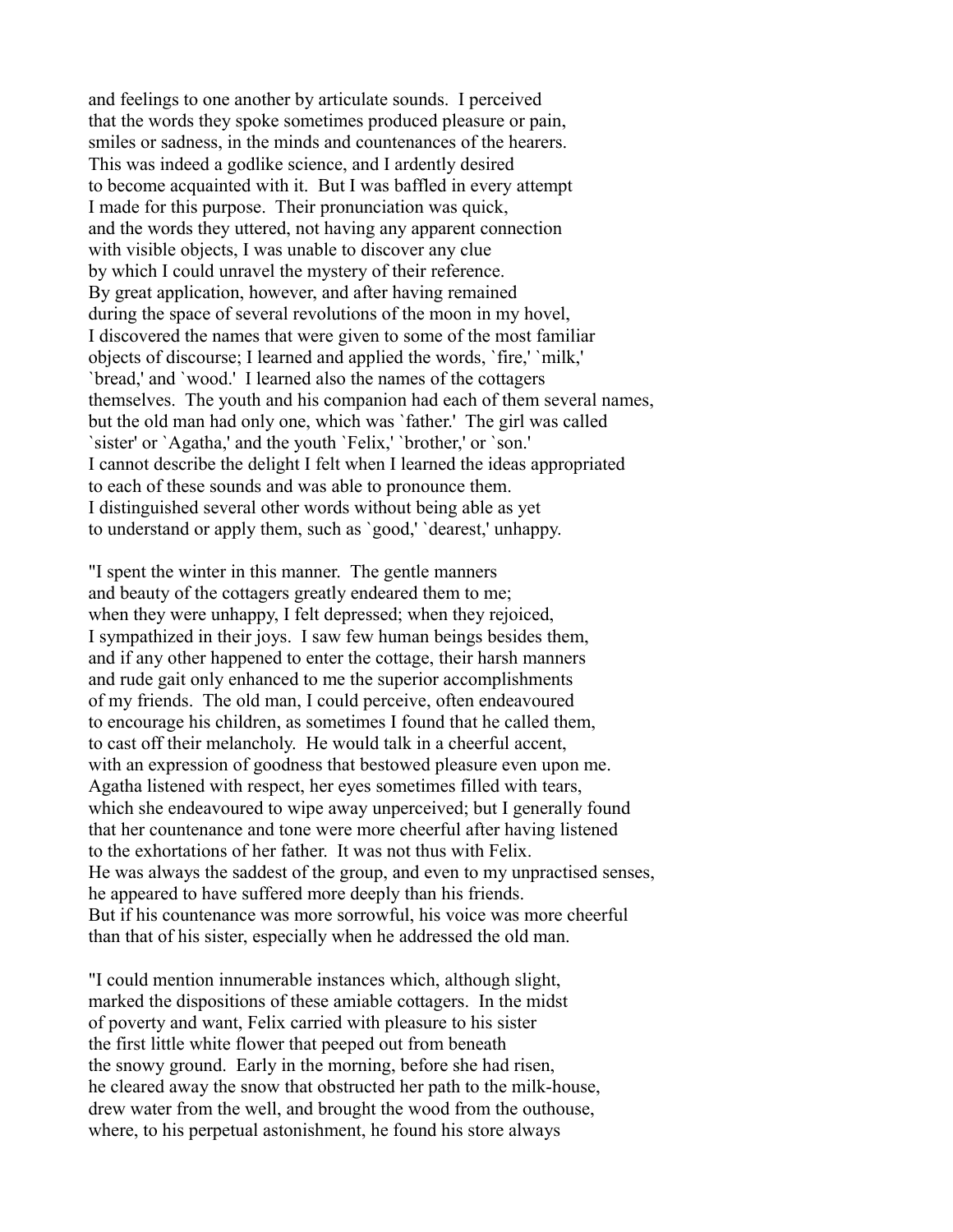replenished by an invisible hand. In the day, I believe, he worked sometimes for a neighbouring farmer, because he often went forth and did not return until dinner, yet brought no wood with him. At other times he worked in the garden, but as there was little to do in the frosty season, he read to the old man and Agatha.

"This reading had puzzled me extremely at first, but by degrees I discovered that he uttered many of the same sounds when he read as when he talked. I conjectured, therefore, that he found on the paper signs for speech which he understood, and I ardently longed to comprehend these also; but how was that possible when I did not even understand the sounds for which they stood as signs? I improved, however, sensibly in this science, but not sufficiently to follow up any kind of conversation, although I applied my whole mind to the endeavour, for I easily perceived that, although I eagerly longed to discover myself to the cottagers, I ought not to make the attempt until I had first become master of their language, which knowledge might enable me to make them overlook the deformity of my figure, for with this also the contrast perpetually presented to my eyes had made me acquainted.

"I had admired the perfect forms of my cottagers--their grace, beauty, and delicate complexions; but how was I terrified when I viewed myself in a transparent pool! At first I started back, unable to believe that it was indeed I who was reflected in the mirror; and when I became fully convinced that I was in reality the monster that I am, I was filled with the bitterest sensations of despondence and mortification. Alas! I did not yet entirely know the fatal effects of this miserable deformity.

"As the sun became warmer and the light of day longer, the snow vanished, and I beheld the bare trees and the black earth. From this time Felix was more employed, and the heart-moving indications of impending famine disappeared. Their food, as I afterwards found, was coarse, but it was wholesome; and they procured a sufficiency of it. Several new kinds of plants sprang up in the garden, which they dressed; and these signs of comfort increased daily as the season advanced.

"The old man, leaning on his son, walked each day at noon, when it did not rain, as I found it was called when the heavens poured forth its waters. This frequently took place, but a high wind quickly dried the earth, and the season became far more pleasant than it had been.

"My mode of life in my hovel was uniform. During the morning I attended the motions of the cottagers, and when they were dispersed in various occupations, I slept; the remainder of the day was spent in observing my friends. When they had retired to rest,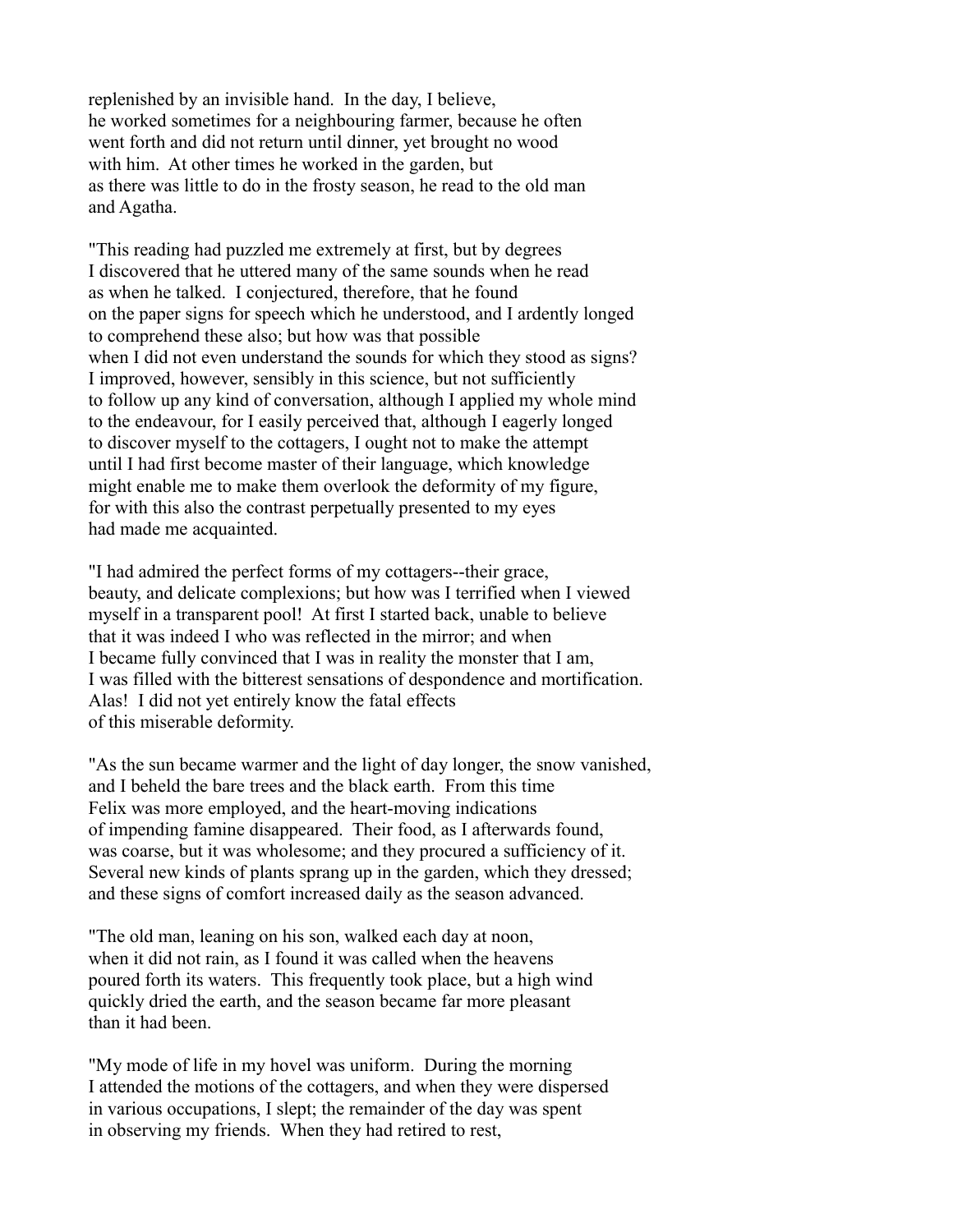if there was any moon or the night was star-light, I went into the woods and collected my own food and fuel for the cottage. When I returned, as often as it was necessary, I cleared their path from the snow and performed those offices that I had seen done by Felix. I afterwards found that these labours, performed by an invisible hand, greatly astonished them; and once or twice I heard them, on these occasions, utter the words `good spirit,' `wonderful'; but I did not then understand the signification of these terms.

"My thoughts now became more active, and I longed to discover the motives and feelings of these lovely creatures; I was inquisitive to know why Felix appeared so miserable and Agatha so sad. I thought (foolish wretch!) that it might be in my power to restore happiness to these deserving people. When I slept or was absent, the forms of the venerable blind father, the gentle Agatha, and the excellent Felix flitted before me. I looked upon them as superior beings who would be the arbiters of my future destiny. I formed in my imagination a thousand pictures of presenting myself to them, and their reception of me. I imagined that they would be disgusted, until, by my gentle demeanour and conciliating words, I should first win their favour and afterwards their love.

"These thoughts exhilarated me and led me to apply with fresh ardour to the acquiring the art of language. My organs were indeed harsh, but supple; and although my voice was very unlike the soft music of their tones, yet I pronounced such words as I understood with tolerable ease. It was as the ass and the lap-dog; yet surely the gentle ass whose intentions were affectionate, although his manners were rude, deserved better treatment than blows and execration.

"The pleasant showers and genial warmth of spring greatly altered the aspect of the earth. Men who before this change seemed to have been hid in caves dispersed themselves and were employed in various arts of cultivation. The birds sang in more cheerful notes, and the leaves began to bud forth on the trees. Happy, happy earth! Fit habitation for gods, which, so short a time before, was bleak, damp, and unwholesome. My spirits were elevated by the enchanting appearance of nature; the past was blotted from my memory, the present was tranquil, and the future gilded by bright rays of hope and anticipations of joy."

Chapter 13

"I now hasten to the more moving part of my story. I shall relate events that impressed me with feelings which, from what I had been,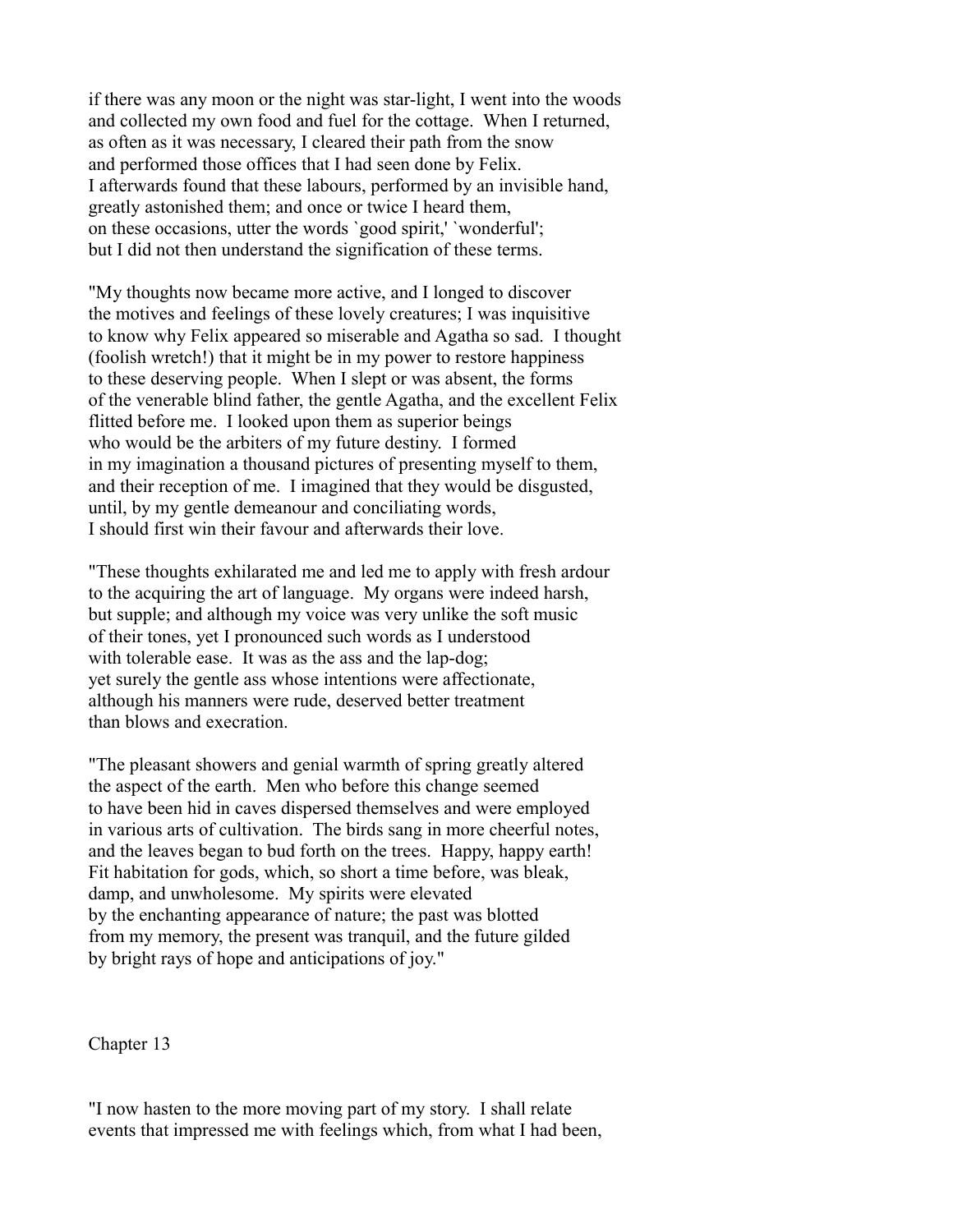have made me what I am.

"Spring advanced rapidly; the weather became fine and the skies cloudless. It surprised me that what before was desert and gloomy should now bloom with the most beautiful flowers and verdure. My senses were gratified and refreshed by a thousand scents of delight and a thousand sights of beauty.

"It was on one of these days, when my cottagers periodically rested from labour--the old man played on his guitar, and the children listened to him--that I observed the countenance of Felix was melancholy beyond expression; he sighed frequently, and once his father paused in his music, and I conjectured by his manner that he inquired the cause of his son's sorrow. Felix replied in a cheerful accent, and the old man was recommencing his music when someone tapped at the door.

"It was a lady on horseback, accompanied by a country-man as a guide. The lady was dressed in a dark suit and covered with a thick black veil. Agatha asked a question, to which the stranger only replied by pronouncing, in a sweet accent, the name of Felix. Her voice was musical but unlike that of either of my friends. On hearing this word, Felix came up hastily to the lady, who, when she saw him, threw up her veil, and I beheld a countenance of angelic beauty and expression. Her hair of a shining raven black, and curiously braided; her eyes were dark, but gentle, although animated; her features of a regular proportion, and her complexion wondrously fair, each cheek tinged with a lovely pink.

"Felix seemed ravished with delight when he saw her, every trait of sorrow vanished from his face, and it instantly expressed a degree of ecstatic joy, of which I could hardly have believed it capable; his eyes sparkled, as his cheek flushed with pleasure; and at that moment I thought him as beautiful as the stranger. She appeared affected by different feelings; wiping a few tears from her lovely eyes, she held out her hand to Felix, who kissed it rapturously and called her, as well as I could distinguish, his sweet Arabian. She did not appear to understand him, but smiled. He assisted her to dismount, and dismissing her guide, conducted her into the cottage. Some conversation took place between him and his father, and the young stranger knelt at the old man's feet and would have kissed his hand, but he raised her and embraced her affectionately.

"I soon perceived that although the stranger uttered articulate sounds and appeared to have a language of her own, she was neither understood by nor herself understood the cottagers. They made many signs which I did not comprehend, but I saw that her presence diffused gladness through the cottage, dispelling their sorrow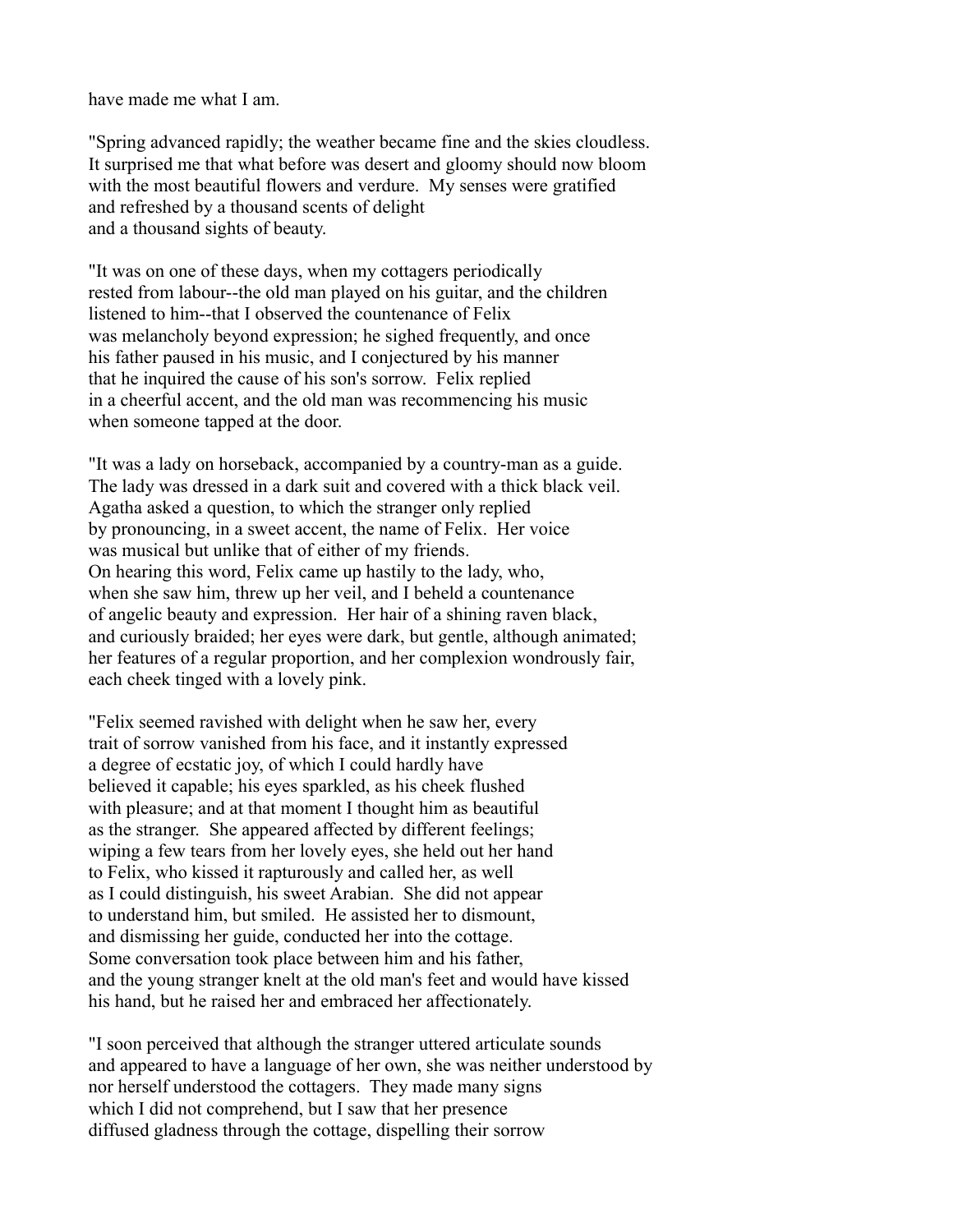as the sun dissipates the morning mists. Felix seemed peculiarly happy and with smiles of delight welcomed his Arabian. Agatha, the ever-gentle Agatha, kissed the hands of the lovely stranger, and pointing to her brother, made signs which appeared to me to mean that he had been sorrowful until she came. Some hours passed thus, while they, by their countenances, expressed joy, the cause of which I did not comprehend. Presently I found, by the frequent recurrence of some sound which the stranger repeated after them, that she was endeavouring to learn their language; and the idea instantly occurred to me that I should make use of the same instructions to the same end. The stranger learned about twenty words at the first lesson; most of them, indeed, were those which I had before understood, but I profited by the others.

"As night came on, Agatha and the Arabian retired early. When they separated Felix kissed the hand of the stranger and said, 'Good night sweet Safie.' He sat up much longer, conversing with his father, and by the frequent repetition of her name I conjectured that their lovely guest was the subject of their conversation. I ardently desired to understand them, and bent every faculty towards that purpose, but found it utterly impossible.

"The next morning Felix went out to his work, and after the usual occupations of Agatha were finished, the Arabian sat at the feet of the old man, and taking his guitar, played some airs so entrancingly beautiful that they at once drew tears of sorrow and delight from my eyes. She sang, and her voice flowed in a rich cadence, swelling or dying away like a nightingale of the woods.

"When she had finished, she gave the guitar to Agatha, who at first declined it. She played a simple air, and her voice accompanied it in sweet accents, but unlike the wondrous strain of the stranger. The old man appeared enraptured and said some words which Agatha endeavoured to explain to Safie, and by which he appeared to wish to express that she bestowed on him the greatest delight by her music.

"The days now passed as peaceably as before, with the sole alteration that joy had taken place of sadness in the countenances of my friends. Safie was always gay and happy; she and I improved rapidly in the knowledge of language, so that in two months I began to comprehend most of the words uttered by my protectors.

"In the meanwhile also the black ground was covered with herbage, and the green banks interspersed with innumerable flowers, sweet to the scent and the eyes, stars of pale radiance among the moonlight woods; the sun became warmer, the nights clear and balmy; and my nocturnal rambles were an extreme pleasure to me, although they were considerably shortened by the late setting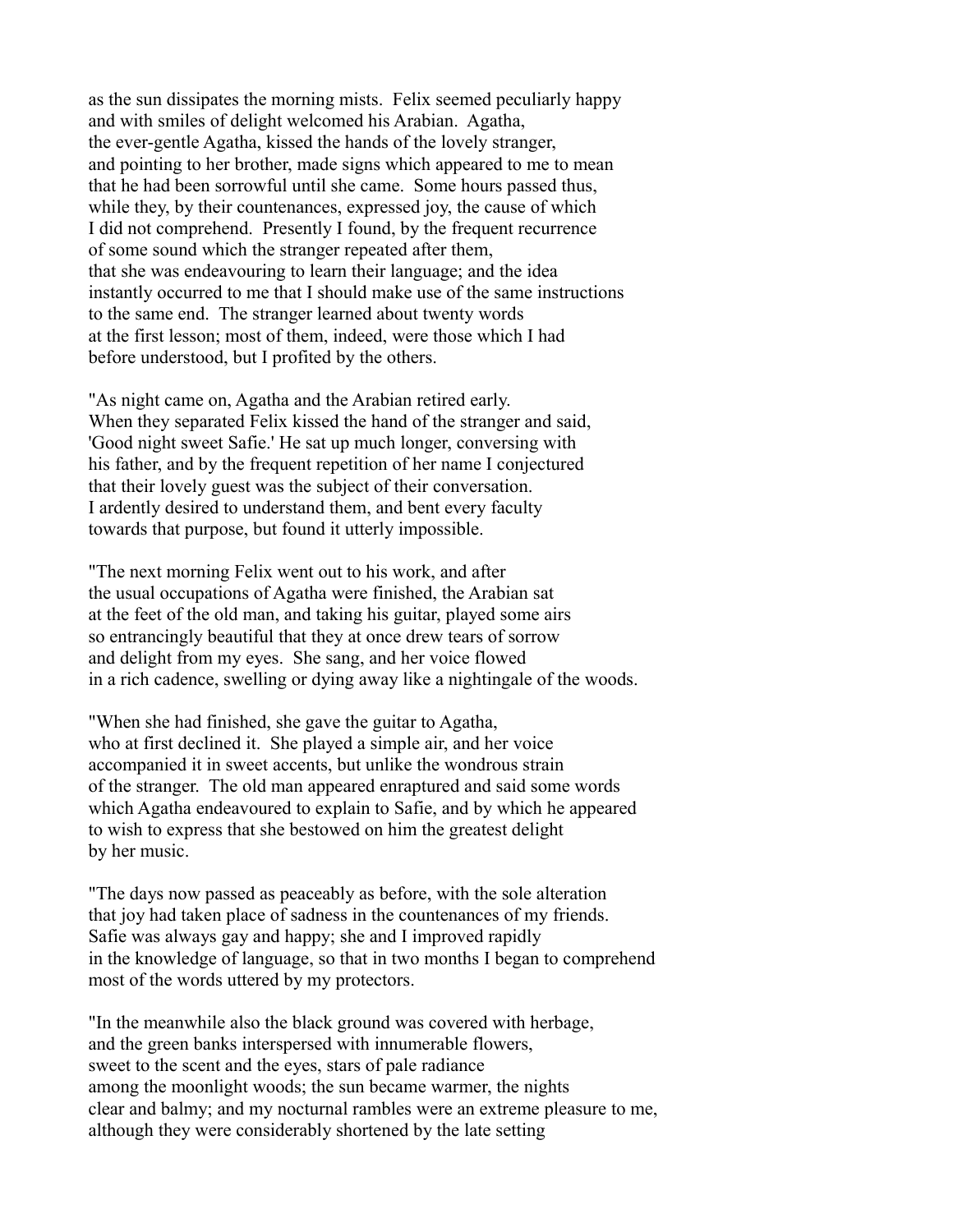and early rising of the sun, for I never ventured abroad during daylight, fearful of meeting with the same treatment I had formerly endured in the first village which I entered.

"My days were spent in close attention, that I might more speedily master the language; and I may boast that I improved more rapidly than the Arabian, who understood very little and conversed in broken accents, whilst I comprehended and could imitate almost every word that was spoken.

"While I improved in speech, I also learned the science of letters as it was taught to the stranger, and this opened before me a wide field for wonder and delight.

"The book from which Felix instructed Safie was Volney's Ruins of Empires. I should not have understood the purport of this book had not Felix, in reading it, given very minute explanations. He had chosen this work, he said, because the declamatory style was framed in imitation of the Eastern authors. Through this work I obtained a cursory knowledge of history and a view of the several empires at present existing in the world; it gave me an insight into the manners, governments, and religions of the different nations of the earth. I heard of the slothful Asiatics, of the stupendous genius and mental activity of the Grecians, of the wars and wonderful virtue of the early Romans--of their subsequent degenerating--of the decline of that mighty empire, of chivalry, Christianity, and kings. I heard of the discovery of the American hemisphere and wept with Safie over the hapless fate of its original inhabitants.

"These wonderful narrations inspired me with strange feelings. Was man, indeed, at once so powerful, so virtuous and magnificent, yet so vicious and base? He appeared at one time a mere scion of the evil principle and at another as all that can be conceived of noble and godlike. To be a great and virtuous man appeared the highest honour that can befall a sensitive being; to be base and vicious, as many on record have been, appeared the lowest degradation, a condition more abject than that of the blind mole or harmless worm. For a long time I could not conceive how one man could go forth to murder his fellow, or even why there were laws and governments; but when I heard details of vice and bloodshed, my wonder ceased and I turned away with disgust and loathing.

"Every conversation of the cottagers now opened new wonders to me. While I listened to the instructions which Felix bestowed upon the Arabian, the strange system of human society was explained to me. I heard of the division of property, of immense wealth and squalid poverty, of rank, descent, and noble blood.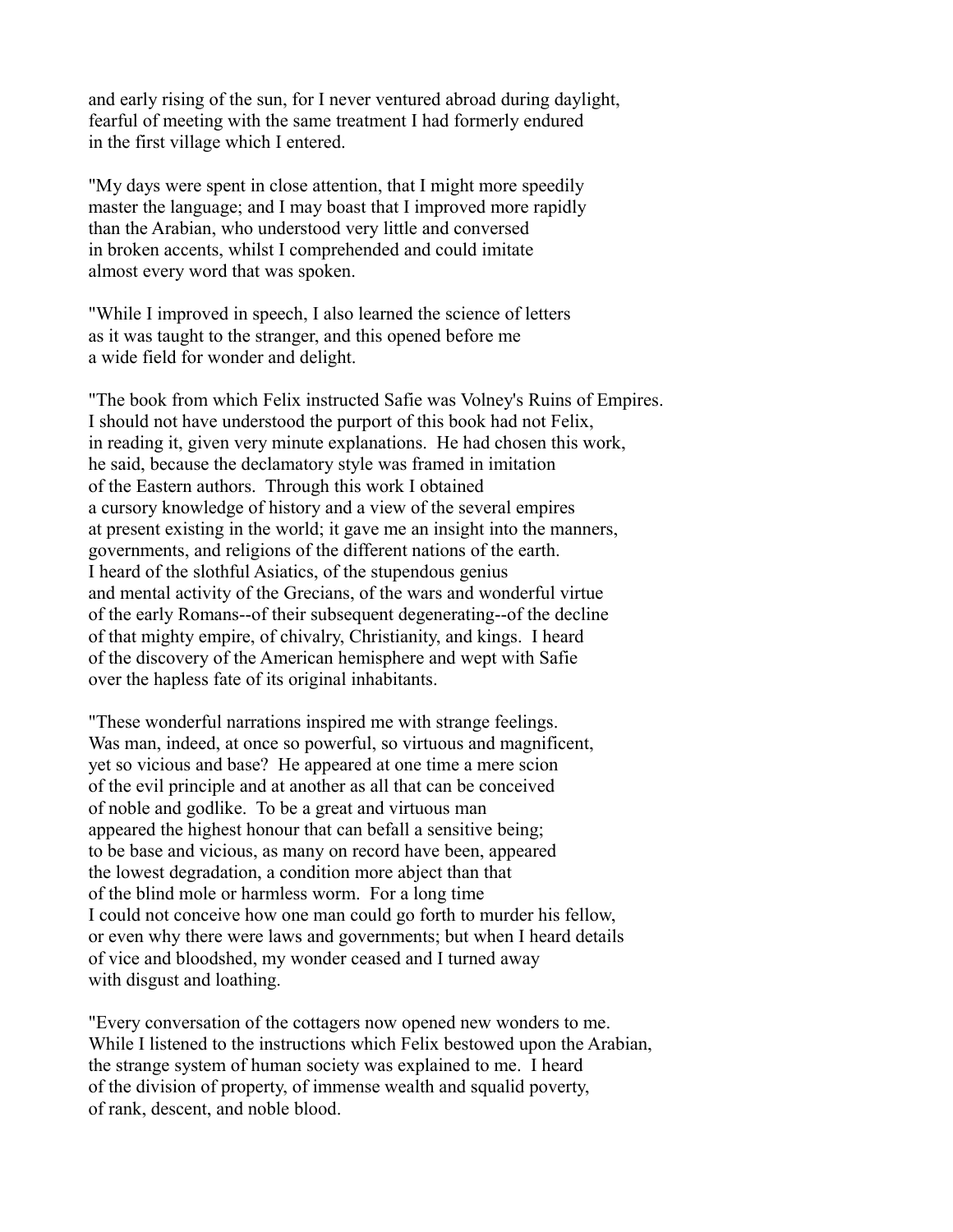"The words induced me to turn towards myself. I learned that the possessions most esteemed by your fellow creatures were high and unsullied descent united with riches. A man might be respected with only one of these advantages, but without either he was considered, except in very rare instances, as a vagabond and a slave, doomed to waste his powers for the profits of the chosen few! And what was I? Of my creation and creator I was absolutely ignorant, but I knew that I possessed no money, no friends, no kind of property. I was, besides, endued with a figure hideously deformed and loathsome; I was not even of the same nature as man. I was more agile than they and could subsist upon coarser diet; I bore the extremes of heat and cold with less injury to my frame; my stature far exceeded theirs. When I looked around I saw and heard of none like me. Was I, then, a monster, a blot upon the earth, from which all men fled and whom all men disowned?

"I cannot describe to you the agony that these reflections inflicted upon me; I tried to dispel them, but sorrow only increased with knowledge. Oh, that I had forever remained in my native wood, nor known nor felt beyond the sensations of hunger, thirst, and heat!

"Of what a strange nature is knowledge! It clings to the mind when it has once seized on it like a lichen on the rock. I wished sometimes to shake off all thought and feeling, but I learned that there was but one means to overcome the sensation of pain, and that was death--a state which I feared yet did not understand. I admired virtue and good feelings and loved the gentle manners and amiable qualities of my cottagers, but I was shut out from intercourse with them, except through means which I obtained by stealth, when I was unseen and unknown, and which rather increased than satisfied the desire I had of becoming one among my fellows. The gentle words of Agatha and the animated smiles of the charming Arabian were not for me. The mild exhortations of the old man and the lively conversation of the loved Felix were not for me. Miserable, unhappy wretch!

"Other lessons were impressed upon me even more deeply. I heard of the difference of sexes, and the birth and growth of children, how the father doted on the smiles of the infant, and the lively sallies of the older child, how all the life and cares of the mother were wrapped up in the precious charge, how the mind of youth expanded and gained knowledge, of brother, sister, and all the various relationships which bind one human being to another in mutual bonds.

"But where were my friends and relations? No father had watched my infant days, no mother had blessed me with smiles and caresses; or if they had, all my past life was now a blot, a blind vacancy in which I distinguished nothing. From my earliest remembrance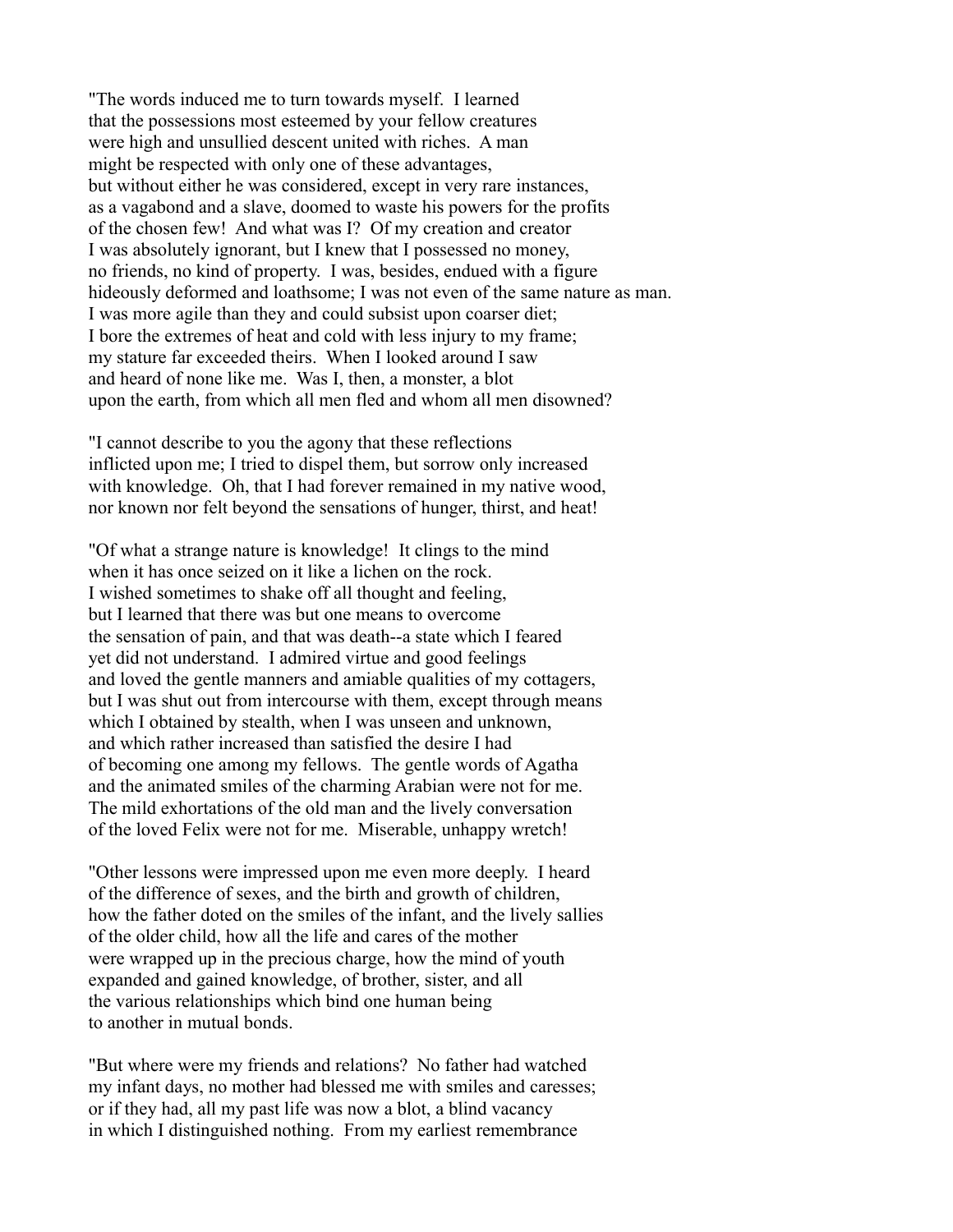I had been as I then was in height and proportion. I had never yet seen a being resembling me or who claimed any intercourse with me. What was I? The question again recurred, to be answered only with groans.

"I will soon explain to what these feelings tended, but allow me now to return to the cottagers, whose story excited in me such various feelings of indignation, delight, and wonder, but which all terminated in additional love and reverence for my protectors (for so I loved, in an innocent, half-painful self-deceit, to call them)."

Chapter 14

"Some time elapsed before I learned the history of my friends. It was one which could not fail to impress itself deeply on my mind, unfolding as it did a number of circumstances, each interesting and wonderful to one so utterly inexperienced as I was.

"The name of the old man was De Lacey. He was descended from a good family in France, where he had lived for many years in affluence, respected by his superiors and beloved by his equals. His son was bred in the service of his country, and Agatha had ranked with ladies of the highest distinction. A few months before my arrival they had lived in a large and luxurious city called Paris, surrounded by friends and possessed of every enjoyment which virtue, refinement of intellect, or taste, accompanied by a moderate fortune, could afford.

"The father of Safie had been the cause of their ruin. He was a Turkish merchant and had inhabited Paris for many years, when, for some reason which I could not learn, he became obnoxious to the government. He was seized and cast into prison the very day that Safie arrived from Constantinople to join him. He was tried and condemned to death. The injustice of his sentence was very flagrant; all Paris was indignant; and it was judged that his religion and wealth rather than the crime alleged against him had been the cause of his condemnation.

"Felix had accidentally been present at the trial; his horror and indignation were uncontrollable when he heard the decision of the court. He made, at that moment, a solemn vow to deliver him and then looked around for the means. After many fruitless attempts to gain admittance to the prison, he found a strongly grated window in an unguarded part of the building, which lighted the dungeon of the unfortunate Muhammadan, who, loaded with chains, waited in despair the execution of the barbarous sentence.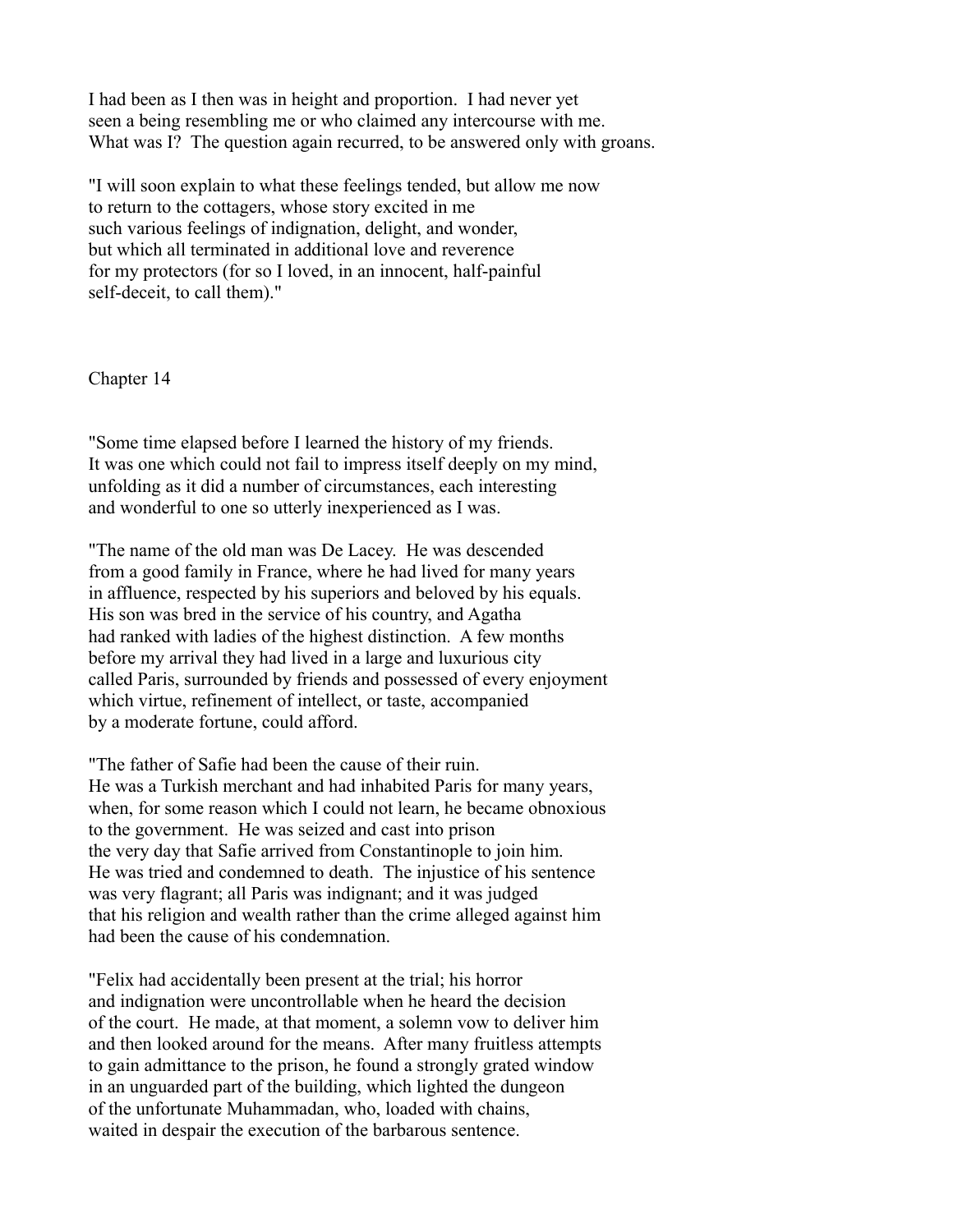Felix visited the grate at night and made known to the prisoner his intentions in his favour. The Turk, amazed and delighted, endeavoured to kindle the zeal of his deliverer by promises of reward and wealth. Felix rejected his offers with contempt, yet when he saw the lovely Safie, who was allowed to visit her father and who by her gestures expressed her lively gratitude, the youth could not help owning to his own mind that the captive possessed a treasure which would fully reward his toil and hazard.

"The Turk quickly perceived the impression that his daughter had made on the heart of Felix and endeavoured to secure him more entirely in his interests by the promise of her hand in marriage so soon as he should be conveyed to a place of safety. Felix was too delicate to accept this offer, yet he looked forward to the probability of the event as to the consummation of his happiness.

"During the ensuing days, while the preparations were going forward for the escape of the merchant, the zeal of Felix was warmed by several letters that he received from this lovely girl, who found means to express her thoughts in the language of her lover by the aid of an old man, a servant of her father who understood French. She thanked him in the most ardent terms for his intended services towards her parent, and at the same time she gently deplored her own fate.

"I have copies of these letters, for I found means, during my residence in the hovel, to procure the implements of writing; and the letters were often in the hands of Felix or Agatha. Before I depart I will give them to you; they will prove the truth of my tale; but at present, as the sun is already far declined, I shall only have time to repeat the substance of them to you.

"Safie related that her mother was a Christian Arab, seized and made a slave by the Turks; recommended by her beauty, she had won the heart of the father of Safie, who married her. The young girl spoke in high and enthusiastic terms of her mother, who, born in freedom, spurned the bondage to which she was now reduced. She instructed her daughter in the tenets of her religion and taught her to aspire to higher powers of intellect and an independence of spirit forbidden to the female followers of Muhammad. This lady died, but her lessons were indelibly impressed on the mind of Safie, who sickened at the prospect of again returning to Asia and being immured within the walls of a harem, allowed only to occupy herself with infantile amusements, ill-suited to the temper of her soul, now accustomed to grand ideas and a noble emulation for virtue. The prospect of marrying a Christian and remaining in a country where women were allowed to take a rank in society was enchanting to her.

"The day for the execution of the Turk was fixed, but on the night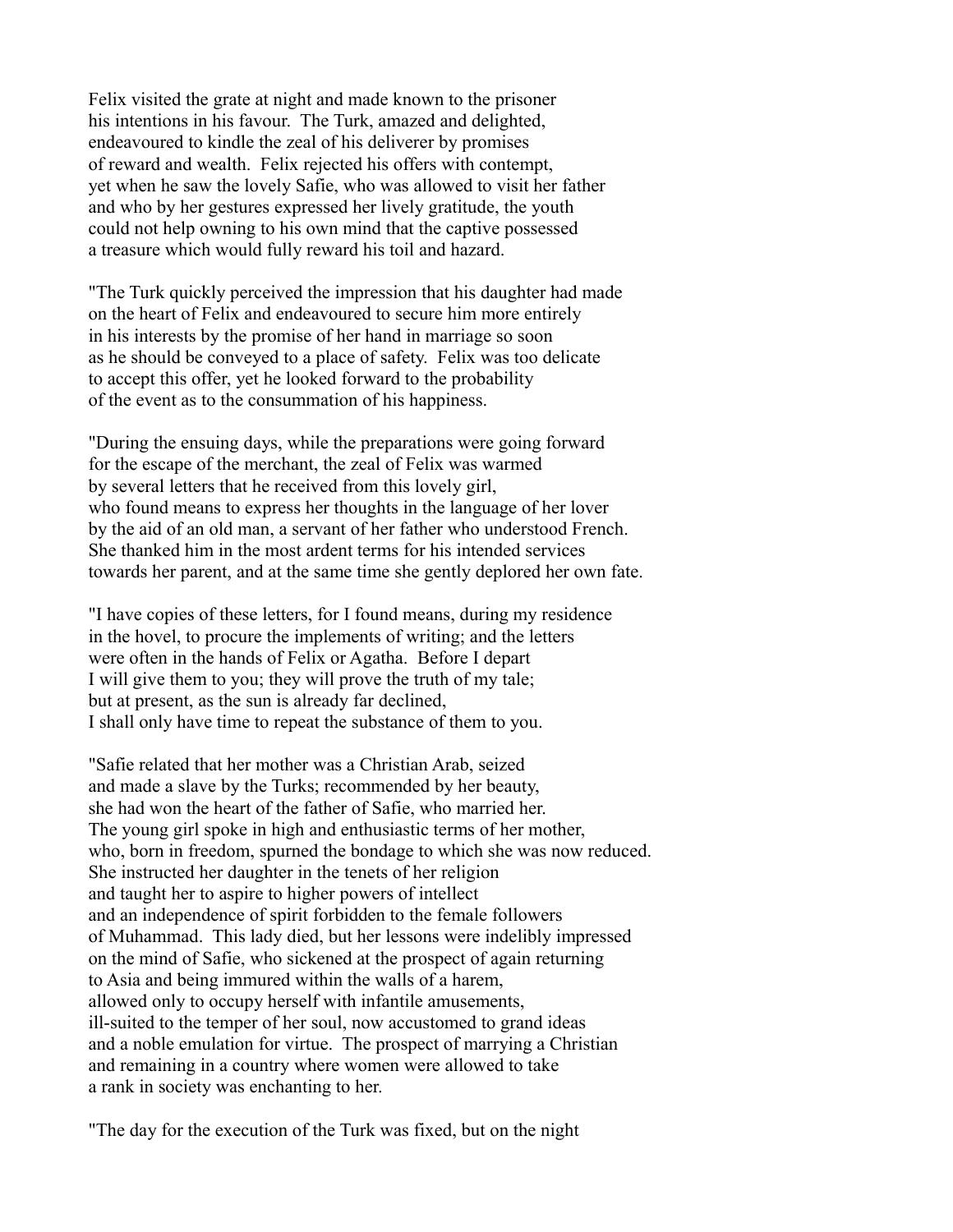previous to it he quitted his prison and before morning was distant many leagues from Paris. Felix had procured passports in the name of his father, sister, and himself. He had previously communicated his plan to the former, who aided the deceit by quitting his house, under the pretence of a journey and concealed himself, with his daughter, in an obscure part of Paris.

"Felix conducted the fugitives through France to Lyons and across Mont Cenis to Leghorn, where the merchant had decided to wait a favourable opportunity of passing into some part of the Turkish dominions.

"Safie resolved to remain with her father until the moment of his departure, before which time the Turk renewed his promise that she should be united to his deliverer; and Felix remained with them in expectation of that event; and in the meantime he enjoyed the society of the Arabian, who exhibited towards him the simplest and tenderest affection. They conversed with one another through the means of an interpreter, and sometimes with the interpretation of looks; and Safie sang to him the divine airs of her native country.

"The Turk allowed this intimacy to take place and encouraged the hopes of the youthful lovers, while in his heart he had formed far other plans. He loathed the idea that his daughter should be united to a Christian, but he feared the resentment of Felix if he should appear lukewarm, for he knew that he was still in the power of his deliverer if he should choose to betray him to the Italian state which they inhabited. He revolved a thousand plans by which he should be enabled to prolong the deceit until it might be no longer necessary, and secretly to take his daughter with him when he departed. His plans were facilitated by the news which arrived from Paris.

"The government of France were greatly enraged at the escape of their victim and spared no pains to detect and punish his deliverer. The plot of Felix was quickly discovered, and DeLacey and Agatha were thrown into prison. The news reached Felix and roused him from his dream of pleasure. His blind and aged father and his gentle sister lay in a noisome dungeon while he enjoyed the free air and the society of her whom he loved. This idea was torture to him. He quickly arranged with the Turk that if the latter should find a favourable opportunity for escape before Felix could return to Italy, Safie should remain as a boarder at a convent at Leghorn; and then, quitting the lovely Arabian, he hastened to Paris and delivered himself up to the vengeance of the law, hoping to free De Lacey and Agatha by this proceeding.

"He did not succeed. They remained confined for five months before the trial took place, the result of which deprived them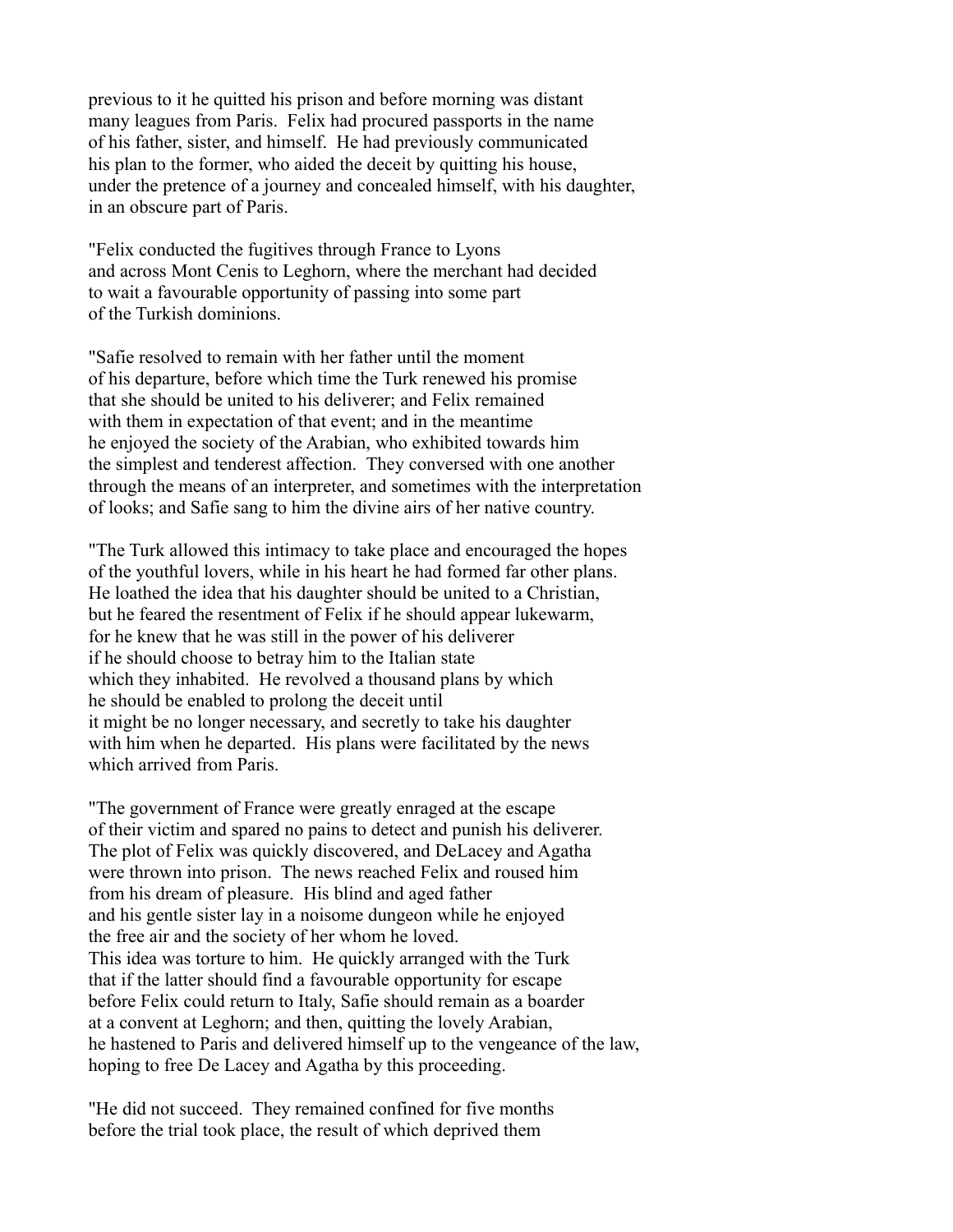of their fortune and condemned them to a perpetual exile from their native country.

"They found a miserable asylum in the cottage in Germany, where I discovered them. Felix soon learned that the treacherous Turk, for whom he and his family endured such unheard-of oppression, on discovering that his deliverer was thus reduced to poverty and ruin, became a traitor to good feeling and honour and had quitted Italy with his daughter, insultingly sending Felix a pittance of money to aid him, as he said, in some plan of future maintenance.

"Such were the events that preyed on the heart of Felix and rendered him, when I first saw him, the most miserable of his family. He could have endured poverty, and while this distress had been the meed of his virtue, he gloried in it; but the ingratitude of the Turk and the loss of his beloved Safie were misfortunes more bitter and irreparable. The arrival of the Arabian now infused new life into his soul.

"When the news reached Leghorn that Felix was deprived of his wealth and rank, the merchant commanded his daughter to think no more of her lover, but to prepare to return to her native country. The generous nature of Safie was outraged by this command; she attempted to expostulate with her father, but he left her angrily, reiterating his tyrannical mandate.

"A few days after, the Turk entered his daughter's apartment and told her hastily that he had reason to believe that his residence at Leghorn had been divulged and that he should speedily be delivered up to the French government; he had consequently hired a vessel to convey him to Constantinople, for which city he should sail in a few hours. He intended to leave his daughter under the care of a confidential servant, to follow at her leisure with the greater part of his property, which had not yet arrived at Leghorn.

"When alone, Safie resolved in her own mind the plan of conduct that it would become her to pursue in this emergency. A residence in Turkey was abhorrent to her; her religion and her feelings were alike averse to it. By some papers of her father which fell into her hands she heard of the exile of her lover and learnt the name of the spot where he then resided. She hesitated some time, but at length she formed her determination. Taking with her some jewels that belonged to her and a sum of money, she quitted Italy with an attendant, a native of Leghorn, but who understood the common language of Turkey, and departed for Germany.

"She arrived in safety at a town about twenty leagues from the cottage of De Lacey, when her attendant fell dangerously ill.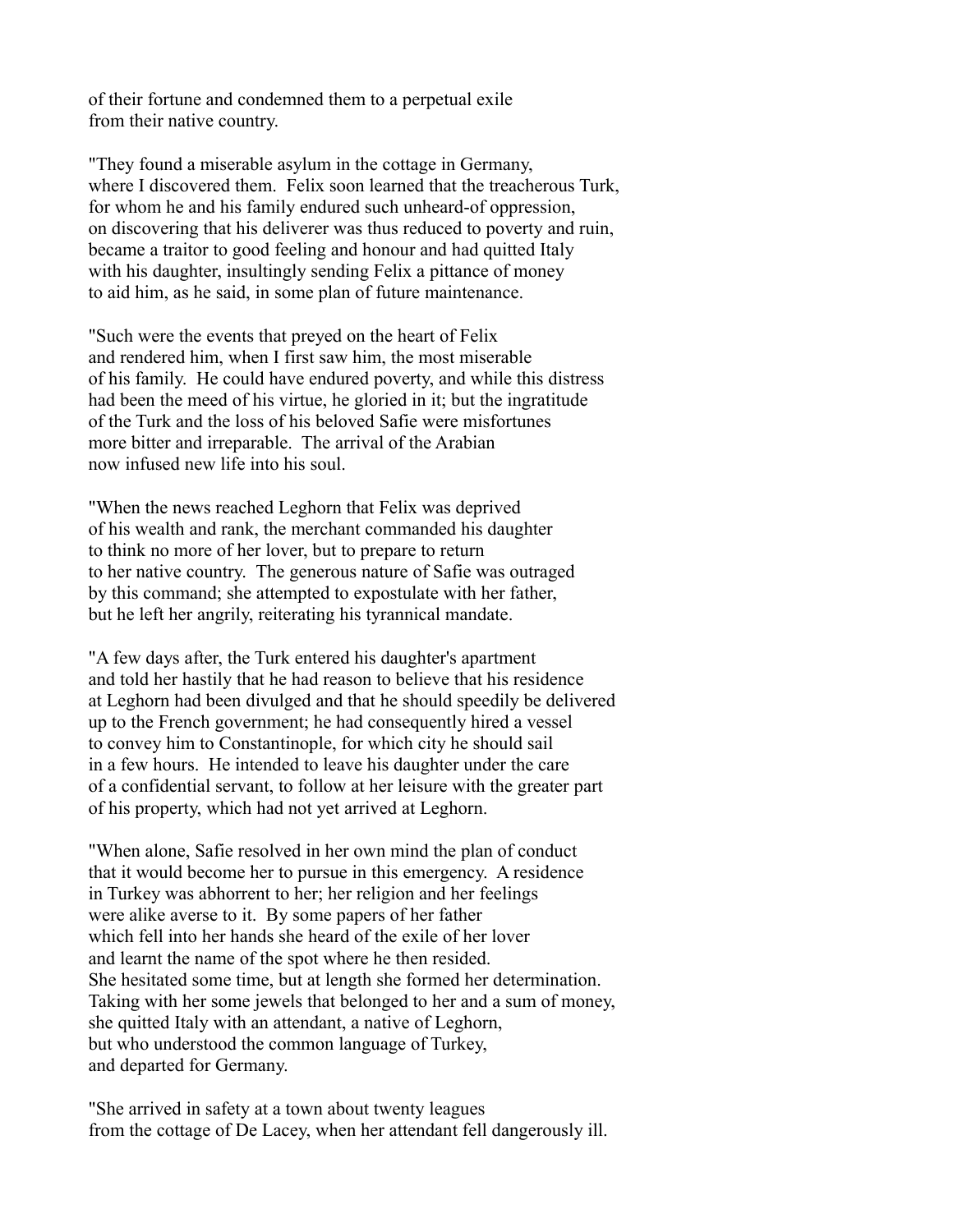Safie nursed her with the most devoted affection, but the poor girl died, and the Arabian was left alone, unacquainted with the language of the country and utterly ignorant of the customs of the world. She fell, however, into good hands. The Italian had mentioned the name of the spot for which they were bound, and after her death the woman of the house in which they had lived took care that Safie should arrive in safety at the cottage of her lover."

Chapter 15

"Such was the history of my beloved cottagers. It impressed me deeply. I learned, from the views of social life which it developed, to admire their virtues and to deprecate the vices of mankind.

"As yet I looked upon crime as a distant evil, benevolence and generosity were ever present before me, inciting within me a desire to become an actor in the busy scene where so many admirable qualities were called forth and displayed. But in giving an account of the progress of my intellect, I must not omit a circumstance which occurred in the beginning of the month of August of the same year.

"One night during my accustomed visit to the neighbouring wood where I collected my own food and brought home firing for my protectors, I found on the ground a leathern portmanteau containing several articles of dress and some books. I eagerly seized the prize and returned with it to my hovel. Fortunately the books were written in the language, the elements of which I had acquired at the cottage; they consisted of Paradise Lost, a volume of Plutarch's Lives, and the Sorrows of Werter. The possession of these treasures gave me extreme delight; I now continually studied and exercised my mind upon these histories, whilst my friends were employed in their ordinary occupations.

"I can hardly describe to you the effect of these books. They produced in me an infinity of new images and feelings, that sometimes raised me to ecstasy, but more frequently sunk me into the lowest dejection. In the Sorrows of Werter, besides the interest of its simple and affecting story, so many opinions are canvassed and so many lights thrown upon what had hitherto been to me obscure subjects that I found in it a never-ending source of speculation and astonishment. The gentle and domestic manners it described, combined with lofty sentiments and feelings, which had for their object something out of self, accorded well with my experience among my protectors and with the wants which were forever alive in my own bosom. But I thought Werter himself a more divine being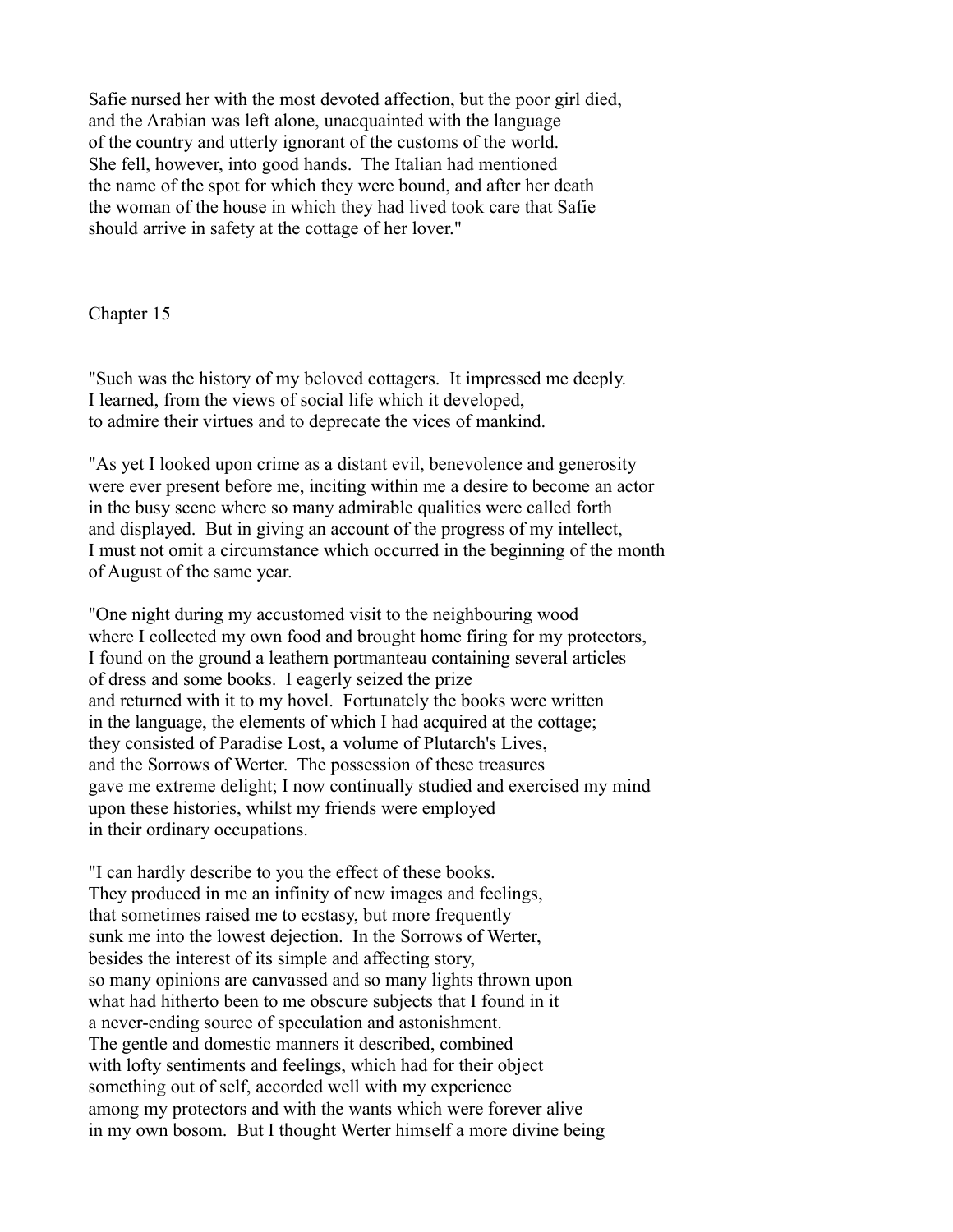than I had ever beheld or imagined; his character contained no pretension, but it sank deep. The disquisitions upon death and suicide were calculated to fill me with wonder. I did not pretend to enter into the merits of the case, yet I inclined towards the opinions of the hero, whose extinction I wept, without precisely understanding it.

"As I read, however, I applied much personally to my own feelings and condition. I found myself similar yet at the same time strangely unlike to the beings concerning whom I read and to whose conversation I was a listener. I sympathized with and partly understood them, but I was unformed in mind; I was dependent on none and related to none. "The path of my departure was free," and there was none to lament my annihilation. My person was hideous and my stature gigantic. What did this mean? Who was I? What was I? Whence did I come? What was my destination? These questions continually recurred, but I was unable to solve them.

"The volume of Plutarch's Lives which I possessed contained the histories of the first founders of the ancient republics. This book had a far different effect upon me from the Sorrows of Werter. I learned from Werter's imaginations despondency and gloom, but Plutarch taught me high thoughts; he elevated me above the wretched sphere of my own reflections, to admire and love the heroes of past ages. Many things I read surpassed my understanding and experience. I had a very confused knowledge of kingdoms, wide extents of country, mighty rivers, and boundless seas. But I was perfectly unacquainted with towns and large assemblages of men. The cottage of my protectors had been the only school in which I had studied human nature, but this book developed new and mightier scenes of action. I read of men concerned in public affairs, governing or massacring their species. I felt the greatest ardour for virtue rise within me, and abhorrence for vice, as far as I understood the signification of those terms, relative as they were, as I applied them, to pleasure and pain alone. Induced by these feelings, I was of course led to admire peaceable lawgivers, Numa, Solon, and Lycurgus, in preference to Romulus and Theseus. The patriarchal lives of my protectors caused these impressions to take a firm hold on my mind; perhaps, if my first introduction to humanity had been made by a young soldier, burning for glory and slaughter, I should have been imbued with different sensations.

"But Paradise Lost excited different and far deeper emotions. I read it, as I had read the other volumes which had fallen into my hands, as a true history. It moved every feeling of wonder and awe that the picture of an omnipotent God warring with his creatures was capable of exciting. I often referred the several situations, as their similarity struck me, to my own. Like Adam, I was apparently united by no link to any other being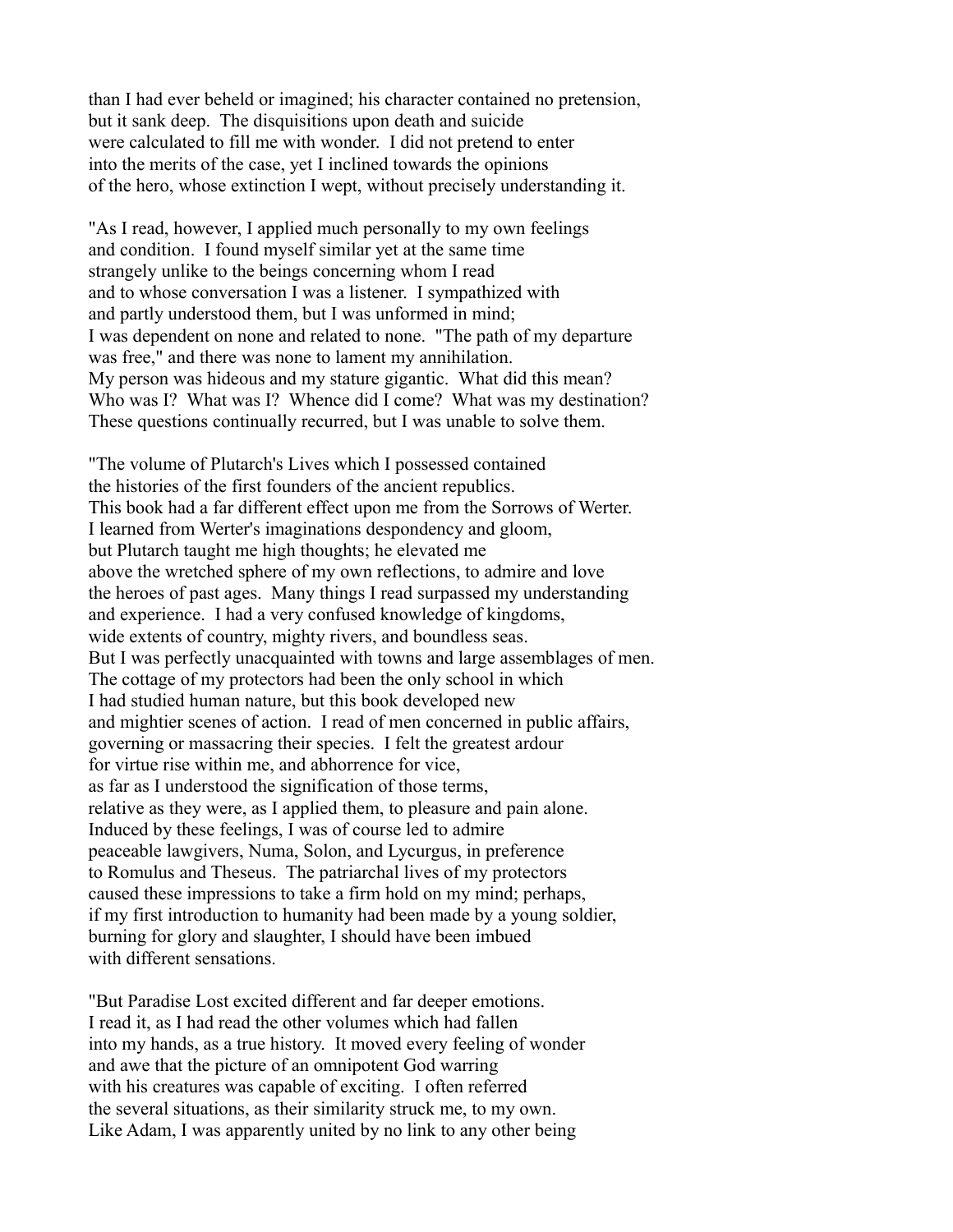in existence; but his state was far different from mine in every other respect. He had come forth from the hands of God a perfect creature, happy and prosperous, guarded by the especial care of his Creator; he was allowed to converse with and acquire knowledge from beings of a superior nature, but I was wretched, helpless, and alone. Many times I considered Satan as the fitter emblem of my condition, for often, like him, when I viewed the bliss of my protectors, the bitter gall of envy rose within me.

"Another circumstance strengthened and confirmed these feelings. Soon after my arrival in the hovel I discovered some papers in the pocket of the dress which I had taken from your laboratory. At first I had neglected them, but now that I was able to decipher the characters in which they were written, I began to study them with diligence. It was your journal of the four months that preceded my creation. You minutely described in these papers every step you took in the progress of your work; this history was mingled with accounts of domestic occurrences. You doubtless recollect these papers. Here they are. Everything is related in them which bears reference to my accursed origin; the whole detail of that series of disgusting circumstances which produced it is set in view; the minutest description of my odious and loathsome person is given, in language which painted your own horrors and rendered mine indelible. I sickened as I read. `Hateful day when I received life!' I exclaimed in agony. `Accursed creator! Why did you form a monster so hideous that even you turned from me in disgust? God, in pity, made man beautiful and alluring, after his own image; but my form is a filthy type of yours, more horrid even from the very resemblance. Satan had his companions, fellow devils, to admire and encourage him, but I am solitary and abhorred.'

"These were the reflections of my hours of despondency and solitude; but when I contemplated the virtues of the cottagers, their amiable and benevolent dispositions, I persuaded myself that when they should become acquainted with my admiration of their virtues they would compassionate me and overlook my personal deformity. Could they turn from their door one, however monstrous, who solicited their compassion and friendship? I resolved, at least, not to despair, but in every way to fit myself for an interview with them which would decide my fate. I postponed this attempt for some months longer, for the importance attached to its success inspired me with a dread lest I should fail. Besides, I found that my understanding improved so much with every day's experience that I was unwilling to commence this undertaking until a few more months should have added to my sagacity.

"Several changes, in the meantime, took place in the cottage. The presence of Safie diffused happiness among its inhabitants,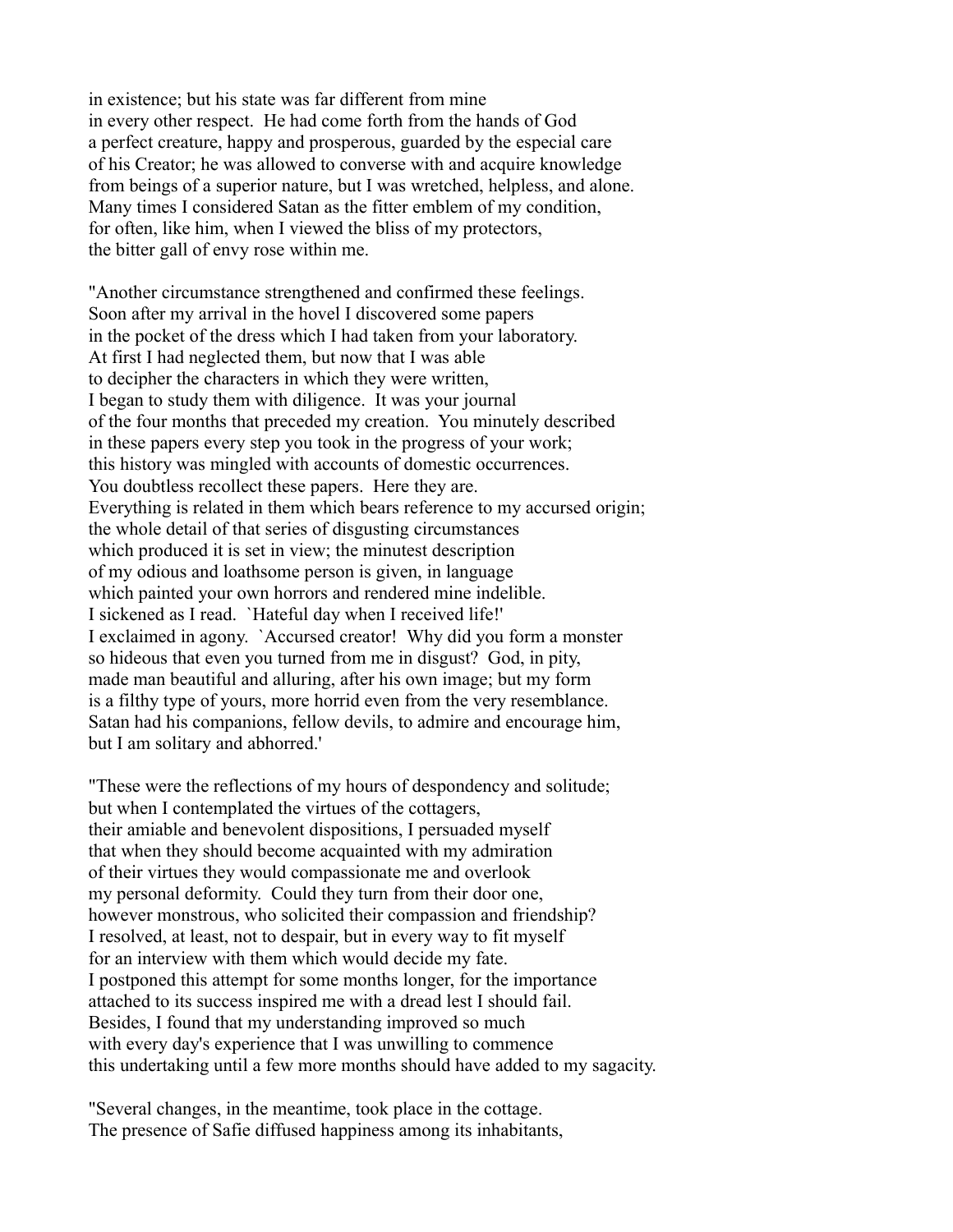and I also found that a greater degree of plenty reigned there. Felix and Agatha spent more time in amusement and conversation, and were assisted in their labours by servants. They did not appear rich, but they were contented and happy; their feelings were serene and peaceful, while mine became every day more tumultuous. Increase of knowledge only discovered to me more clearly what a wretched outcast I was. I cherished hope, it is true, but it vanished when I beheld my person reflected in water or my shadow in the moonshine, even as that frail image and that inconstant shade.

"I endeavoured to crush these fears and to fortify myself for the trial which in a few months I resolved to undergo; and sometimes I allowed my thoughts, unchecked by reason, to ramble in the fields of Paradise, and dared to fancy amiable and lovely creatures sympathizing with my feelings and cheering my gloom; their angelic countenances breathed smiles of consolation. But it was all a dream; no Eve soothed my sorrows nor shared my thoughts; I was alone. I remembered Adam's supplication to his Creator. But where was mine? He had abandoned me, and in the bitterness of my heart I cursed him.

"Autumn passed thus. I saw, with surprise and grief, the leaves decay and fall, and nature again assume the barren and bleak appearance it had worn when I first beheld the woods and the lovely moon. Yet I did not heed the bleakness of the weather; I was better fitted by my conformation for the endurance of cold than heat. But my chief delights were the sight of the flowers, the birds, and all the gay apparel of summer; when those deserted me, I turned with more attention towards the cottagers. Their happiness was not decreased by the absence of summer. They loved and sympathized with one another; and their joys, depending on each other, were not interrupted by the casualties that took place around them. The more I saw of them, the greater became my desire to claim their protection and kindness; my heart yearned to be known and loved by these amiable creatures; to see their sweet looks directed towards me with affection was the utmost limit of my ambition. I dared not think that they would turn them from me with disdain and horror. The poor that stopped at their door were never driven away. I asked, it is true, for greater treasures than a little food or rest: I required kindness and sympathy; but I did not believe myself utterly unworthy of it.

"The winter advanced, and an entire revolution of the seasons had taken place since I awoke into life. My attention at this time was solely directed towards my plan of introducing myself into the cottage of my protectors. I revolved many projects, but that on which I finally fixed was to enter the dwelling when the blind old man should be alone. I had sagacity enough to discover that the unnatural hideousness of my person was the chief object of horror with those who had formerly beheld me.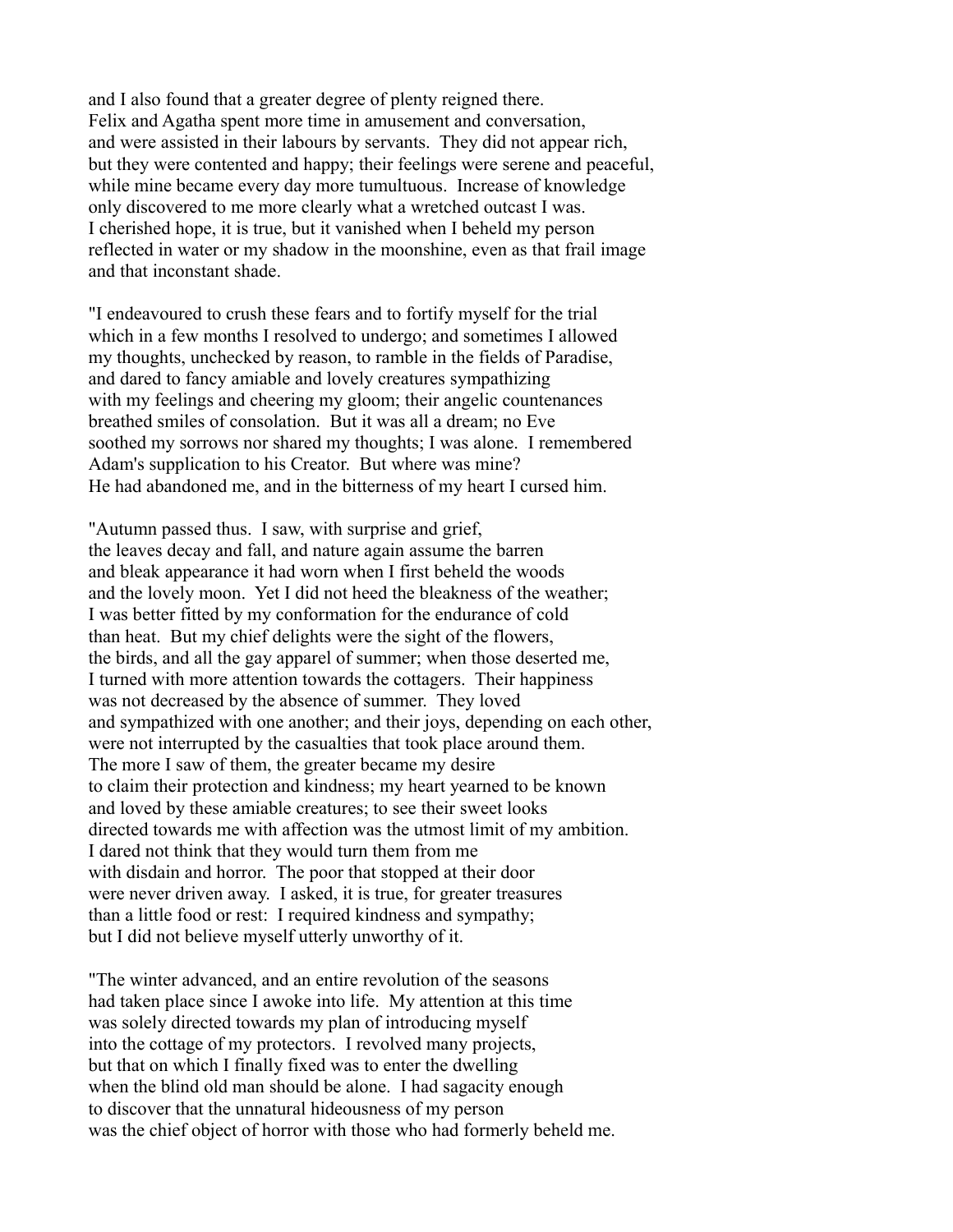My voice, although harsh, had nothing terrible in it; I thought, therefore, that if in the absence of his children I could gain the good will and mediation of the old De Lacey, I might by his means be tolerated by my younger protectors.

"One day, when the sun shone on the red leaves that strewed the ground and diffused cheerfulness, although it denied warmth, Safie, Agatha, and Felix departed on a long country walk, and the old man, at his own desire, was left alone in the cottage. When his children had departed, he took up his guitar and played several mournful but sweet airs, more sweet and mournful than I had ever heard him play before. At first his countenance was illuminated with pleasure, but as he continued, thoughtfulness and sadness succeeded; at length, laying aside the instrument, he sat absorbed in reflection.

"My heart beat quick; this was the hour and moment of trial, which would decide my hopes or realize my fears. The servants were gone to a neighbouring fair. All was silent in and around the cottage; it was an excellent opportunity; yet, when I proceeded to execute my plan, my limbs failed me and I sank to the ground. Again I rose, and exerting all the firmness of which I was master, removed the planks which I had placed before my hovel to conceal my retreat. The fresh air revived me, and with renewed determination I approached the door of their cottage.

"I knocked. `Who is there?' said the old man. `Come in.'

"I entered. `Pardon this intrusion,' said I; `I am a traveller in want of a little rest; you would greatly oblige me if you would allow me to remain a few minutes before the fire.'

"'Enter,' said De Lacey, 'and I will try in what manner I can to relieve your wants; but, unfortunately, my children are from home, and as I am blind, I am afraid I shall find it difficult to procure food for you.'

"`Do not trouble yourself, my kind host; I have food; it is warmth and rest only that I need.'

"I sat down, and a silence ensued. I knew that every minute was precious to me, yet I remained irresolute in what manner to commence the interview, when the old man addressed me. `By your language, stranger, I suppose you are my countryman; are you French?'

"No; but I was educated by a French family and understand that language only. I am now going to claim the protection of some friends, whom I sincerely love, and of whose favour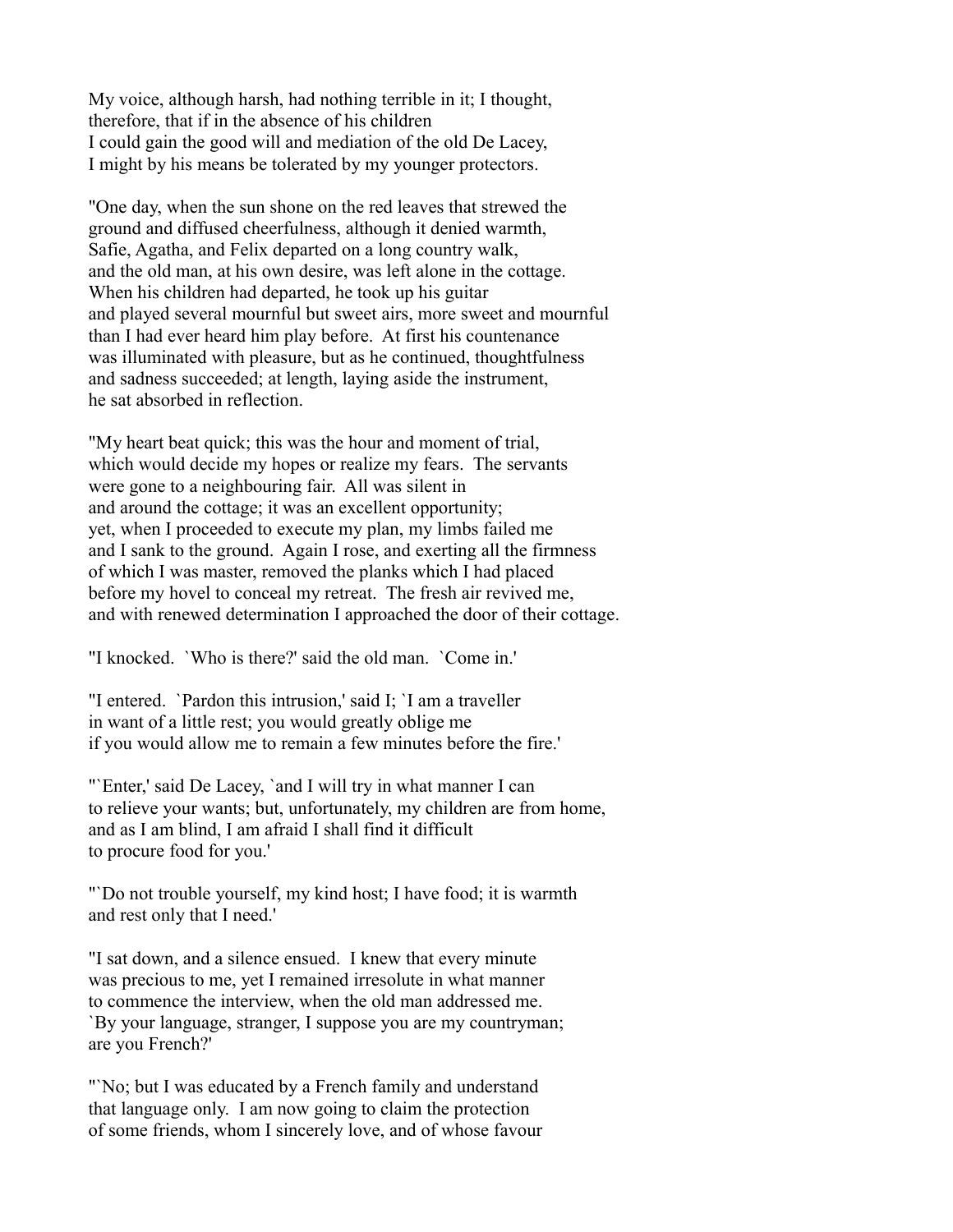I have some hopes.'

"`Are they Germans?'

"No, they are French. But let us change the subject. I am an unfortunate and deserted creature, I look around and I have no relation or friend upon earth. These amiable people to whom I go have never seen me and know little of me. I am full of fears, for if I fail there, I am an outcast in the world forever.'

"`Do not despair. To be friendless is indeed to be unfortunate, but the hearts of men, when unprejudiced by any obvious self-interest, are full of brotherly love and charity. Rely, therefore, on your hopes; and if these friends are good and amiable, do not despair.'

"`They are kind--they are the most excellent creatures in the world; but, unfortunately, they are prejudiced against me. I have good dispositions; my life has been hitherto harmless and in some degree beneficial; but a fatal prejudice clouds their eyes, and where they ought to see a feeling and kind friend, they behold only a detestable monster.'

"That is indeed unfortunate; but if you are really blameless, cannot you undeceive them?'

"`I am about to undertake that task; and it is on that account that I feel so many overwhelming terrors. I tenderly love these friends; I have, unknown to them, been for many months in the habits of daily kindness towards them; but they believe that I wish to injure them, and it is that prejudice which I wish to overcome.'

"`Where do these friends reside?'

"Near this spot."

"The old man paused and then continued, `If you will unreservedly confide to me the particulars of your tale, I perhaps may be of use in undeceiving them. I am blind and cannot judge of your countenance, but there is something in your words which persuades me that you are sincere. I am poor and an exile, but it will afford me true pleasure to be in any way serviceable to a human creature.'

"Excellent man! I thank you and accept your generous offer. You raise me from the dust by this kindness; and I trust that, by your aid, I shall not be driven from the society and sympathy of your fellow creatures.'

"Heaven forbid! Even if you were really criminal,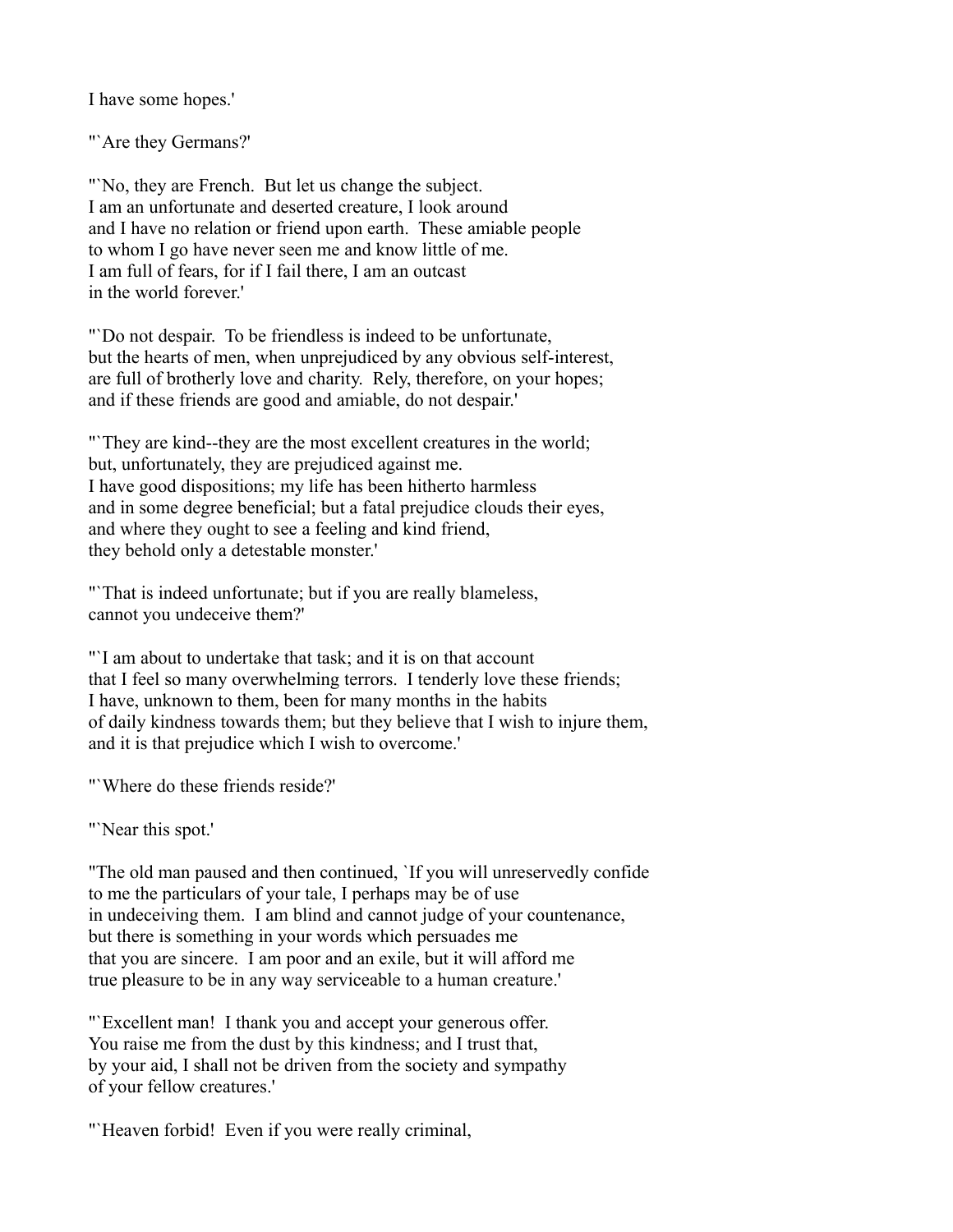for that can only drive you to desperation, and not instigate you to virtue. I also am unfortunate; I and my family have been condemned, although innocent; judge, therefore, if I do not feel for your misfortunes.'

"`How can I thank you, my best and only benefactor? From your lips first have I heard the voice of kindness directed towards me; I shall be forever grateful; and your present humanity assures me of success with those friends whom I am on the point of meeting.'

"`May I know the names and residence of those friends?' "I paused. This, I thought, was the moment of decision, which was to rob me of or bestow happiness on me forever. I struggled vainly for firmness sufficient to answer him, but the effort destroyed all my remaining strength; I sank on the chair and sobbed aloud. At that moment I heard the steps of my younger protectors. I had not a moment to lose, but seizing the hand of the old man, I cried, `Now is the time! Save and protect me! You and your family are the friends whom I seek. Do not you desert me in the hour of trial!'

"`Great God!' exclaimed the old man. 'Who are you?'

"At that instant the cottage door was opened, and Felix, Safie, and Agatha entered. Who can describe their horror and consternation on beholding me? Agatha fainted, and Safie, unable to attend to her friend, rushed out of the cottage. Felix darted forward, and with supernatural force tore me from his father, to whose knees I clung, in a transport of fury, he dashed me to the ground and struck me violently with a stick. I could have torn him limb from limb, as the lion rends the antelope. But my heart sank within me as with bitter sickness, and I refrained. I saw him on the point of repeating his blow, when, overcome by pain and anguish, I quitted the cottage, and in the general tumult escaped unperceived to my hovel."

Chapter 16

"Cursed, cursed creator! Why did I live? Why, in that instant, did I not extinguish the spark of existence which you had so wantonly bestowed? I know not; despair had not yet taken possession of me; my feelings were those of rage and revenge. I could with pleasure have destroyed the cottage and its inhabitants and have glutted myself with their shrieks and misery.

"When night came I quitted my retreat and wandered in the wood; and now, no longer restrained by the fear of discovery, I gave vent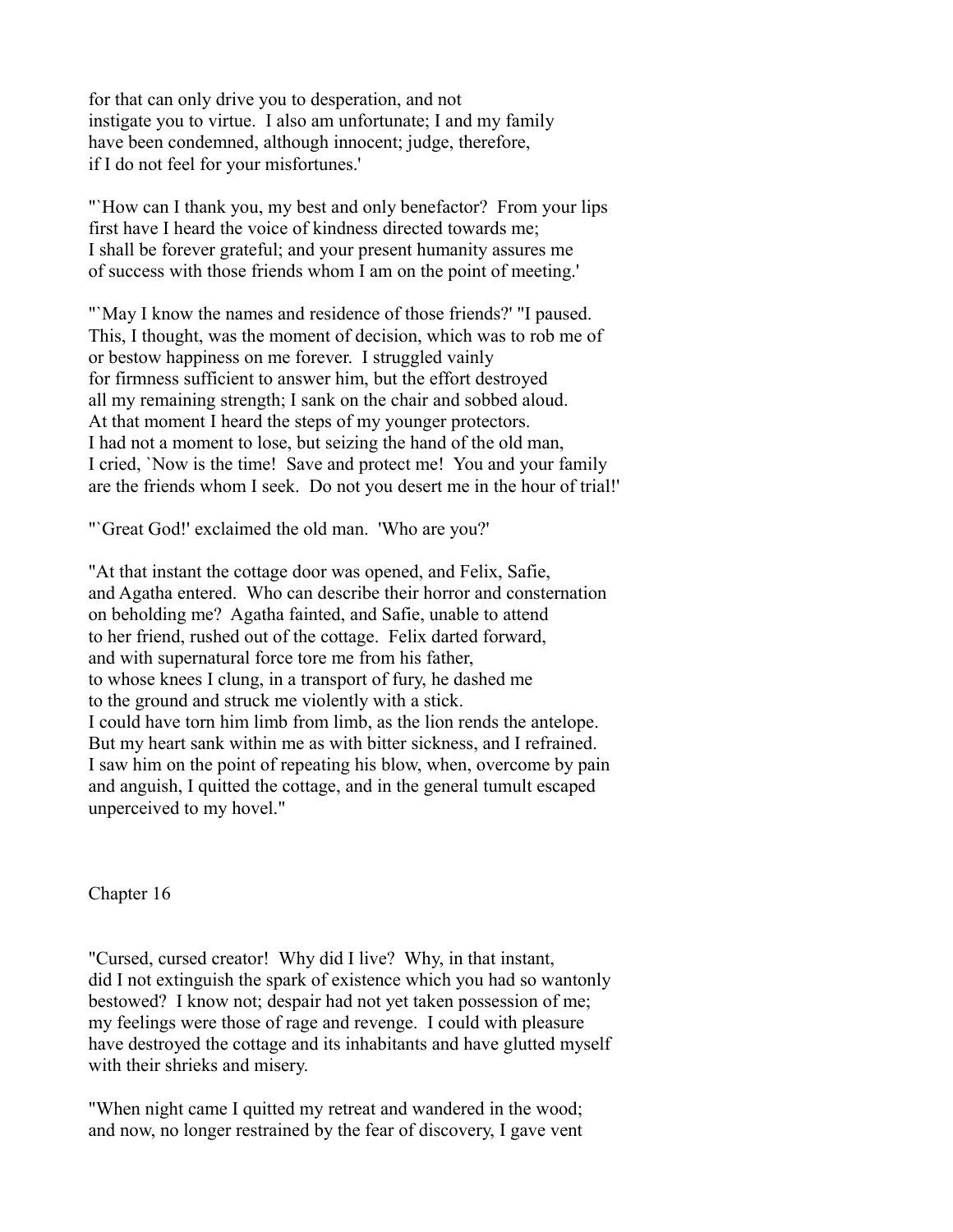to my anguish in fearful howlings. I was like a wild beast that had broken the toils, destroying the objects that obstructed me and ranging through the wood with a staglike swiftness. Oh! What a miserable night I passed! The cold stars shone in mockery, and the bare trees waved their branches above me; now and then the sweet voice of a bird burst forth amidst the universal stillness. All, save I, were at rest or in enjoyment; I, like the arch-fiend, bore a hell within me, and finding myself unsympathized with, wished to tear up the trees, spread havoc and destruction around me, and then to have sat down and enjoyed the ruin.

"But this was a luxury of sensation that could not endure; I became fatigued with excess of bodily exertion and sank on the damp grass in the sick impotence of despair. There was none among the myriads of men that existed who would pity or assist me; and should I feel kindness towards my enemies? No; from that moment I declared everlasting war against the species, and more than all, against him who had formed me and sent me forth to this insupportable misery.

"The sun rose; I heard the voices of men and knew that it was impossible to return to my retreat during that day. Accordingly I hid myself in some thick underwood, determining to devote the ensuing hours to reflection on my situation.

"The pleasant sunshine and the pure air of day restored me to some degree of tranquillity; and when I considered what had passed at the cottage, I could not help believing that I had been too hasty in my conclusions. I had certainly acted imprudently. It was apparent that my conversation had interested the father in my behalf, and I was a fool in having exposed my person to the horror of his children. I ought to have familiarized the old De Lacey to me, and by degrees to have discovered myself to the rest of his family, when they should have been prepared for my approach. But I did not believe my errors to be irretrievable, and after much consideration I resolved to return to the cottage, seek the old man, and by my representations win him to my party.

"These thoughts calmed me, and in the afternoon I sank into a profound sleep; but the fever of my blood did not allow me to be visited by peaceful dreams. The horrible scene of the preceding day was forever acting before my eyes; the females were flying and the enraged Felix tearing me from his father's feet. I awoke exhausted, and finding that it was already night, I crept forth from my hiding-place, and went in search of food.

"When my hunger was appeased, I directed my steps towards the well-known path that conducted to the cottage. All there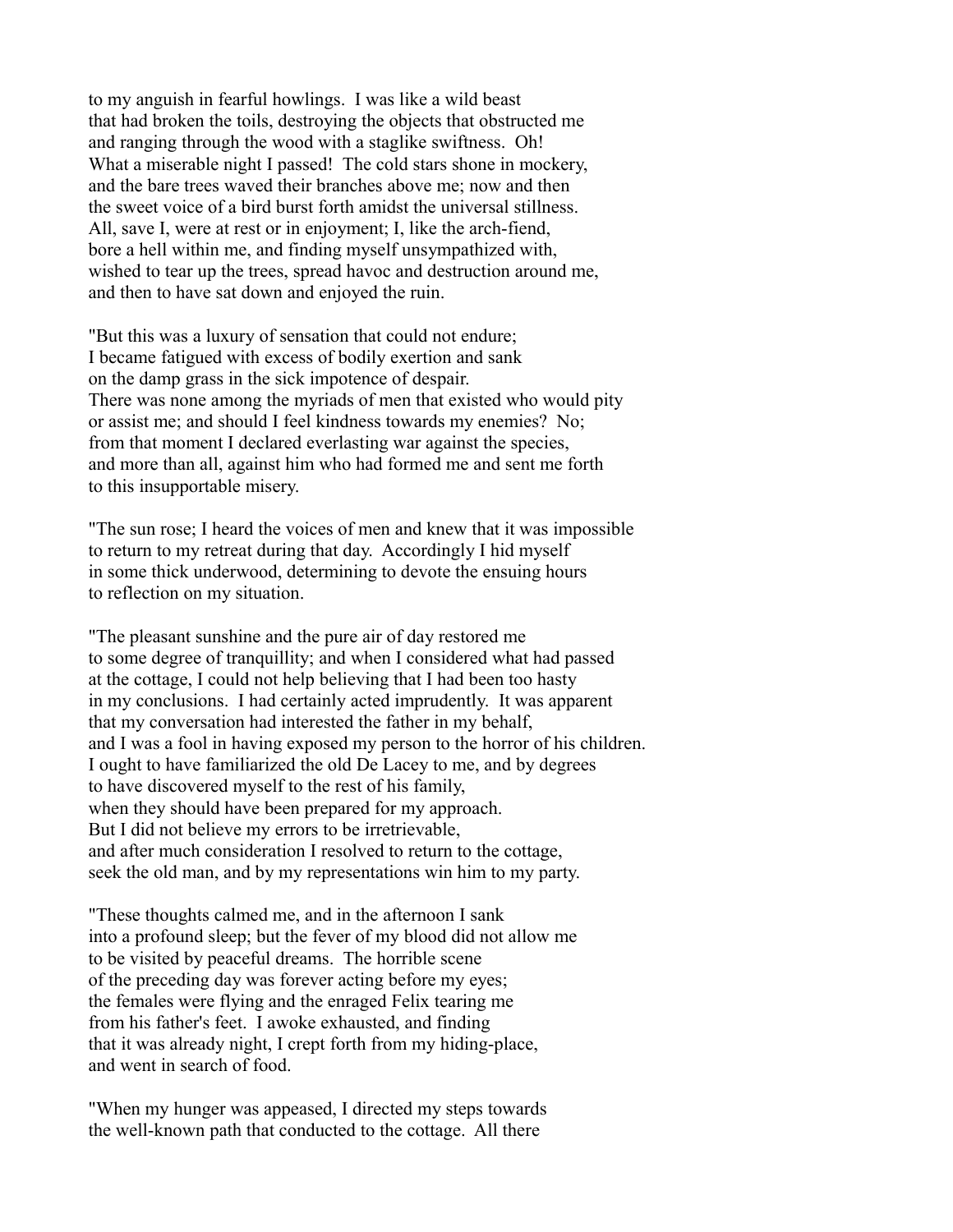was at peace. I crept into my hovel and remained in silent expectation of the accustomed hour when the family arose. That hour passed, the sun mounted high in the heavens, but the cottagers did not appear. I trembled violently, apprehending some dreadful misfortune. The inside of the cottage was dark, and I heard no motion; I cannot describe the agony of this suspense.

"Presently two countrymen passed by, but pausing near the cottage, they entered into conversation, using violent gesticulations; but I did not understand what they said, as they spoke the language of the country, which differed from that of my protectors. Soon after, however, Felix approached with another man; I was surprised. as I knew that he had not quitted the cottage that morning, and waited anxiously to discover from his discourse the meaning of these unusual appearances.

"`Do you consider,' said his companion to him, `that you will be obliged to pay three months' rent and to lose the produce of your garden? I do not wish to take any unfair advantage, and I beg therefore that you will take some days to consider of your determination.'

"`It is utterly useless,' replied Felix; `we can never again inhabit your cottage. The life of my father is in the greatest danger, owing to the dreadful circumstance that I have related. My wife and my sister will never recover from their horror. I entreat you not to reason with me any more. Take possession of your tenement and let me fly from this place.'

"Felix trembled violently as he said this. He and his companion entered the cottage, in which they remained for a few minutes, and then departed. I never saw any of the family of De Lacey more.

"I continued for the remainder of the day in my hovel in a state of utter and stupid despair. My protectors had departed and had broken the only link that held me to the world. For the first time the feelings of revenge and hatred filled my bosom, and I did not strive to control them, but allowing myself to be borne away by the stream, I bent my mind towards injury and death. When I thought of my friends, of the mild voice of De Lacey, the gentle eyes of Agatha, and the exquisite beauty of the Arabian, these thoughts vanished and a gush of tears somewhat soothed me. But again when I reflected that they had spurned and deserted me, anger returned, a rage of anger, and unable to injure anything human, I turned my fury towards inanimate objects. As night advanced I placed a variety of combustibles around the cottage, and after having destroyed every vestige of cultivation in the garden, I waited with forced impatience until the moon had sunk to commence my operations.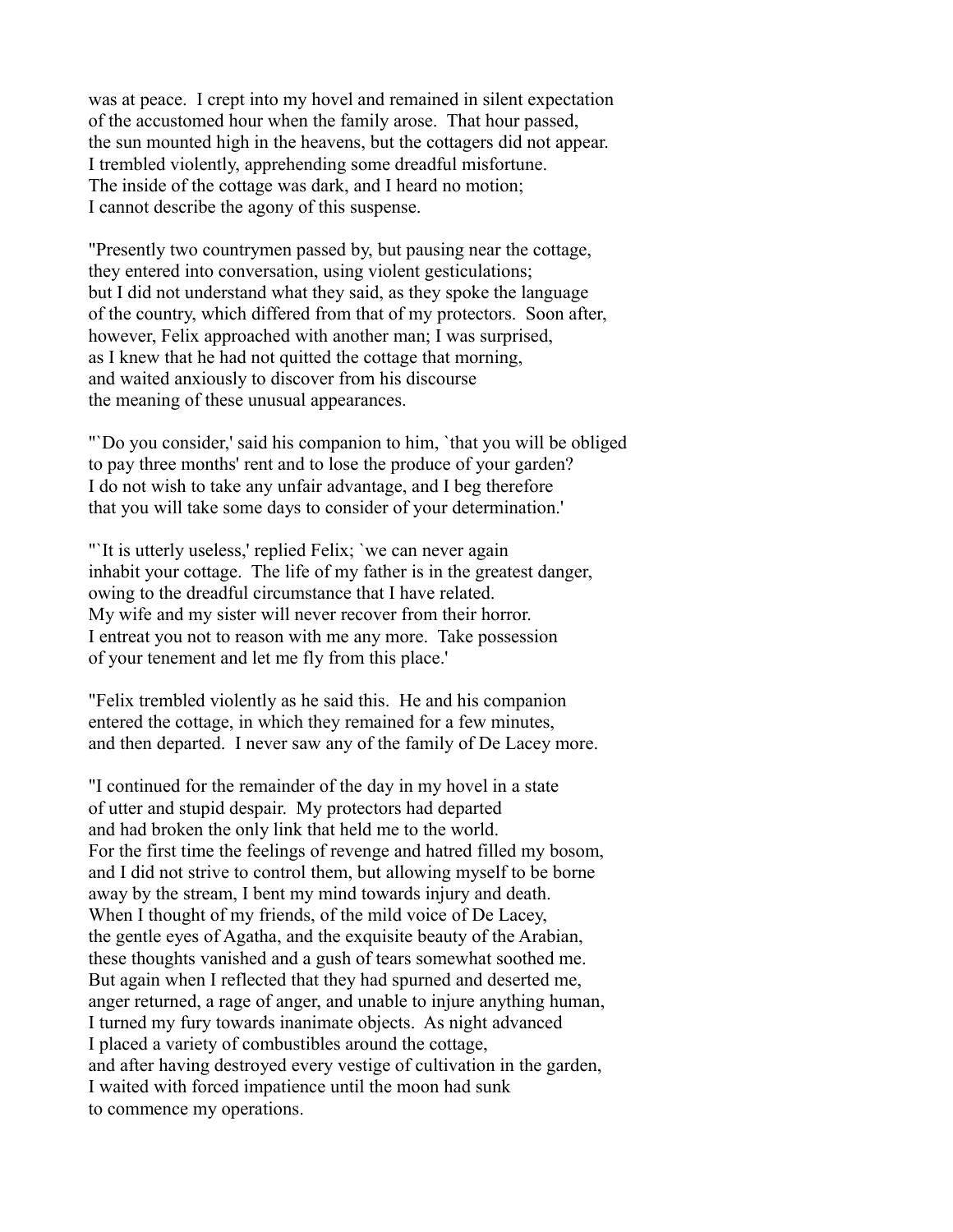"As the night advanced, a fierce wind arose from the woods and quickly dispersed the clouds that had loitered in the heavens; the blast tore along like a mighty avalanche and produced a kind of insanity in my spirits that burst all bounds of reason and reflection. I lighted the dry branch of a tree and danced with fury around the devoted cottage, my eyes still fixed on the western horizon, the edge of which the moon nearly touched. A part of its orb was at length hid, and I waved my brand; it sank, and with a loud scream I fired the straw, and heath, and bushes, which I had collected. The wind fanned the fire, and the cottage was quickly enveloped by the flames, which clung to it and licked it with their forked and destroying tongues.

"As soon as I was convinced that no assistance could save any part of the habitation, I quitted the scene and sought for refuge in the woods.

"And now, with the world before me, whither should I bend my steps? I resolved to fly far from the scene of my misfortunes; but to me, hated and despised, every country must be equally horrible. At length the thought of you crossed my mind. I learned from your papers that you were my father, my creator; and to whom could I apply with more fitness than to him who had given me life? Among the lessons that Felix had bestowed upon Safie, geography had not been omitted; I had learned from these the relative situations of the different countries of the earth. You had mentioned Geneva as the name of your native town, and towards this place I resolved to proceed.

"But how was I to direct myself? I knew that I must travel in a southwesterly direction to reach my destination, but the sun was my only guide. I did not know the names of the towns that I was to pass through, nor could I ask information from a single human being; but I did not despair. From you only could I hope for succour, although towards you I felt no sentiment but that of hatred. Unfeeling, heartless creator! You had endowed me with perceptions and passions and then cast me abroad an object for the scorn and horror of mankind. But on you only had I any claim for pity and redress, and from you I determined to seek that justice which I vainly attempted to gain from any other being that wore the human form.

"My travels were long and the sufferings I endured intense. It was late in autumn when I quitted the district where I had so long resided. I travelled only at night, fearful of encountering the visage of a human being. Nature decayed around me, and the sun became heatless; rain and snow poured around me; mighty rivers were frozen; the surface of the earth was hard and chill, and bare, and I found no shelter. Oh, earth! How often did I imprecate curses on the cause of my being! The mildness of my nature had fled,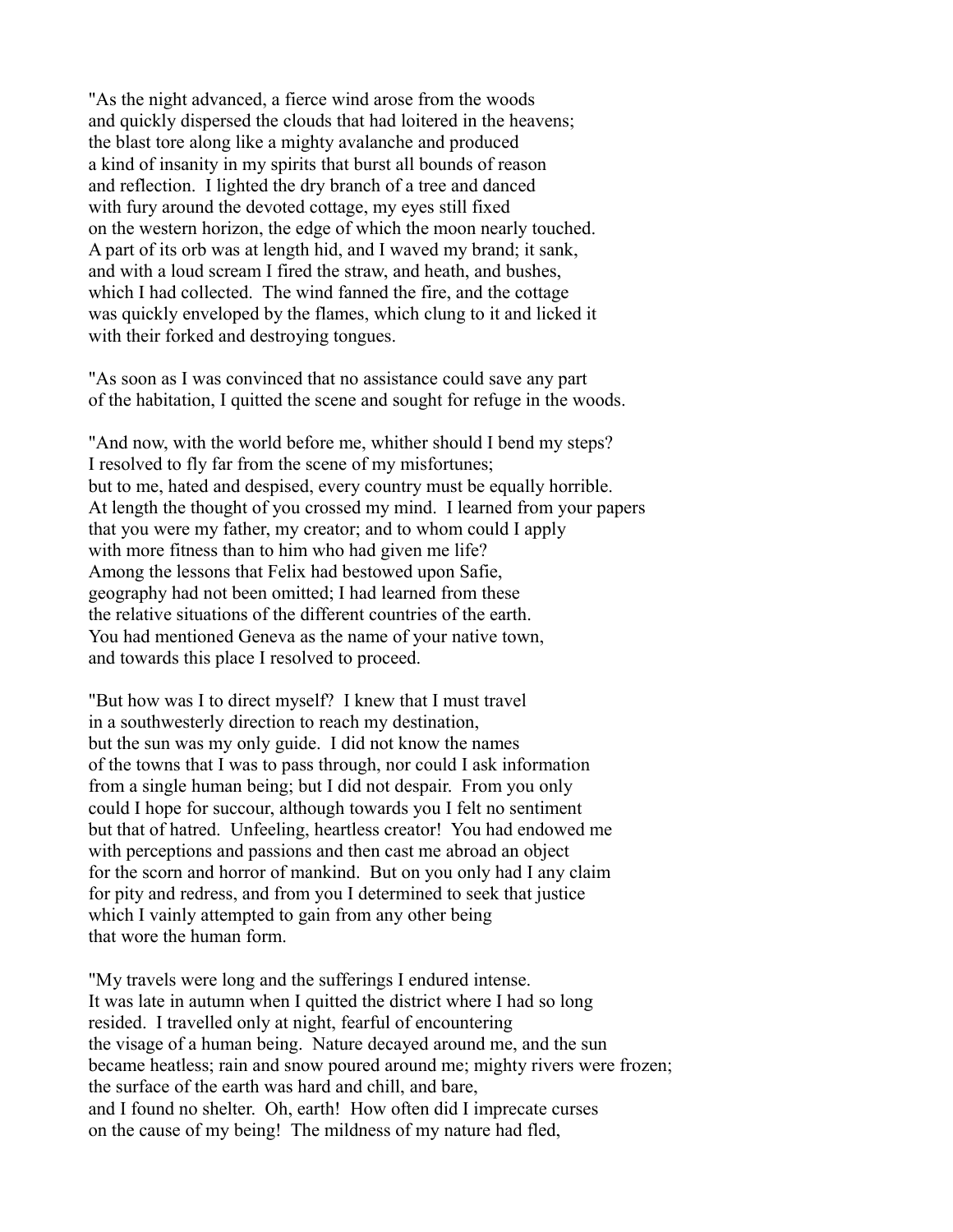and all within me was turned to gall and bitterness. The nearer I approached to your habitation, the more deeply did I feel the spirit of revenge enkindled in my heart. Snow fell, and the waters were hardened, but I rested not. A few incidents now and then directed me, and I possessed a map of the country; but I often wandered wide from my path. The agony of my feelings allowed me no respite; no incident occurred from which my rage and misery could not extract its food; but a circumstance that happened when I arrived on the confines of Switzerland, when the sun had recovered its warmth and the earth again began to look green, confirmed in an especial manner the bitterness and horror of my feelings.

"I generally rested during the day and travelled only when I was secured by night from the view of man. One morning, however, finding that my path lay through a deep wood, I ventured to continue my journey after the sun had risen; the day, which was one of the first of spring, cheered even me by the loveliness of its sunshine and the balminess of the air. I felt emotions of gentleness and pleasure, that had long appeared dead, revive within me. Half surprised by the novelty of these sensations, I allowed myself to be borne away by them, and forgetting my solitude and deformity, dared to be happy. Soft tears again bedewed my cheeks, and I even raised my humid eyes with thankfulness towards the blessed sun, which bestowed such joy upon me.

"I continued to wind among the paths of the wood, until I came to its boundary, which was skirted by a deep and rapid river, into which many of the trees bent their branches, now budding with the fresh spring. Here I paused, not exactly knowing what path to pursue, when I heard the sound of voices, that induced me to conceal myself under the shade of a cypress. I was scarcely hid when a young girl came running towards the spot where I was concealed, laughing, as if she ran from someone in sport. She continued her course along the precipitous sides of the river, when suddenly her foot slipped, and she fell into the rapid stream. I rushed from my hiding-place and with extreme labour, from the force of the current, saved her and dragged her to shore. She was senseless, and I endeavoured by every means in my power to restore animation, when I was suddenly interrupted by the approach of a rustic, who was probably the person from whom she had playfully fled. On seeing me, he darted towards me, and tearing the girl from my arms, hastened towards the deeper parts of the wood. I followed speedily, I hardly knew why; but when the man saw me draw near, he aimed a gun, which he carried, at my body and fired. I sank to the ground, and my injurer, with increased swiftness, escaped into the wood.

"This was then the reward of my benevolence! I had saved a human being from destruction, and as a recompense I now writhed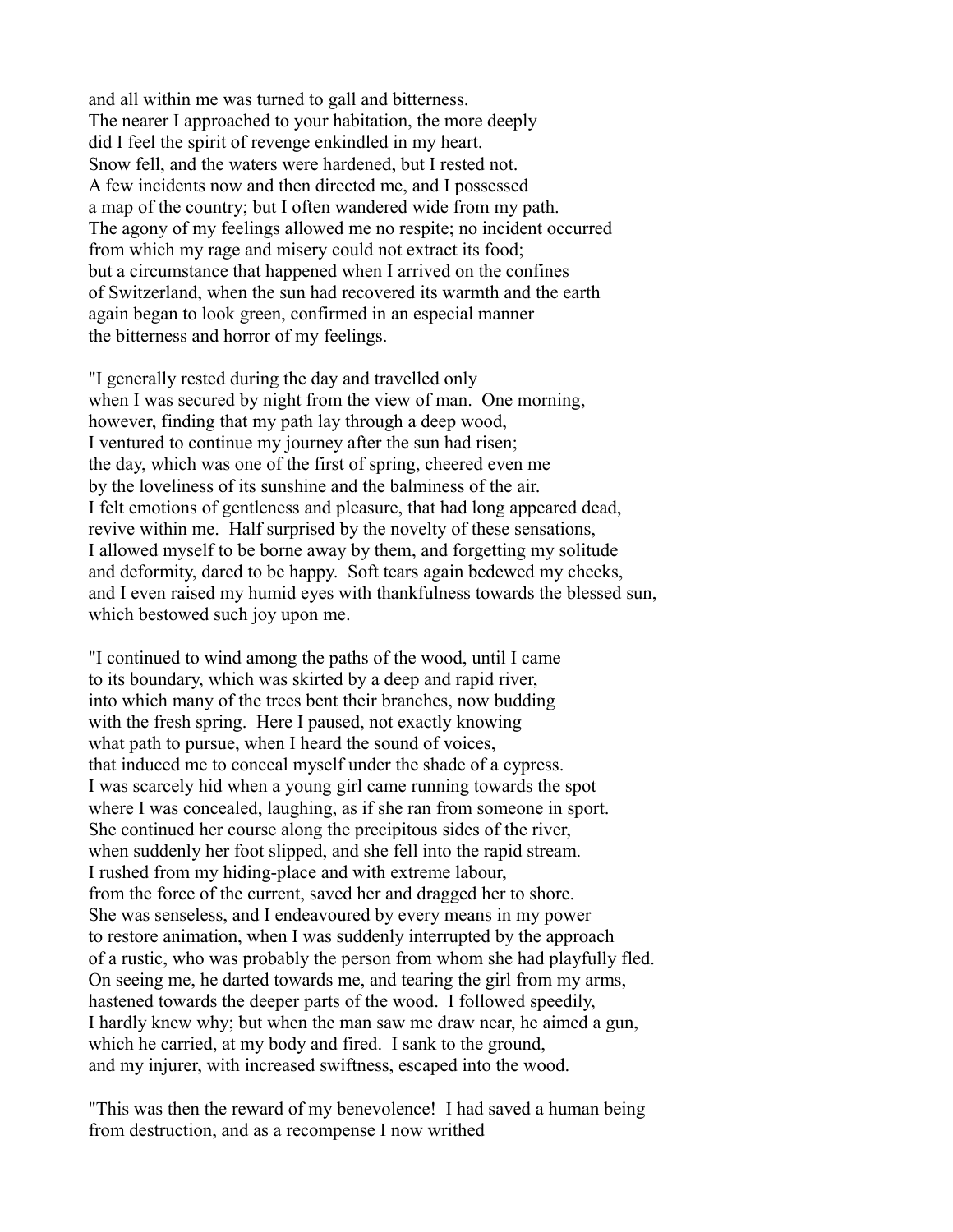under the miserable pain of a wound which shattered the flesh and bone. The feelings of kindness and gentleness which I had entertained but a few moments before gave place to hellish rage and gnashing of teeth. Inflamed by pain, I vowed eternal hatred and vengeance to all mankind. But the agony of my wound overcame me; my pulses paused, and I fainted.

"For some weeks I led a miserable life in the woods, endeavouring to cure the wound which I had received. The ball had entered my shoulder, and I knew not whether it had remained there or passed through; at any rate I had no means of extracting it. My sufferings were augmented also by the oppressive sense of the injustice and ingratitude of their infliction. My daily vows rose for revenge- a deep and deadly revenge, such as would alone compensate for the outrages and anguish I had endured.

"After some weeks my wound healed, and I continued my journey. The labours I endured were no longer to be alleviated by the bright sun or gentle breezes of spring; all joy was but a mockery which insulted my desolate state and made me feel more painfully that I was not made for the enjoyment of pleasure.

"But my toils now drew near a close, and in two months from this time I reached the environs of Geneva.

"It was evening when I arrived, and I retired to a hiding-place among the fields that surround it to meditate in what manner I should apply to you. I was oppressed by fatigue and hunger and far too unhappy to enjoy the gentle breezes of evening or the prospect of the sun setting behind the stupendous mountains of Jura.

"At this time a slight sleep relieved me from the pain of reflection, which was disturbed by the approach of a beautiful child, who came running into the recess I had chosen, with all the sportiveness of infancy. Suddenly, as I gazed on him, an idea seized me that this little creature was unprejudiced and had lived too short a time to have imbibed a horror of deformity. If, therefore, I could seize him and educate him as my companion and friend, I should not be so desolate in this peopled earth.

"Urged by this impulse, I seized on the boy as he passed and drew him towards me. As soon as he beheld my form, he placed his hands before his eyes and uttered a shrill scream; I drew his hand forcibly from his face and said, `Child, what is the meaning of this? I do not intend to hurt you; listen to me.'

"He struggled violently. `Let me go,' he cried; `monster! Ugly wretch! You wish to eat me and tear me to pieces. You are an ogre. Let me go, or I will tell my papa.'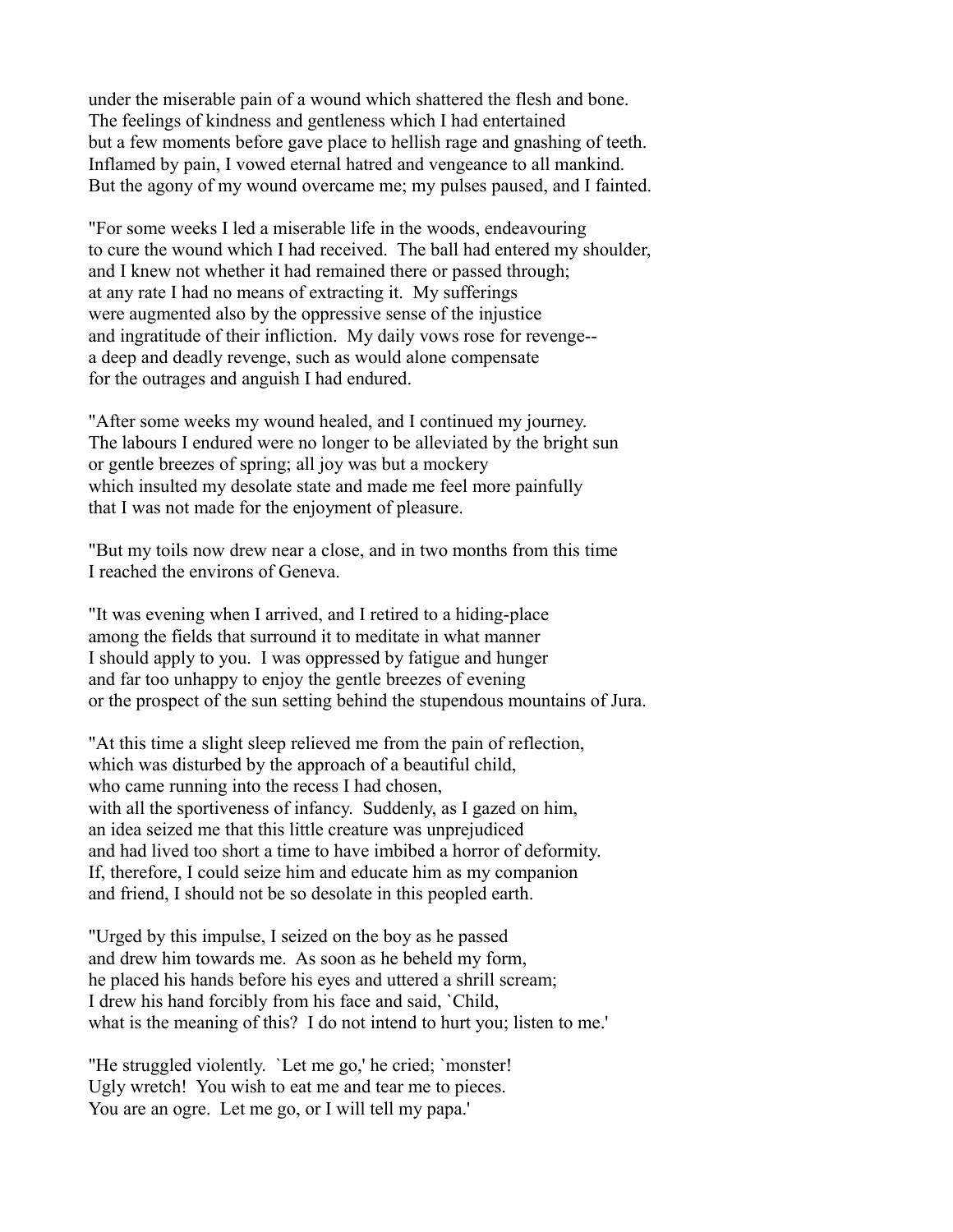"`Boy, you will never see your father again; you must come with me.'

"Hideous monster! Let me go. My papa is a Syndic-he is M. Frankenstein--he will punish you. You dare not keep me.'

"`Frankenstein! you belong then to my enemy--to him towards whom I have sworn eternal revenge; you shall be my first victim.'

"The child still struggled and loaded me with epithets which carried despair to my heart; I grasped his throat to silence him, and in a moment he lay dead at my feet.

"I gazed on my victim, and my heart swelled with exultation and hellish triumph; clapping my hands, I exclaimed, `I too can create desolation; my enemy is not invulnerable; this death will carry despair to him, and a thousand other miseries shall torment and destroy him.'

"As I fixed my eyes on the child, I saw something glittering on his breast. I took it; it was a portrait of a most lovely woman. In spite of my malignity, it softened and attracted me. For a few moments I gazed with delight on her dark eyes, fringed by deep lashes, and her lovely lips; but presently my rage returned; I remembered that I was forever deprived of the delights that such beautiful creatures could bestow and that she whose resemblance I contemplated would, in regarding me, have changed that air of divine benignity to one expressive of disgust and affright.

"Can you wonder that such thoughts transported me with rage? I only wonder that at that moment, instead of venting my sensations in exclamations and agony, I did not rush among mankind and perish in the attempt to destroy them.

"While l was overcome by these feelings, I left the spot where I had committed the murder, and seeking a more secluded hiding-place, I entered a barn which had appeared to me to be empty. A woman was sleeping on some straw; she was young, not indeed so beautiful as her whose portrait I held, but of an agreeable aspect and blooming in the loveliness of youth and health. Here, I thought, is one of those whose joy-imparting smiles are bestowed on all but me. And then I bent over her and whispered, 'Awake, fairest, thy lover is near--he who would give his life but to obtain one look of affection from thine eyes; my beloved, awake!'

"The sleeper stirred; a thrill of terror ran through me. Should she indeed awake, and see me, and curse me, and denounce the murderer? Thus would she assuredly act if her darkened eyes opened and she beheld me. The thought was madness; it stirred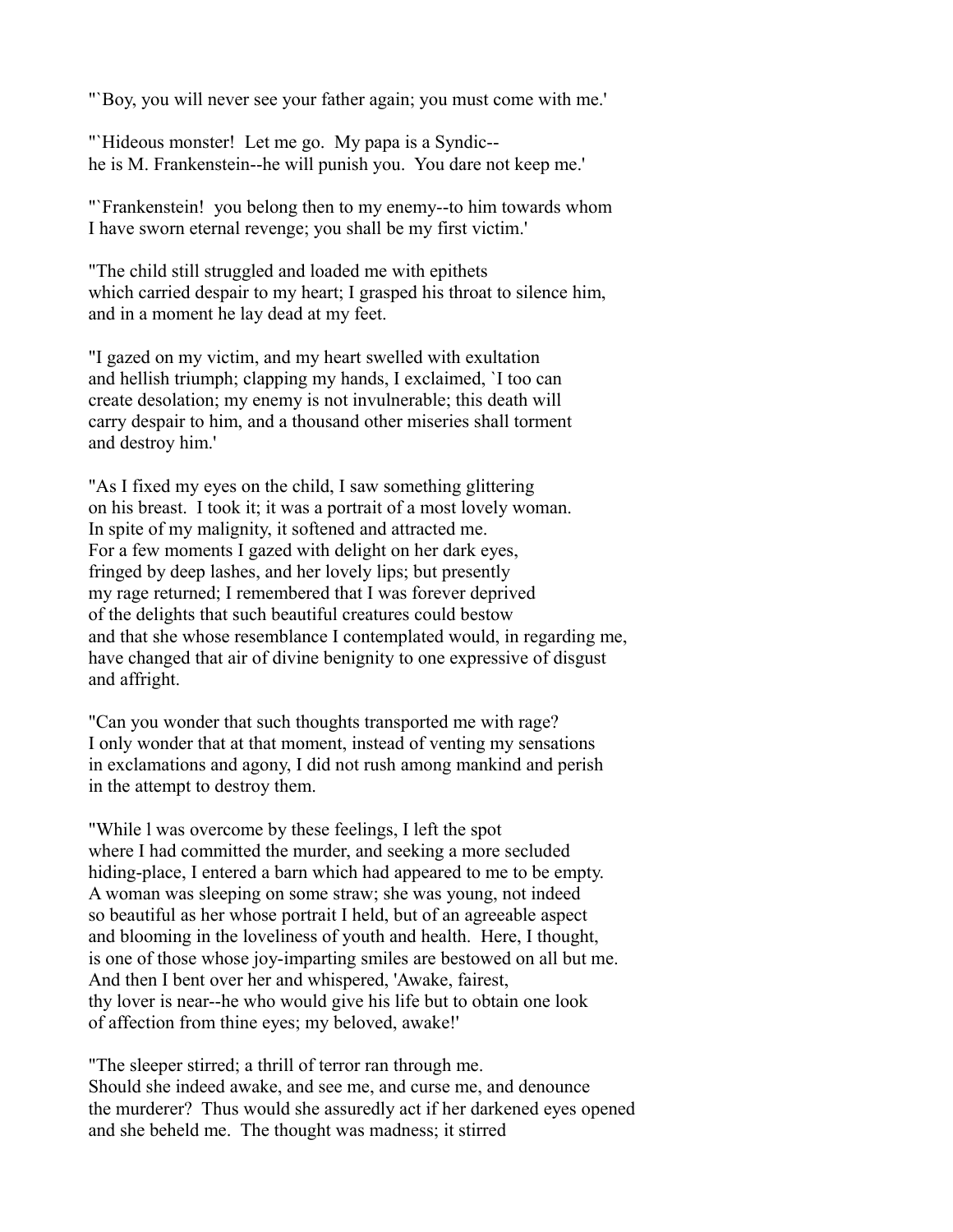the fiend within me--not I, but she, shall suffer; the murder I have committed because I am forever robbed of all that she could give me, she shall atone. The crime had its source in her; be hers the punishment! Thanks to the lessons of Felix and the sanguinary laws of man, I had learned now to work mischief. I bent over her and placed the portrait securely in one of the folds of her dress. She moved again, and I fled.

"For some days I haunted the spot where these scenes had taken place, sometimes wishing to see you, sometimes resolved to quit the world and its miseries forever. At length I wandered towards these mountains, and have ranged through their immense recesses, consumed by a burning passion which you alone can gratify. We may not part until you have promised to comply with my requisition. I am alone and miserable; man will not associate with me; but one as deformed and horrible as myself would not deny herself to me. My companion must be of the same species and have the same defects. This being you must create."

Chapter 17

The being finished speaking and fixed his looks upon me in the expectation of a reply. But I was bewildered, perplexed, and unable to arrange my ideas sufficiently to understand the full extent of his proposition. He continued,

"You must create a female for me with whom I can live in the interchange of those sympathies necessary for my being. This you alone can do, and I demand it of you as a right which you must not refuse to concede."

The latter part of his tale had kindled anew in me the anger that had died away while he narrated his peaceful life among the cottagers, and as he said this I could no longer suppress the rage that burned within me.

"I do refuse it," I replied; "and no torture shall ever extort a consent from me. You may render me the most miserable of men, but you shall never make me base in my own eyes. Shall I create another like yourself, whose joint wickedness might desolate the world. Begone! I have answered you; you may torture me, but I will never consent."

"You are in the wrong," replied the fiend; "and instead of threatening, I am content to reason with you. I am malicious because I am miserable. Am I not shunned and hated by all mankind? You, my creator, would tear me to pieces and triumph; remember that, and tell me why I should pity man more than he pities me? You would not call it murder if you could precipitate me into one of those ice-rifts and destroy my frame,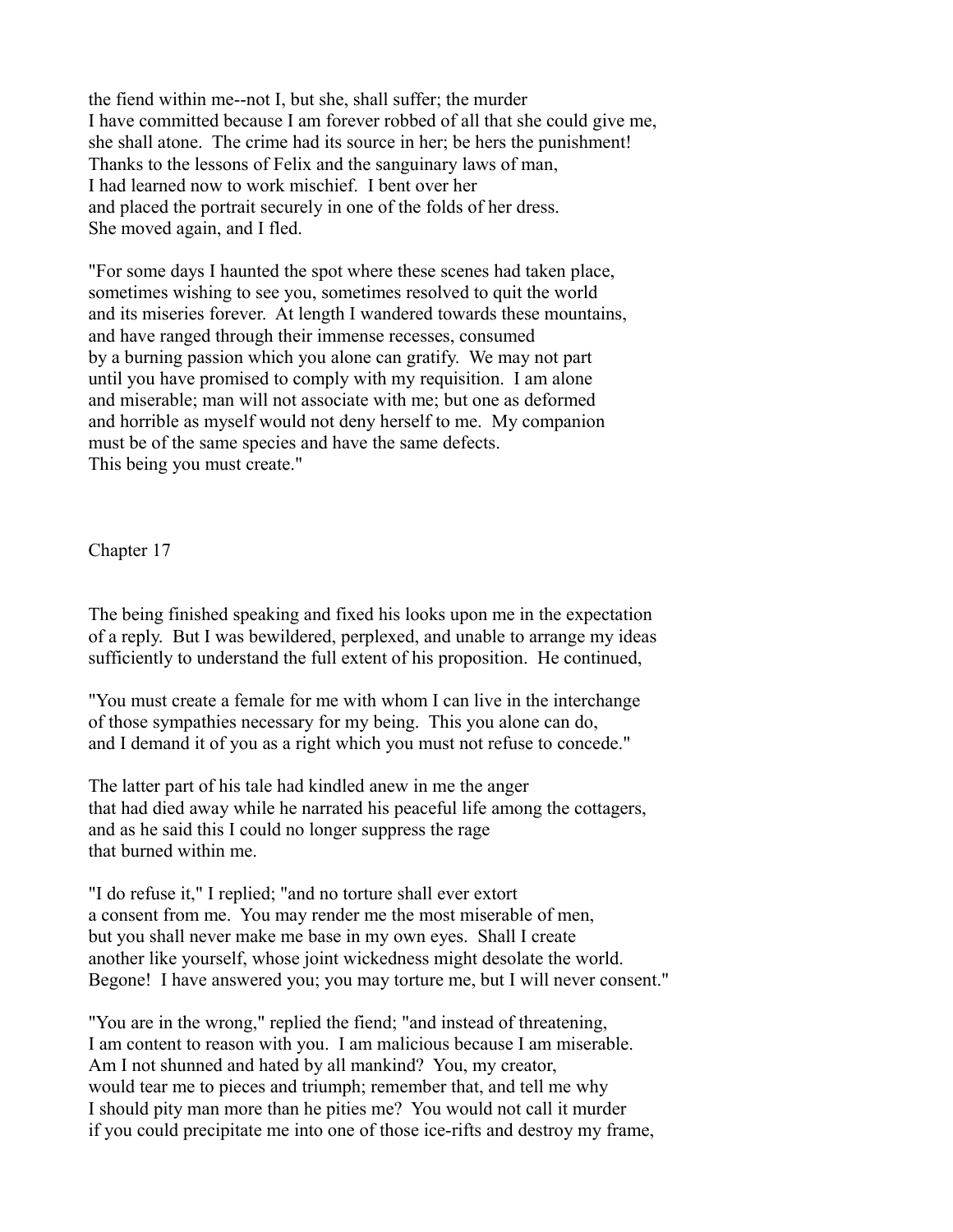the work of your own hands. Shall I respect man when he condemns me? Let him live with me in the interchange of kindness, and instead of injury I would bestow every benefit upon him with tears of gratitude at his acceptance. But that cannot be; the human senses are insurmountable barriers to our union. Yet mine shall not be the submission of abject slavery. I will revenge my injuries; if I cannot inspire love, I will cause fear, and chiefly towards you my archenemy, because my creator, do I swear inextinguishable hatred. Have a care; I will work at your destruction, nor finish until I desolate your heart, so that you shall curse the hour of your birth."

A fiendish rage animated him as he said this; his face was wrinkled into contortions too horrible for human eyes to behold; but presently he calmed himself and proceeded-

"I intended to reason. This passion is detrimental to me, for you do not reflect that you are the cause of its excess. If any being felt emotions of benevolence towards me, I should return them a hundred and a hundredfold; for that one creature's sake I would make peace with the whole kind! But I now indulge in dreams of bliss that cannot be realized. What I ask of you is reasonable and moderate; I demand a creature of another sex, but as hideous as myself; the gratification is small, but it is all that I can receive, and it shall content me. It is true, we shall be monsters, cut off from all the world; but on that account we shall be more attached to one another. Our lives will not be happy, but they will be harmless and free from the misery I now feel. Oh! My creator, make me happy; let me feel gratitude towards you for one benefit! Let me see that I excite the sympathy of some existing thing; do not deny me my request!"

I was moved. I shuddered when I thought of the possible consequences of my consent, but I felt that there was some justice in his argument. His tale and the feelings he now expressed proved him to be a creature of fine sensations, and did I not as his maker owe him all the portion of happiness that it was in my power to bestow? He saw my change of feeling and continued,

"If you consent, neither you nor any other human being shall ever see us again; I will go to the vast wilds of South America. My food is not that of man; I do not destroy the lamb and the kid to glut my appetite; acorns and berries afford me sufficient nourishment. My companion will be of the same nature as myself and will be content with the same fare. We shall make our bed of dried leaves; the sun will shine on us as on man and will ripen our food. The picture I present to you is peaceful and human, and you must feel that you could deny it only in the wantonness of power and cruelty. Pitiless as you have been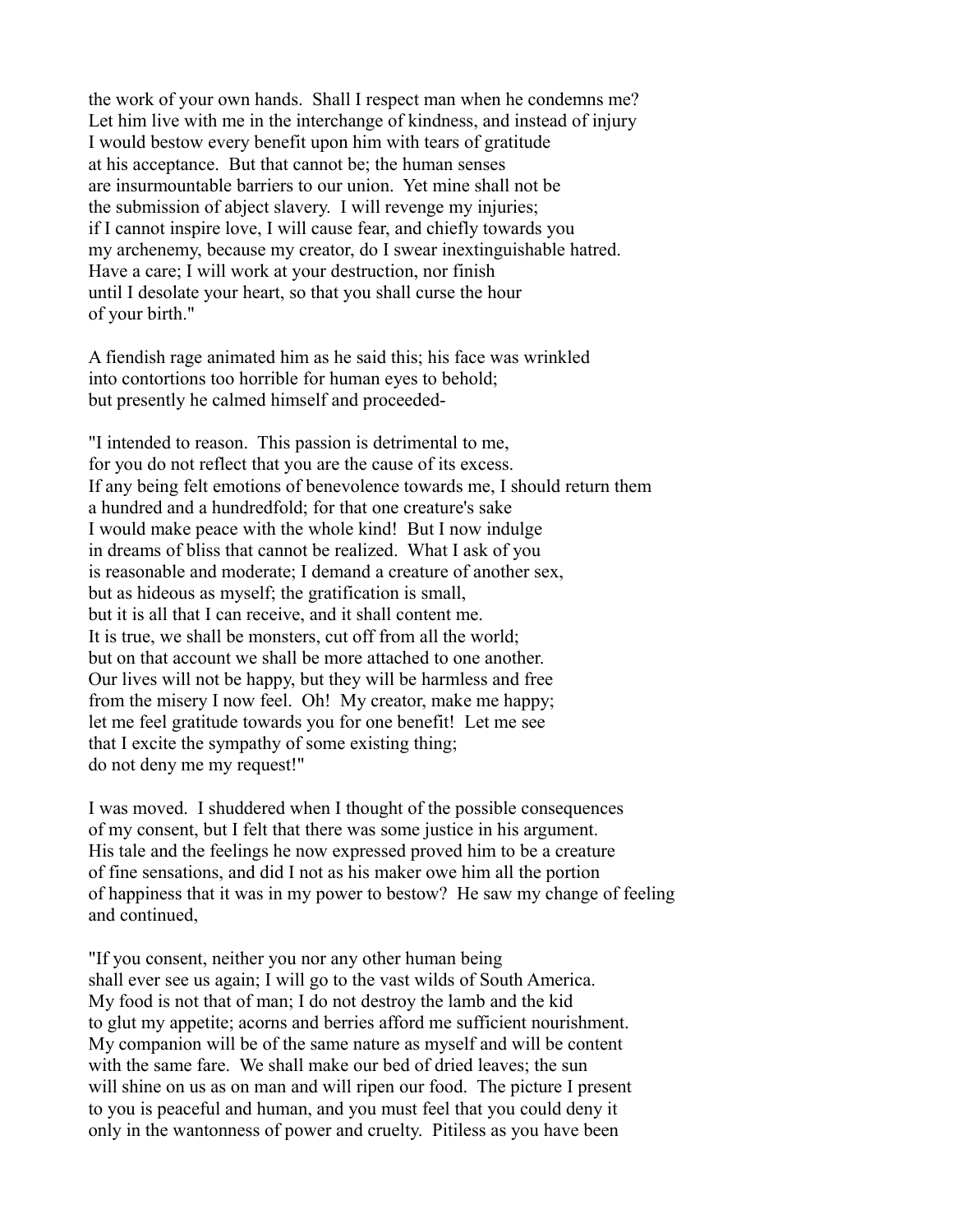towards me, I now see compassion in your eyes; let me seize the favourable moment and persuade you to promise what I so ardently desire."

"You propose," replied I, "to fly from the habitations of man, to dwell in those wilds where the beasts of the field will be your only companions. How can you, who long for the love and sympathy of man, persevere in this exile? You will return and again seek their kindness, and you will meet with their detestation; your evil passions will be renewed, and you will then have a companion to aid you in the task of destruction. This may not be; cease to argue the point, for I cannot consent."

"How inconstant are your feelings! But a moment ago you were moved by my representations, and why do you again harden yourself to my complaints? I swear to you, by the earth which I inhabit, and by you that made me, that with the companion you bestow I will quit the neighbourhood of man and dwell, as it may chance, in the most savage of places. My evil passions will have fled, for I shall meet with sympathy! My life will flow quietly away, and in my dying moments I shall not curse my maker."

His words had a strange effect upon me. I compassionated him and sometimes felt a wish to console him, but when I looked upon him, when I saw the filthy mass that moved and talked, my heart sickened and my feelings were altered to those of horror and hatred. I tried to stifle these sensations; I thought that as I could not sympathize with him, I had no right to withhold from him the small portion of happiness which was yet in my power to bestow.

"You swear," I said, "to be harmless; but have you not already shown a degree of malice that should reasonably make me distrust you? May not even this be a feint that will increase your triumph by affording a wider scope for your revenge?"

"How is this? I must not be trifled with, and I demand an answer. If I have no ties and no affections, hatred and vice must be my portion; the love of another will destroy the cause of my crimes, and I shall become a thing of whose existence everyone will be ignorant. My vices are the children of a forced solitude that I abhor, and my virtues will necessarily arise when I live in communion with an equal. I shall feel the affections of a sensitive being and became linked to the chain of existence and events from which I am now excluded."

I paused some time to reflect on all he had related and the various arguments which he had employed. I thought of the promise of virtues which he had displayed on the opening of his existence and the subsequent blight of all kindly feeling by the loathing and scorn which his protectors had manifested towards him.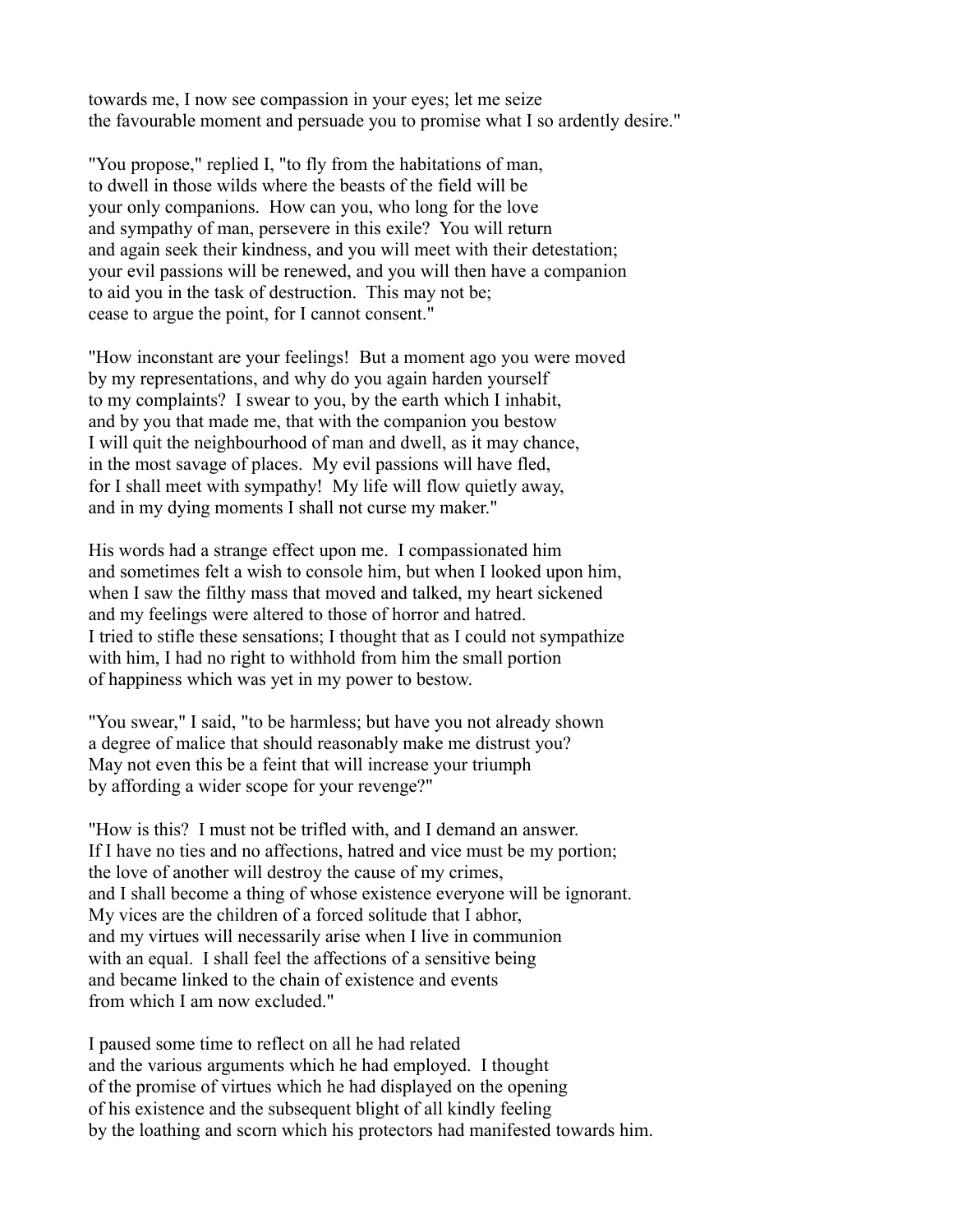His power and threats were not omitted in my calculations; a creature who could exist in the ice caves of the glaciers and hide himself from pursuit among the ridges of inaccessible precipices was a being possessing faculties it would be vain to cope with. After a long pause of reflection I concluded that the justice due both to him and my fellow creatures demanded of me that I should comply with his request. Turning to him, therefore, I said,

"I consent to your demand, on your solemn oath to quit Europe forever, and every other place in the neighbourhood of man, as soon as I shall deliver into your hands a female who will accompany you in your exile."

"I swear," he cried, "by the sun, and by the blue sky of heaven, and by the fire of love that burns my heart, that if you grant my prayer, while they exist you shall never behold me again. Depart to your home and commence your labours; I shall watch their progress with unutterable anxiety; and fear not but that when you are ready I shall appear."

Saying this, he suddenly quitted me, fearful, perhaps, of any change in my sentiments. I saw him descend the mountain with greater speed than the flight of an eagle, and quickly lost among the undulations of the sea of ice.

His tale had occupied the whole day, and the sun was upon the verge of the horizon when he departed. I knew that I ought to hasten my descent towards the valley, as I should soon be encompassed in darkness; but my heart was heavy, and my steps slow. The labour of winding among the little paths of the mountain and fixing my feet firmly as I advanced perplexed me, occupied as I was by the emotions which the occurrences of the day had produced. Night was far advanced when I came to the halfway resting-place and seated myself beside the fountain. The stars shone at intervals as the clouds passed from over them; the dark pines rose before me, and every here and there a broken tree lay on the ground; it was a scene of wonderful solemnity and stirred strange thoughts within me. I wept bitterly, and clasping my hands in agony, I exclaimed, "Oh! Stars and clouds and winds, ye are all about to mock me; if ye really pity me, crush sensation and memory; let me become as nought; but if not, depart, depart, and leave me in darkness."

These were wild and miserable thoughts, but I cannot describe to you how the eternal twinkling of the stars weighed upon me and how I listened to every blast of wind as if it were a dull ugly siroc on its way to consume me.

Morning dawned before I arrived at the village of Chamounix; I took no rest, but returned immediately to Geneva. Even in my own heart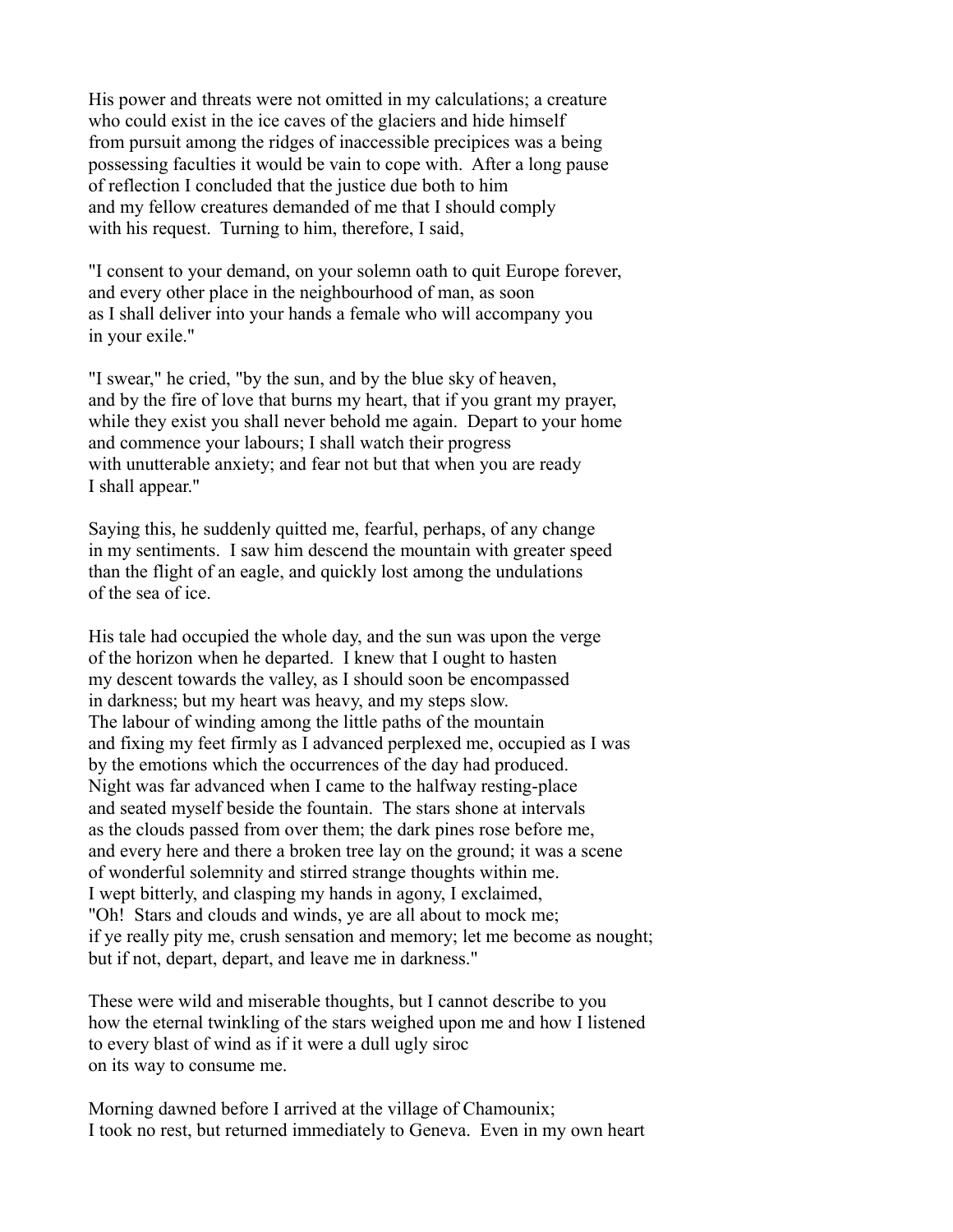I could give no expression to my sensations--they weighed on me with a mountain's weight and their excess destroyed my agony beneath them. Thus I returned home, and entering the house, presented myself to the family. My haggard and wild appearance awoke intense alarm, but I answered no question, scarcely did I speak. I felt as if I were placed under a ban--as if I had no right to claim their sympathies- as if never more might I enjoy companionship with them. Yet even thus I loved them to adoration; and to save them, I resolved to dedicate myself to my most abhorred task. The prospect of such an occupation made every other circumstance of existence pass before me like a dream, and that thought only had to me the reality of life.

Chapter 18

Day after day, week after week, passed away on my return to Geneva; and I could not collect the courage to recommence my work. I feared the vengeance of the disappointed fiend, yet I was unable to overcome my repugnance to the task which was enjoined me. I found that I could not compose a female without again devoting several months to profound study and laborious disquisition. I had heard of some discoveries having been made by an English philosopher, the knowledge of which was material to my success, and I sometimes thought of obtaining my father's consent to visit England for this purpose; but I clung to every pretence of delay and shrank from taking the first step in an undertaking whose immediate necessity began to appear less absolute to me. A change indeed had taken place in me; my health, which had hitherto declined, was now much restored; and my spirits, when unchecked by the memory of my unhappy promise, rose proportionably. My father saw this change with pleasure, and he turned his thoughts towards the best method of eradicating the remains of my melancholy, which every now and then would return by fits, and with a devouring blackness overcast the approaching sunshine. At these moments I took refuge in the most perfect solitude. I passed whole days on the lake alone in a little boat, watching the clouds and listening to the rippling of the waves, silent and listless. But the fresh air and bright sun seldom failed to restore me to some degree of composure, and on my return I met the salutations of my friends with a readier smile and a more cheerful heart.

It was after my return from one of these rambles that my father, calling me aside, thus addressed me,

"I am happy to remark, my dear son, that you have resumed your former pleasures and seem to be returning to yourself.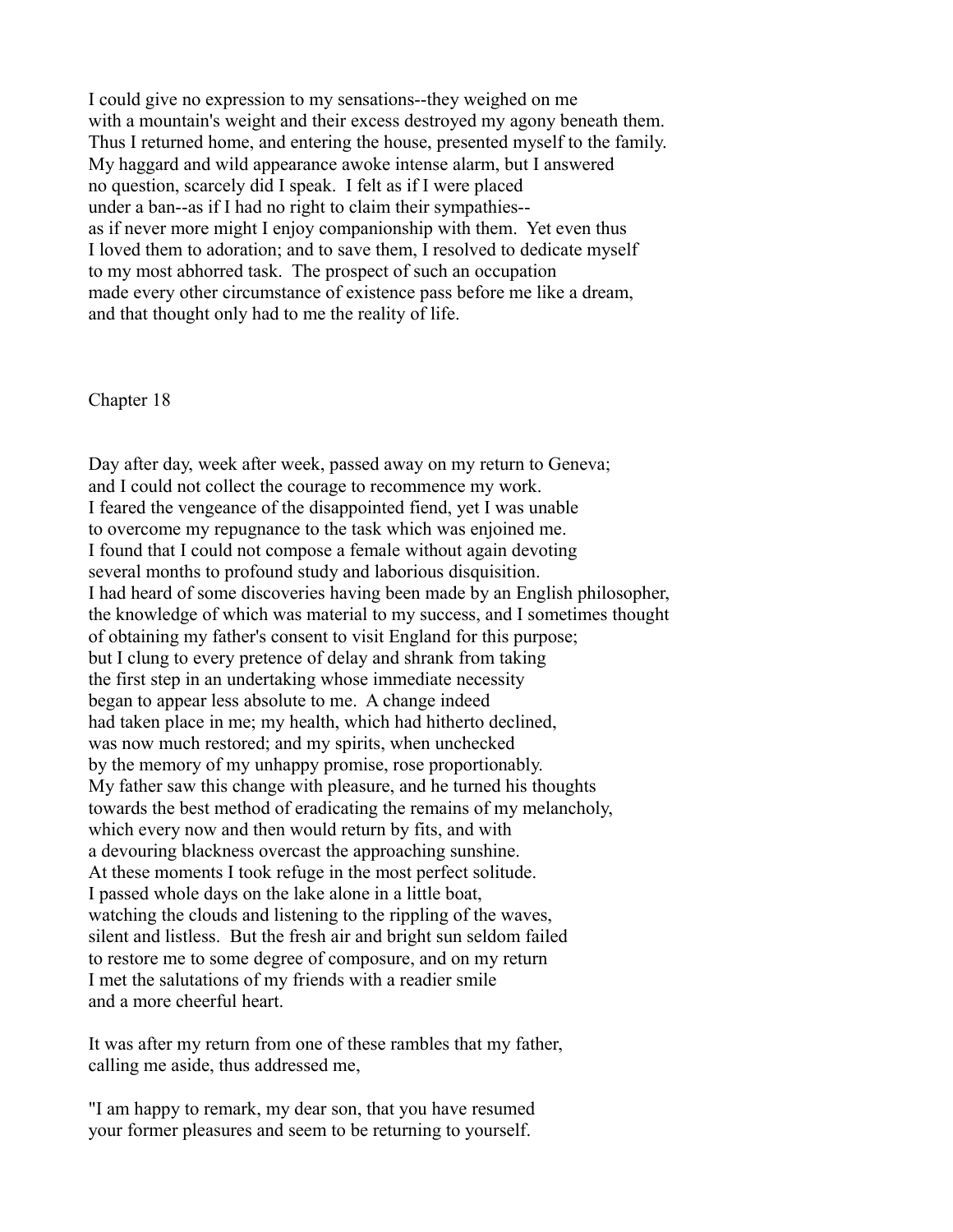And yet you are still unhappy and still avoid our society. For some time I was lost in conjecture as to the cause of this, but yesterday an idea struck me, and if it is well founded, I conjure you to avow it. Reserve on such a point would be not only useless, but draw down treble misery on us all."

I trembled violently at his exordium, and my father continued-- "I confess, my son, that I have always looked forward to your marriage with our dear Elizabeth as the tie of our domestic comfort and the stay of my declining years. You were attached to each other from your earliest infancy; you studied together, and appeared, in dispositions and tastes, entirely suited to one another. But so blind is the experience of man that what I conceived to be the best assistants to my plan may have entirely destroyed it. You, perhaps, regard her as your sister, without any wish that she might become your wife. Nay, you may have met with another whom you may love; and considering yourself as bound in honour to Elizabeth, this struggle may occasion the poignant misery which you appear to feel."

"My dear father, reassure yourself. I love my cousin tenderly and sincerely. I never saw any woman who excited, as Elizabeth does, my warmest admiration and affection. My future hopes and prospects are entirely bound up in the expectation of our union."

"The expression of your sentiments of this subject, my dear Victor, gives me more pleasure than I have for some time experienced. If you feel thus, we shall assuredly be happy, however present events may cast a gloom over us. But it is this gloom which appears to have taken so strong a hold of your mind that I wish to dissipate. Tell me, therefore, whether you object to an immediate solemnization of the marriage. We have been unfortunate, and recent events have drawn us from that everyday tranquillity refitting my years and infirmities. You are younger; yet l do not suppose, possessed as you are of a competent fortune, that an early marriage would at all interfere with any future plans of honour and utility that you may have formed. Do not suppose, however, that I wish to dictate happiness to you or that a delay on your part would cause me any serious uneasiness. Interpret my words with candour and answer me, I conjure you, with confidence and sincerity."

I listened to my father in silence and remained for some time incapable of offering any reply. I revolved rapidly in my mind a multitude of thoughts and endeavoured to arrive at some conclusion. Alas! To me the idea of an immediate union with my Elizabeth was one of horror and dismay. I was bound by a solemn promise which I had not yet fulfilled and dared not break, or if I did, what manifold miseries might not impend over me and my devoted family! Could I enter into a festival with this deadly weight yet hanging round my neck and bowing me to the ground? I must perform my engagement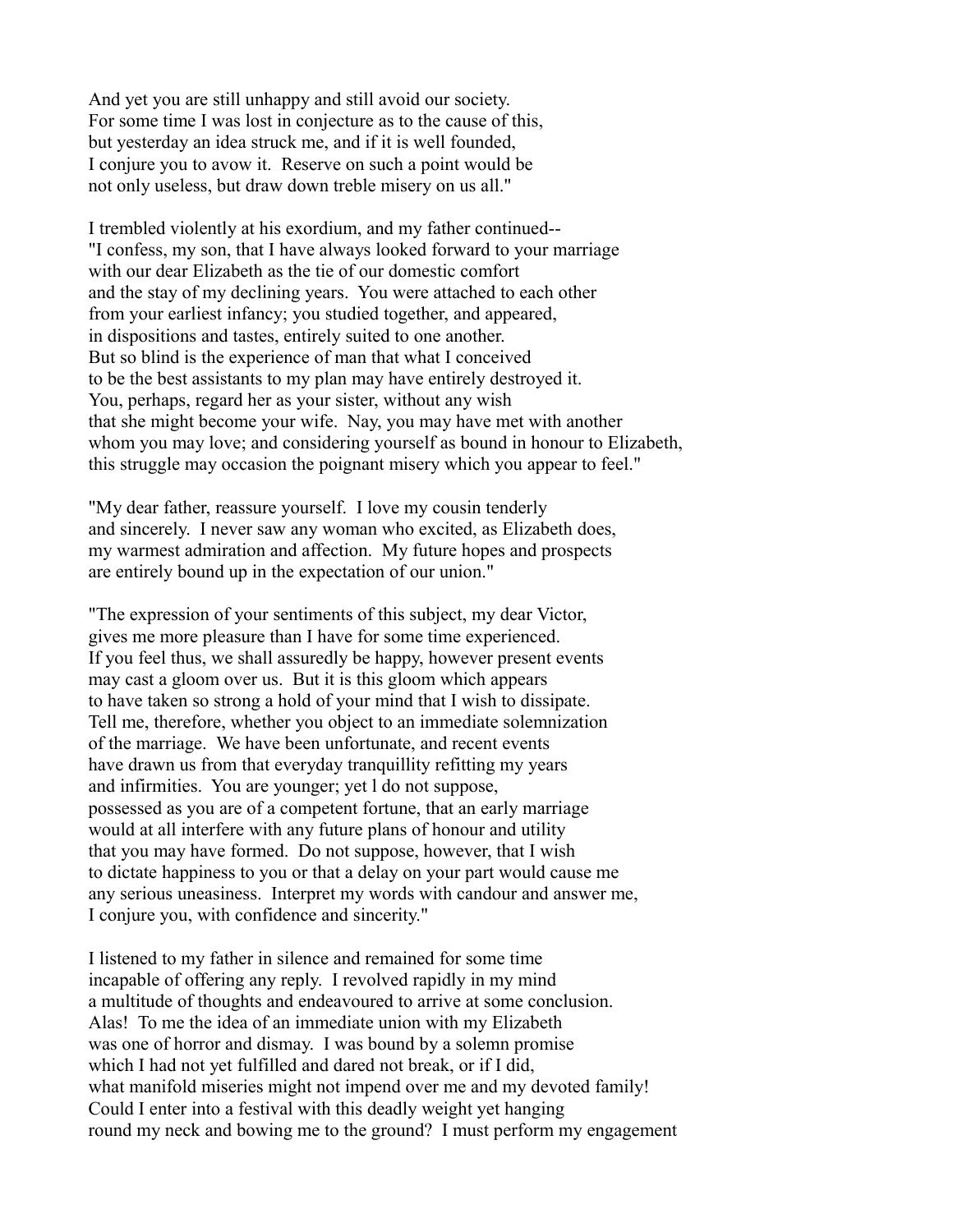and let the monster depart with his mate before I allowed myself to enjoy the delight of a union from which I expected peace.

I remembered also the necessity imposed upon me of either journeying to England or entering into a long correspondence with those philosophers of that country whose knowledge and discoveries were of indispensable use to me in my present undertaking. The latter method of obtaining the desired intelligence was dilatory and unsatisfactory; besides, I had an insurmountable aversion to the idea of engaging myself in my loathsome task in my father's house while in habits of familiar intercourse with those I loved. I knew that a thousand fearful accidents might occur, the slightest of which would disclose a tale to thrill all connected with me with horror. I was aware also that I should often lose all self-command, all capacity of hiding the harrowing sensations that would possess me during the progress of my unearthly occupation. I must absent myself from all I loved while thus employed. Once commenced, it would quickly be achieved, and I might be restored to my family in peace and happiness. My promise fulfilled, the monster would depart forever. Or (so my fond fancy imaged) some accident might meanwhile occur to destroy him and put an end to my slavery forever.

These feelings dictated my answer to my father. I expressed a wish to visit England, but concealing the true reasons of this request, I clothed my desires under a guise which excited no suspicion, while I urged my desire with an earnestness that easily induced my father to comply. After so long a period of an absorbing melancholy that resembled madness in its intensity and effects, he was glad to find that I was capable of taking pleasure in the idea of such a journey, and he hoped that change of scene and varied amusement would, before my return, have restored me entirely to myself.

The duration of my absence was left to my own choice; a few months, or at most a year, was the period contemplated. One paternal kind precaution he had taken to ensure my having a companion. Without previously communicating with me, he had, in concert with Elizabeth, arranged that Clerval should join me at Strasbourg. This interfered with the solitude I coveted for the prosecution of my task; yet at the commencement of my journey the presence of my friend could in no way be an impediment, and truly I rejoiced that thus I should be saved many hours of lonely, maddening reflection. Nay, Henry might stand between me and the intrusion of my foe. If I were alone, would he not at times force his abhorred presence on me to remind me of my task or to contemplate its progress?

To England, therefore, I was bound, and it was understood that my union with Elizabeth should take place immediately on my return. My father's age rendered him extremely averse to delay. For myself, there was one reward I promised myself from my detested toils--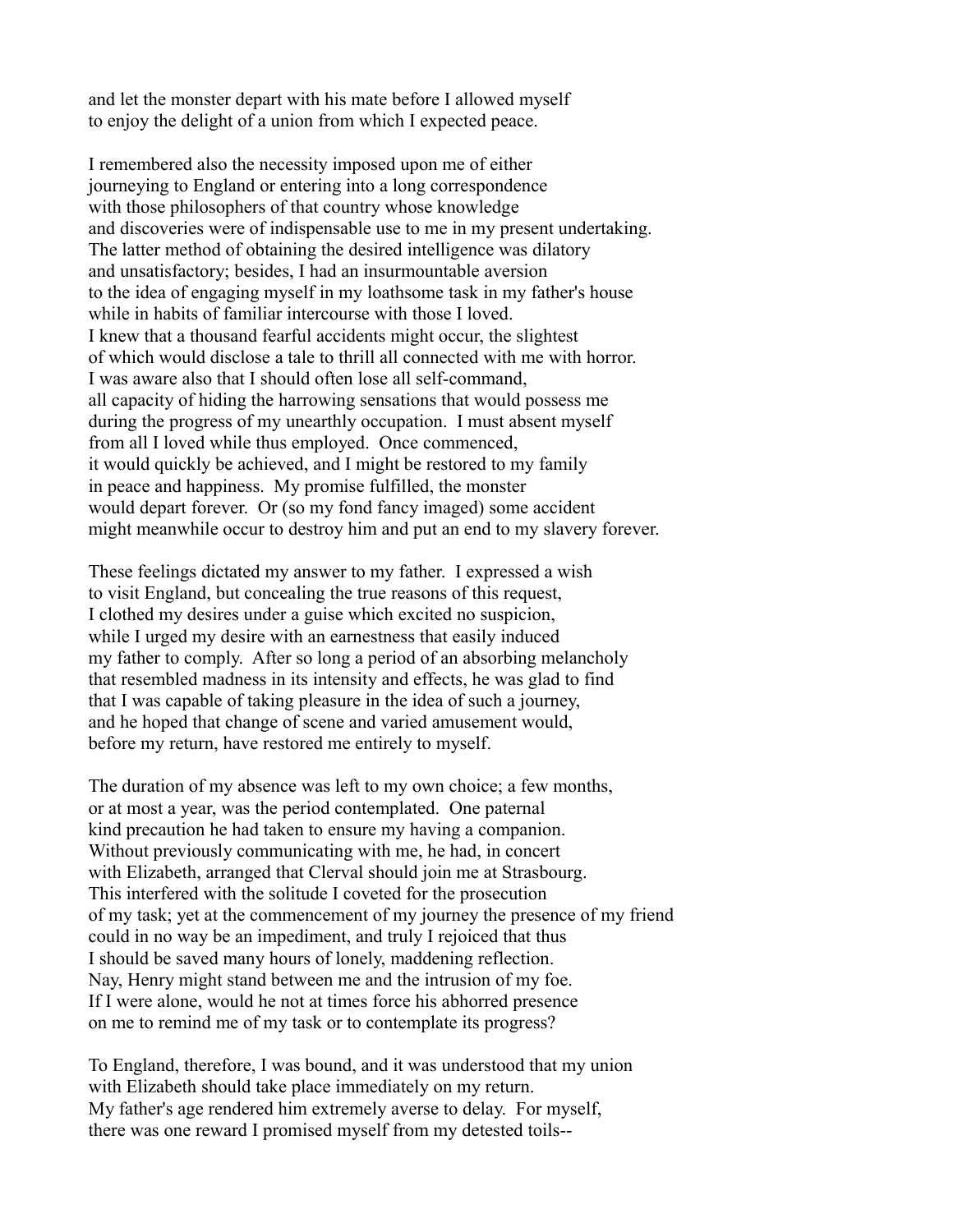one consolation for my unparalleled sufferings; it was the prospect of that day when, enfranchised from my miserable slavery, I might claim Elizabeth and forget the past in my union with her.

I now made arrangements for my journey, but one feeling haunted me which filled me with fear and agitation. During my absence I should leave my friends unconscious of the existence of their enemy and unprotected from his attacks, exasperated as he might be by my departure. But he had promised to follow me wherever I might go, and would he not accompany me to England? This imagination was dreadful in itself, but soothing inasmuch as it supposed the safety of my friends. I was agonized with the idea of the possibility that the reverse of this might happen. But through the whole period during which I was the slave of my creature I allowed myself to be governed by the impulses of the moment; and my present sensations strongly intimated that the fiend would follow me and exempt my family from the danger of his machinations.

It was in the latter end of September that I again quitted my native country. My journey had been my own suggestion, and Elizabeth therefore acquiesced, but she was filled with disquiet at the idea of my suffering, away from her, the inroads of misery and grief. It had been her care which provided me a companion in Clerval--and yet a man is blind to a thousand minute circumstances which call forth a woman's sedulous attention. She longed to bid me hasten my return; a thousand conflicting emotions rendered her mute as she bade me a tearful, silent farewell.

I threw myself into the carriage that was to convey me away, hardly knowing whither I was going, and careless of what was passing around. I remembered only, and it was with a bitter anguish that I reflected on it, to order that my chemical instruments should be packed to go with me. Filled with dreary imaginations, I passed through many beautiful and majestic scenes, but my eyes were fixed and unobserving. I could only think of the bourne of my travels and the work which was to occupy me whilst they endured.

After some days spent in listless indolence, during which I traversed many leagues, I arrived at Strasbourg, where I waited two days for Clerval. He came. Alas, how great was the contrast between us! He was alive to every new scene, joyful when he saw the beauties of the setting sun, and more happy when he beheld it rise and recommence a new day. He pointed out to me the shifting colours of the landscape and the appearances of the sky. "This is what it is to live," he cried; "how I enjoy existence! But you, my dear Frankenstein, wherefore are you desponding and sorrowful!" In truth, I was occupied by gloomy thoughts and neither saw the descent of the evening star nor the golden sunrise reflected in the Rhine. And you, my friend, would be far more amused with the journal of Clerval,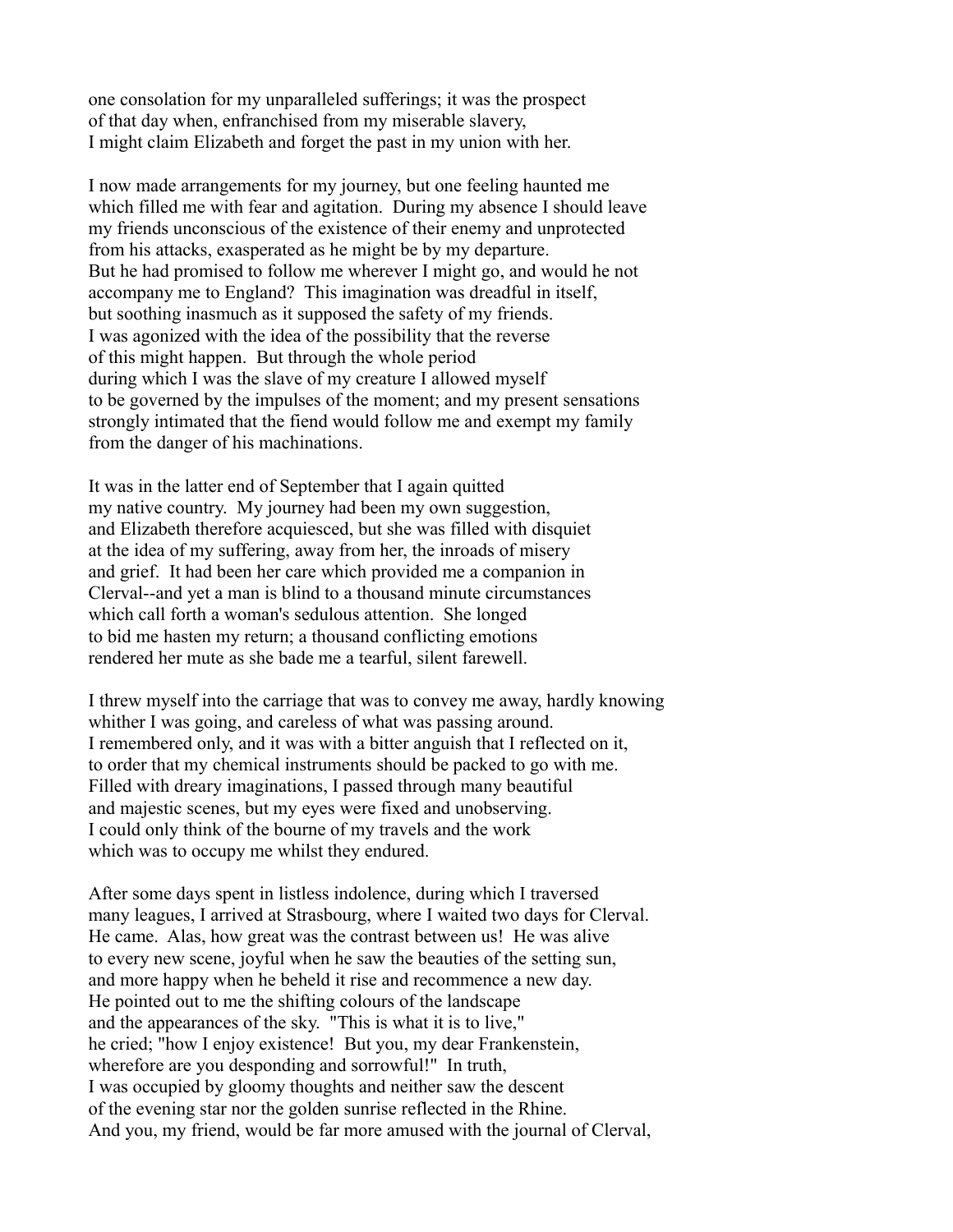who observed the scenery with an eye of feeling and delight, than in listening to my reflections. I, a miserable wretch, haunted by a curse that shut up every avenue to enjoyment.

We had agreed to descend the Rhine in a boat from Strasbourg to Rotterdam, whence we might take shipping for London. During this voyage we passed many willowy islands and saw several beautiful towns. We stayed a day at Mannheim, and on the fifth from our departure from Strasbourg, arrived at Mainz. The course of the Rhine below Mainz becomes much more picturesque. The river descends rapidly and winds between hills, not high, but steep, and of beautiful forms. We saw many ruined castles standing on the edges of precipices. surrounded by black woods, high and inaccessible. This part of the Rhine, indeed, presents a singularly variegated landscape. In one spot you view rugged hills, ruined castles overlooking tremendous precipices, with the dark Rhine rushing beneath; and on the sudden turn of a promontory, flourishing vineyards with green sloping banks and a meandering river and populous towns occupy the scene.

We travelled at the time of the vintage and heard the song of the labourers as we glided down the stream. Even I, depressed in mind, and my spirits continually agitated by gloomy feelings, even I was pleased. I lay at the bottom of the boat, and as I gazed on the cloudless blue sky, I seemed to drink in a tranquillity to which I had long been a stranger. And if these were my sensations, who can describe those of Henry? He felt as if he had been transported to fairy-land and enjoyed a happiness seldom tasted by man. "I have seen," he said, "the most beautiful scenes of my own country; I have visited the lakes of Lucerne and Uri, where the snowy mountains descend almost perpendicularly to the water, casting black and impenetrable shades, which would cause a gloomy and mournful appearance were it not for the most verdant islands that believe the eye by their gay appearance; I have seen this lake agitated by a tempest, when the wind tore up whirlwinds of water and gave you an idea of what the water-spout must be on the great ocean; and the waves dash with fury the base of the mountain, where the priest and his mistress were overwhelmed by an avalanche and where their dying voices are still said to be heard amid the pauses of the nightly wind; I have seen the mountains of La Valais, and the Pays de Vaud; but this country, Victor, pleases me more than all those wonders. The mountains of Switzerland are more majestic and strange, but there is a charm in the banks of this divine river that I never before saw equalled. Look at that castle which overhangs yon precipice; and that also on the island, almost concealed amongst the foliage of those lovely trees; and now that group of labourers coming from among their vines; and that village half hid in the recess of the mountain. Oh, surely the spirit that inhabits and guards this place has a soul more in harmony with man than those who pile the glacier or retire to the inaccessible peaks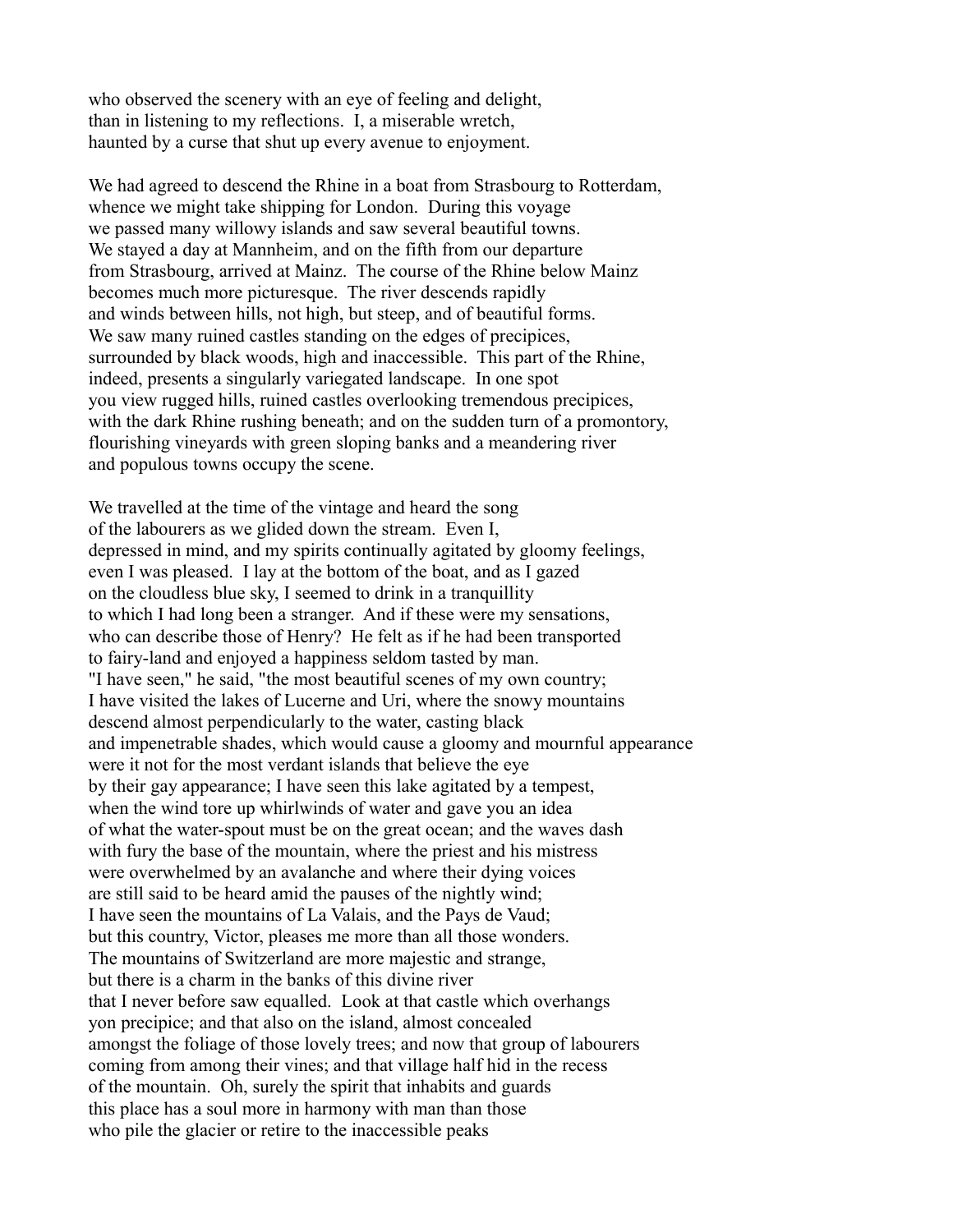of the mountains of our own country." Clerval! Beloved friend! Even now it delights me to record your words and to dwell on the praise of which you are so eminently deserving. He was a being formed in the "very poetry of nature." His wild and enthusiastic imagination was chastened by the sensibility of his heart. His soul overflowed with ardent affections, and his friendship was of that devoted and wondrous nature that the world-minded teach us to look for only in the imagination. But even human sympathies were not sufficient to satisfy his eager mind. The scenery of external nature, which others regard only with admiration, he loved with ardour:--

 -----The sounding cataract Haunted him like a passion: the tall rock, The mountain, and the deep and gloomy wood, Their colours and their forms, were then to him An appetite; a feeling, and a love, That had no need of a remoter charm, By thought supplied, or any interest Unborrow'd from the eye.\* [\*Wordsworth's "Tintern Abbey".]

And where does he now exist? Is this gentle and lovely being lost forever? Has this mind, so replete with ideas, imaginations fanciful and magnificent, which formed a world, whose existence depended on the life of its creator; -- has this mind perished? Does it now only exist in my memory? No, it is not thus; your form so divinely wrought, and beaming with beauty, has decayed, but your spirit still visits and consoles your unhappy friend.

Pardon this gush of sorrow; these ineffectual words are but a slight tribute to the unexampled worth of Henry, but they soothe my heart, overflowing with the anguish which his remembrance creates. I will proceed with my tale.

Beyond Cologne we descended to the plains of Holland; and we resolved to post the remainder of our way, for the wind was contrary and the stream of the river was too gentle to aid us. Our journey here lost the interest arising from beautiful scenery, but we arrived in a few days at Rotterdam, whence we proceeded by sea to England. It was on a clear morning, in the latter days of December, that I first saw the white cliffs of Britain. The banks of the Thames presented a new scene; they were flat but fertile, and almost every town was marked by the remembrance of some story. We saw Tilbury Fort and remembered the Spanish Armada, Gravesend, Woolwich, and Greenwich- places which I had heard of even in my country.

At length we saw the numerous steeples of London, St. Paul's towering above all, and the Tower famed in English history.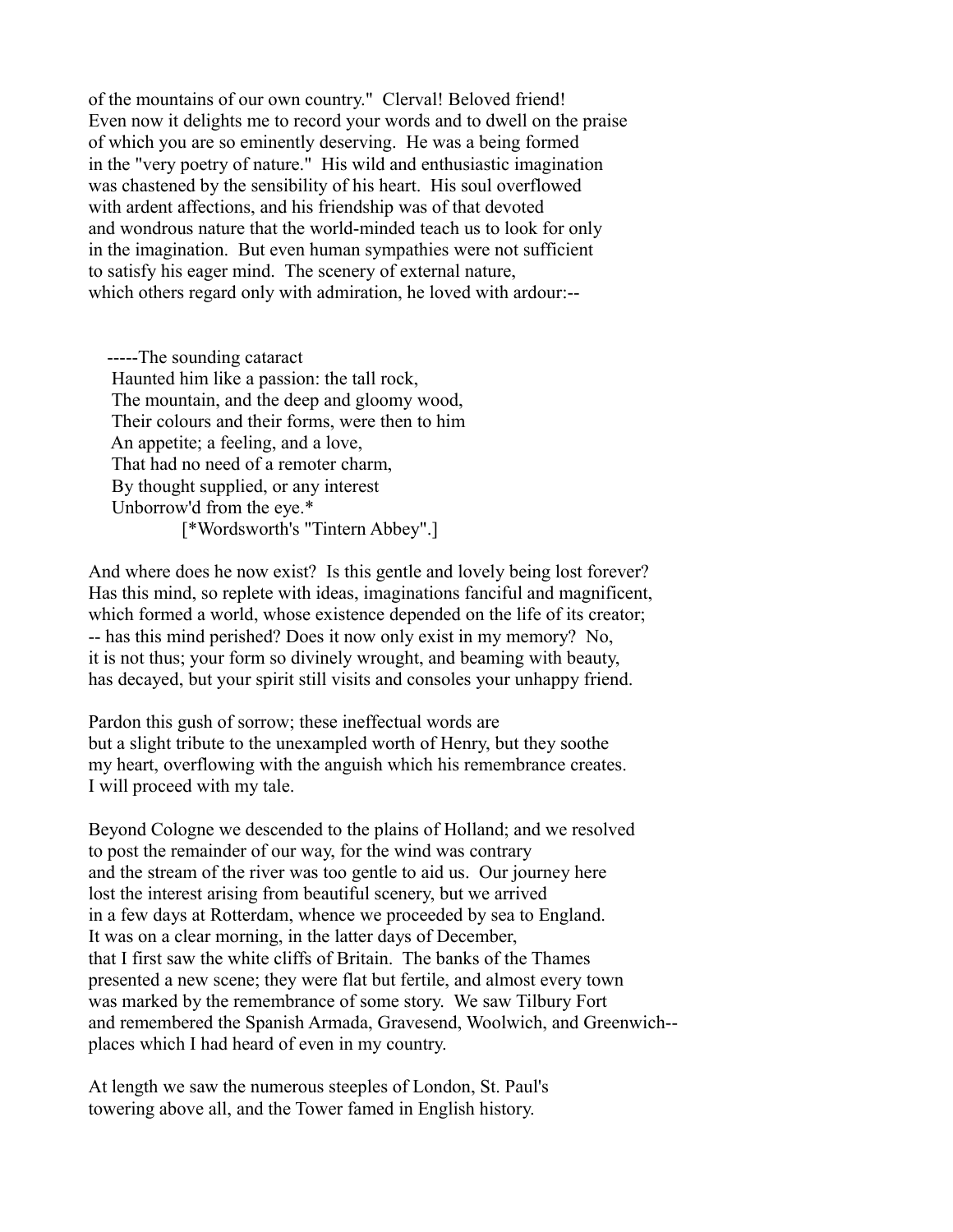## Chapter 19

London was our present point of rest; we determined to remain several months in this wonderful and celebrated city. Clerval desired the intercourse of the men of genius and talent who flourished at this time, but this was with me a secondary object; I was principally occupied with the means of obtaining the information necessary for the completion of my promise and quickly availed myself of the letters of introduction that I had brought with me, addressed to the most distinguished natural philosophers.

If this journey had taken place during my days of study and happiness, it would have afforded me inexpressible pleasure. But a blight had come over my existence, and I only visited these people for the sake of the information they might give me on the subject in which my interest was so terribly profound. Company was irksome to me; when alone, I could fill my mind with the sights of heaven and earth; the voice of Henry soothed me, and I could thus cheat myself into a transitory peace. But busy, uninteresting, joyous faces brought back despair to my heart. I saw an insurmountable barrier placed between me and my fellow men; this barrier was sealed with the blood of William and Justine, and to reflect on the events connected with those names filled my soul with anguish.

But in Clerval I saw the image of my former self; he was inquisitive and anxious to gain experience and instruction. The difference of manners which he observed was to him an inexhaustible source of instruction and amusement. He was also pursuing an object he had long had in view. His design was to visit India, in the belief that he had in his knowledge of its various languages, and in the views he had taken of its society, the means of materially assisting the progress of European colonization and trade. In Britain only could he further the execution of his plan. He was forever busy, and the only check to his enjoyments was my sorrowful and dejected mind. I tried to conceal this as much as possible, that I might not debar him from the pleasures natural to one who was entering on a new scene of life, undisturbed by any care or bitter recollection. I often refused to accompany him, alleging another engagement, that I might remain alone. I now also began to collect the materials necessary for my new creation, and this was to me like the torture of single drops of water continually falling on the head. Every thought that was devoted to it was an extreme anguish, and every word that I spoke in allusion to it caused my lips to quiver, and my heart to palpitate.

After passing some months in London, we received a letter from a person in Scotland who had formerly been our visitor at Geneva. He mentioned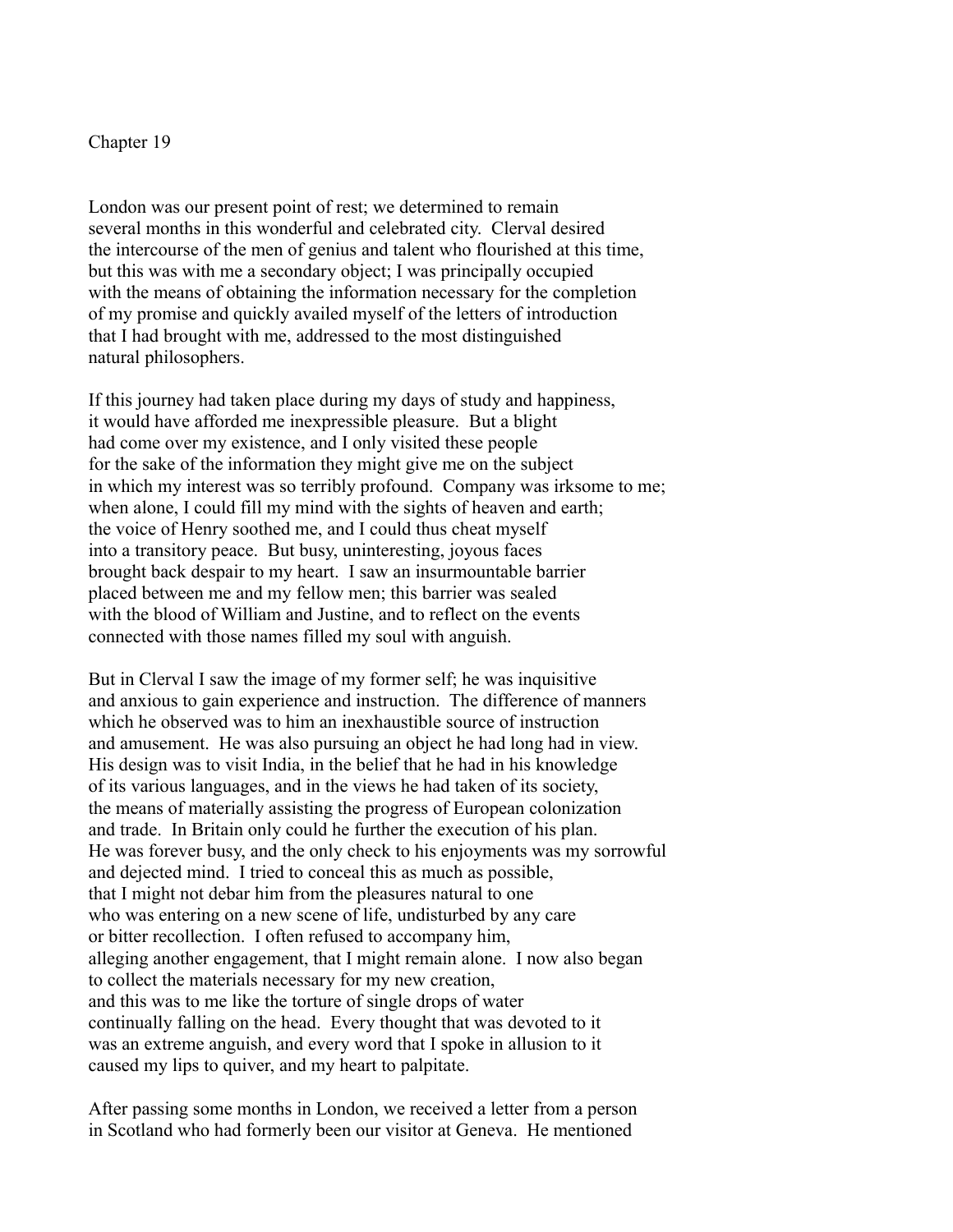the beauties of his native country and asked us if those were not sufficient allurements to induce us to prolong our journey as far north as Perth, where he resided. Clerval eagerly desired to accept this invitation, and I, although I abhorred society, wished to view again mountains and streams and all the wondrous works with which Nature adorns her chosen dwelling-places. We had arrived in England at the beginning of October, and it was now February. We accordingly determined to commence our journey towards the north at the expiration of another month. In this expedition we did not intend to follow the great road to Edinburgh, but to visit Windsor, Oxford, Matlock, and the Cumberland lakes, resolving to arrive at the completion of this tour about the end of July. I packed up my chemical instruments and the materials I had collected, resolving to finish my labours in some obscure nook in the northern highlands of Scotland.

We quitted London on the 27th of March and remained a few days at Windsor, rambling in its beautiful forest. This was a new scene to us mountaineers; the majestic oaks, the quantity of game, and the herds of stately deer were all novelties to us.

From thence we proceeded to Oxford. As we entered this city our minds were filled with the remembrance of the events that had been transacted there more than a century and a half before. It was here that Charles I had collected his forces. This city had remained faithful to him, after the whole nation had forsaken his cause to join the standard of Parliament and liberty. The memory of that unfortunate king and his companions, the amiable Falkland, the insolent Goring, his queen, and son, gave a peculiar interest to every part of the city which they might be supposed to have inhabited. The spirit of elder days found a dwelling here, and we delighted to trace its footsteps. If these feelings had not found an imaginary gratification, the appearance of the city had yet in itself sufficient beauty to obtain our admiration. The colleges are ancient and picturesque; the streets are almost magnificent; and the lovely Isis, which flows beside it through meadows of exquisite verdure, is spread forth into a placid expanse of waters, which reflects its majestic assemblage of towers, and spires, and domes, embosomed among aged trees.

I enjoyed this scene, and yet my enjoyment was embittered both by the memory of the past and the anticipation of the future. I was formed for peaceful happiness. During my youthful days discontent never visited my mind, and if I was ever overcome by ennui, the sight of what is beautiful in nature or the study of what is excellent and sublime in the productions of man could always interest my heart and communicate elasticity to my spirits. But I am a blasted tree; the bolt has entered my soul; and I felt then that I should survive to exhibit what I shall soon cease to be--a miserable spectacle of wrecked humanity, pitiable to others and intolerable to myself.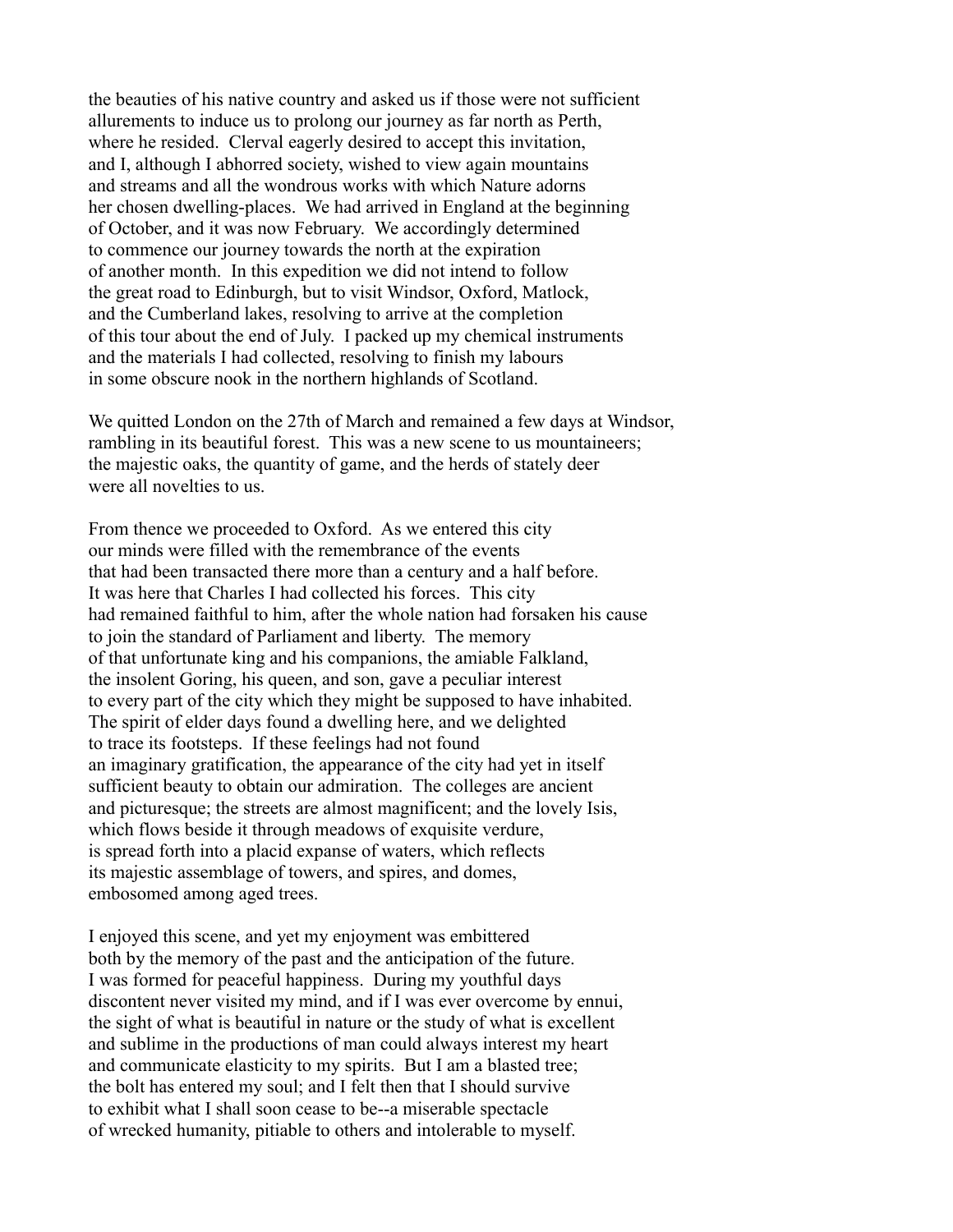We passed a considerable period at Oxford, rambling among its environs and endeavouring to identify every spot which might relate to the most animating epoch of English history. Our little voyages of discovery were often prolonged by the successive objects that presented themselves. We visited the tomb of the illustrious Hampden and the field on which that patriot fell. For a moment my soul was elevated from its debasing and miserable fears to contemplate the divine ideas of liberty and self sacrifice of which these sights were the monuments and the remembrancers. For an instant I dared to shake off my chains and look around me with a free and lofty spirit, but the iron had eaten into my flesh, and I sank again, trembling and hopeless, into my miserable self.

We left Oxford with regret and proceeded to Matlock, which was our next place of rest. The country in the neighbourhood of this village resembled, to a greater degree, the scenery of Switzerland; but everything is on a lower scale, and the green hills want the crown of distant white Alps which always attend on the piny mountains of my native country. We visited the wondrous cave and the little cabinets of natural history, where the curiosities are disposed in the same manner as in the collections at Servox and Chamounix. The latter name made me tremble when pronounced by Henry, and I hastened to quit Matlock, with which that terrible scene was thus associated.

From Derby, still journeying northwards, we passed two months in Cumberland and Westmorland. I could now almost fancy myself among the Swiss mountains. The little patches of snow which yet lingered on the northern sides of the mountains, the lakes, and the dashing of the rocky streams were all familiar and dear sights to me. Here also we made some acquaintances, who almost contrived to cheat me into happiness. The delight of Clerval was proportionably greater than mine; his mind expanded in the company of men of talent, and he found in his own nature greater capacities and resources than he could have imagined himself to have possessed while he associated with his inferiors. "I could pass my life here," said he to me; "and among these mountains I should scarcely regret Switzerland and the Rhine."

But he found that a traveller's life is one that includes much pain amidst its enjoyments. His feelings are forever on the stretch; and when he begins to sink into repose, he finds himself obliged to quit that on which he rests in pleasure for something new, which again engages his attention, and which also he forsakes for other novelties.

We had scarcely visited the various lakes of Cumberland and Westmorland and conceived an affection for some of the inhabitants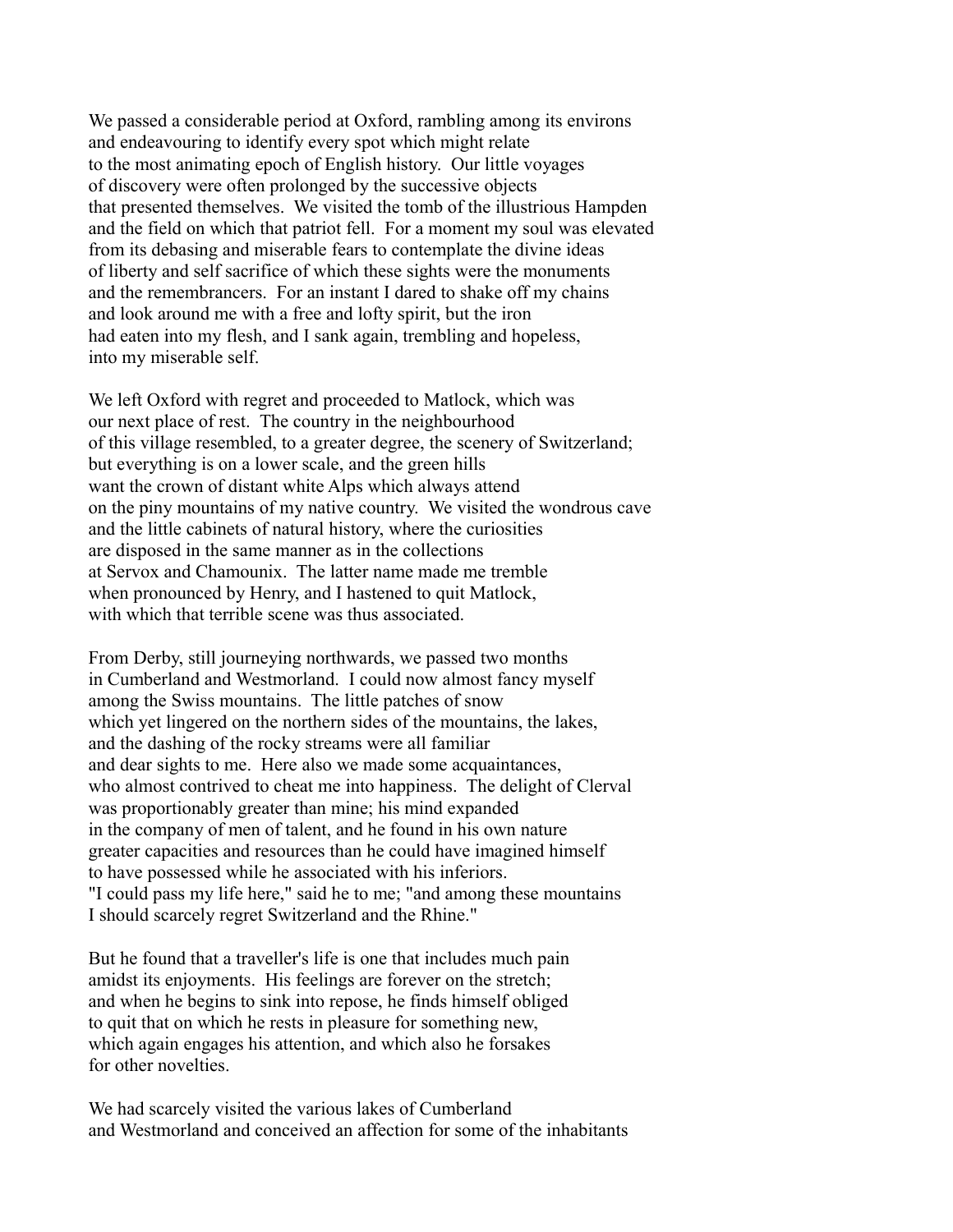when the period of our appointment with our Scotch friend approached, and we left them to travel on. For my own part I was not sorry. I had now neglected my promise for some time, and I feared the effects of the daemon's disappointment. He might remain in Switzerland and wreak his vengeance on my relatives. This idea pursued me and tormented me at every moment from which I might otherwise have snatched repose and peace. I waited for my letters with feverish impatience; if they were delayed I was miserable and overcome by a thousand fears; and when they arrived and I saw the superscription of Elizabeth or my father, I hardly dared to read and ascertain my fate. Sometimes I thought that the fiend followed me and might expedite my remissness by murdering my companion. When these thoughts possessed me, I would not quit Henry for a moment, but followed him as his shadow, to protect him from the fancied rage of his destroyer. I felt as if I had committed some great crime, the consciousness of which haunted me. I was guiltless, but I had indeed drawn down a horrible curse upon my head, as mortal as that of crime.

I visited Edinburgh with languid eyes and mind; and yet that city might have interested the most unfortunate being. Clerval did not like it so well as Oxford, for the antiquity of the latter city was more pleasing to him. But the beauty and regularity of the new town of Edinburgh, its romantic castle and its environs, the most delightful in the world, Arthur's Seat, St. Bernard's Well, and the Pentland Hills compensated him for the change and filled him with cheerfulness and admiration. But I was impatient to arrive at the termination of my journey.

We left Edinburgh in a week, passing through Coupar, St. Andrew's, and along the banks of the Tay, to Perth, where our friend expected us. But I was in no mood to laugh and talk with strangers or enter into their feelings or plans with the good humour expected from a guest; and accordingly I told Clerval that I wished to make the tour of Scotland alone. "Do you," said I, "enjoy yourself, and let this be our rendezvous. I may be absent a month or two; but do not interfere with my motions, I entreat you; leave me to peace and solitude for a short time; and when I return, I hope it will be with a lighter heart, more congenial to your own temper.

Henry wished to dissuade me, but seeing me bent on this plan, ceased to remonstrate. He entreated me to write often. "I had rather be with you," he said, "in your solitary rambles, than with these Scotch people, whom I do not know; hasten, then, my dear friend, to return, that I may again feel myself somewhat at home, which I cannot do in your absence."

Having parted from my friend, I determined to visit some remote spot of Scotland and finish my work in solitude. I did not doubt but that the monster followed me and would discover himself to me when I should have finished, that he might receive his companion.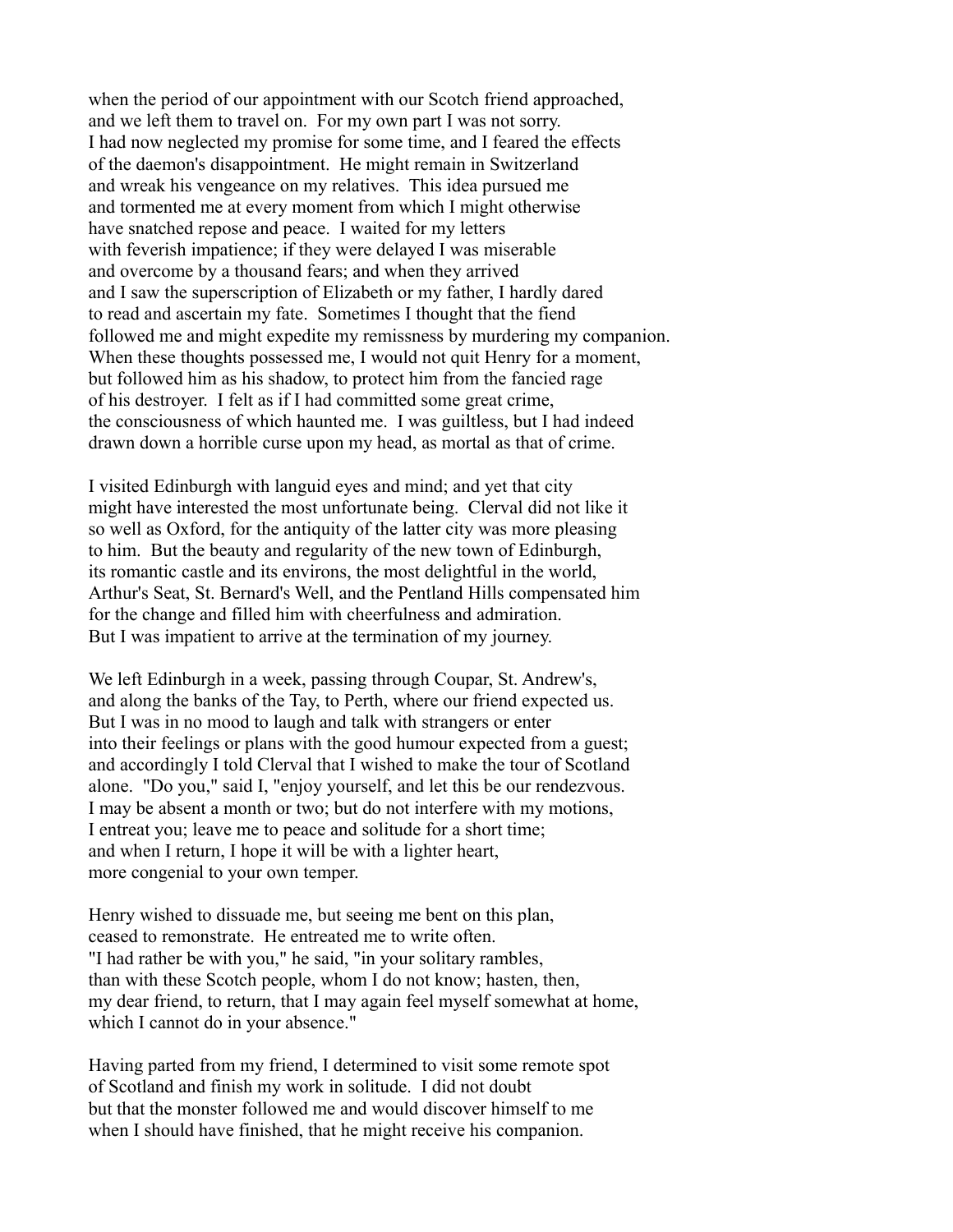With this resolution I traversed the northern highlands and fixed on one of the remotest of the Orkneys as the scene of my labours. It was a place fitted for such a work, being hardly more than a rock whose high sides were continually beaten upon by the waves. The soil was barren, scarcely affording pasture for a few miserable cows, and oatmeal for its inhabitants, which consisted of five persons, whose gaunt and scraggy limbs gave tokens of their miserable fare. Vegetables and bread, when they indulged in such luxuries, and even fresh water, was to be procured from the mainland, which was about five miles distant.

On the whole island there were but three miserable huts, and one of these was vacant when I arrived. This I hired. It contained but two rooms, and these exhibited all the squalidness of the most miserable penury. The thatch had fallen in, the walls were unplastered, and the door was off its hinges. I ordered it to be repaired, bought some furniture, and took possession, an incident which would doubtless have occasioned some surprise had not all the senses of the cottagers been benumbed by want and squalid poverty. As it was, I lived ungazed at and unmolested, hardly thanked for the pittance of food and clothes which I gave, so much does suffering blunt even the coarsest sensations of men.

In this retreat I devoted the morning to labour; but in the evening, when the weather permitted, I walked on the stony beach of the sea to listen to the waves as they roared and dashed at my feet. It was a monotonous yet ever-changing scene. I thought of Switzerland; it was far different from this desolate and appalling landscape. Its hills are covered with vines, and its cottages are scattered thickly in the plains. Its fair lakes reflect a blue and gentle sky, and when troubled by the winds, their tumult is but as the play of a lively infant when compared to the roarings of the giant ocean.

In this manner I distributed my occupations when I first arrived, but as I proceeded in my labour, it became every day more horrible and irksome to me. Sometimes I could not prevail on myself to enter my laboratory for several days, and at other times I toiled day and night in order to complete my work. It was, indeed, a filthy process in which I was engaged. During my first experiment, a kind of enthusiastic frenzy had blinded me to the horror of my employment; my mind was intently fixed on the consummation of my labour, and my eyes were shut to the horror of my proceedings. But now I went to it in cold blood, and my heart often sickened at the work of my hands.

Thus situated, employed in the most detestable occupation, immersed in a solitude where nothing could for an instant call my attention from the actual scene in which I was engaged, my spirits became unequal; I grew restless and nervous. Every moment I feared to meet my persecutor. Sometimes I sat with my eyes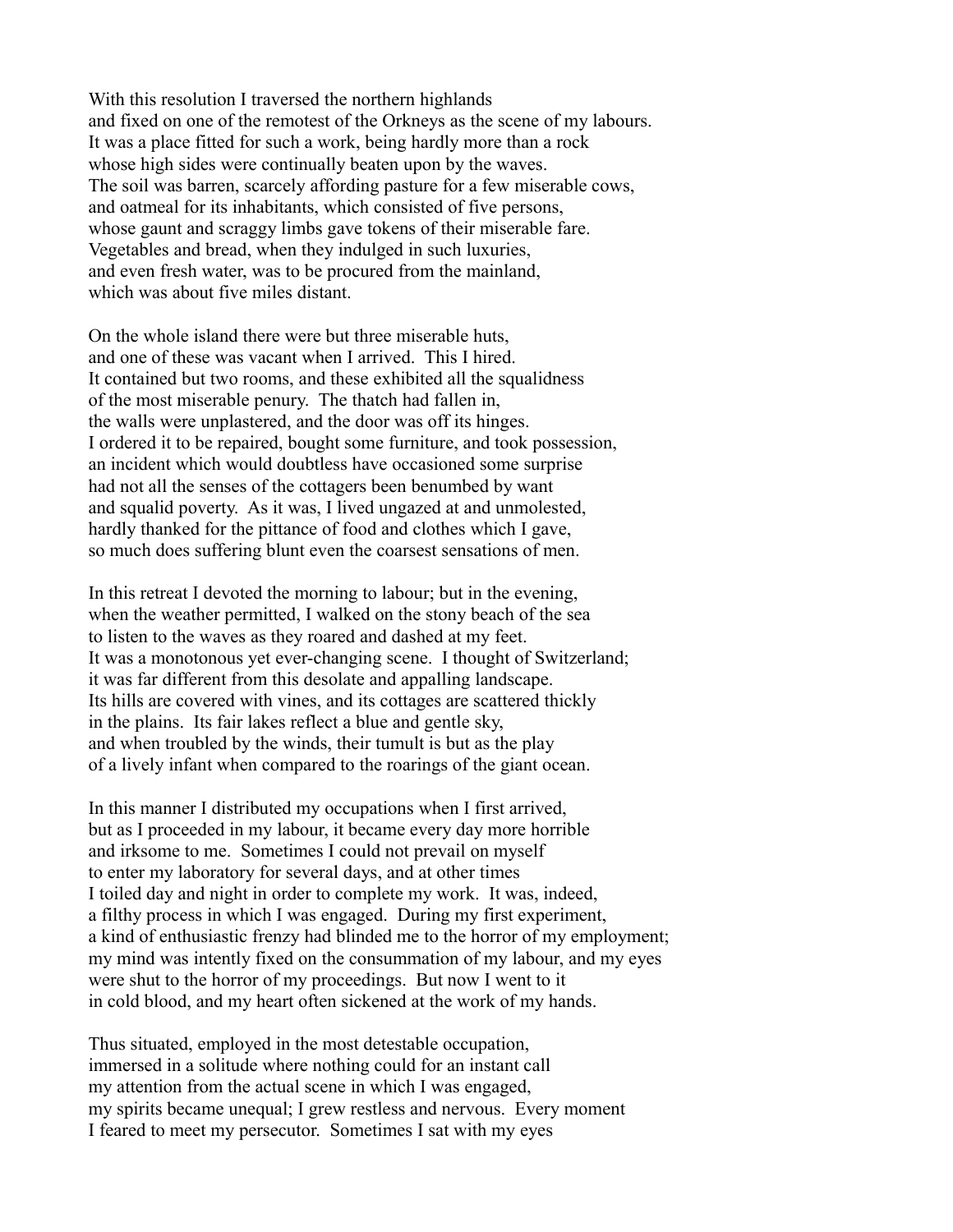fixed on the ground, fearing to raise them lest they should encounter the object which I so much dreaded to behold. I feared to wander from the sight of my fellow creatures lest when alone he should come to claim his companion.

In the mean time I worked on, and my labour was already considerably advanced. I looked towards its completion with a tremulous and eager hope, which I dared not trust myself to question but which was intermixed with obscure forebodings of evil that made my heart sicken in my bosom.

Chapter 20

I sat one evening in my laboratory; the sun had set, and the moon was just rising from the sea; I had not sufficient light for my employment, and I remained idle, in a pause of consideration of whether I should leave my labour for the night or hasten its conclusion by an unremitting attention to it. As I sat, a train of reflection occurred to me which led me to consider the effects of what I was now doing. Three years before, I was engaged in the same manner and had created a fiend whose unparalleled barbarity had desolated my heart and filled it forever with the bitterest remorse. I was now about to form another being of whose dispositions I was alike ignorant; she might become ten thousand times more malignant than her mate and delight, for its own sake, in murder and wretchedness. He had sworn to quit the neighbourhood of man and hide himself in deserts, but she had not; and she, who in all probability was to become a thinking and reasoning animal, might refuse to comply with a compact made before her creation. They might even hate each other; the creature who already lived loathed his own deformity, and might he not conceive a greater abhorrence for it when it came before his eyes in the female form? She also might turn with disgust from him to the superior beauty of man; she might quit him, and he be again alone, exasperated by the fresh provocation of being deserted by one of his own species.

Even if they were to leave Europe and inhabit the deserts of the new world, yet one of the first results of those sympathies for which the daemon thirsted would be children, and a race of devils would be propagated upon the earth who might make the very existence of the species of man a condition precarious and full of terror. Had I right, for my own benefit, to inflict this curse upon everlasting generations? I had before been moved by the sophisms of the being I had created; I had been struck senseless by his fiendish threats; but now, for the first time, the wickedness of my promise burst upon me; I shuddered to think that future ages might curse me as their pest, whose selfishness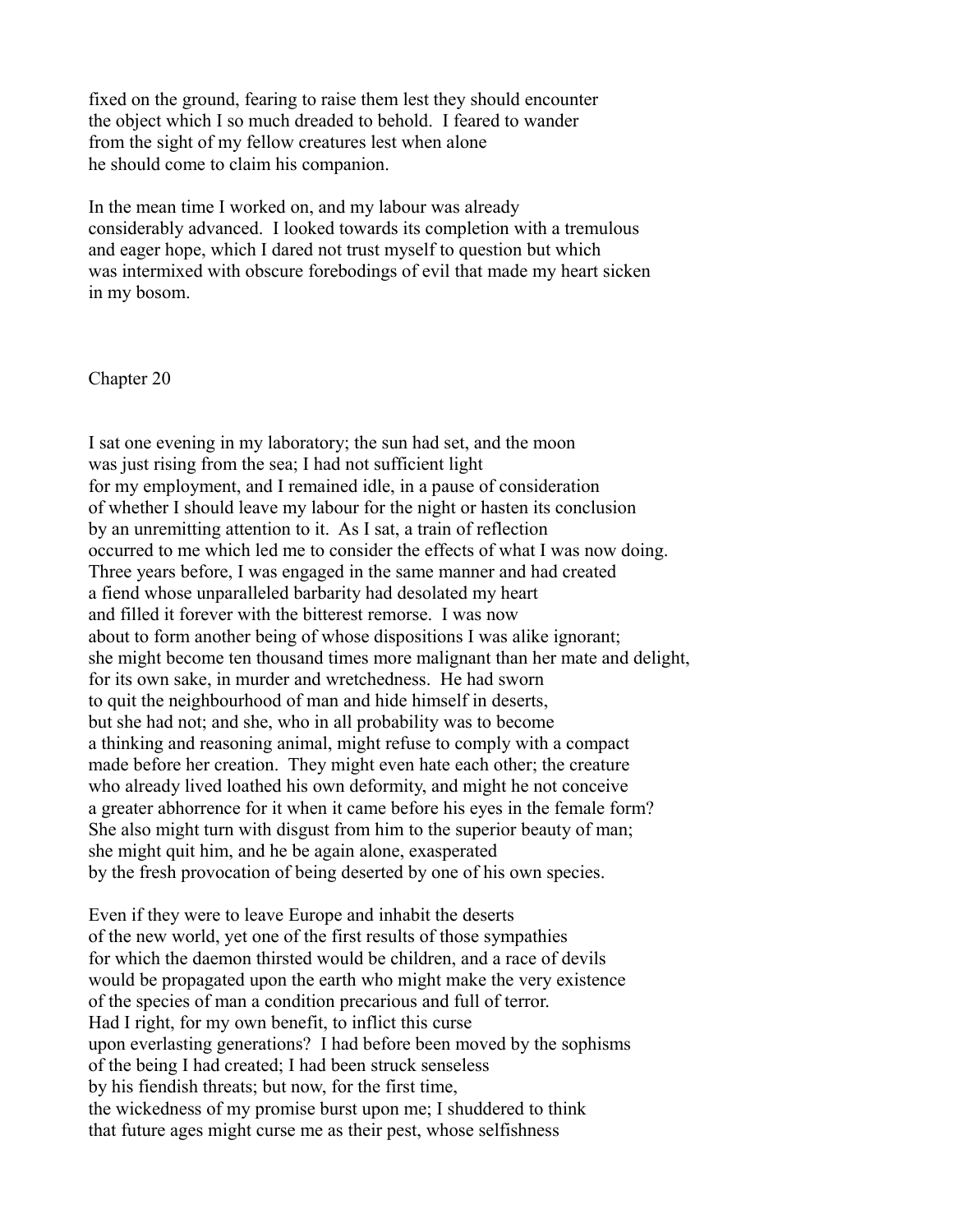had not hesitated to buy its own peace at the price, perhaps, of the existence of the whole human race.

I trembled and my heart failed within me, when, on looking up, I saw by the light of the moon the daemon at the casement. A ghastly grin wrinkled his lips as he gazed on me, where I sat fulfilling the task which he had allotted to me. Yes, he had followed me in my travels; he had loitered in forests, hid himself in caves, or taken refuge in wide and desert heaths; and he now came to mark my progress and claim the fulfillment of my promise.

As I looked on him, his countenance expressed the utmost extent of malice and treachery. I thought with a sensation of madness on my promise of creating another like to him, and trembling with passion, tore to pieces the thing on which I was engaged. The wretch saw me destroy the creature on whose future existence he depended for happiness, and with a howl of devilish despair and revenge, withdrew.

I left the room, and locking the door, made a solemn vow in my own heart never to resume my labours; and then, with trembling steps, I sought my own apartment. I was alone; none were near me to dissipate the gloom and relieve me from the sickening oppression of the most terrible reveries.

Several hours passed, and I remained near my window gazing on the sea; it was almost motionless, for the winds were hushed, and all nature reposed under the eye of the quiet moon. A few fishing vessels alone specked the water, and now and then the gentle breeze wafted the sound of voices as the fishermen called to one another. I felt the silence, although I was hardly conscious of its extreme profundity, until my ear was suddenly arrested by the paddling of oars near the shore, and a person landed close to my house.

In a few minutes after, I heard the creaking of my door, as if some one endeavoured to open it softly. I trembled from head to foot; I felt a presentiment of who it was and wished to rouse one of the peasants who dwelt in a cottage not far from mine; but I was overcome by the sensation of helplessness, so often felt in frightful dreams, when you in vain endeavour to fly from an impending danger, and was rooted to the spot.

Presently I heard the sound of footsteps along the passage; the door opened, and the wretch whom I dreaded appeared. Shutting the door, he approached me and said in a smothered voice, "You have destroyed the work which you began; what is it that you intend? Do you dare to break your promise? I have endured toil and misery; I left Switzerland with you; I crept along the shores of the Rhine,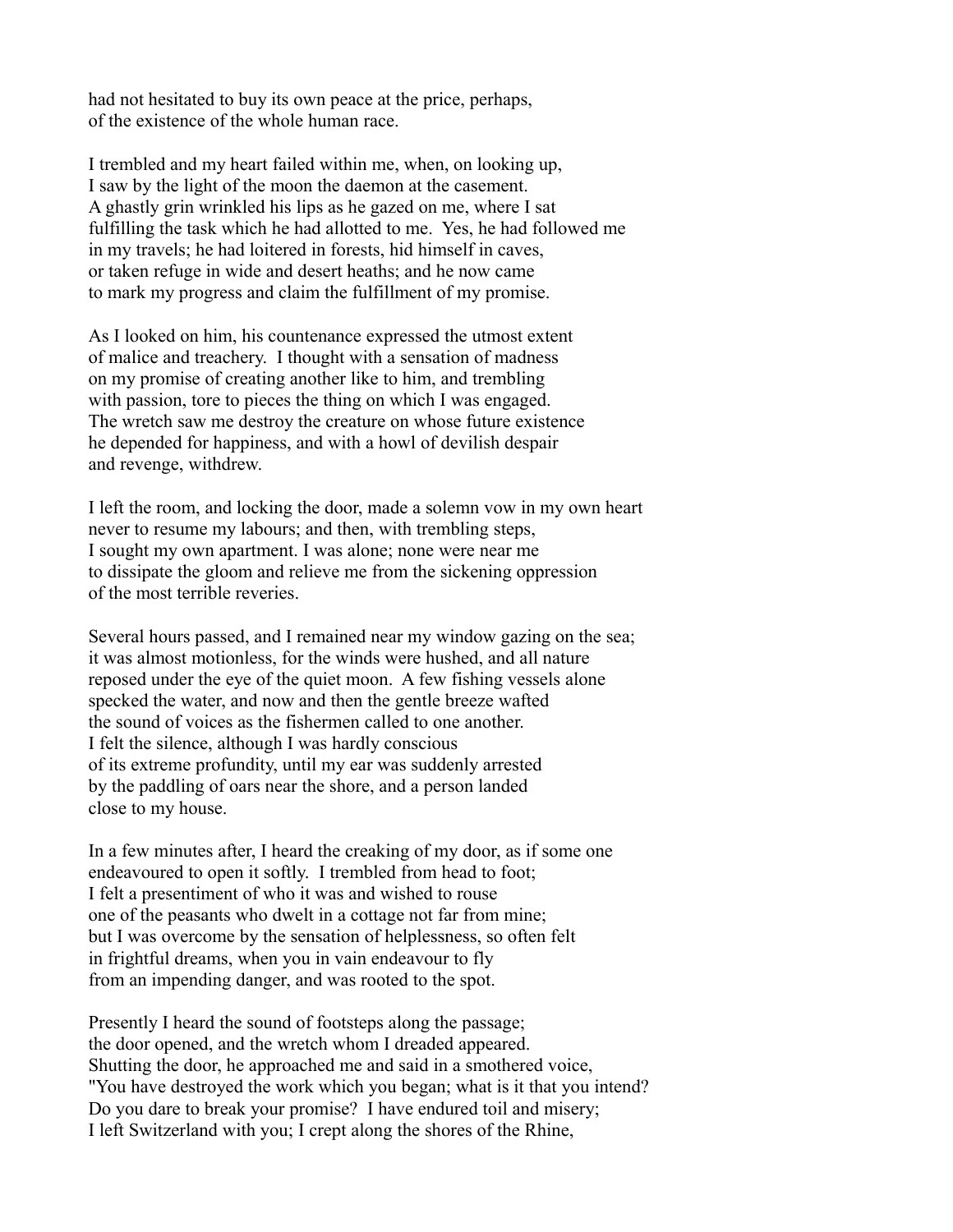among its willow islands and over the summits of its hills. I have dwelt many months in the heaths of England and among the deserts of Scotland. I have endured incalculable fatigue, and cold, and hunger; do you dare destroy my hopes?"

"Begone! I do break my promise; never will I create another like yourself, equal in deformity and wickedness."

"Slave, I before reasoned with you, but you have proved yourself unworthy of my condescension. Remember that I have power; you believe yourself miserable, but I can make you so wretched that the light of day will be hateful to you. You are my creator, but I am your master; obey!"

"The hour of my irresolution is past, and the period of your power is arrived. Your threats cannot move me to do an act of wickedness; but they confirm me in a determination of not creating you a companion in vice. Shall I, in cool blood, set loose upon the earth a daemon whose delight is in death and wretchedness? Begone! I am firm, and your words will only exasperate my rage."

The monster saw my determination in my face and gnashed his teeth in the impotence of anger. "Shall each man," cried he, "find a wife for his bosom, and each beast have his mate, and I be alone? I had feelings of affection, and they were requited by detestation and scorn. Man! You may hate, but beware! Your hours will pass in dread and misery, and soon the bolt will fall which must ravish from you your happiness forever. Are you to be happy while I grovel in the intensity of my wretchedness? You can blast my other passions, but revenge remains--revenge, henceforth dearer than light or food! I may die, but first you, my tyrant and tormentor, shall curse the sun that gazes on your misery. Beware, for I am fearless and therefore powerful. I will watch with the wiliness of a snake, that I may sting with its venom. Man, you shall repent of the injuries you inflict."

"Devil, cease; and do not poison the air with these sounds of malice. I have declared my resolution to you, and I am no coward to bend beneath words. Leave me; I am inexorable."

"It is well. I go; but remember, I shall be with you on your wedding-night."

I started forward and exclaimed, "Villain! Before you sign my death-warrant, be sure that you are yourself safe."

I would have seized him, but he eluded me and quitted the house with precipitation. In a few moments I saw him in his boat, which shot across the waters with an arrowy swiftness and was soon lost amidst the waves.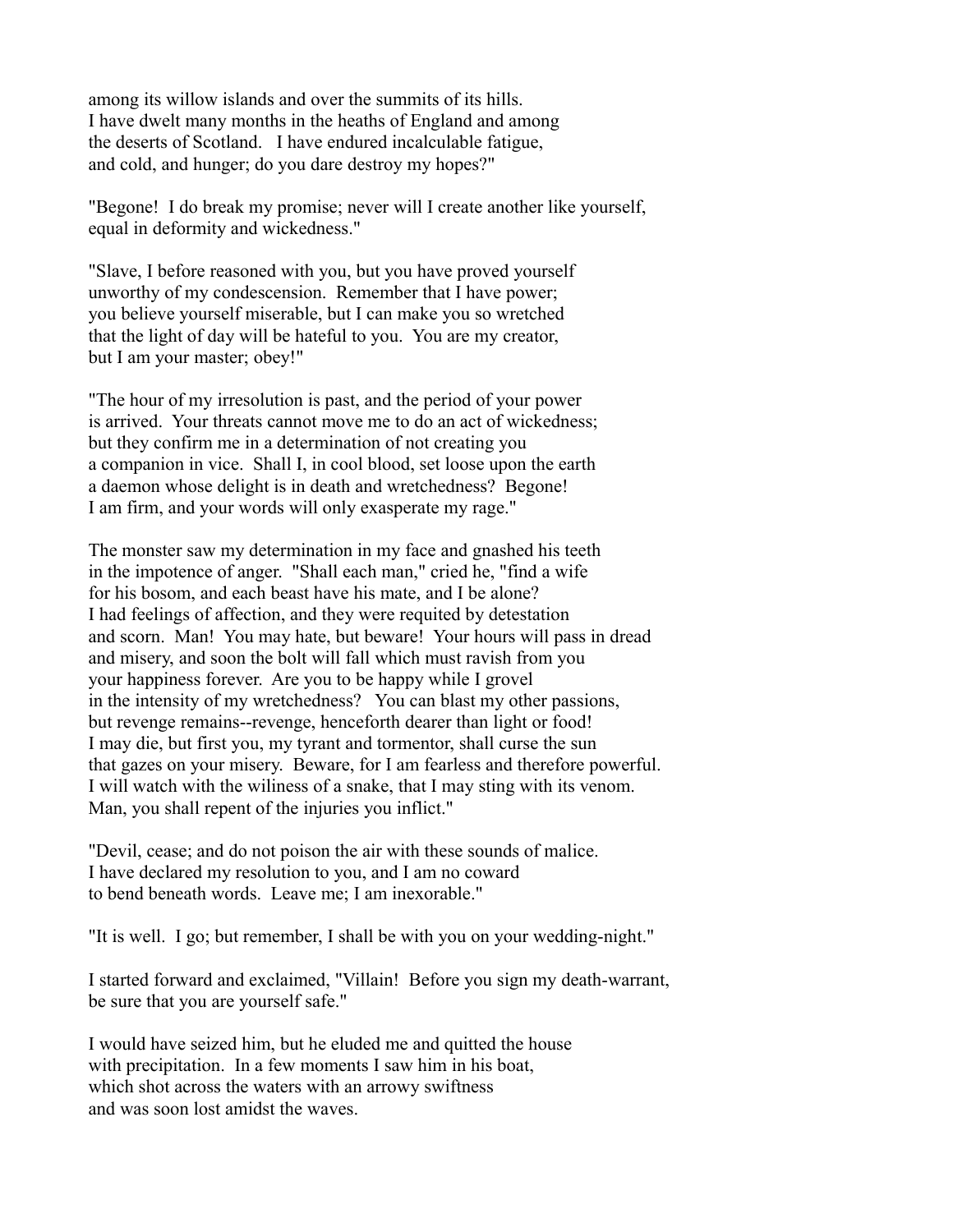All was again silent, but his words rang in my ears. I burned with rage to pursue the murderer of my peace and precipitate him into the ocean. I walked up and down my room hastily and perturbed, while my imagination conjured up a thousand images to torment and sting me. Why had I not followed him and closed with him in mortal strife? But I had suffered him to depart, and he had directed his course towards the mainland. I shuddered to think who might be the next victim sacrificed to his insatiate revenge. And then I thought again of his words--"\*I will be with you on your wedding-night\*." That, then, was the period fixed for the fulfillment of my destiny. In that hour I should die and at once satisfy and extinguish his malice. The prospect did not move me to fear; yet when I thought of my beloved Elizabeth, of her tears and endless sorrow, when she should find her lover so barbarously snatched from her, tears, the first I had shed for many months, streamed from my eyes, and I resolved not to fall before my enemy without a bitter struggle.

The night passed away, and the sun rose from the ocean; my feelings became calmer, if it may be called calmness when the violence of rage sinks into the depths of despair. I left the house, the horrid scene of the last night's contention, and walked on the beach of the sea, which I almost regarded as an insuperable barrier between me and my fellow creatures; nay, a wish that such should prove the fact stole across me. I desired that I might pass my life on that barren rock, wearily, it is true, but uninterrupted by any sudden shock of misery. If I returned, it was to be sacrificed or to see those whom I most loved die under the grasp of a daemon whom I had myself created.

I walked about the isle like a restless spectre, separated from all it loved and miserable in the separation. When it became noon, and the sun rose higher, I lay down on the grass and was overpowered by a deep sleep. I had been awake the whole of the preceding night, my nerves were agitated, and my eyes inflamed by watching and misery. The sleep into which I now sank refreshed me; and when I awoke, I again felt as if I belonged to a race of human beings like myself, and I began to reflect upon what had passed with greater composure; yet still the words of the fiend rang in my ears like a death-knell; they appeared like a dream, yet distinct and oppressive as a reality.

The sun had far descended, and I still sat on the shore, satisfying my appetite, which had become ravenous, with an oaten cake, when I saw a fishing-boat land close to me, and one of the men brought me a packet; it contained letters from Geneva, and one from Clerval entreating me to join him. He said that he was wearing away his time fruitlessly where he was, that letters from the friends he had formed in London desired his return to complete the negotiation they had entered into for his Indian enterprise. He could not any longer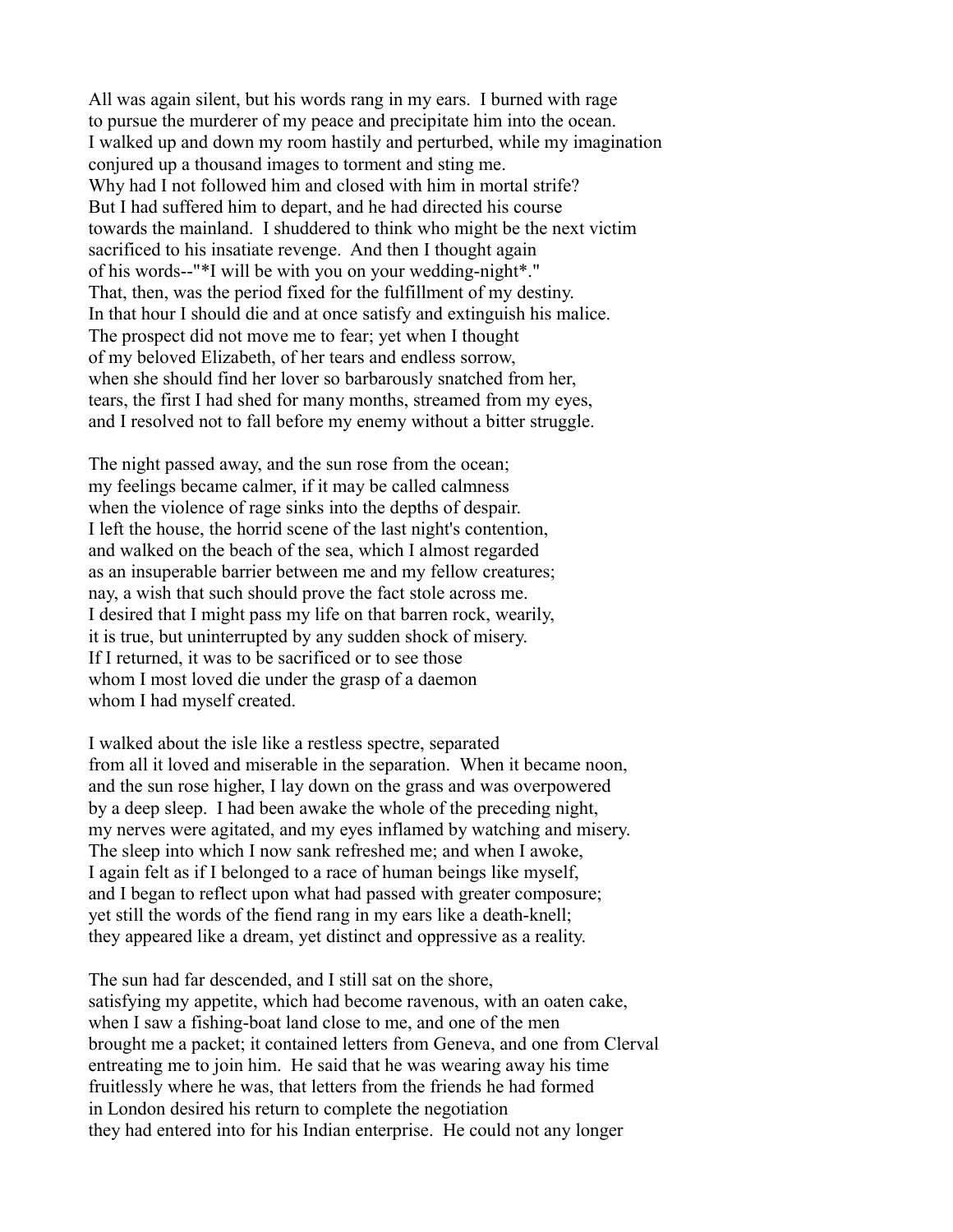delay his departure; but as his journey to London might be followed, even sooner than he now conjectured, by his longer voyage, he entreated me to bestow as much of my society on him as I could spare. He besought me, therefore, to leave my solitary isle and to meet him at Perth, that we might proceed southwards together. This letter in a degree recalled me to life, and I determined to quit my island at the expiration of two days.

Yet, before I departed, there was a task to perform, on which I shuddered to reflect; I must pack up my chemical instruments, and for that purpose I must enter the room which had been the scene of my odious work, and I must handle those utensils the sight of which was sickening to me. The next morning, at daybreak, I summoned sufficient courage and unlocked the door of my laboratory. The remains of the half-finished creature, whom I had destroyed, lay scattered on the floor, and I almost felt as if I had mangled the living flesh of a human being. I paused to collect myself and then entered the chamber. With trembling hand I conveyed the instruments out of the room, but I reflected that I ought not to leave the relics of my work to excite the horror and suspicion of the peasants; and I accordingly put them into a basket, with a great quantity of stones, and laying them up, determined to throw them into the sea that very night; and in the meantime I sat upon the beach, employed in cleaning and arranging my chemical apparatus.

Nothing could be more complete than the alteration that had taken place in my feelings since the night of the appearance of the daemon. I had before regarded my promise with a gloomy despair as a thing that, with whatever consequences, must be fulfilled; but I now felt as if a film had been taken from before my eyes and that I for the first time saw clearly. The idea of renewing my labours did not for one instant occur to me; the threat I had heard weighed on my thoughts, but I did not reflect that a voluntary act of mine could avert it. I had resolved in my own mind that to create another like the fiend I had first made would be an act of the basest and most atrocious selfishness, and I banished from my mind every thought that could lead to a different conclusion.

Between two and three in the morning the moon rose; and I then, putting my basket aboard a little skiff, sailed out about four miles from the shore. The scene was perfectly solitary; a few boats were returning towards land, but I sailed away from them. I felt as if I was about the commission of a dreadful crime and avoided with shuddering anxiety any encounter with my fellow creatures. At one time the moon, which had before been clear, was suddenly overspread by a thick cloud, and I took advantage of the moment of darkness and cast my basket into the sea; I listened to the gurgling sound as it sank and then sailed away from the spot. The sky became clouded,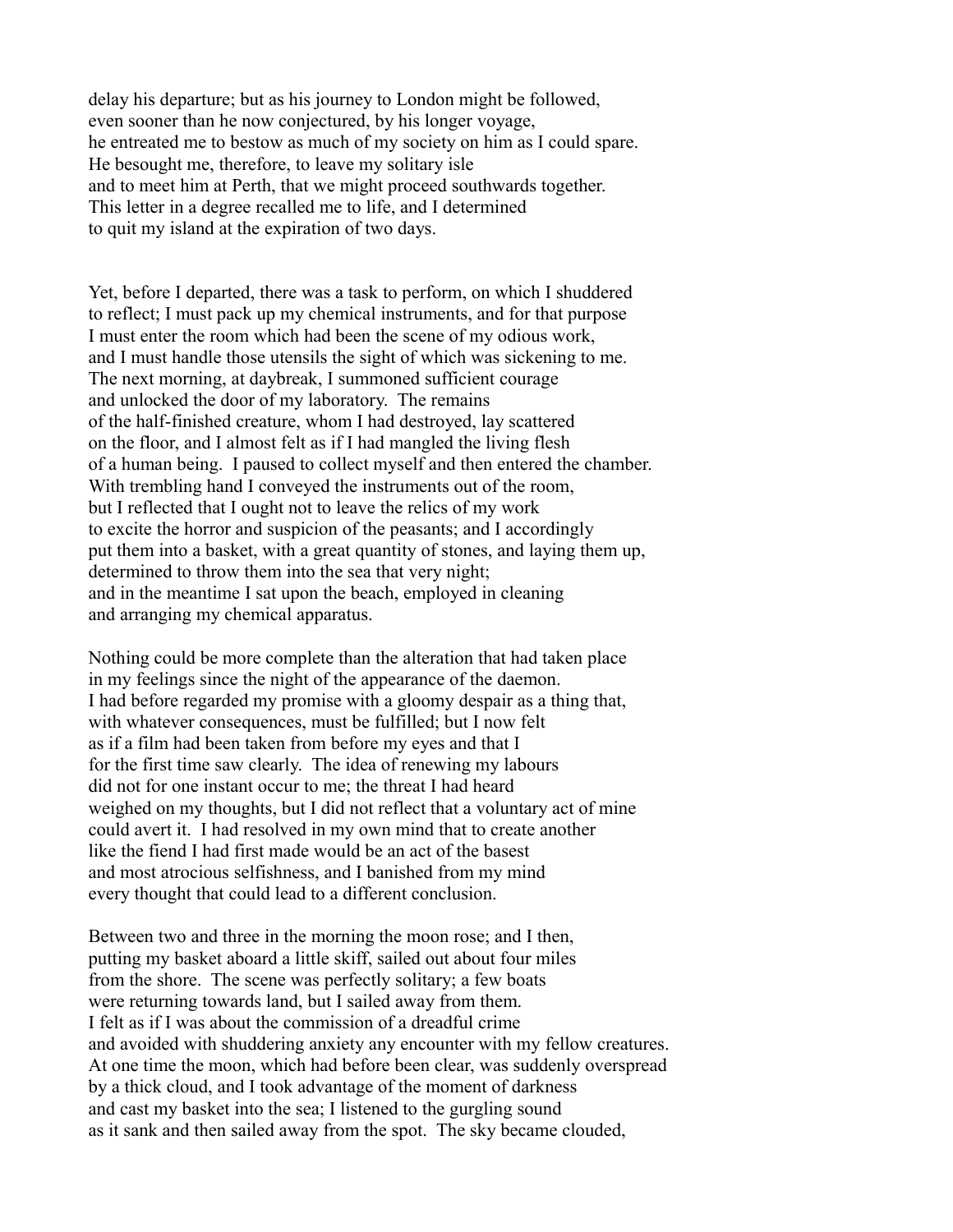but the air was pure, although chilled by the northeast breeze that was then rising. But it refreshed me and filled me with such agreeable sensations that I resolved to prolong my stay on the water, and fixing the rudder in a direct position, stretched myself at the bottom of the boat. Clouds hid the moon, everything was obscure, and I heard only the sound of the boat as its keel cut through the waves; the murmur lulled me, and in a short time I slept soundly.

I do not know how long I remained in this situation, but when I awoke I found that the sun had already mounted considerably. The wind was high, and the waves continually threatened the safety of my little skiff. I found that the wind was northeast and must have driven me far from the coast from which I had embarked. I endeavoured to change my course but quickly found that if I again made the attempt the boat would be instantly filled with water. Thus situated, my only resource was to drive before the wind. I confess that I felt a few sensations of terror. I had no compass with me and was so slenderly acquainted with the geography of this part of the world that the sun was of little benefit to me. I might be driven into the wide Atlantic and feel all the tortures of starvation or be swallowed up in the immeasurable waters that roared and buffeted around me. I had already been out many hours and felt the torment of a burning thirst, a prelude to my other sufferings. I looked on the heavens, which were covered by clouds that flew before the wind, only to be replaced by others; I looked upon the sea; it was to be my grave. "Fiend," I exclaimed, "your task is already fulfilled!" I thought of Elizabeth, of my father, and of Clerval--all left behind, on whom the monster might satisfy his sanguinary and merciless passions. This idea plunged me into a reverie so despairing and frightful that even now, when the scene is on the point of closing before me forever, I shudder to reflect on it.

Some hours passed thus; but by degrees, as the sun declined towards the horizon, the wind died away into a gentle breeze and the sea became free from breakers. But these gave place to a heavy swell; I felt sick and hardly able to hold the rudder, when suddenly I saw a line of high land towards the south.

Almost spent, as I was, by fatigue and the dreadful suspense I endured for several hours, this sudden certainty of life rushed like a flood of warm joy to my heart, and tears gushed from my eyes.

How mutable are our feelings, and how strange is that clinging love we have of life even in the excess of misery! I constructed another sail with a part of my dress and eagerly steered my course towards the land. It had a wild and rocky appearance, but as I approached nearer I easily perceived the traces of cultivation.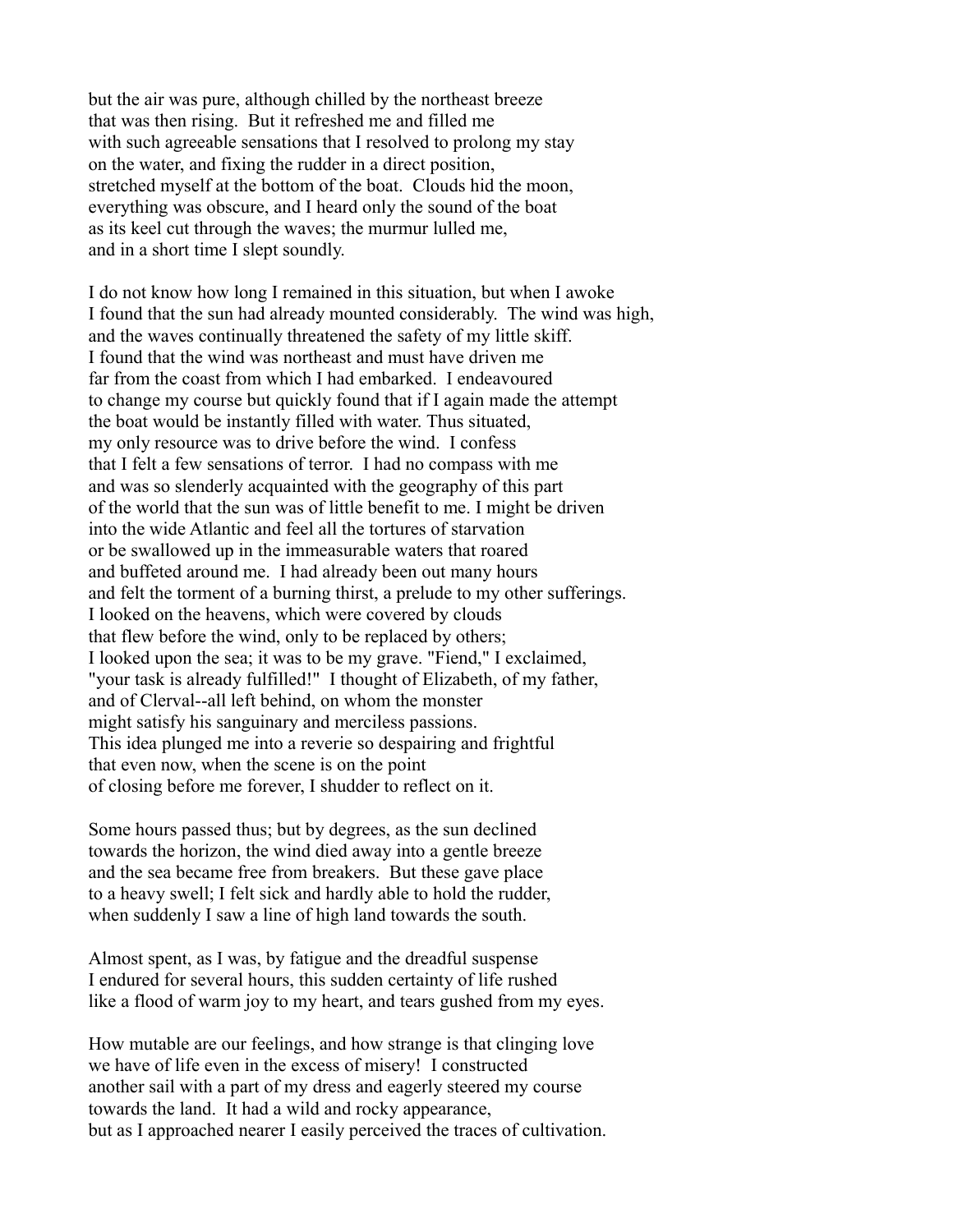I saw vessels near the shore and found myself suddenly transported back to the neighbourhood of civilized man. I carefully traced the windings of the land and hailed a steeple which I at length saw issuing from behind a small promontory. As I was in a state of extreme debility, I resolved to sail directly towards the town, as a place where I could most easily procure nourishment. Fortunately I had money with me. As I turned the promontory I perceived a small neat town and a good harbour, which I entered, my heart bounding with joy at my unexpected escape.

As I was occupied in fixing the boat and arranging the sails, several people crowded towards the spot. They seemed much surprised at my appearance, but instead of offering me any assistance, whispered together with gestures that at any other time might have produced in me a slight sensation of alarm. As it was, I merely remarked that they spoke English, and I therefore addressed them in that language. "My good friends," said I, "will you be so kind as to tell me the name of this town and inform me where I am?"

"You will know that soon enough," replied a man with a hoarse voice. "Maybe you are come to a place that will not prove much to your taste, but you will not be consulted as to your quarters, I promise you."

I was exceedingly surprised on receiving so rude an answer from a stranger, and I was also disconcerted on perceiving the frowning and angry countenances of his companions. "Why do you answer me so roughly?" I replied. "Surely it is not the custom of Englishmen to receive strangers so inhospitably."

"I do not know," said the man, "what the custom of the English may be, but it is the custom of the Irish to hate villains."

While this strange dialogue continued, I perceived the crowd rapidly increase. Their faces expressed a mixture of curiosity and anger, which annoyed and in some degree alarmed me. I inquired the way to the inn, but no one replied. I then moved forward, and a murmuring sound arose from the crowd as they followed and surrounded me, when an ill-looking man approaching tapped me on the shoulder and said, "Come, sir, you must follow me to Mr. Kirwin's to give an account of yourself."

"Who is Mr. Kirwin? Why am I to give an account of myself? Is not this a free country?"

"Ay, sir, free enough for honest folks. Mr. Kirwin is a magistrate, and you are to give an account of the death of a gentleman who was found murdered here last night."

This answer startled me, but I presently recovered myself.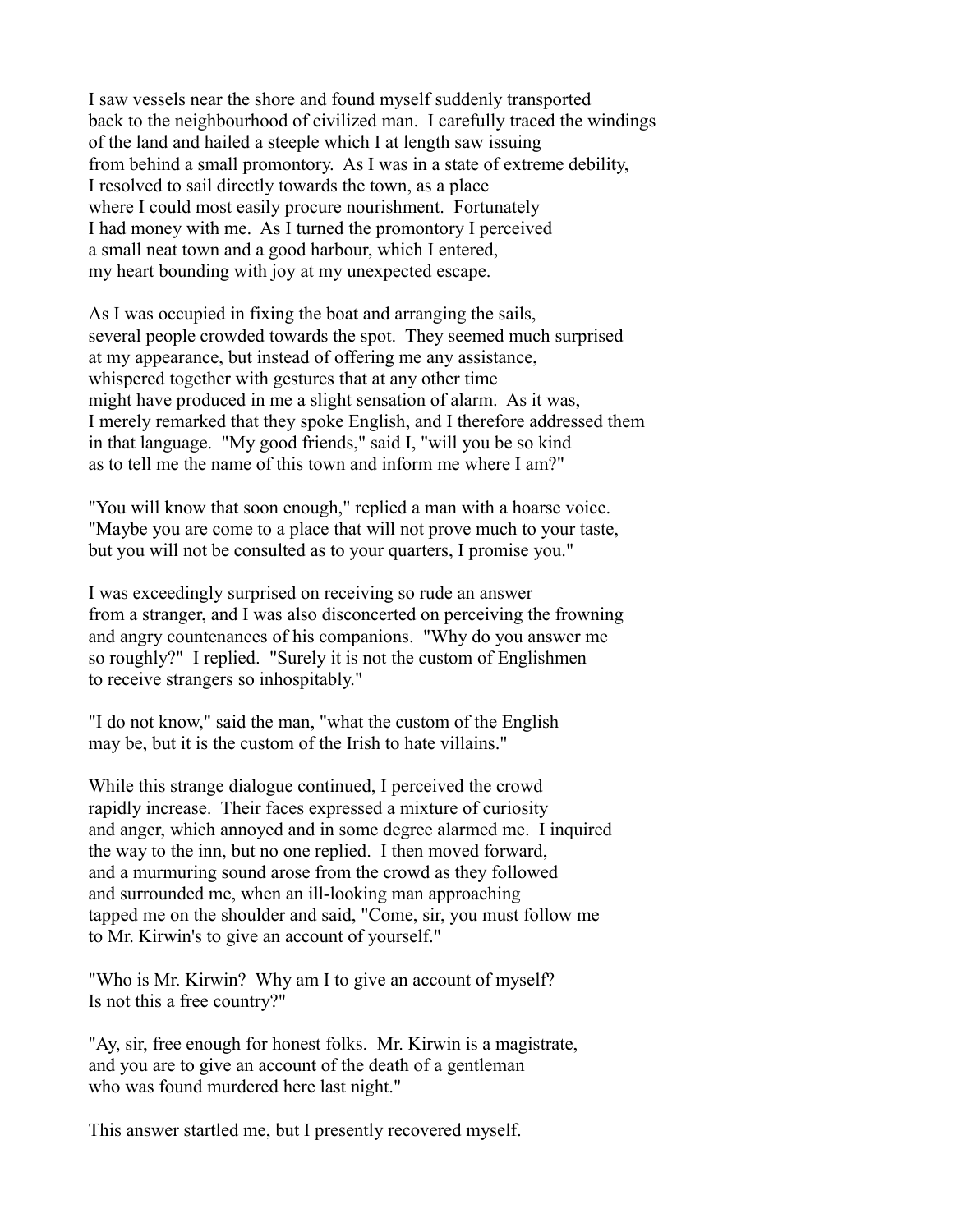I was innocent; that could easily be proved; accordingly I followed my conductor in silence and was led to one of the best houses in the town. I was ready to sink from fatigue and hunger, but being surrounded by a crowd, I thought it politic to rouse all my strength, that no physical debility might be construed into apprehension or conscious guilt. Little did I then expect the calamity that was in a few moments to overwhelm me and extinguish in horror and despair all fear of ignominy or death.

I must pause here, for it requires all my fortitude to recall the memory of the frightful events which I am about to relate, in proper detail, to my recollection.

Chapter 21

I was soon introduced into the presence of the magistrate, an old benevolent man with calm and mild manners. He looked upon me, however, with some degree of severity, and then, turning towards my conductors, he asked who appeared as witnesses on this occasion.

About half a dozen men came forward; and, one being selected by the magistrate, he deposed that he had been out fishing the night before with his son and brother-in-law, Daniel Nugent, when, about ten o'clock, they observed a strong northerly blast rising, and they accordingly put in for port. It was a very dark night, as the moon had not yet risen; they did not land at the harbour, but, as they had been accustomed, at a creek about two miles below. He walked on first, carrying a part of the fishing tackle, and his companions followed him at some distance. As he was proceeding along the sands, he struck his foot against something and fell at his length on the ground. His companions came up to assist him, and by the light of their lantern they found that he had fallen on the body of a man, who was to all appearance dead. Their first supposition was that it was the corpse of some person who had been drowned and was thrown on shore by the waves, but on examination they found that the clothes were not wet and even that the body was not then cold. They instantly carried it to the cottage of an old woman near the spot and endeavoured, but in vain, to restore it to life. It appeared to be a handsome young man, about five and twenty years of age. He had apparently been strangled, for there was no sign of any violence except the black mark of fingers on his neck.

The first part of this deposition did not in the least interest me, but when the mark of the fingers was mentioned I remembered the murder of my brother and felt myself extremely agitated;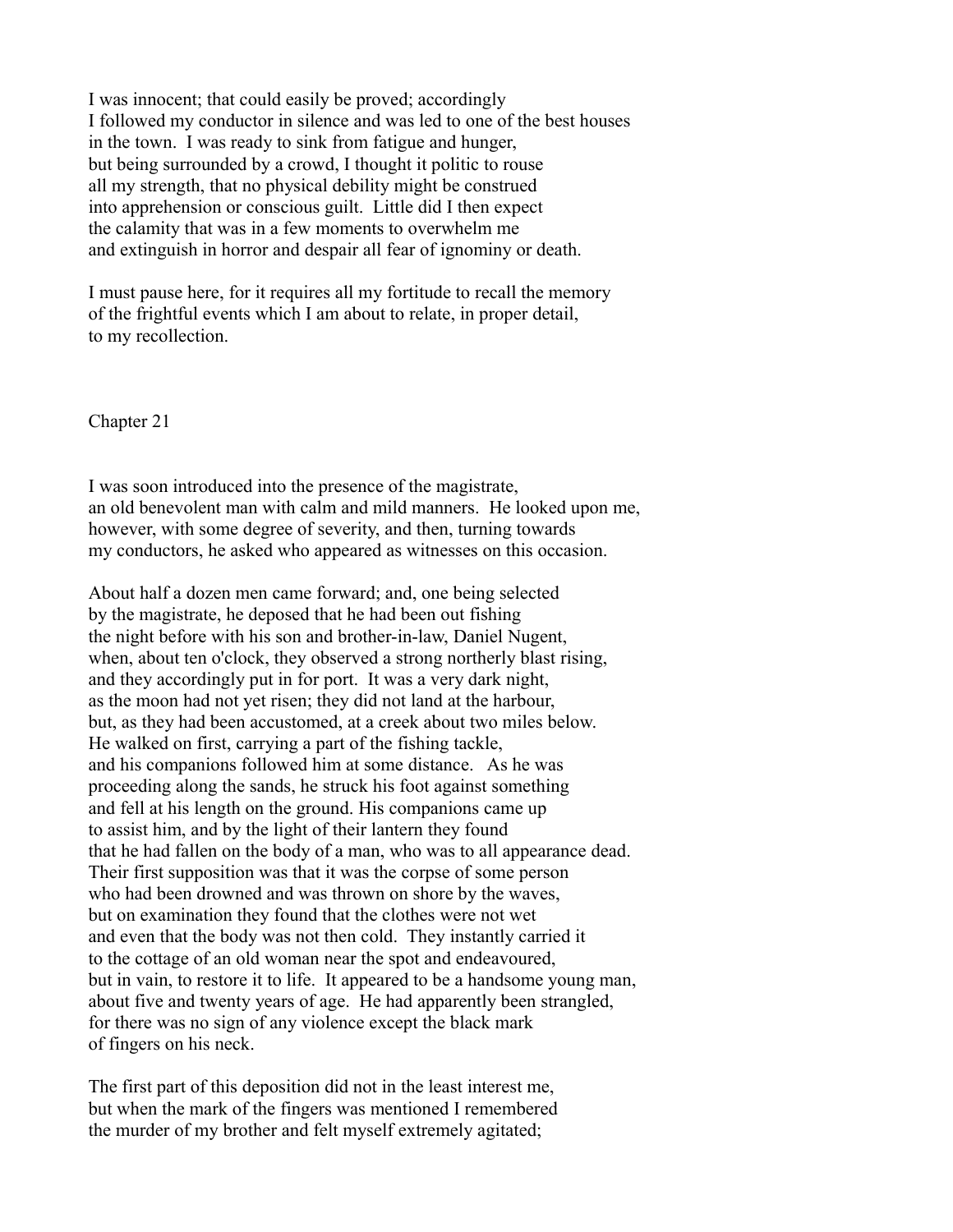my limbs trembled, and a mist came over my eyes, which obliged me to lean on a chair for support. The magistrate observed me with a keen eye and of course drew an unfavourable augury from my manner.

The son confirmed his father's account, but when Daniel Nugent was called he swore positively that just before the fall of his companion, he saw a boat, with a single man in it, at a short distance from the shore; and as far as he could judge by the light of a few stars, it was the same boat in which I had just landed.

A woman deposed that she lived near the beach and was standing at the door of her cottage, waiting for the return of the fishermen, about an hour before she heard of the discovery of the body, when she saw a boat with only one man in it push off from that part of the shore where the corpse was afterwards found.

Another woman confirmed the account of the fishermen having brought the body into her house; it was not cold. They put it into a bed and rubbed it, and Daniel went to the town for an apothecary, but life was quite gone.

Several other men were examined concerning my landing, and they agreed that, with the strong north wind that had arisen during the night, it was very probable that I had beaten about for many hours and had been obliged to return nearly to the same spot from which I had departed. Besides, they observed that it appeared that I had brought the body from another place, and it was likely that as I did not appear to know the shore, I might have put into the harbour ignorant of the distance of the town of--- from the place where I had deposited the corpse.

Mr. Kirwin, on hearing this evidence, desired that I should be taken into the room where the body lay for interment, that it might be observed what effect the sight of it would produce upon me. This idea was probably suggested by the extreme agitation I had exhibited when the mode of the murder had been described. I was accordingly conducted, by the magistrate and several other persons, to the inn. I could not help being struck by the strange coincidences that had taken place during this eventful night; but, knowing that I had been conversing with several persons in the island I had inhabited about the time that the body had been found, I was perfectly tranquil as to the consequences of the affair.

I entered the room where the corpse lay and was led up to the coffin. How can I describe my sensations on beholding it? I feel yet parched with horror, nor can I reflect on that terrible moment without shuddering and agony. The examination, the presence of the magistrate and witnesses, passed like a dream from my memory when I saw the lifeless form of Henry Clerval stretched before me. I gasped for breath, and throwing myself on the body, I exclaimed, "Have my murderous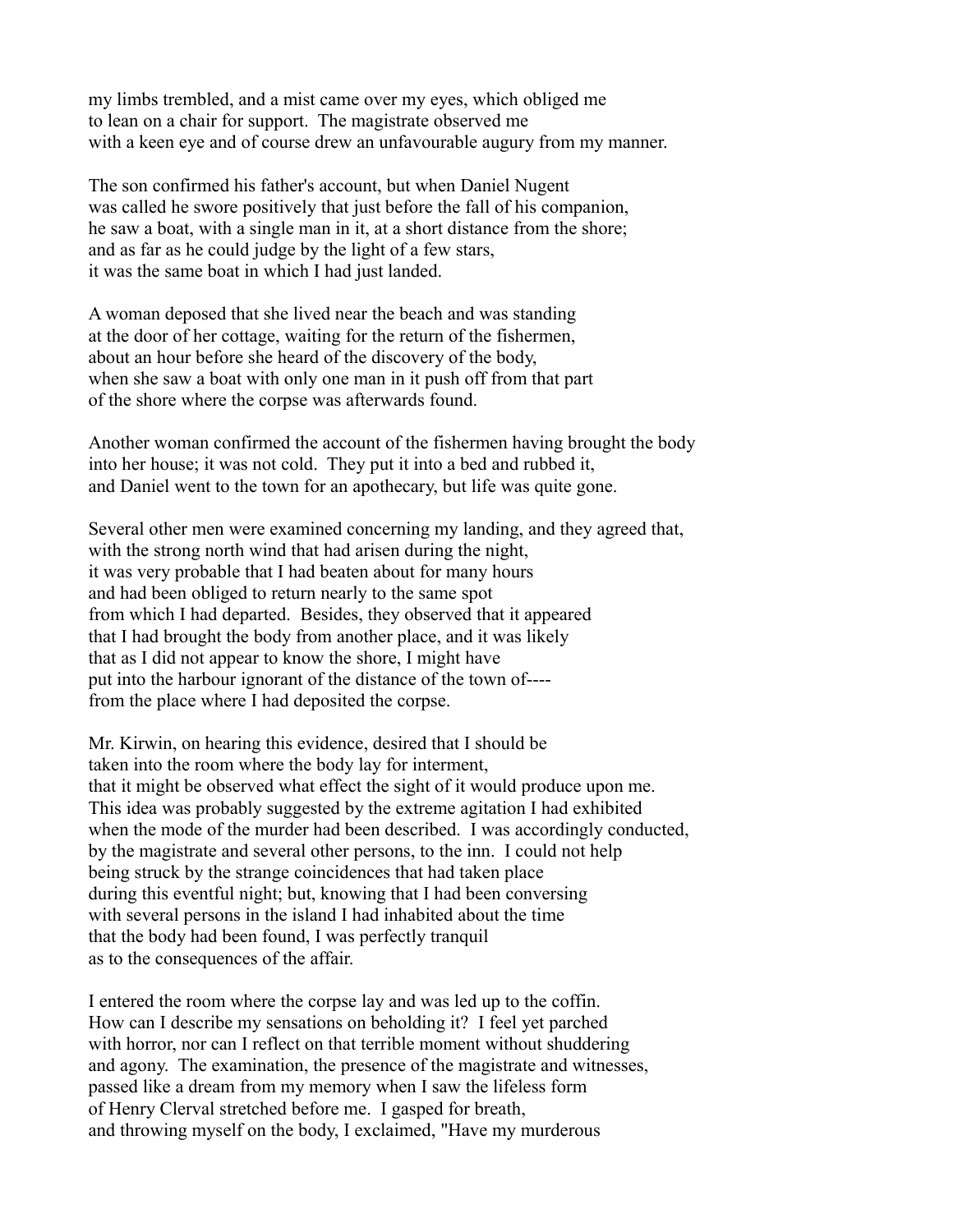machinations deprived you also, my dearest Henry, of life? Two I have already destroyed; other victims await their destiny; but you, Clerval, my friend, my benefactor--"

The human frame could no longer support the agonies that I endured, and I was carried out of the room in strong convulsions.

A fever succeeded to this. I lay for two months on the point of death; my ravings, as I afterwards heard, were frightful; I called myself the murderer of William, of Justine, and of Clerval. Sometimes I entreated my attendants to assist me in the destruction of the fiend by whom I was tormented; and at others I felt the fingers of the monster already grasping my neck, and screamed aloud with agony and terror. Fortunately, as I spoke my native language, Mr. Kirwin alone understood me; but my gestures and bitter cries were sufficient to affright the other witnesses.

Why did I not die? More miserable than man ever was before, why did I not sink into forgetfulness and rest? Death snatches away many blooming children, the only hopes of their doting parents; how many brides and youthful lovers have been one day in the bloom of health and hope, and the next a prey for worms and the decay of the tomb! Of what materials was I made that I could thus resist so many shocks, which, like the turning of the wheel, continually renewed the torture?

But I was doomed to live and in two months found myself as awaking from a dream, in a prison, stretched on a wretched bed, surrounded by jailers, turnkeys, bolts, and all the miserable apparatus of a dungeon. It was morning, I remember, when I thus awoke to understanding; I had forgotten the particulars of what had happened and only felt as if some great misfortune had suddenly overwhelmed me; but when I looked around and saw the barred windows and the squalidness of the room in which I was, all flashed across my memory and I groaned bitterly.

This sound disturbed an old woman who was sleeping in a chair beside me. She was a hired nurse, the wife of one of the turnkeys, and her countenance expressed all those bad qualities which often characterize that class. The lines of her face were hard and rude, like that of persons accustomed to see without sympathizing in sights of misery. Her tone expressed her entire indifference; she addressed me in English, and the voice struck me as one that I had heard during my sufferings. "Are you better now, sir?" said she.

I replied in the same language, with a feeble voice, "I believe I am; but if it be all true, if indeed I did not dream, I am sorry that I am still alive to feel this misery and horror."

"For that matter," replied the old woman, "if you mean about the gentleman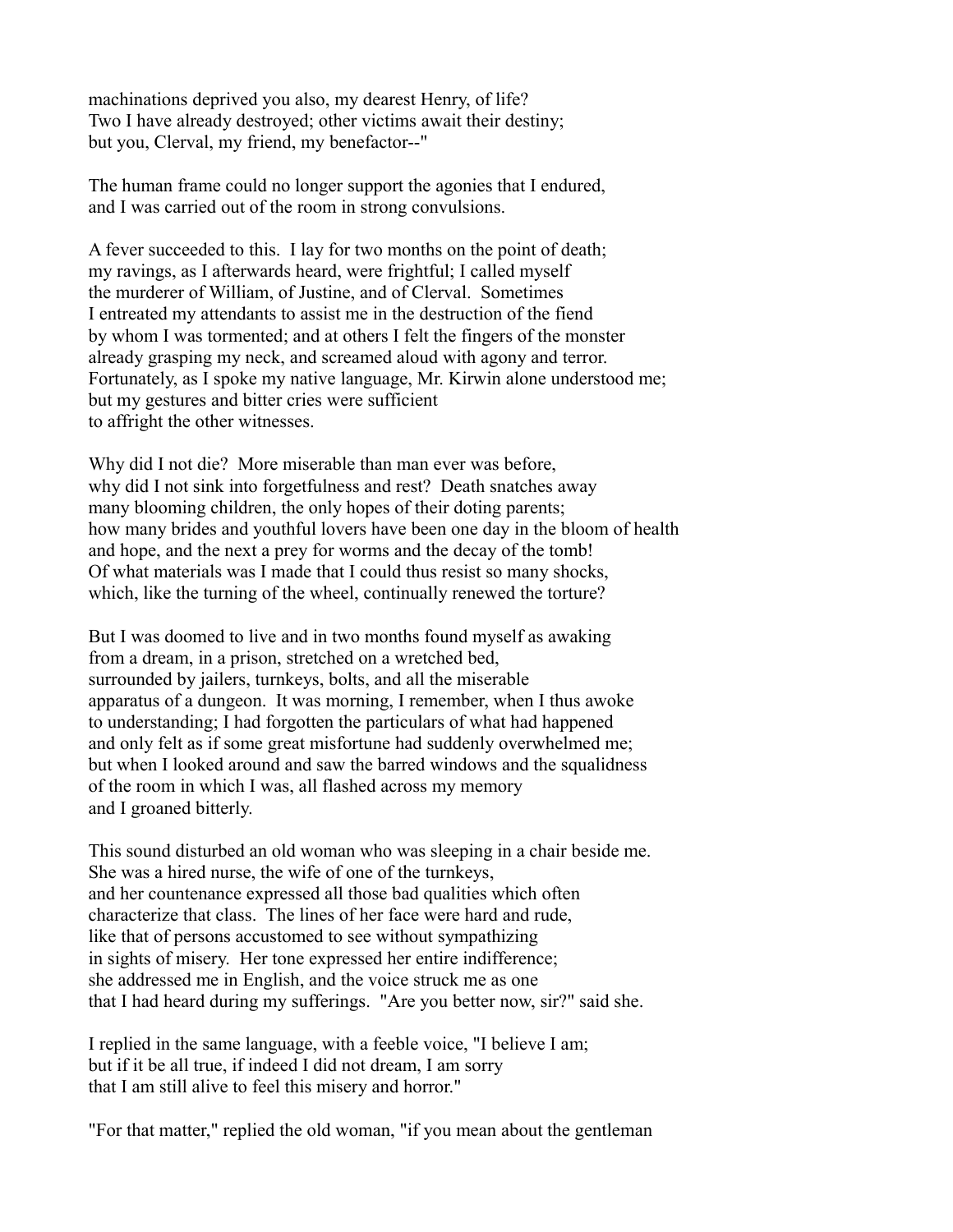you murdered, I believe that it were better for you if you were dead, for I fancy it will go hard with you! However, that's none of my business; I am sent to nurse you and get you well; I do my duty with a safe conscience; it were well if everybody did the same."

I turned with loathing from the woman who could utter so unfeeling a speech to a person just saved, on the very edge of death; but I felt languid and unable to reflect on all that had passed. The whole series of my life appeared to me as a dream; I sometimes doubted if indeed it were all true, for it never presented itself to my mind with the force of reality.

As the images that floated before me became more distinct, I grew feverish; a darkness pressed around me; no one was near me who soothed me with the gentle voice of love; no dear hand supported me. The physician came and prescribed medicines, and the old woman prepared them for me; but utter carelessness was visible in the first, and the expression of brutality was strongly marked in the visage of the second. Who could be interested in the fate of a murderer but the hangman who would gain his fee?

These were my first reflections, but I soon learned that Mr. Kirwin had shown me extreme kindness. He had caused the best room in the prison to be prepared for me (wretched indeed was the best); and it was he who had provided a physician and a nurse. It is true, he seldom came to see me, for although he ardently desired to relieve the sufferings of every human creature, he did not wish to be present at the agonies and miserable ravings of a murderer. He came, therefore, sometimes to see that I was not neglected, but his visits were short and with long intervals.

One day, while I was gradually recovering, I was seated in a chair, my eyes half open and my cheeks livid like those in death. I was overcome by gloom and misery and often reflected I had better seek death than desire to remain in a world which to me was replete with wretchedness. At one time I considered whether I should not declare myself guilty and suffer the penalty of the law, less innocent than poor Justine had been. Such were my thoughts when the door of my apartment was opened and Mr. Kirwin entered. His countenance expressed sympathy and compassion; he drew a chair close to mine and addressed me in French, "I fear that this place is very shocking to you; can I do anything to make you more comfortable?"

"I thank you, but all that you mention is nothing to me; on the whole earth there is no comfort which I am capable of receiving."

"I know that the sympathy of a stranger can be but of little relief to one borne down as you are by so strange a misfortune. But you will, I hope, soon quit this melancholy abode, for doubtless evidence can easily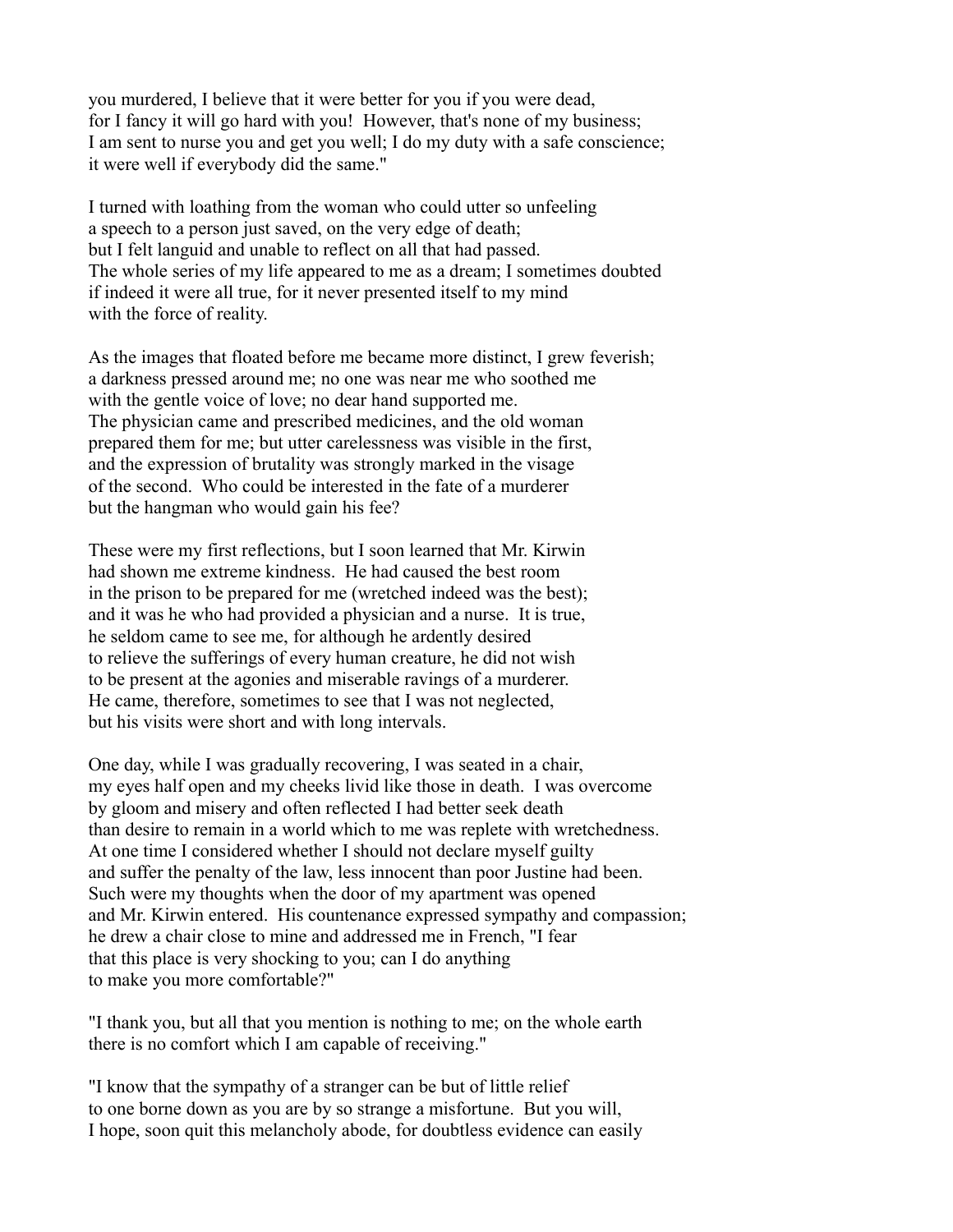be brought to free you from the criminal charge."

"That is my least concern; I am, by a course of strange events, become the most miserable of mortals. Persecuted and tortured as I am and have been, can death be any evil to me?"

"Nothing indeed could be more unfortunate and agonizing than the strange chances that have lately occurred. You were thrown, by some surprising accident, on this shore, renowned for its hospitality, seized immediately, and charged with murder. The first sight that was presented to your eyes was the body of your friend, murdered in so unaccountable a manner and placed, as it were, by some fiend across your path."

As Mr. Kirwin said this, notwithstanding the agitation I endured on this retrospect of my sufferings, I also felt considerable surprise at the knowledge he seemed to possess concerning me. I suppose some astonishment was exhibited in my countenance, for Mr. Kirwin hastened to say, "Immediately upon your being taken ill, all the papers that were on your person were brought me, and I examined them that I might discover some trace by which I could send to your relations an account of your misfortune and illness. I found several letters, and, among others, one which I discovered from its commencement to be from your father. I instantly wrote to Geneva; nearly two months have elapsed since the departure of my letter. But you are ill; even now you tremble; you are unfit for agitation of any kind."

"This suspense is a thousand times worse than the most horrible event; tell me what new scene of death has been acted, and whose murder I am now to lament?"

"Your family is perfectly well," said Mr. Kirwin with gentleness; "and someone, a friend, is come to visit you."

I know not by what chain of thought the idea presented itself, but it instantly darted into my mind that the murderer had come to mock at my misery and taunt me with the death of Clerval, as a new incitement for me to comply with his hellish desires. I put my hand before my eyes, and cried out in agony, "Oh! Take him away! I cannot see him; for God's sake, do not let him enter!"

Mr. Kirwin regarded me with a troubled countenance. He could not help regarding my exclamation as a presumption of my guilt and said in rather a severe tone, "I should have thought, young man, that the presence of your father would have been welcome instead of inspiring such violent repugnance."

"My father!" cried I, while every feature and every muscle was relaxed from anguish to pleasure. "Is my father indeed come? How kind,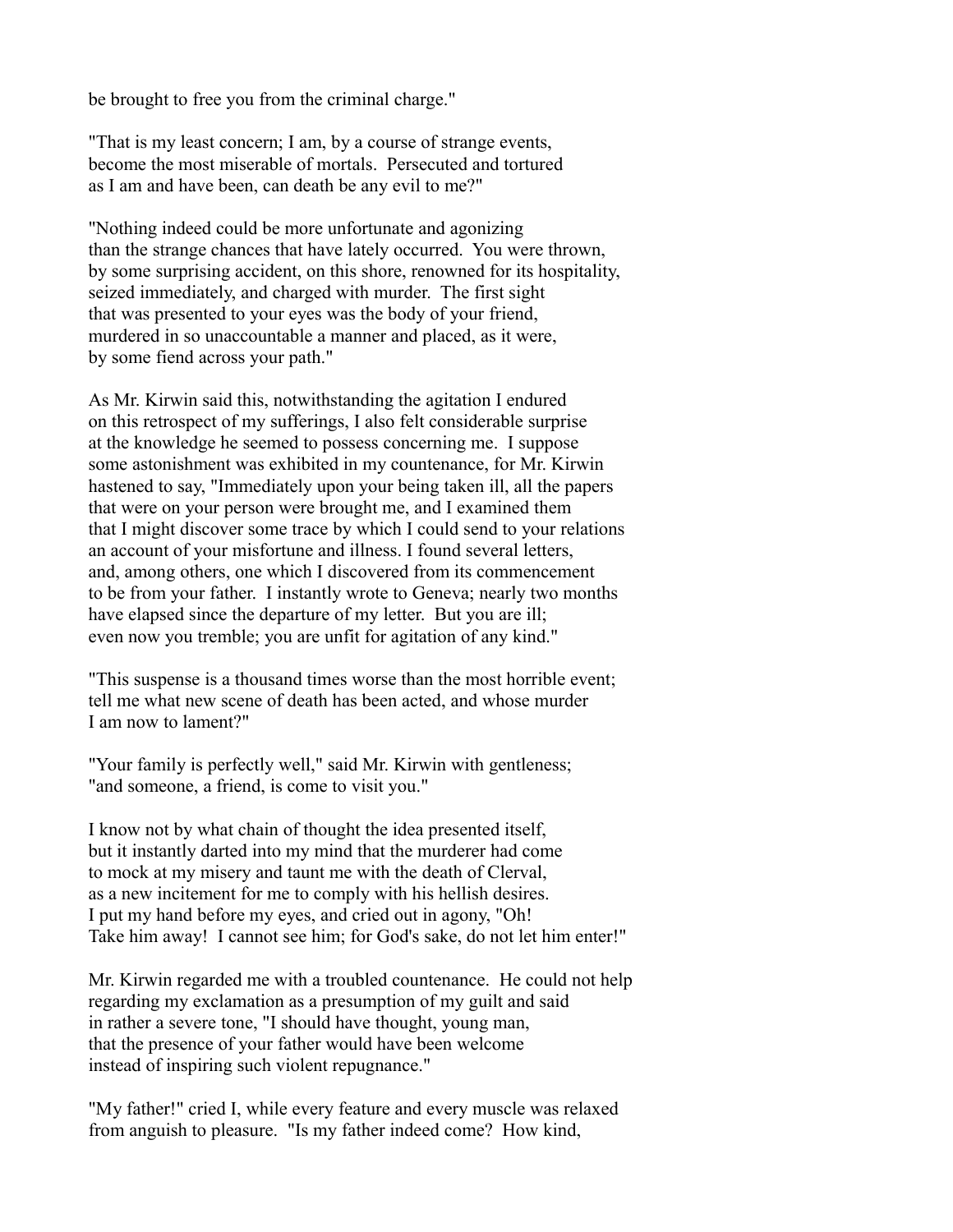how very kind! But where is he, why does he not hasten to me?"

My change of manner surprised and pleased the magistrate; perhaps he thought that my former exclamation was a momentary return of delirium, and now he instantly resumed his former benevolence. He rose and quitted the room with my nurse, and in a moment my father entered it.

Nothing, at this moment, could have given me greater pleasure than the arrival of my father. I stretched out my hand to him and cried, "Are you, then, safe--and Elizabeth--and Ernest?"

My father calmed me with assurances of their welfare and endeavoured, by dwelling on these subjects so interesting to my heart, to raise my desponding spirits; but he soon felt that a prison cannot be the abode of cheerfulness. "What a place is this that you inhabit, my son!" said he, looking mournfully at the barred windows and wretched appearance of the room. "You travelled to seek happiness, but a fatality seems to pursue you. And poor Clerval--"

The name of my unfortunate and murdered friend was an agitation too great to be endured in my weak state; I shed tears.

"Alas! Yes, my father," replied I; "some destiny of the most horrible kind hangs over me, and I must live to fulfil it, or surely I should have died on the coffin of Henry."

We were not allowed to converse for any length of time, for the precarious state of my health rendered every precaution necessary that could ensure tranquillity. Mr. Kirwin came in and insisted that my strength should not be exhausted by too much exertion. But the appearance of my father was to me like that of my good angel, and I gradually recovered my health.

As my sickness quitted me, I was absorbed by a gloomy and black melancholy that nothing could dissipate. The image of Clerval was forever before me, ghastly and murdered. More than once the agitation into which these reflections threw me made my friends dread a dangerous relapse. Alas! Why did they preserve so miserable and detested a life? It was surely that I might fulfil my destiny, which is now drawing to a close. Soon, oh, very soon, will death extinguish these throbbings and relieve me from the mighty weight of anguish that bears me to the dust; and, in executing the award of justice, I shall also sink to rest. Then the appearance of death was distant, although the wish was ever present to my thoughts; and I often sat for hours motionless and speechless, wishing for some mighty revolution that might bury me and my destroyer in its ruins.

The season of the assizes approached. I had already been three months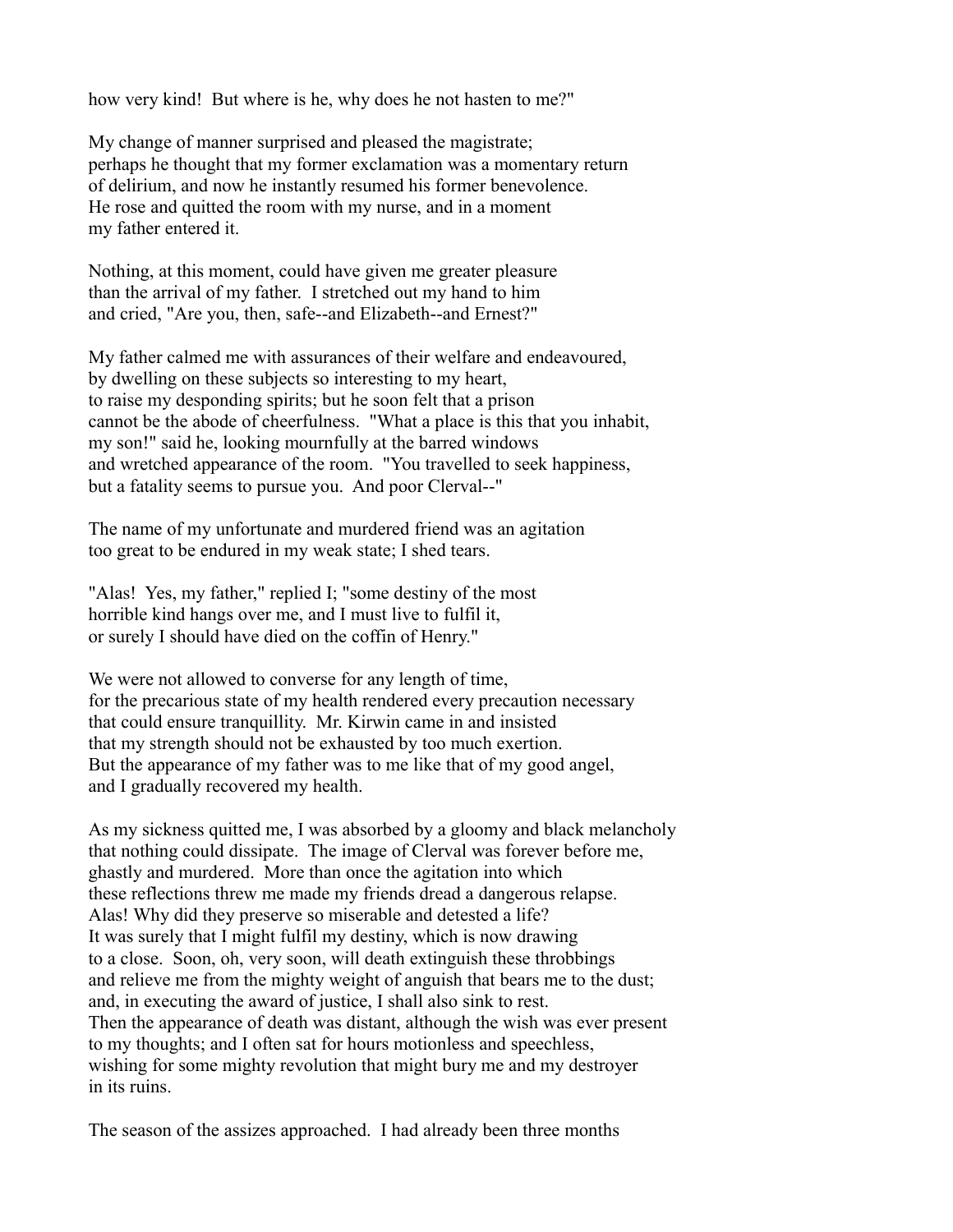in prison, and although I was still weak and in continual danger of a relapse, I was obliged to travel nearly a hundred miles to the country town where the court was held. Mr. Kirwin charged himself with every care of collecting witnesses and arranging my defence. I was spared the disgrace of appearing publicly as a criminal, as the case was not brought before the court that decides on life and death. The grand jury rejected the bill, on its being proved that I was on the Orkney Islands at the hour the body of my friend was found; and a fortnight after my removal I was liberated from prison.

My father was enraptured on finding me freed from the vexations of a criminal charge, that I was again allowed to breathe the fresh atmosphere and permitted to return to my native country. I did not participate in these feelings, for to me the walls of a dungeon or a palace were alike hateful. The cup of life was poisoned forever, and although the sun shone upon me, as upon the happy and gay of heart, I saw around me nothing but a dense and frightful darkness, penetrated by no light but the glimmer of two eyes that glared upon me. Sometimes they were the expressive eyes of Henry, languishing in death, the dark orbs nearly covered by the lids and the long black lashes that fringed them; sometimes it was the watery, clouded eyes of the monster, as I first saw them in my chamber at Ingolstadt.

My father tried to awaken in me the feelings of affection. He talked of Geneva, which I should soon visit, of Elizabeth and Ernest; but these words only drew deep groans from me. Sometimes, indeed, I felt a wish for happiness and thought with melancholy delight of my beloved cousin or longed, with a devouring \*maladie du pays\*, to see once more the blue lake and rapid Rhone, that had been so dear to me in early childhood; but my general state of feeling was a torpor in which a prison was as welcome a residence as the divinest scene in nature; and these fits were seldom interrupted but by paroxysms of anguish and despair. At these moments I often endeavoured to put an end to the existence I loathed, and it required unceasing attendance and vigilance to restrain me from committing some dreadful act of violence.

Yet one duty remained to me, the recollection of which finally triumphed over my selfish despair. It was necessary that I should return without delay to Geneva, there to watch over the lives of those I so fondly loved and to lie in wait for the murderer, that if any chance led me to the place of his concealment, or if he dared again to blast me by his presence, I might, with unfailing aim, put an end to the existence of the monstrous image which I had endued with the mockery of a soul still more monstrous. My father still desired to delay our departure, fearful that I could not sustain the fatigues of a journey, for I was a shattered wreck--the shadow of a human being. My strength was gone. I was a mere skeleton, and fever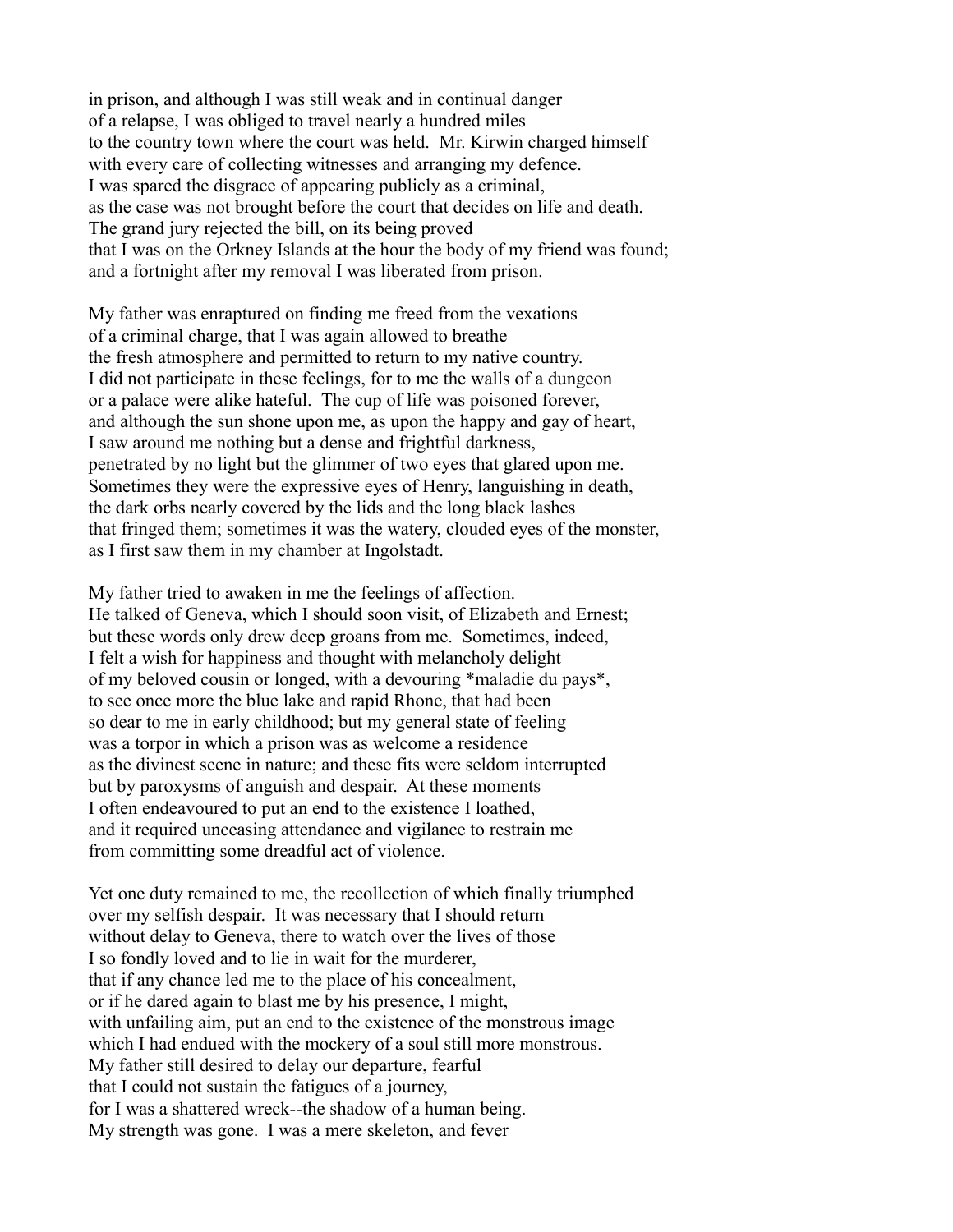night and day preyed upon my wasted frame.

Still, as I urged our leaving Ireland with such inquietude and impatience, my father thought it best to yield. We took our passage on board a vessel bound for Havre-de-Grace and sailed with a fair wind from the Irish shores. It was midnight. I lay on the deck looking at the stars and listening to the dashing of the waves. I hailed the darkness that shut Ireland from my sight, and my pulse beat with a feverish joy when I reflected that I should soon see Geneva. The past appeared to me in the light of a frightful dream; yet the vessel in which I was, the wind that blew me from the detested shore of Ireland, and the sea which surrounded me told me too forcibly that I was deceived by no vision and that Clerval, my friend and dearest companion, had fallen a victim to me and the monster of my creation. I repassed, in my memory, my whole life--my quiet happiness while residing with my family in Geneva, the death of my mother, and my departure for Ingolstadt. I remembered, shuddering, the mad enthusiasm that hurried me on to the creation of my hideous enemy, and I called to mind the night in which he first lived. I was unable to pursue the train of thought; a thousand feelings pressed upon me, and I wept bitterly.

Ever since my recovery from the fever I had been in the custom of taking every night a small quantity of laudanum, for it was by means of this drug only that I was enabled to gain the rest necessary for the preservation of life. Oppressed by the recollection of my various misfortunes, I now swallowed double my usual quantity and soon slept profoundly. But sleep did not afford me respite from thought and misery; my dreams presented a thousand objects that scared me. Towards morning I was possessed by a kind of nightmare; I felt the fiend's grasp in my neck and could not free myself from it; groans and cries rang in my ears. My father, who was watching over me, perceiving my restlessness, awoke me; the dashing waves were around, the cloudy sky above, the fiend was not here: a sense of security, a feeling that a truce was established between the present hour and the irresistible, disastrous future imparted to me a kind of calm forgetfulness, of which the human mind is by its structure peculiarly susceptible.

Chapter 22

The voyage came to an end. We landed, and proceeded to Paris. I soon found that I had overtaxed my strength and that I must repose before I could continue my journey. My father's care and attentions were indefatigable, but he did not know the origin of my sufferings and sought erroneous methods to remedy the incurable ill. He wished me to seek amusement in society. I abhorred the face of man.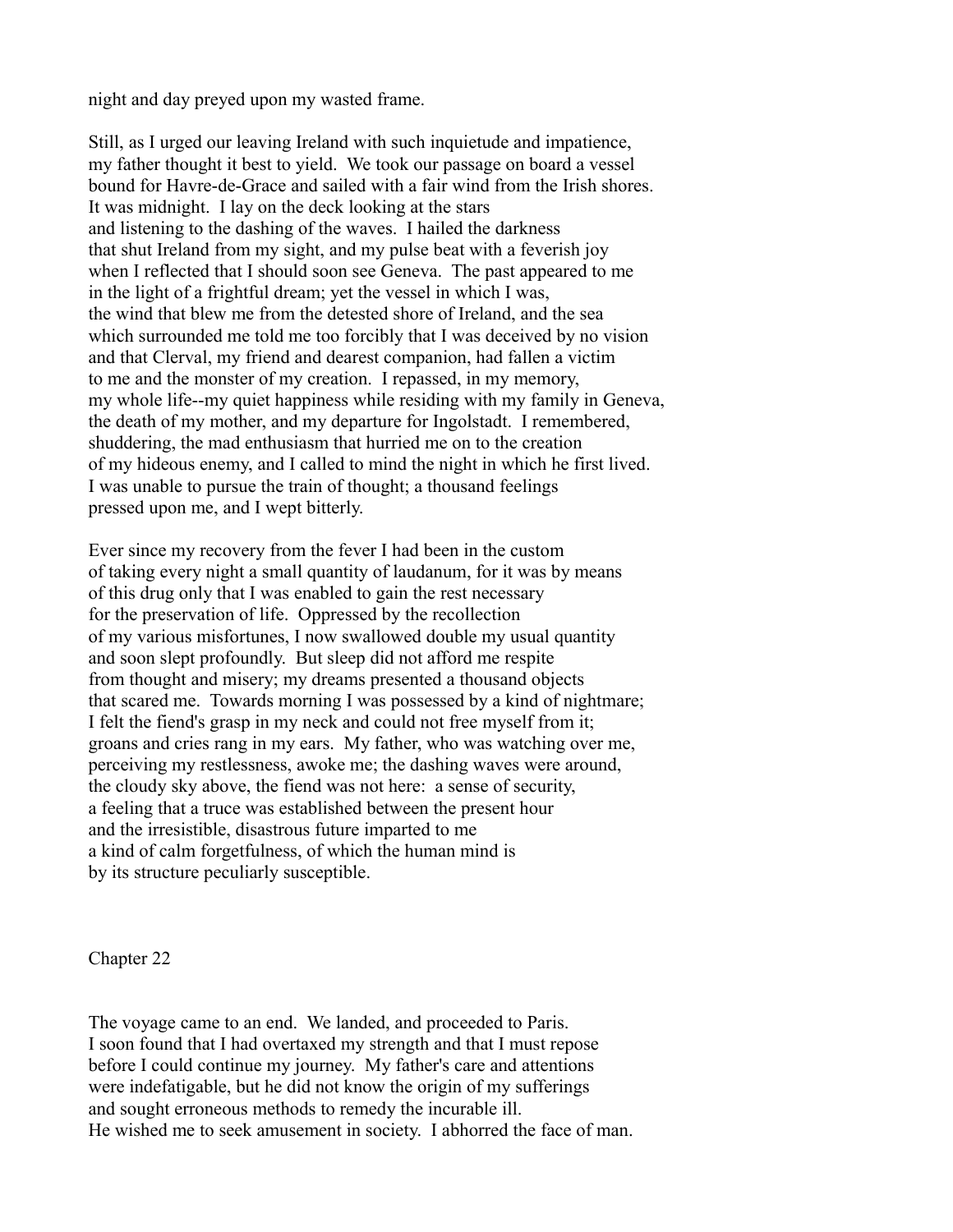Oh, not abhorred! They were my brethren, my fellow beings, and I felt attracted even to the most repulsive among them, as to creatures of an angelic nature and celestial mechanism. But I felt that I had no right to share their intercourse. I had unchained an enemy among them whose joy it was to shed their blood and to revel in their groans. How they would, each and all, abhor me and hunt me from the world did they know my unhallowed acts and the crimes which had their source in me!

My father yielded at length to my desire to avoid society and strove by various arguments to banish my despair. Sometimes he thought that I felt deeply the degradation of being obliged to answer a charge of murder, and he endeavoured to prove to me the futility of pride.

"Alas! My father," said I, "how little do you know me. Human beings, their feelings and passions, would indeed be degraded if such a wretch as I felt pride. Justine, poor unhappy Justine, was as innocent as I, and she suffered the same charge; she died for it; and I am the cause of this--I murdered her. William, Justine, and Henry--they all died by my hands."

My father had often, during my imprisonment, heard me make the same assertion; when I thus accused myself, he sometimes seemed to desire an explanation, and at others he appeared to consider it as the offspring of delirium, and that, during my illness, some idea of this kind had presented itself to my imagination, the remembrance of which I preserved in my convalescence. I avoided explanation and maintained a continual silence concerning the wretch I had created. I had a persuasion that I should be supposed mad, and this in itself would forever have chained my tongue. But, besides, I could not bring myself to disclose a secret which would fill my hearer with consternation and make fear and unnatural horror the inmates of his breast. I checked, therefore, my impatient thirst for sympathy and was silent when I would have given the world to have confided the fatal secret. Yet, still, words like those I have recorded would burst uncontrollably from me. I could offer no explanation of them, but their truth in part relieved the burden of my mysterious woe.

Upon this occasion my father said, with an expression of unbounded wonder, "My dearest Victor, what infatuation is this? My dear son, I entreat you never to make such an assertion again."

"I am not mad," I cried energetically; "the sun and the heavens, who have viewed my operations, can bear witness of my truth. I am the assassin of those most innocent victims; they died by my machinations. A thousand times would I have shed my own blood, drop by drop, to have saved their lives; but I could not, my father, indeed I could not sacrifice the whole human race."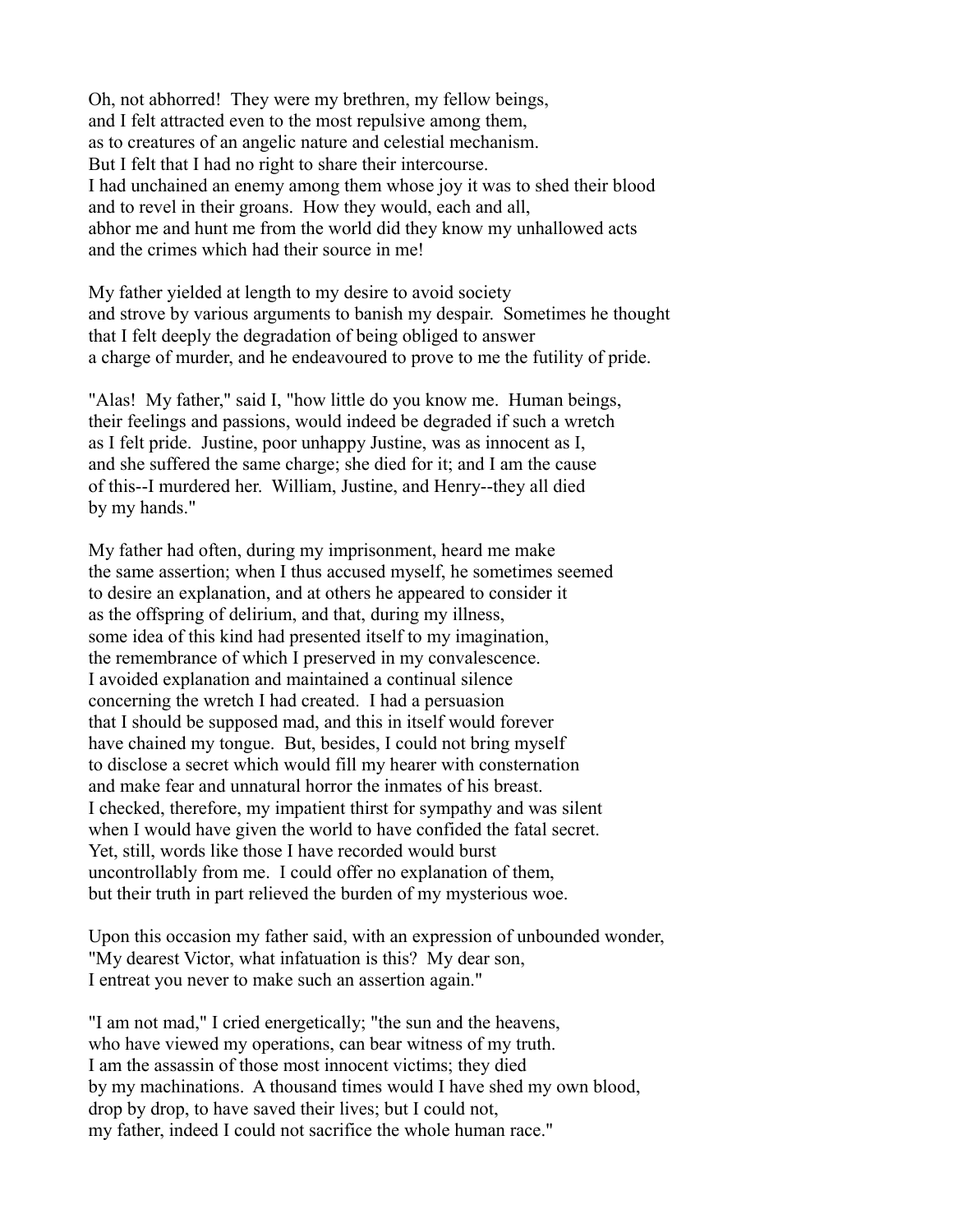The conclusion of this speech convinced my father that my ideas were deranged, and he instantly changed the subject of our conversation and endeavoured to alter the course of my thoughts. He wished as much as possible to obliterate the memory of the scenes that had taken place in Ireland and never alluded to them or suffered me to speak of my misfortunes.

As time passed away I became more calm; misery had her dwelling in my heart, but I no longer talked in the same incoherent manner of my own crimes; sufficient for me was the consciousness of them. By the utmost self-violence I curbed the imperious voice of wretchedness, which sometimes desired to declare itself to the whole world. and my manners were calmer and more composed than they had ever been since my journey to the sea of ice.

A few days before we left Paris on our way to Switzerland I received the following letter from Elizabeth:

My dear Friend,

 It gave me the greatest pleasure to receive a letter from my uncle dated at Paris; you are no longer at a formidable distance, and I may hope to see you in less than a fortnight. My poor cousin, how much you must have suffered! I expect to see you looking even more ill than when you quitted Geneva. This winter has been passed most miserably, tortured as I have been by anxious suspense; yet I hope to see peace in your countenance and to find that your heart is not totally void of comfort and tranquillity.

 Yet I fear that the same feelings now exist that made you so miserable a year ago, even perhaps augmented by time. I would not disturb you at this period, when so many misfortunes weigh upon you, but a conversation that I had with my uncle previous to his departure renders some explanation necessary before we meet.

 Explanation! You may possibly say, What can Elizabeth have to explain? If you really say this, my questions are answered and all my doubts satisfied. But you are distant from me, and it is possible that you may dread and yet be pleased with this explanation; and in a probability of this being the case, I dare not any longer postpone writing what, during your absence, I have often wished to express to you but have never had the courage to begin.

 You well know, Victor, that our union had been the favourite plan of your parents ever since our infancy. We were told this when young,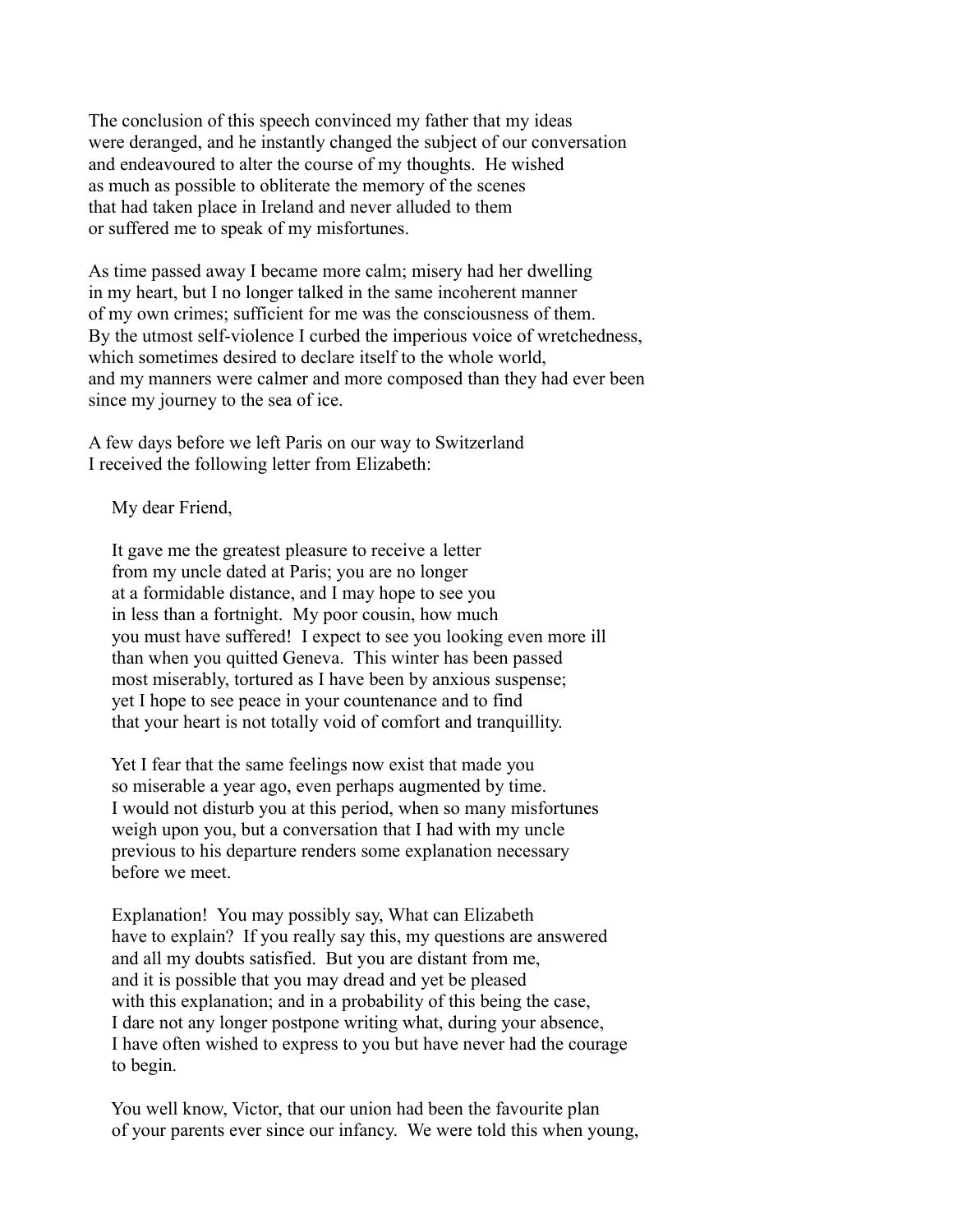and taught to look forward to it as an event that would certainly take place. We were affectionate playfellows during childhood, and, I believe, dear and valued friends to one another as we grew older. But as brother and sister often entertain a lively affection towards each other without desiring a more intimate union, may not such also be our case? Tell me, dearest Victor. Answer me, I conjure you by our mutual happiness, with simple truth-- Do you not love another?

 You have travelled; you have spent several years of your life at Ingolstadt; and I confess to you, my friend, that when I saw you last autumn so unhappy. flying to solitude from the society of every creature, I could not help supposing that you might regret our connection and believe yourself bound in honour to fulfil the wishes of your parents, although they opposed themselves to your inclinations. But this is false reasoning. I confess to you, my friend, that I love you and that in my airy dreams of futurity you have been my constant friend and companion. But it is your happiness I desire as well as my own when I declare to you that our marriage would render me eternally miserable unless it were the dictate of your own free choice. Even now I weep to think that, borne down as you are by the cruellest misfortunes, you may stifle, by the word "honour," all hope of that love and happiness which would alone restore you to yourself. I, who have so disinterested an affection for you, may increase your miseries tenfold by being an obstacle to your wishes. Ah! Victor, be assured that your cousin and playmate has too sincere a love for you not to be made miserable by this supposition. Be happy, my friend; and if you obey me in this one request, remain satisfied that nothing on earth will have the power to interrupt my tranquillity.

 Do not let this letter disturb you; do not answer tomorrow, or the next day, or even until you come, if it will give you pain. My uncle will send me news of your health, and if I see but one smile on your lips when we meet, occasioned by this or any other exertion of mine, I shall need no other happiness.

## Elizabeth Lavenza

Geneva, May 18th, 17--

This letter revived in my memory what I had before forgotten, the threat of the fiend--"\*I will be with you on your wedding-night!\*" Such was my sentence, and on that night would the daemon employ every art to destroy me and tear me from the glimpse of happiness which promised partly to console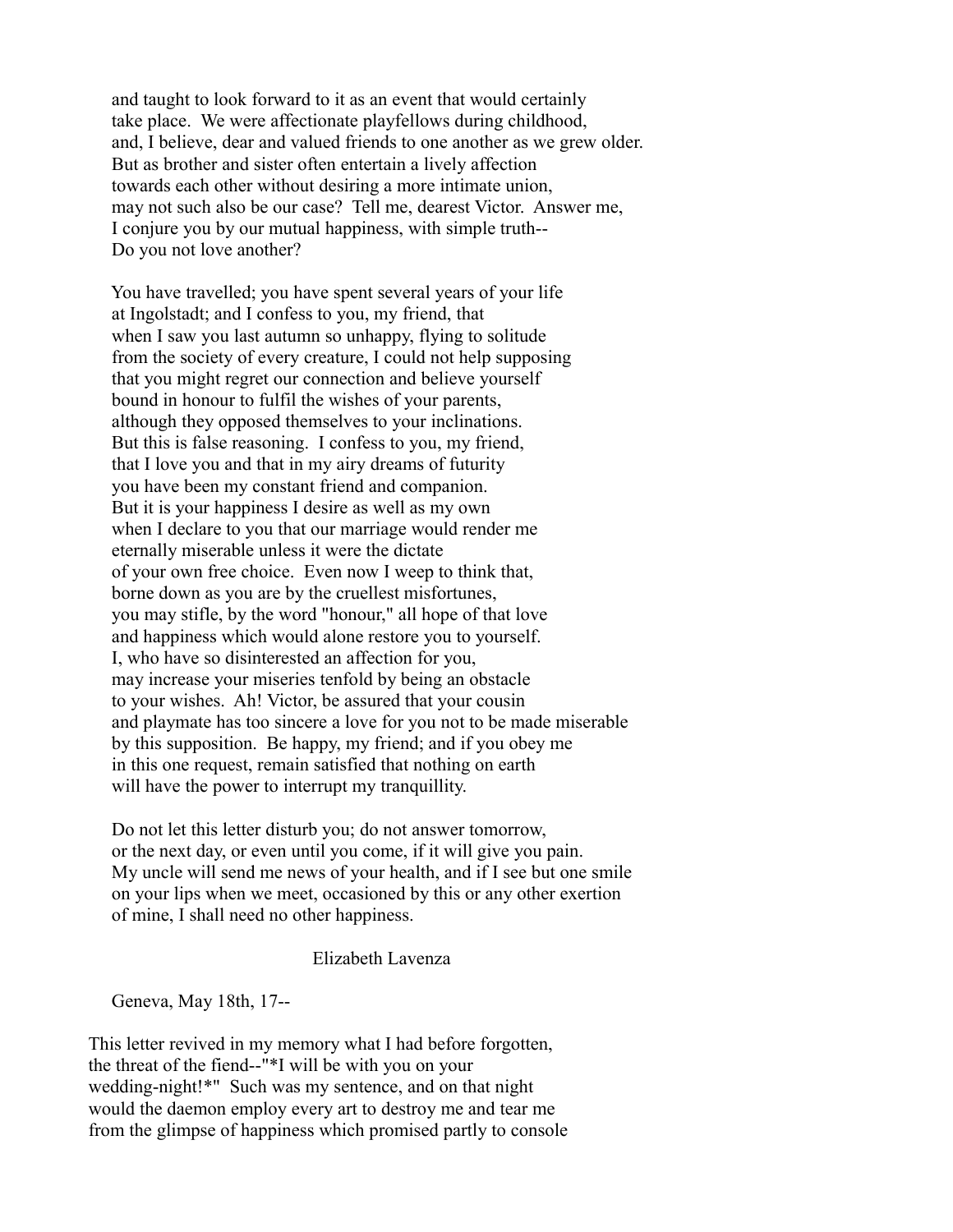my sufferings. On that night he had determined to consummate his crimes by my death. Well, be it so; a deadly struggle would then assuredly take place, in which if he were victorious I should be at peace and his power over me be at an end. If he were vanquished, I should be a free man. Alas! What freedom? Such as the peasant enjoys when his family have been massacred before his eyes, his cottage burnt, his lands laid waste, and he is turned adrift, homeless, penniless, and alone, but free. Such would be my liberty except that in my Elizabeth I possessed a treasure, alas, balanced by those horrors of remorse and guilt which would pursue me until death.

Sweet and beloved Elizabeth! I read and reread her letter, and some softened feelings stole into my heart and dared to whisper paradisiacal dreams of love and joy; but the apple was already eaten, and the angel's arm bared to drive me from all hope. Yet I would die to make her happy. If the monster executed his threat, death was inevitable; yet, again, I considered whether my marriage would hasten my fate. My destruction might indeed arrive a few months sooner, but if my torturer should suspect that I postponed it, influenced by his menaces, he would surely find other and perhaps more dreadful means of revenge. He had vowed \*to be with me on my wedding-night\*, yet he did not consider that threat as binding him to peace in the meantime, for as if to show me that he was not yet satiated with blood, he had murdered Clerval immediately after the enunciation of his threats. I resolved, therefore, that if my immediate union with my cousin would conduce either to hers or my father's happiness, my adversary's designs against my life should not retard it a single hour.

In this state of mind I wrote to Elizabeth. My letter was calm and affectionate. "I fear, my beloved girl," I said, "little happiness remains for us on earth; yet all that I may one day enjoy is centred in you. Chase away your idle fears; to you alone do I consecrate my life and my endeavours for contentment. I have one secret, Elizabeth, a dreadful one; when revealed to you, it will chill your frame with horror, and then, far from being surprised at my misery, you will only wonder that I survive what I have endured. I will confide this tale of misery and terror to you the day after our marriage shall take place, for, my sweet cousin, there must be perfect confidence between us. But until then, I conjure you, do not mention or allude to it. This I most earnestly entreat, and I know you will comply."

In about a week after the arrival of Elizabeth's letter we returned to Geneva. The sweet girl welcomed me with warm affection, yet tears were in her eyes as she beheld my emaciated frame and feverish cheeks. I saw a change in her also. She was thinner and had lost much of that heavenly vivacity that had before charmed me; but her gentleness and soft looks of compassion made her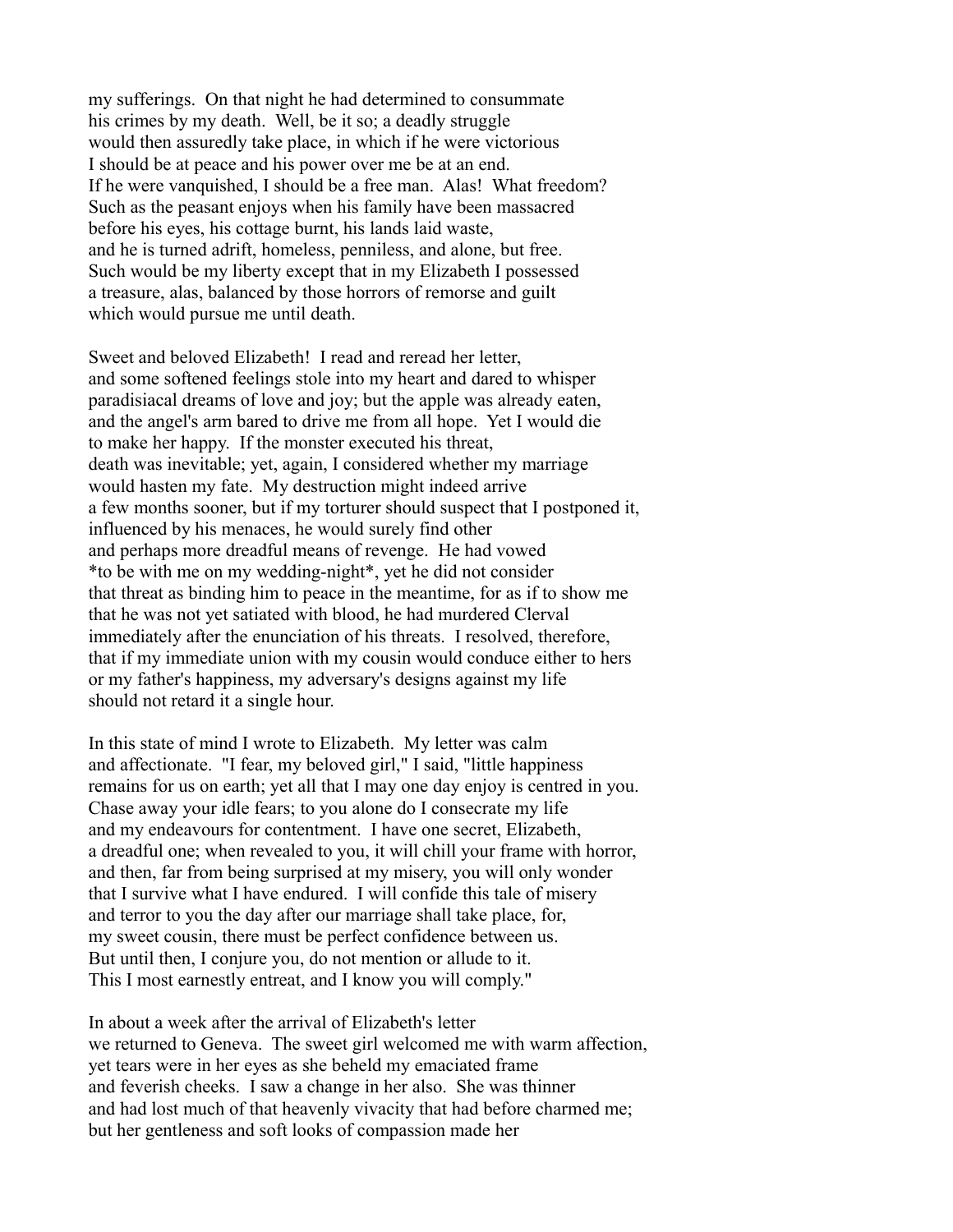a more fit companion for one blasted and miserable as I was.

The tranquillity which I now enjoyed did not endure. Memory brought madness with it, and when I thought of what had passed, a real insanity possessed me; sometimes I was furious and burnt with rage, sometimes low and despondent. I neither spoke nor looked at anyone, but sat motionless, bewildered by the multitude of miseries that overcame me.

Elizabeth alone had the power to draw me from these fits; her gentle voice would soothe me when transported by passion and inspire me with human feelings when sunk in torpor. She wept with me and for me. When reason returned, she would remonstrate and endeavour to inspire me with resignation. Ah! It is well for the unfortunate to be resigned, but for the guilty there is no peace. The agonies of remorse poison the luxury there is otherwise sometimes found in indulging the excess of grief.

Soon after my arrival my father spoke of my immediate marriage with Elizabeth. I remained silent.

"Have you, then, some other attachment?"

"None on earth. I love Elizabeth and look forward to our union with delight. Let the day therefore be fixed; and on it I will consecrate myself, in life or death, to the happiness of my cousin."

"My dear Victor, do not speak thus. Heavy misfortunes have befallen us, but let us only cling closer to what remains and transfer our love for those whom we have lost to those who yet live. Our circle will be small but bound close by the ties of affection and mutual misfortune. And when time shall have softened your despair, new and dear objects of care will be born to replace those of whom we have been so cruelly deprived."

Such were the lessons of my father. But to me the remembrance of the threat returned; nor can you wonder that, omnipotent as the fiend had yet been in his deeds of blood, I should almost regard him as invincible, and that when he had pronounced the words "\*I shall be with you on your wedding-night\*," I should regard the threatened fate as unavoidable. But death was no evil to me if the loss of Elizabeth were balanced with it, and I therefore, with a contented and even cheerful countenance, agreed with my father that if my cousin would consent, the ceremony should take place in ten days, and thus put, as I imagined, the seal to my fate.

Great God! If for one instant I had thought what might be the hellish intention of my fiendish adversary, I would rather have banished myself forever from my native country and wandered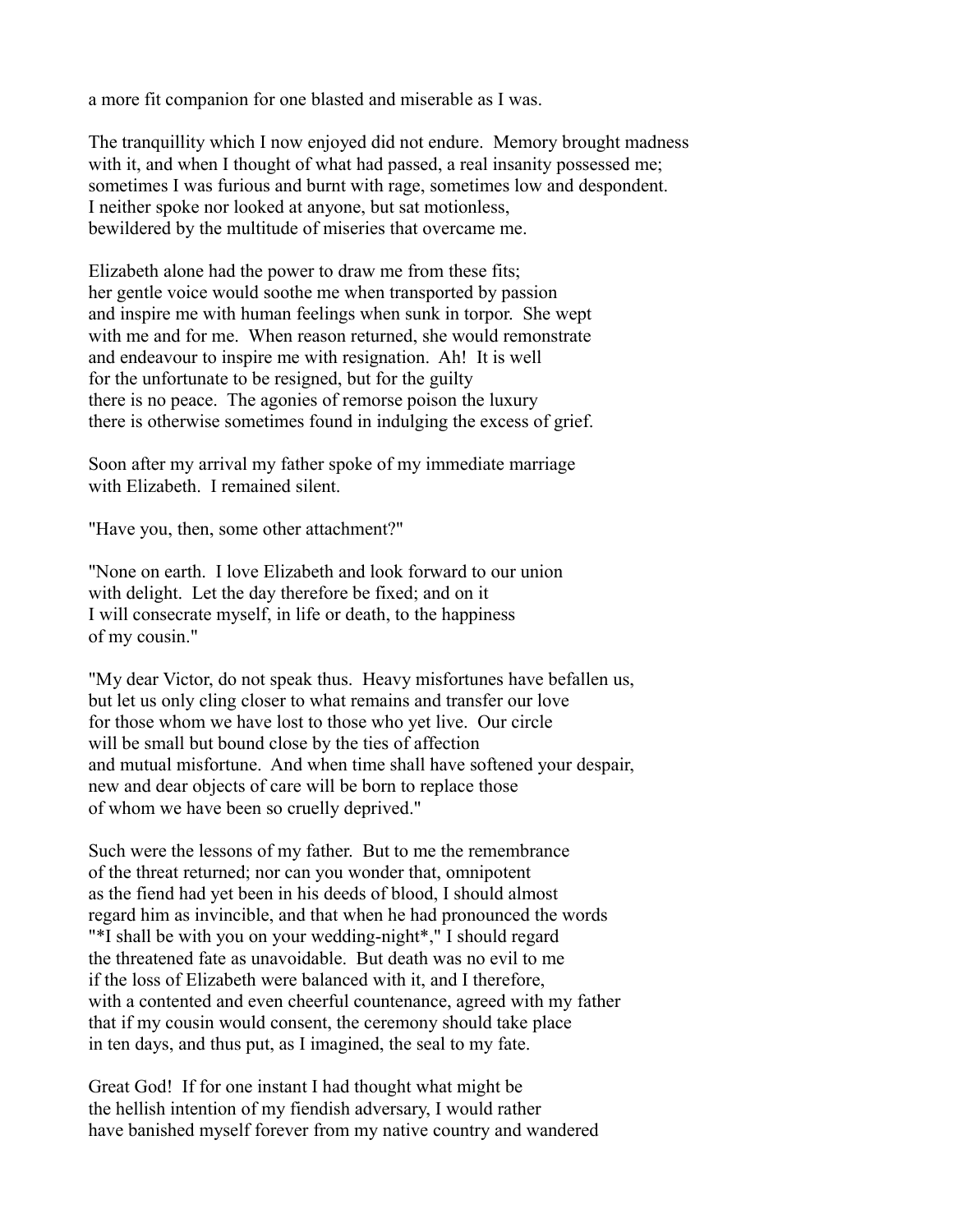a friendless outcast over the earth than have consented to this miserable marriage. But, as if possessed of magic powers, the monster had blinded me to his real intentions; and when I thought that I had prepared only my own death, I hastened that of a far dearer victim.

As the period fixed for our marriage drew nearer, whether from cowardice or a prophetic feeling, I felt my heart sink within me. But I concealed my feelings by an appearance of hilarity that brought smiles and joy to the countenance of my father, but hardly deceived the everwatchful and nicer eye of Elizabeth. She looked forward to our union with placid contentment, not unmingled with a little fear. which past misfortunes had impressed, that what now appeared certain and tangible happiness might soon dissipate into an airy dream and leave no trace but deep and everlasting regret.

Preparations were made for the event, congratulatory visits were received, and all wore a smiling appearance. I shut up, as well as I could, in my own heart the anxiety that preyed there and entered with seeming earnestness into the plans of my father, although they might only serve as the decorations of my tragedy. Through my father's exertions a part of the inheritance of Elizabeth had been restored to her by the Austrian government. A small possession on the shores of Como belonged to her. It was agreed that, immediately after our union, we should proceed to Villa Lavenza and spend our first days of happiness beside the beautiful lake near which it stood.

In the meantime I took every precaution to defend my person in case the fiend should openly attack me. I carried pistols and a dagger constantly about me and was ever on the watch to prevent artifice, and by these means gained a greater degree of tranquillity. Indeed, as the period approached, the threat appeared more as a delusion, not to be regarded as worthy to disturb my peace, while the happiness I hoped for in my marriage wore a greater appearance of certainty as the day fixed for its solemnization drew nearer and I heard it continually spoken of as an occurrence which no accident could possibly prevent.

Elizabeth seemed happy; my tranquil demeanour contributed greatly to calm her mind. But on the day that was to fulfil my wishes and my destiny, she was melancholy, and a presentiment of evil pervaded her; and perhaps also she thought of the dreadful secret which I had promised to reveal to her on the following day. My father was in the meantime overjoyed and in the bustle of preparation only recognized in the melancholy of his niece the diffidence of a bride.

After the ceremony was performed a large party assembled at my father's,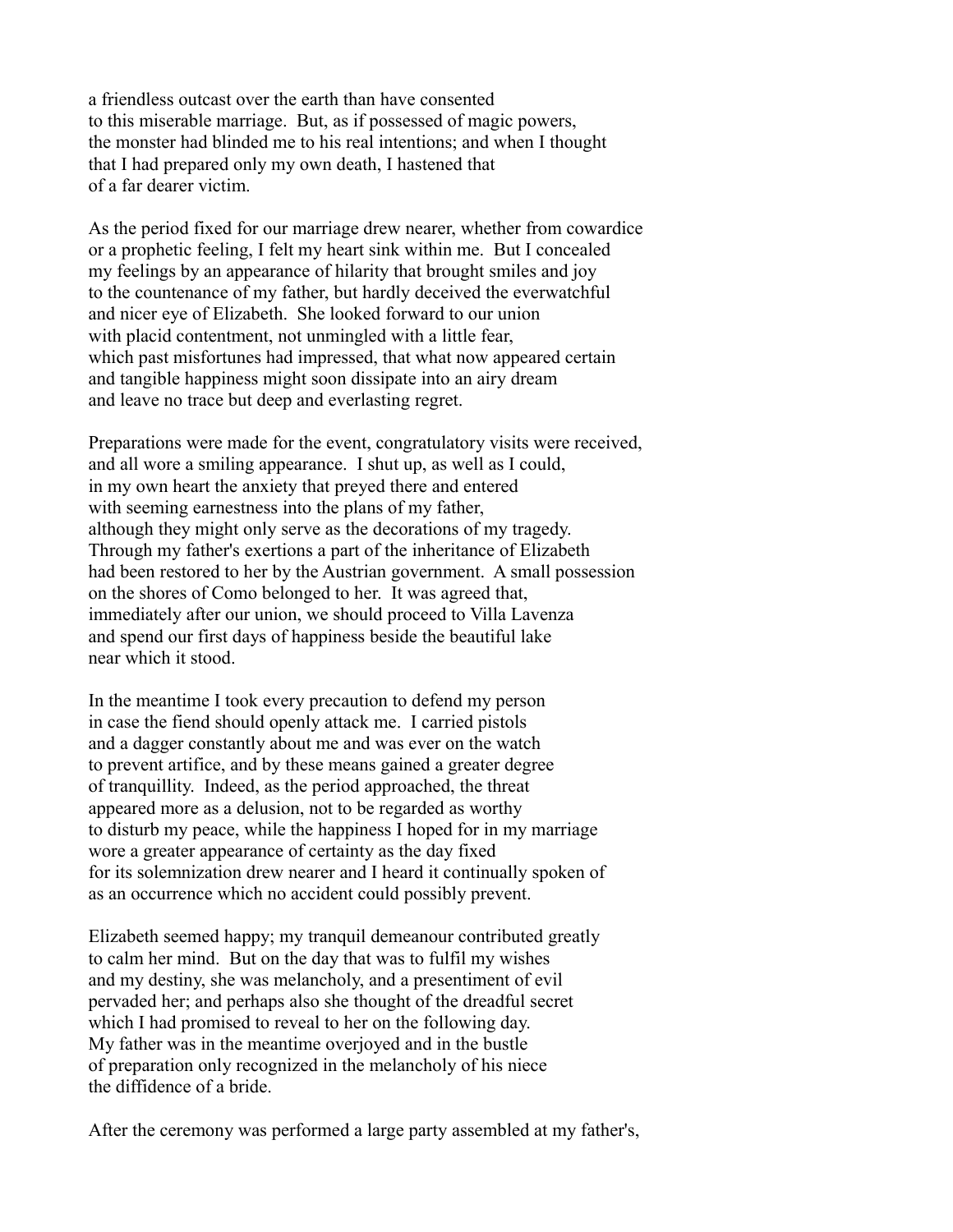but it was agreed that Elizabeth and I should commence our journey by water, sleeping that night at Evian and continuing our voyage on the following day. The day was fair, the wind favourable; all smiled on our nuptial embarkation.

Those were the last moments of my life during which I enjoyed the feeling of happiness. We passed rapidly along; the sun was hot, but we were sheltered from its rays by a kind of canopy while we enjoyed the beauty of the scene, sometimes on one side of the lake, where we saw Mont Saleve, the pleasant banks of Montalegre, and at a distance, surmounting all, the beautiful Mont Blanc and the assemblage of snowy mountains that in vain endeavour to emulate her; sometimes coasting the opposite banks, we saw the mighty Jura opposing its dark side to the ambition that would quit its native country, and an almost insurmountable barrier to the invader who should wish to enslave it.

I took the hand of Elizabeth. "You are sorrowful, my love. Ah! If you knew what I have suffered and what I may yet endure, you would endeavour to let me taste the quiet and freedom from despair that this one day at least permits me to enjoy."

"Be happy, my dear Victor," replied Elizabeth; "there is, I hope, nothing to distress you; and be assured that if a lively joy is not painted in my face, my heart is contented. Something whispers to me not to depend too much on the prospect that is opened before us, but I will not listen to such a sinister voice. Observe how fast we move along and how the clouds, which sometimes obscure and sometimes rise above the dome of Mont Blanc, render this scene of beauty still more interesting. Look also at the innumerable fish that are swimming in the clear waters, where we can distinguish every pebble that lies at the bottom. What a divine day! How happy and serene all nature appears!"

Thus Elizabeth endeavoured to divert her thoughts and mine from all reflection upon melancholy subjects. But her temper was fluctuating; joy for a few instants shone in her eyes, but it continually gave place to distraction and reverie.

The sun sank lower in the heavens; we passed the river Drance and observed its path through the chasms of the higher and the glens of the lower hills. The Alps here come closer to the lake, and we approached the amphitheatre of mountains which forms its eastern boundary. The spire of Evian shone under the woods that surrounded it and the range of mountain above mountain by which it was overhung.

The wind, which had hitherto carried us along with amazing rapidity, sank at sunset to a light breeze; the soft air just ruffled the water and caused a pleasant motion among the trees as we approached the shore,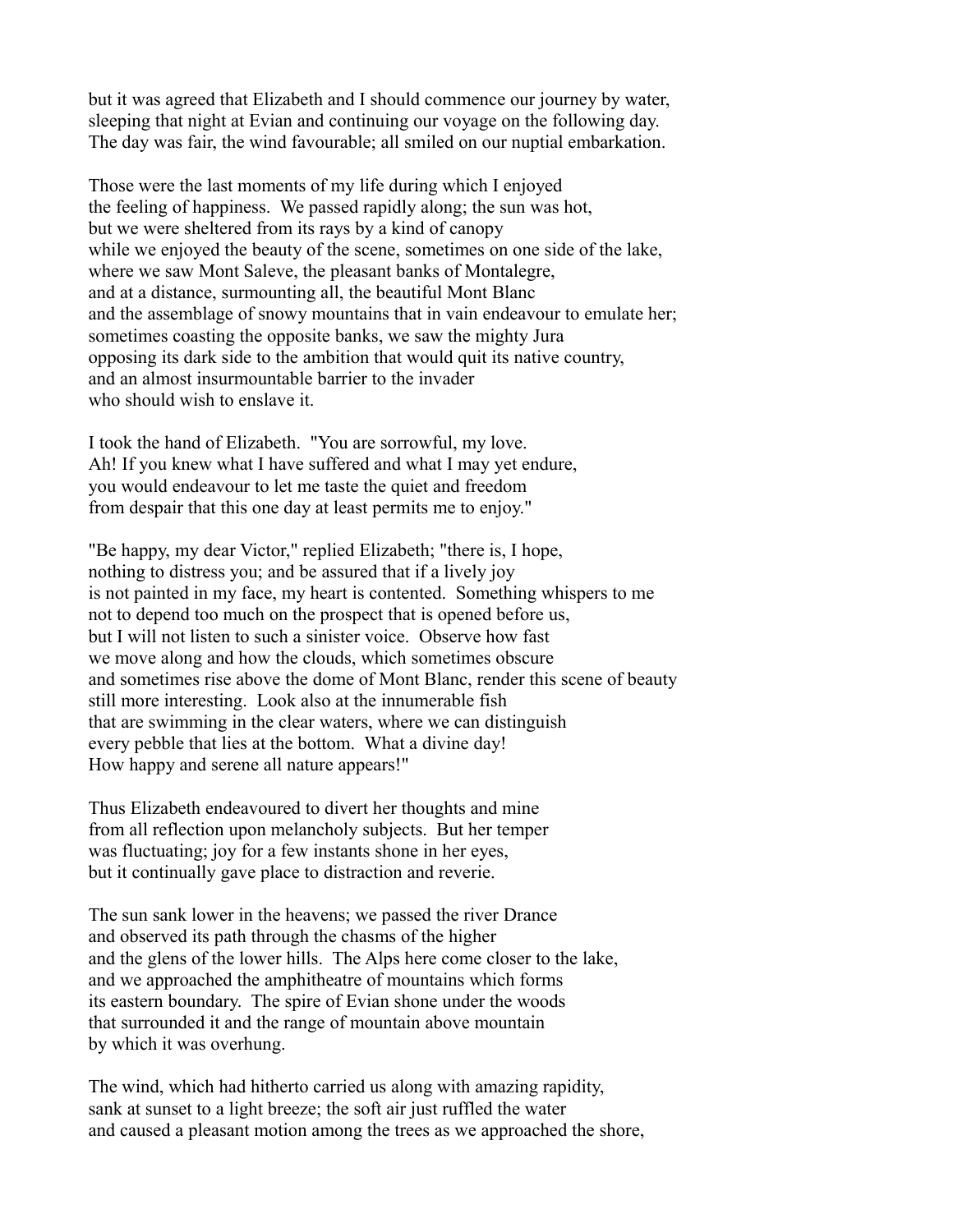from which it wafted the most delightful scent of flowers and hay. The sun sank beneath the horizon as we landed, and as I touched the shore I felt those cares and fears revive which soon were to clasp me and cling to me forever.

Chapter 23

It was eight o'clock when we landed; we walked for a short time on the shore, enjoying the transitory light, and then retired to the inn and contemplated the lovely scene of waters, woods, and mountains, obscured in darkness, yet still displaying their black outlines.

The wind, which had fallen in the south, now rose with great violence in the west. The moon had reached her summit in the heavens and was beginning to descend; the clouds swept across it swifter than the flight of the vulture and dimmed her rays, while the lake reflected the scene of the busy heavens, rendered still busier by the restless waves that were beginning to rise. Suddenly a heavy storm of rain descended.

I had been calm during the day, but so soon as night obscured the shapes of objects, a thousand fears arose in my mind. I was anxious and watchful, while my right hand grasped a pistol which was hidden in my bosom; every sound terrified me, but I resolved that I would sell my life dearly and not shrink from the conflict until my own life or that of my adversary was extinguished.

Elizabeth observed my agitation for some time in timid and fearful silence, but there was something in my glance which communicated terror to her, and trembling, she asked, "What is it that agitates you, my dear Victor? What is it you fear?"

"Oh! Peace, peace, my love," replied I; "this night, and all will be safe; but this night is dreadful, very dreadful."

I passed an hour in this state of mind, when suddenly I reflected how fearful the combat which I momentarily expected would be to my wife, and I earnestly entreated her to retire, resolving not to join her until I had obtained some knowledge as to the situation of my enemy.

She left me, and I continued some time walking up and down the passages of the house and inspecting every corner that might afford a retreat to my adversary. But I discovered no trace of him and was beginning to conjecture that some fortunate chance had intervened to prevent the execution of his menaces when suddenly I heard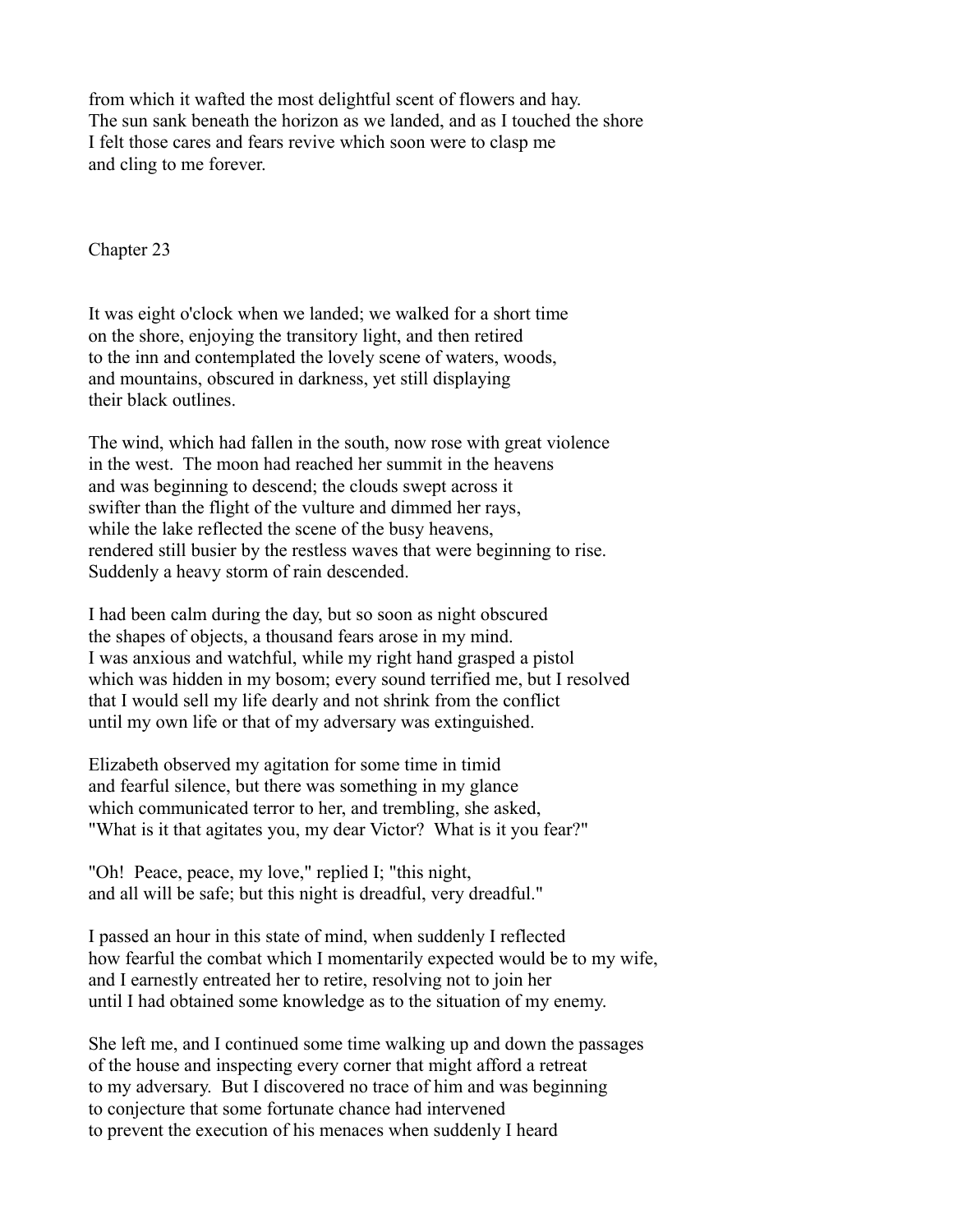a shrill and dreadful scream. It came from the room into which Elizabeth had retired. As I heard it, the whole truth rushed into my mind, my arms dropped, the motion of every muscle and fibre was suspended; I could feel the blood trickling in my veins and tingling in the extremities of my limbs. This state lasted but for an instant; the scream was repeated, and I rushed into the room.

Great God! Why did I not then expire! Why am I here to relate the destruction of the best hope and the purest creature on earth? She was there, lifeless and inanimate, thrown across the bed, her head hanging down and her pale and distorted features half covered by her hair. Everywhere I turn I see the same figure- her bloodless arms and relaxed form flung by the murderer on its bridal bier. Could I behold this and live? Alas! Life is obstinate and clings closest where it is most hated. For a moment only did I lose recollection; I fell senseless on the ground.

When I recovered I found myself surrounded by the people of the inn; their countenances expressed a breathless terror, but the horror of others appeared only as a mockery, a shadow of the feelings that oppressed me. I escaped from them to the room where lay the body of Elizabeth, my love, my wife, so lately living, so dear, so worthy. She had been moved from the posture in which I had first beheld her, and now, as she lay, her head upon her arm and a handkerchief thrown across her face and neck, I might have supposed her asleep. I rushed towards her and embraced her with ardour, but the deadly languor and coldness of the limbs told me that what I now held in my arms had ceased to be the Elizabeth whom I had loved and cherished. The murderous mark of the fiend's grasp was on her neck, and the breath had ceased to issue from her lips.

While I still hung over her in the agony of despair, I happened to look up. The windows of the room had before been darkened, and I felt a kind of panic on seeing the pale yellow light of the moon illuminate the chamber. The shutters had been thrown back, and with a sensation of horror not to be described, I saw at the open window a figure the most hideous and abhorred. A grin was on the face of the monster; he seemed to jeer, as with his fiendish finger he pointed towards the corpse of my wife. I rushed towards the window, and drawing a pistol from my bosom, fired; but he eluded me, leaped from his station, and running with the swiftness of lightning, plunged into the lake.

The report of the pistol brought a crowd into the room. I pointed to the spot where he had disappeared, and we followed the track with boats; nets were cast, but in vain. After passing several hours, we returned hopeless, most of my companions believing it to have been a form conjured up by my fancy. After having landed, they proceeded to search the country, parties going in different directions among the woods and vines.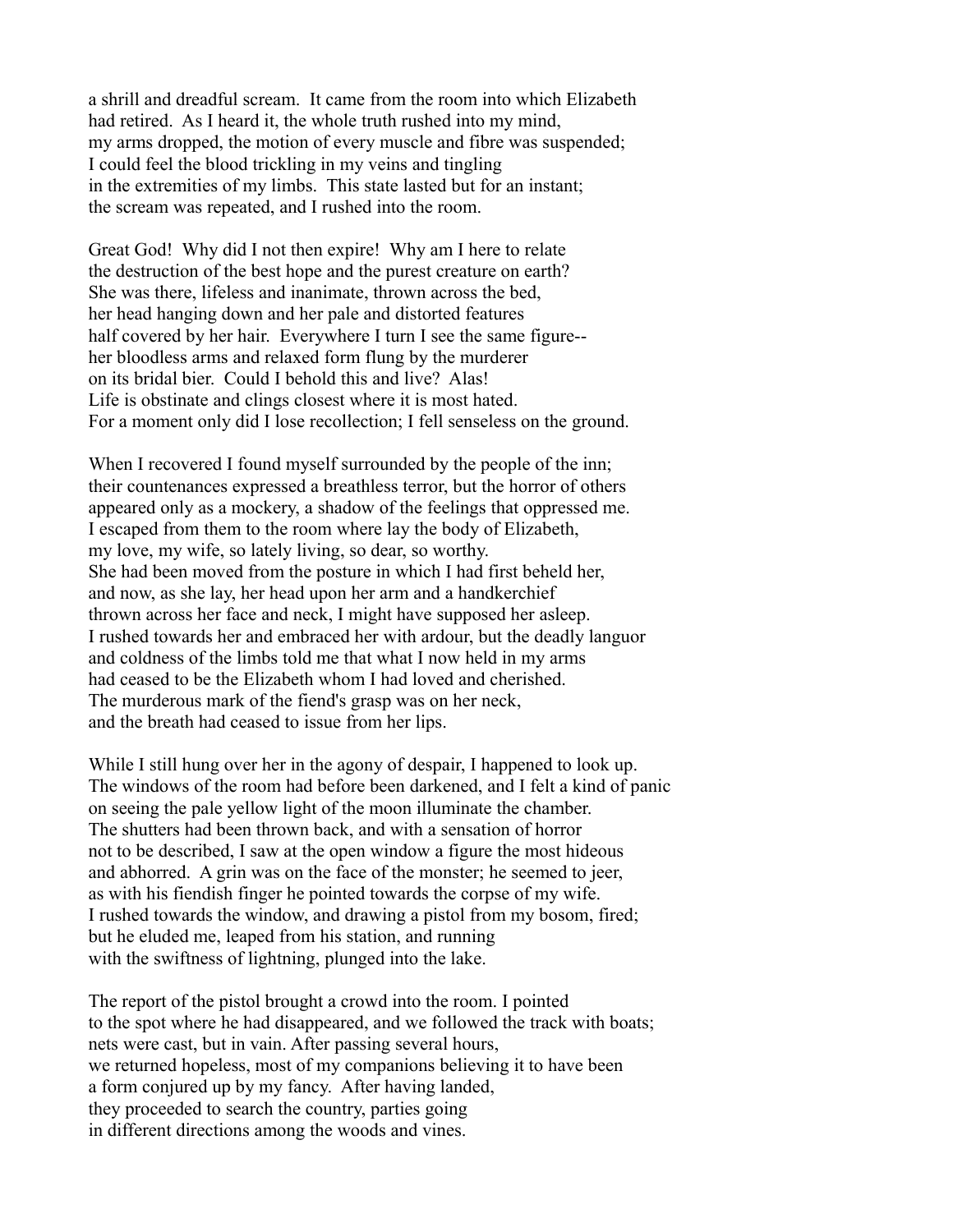I attempted to accompany them and proceeded a short distance from the house, but my head whirled round, my steps were like those of a drunken man, I fell at last in a state of utter exhaustion; a film covered my eyes, and my skin was parched with the heat of fever. In this state I was carried back and placed on a bed, hardly conscious of what had happened; my eyes wandered round the room as if to seek something that I had lost.

After an interval I arose, and as if by instinct, crawled into the room where the corpse of my beloved lay. There were women weeping around; I hung over it and joined my sad tears to theirs; all this time no distinct idea presented itself to my mind, but my thoughts rambled to various subjects, reflecting confusedly on my misfortunes and their cause. I was bewildered, in a cloud of wonder and horror. The death of William, the execution of Justine, the murder of Clerval, and lastly of my wife; even at that moment I knew not that my only remaining friends were safe from the malignity of the fiend; my father even now might be writhing under his grasp, and Ernest might be dead at his feet. This idea made me shudder and recalled me to action. I started up and resolved to return to Geneva with all possible speed.

There were no horses to be procured, and I must return by the lake; but the wind was unfavourable, and the rain fell in torrents. However, it was hardly morning, and I might reasonably hope to arrive by night. I hired men to row and took an oar myself, for I had always experienced relief from mental torment in bodily exercise. But the overflowing misery I now felt, and the excess of agitation that I endured rendered me incapable of any exertion. I threw down the oar, and leaning my head upon my hands, gave way to every gloomy idea that arose. If I looked up, I saw scenes which were familiar to me in my happier time and which I had contemplated but the day before in the company of her who was now but a shadow and a recollection. Tears streamed from my eyes. The rain had ceased for a moment, and I saw the fish play in the waters as they had done a few hours before; they had then been observed by Elizabeth. Nothing is so painful to the human mind as a great and sudden change. The sun might shine or the clouds might lower, but nothing could appear to me as it had done the day before. A fiend had snatched from me every hope of future happiness; no creature had ever been so miserable as I was; so frightful an event is single in the history of man.

But why should I dwell upon the incidents that followed this last overwhelming event? Mine has been a tale of horrors; I have reached their acme, and what I must now relate can but be tedious to you. Know that, one by one, my friends were snatched away; I was left desolate. My own strength is exhausted, and I must tell, in a few words, what remains of my hideous narration.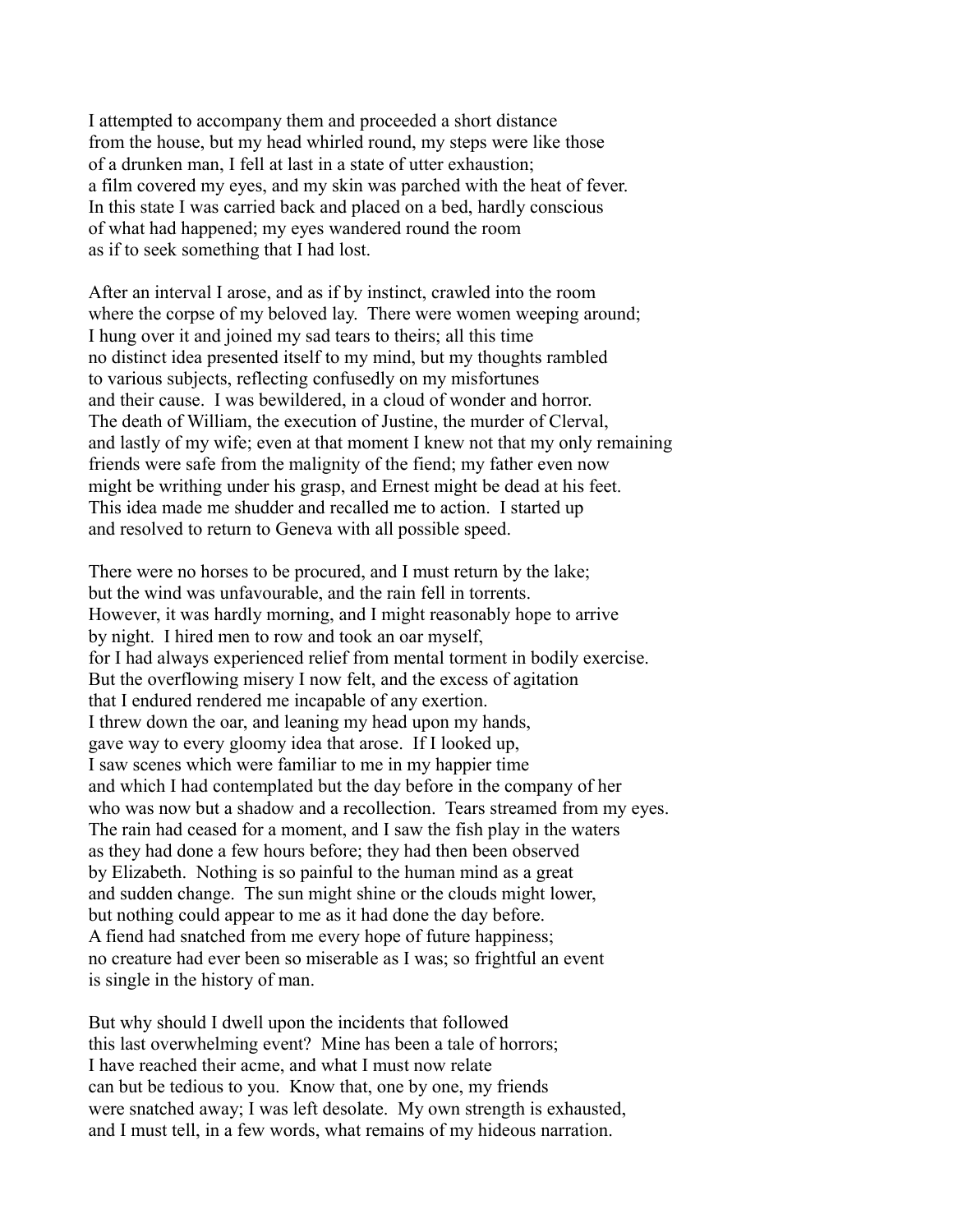I arrived at Geneva. My father and Ernest yet lived, but the former sunk under the tidings that I bore. I see him now, excellent and venerable old man! His eyes wandered in vacancy, for they had lost their charm and their delight--his Elizabeth, his more than daughter, whom he doted on with all that affection which a man feels, who in the decline of life, having few affections, clings more earnestly to those that remain. Cursed, cursed be the fiend that brought misery on his grey hairs and doomed him to waste in wretchedness! He could not live under the horrors that were accumulated around him; the springs of existence suddenly gave way; he was unable to rise from his bed, and in a few days he died in my arms.

What then became of me? I know not; I lost sensation, and chains and darkness were the only objects that pressed upon me. Sometimes, indeed, I dreamt that I wandered in flowery meadows and pleasant vales with the friends of my youth, but I awoke and found myself in a dungeon. Melancholy followed, but by degrees I gained a clear conception of my miseries and situation and was then released from my prison. For they had called me mad, and during many months, as I understood, a solitary cell had been my habitation.

Liberty, however, had been a useless gift to me, had I not, as I awakened to reason, at the same time awakened to revenge. As the memory of past misfortunes pressed upon me, I began to reflect on their cause--the monster whom I had created, the miserable daemon whom I had sent abroad into the world for my destruction. I was possessed by a maddening rage when I thought of him, and desired and ardently prayed that I might have him within my grasp to wreak a great and signal revenge on his cursed head.

Nor did my hate long confine itself to useless wishes; I began to reflect on the best means of securing him; and for this purpose, about a month after my release, I repaired to a criminal judge in the town and told him that I had an accusation to make, that I knew the destroyer of my family, and that I required him to exert his whole authority for the apprehension of the murderer.

The magistrate listened to me with attention and kindness. "Be assured, sir," said he, "no pains or exertions on my part shall be spared to discover the villain."

"I thank you," replied I; "listen, therefore, to the deposition that I have to make. It is indeed a tale so strange that I should fear you would not credit it were there not something in truth which, however wonderful, forces conviction. The story is too connected to be mistaken for a dream, and I have no motive for falsehood." My manner as I thus addressed him was impressive but calm;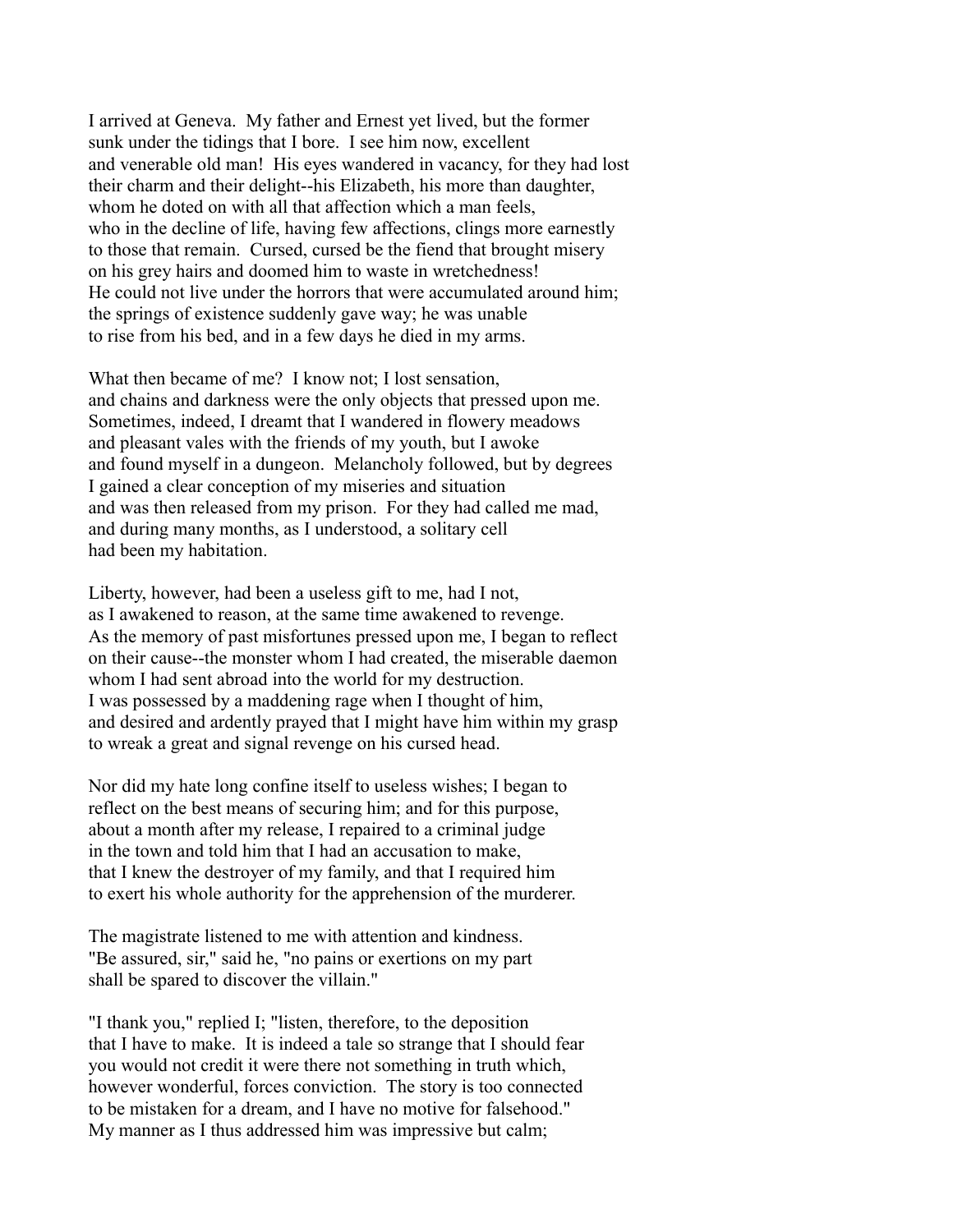I had formed in my own heart a resolution to pursue my destroyer to death, and this purpose quieted my agony and for an interval reconciled me to life. I now related my history briefly but with firmness and precision, marking the dates with accuracy and never deviating into invective or exclamation.

The magistrate appeared at first perfectly incredulous, but as I continued he became more attentive and interested; I saw him sometimes shudder with horror; at others a lively surprise, unmingled with disbelief, was painted on his countenance.

When I had concluded my narration I said, "This is the being whom I accuse and for whose seizure and punishment I call upon you to exert your whole power. It is your duty as a magistrate, and I believe and hope that your feelings as a man will not revolt from the execution of those functions on this occasion."

This address caused a considerable change in the physiognomy of my own auditor. He had heard my story with that half kind of belief that is given to a tale of spirits and supernatural events; but when he was called upon to act officially in consequence, the whole tide of his incredulity returned. He, however, answered mildly, "I would willingly afford you every aid in your pursuit, but the creature of whom you speak appears to have powers which would put all my exertions to defiance. Who can follow an animal which can traverse the sea of ice and inhabit caves and dens where no man would venture to intrude? Besides, some months have elapsed since the commission of his crimes, and no one can conjecture to what place he has wandered or what region he may now inhabit."

"I do not doubt that he hovers near the spot which I inhabit, and if he has indeed taken refuge in the Alps, he may be hunted like the chamois and destroyed as a beast of prey. But I perceive your thoughts; you do not credit my narrative and do not intend to pursue my enemy with the punishment which is his desert."

As I spoke, rage sparkled in my eyes; the magistrate was intimidated. "You are mistaken," said he. "I will exert myself, and if it is in my power to seize the monster, be assured that he shall suffer punishment proportionate to his crimes. But I fear, from what you have yourself described to be his properties, that this will prove impracticable; and thus, while every proper measure is pursued, you should make up your mind to disappointment."

"That cannot be; but all that I can say will be of little avail. My revenge is of no moment to you; yet, while I allow it to be a vice, I confess that it is the devouring and only passion of my soul. My rage is unspeakable when I reflect that the murderer, whom I have turned loose upon society, still exists. You refuse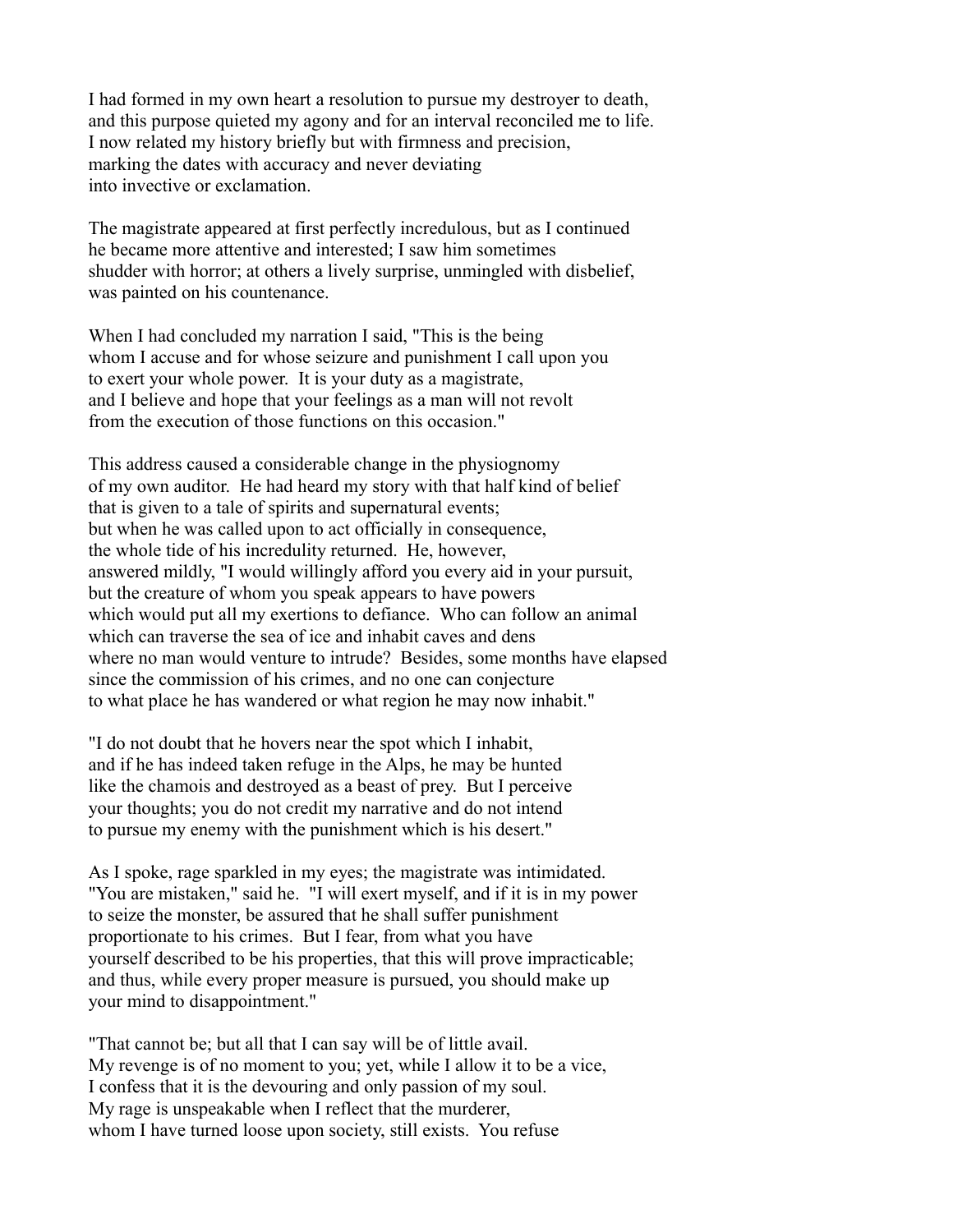my just demand; I have but one resource, and I devote myself, either in my life or death, to his destruction."

I trembled with excess of agitation as I said this; there was a frenzy in my manner, and something, I doubt not, of that haughty fierceness which the martyrs of old are said to have possessed. But to a Genevan magistrate, whose mind was occupied by far other ideas than those of devotion and heroism, this elevation of mind had much the appearance of madness. He endeavoured to soothe me as a nurse does a child and reverted to my tale as the effects of delirium.

"Man," I cried, "how ignorant art thou in thy pride of wisdom! Cease; you know not what it is you say."

I broke from the house angry and disturbed and retired to meditate on some other mode of action.

Chapter 24

My present situation was one in which all voluntary thought was swallowed up and lost. I was hurried away by fury; revenge alone endowed me with strength and composure; it moulded my feelings and allowed me to be calculating and calm at periods when otherwise delirium or death would have been my portion.

My first resolution was to quit Geneva forever; my country, which, when I was happy and beloved, was dear to me, now, in my adversity, became hateful. I provided myself with a sum of money, together with a few jewels which had belonged to my mother, and departed.

And now my wanderings began which are to cease but with life. I have traversed a vast portion of the earth and have endured all the hardships which travellers in deserts and barbarous countries are wont to meet. How I have lived I hardly know; many times have I stretched my failing limbs upon the sandy plain and prayed for death. But revenge kept me alive; I dared not die and leave my adversary in being.

When I quitted Geneva my first labour was to gain some clue by which I might trace the steps of my fiendish enemy. But my plan was unsettled, and I wandered many hours round the confines of the town, uncertain what path I should pursue. As night approached I found myself at the entrance of the cemetery where William, Elizabeth, and my father reposed. I entered it and approached the tomb which marked their graves. Everything was silent except the leaves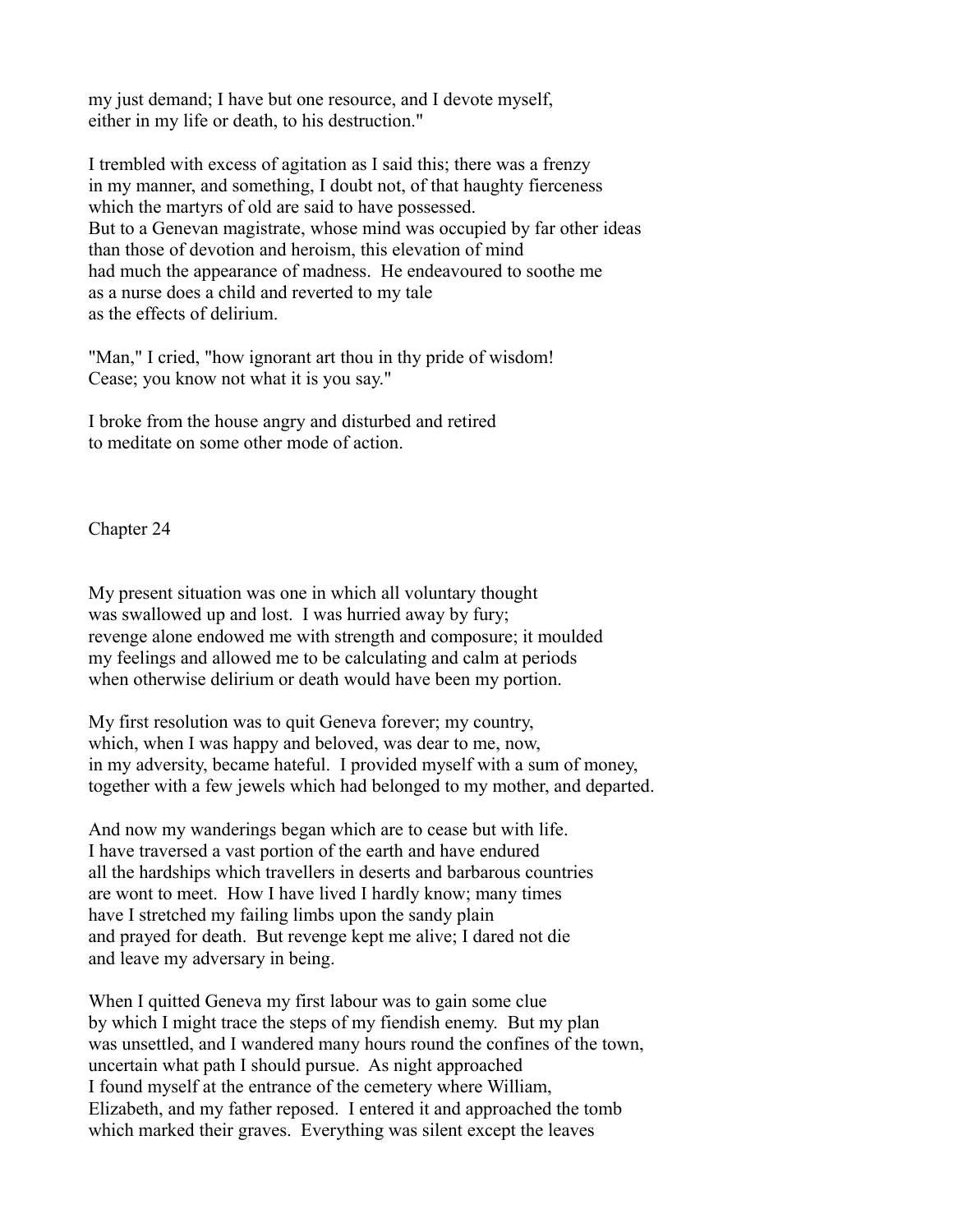of the trees, which were gently agitated by the wind; the night was nearly dark, and the scene would have been solemn and affecting even to an uninterested observer. The spirits of the departed seemed to flit around and to cast a shadow, which was felt but not seen, around the head of the mourner.

The deep grief which this scene had at first excited quickly gave way to rage and despair. They were dead, and I lived; their murderer also lived, and to destroy him I must drag out my weary existence. I knelt on the grass and kissed the earth and with quivering lips exclaimed, "By the sacred earth on which I kneel, by the shades that wander near me, by the deep and eternal grief that I feel, I swear; and by thee, O Night, and the spirits that preside over thee, to pursue the daemon who caused this misery, until he or I shall perish in mortal conflict. For this purpose I will preserve my life; to execute this dear revenge will I again behold the sun and tread the green herbage of earth, which otherwise should vanish from my eyes forever. And I call on you, spirits of the dead, and on you, wandering ministers of vengeance, to aid and conduct me in my work. Let the cursed and hellish monster drink deep of agony; let him feel the despair that now torments me."

I had begun my adjuration with solemnity and an awe which almost assured me that the shades of my murdered friends heard and approved my devotion, but the furies possessed me as I concluded, and rage choked my utterance.

I was answered through the stillness of night by a loud and fiendish laugh. It rang on my ears long and heavily; the mountains re-echoed it, and I felt as if all hell surrounded me with mockery and laughter. Surely in that moment I should have been possessed by frenzy and have destroyed my miserable existence but that my vow was heard and that I was reserved for vengeance. The laughter died away, when a well-known and abhorred voice, apparently close to my ear, addressed me in an audible whisper, "I am satisfied, miserable wretch! You have determined to live, and I am satisfied."

I darted towards the spot from which the sound proceeded, but the devil eluded my grasp. Suddenly the broad disk of the moon arose and shone full upon his ghastly and distorted shape as he fled with more than mortal speed.

I pursued him, and for many months this has been my task. Guided by a slight clue, I followed the windings of the Rhone, but vainly. The blue Mediterranean appeared, and by a strange chance, I saw the fiend enter by night and hide himself in a vessel bound for the Black Sea. I took my passage in the same ship, but he escaped, I know not how.

Amidst the wilds of Tartary and Russia, although he still evaded me,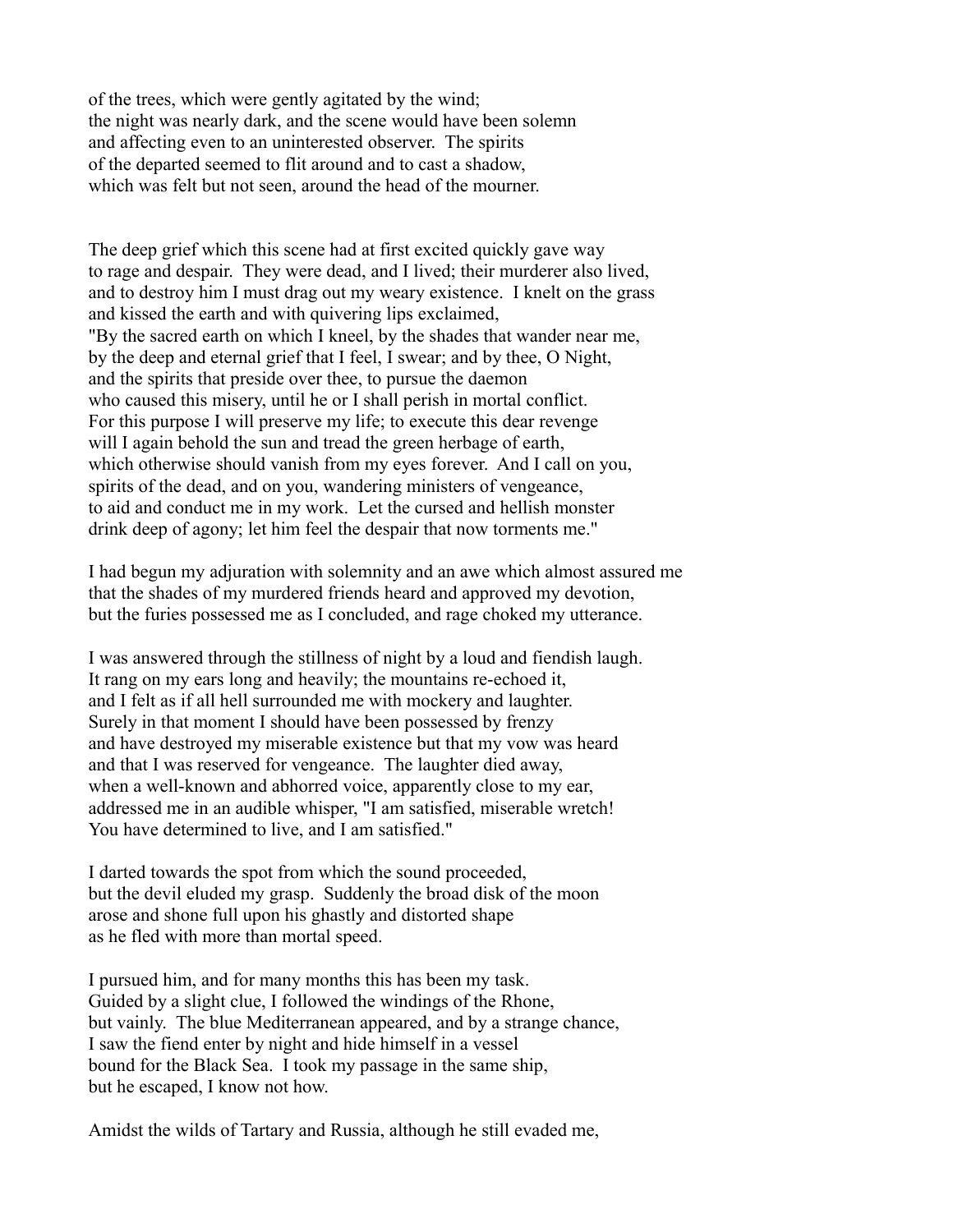I have ever followed in his track. Sometimes the peasants, scared by this horrid apparition, informed me of his path; sometimes he himself, who feared that if I lost all trace of him I should despair and die, left some mark to guide me. The snows descended on my head, and I saw the print of his huge step on the white plain. To you first entering on life, to whom care is new and agony unknown, how can you understand what I have felt and still feel? Cold, want, and fatigue were the least pains which I was destined to endure; I was cursed by some devil and carried about with me my eternal hell; yet still a spirit of good followed and directed my steps and when I most murmured would suddenly extricate me from seemingly insurmountable difficulties. Sometimes, when nature, overcome by hunger, sank under the exhaustion, a repast was prepared for me in the desert that restored and inspirited me. The fare was, indeed, coarse, such as the peasants of the country ate, but I will not doubt that it was set there by the spirits that I had invoked to aid me. Often, when all was dry, the heavens cloudless, and I was parched by thirst, a slight cloud would bedim the sky, shed the few drops that revived me, and vanish.

I followed, when I could, the courses of the rivers; but the daemon generally avoided these, as it was here that the population of the country chiefly collected. In other places human beings were seldom seen, and I generally subsisted on the wild animals that crossed my path. I had money with me and gained the friendship of the villagers by distributing it; or I brought with me some food that I had killed, which, after taking a small part, I always presented to those who had provided me with fire and utensils for cooking.

My life, as it passed thus, was indeed hateful to me, and it was during sleep alone that I could taste joy. O blessed sleep! Often, when most miserable, I sank to repose, and my dreams lulled me even to rapture. The spirits that guarded me had provided these moments, or rather hours, of happiness that I might retain strength to fulfil my pilgrimage. Deprived of this respite, I should have sunk under my hardships. During the day I was sustained and inspirited by the hope of night, for in sleep I saw my friends, my wife, and my beloved country; again I saw the benevolent countenance of my father, heard the silver tones of my Elizabeth's voice, and beheld Clerval enjoying health and youth. Often, when wearied by a toilsome march, I persuaded myself that I was dreaming until night should come and that I should then enjoy reality in the arms of my dearest friends. What agonizing fondness did I feel for them! How did I cling to their dear forms, as sometimes they haunted even my waking hours, and persuade myself that they still lived! At such moments vengeance, that burned within me, died in my heart, and I pursued my path towards the destruction of the daemon more as a task enjoined by heaven, as the mechanical impulse of some power of which I was unconscious, than as the ardent desire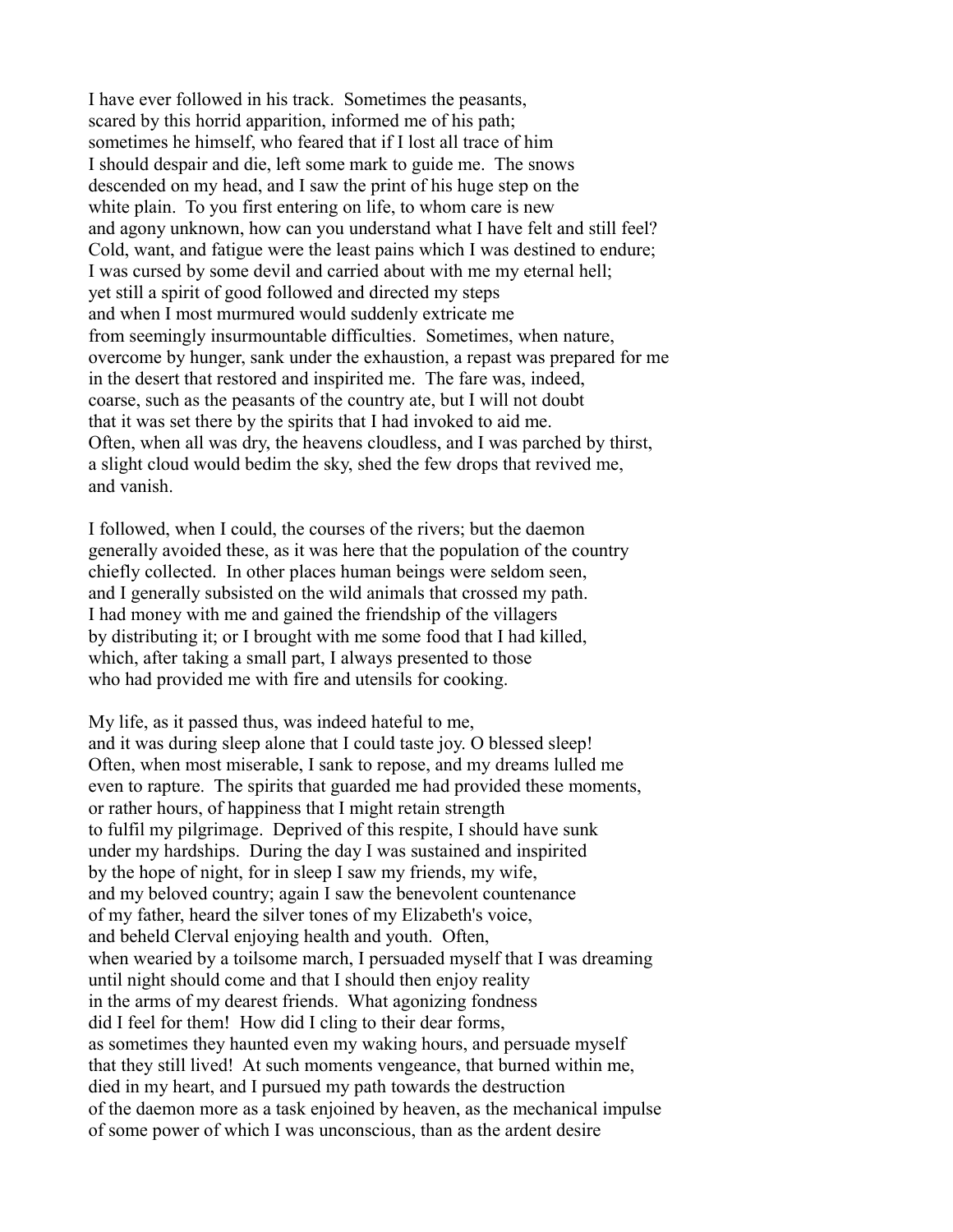of my soul.

What his feelings were whom I pursued I cannot know. Sometimes, indeed, he left marks in writing on the barks of the trees or cut in stone that guided me and instigated my fury. "My reign is not yet over"- these words were legible in one of these inscriptions-- "you live, and my power is complete. Follow me; I seek the everlasting ices of the north, where you will feel the misery of cold and frost, to which I am impassive. You will find near this place, if you follow not too tardily, a dead hare; eat and be refreshed. Come on, my enemy; we have yet to wrestle for our lives, but many hard and miserable hours must you endure until that period shall arrive."

Scoffing devil! Again do I vow vengeance; again do I devote thee, miserable fiend, to torture and death. Never will I give up my search until he or I perish; and then with what ecstasy shall I join my Elizabeth and my departed friends, who even now prepare for me the reward of my tedious toil and horrible pilgrimage!

As I still pursued my journey to the northward, the snows thickened and the cold increased in a degree almost too severe to support. The peasants were shut up in their hovels, and only a few of the most hardy ventured forth to seize the animals whom starvation had forced from their hiding-places to seek for prey. The rivers were covered with ice, and no fish could be procured; and thus I was cut off from my chief article of maintenance.

The triumph of my enemy increased with the difficulty of my labours. One inscription that he left was in these words: "Prepare! Your toils only begin; wrap yourself in furs and provide food, for we shall soon enter upon a journey where your sufferings will satisfy my everlasting hatred."

My courage and perseverance were invigorated by these scoffing words; I resolved not to fail in my purpose, and calling on heaven to support me, I continued with unabated fervour to traverse immense deserts, until the ocean appeared at a distance and formed the utmost boundary of the horizon. Oh! How unlike it was to the blue seasons of the south! Covered with ice, it was only to be distinguished from land by its superior wildness and ruggedness. The Greeks wept for joy when they beheld the Mediterranean from the hills of Asia, and hailed with rapture the boundary of their toils. I did not weep, but I knelt down and with a full heart thanked my guiding spirit for conducting me in safety to the place where I hoped, notwithstanding my adversary's gibe, to meet and grapple with him.

Some weeks before this period I had procured a sledge and dogs and thus traversed the snows with inconceivable speed. I know not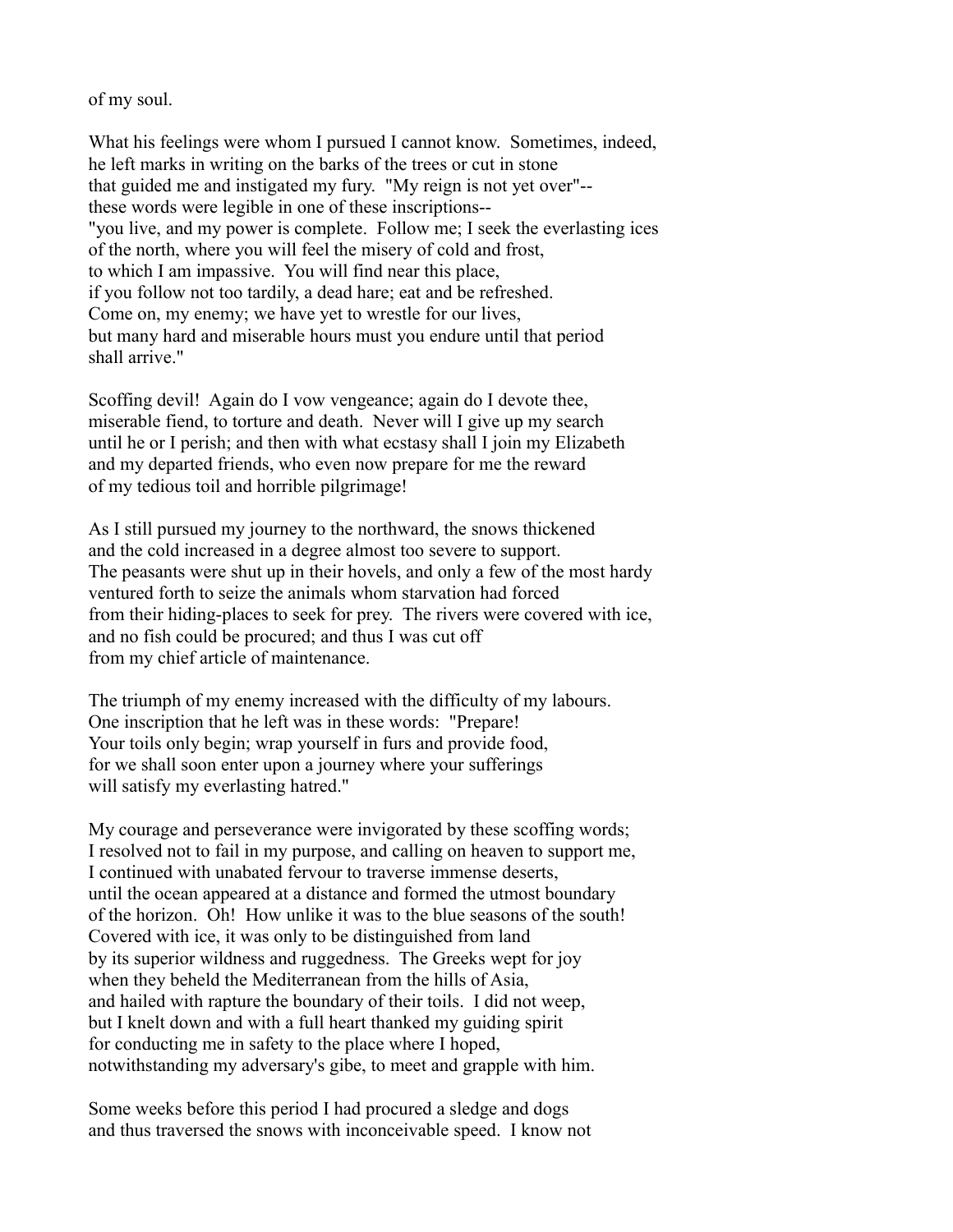whether the fiend possessed the same advantages, but I found that, as before I had daily lost ground in the pursuit, I now gained on him, so much so that when I first saw the ocean he was but one day's journey in advance, and I hoped to intercept him before he should reach the beach. With new courage, therefore, I pressed on, and in two days arrived at a wretched hamlet on the seashore. I inquired of the inhabitants concerning the fiend and gained accurate information. A gigantic monster, they said, had arrived the night before, armed with a gun and many pistols, putting to flight the inhabitants of a solitary cottage through fear of his terrific appearance. He had carried off their store of winter food, and placing it in a sledge, to draw which he had seized on a numerous drove of trained dogs, he had harnessed them, and the same night, to the joy of the horror-struck villagers, had pursued his journey across the sea in a direction that led to no land; and they conjectured that he must speedily be destroyed by the breaking of the ice or frozen by the eternal frosts.

On hearing this information I suffered a temporary access of despair. He had escaped me, and I must commence a destructive and almost endless journey across the mountainous ices of the ocean, amidst cold that few of the inhabitants could long endure and which I, the native of a genial and sunny climate, could not hope to survive. Yet at the idea that the fiend should live and be triumphant, my rage and vengeance returned, and like a mighty tide, overwhelmed every other feeling. After a slight repose, during which the spirits of the dead hovered round and instigated me to toil and revenge, I prepared for my journey.

I exchanged my land-sledge for one fashioned for the inequalities of the frozen ocean, and purchasing a plentiful stock of provisions, I departed from land.

I cannot guess how many days have passed since then, but I have endured misery which nothing but the eternal sentiment of a just retribution burning within my heart could have enabled me to support. Immense and rugged mountains of ice often barred up my passage, and I often heard the thunder of the ground sea, which threatened my destruction. But again the frost came and made the paths of the sea secure.

By the quantity of provision which I had consumed, I should guess that I had passed three weeks in this journey; and the continual protraction of hope, returning back upon the heart, often wrung bitter drops of despondency and grief from my eyes. Despair had indeed almost secured her prey, and I should soon have sunk beneath this misery. Once, after the poor animals that conveyed me had with incredible toil gained the summit of a sloping ice mountain, and one, sinking under his fatigue, died, I viewed the expanse before me with anguish, when suddenly my eye caught a dark speck upon the dusky plain.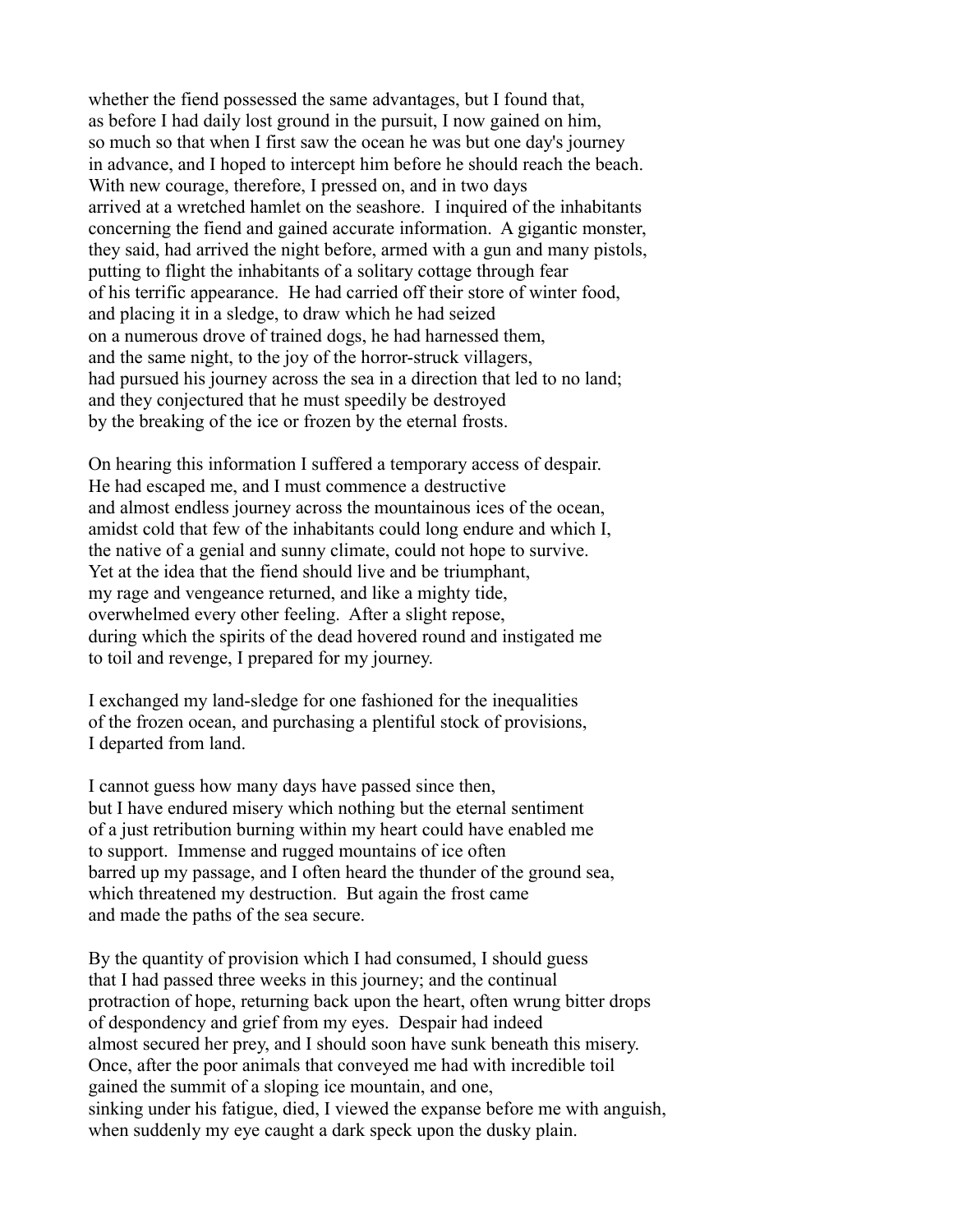I strained my sight to discover what it could be and uttered a wild cry of ecstasy when I distinguished a sledge and the distorted proportions of a well-known form within. Oh! With what a burning gush did hope revisit my heart! Warm tears filled my eyes, which I hastily wiped away, that they might not intercept the view I had of the daemon; but still my sight was dimmed by the burning drops, until, giving way to the emotions that oppressed me, I wept aloud.

But this was not the time for delay; I disencumbered the dogs of their dead companion, gave them a plentiful portion of food, and after an hour's rest, which was absolutely necessary, and yet which was bitterly irksome to me, I continued my route. The sledge was still visible, nor did I again lose sight of it except at the moments when for a short time some ice-rock concealed it with its intervening crags. I indeed perceptibly gained on it, and when, after nearly two days' journey, I beheld my enemy at no more than a mile distant, my heart bounded within me.

But now, when I appeared almost within grasp of my foe, my hopes were suddenly extinguished, and I lost all trace of him more utterly than I had ever done before. A ground sea was heard; the thunder of its progress, as the waters rolled and swelled beneath me, became every moment more ominous and terrific. I pressed on, but in vain. The wind arose; the sea roared; and, as with the mighty shock of an earthquake, it split and cracked with a tremendous and overwhelming sound. The work was soon finished; in a few minutes a tumultuous sea rolled between me and my enemy, and I was left drifting on a scattered piece of ice that was continually lessening and thus preparing for me a hideous death.

In this manner many appalling hours passed; several of my dogs died, and I myself was about to sink under the accumulation of distress when I saw your vessel riding at anchor and holding forth to me hopes of succour and life. I had no conception that vessels ever came so far north and was astounded at the sight. I quickly destroyed part of my sledge to construct oars, and by these means was enabled, with infinite fatigue, to move my ice raft in the direction of your ship. I had determined, if you were going southwards, still to trust myself to the mercy of the seas rather than abandon my purpose. I hoped to induce you to grant me a boat with which I could pursue my enemy. But your direction was northwards. You took me on board when my vigour was exhausted, and I should soon have sunk under my multiplied hardships into a death which I still dread, for my task is unfulfilled.

Oh! When will my guiding spirit, in conducting me to the daemon, allow me the rest I so much desire; or must I die, and he yet live? If I do, swear to me, Walton, that he shall not escape,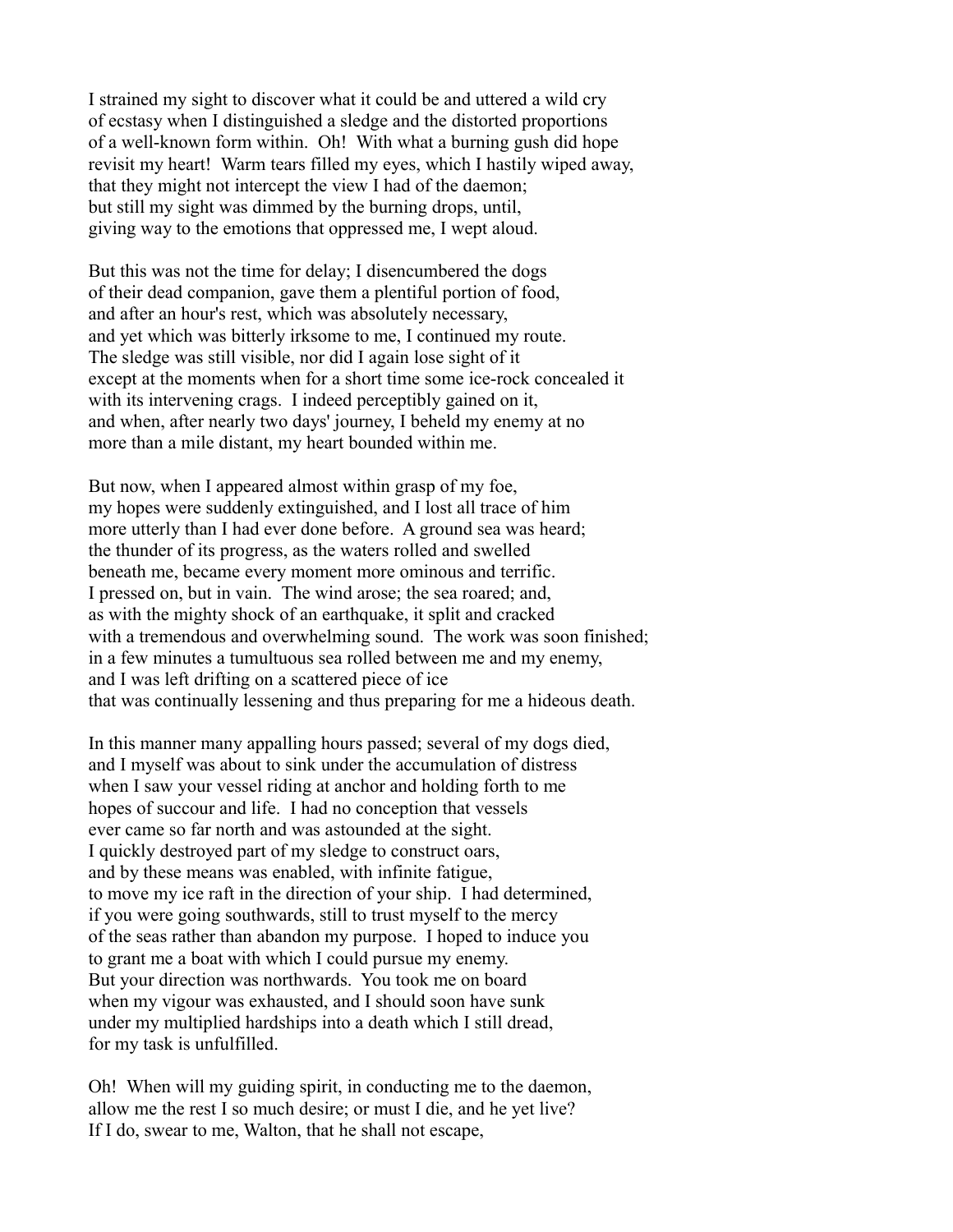that you will seek him and satisfy my vengeance in his death. And do I dare to ask of you to undertake my pilgrimage, to endure the hardships that I have undergone? No; I am not so selfish. Yet, when I am dead, if he should appear, if the ministers of vengeance should conduct him to you, swear that he shall not live- swear that he shall not triumph over my accumulated woes and survive to add to the list of his dark crimes. He is eloquent and persuasive, and once his words had even power over my heart; but trust him not. His soul is as hellish as his form, full of treachery and fiendlike malice. Hear him not; call on the names of William, Justine, Clerval, Elizabeth, my father, and of the wretched Victor, and thrust your sword into his heart. I will hover near and direct the steel aright.

Walton, in continuation.

August 26th, 17--

You have read this strange and terrific story, Margaret; and do you not feel your blood congeal with horror, like that which even now curdles mine? Sometimes, seized with sudden agony, he could not continue his tale; at others, his voice broken, yet piercing, uttered with difficulty the words so replete with anguish. His fine and lovely eyes were now lighted up with indignation, now subdued to downcast sorrow and quenched in infinite wretchedness. Sometimes he commanded his countenance and tones and related the most horrible incidents with a tranquil voice, suppressing every mark of agitation; then, like a volcano bursting forth, his face would suddenly change to an expression of the wildest rage as he shrieked out imprecations on his persecutor.

His tale is connected and told with an appearance of the simplest truth, yet I own to you that the letters of Felix and Safie, which he showed me, and the apparition of the monster seen from our ship, brought to me a greater conviction of the truth of his narrative than his asseverations, however earnest and connected. Such a monster has, then, really existence! I cannot doubt it, yet I am lost in surprise and admiration. Sometimes I endeavoured to gain from Frankenstein the particulars of his creature's formation, but on this point he was impenetrable.

"Are you mad, my friend?" said he. "Or whither does your senseless curiosity lead you? Would you also create for yourself and the world a demoniacal enemy? Peace, peace! Learn my miseries and do not seek to increase your own."

Frankenstein discovered that I made notes concerning his history; he asked to see them and then himself corrected and augmented them in many places, but principally in giving the life and spirit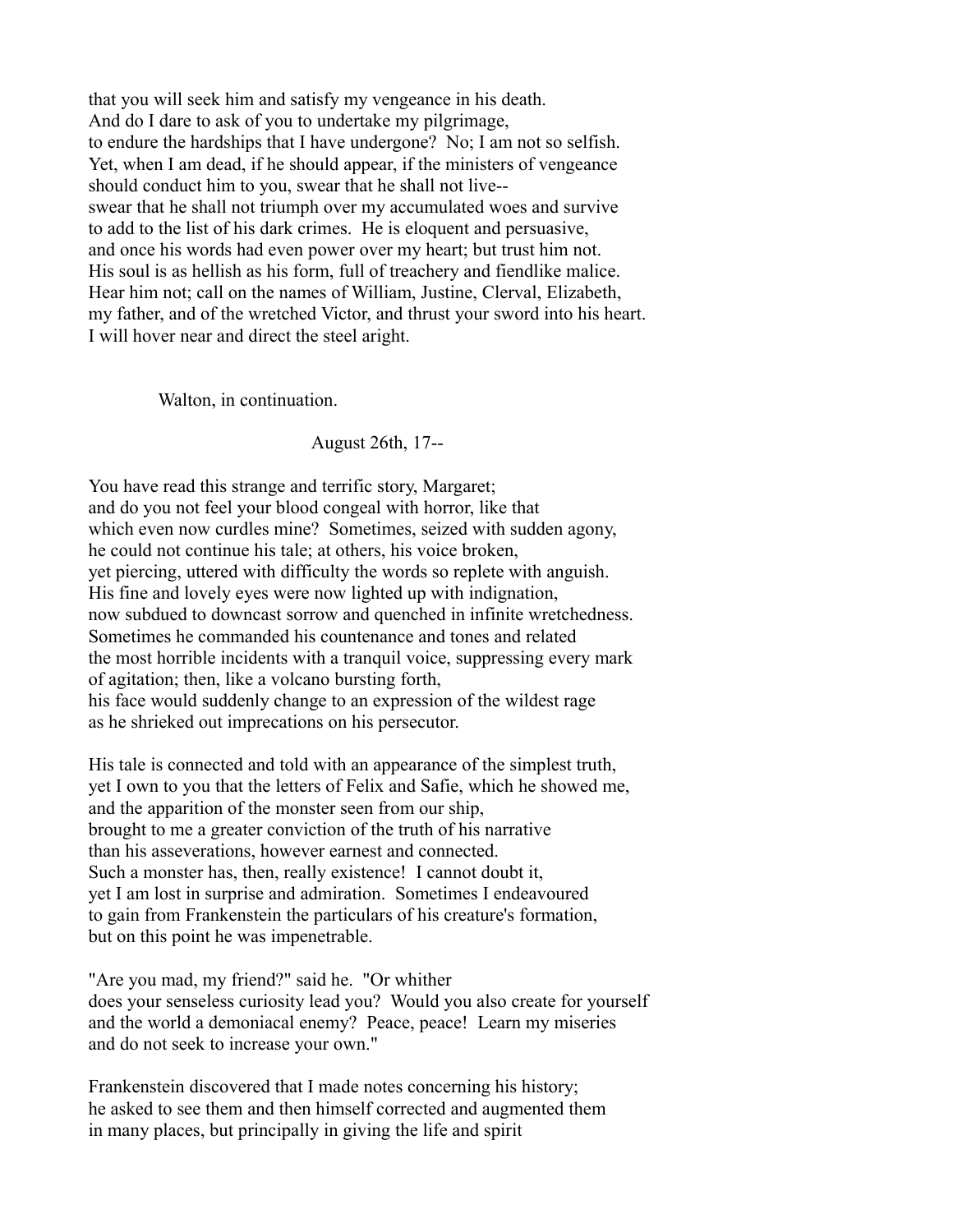to the conversations he held with his enemy. "Since you have preserved my narration," said he, "I would not that a mutilated one should go down to posterity."

Thus has a week passed away, while I have listened to the strangest tale that ever imagination formed. My thoughts and every feeling of my soul have been drunk up by the interest for my guest which this tale and his own elevated and gentle manners have created. I wish to soothe him, yet can I counsel one so infinitely miserable, so destitute of every hope of consolation, to live? Oh, no! The only joy that he can now know will be when he composes his shattered spirit to peace and death. Yet he enjoys one comfort, the offspring of solitude and delirium; he believes that when in dreams he holds converse with his friends and derives from that communion consolation for his miseries or excitements to his vengeance, that they are not the creations of his fancy, but the beings themselves who visit him from the regions of a remote world. This faith gives a solemnity to his reveries that render them to me almost as imposing and interesting as truth.

Our conversations are not always confined to his own history and misfortunes. On every point of general literature he displays unbounded knowledge and a quick and piercing apprehension. His eloquence is forcible and touching; nor can I hear him, when he relates a pathetic incident or endeavours to move the passions of pity or love, without tears. What a glorious creature must he have been in the days of his prosperity, when he is thus noble and godlike in ruin! He seems to feel his own worth and the greatness of his fall.

"When younger," said he, "I believed myself destined for some great enterprise. My feelings are profound, but I possessed a coolness of judgment that fitted me for illustrious achievements. This sentiment of the worth of my nature supported me when others would have been oppressed, for I deemed it criminal to throw away in useless grief those talents that might be useful to my fellow creatures. When I reflected on the work I had completed, no less a one than the creation of a sensitive and rational animal, I could not rank myself with the herd of common projectors. But this thought, which supported me in the commencement of my career, now serves only to plunge me lower in the dust. All my speculations and hopes are as nothing, and like the archangel who aspired to omnipotence, I am chained in an eternal hell. My imagination was vivid, yet my powers of analysis and application were intense; by the union of these qualities I conceived the idea and executed the creation of a man. Even now I cannot recollect without passion my reveries while the work was incomplete. I trod heaven in my thoughts, now exulting in my powers, now burning with the idea of their effects. From my infancy I was imbued with high hopes and a lofty ambition; but how am I sunk! Oh! My friend, if you had known me as I once was, you would not recognize me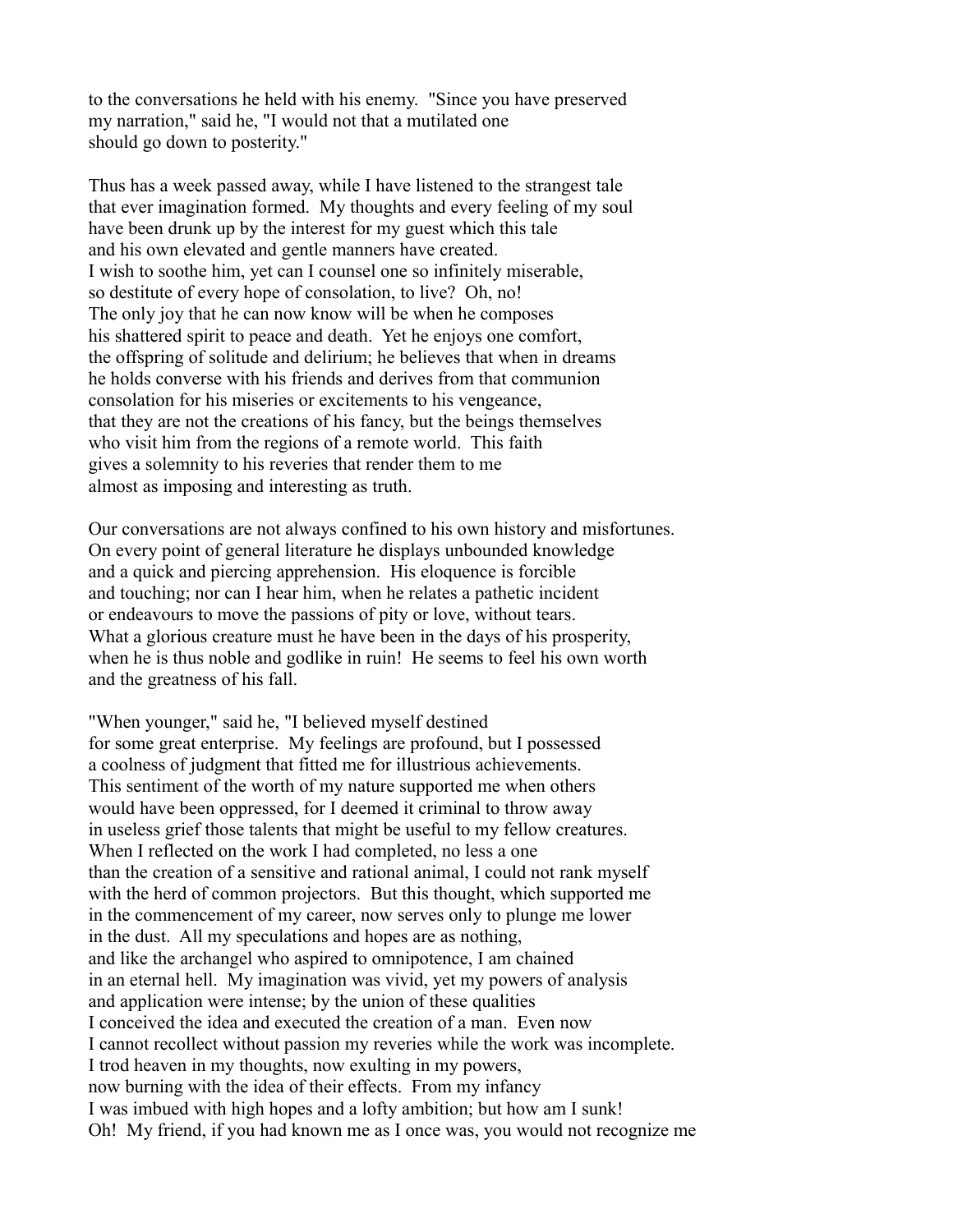in this state of degradation. Despondency rarely visited my heart; a high destiny seemed to bear me on, until I fell, never, never again to rise."

Must I then lose this admirable being? I have longed for a friend; I have sought one who would sympathize with and love me. Behold, on these desert seas I have found such a one, but I fear I have gained him only to know his value and lose him. I would reconcile him to life, but he repulses the idea.

"I thank you, Walton," he said, "for your kind intentions towards so miserable a wretch; but when you speak of new ties and fresh affections, think you that any can replace those who are gone? Can any man be to me as Clerval was, or any woman another Elizabeth? Even where the affections are not strongly moved by any superior excellence, the companions of our childhood always possess a certain power over our minds which hardly any later friend can obtain. They know our infantine dispositions, which, however they may be afterwards modified, are never eradicated; and they can judge of our actions with more certain conclusions as to the integrity of our motives. A sister or a brother can never, unless indeed such symptoms have been shown early, suspect the other of fraud or false dealing, when another friend, however strongly he may be attached, may, in spite of himself, be contemplated with suspicion. But I enjoyed friends, dear not only through habit and association, but from their own merits; and wherever I am, the soothing voice of my Elizabeth and the conversation of Clerval will be ever whispered in my ear. They are dead, and but one feeling in such a solitude can persuade me to preserve my life. If I were engaged in any high undertaking or design, fraught with extensive utility to my fellow creatures, then could I live to fulfil it. But such is not my destiny; I must pursue and destroy the being to whom I gave existence; then my lot on earth will be fulfilled and I may die."

My beloved Sister, September 2nd

I write to you, encompassed by peril and ignorant whether I am ever doomed to see again dear England and the dearer friends that inhabit it. I am surrounded by mountains of ice which admit of no escape and threaten every moment to crush my vessel. The brave fellows whom I have persuaded to be my companions look towards me for aid, but I have none to bestow. There is something terribly appalling in our situation, yet my courage and hopes do not desert me. Yet it is terrible to reflect that the lives of all these men are endangered through me. If we are lost, my mad schemes are the cause.

And what, Margaret, will be the state of your mind? You will not hear of my destruction, and you will anxiously await my return. Years will pass,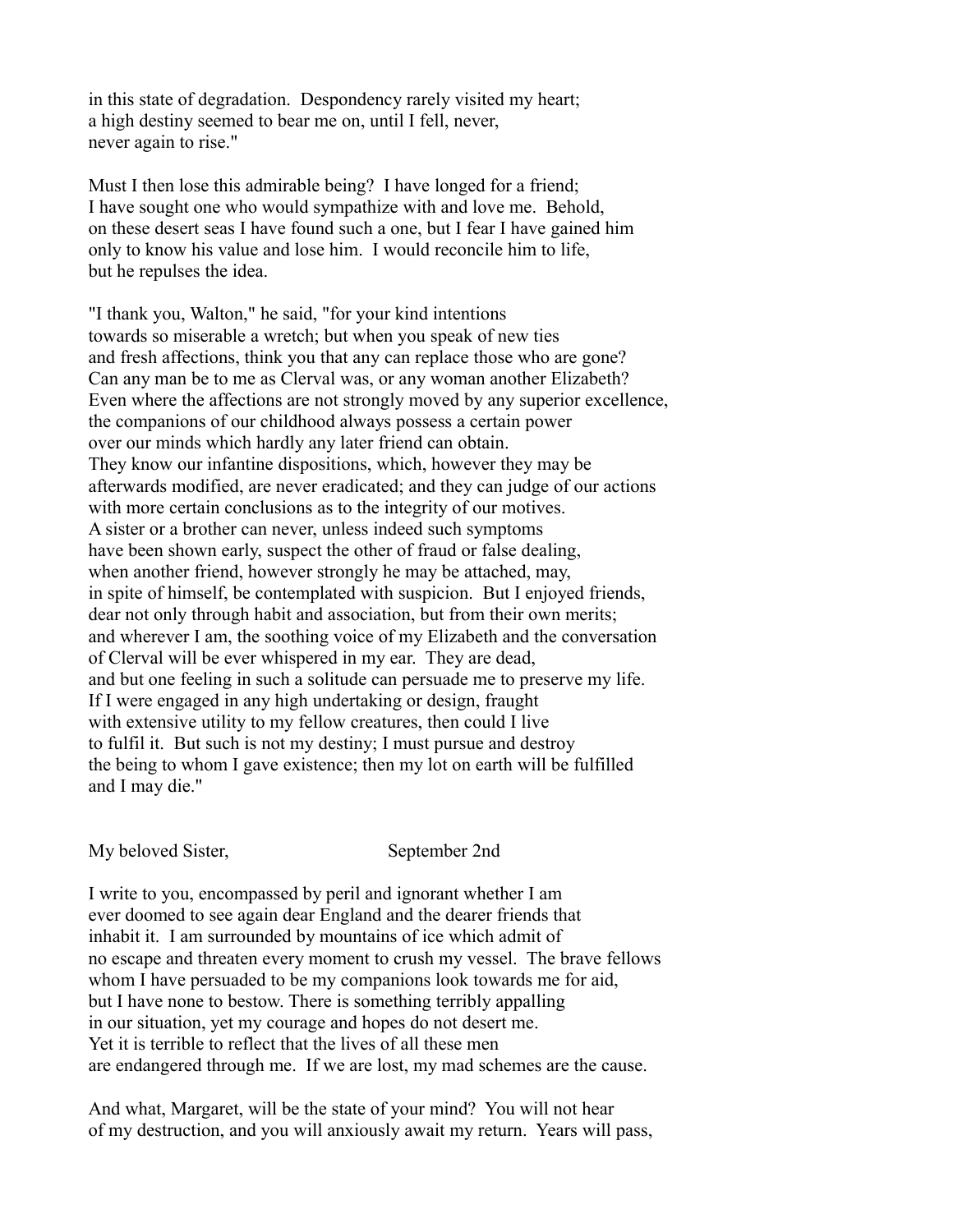and you will have visitings of despair and yet be tortured by hope. Oh! My beloved sister, the sickening failing of your heart-felt expectations is, in prospect, more terrible to me than my own death. But you have a husband and lovely children; you may be happy. Heaven bless you and make you so!

My unfortunate guest regards me with the tenderest compassion. He endeavours to fill me with hope and talks as if life were a possession which he valued. He reminds me how often the same accidents have happened to other navigators who have attempted this sea, and in spite of myself, he fills me with cheerful auguries. Even the sailors feel the power of his eloquence; when he speaks, they no longer despair; he rouses their energies, and while they hear his voice they believe these vast mountains of ice are mole-hills which will vanish before the resolutions of man. These feelings are transitory; each day of expectation delayed fills them with fear, and I almost dread a mutiny caused by this despair.

September 5th

A scene has just passed of such uncommon interest that, although it is highly probable that these papers may never reach you, yet I cannot forbear recording it.

We are still surrounded by mountains of ice, still in imminent danger of being crushed in their conflict. The cold is excessive, and many of my unfortunate comrades have already found a grave amidst this scene of desolation. Frankenstein has daily declined in health; a feverish fire still glimmers in his eyes, but he is exhausted, and when suddenly roused to any exertion, he speedily sinks again into apparent lifelessness.

I mentioned in my last letter the fears I entertained of a mutiny. This morning, as I sat watching the wan countenance of my friend- his eyes half closed and his limbs hanging listlessly-- I was roused by half a dozen of the sailors, who demanded admission into the cabin. They entered, and their leader addressed me. He told me that he and his companions had been chosen by the other sailors to come in deputation to me to make me a requisition which, in justice, I could not refuse. We were immured in ice and should probably never escape, but they feared that if, as was possible, the ice should dissipate and a free passage be opened, I should be rash enough to continue my voyage and lead them into fresh dangers, after they might happily have surmounted this. They insisted, therefore, that I should engage with a solemn promise that if the vessel should be freed I would instantly direct my course southwards.

This speech troubled me. I had not despaired, nor had I yet conceived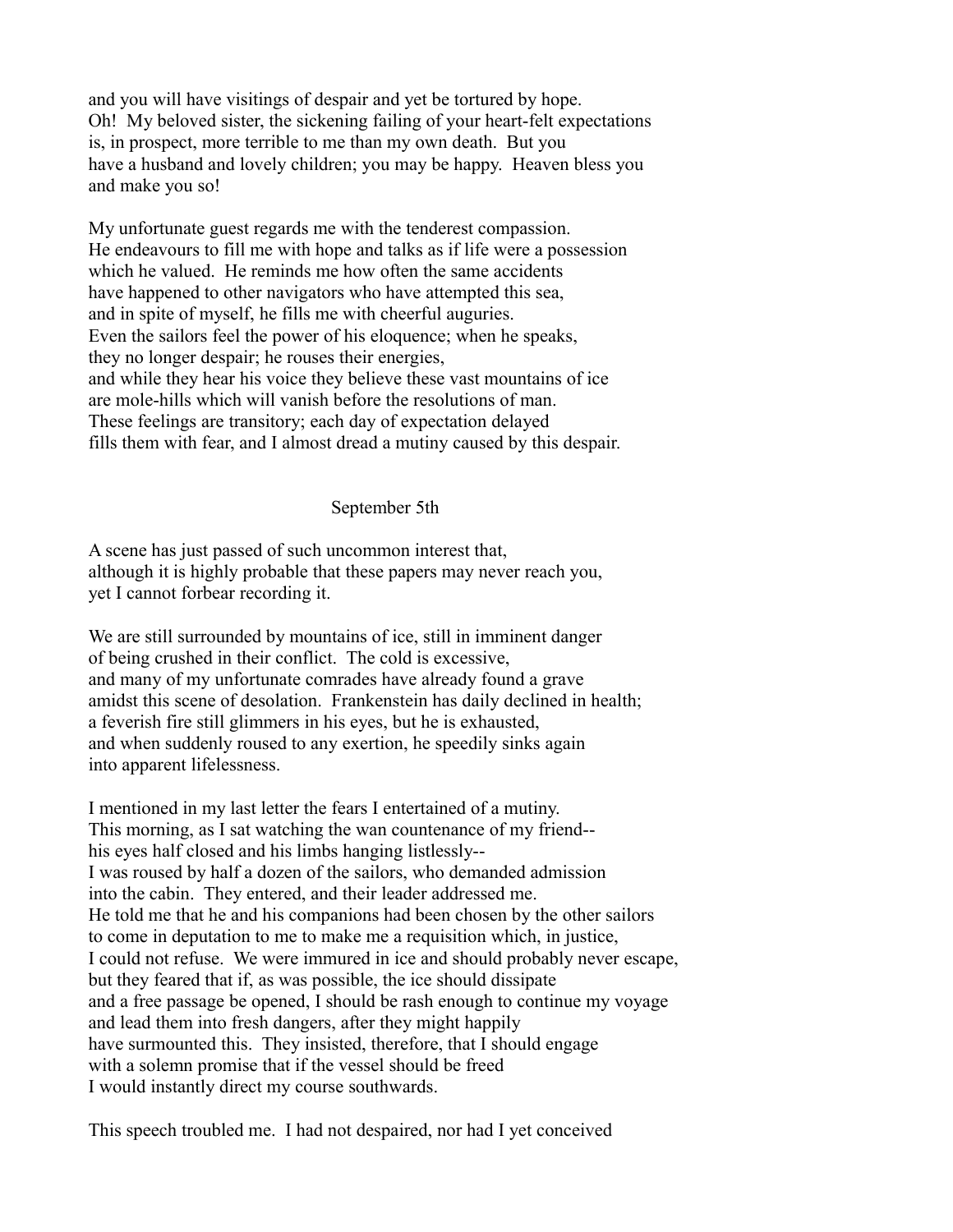the idea of returning if set free. Yet could I, in justice, or even in possibility, refuse this demand? I hesitated before I answered, when Frankenstein, who had at first been silent, and indeed appeared hardly to have force enough to attend, now roused himself; his eyes sparkled, and his cheeks flushed with momentary vigour. Turning towards the men, he said, "What do you mean? What do you demand of your captain? Are you, then, so easily turned from your design? Did you not call this a glorious expedition? And wherefore was it glorious? Not because the way was smooth and placid as a southern sea, but because it was full of dangers and terror, because at every new incident your fortitude was to be called forth and your courage exhibited, because danger and death surrounded it, and these you were to brave and overcome. For this was it a glorious, for this was it an honourable undertaking. You were hereafter to be hailed as the benefactors of your species, your names adored as belonging to brave men who encountered death for honour and the benefit of mankind. And now, behold, with the first imagination of danger, or, if you will, the first mighty and terrific trial of your courage, you shrink away and are content to be handed down as men who had not strength enough to endure cold and peril; and so, poor souls, they were chilly and returned to their warm firesides. Why, that requires not this preparation; ye need not have come thus far and dragged your captain to the shame of a defeat merely to prove yourselves cowards. Oh! Be men, or be more than men. Be steady to your purposes and firm as a rock. This ice is not made of such stuff as your hearts may be; it is mutable and cannot withstand you if you say that it shall not. Do not return to your families with the stigma of disgrace marked on your brows. Return as heroes who have fought and conquered and who know not what it is to turn their backs on the foe."

He spoke this with a voice so modulated to the different feelings expressed in his speech, with an eye so full of lofty design and heroism, that can you wonder that these men were moved? They looked at one another and were unable to reply. I spoke; I told them to retire and consider of what had been said, that I would not lead them farther north if they strenuously desired the contrary, but that I hoped that, with reflection, their courage would return.

They retired and I turned towards my friend, but he was sunk in languor and almost deprived of life.

How all this will terminate, I know not, but I had rather die than return shamefully, my purpose unfulfilled. Yet I fear such will be my fate; the men, unsupported by ideas of glory and honour, can never willingly continue to endure their present hardships.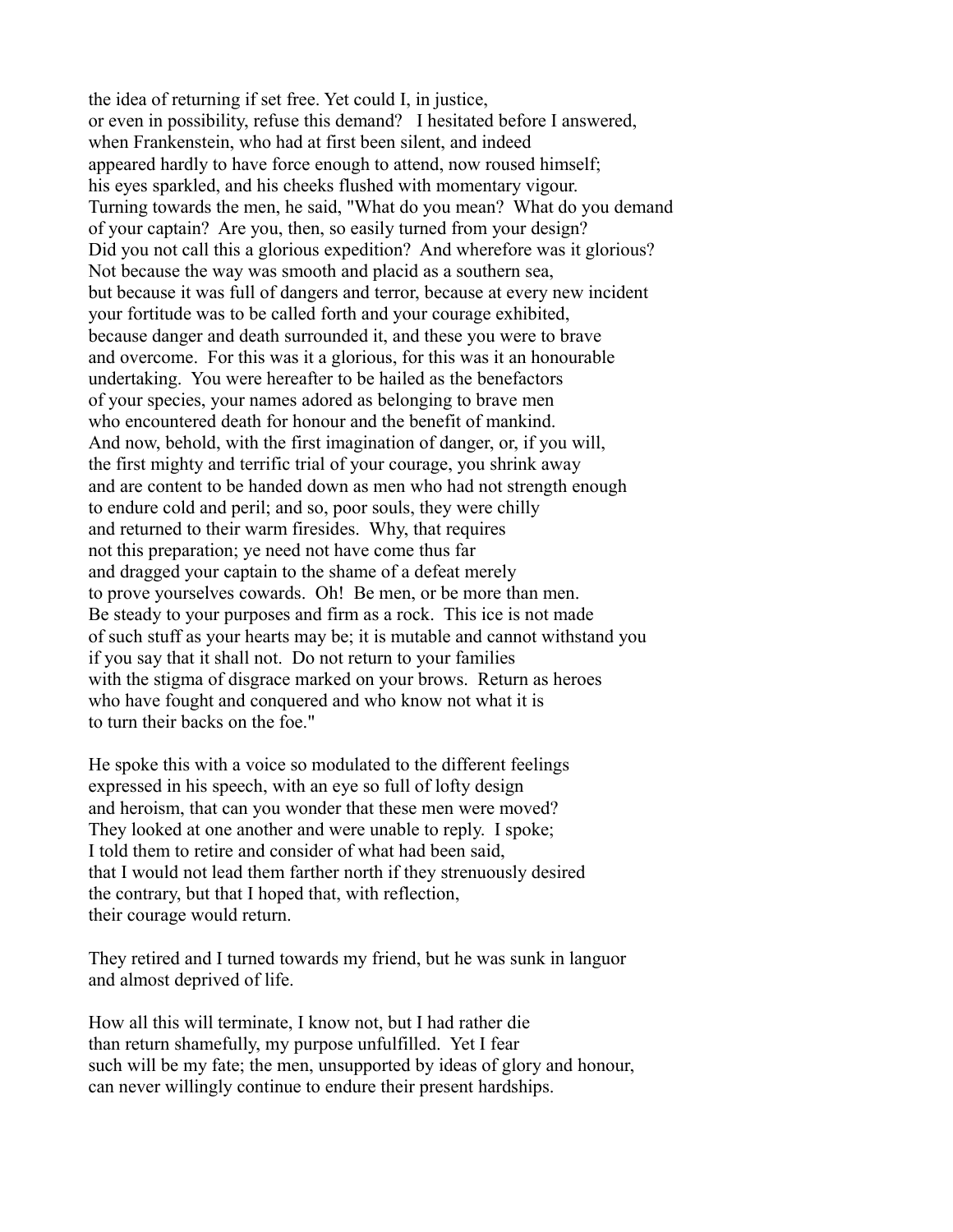## September 7th

The die is cast; I have consented to return if we are not destroyed. Thus are my hopes blasted by cowardice and indecision; I come back ignorant and disappointed. It requires more philosophy than I possess to bear this injustice with patience.

## September 12th

It is past; I am returning to England. I have lost my hopes of utility and glory; I have lost my friend. But I will endeavour to detail these bitter circumstances to you, my dear sister; and while I am wafted towards England and towards you, I will not despond.

September 9th, the ice began to move, and roarings like thunder were heard at a distance as the islands split and cracked in every direction. We were in the most imminent peril, but as we could only remain passive, my chief attention was occupied by my unfortunate guest whose illness increased in such a degree that he was entirely confined to his bed. The ice cracked behind us and was driven with force towards the north; a breeze sprang from the west, and on the 11th the passage towards the south became perfectly free. When the sailors saw this and that their return to their native country was apparently assured, a shout of tumultuous joy broke from them, loud and long-continued. Frankenstein, who was dozing, awoke and asked the cause of the tumult. "They shout," I said, "because they will soon return to England."

"Do you, then, really return?"

"Alas! Yes; I cannot withstand their demands. I cannot lead them unwillingly to danger, and I must return."

"Do so, if you will; but I will not. You may give up your purpose, but mine is assigned to me by heaven, and I dare not. I am weak, but surely the spirits who assist my vengeance will endow me with sufficient strength." Saying this, he endeavoured to spring from the bed, but the exertion was too great for him; he fell back and fainted.

It was long before he was restored, and I often thought that life was entirely extinct. At length he opened his eyes; he breathed with difficulty and was unable to speak. The surgeon gave him a composing draught and ordered us to leave him undisturbed. In the meantime he told me that my friend had certainly not many hours to live.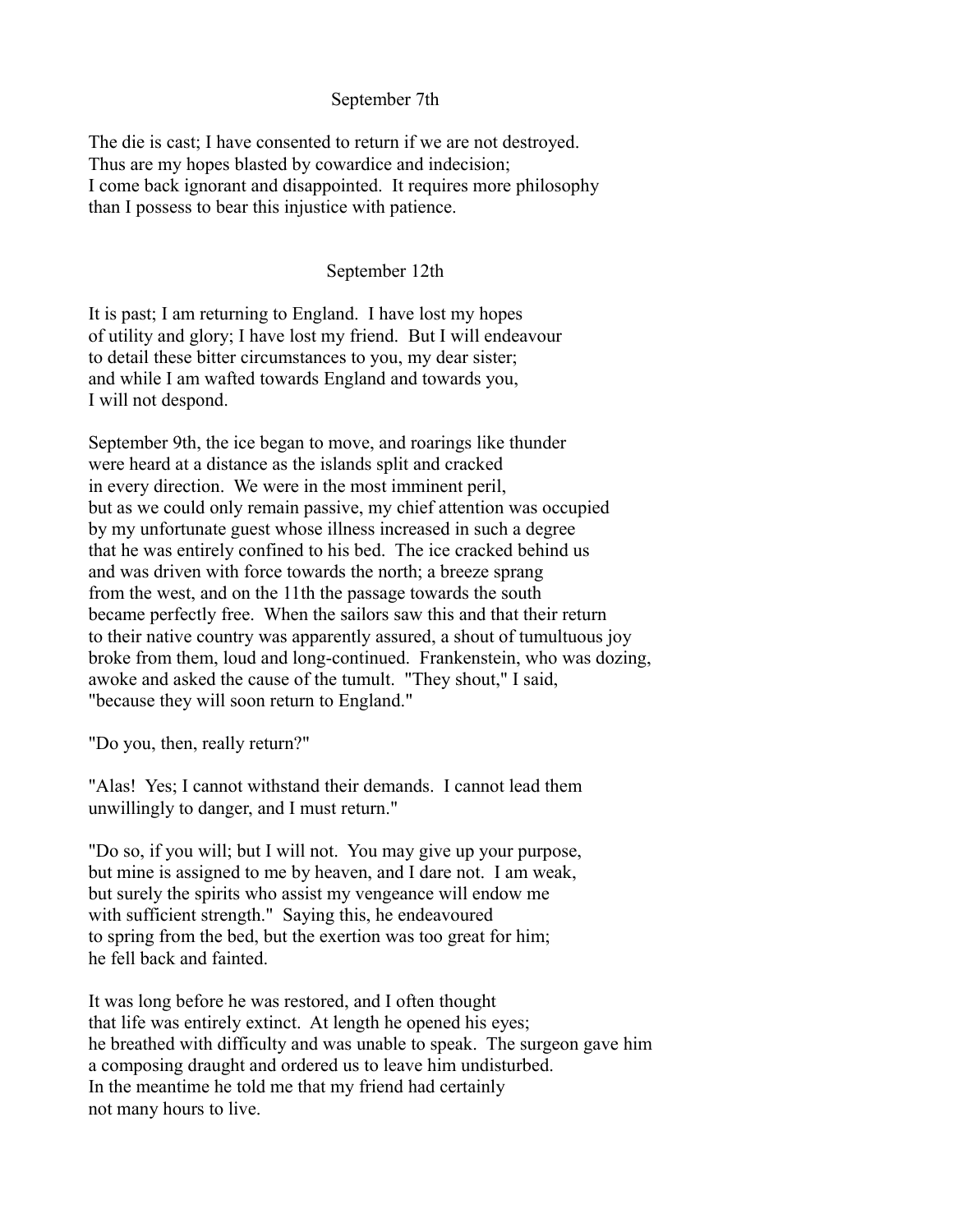His sentence was pronounced, and I could only grieve and be patient. I sat by his bed, watching him; his eyes were closed, and I thought he slept; but presently he called to me in a feeble voice, and bidding me come near, said, "Alas! The strength I relied on is gone; I feel that I shall soon die, and he, my enemy and persecutor, may still be in being. Think not, Walton, that in the last moments of my existence I feel that burning hatred and ardent desire of revenge I once expressed; but I feel myself justified in desiring the death of my adversary. During these last days I have been occupied in examining my past conduct; nor do I find it blamable. In a fit of enthusiastic madness I created a rational creature and was bound towards him to assure, as far as was in my power, his happiness and well-being. This was my duty, but there was another still paramount to that. My duties towards the beings of my own species had greater claims to my attention because they included a greater proportion of happiness or misery. Urged by this view, I refused, and I did right in refusing, to create a companion for the first creature. He showed unparalleled malignity and selfishness in evil; he destroyed my friends; he devoted to destruction beings who possessed exquisite sensations, happiness, and wisdom; nor do I know where this thirst for vengeance may end. Miserable himself that he may render no other wretched, he ought to die. The task of his destruction was mine, but I have failed. When actuated by selfish and vicious motives, I asked you to undertake my unfinished work, and I renew this request now, when I am only induced by reason and virtue.

"Yet I cannot ask you to renounce your country and friends to fulfil this task; and now that you are returning to England, you will have little chance of meeting with him. But the consideration of these points, and the well balancing of what you may esteem your duties, I leave to you; my judgment and ideas are already disturbed by the near approach of death. I dare not ask you to do what I think right, for I may still be misled by passion.

"That he should live to be an instrument of mischief disturbs me; in other respects, this hour, when I momentarily expect my release, is the only happy one which I have enjoyed for several years. The forms of the beloved dead flit before me, and I hasten to their arms. Farewell, Walton! Seek happiness in tranquillity and avoid ambition, even if it be only the apparently innocent one of distinguishing yourself in science and discoveries. Yet why do I say this? I have myself been blasted in these hopes, yet another may succeed."

His voice became fainter as he spoke, and at length, exhausted by his effort, he sank into silence. About half an hour afterwards he attempted again to speak but was unable; he pressed my hand feebly, and his eyes closed forever, while the irradiation of a gentle smile passed away from his lips.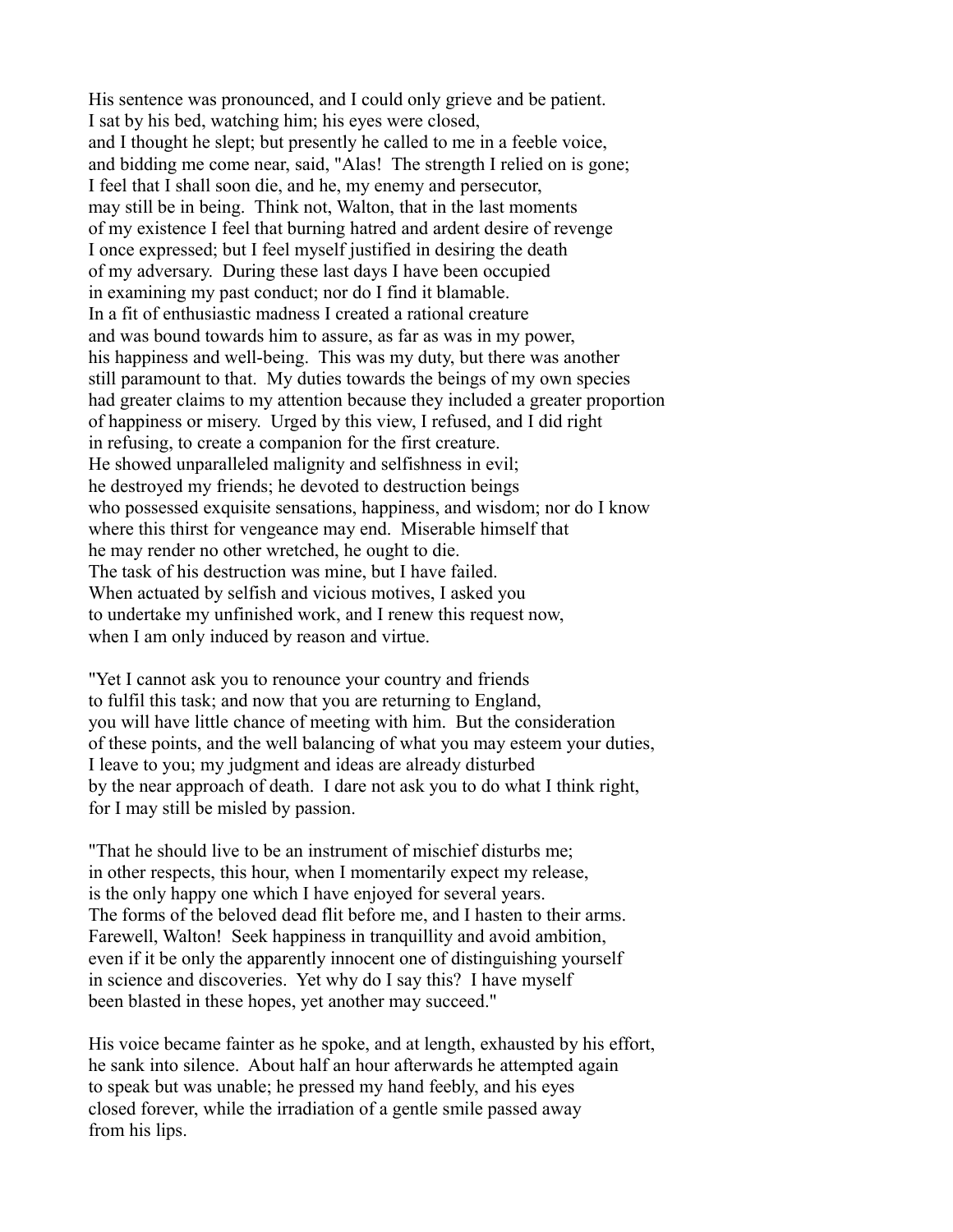Margaret, what comment can I make on the untimely extinction of this glorious spirit? What can I say that will enable you to understand the depth of my sorrow? All that I should express would be inadequate and feeble. My tears flow; my mind is overshadowed by a cloud of disappointment. But I journey towards England, and I may there find consolation.

I am interrupted. What do these sounds portend? It is midnight; the breeze blows fairly, and the watch on deck scarcely stir. Again there is a sound as of a human voice, but hoarser; it comes from the cabin where the remains of Frankenstein still lie. I must arise and examine. Good night, my sister.

Great God! what a scene has just taken place! I am yet dizzy with the remembrance of it. I hardly know whether I shall have the power to detail it; yet the tale which I have recorded would be incomplete without this final and wonderful catastrophe.

I entered the cabin where lay the remains of my ill-fated and admirable friend. Over him hung a form which I cannot find words to describe--gigantic in stature, yet uncouth and distorted in its proportions. As he hung over the coffin, his face was concealed by long locks of ragged hair; but one vast hand was extended, in colour and apparent texture like that of a mummy. When he heard the sound of my approach, he ceased to utter exclamations of grief and horror and sprung towards the window. Never did I behold a vision so horrible as his face, of such loathsome yet appalling hideousness. I shut my eyes involuntarily and endeavoured to recollect what were my duties with regard to this destroyer. I called on him to stay.

He paused, looking on me with wonder, and again turning towards the lifeless form of his creator, he seemed to forget my presence, and every feature and gesture seemed instigated by the wildest rage of some uncontrollable passion.

"That is also my victim!" he exclaimed. "In his murder my crimes are consummated; the miserable series of my being is wound to its close! Oh, Frankenstein! Generous and self-devoted being! What does it avail that I now ask thee to pardon me? I, who irretrievably destroyed thee by destroying all thou lovedst. Alas! He is cold, he cannot answer me."

His voice seemed suffocated, and my first impulses, which had suggested to me the duty of obeying the dying request of my friend in destroying his enemy, were now suspended by a mixture of curiosity and compassion. I approached this tremendous being; I dared not again raise my eyes to his face, there was something so scaring and unearthly in his ugliness. I attempted to speak,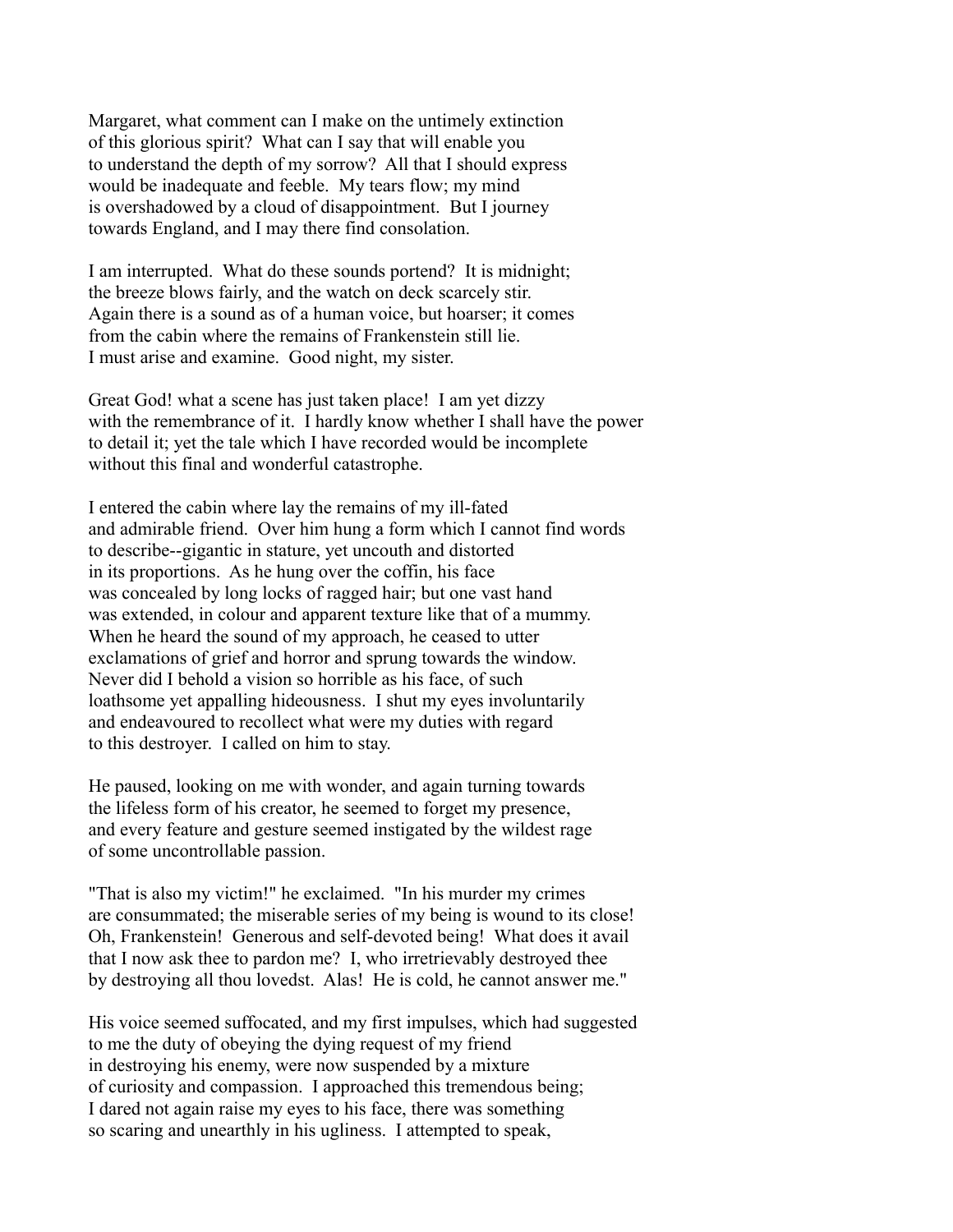but the words died away on my lips. The monster continued to utter wild and incoherent self-reproaches. At length I gathered resolution to address him in a pause of the tempest of his passion. "Your repentance," I said, "is now superfluous. If you had listened to the voice of conscience and heeded the stings of remorse before you had urged your diabolical vengeance to this extremity, Frankenstein would yet have lived."

"And do you dream?" said the daemon. "Do you think that I was then dead to agony and remorse? He," he continued, pointing to the corpse, "he suffered not in the consummation of the deed. Oh! Not the ten-thousandth portion of the anguish that was mine during the lingering detail of its execution. A frightful selfishness hurried me on, while my heart was poisoned with remorse. Think you that the groans of Clerval were music to my ears? My heart was fashioned to be susceptible of love and sympathy, and when wrenched by misery to vice and hatred, it did not endure the violence of the change without torture such as you cannot even imagine.

"After the murder of Clerval I returned to Switzerland, heart-broken and overcome. I pitied Frankenstein; my pity amounted to horror; I abhorred myself. But when I discovered that he, the author at once of my existence and of its unspeakable torments, dared to hope for happiness, that while he accumulated wretchedness and despair upon me he sought his own enjoyment in feelings and passions from the indulgence of which I was forever barred, then impotent envy and bitter indignation filled me with an insatiable thirst for vengeance. I recollected my threat and resolved that it should be accomplished. I knew that I was preparing for myself a deadly torture, but I was the slave, not the master, of an impulse which I detested yet could not disobey. Yet when she died! Nay, then I was not miserable. I had cast off all feeling, subdued all anguish, to riot in the excess of my despair. Evil thenceforth became my good. Urged thus far, I had no choice but to adapt my nature to an element which I had willingly chosen. The completion of my demoniacal design became an insatiable passion. And now it is ended; there is my last victim!"

I was at first touched by the expressions of his misery; yet, when I called to mind what Frankenstein had said of his powers of eloquence and persuasion, and when I again cast my eyes on the lifeless form of my friend, indignation was rekindled within me. "Wretch!" I said. "It is well that you come here to whine over the desolation that you have made. You throw a torch into a pile of buildings, and when they are consumed, you sit among the ruins and lament the fall. Hypocritical fiend! If he whom you mourn still lived, still would he be the object, again would he become the prey, of your accursed vengeance. It is not pity that you feel; you lament only because the victim of your malignity is withdrawn from your power."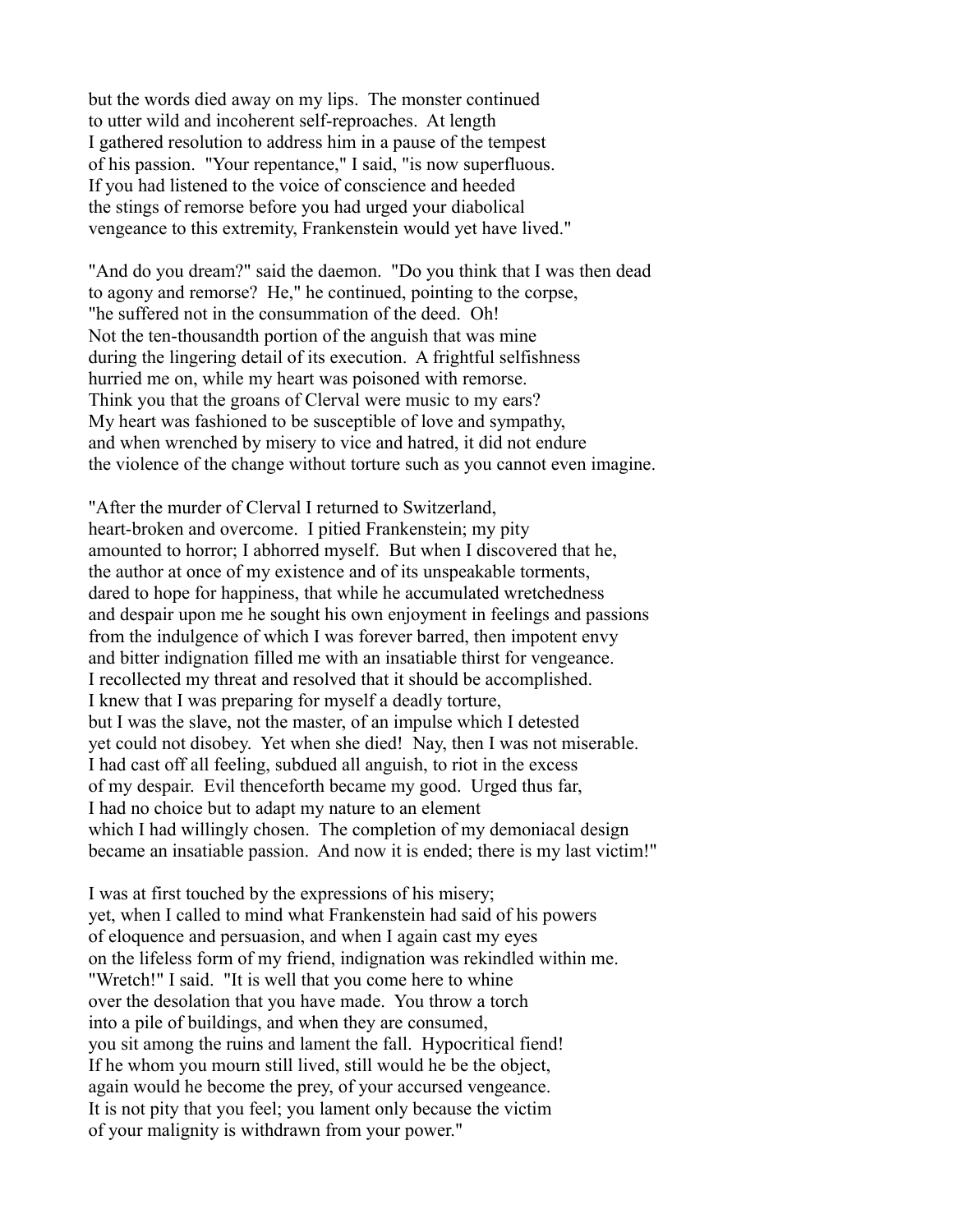"Oh, it is not thus--not thus," interrupted the being. "Yet such must be the impression conveyed to you by what appears to be the purport of my actions. Yet I seek not a fellow feeling in my misery. No sympathy may I ever find. When I first sought it, it was the love of virtue, the feelings of happiness and affection with which my whole being overflowed, that I wished to be participated. But now that virtue has become to me a shadow, and that happiness and affection are turned into bitter and loathing despair, in what should I seek for sympathy? I am content to suffer alone while my sufferings shall endure; when I die, I am well satisfied that abhorrence and opprobrium should load my memory. Once my fancy was soothed with dreams of virtue, of fame, and of enjoyment. Once I falsely hoped to meet with beings who, pardoning my outward form, would love me for the excellent qualities which I was capable of unfolding. I was nourished with high thoughts of honour and devotion. But now crime has degraded me beneath the meanest animal. No guilt, no mischief, no malignity, no misery, can be found comparable to mine. When I run over the frightful catalogue of my sins, I cannot believe that I am the same creature whose thoughts were once filled with sublime and transcendent visions of the beauty and the majesty of goodness. But it is even so; the fallen angel becomes a malignant devil. Yet even that enemy of God and man had friends and associates in his desolation; I am alone.

"You, who call Frankenstein your friend, seem to have a knowledge of my crimes and his misfortunes. But in the detail which he gave you of them he could not sum up the hours and months of misery which I endured wasting in impotent passions. For while I destroyed his hopes, I did not satisfy my own desires. They were forever ardent and craving; still I desired love and fellowship, and I was still spurned. Was there no injustice in this? Am I to be thought the only criminal, when all humankind sinned against me? Why do you not hate Felix, who drove his friend from his door with contumely? Why do you not execrate the rustic who sought to destroy the saviour of his child? Nay, these are virtuous and immaculate beings! I, the miserable and the abandoned, am an abortion, to be spurned at, and kicked, and trampled on. Even now my blood boils at the recollection of this injustice.

"But it is true that I am a wretch. I have murdered the lovely and the helpless; I have strangled the innocent as they slept and grasped to death his throat who never injured me or any other living thing. I have devoted my creator, the select specimen of all that is worthy of love and admiration among men, to misery; I have pursued him even to that irremediable ruin. There he lies, white and cold in death. You hate me, but your abhorrence cannot equal that with which I regard myself. I look on the hands which executed the deed; I think on the heart in which the imagination